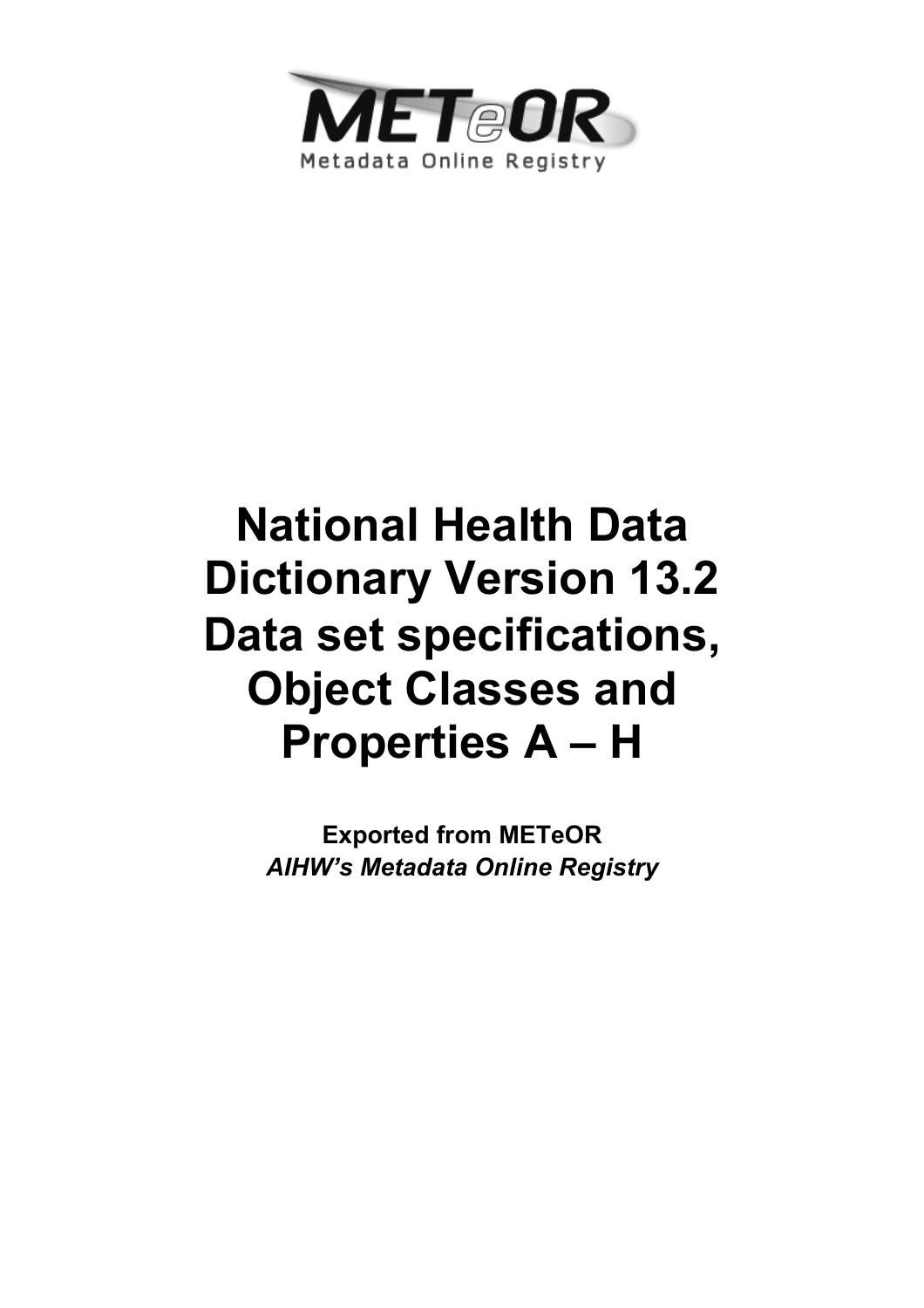#### © Australian Institute of Health and Welfare 2007

This work is copyright. Apart from any use as permitted under the *Copyright Act 1968*, no part may be reproduced without prior written permission from the Australian Institute of Health and Welfare. Requests and enquiries concerning reproduction and rights should be directed to the Head, Business Promotion and Media, Australian Institute of Health and Welfare, GPO Box 570, Canberra ACT 2601.

Any enquiries about or comments on this publication should be directed to:

National Data Development and Standards Unit Australian Institute of Health and Welfare GPO Box 570 Canberra ACT 2601 Email: datadevelopment@aihw.gov.au Phone: (02) 6244 1222 Fax: (02) 6244 1166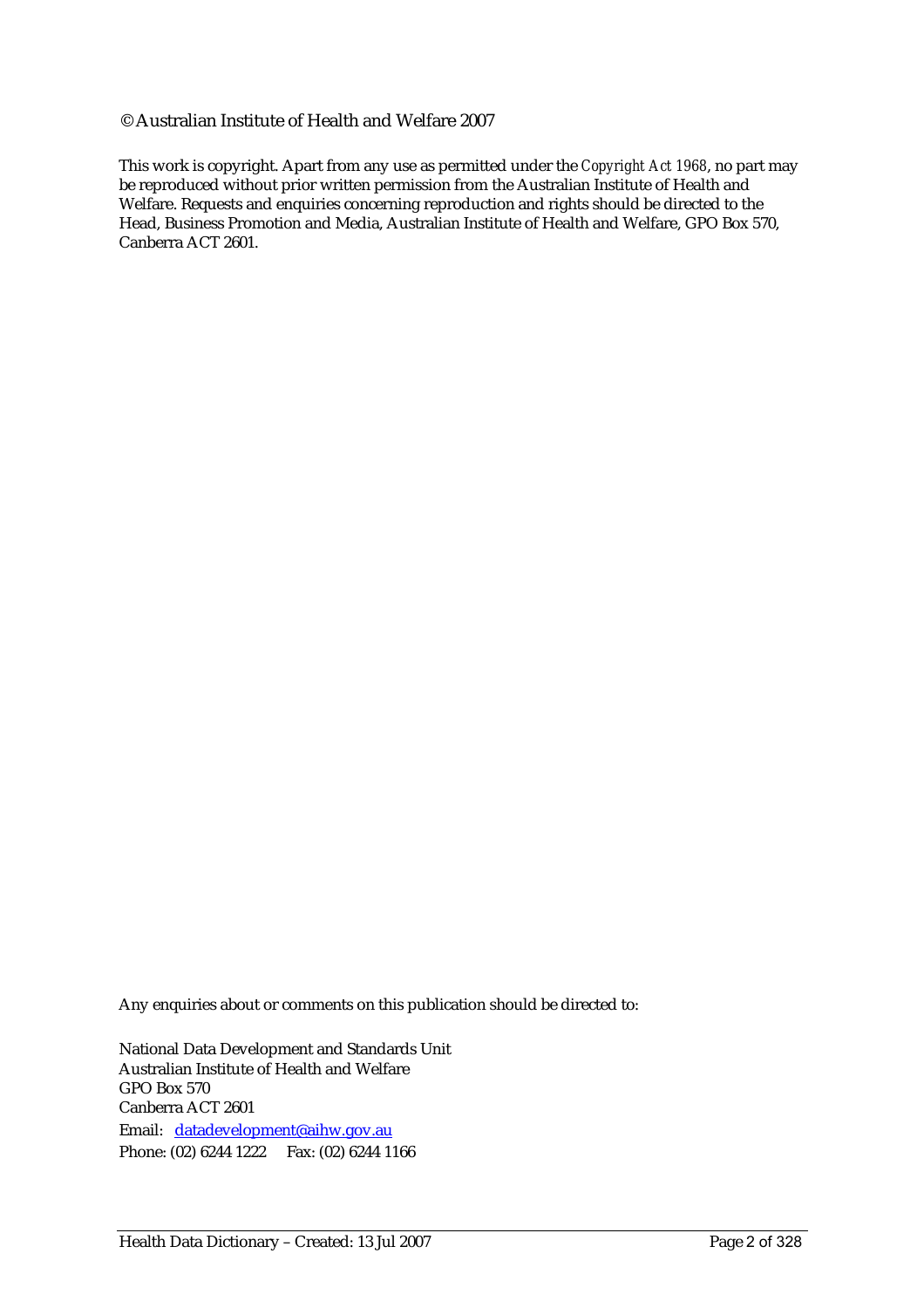# List of metadata items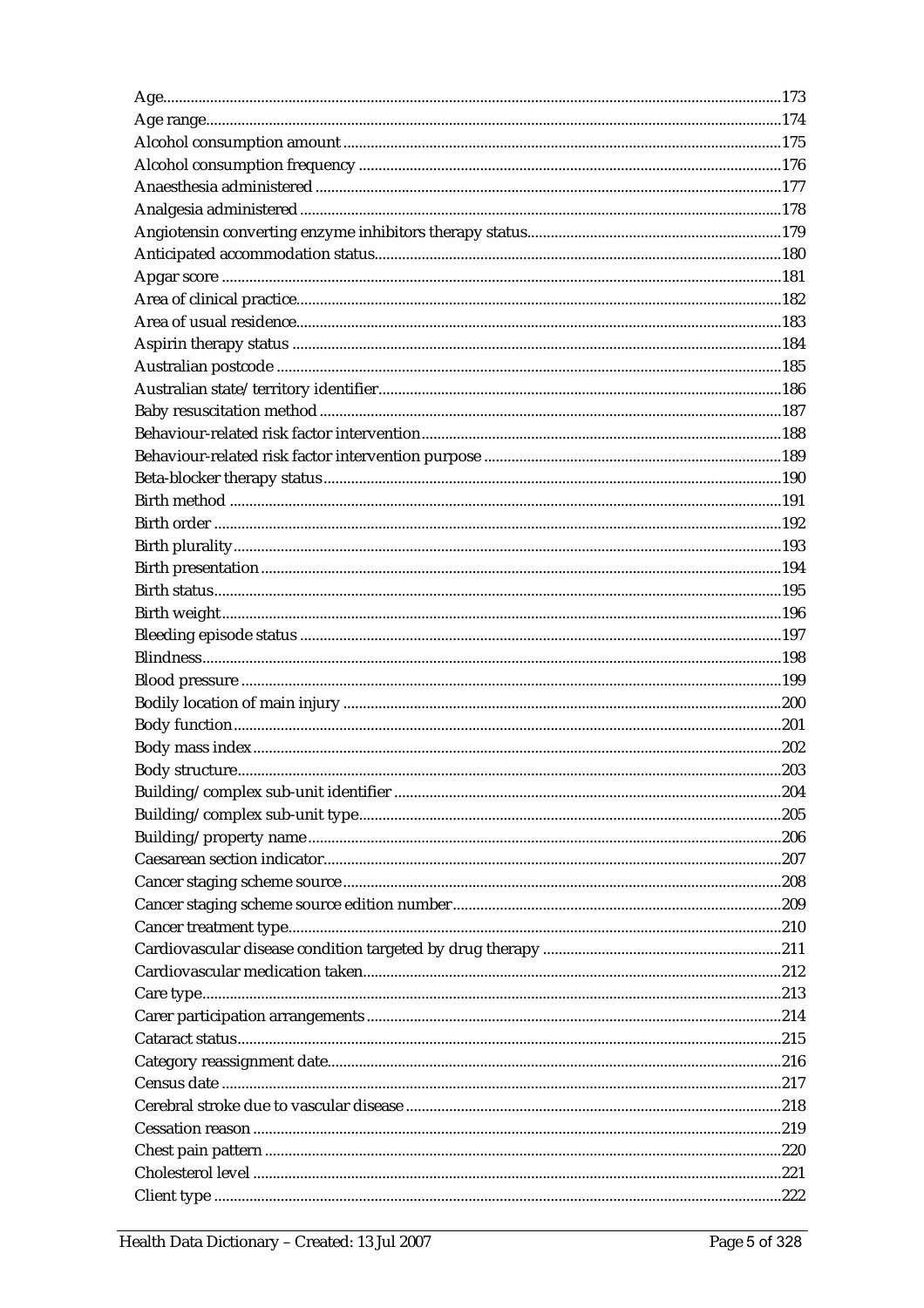| Community awareness/health promotion services grants to non-government organisations 228 |  |
|------------------------------------------------------------------------------------------|--|
|                                                                                          |  |
|                                                                                          |  |
|                                                                                          |  |
|                                                                                          |  |
|                                                                                          |  |
|                                                                                          |  |
|                                                                                          |  |
|                                                                                          |  |
|                                                                                          |  |
|                                                                                          |  |
|                                                                                          |  |
|                                                                                          |  |
|                                                                                          |  |
|                                                                                          |  |
|                                                                                          |  |
|                                                                                          |  |
|                                                                                          |  |
|                                                                                          |  |
|                                                                                          |  |
|                                                                                          |  |
|                                                                                          |  |
|                                                                                          |  |
|                                                                                          |  |
|                                                                                          |  |
|                                                                                          |  |
|                                                                                          |  |
|                                                                                          |  |
|                                                                                          |  |
|                                                                                          |  |
|                                                                                          |  |
|                                                                                          |  |
|                                                                                          |  |
|                                                                                          |  |
|                                                                                          |  |
|                                                                                          |  |
|                                                                                          |  |
|                                                                                          |  |
|                                                                                          |  |
|                                                                                          |  |
|                                                                                          |  |
|                                                                                          |  |
|                                                                                          |  |
|                                                                                          |  |
|                                                                                          |  |
|                                                                                          |  |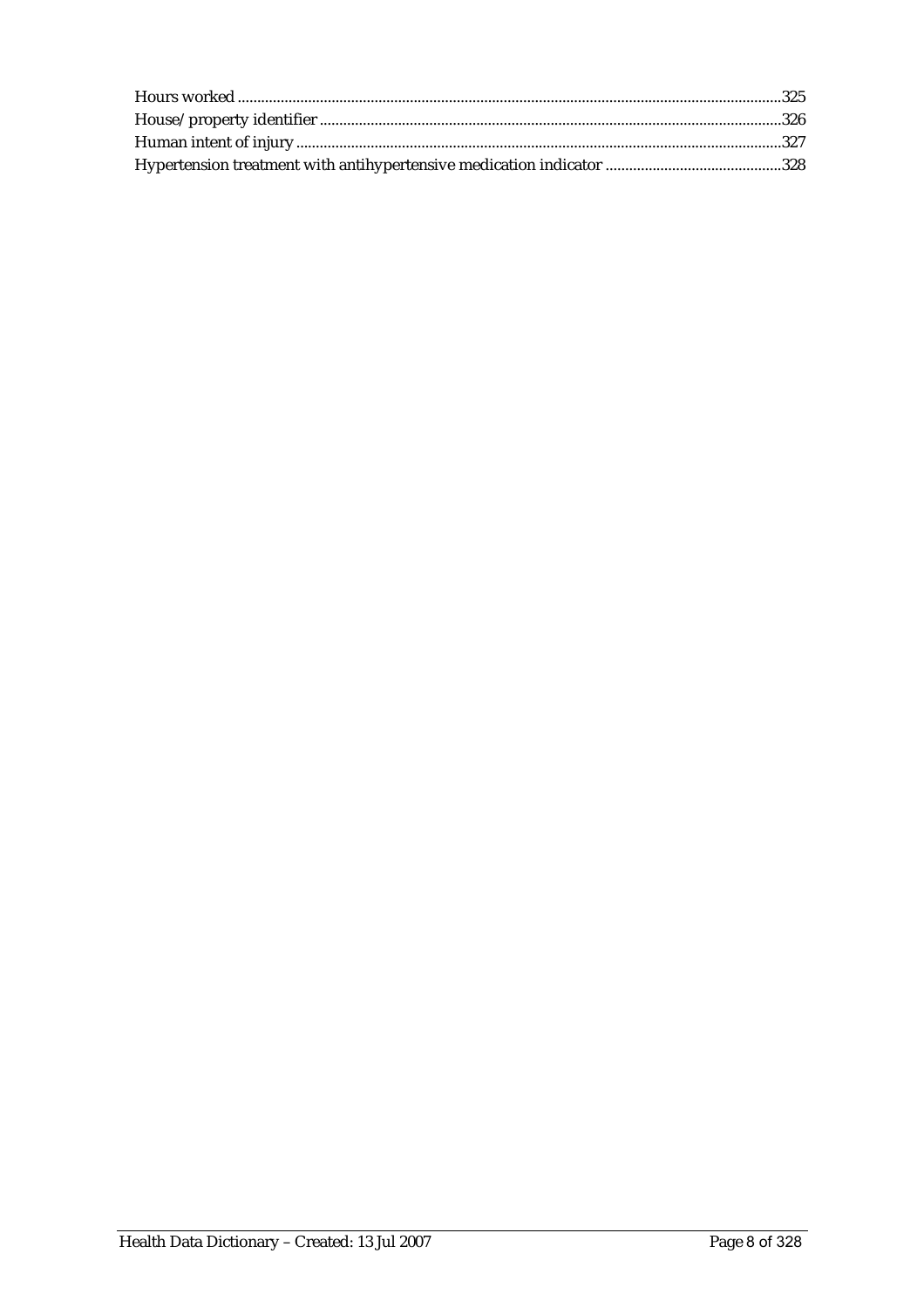# **National Minimum Data Sets**

A National minimum data set (NMDS) is a minimum set of data elements agreed for mandatory collection and reporting at a national level. It may include data elements that are also included in other National minimum data sets. An NMDS is contingent upon a national agreement to collect uniform data and to supply it as part of the national collection, but does not preclude agencies and service providers from collecting additional data to meet their own specific needs.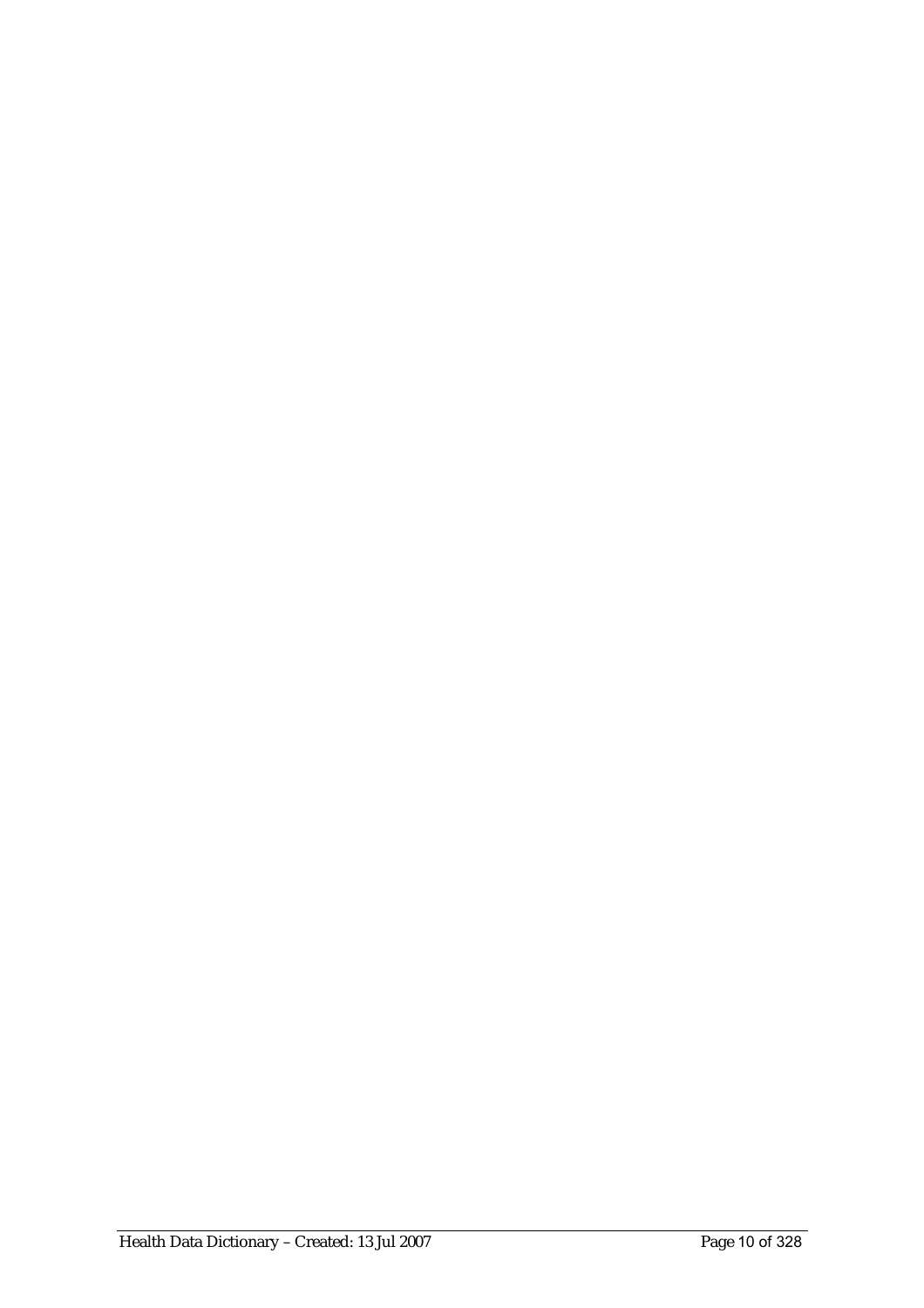# **Admitted patient care NMDS 2007-2008**

## **Identifying and definitional attributes**

| Metadata item type:         | Data Set Specification                                                                                                                                                                                                                                                                                                                                                                                                                                                                                                                                                                                                                         |
|-----------------------------|------------------------------------------------------------------------------------------------------------------------------------------------------------------------------------------------------------------------------------------------------------------------------------------------------------------------------------------------------------------------------------------------------------------------------------------------------------------------------------------------------------------------------------------------------------------------------------------------------------------------------------------------|
| <b>METeOR</b> identifier:   | 339089                                                                                                                                                                                                                                                                                                                                                                                                                                                                                                                                                                                                                                         |
| <b>Registration status:</b> | NHIG, Standard 23/10/2006                                                                                                                                                                                                                                                                                                                                                                                                                                                                                                                                                                                                                      |
| DSS type:                   | National Minimum Data Set (NMDS)                                                                                                                                                                                                                                                                                                                                                                                                                                                                                                                                                                                                               |
| Scope:                      | Episodes of care for admitted patients in all public and private<br>acute and psychiatric hospitals, free standing day hospital<br>facilities and alcohol and drug treatment centres in Australia.<br>Hospitals operated by the Australian Defence Force, corrections<br>authorities and in Australia's off-shore territories may also be<br>included. Hospitals specialising in dental, ophthalmic aids and<br>other specialised acute medical or surgical care are included.<br>Hospital boarders and still births are not included as they are<br>not admitted to hospital. Posthumous organ procurement<br>episodes are also not included. |

## **Collection and usage attributes**

| Statistical unit:          | Episodes of care for admitted patients                                                                                                                                                                                                                                                                                                                                                     |
|----------------------------|--------------------------------------------------------------------------------------------------------------------------------------------------------------------------------------------------------------------------------------------------------------------------------------------------------------------------------------------------------------------------------------------|
| <b>Collection methods:</b> | Data are collected at each hospital from patient administrative<br>and clinical record systems. Hospitals forward data to the<br>relevant state or territory health authority on a regular basis<br>(e.g. monthly).<br><b>National reporting arrangements</b><br>State and territory health authorities provide the data to the<br>Australian Institute of Health and Welfare for national |
|                            | collation, on an annual basis.                                                                                                                                                                                                                                                                                                                                                             |
|                            | Periods for which data are collected and nationally collated                                                                                                                                                                                                                                                                                                                               |
|                            | Financial years ending 30 June each year.                                                                                                                                                                                                                                                                                                                                                  |
| Implementation start date: | 01/07/2007                                                                                                                                                                                                                                                                                                                                                                                 |
| Comments:                  | Scope links with other NMDS                                                                                                                                                                                                                                                                                                                                                                |
|                            | Episodes of care for admitted patients which occur partly or<br>fully in designated psychiatric units of public acute hospitals or<br>in public psychiatric hospitals:                                                                                                                                                                                                                     |
|                            | Admitted patient mental health care NMDS.                                                                                                                                                                                                                                                                                                                                                  |
|                            | Episodes of care for admitted patients where care type is<br>palliative care:                                                                                                                                                                                                                                                                                                              |
|                            | Admitted patient palliative care NMDS.                                                                                                                                                                                                                                                                                                                                                     |
|                            | <b>Glossary</b> items                                                                                                                                                                                                                                                                                                                                                                      |
|                            | Some previous Knowledgebase data element concepts are<br>available in the METeOR glossary. Glossary items are available<br>online through links in the relevant metadata items. In addition<br>links to the glossary terms that are relevant to this National<br>minimum data set are listed below.                                                                                        |
|                            | <b>Admission</b>                                                                                                                                                                                                                                                                                                                                                                           |
|                            | <b>Diagnosis</b>                                                                                                                                                                                                                                                                                                                                                                           |
|                            | <b>Episode of acute care</b>                                                                                                                                                                                                                                                                                                                                                               |
|                            | <b>Hospital boarder</b>                                                                                                                                                                                                                                                                                                                                                                    |
|                            | Hospital-in-the-home care                                                                                                                                                                                                                                                                                                                                                                  |
|                            | Live birth                                                                                                                                                                                                                                                                                                                                                                                 |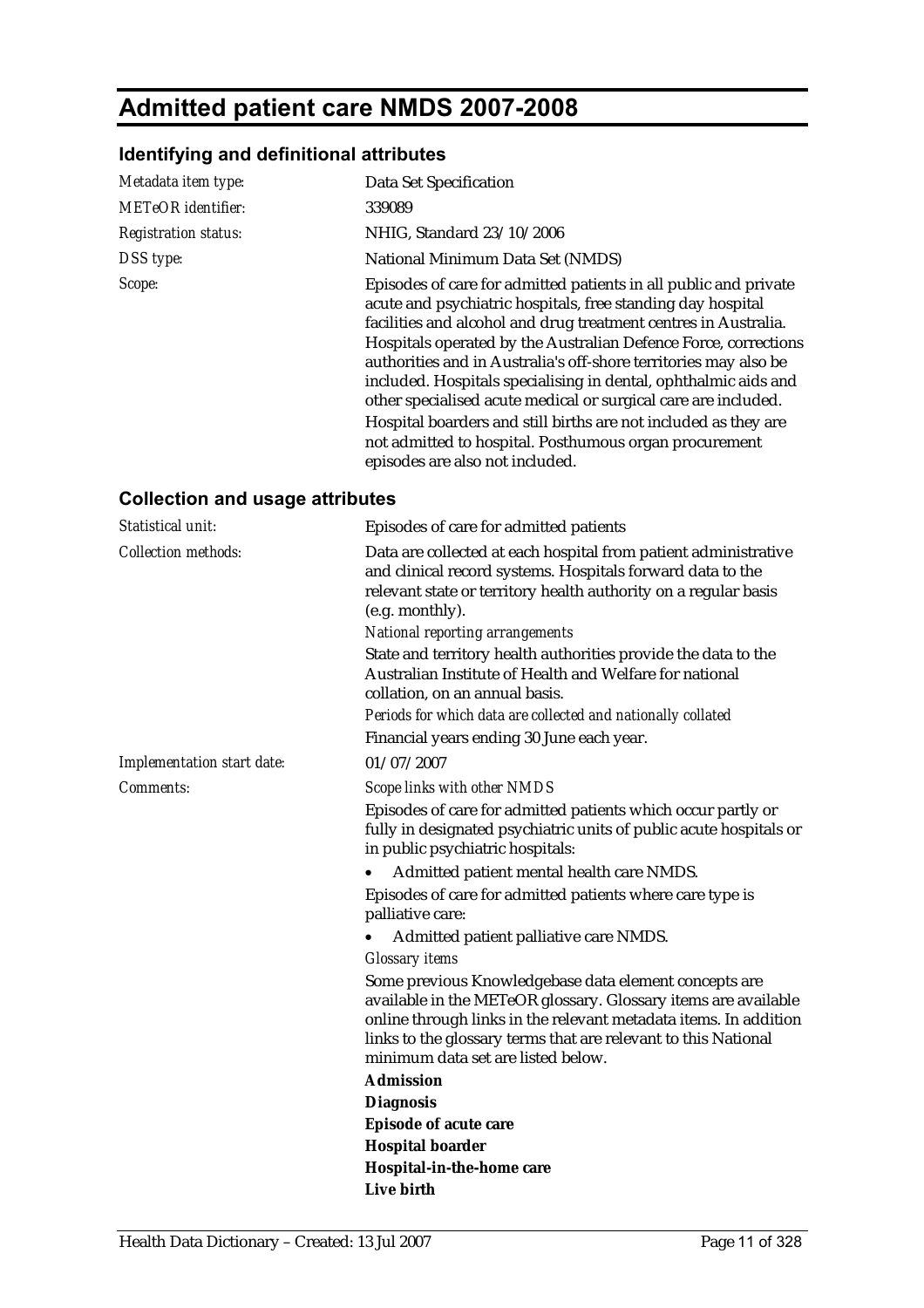**Neonate Newborn qualification status Organ procurement - posthumous Same-day patient Separation**

#### **Source and reference attributes**

| Origin: | National Health Information Management Group |
|---------|----------------------------------------------|
|         |                                              |

## **Relational attributes**

| Related metadata references: | Supersedes Admitted patient care NMDS 2006-2007 NHIG, |
|------------------------------|-------------------------------------------------------|
|                              | Superseded 23/10/2006                                 |

| Seq No.                  | Metadata item                                               | Obligation  | Max occurs   |
|--------------------------|-------------------------------------------------------------|-------------|--------------|
|                          | Activity when injured                                       | Mandatory   | 50           |
|                          | Additional diagnosis                                        | Mandatory   | 50           |
|                          | <b>Admission</b> date                                       | Mandatory   | 1            |
|                          | Admitted patient election status                            | Mandatory   | $\mathbf{1}$ |
|                          | Area of usual residence                                     | Mandatory   | 1            |
|                          | Australian State/Territory identifier (establishment)       | Mandatory   | 1            |
|                          | Care type                                                   | Mandatory   | 1            |
| $\overline{\phantom{m}}$ | Country of birth                                            | Mandatory   | $\mathbf{1}$ |
|                          | Date of birth                                               | Mandatory   | 1            |
|                          | Diagnosis related group                                     | Mandatory   | 1            |
|                          | Establishment number                                        | Mandatory   | 1            |
|                          | <b>Establishment sector</b>                                 | Mandatory   | 1            |
|                          | External cause (admitted patient)                           | Mandatory   | 50           |
| $\overline{\phantom{a}}$ | Funding source for hospital patient                         | Mandatory   | $\mathbf{1}$ |
| $\overline{a}$           | Hospital insurance status                                   | Mandatory   | 1            |
| $\overline{a}$           | Indigenous status                                           | Mandatory   | 1            |
| $\overline{\phantom{0}}$ | Intended length of hospital stay                            | Mandatory   | 1            |
|                          | Inter-hospital contracted patient                           | Mandatory   | 1            |
|                          | Major diagnostic category                                   | Mandatory   | 1            |
| $\overline{a}$           | Mental health legal status                                  | Mandatory   | $\mathbf{1}$ |
| $\overline{a}$           | Mode of admission                                           | Mandatory   | $\mathbf{1}$ |
| $\overline{a}$           | Mode of separation                                          | Mandatory   | $\mathbf{1}$ |
|                          | Number of days of hospital-in-the-home care                 | Mandatory   | 1            |
|                          | Number of qualified days for newborns                       | Conditional | $\mathbf{1}$ |
|                          | Person identifier                                           | Mandatory   | $\mathbf{1}$ |
|                          | Place of occurrence of external cause of injury (ICD-10-AM) | Mandatory   | 50           |
|                          | Principal diagnosis                                         | Mandatory   | $\mathbf{1}$ |
|                          | Procedure                                                   | Mandatory   | 50           |
|                          | Region code                                                 | Mandatory   | 1            |
|                          | Separation date                                             | Mandatory   | 1            |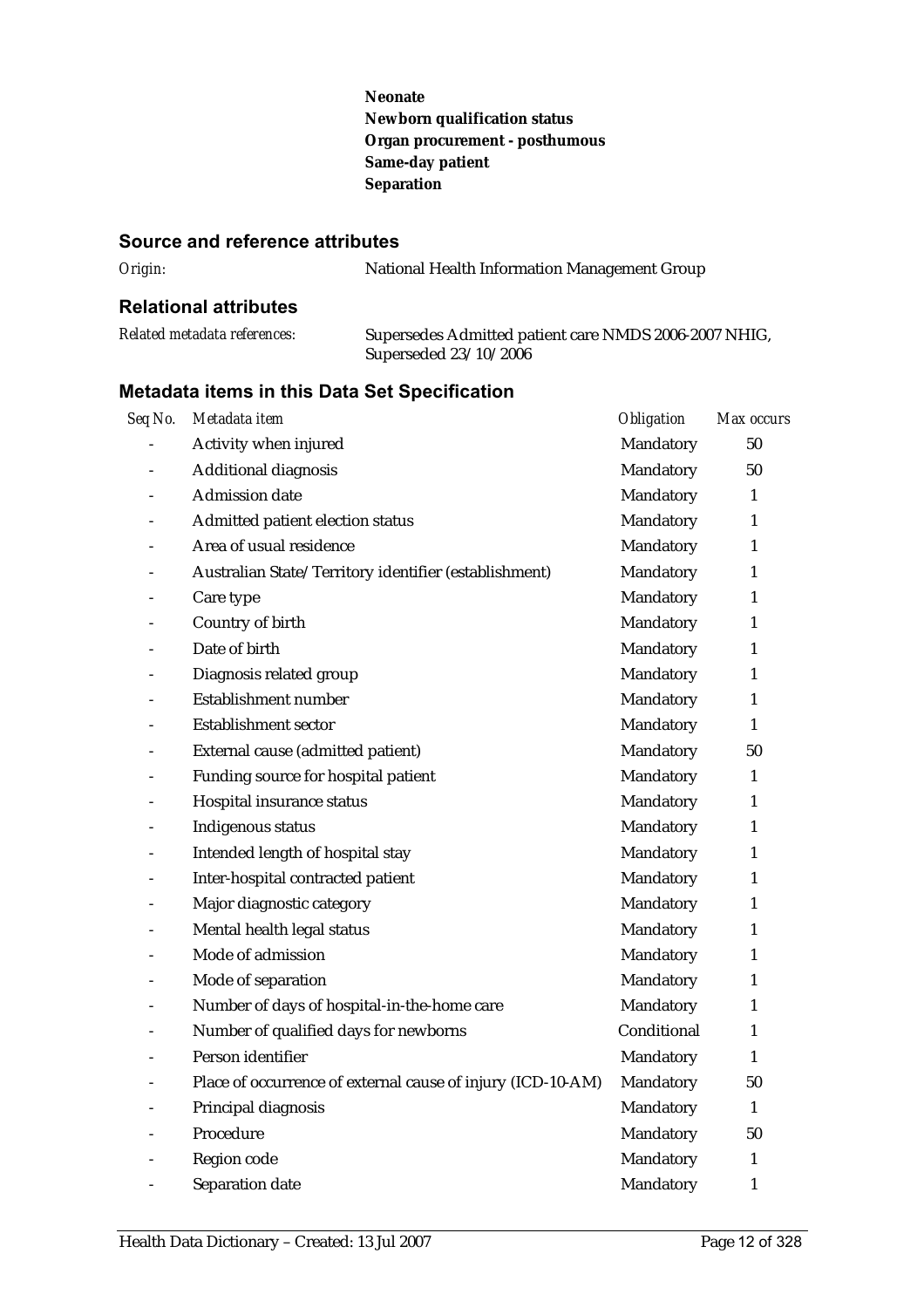| <b>Sex</b>                                        | Mandatory   |  |
|---------------------------------------------------|-------------|--|
| Source of referral to public psychiatric hospital | Conditional |  |
| Total leave days                                  | Mandatory   |  |
| Total psychiatric care days                       | Mandatory   |  |
| Urgency of admission                              | Mandatory   |  |
| Weight in grams (measured)                        | Conditional |  |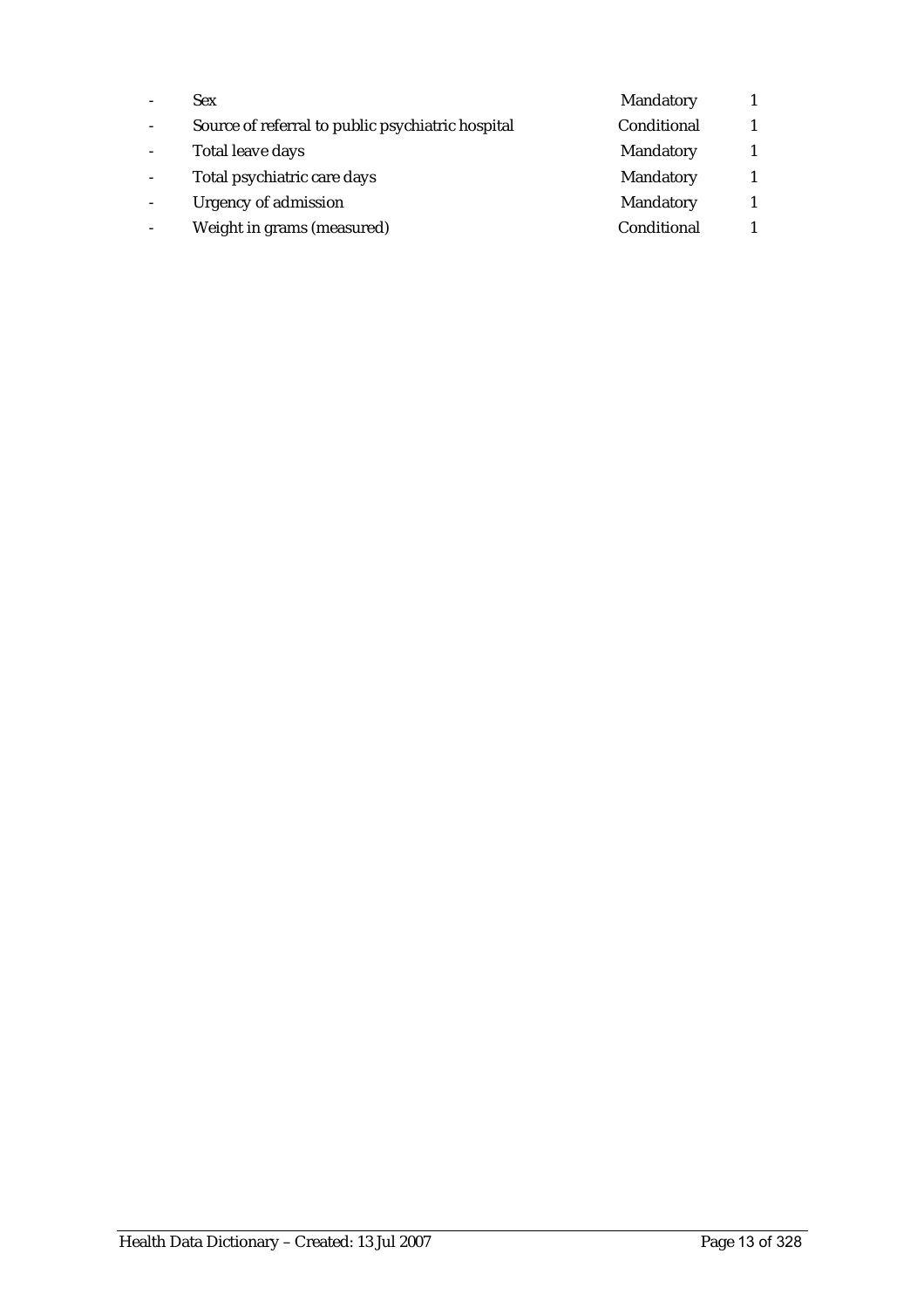# **Admitted patient mental health care NMDS 2007-2008**

## **Identifying and definitional attributes**

| Metadata item type:                    | Data Set Specification                                                                                                                                                                                                                                                                                                                                                                                                                                            |
|----------------------------------------|-------------------------------------------------------------------------------------------------------------------------------------------------------------------------------------------------------------------------------------------------------------------------------------------------------------------------------------------------------------------------------------------------------------------------------------------------------------------|
| <b>METeOR</b> identifier:              | 345110                                                                                                                                                                                                                                                                                                                                                                                                                                                            |
| <b>Registration status:</b>            | NHIG, Standard 23/10/2006                                                                                                                                                                                                                                                                                                                                                                                                                                         |
| DSS type:                              | National Minimum Data Set (NMDS)                                                                                                                                                                                                                                                                                                                                                                                                                                  |
| Scope:                                 | The scope of this minimum data set is restricted to admitted<br>patients receiving care in psychiatric hospitals or in designated<br>psychiatric units in acute hospitals. The scope does not<br>currently include patients who may be receiving treatment for<br>psychiatric conditions in acute hospitals who are not in<br>psychiatric units.                                                                                                                  |
| <b>Collection and usage attributes</b> |                                                                                                                                                                                                                                                                                                                                                                                                                                                                   |
| Statistical unit:                      | Episodes of care for admitted patients                                                                                                                                                                                                                                                                                                                                                                                                                            |
| <b>Collection methods:</b>             | Data are collected at each hospital from patient administrative<br>and clinical record systems. Hospitals forward data to the<br>relevant state or territory health authority on a regular basis (for<br>example, monthly).<br><b>National reporting arrangements</b>                                                                                                                                                                                             |
|                                        | State and territory health authorities provide the data to the<br>Australian Institute of Health and Welfare for national<br>collation, on an annual basis.                                                                                                                                                                                                                                                                                                       |
|                                        | Periods for which data are collected and nationally collated                                                                                                                                                                                                                                                                                                                                                                                                      |
|                                        | Financial years ending 30 June each year.                                                                                                                                                                                                                                                                                                                                                                                                                         |
| Implementation start date:             | 01/07/2007                                                                                                                                                                                                                                                                                                                                                                                                                                                        |
| <b>Comments:</b>                       | Number of days of hospital in the home care data will be<br>collected from all states and territories except Western Australia<br>from 1 July 2001. Western Australia will begin to collect data<br>from a later date.<br>Scope links with other NMDS                                                                                                                                                                                                             |
|                                        | Episodes of care for admitted patients which occur partly or<br>fully in designated psychiatric units of public acute hospitals or<br>in public psychiatric hospitals:                                                                                                                                                                                                                                                                                            |
|                                        | <b>Admitted patient care NMDS</b>                                                                                                                                                                                                                                                                                                                                                                                                                                 |
|                                        | Admitted patient palliative care NMDS                                                                                                                                                                                                                                                                                                                                                                                                                             |
|                                        | <b>Glossary items</b><br>Some previous Knowledgebase data element concepts are<br>available in the METeOR glossary. Currently the metadata<br>search in METeOR does not cover glossary items however these<br>items are available through links in the relevant metadata<br>items. In addition links to the glossary terms that are relevant to<br>this National minimum data set are included here.<br><b>Resident</b><br>Residential mental health care service |
|                                        | <b>Same-day patients</b>                                                                                                                                                                                                                                                                                                                                                                                                                                          |
|                                        | <b>Separation</b>                                                                                                                                                                                                                                                                                                                                                                                                                                                 |

## **Source and reference attributes**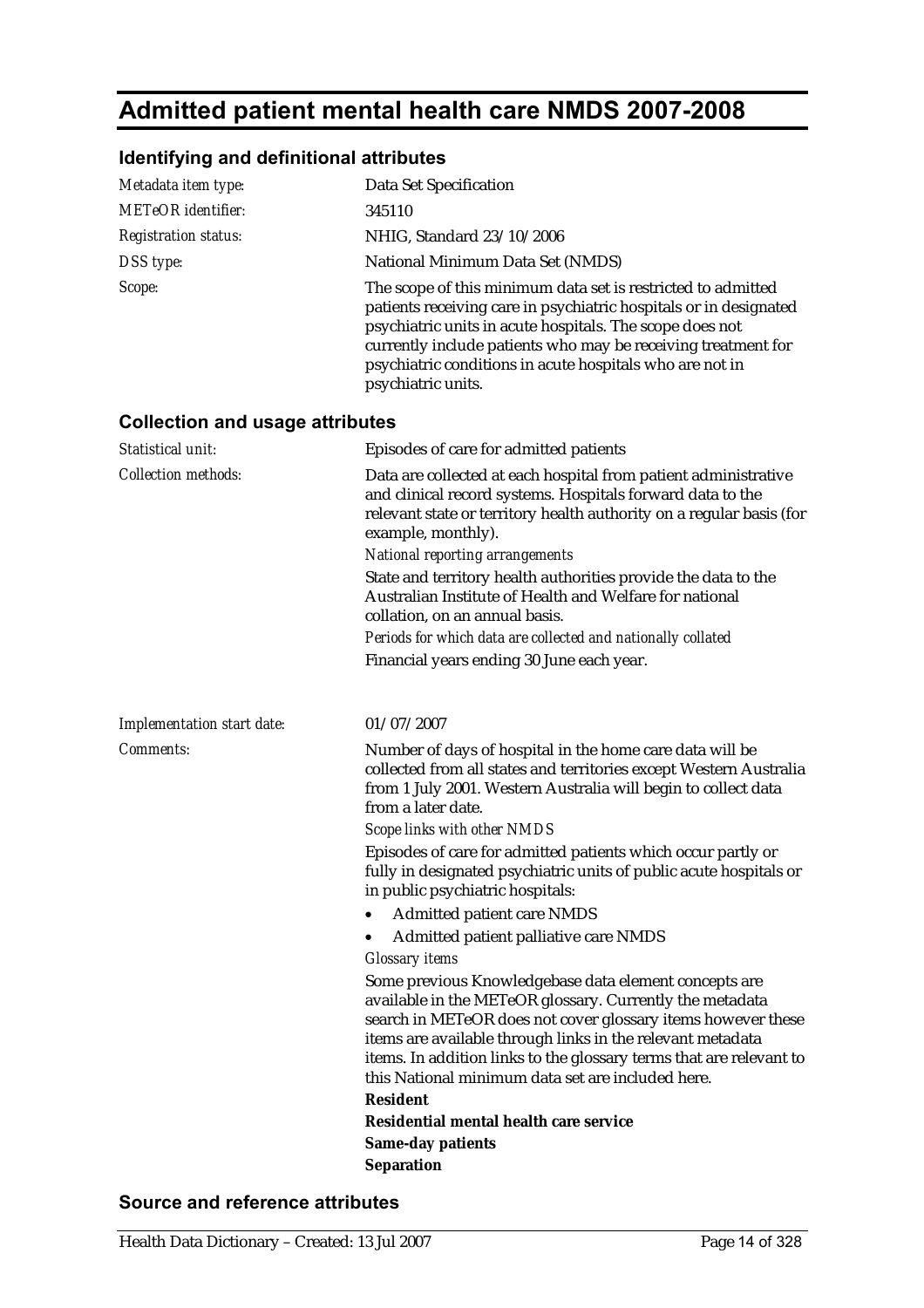| Submitting organisation: | National Health Information Group |
|--------------------------|-----------------------------------|
|                          |                                   |

## **Relational attributes**

| Related metadata references: | Supersedes Admitted patient mental health care NMDS NHIG, |
|------------------------------|-----------------------------------------------------------|
|                              | Superseded $23/10/2006$                                   |

| Seq No.                      | Metadata item                                               | <i><b>Obligation</b></i> | Max occurs   |
|------------------------------|-------------------------------------------------------------|--------------------------|--------------|
|                              | Additional diagnosis                                        | Mandatory                | 1            |
| $\overline{\phantom{a}}$     | <b>Admission date</b>                                       | Mandatory                | 1            |
|                              | Area of usual residence                                     | Mandatory                | $\mathbf{1}$ |
|                              | Care type                                                   | Mandatory                | 1            |
| $\qquad \qquad -$            | Country of birth                                            | Conditional              | $\mathbf{1}$ |
|                              | Date of birth                                               | Mandatory                | $\mathbf{1}$ |
| $\overline{a}$               | Diagnosis related group                                     | Mandatory                | 1            |
| $\overline{\phantom{a}}$     | Employment status (admitted patient)                        | Mandatory                | 1            |
| $\overline{\phantom{a}}$     | Employment status-public psychiatric hospital admissions    | Mandatory                | 1            |
| $\overline{\phantom{a}}$     | Establishment identifier                                    | Mandatory                | $\mathbf{1}$ |
|                              | Indigenous status                                           | Mandatory                | 1            |
|                              | Major diagnostic category                                   | Mandatory                | 1            |
|                              | <b>Marital status</b>                                       | Conditional              | $\mathbf{1}$ |
| $\overline{\phantom{m}}$     | Mental health legal status                                  | Mandatory                | 1            |
| $\overline{\phantom{0}}$     | Mode of separation                                          | Mandatory                | 1            |
|                              | Person identifier                                           | Mandatory                | 1            |
| $\overline{a}$               | Previous specialised treatment                              | Mandatory                | $\mathbf{1}$ |
|                              | Principal diagnosis                                         | Mandatory                | $\mathbf{1}$ |
| $\overline{\phantom{a}}$     | Referral destination to further care (psychiatric patients) | Mandatory                | 1            |
| $\overline{\phantom{0}}$     | Separation date                                             | Mandatory                | $\mathbf{1}$ |
|                              | <b>Sex</b>                                                  | Mandatory                | 1            |
|                              | Source of referral to public psychiatric hospital           | Mandatory                | 1            |
|                              | Total leave days                                            | Mandatory                | 1            |
| $\qquad \qquad \blacksquare$ | Total psychiatric care days                                 | Mandatory                | $\mathbf{1}$ |
| $\overline{\phantom{a}}$     | Type of accommodation                                       | Mandatory                | $\mathbf{1}$ |
| $\overline{\phantom{0}}$     | Type of usual accommodation                                 | Mandatory                | 1            |
|                              |                                                             |                          |              |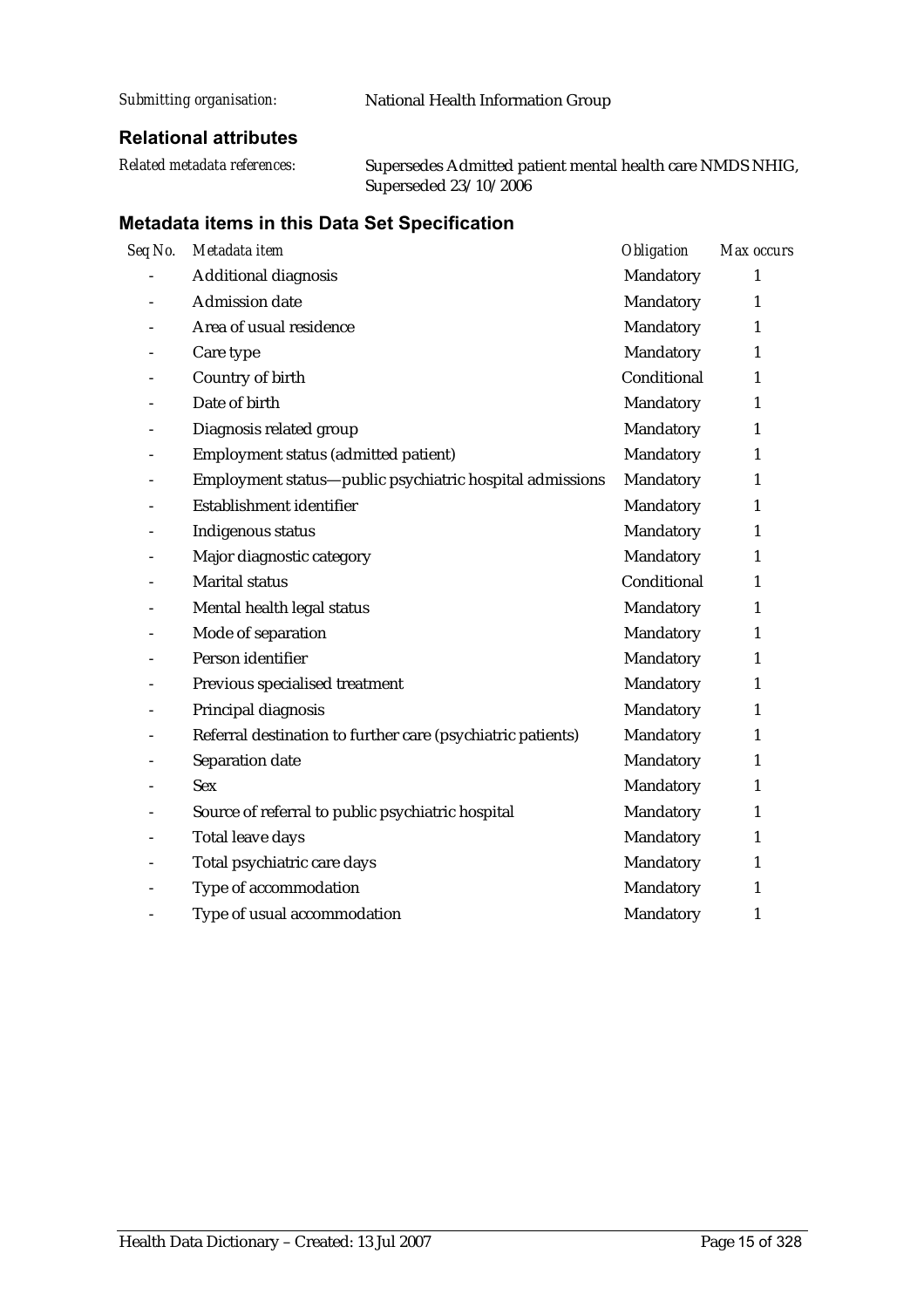# **Admitted patient palliative care NMDS 2007-08**

## **Identifying and definitional attributes**

| Metadata item type:                    | Data Set Specification                                                                                                                                                                                                                                                                                                                                                                                                               |
|----------------------------------------|--------------------------------------------------------------------------------------------------------------------------------------------------------------------------------------------------------------------------------------------------------------------------------------------------------------------------------------------------------------------------------------------------------------------------------------|
| <b>METeOR</b> identifier:              | 339098                                                                                                                                                                                                                                                                                                                                                                                                                               |
| <b>Registration status:</b>            | NHIG, Standard 23/10/2006                                                                                                                                                                                                                                                                                                                                                                                                            |
| DSS type:                              | National Minimum Data Set (NMDS)                                                                                                                                                                                                                                                                                                                                                                                                     |
| Scope:                                 | The scope of this data set is admitted patients receiving<br>palliative care in all public and private acute hospitals, and free<br>standing day hospital facilities. Hospitals operated by the<br>Australian Defence Force, correctional authorities and<br>Australia's external territories are not currently included.<br>Palliative care patients are identified by the data element<br>Hospital service—care type, code N[N].N. |
| <b>Collection and usage attributes</b> |                                                                                                                                                                                                                                                                                                                                                                                                                                      |
| Statistical unit:                      | Enisodes of care for admitted patients                                                                                                                                                                                                                                                                                                                                                                                               |

| Statistical unit:          | Episodes of care for admitted patients.                                                                                                                     |
|----------------------------|-------------------------------------------------------------------------------------------------------------------------------------------------------------|
| Collection methods:        | National reporting arrangements                                                                                                                             |
|                            | State and territory health authorities provide the data to the                                                                                              |
|                            | Australian Institute of Health and Welfare for national<br>collation, on an annual basis.                                                                   |
|                            | Periods for which data collected and collated nationally                                                                                                    |
|                            | Financial years ending 30 June each year.                                                                                                                   |
| Implementation start date: | 01/07/2007                                                                                                                                                  |
| Comments:                  | Scope links with other NMDSs                                                                                                                                |
|                            | Episodes of care for admitted patients receiving palliative care<br>in all public and private acute hospitals and free standing day<br>hospital facilities: |
|                            | Admitted patient care NMDS, version 2.                                                                                                                      |
|                            |                                                                                                                                                             |

• Admitted patient mental health care NMDS, version 2.

#### **Source and reference attributes**

| Submitting organisation: | National Health Information Group |
|--------------------------|-----------------------------------|
|                          |                                   |

## **Relational attributes**

| Related metadata references: | Supersedes Admitted patient palliative care NMDS 2006-2007 |
|------------------------------|------------------------------------------------------------|
|                              | NHIG, Superseded 23/10/2006                                |

| Seq No. | Metadata item                       | <i><b>Obligation</b></i> | Max occurs |
|---------|-------------------------------------|--------------------------|------------|
|         | <b>Additional diagnosis</b>         | Mandatory                | 1          |
|         | Area of usual residence             | Mandatory                |            |
|         | Date of birth                       | Conditional              |            |
|         | Funding source for hospital patient | Mandatory                | 1          |
|         | Indigenous status                   | Mandatory                | 1          |
|         | Person identifier                   | Conditional              |            |
|         | Principal diagnosis                 | Conditional              |            |
|         | <b>Sex</b>                          | Mandatory                | 1          |
|         | <b>Admission date</b>               | Mandatory                |            |
|         |                                     |                          |            |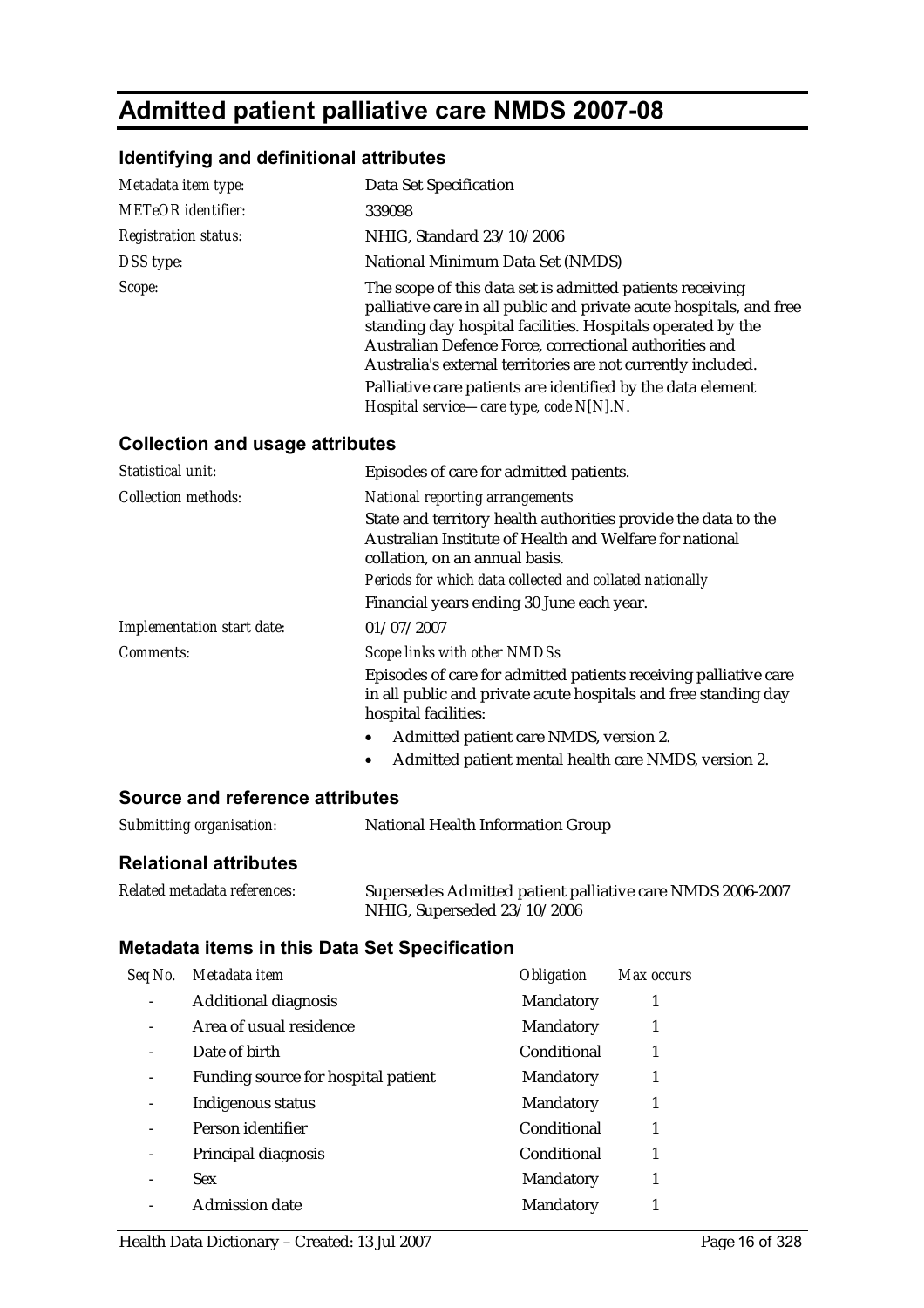| Care type                                   | Mandatory |  |
|---------------------------------------------|-----------|--|
| Country of birth                            | Mandatory |  |
| Establishment identifier                    | Mandatory |  |
| Mode of admission                           | Mandatory |  |
| Mode of separation                          | Mandatory |  |
| Number of days of hospital-in-the-home care | Mandatory |  |
| Previous specialised treatment              | Mandatory |  |
| Separation date                             | Mandatory |  |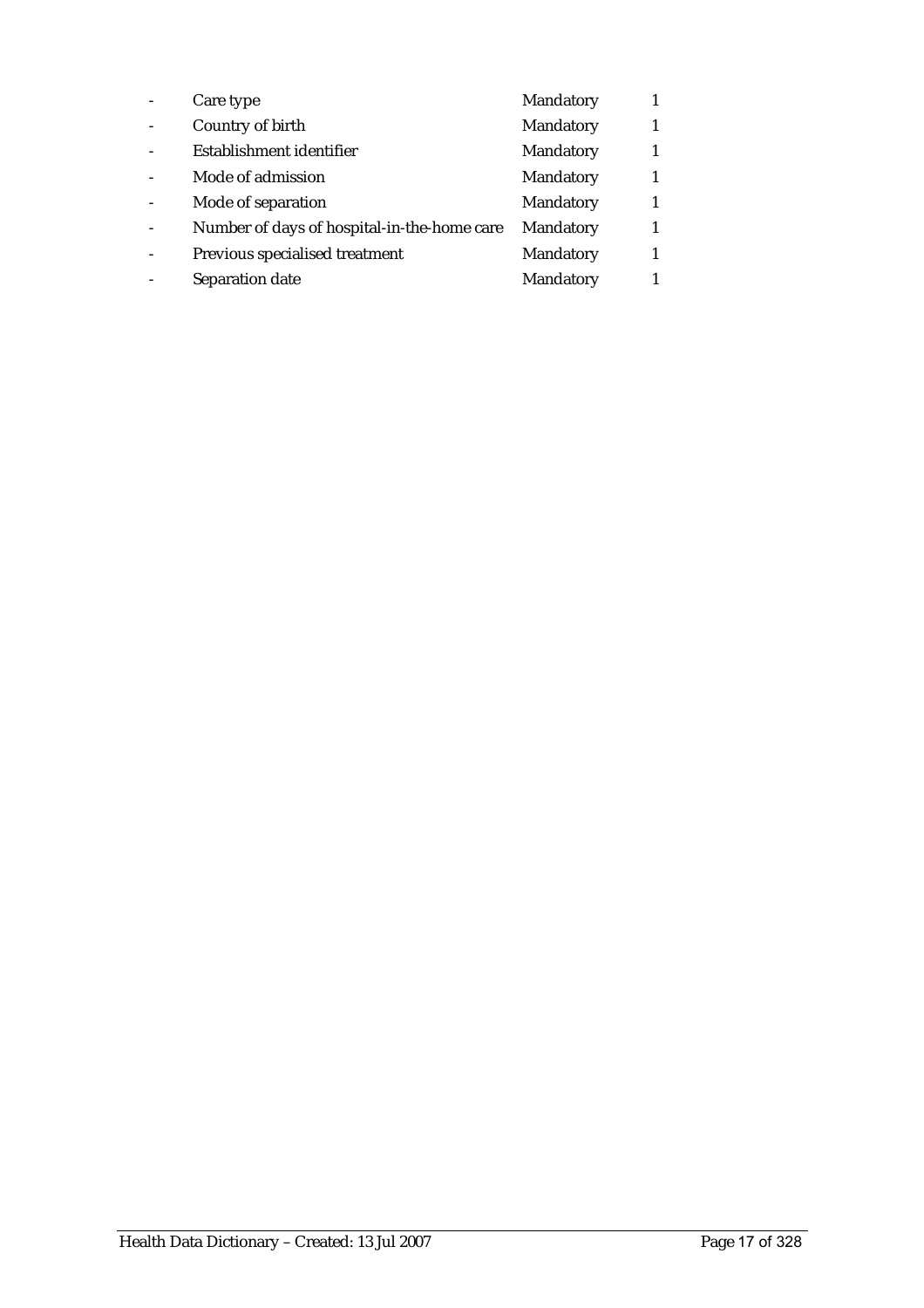## **Alcohol and other drug treatment services NMDS 2007- 2008**

## **Identifying and definitional attributes**

| Metadata item type:                    | Data Set Specification                                                                                                                                                                                                                            |
|----------------------------------------|---------------------------------------------------------------------------------------------------------------------------------------------------------------------------------------------------------------------------------------------------|
| <b>METeOR</b> identifier:              | 345144                                                                                                                                                                                                                                            |
| <b>Registration status:</b>            | NHIG, Standard 23/10/2006                                                                                                                                                                                                                         |
| DSS type:                              | National Minimum Data Set (NMDS)                                                                                                                                                                                                                  |
| Scope:                                 | This metadata set is nationally mandated for collection and<br>reporting.                                                                                                                                                                         |
|                                        | Publicly funded government and non-government agencies<br>providing alcohol and/or drug treatment services. Including<br>community-based ambulatory services and outpatient services.<br>The following services are currently not included in the |
|                                        | coverage:                                                                                                                                                                                                                                         |
|                                        | services based in prisons and other correctional institutions;<br>$\bullet$                                                                                                                                                                       |
|                                        | agencies that provide primarily accommodation or<br>$\bullet$<br>overnight stays such as 'sobering-up shelters' and 'half-way<br>houses';                                                                                                         |
|                                        | agencies that provide services concerned primarily with<br>health promotion;                                                                                                                                                                      |
|                                        | needle and syringe programs;<br>$\bullet$                                                                                                                                                                                                         |
|                                        | agencies whose sole function is to provide prescribing<br>٠<br>and/or dosing of methadone; and                                                                                                                                                    |
|                                        | acute care and psychiatric hospitals, or alcohol and drug<br>$\bullet$<br>treatment units that report to the admitted patient care<br>National Minimum Data Set and do not provide treatment<br>to non-admitted patients.                         |
|                                        | Clients who are on a methadone maintenance program may be<br>included in the collection where they also receive other types of<br>treatment.                                                                                                      |
| <b>Collection and usage attributes</b> |                                                                                                                                                                                                                                                   |
| Statistical unit:                      | Completed treatment episodes for clients who participate in a<br>treatment type as specified in the data element Episode of<br>treatment for alcohol and other drugs-treatment type (main),<br>code N.                                            |
| <b>Collection methods:</b>             | Data to be reported in each agency on completed treatment<br>episode and then forwarded to state/territory authorities for<br>collation.                                                                                                          |
|                                        | <b>National reporting requirements</b>                                                                                                                                                                                                            |
|                                        | State and territory health authorities provide the data to the<br>Australian Institute of Health and Welfare for national<br>collation, on an annual basis.                                                                                       |
|                                        | Periods for which data are collected and nationally collated                                                                                                                                                                                      |
|                                        | Financial years ending 30 June each year.                                                                                                                                                                                                         |
| Implementation start date:             | 01/07/2007                                                                                                                                                                                                                                        |

#### **Source and reference attributes**

*Submitting organisation:* National Health Information Group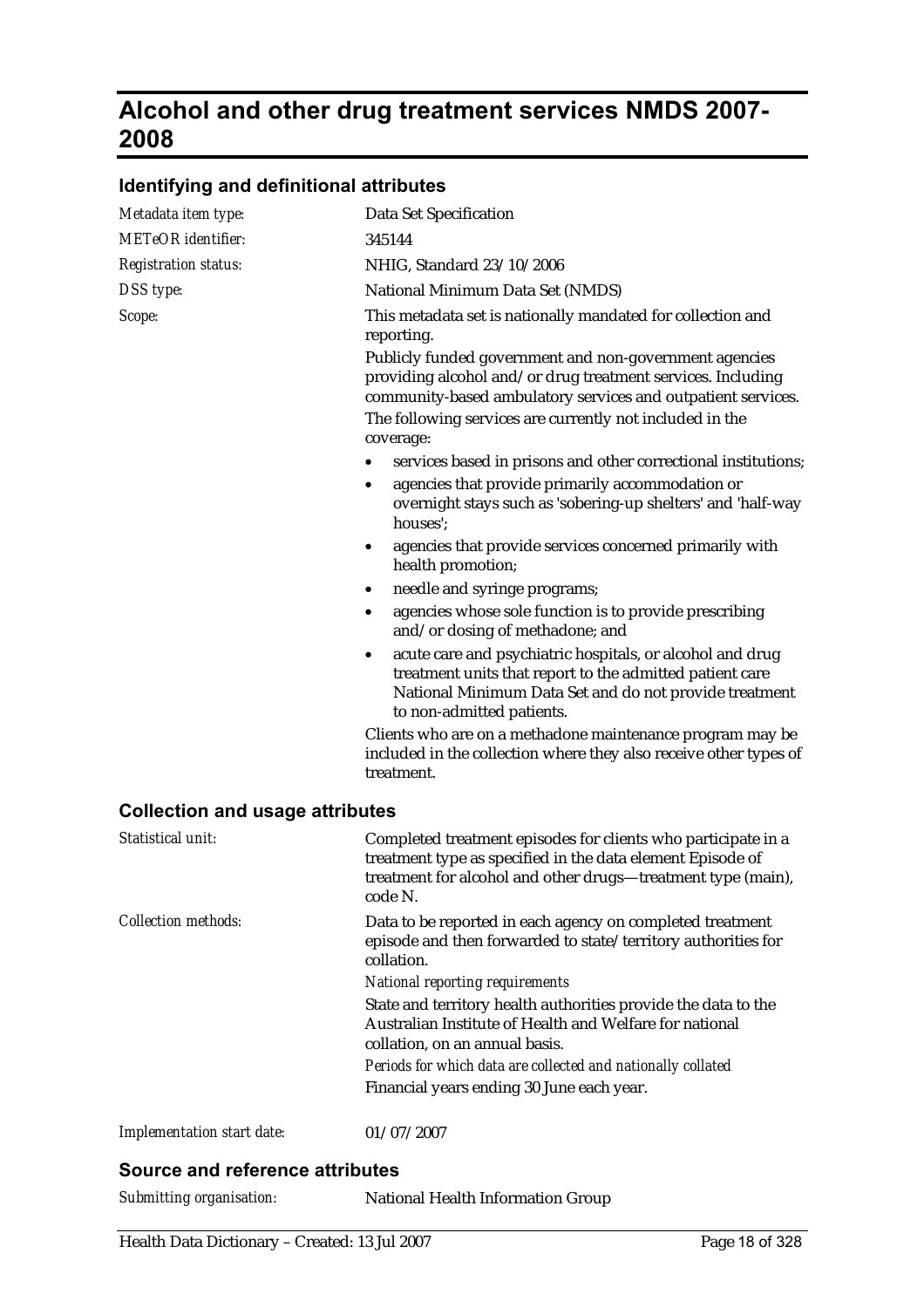## **Relational attributes**

| Related metadata references: | Supersedes Alcohol and other drug treatment services NMDS |
|------------------------------|-----------------------------------------------------------|
|                              | NHIG, Superseded 23/10/2006                               |

| Seq<br>No. | Metadata item                                                            | Obligation  | <b>Max</b><br><i><b>occurs</b></i> |
|------------|--------------------------------------------------------------------------|-------------|------------------------------------|
|            | Client type (alcohol and other drug treatment services)                  | Mandatory   | 1                                  |
|            | Country of birth                                                         | Mandatory   | 1                                  |
|            | Date of birth                                                            | Mandatory   | 1                                  |
|            | Date of cessation of treatment episode for alcohol and other<br>drugs    | Mandatory   | $\mathbf{1}$                       |
|            | Date of commencement of treatment episode for alcohol and<br>other drugs | Mandatory   | 1                                  |
|            | Establishment identifier                                                 | Mandatory   | 1                                  |
|            | Geographical location of service delivery outlet                         | Mandatory   | $\mathbf{1}$                       |
|            | Indigenous status                                                        | Mandatory   | $\mathbf{1}$                       |
|            | Injecting drug use status                                                | Conditional | $\mathbf{1}$                       |
|            | Main treatment type for alcohol and other drugs                          | Mandatory   | $\mathbf{1}$                       |
|            | Method of use for principal drug of concern                              | Conditional | $\mathbf{1}$                       |
|            | Other drug of concern                                                    | Conditional | 4                                  |
|            | Other treatment type for alcohol and other drugs                         | Mandatory   | 4                                  |
|            | Person identifier                                                        | Mandatory   | $\mathbf{1}$                       |
|            | Preferred language                                                       | Mandatory   | $\mathbf{1}$                       |
|            | Principal drug of concern                                                | Conditional | $\mathbf{1}$                       |
|            | Reason for cessation of treatment episode for alcohol and<br>other drugs | Mandatory   | $\mathbf{1}$                       |
|            | <b>Sex</b>                                                               | Mandatory   | 1                                  |
|            | Source of referral to alcohol and other drug treatment service           | Mandatory   | $\mathbf{1}$                       |
|            | Treatment delivery setting for alcohol and other drugs                   | Mandatory   | $\mathbf{1}$                       |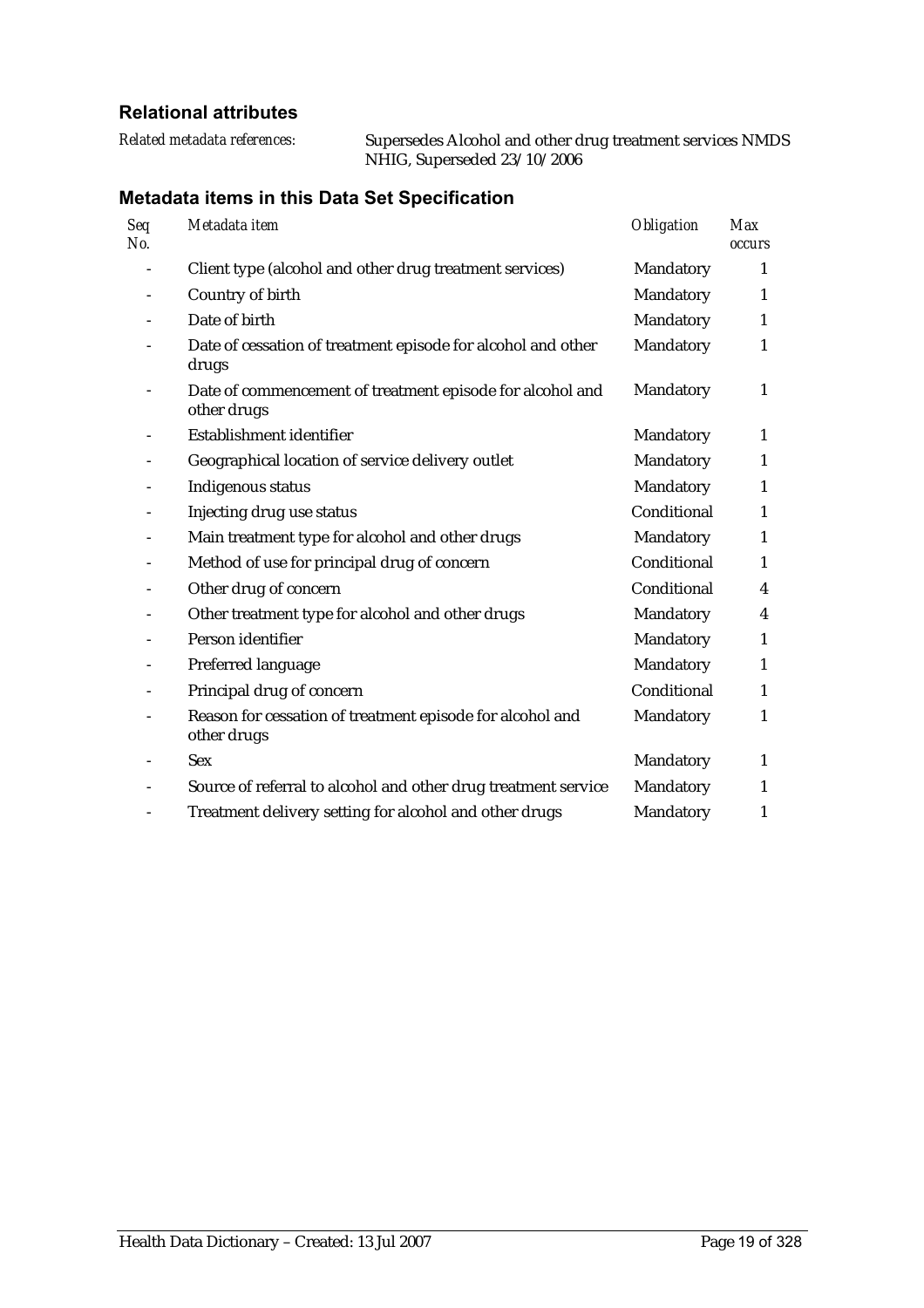# **Community mental health care NMDS 2007-2008**

## **Identifying and definitional attributes**

| Metadata item type:         | Data Set Specification                                                                                                                                                                                                                                                                                                            |
|-----------------------------|-----------------------------------------------------------------------------------------------------------------------------------------------------------------------------------------------------------------------------------------------------------------------------------------------------------------------------------|
| <b>METeOR</b> identifier:   | 345116                                                                                                                                                                                                                                                                                                                            |
| <b>Registration status:</b> | NHIG, Standard 23/10/2006                                                                                                                                                                                                                                                                                                         |
| DSS type:                   | National Minimum Data Set (NMDS)                                                                                                                                                                                                                                                                                                  |
| Scope:                      | This NMDS includes data about service contacts provided by<br>specialised mental health services for patients/clients, other<br>than those admitted to psychiatric hospitals or designated<br>psychiatric units in acute care hospitals, and those resident in 24<br>hour staffed specialised residential mental health services. |

### **Collection and usage attributes**

| Statistical unit:                 | Mental health service contact |
|-----------------------------------|-------------------------------|
| <b>Implementation start date:</b> | 01/07/2007                    |

## **Source and reference attributes**

| Submitting organisation: | National Health Information Group |
|--------------------------|-----------------------------------|
|                          |                                   |

#### **Relational attributes**

| Related metadata references: | Supersedes Community mental health care NMDS 2006-2007 |
|------------------------------|--------------------------------------------------------|
|                              | NHIG, Superseded 23/10/2006                            |

| Seq<br>No. | Metadata item                                                           | <b>Obligation</b> | <b>Max</b><br><b>occurs</b> |
|------------|-------------------------------------------------------------------------|-------------------|-----------------------------|
|            | Area of usual residence                                                 | Mandatory         | 1                           |
|            | Australian State/Territory identifier (establishment)                   | Mandatory         | 1                           |
|            | Country of birth                                                        | Conditional       | $\mathbf{1}$                |
|            | Date of birth                                                           | Mandatory         | 1                           |
|            | Establishment identifier                                                | Mandatory         | $\mathbf{1}$                |
|            | Establishment number                                                    | Mandatory         | $\mathbf{1}$                |
|            | <b>Establishment sector</b>                                             | Mandatory         | $\mathbf{1}$                |
|            | Indigenous status                                                       | Mandatory         | $\mathbf{1}$                |
|            | <b>Marital status</b>                                                   | Mandatory         | $\mathbf{1}$                |
|            | Mental health legal status                                              | Mandatory         | $\mathbf{1}$                |
|            | Mental health service contact date                                      | Mandatory         | 1                           |
|            | Mental health service contact duration                                  | Mandatory         | 1                           |
|            | Mental health service contact—patient/client participation<br>indicator | Mandatory         | 1                           |
|            | Mental health service contact-session type                              | Mandatory         | 1                           |
|            | Person identifier                                                       | Mandatory         | 1                           |
|            | Principal diagnosis                                                     | Mandatory         | 1                           |
|            | Region code                                                             | Mandatory         | 1                           |
|            | <b>Sex</b>                                                              | Mandatory         | 1                           |
|            |                                                                         |                   |                             |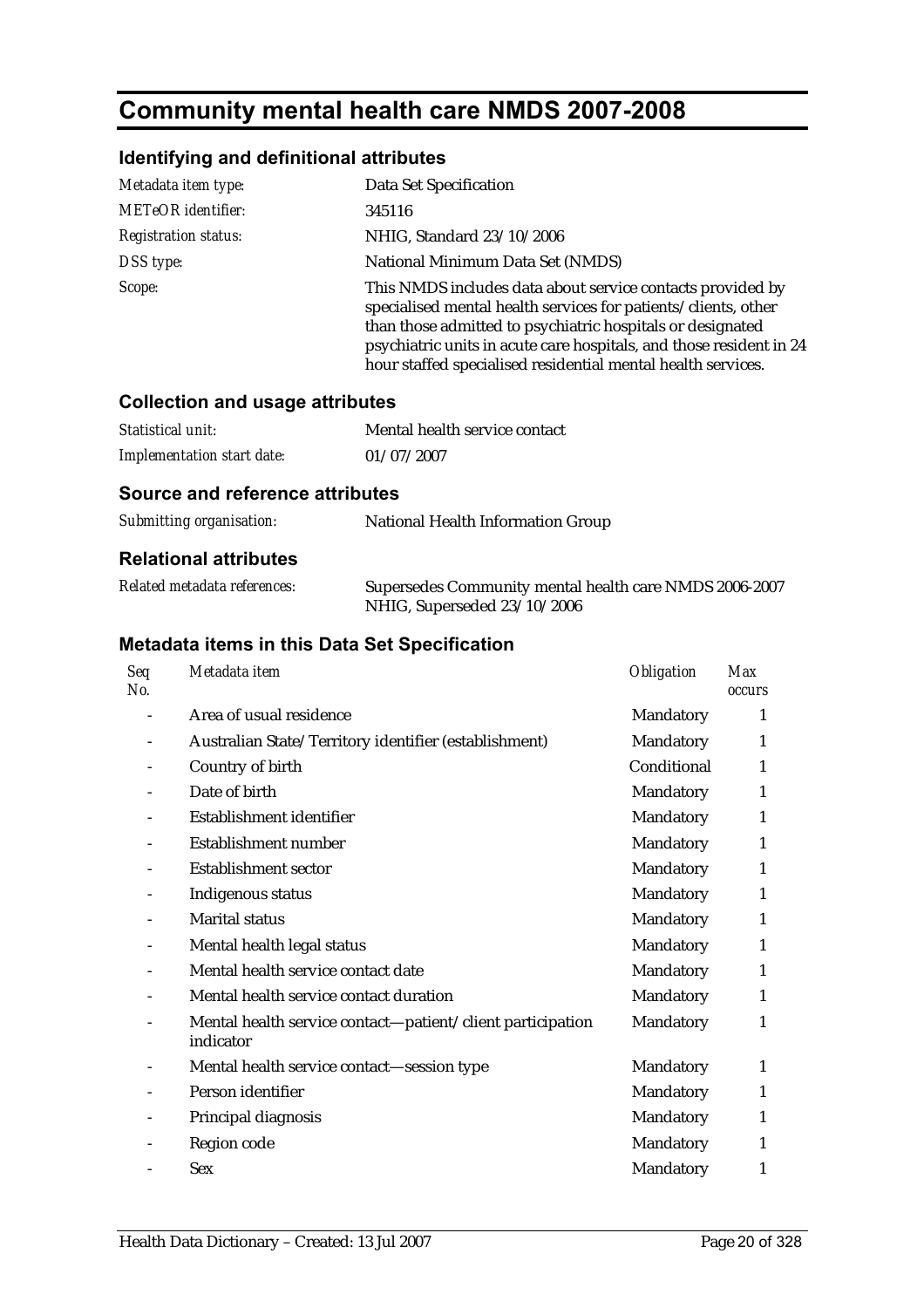# **Elective surgery waiting times (census data) NMDS**

## **Identifying and definitional attributes**

| Data Set Specification                                                                                                                                                                                                                                                                                                                                                                                                                                                                                                                                                                                                                                                                                                                                                                                                                                                                                                                                                                                                                                                                                                     |
|----------------------------------------------------------------------------------------------------------------------------------------------------------------------------------------------------------------------------------------------------------------------------------------------------------------------------------------------------------------------------------------------------------------------------------------------------------------------------------------------------------------------------------------------------------------------------------------------------------------------------------------------------------------------------------------------------------------------------------------------------------------------------------------------------------------------------------------------------------------------------------------------------------------------------------------------------------------------------------------------------------------------------------------------------------------------------------------------------------------------------|
|                                                                                                                                                                                                                                                                                                                                                                                                                                                                                                                                                                                                                                                                                                                                                                                                                                                                                                                                                                                                                                                                                                                            |
| NHIG, Standard 07/12/2005                                                                                                                                                                                                                                                                                                                                                                                                                                                                                                                                                                                                                                                                                                                                                                                                                                                                                                                                                                                                                                                                                                  |
| National Minimum Data Set (NMDS)                                                                                                                                                                                                                                                                                                                                                                                                                                                                                                                                                                                                                                                                                                                                                                                                                                                                                                                                                                                                                                                                                           |
| The scope of this minimum data set is patients on waiting lists<br>for elective surgery (as defined in the Waiting list category data<br>element) which are managed by public acute hospitals. This<br>will include private patients treated in public hospitals, and<br>may include public patients treated in private hospitals.<br>Hospitals may also collect information for other care (as defined<br>in the Waiting list category data element), but this is not part of<br>the National Minimum Data Set (NMDS) for Elective surgery<br>Patients on waiting lists managed by hospitals operated by the<br>Australian Defence Force, corrections authorities and<br>Australia's external territories are not currently included.<br>Data are collected for patients on elective surgery waiting lists<br>who are yet to be admitted to hospital or removed for another<br>reason. The scope is patients on elective surgery waiting lists on<br>a census date who are 'ready for care' as defined in the Elective<br>surgery waiting list episode-patient listing status, readiness<br>for care code N data element. |
|                                                                                                                                                                                                                                                                                                                                                                                                                                                                                                                                                                                                                                                                                                                                                                                                                                                                                                                                                                                                                                                                                                                            |

## **Collection and usage attributes**

| Statistical unit:          | Patients on waiting lists on census dates.                                                                                                                                                                                                                                                                                                                                                                                                                                                                                                                                                                                                                                                           |
|----------------------------|------------------------------------------------------------------------------------------------------------------------------------------------------------------------------------------------------------------------------------------------------------------------------------------------------------------------------------------------------------------------------------------------------------------------------------------------------------------------------------------------------------------------------------------------------------------------------------------------------------------------------------------------------------------------------------------------------|
| <b>Collection methods:</b> | Elective care waiting list episode—category reassignment date,<br>DDMMYYYY is not required for reporting to the NMDS, but is<br>necessary for the derivation of Elective surgery waiting list<br>episode—waiting time (at a census date), total days N[NNN].<br>Elective care waiting list episode—elective care type, code N<br>and Elective surgery waiting list episode-patient listing status,<br>readiness for care code N are not required for reporting to the<br>NMDS, but are necessary for determining whether patients are<br>in scope for the NMDS. These data elements should be collected<br>at the local level and reported to state and territory health<br>authorities as required. |
|                            | <b>National reporting arrangements</b>                                                                                                                                                                                                                                                                                                                                                                                                                                                                                                                                                                                                                                                               |
|                            | State and territory health authorities provide the data to the<br>Australian Institute of Health and Welfare for national<br>collation, on an annual basis.                                                                                                                                                                                                                                                                                                                                                                                                                                                                                                                                          |
|                            | Periods for which data are collected and nationally collated                                                                                                                                                                                                                                                                                                                                                                                                                                                                                                                                                                                                                                         |
|                            | Census dates are 30 September, 31 December, 31 March and 30<br>June.                                                                                                                                                                                                                                                                                                                                                                                                                                                                                                                                                                                                                                 |
| Implementation start date: | 30/09/2006                                                                                                                                                                                                                                                                                                                                                                                                                                                                                                                                                                                                                                                                                           |
| Comments:                  | There are two different types of data collected for this national<br>minimum data set (census data and removals data) and the<br>scope and list of data elements associated with each is different.                                                                                                                                                                                                                                                                                                                                                                                                                                                                                                  |
|                            | For the purposes of this NMDS, public hospitals include<br>hospitals which are set up to provide services for public                                                                                                                                                                                                                                                                                                                                                                                                                                                                                                                                                                                 |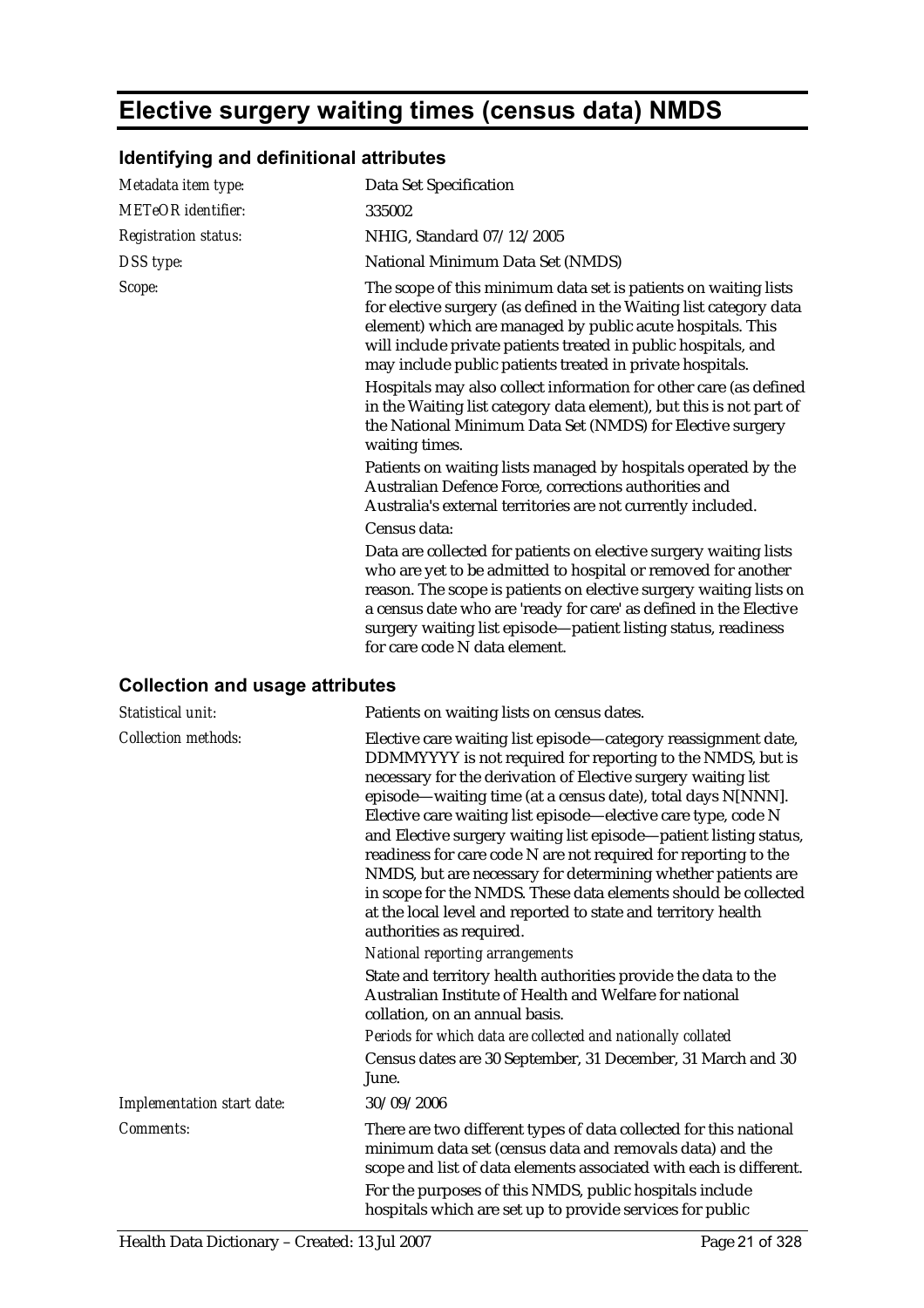patients (as public hospitals do), but which are managed privately.

The inclusion of public patients removed from elective surgery waiting lists managed by private hospitals will be investigated in the future.

## **Source and reference attributes**

| Submitting organisation: | <b>National Health Information Management Group</b> |
|--------------------------|-----------------------------------------------------|
|                          |                                                     |

#### **Relational attributes**

| Related metadata references: | Supersedes Elective surgery waiting times (census data) NMDS |
|------------------------------|--------------------------------------------------------------|
|                              | NHIG, Superseded 07/12/2005                                  |

| Seq No. | Metadata item                 | <b>Obligation</b> | Max occurs |
|---------|-------------------------------|-------------------|------------|
|         | Census date                   | Mandatory         |            |
|         | Clinical urgency              | Mandatory         |            |
|         | Establishment identifier      | Mandatory         |            |
|         | <b>Extended wait patient</b>  | Mandatory         |            |
|         | Indicator procedure           | Mandatory         |            |
|         | Listing date for care         | Mandatory         |            |
|         | Overdue patient               | Mandatory         |            |
|         | Surgical specialty            | Mandatory         |            |
|         | Waiting time at a census date | Mandatory         |            |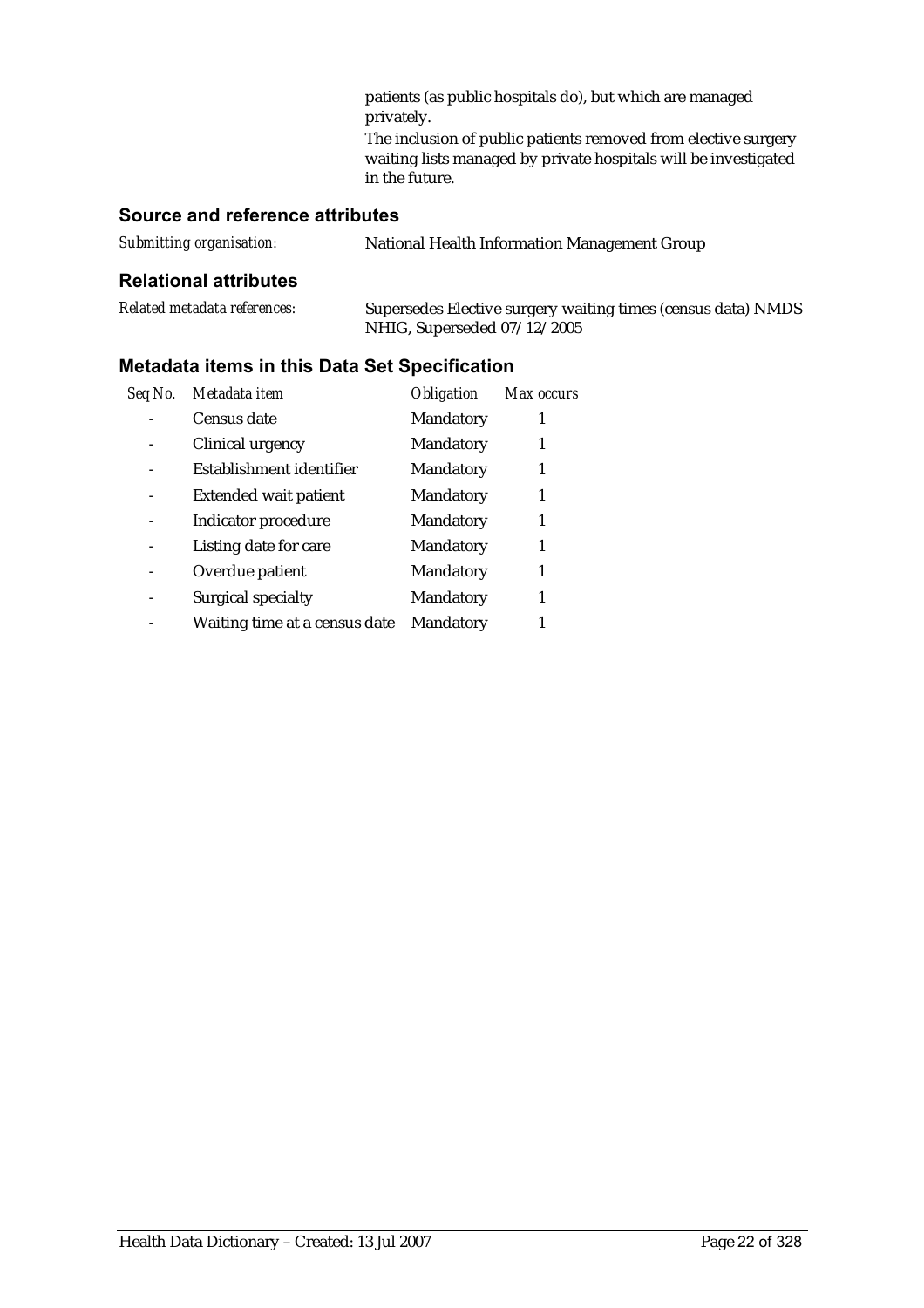# **Elective surgery waiting times (removals data) NMDS**

## **Identifying and definitional attributes**

| Metadata item type:         | Data Set Specification                                                                                                                                                                                                                                                                                                                                                                                                                                                                                                                                                                                                                                                                                                                                                                                                                                                                                                                                                                                                                                             |
|-----------------------------|--------------------------------------------------------------------------------------------------------------------------------------------------------------------------------------------------------------------------------------------------------------------------------------------------------------------------------------------------------------------------------------------------------------------------------------------------------------------------------------------------------------------------------------------------------------------------------------------------------------------------------------------------------------------------------------------------------------------------------------------------------------------------------------------------------------------------------------------------------------------------------------------------------------------------------------------------------------------------------------------------------------------------------------------------------------------|
| <b>METeOR</b> identifier:   | 335007                                                                                                                                                                                                                                                                                                                                                                                                                                                                                                                                                                                                                                                                                                                                                                                                                                                                                                                                                                                                                                                             |
| <b>Registration status:</b> | NHIG, Standard 07/12/2005                                                                                                                                                                                                                                                                                                                                                                                                                                                                                                                                                                                                                                                                                                                                                                                                                                                                                                                                                                                                                                          |
| DSS type:                   | National Minimum Data Set (NMDS)                                                                                                                                                                                                                                                                                                                                                                                                                                                                                                                                                                                                                                                                                                                                                                                                                                                                                                                                                                                                                                   |
| Scope:                      | The scope of this minimum data set is patients removed from<br>waiting lists for elective surgery (as defined in the Waiting list<br>category data element) which are managed by public acute<br>hospitals. This will include private patients treated in public<br>hospitals, and may include public patients treated in private<br>hospitals.<br>Hospitals may also collect information for other care (as defined<br>in the Waiting list category data element), but this is not part of<br>the National Minimum Data Set (NMDS) for elective surgery<br>waiting times.<br>Patients removed from waiting lists managed by hospitals<br>operated by the Australian Defence Force, corrections<br>authorities and Australia's external territories are not currently<br>included.<br>Removals data:<br>Data are collected for patients who have been removed from an<br>elective surgery waiting list (for admission or another reason).<br>Patients who were 'ready for care' and patients who were 'not<br>ready for care' at the time of removal are included. |

## **Collection and usage attributes**

| Statistical unit:          | Patients removed from waiting lists (for admission or other<br>reason) during each financial year.                                                                                                                                                                                                                                                                                                                                                                                                                                                                                                                                                                                                   |
|----------------------------|------------------------------------------------------------------------------------------------------------------------------------------------------------------------------------------------------------------------------------------------------------------------------------------------------------------------------------------------------------------------------------------------------------------------------------------------------------------------------------------------------------------------------------------------------------------------------------------------------------------------------------------------------------------------------------------------------|
| <b>Collection methods:</b> | Elective care waiting list episode—category reassignment date,<br>DDMMYYYY is not required for reporting to the NMDS, but is<br>necessary for the derivation of Elective surgery waiting list<br>episode-waiting time (at a census date), total days N[NNN].<br>Elective care waiting list episode—elective care type, code N<br>and Elective surgery waiting list episode-patient listing status,<br>readiness for care code N are not required for reporting to the<br>NMDS, but are necessary for determining whether patients are<br>in scope for the NMDS. These data elements should be collected<br>at the local level and reported to state and territory health<br>authorities as required. |
|                            | <b>National reporting arrangements</b>                                                                                                                                                                                                                                                                                                                                                                                                                                                                                                                                                                                                                                                               |
|                            | State and territory health authorities provide the data to the<br>Australian Institute of Health and Welfare for national<br>collation, on an annual basis.<br>Periods for which data are collected and nationally collated                                                                                                                                                                                                                                                                                                                                                                                                                                                                          |
|                            | Financial years ending 30 June each year for removals data.                                                                                                                                                                                                                                                                                                                                                                                                                                                                                                                                                                                                                                          |
| Implementation start date: | 01/07/2006                                                                                                                                                                                                                                                                                                                                                                                                                                                                                                                                                                                                                                                                                           |
| Comments:                  | There are two different types of data collected for this national<br>minimum data set (census data and removals data) and the<br>scope and list of data elements associated with each is different.                                                                                                                                                                                                                                                                                                                                                                                                                                                                                                  |
|                            | For the purposes of this NMDS, public hospitals include<br>hospitals which are set up to provide services for public                                                                                                                                                                                                                                                                                                                                                                                                                                                                                                                                                                                 |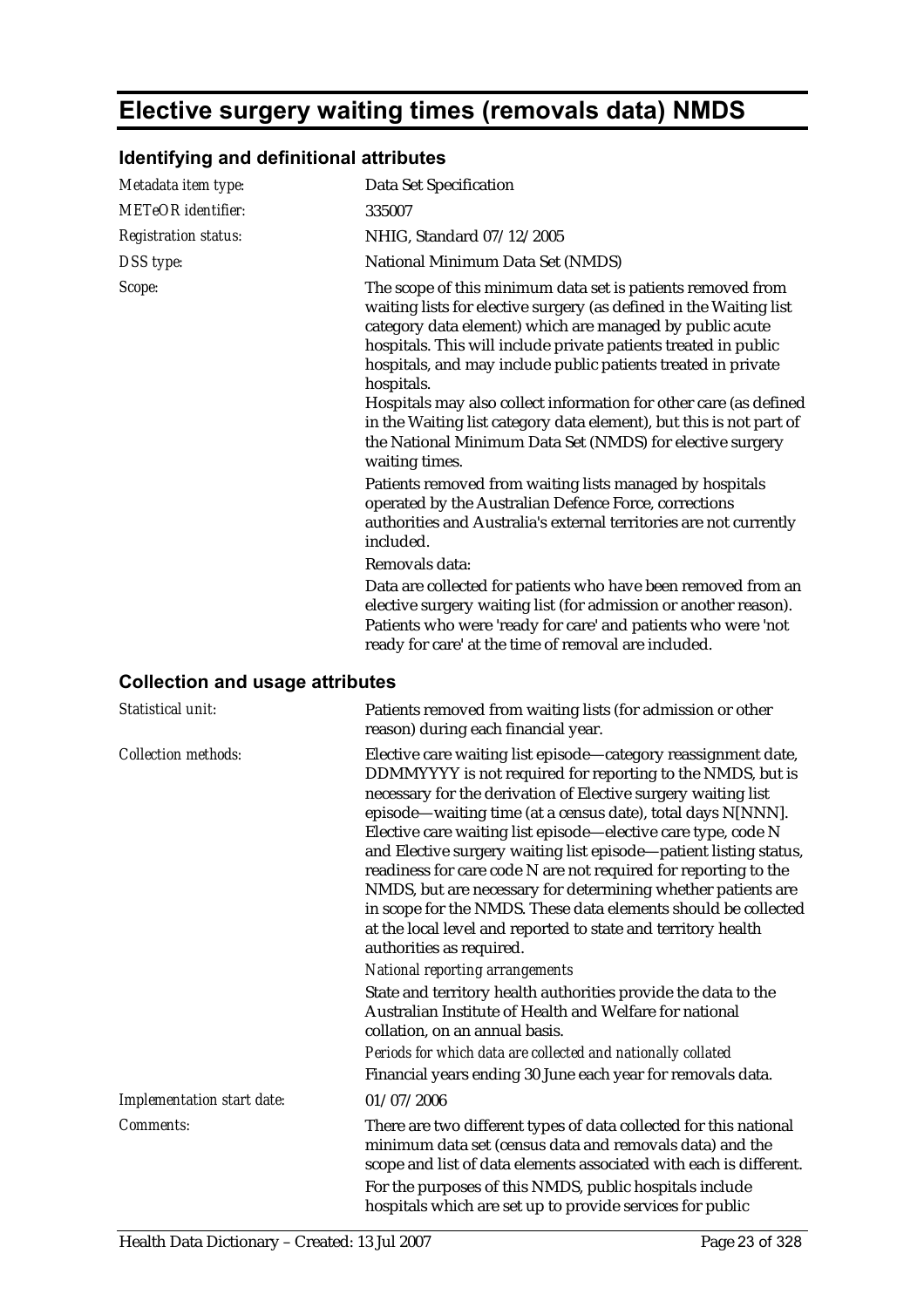patients (as public hospitals do), but which are managed privately.

The inclusion of public patients removed from elective surgery waiting lists managed by private hospitals will be investigated in the future.

## **Source and reference attributes**

| Submitting organisation: | National Health Information Group |
|--------------------------|-----------------------------------|
|                          |                                   |

#### **Relational attributes**

| Related metadata references: | Supersedes Elective surgery waiting times (removals data) |
|------------------------------|-----------------------------------------------------------|
|                              | NMDS NHIG, Superseded 07/12/2005                          |

| Seq No.         | Metadata item                                              | <b>Obligation</b> | Max occurs |
|-----------------|------------------------------------------------------------|-------------------|------------|
|                 | Indicator procedure                                        | Mandatory         | 1          |
|                 | Clinical urgency                                           | Mandatory         |            |
|                 | Establishment identifier                                   | Mandatory         | 1          |
|                 | <b>Extended wait patient</b>                               | Mandatory         |            |
|                 | Listing date for care                                      | Mandatory         | 1          |
|                 | Overdue patient                                            | Conditional       |            |
| $\qquad \qquad$ | Reason for removal from elective surgery waiting list      | <b>Mandatory</b>  |            |
|                 | Removal date                                               | Mandatory         | 1          |
| $\qquad \qquad$ | Surgical specialty                                         | Mandatory         |            |
|                 | Waiting time at removal from elective surgery waiting list | Mandatory         |            |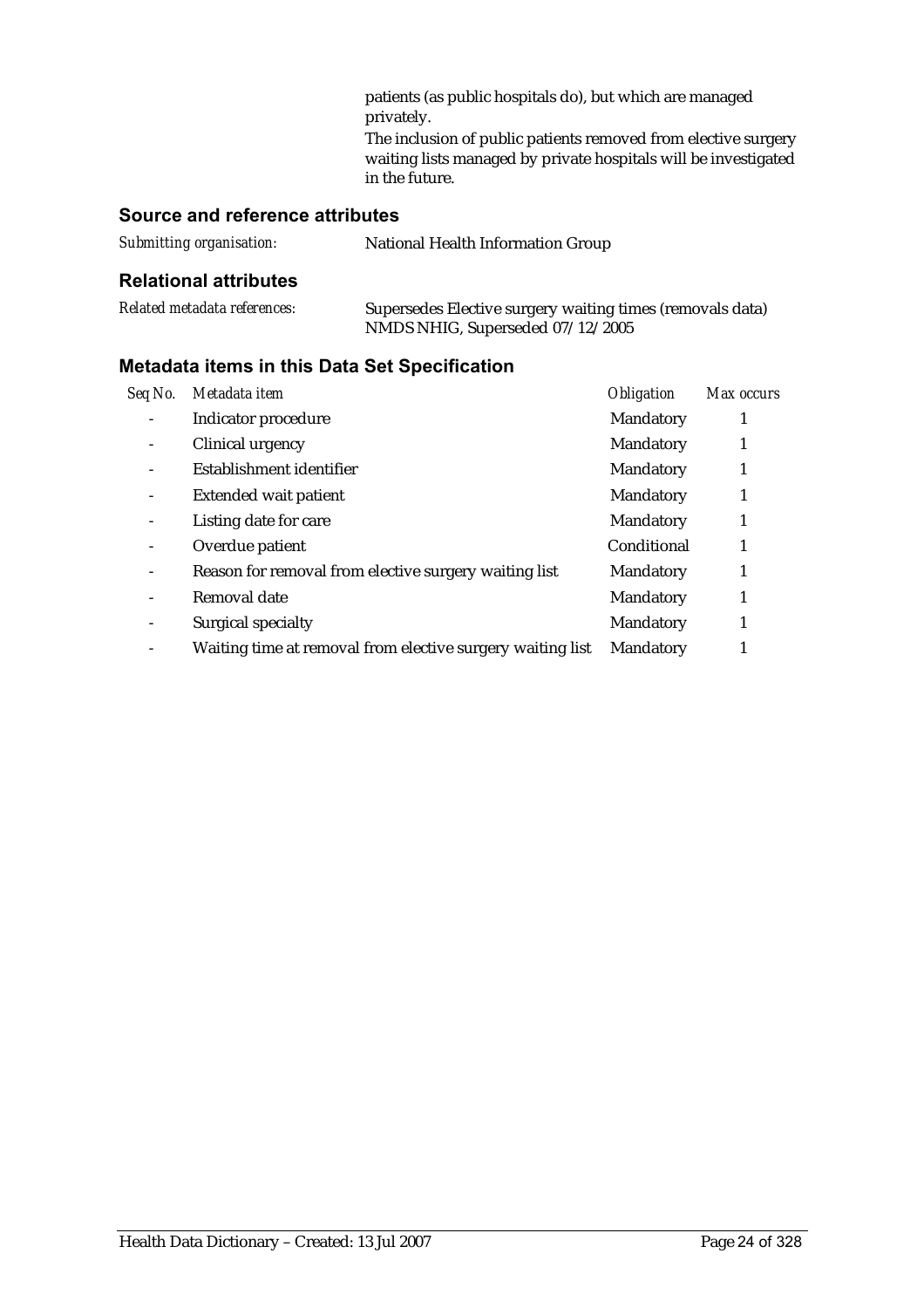# **Health labour force NMDS**

## **Identifying and definitional attributes**

| Metadata item type:         | Data Set Specification                                                                                                                                                                                                                                                                                                      |
|-----------------------------|-----------------------------------------------------------------------------------------------------------------------------------------------------------------------------------------------------------------------------------------------------------------------------------------------------------------------------|
| <b>METeOR</b> identifier:   | 273041                                                                                                                                                                                                                                                                                                                      |
| <b>Registration status:</b> | NHIG, Standard 01/03/2005                                                                                                                                                                                                                                                                                                   |
| DSS type:                   | National Minimum Data Set (NMDS)                                                                                                                                                                                                                                                                                            |
| Scope:                      | The scope of this set of data elements is all health occupations.<br>National collections using this data set have been undertaken<br>for the professions of medicine, nursing, dentistry, pharmacy,<br>physiotherapy and podiatry, using labour force questionnaires<br>in the annual renewal of registration to practice. |

### **Collection and usage attributes**

| Statistical unit:                 | A health professional's labourforce data                                                                                                                    |
|-----------------------------------|-------------------------------------------------------------------------------------------------------------------------------------------------------------|
| <b>Collection methods:</b>        | <b>National reporting arrangements</b>                                                                                                                      |
|                                   | State and territory health authorities provide the data to the<br>Australian Institute of Health and Welfare for national<br>collation, on an annual basis. |
|                                   | Periods for which data are collected and nationally collated                                                                                                |
|                                   | Financial years ending 30 June each year.                                                                                                                   |
| <b>Implementation start date:</b> | 01/07/2005                                                                                                                                                  |

## **Source and reference attributes**

| Submitting organisation: | National Health Information Group |
|--------------------------|-----------------------------------|
|--------------------------|-----------------------------------|

#### **Relational attributes**

| Related metadata references: | Supersedes Health labour force, NMDS, NHIMG, Superseded |  |  |
|------------------------------|---------------------------------------------------------|--|--|
|                              | 01/03/2005                                              |  |  |

| Seq No.                  | Metadata item                                               | <b>Obligation</b> | Max occurs |
|--------------------------|-------------------------------------------------------------|-------------------|------------|
|                          | Classification of health labour force job                   | Mandatory         |            |
|                          | Date of birth                                               | Mandatory         |            |
| $\overline{\phantom{a}}$ | Hours on-call (not worked) by medical practitioner          | Mandatory         |            |
| $\overline{\phantom{a}}$ | Hours worked by health professional                         | Mandatory         |            |
| $\overline{\phantom{0}}$ | Hours worked by medical practitioner in direct patient care | Mandatory         |            |
| $\overline{\phantom{a}}$ | Principal area of clinical practice                         | Mandatory         |            |
|                          | Principal role of health professional                       | Mandatory         |            |
| $\overline{\phantom{a}}$ | Profession labour force status of health professional       | Mandatory         |            |
| $\overline{\phantom{a}}$ | Total hours worked by a medical practitioner                | Mandatory         |            |
|                          | Type and sector of employment establishment                 | Mandatory         |            |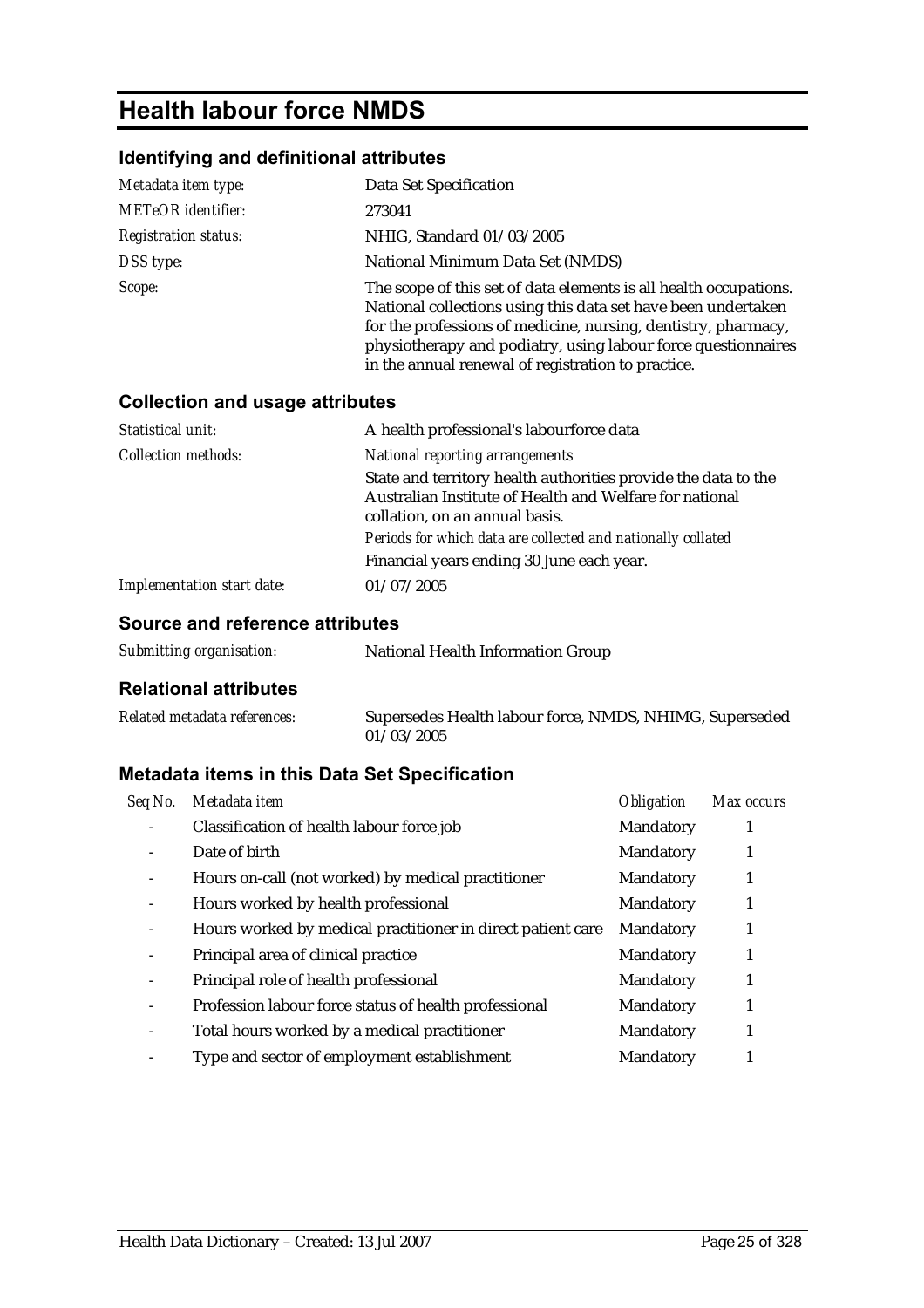# **Mental health establishments NMDS 2007-2008**

## **Identifying and definitional attributes**

| Metadata item type:                    | Data Set Specification                                                                                                                                                                                                                                                                                                                                                                                                                                                                                                                                                                                                       |
|----------------------------------------|------------------------------------------------------------------------------------------------------------------------------------------------------------------------------------------------------------------------------------------------------------------------------------------------------------------------------------------------------------------------------------------------------------------------------------------------------------------------------------------------------------------------------------------------------------------------------------------------------------------------------|
| <b>METeOR</b> identifier:              | 345134                                                                                                                                                                                                                                                                                                                                                                                                                                                                                                                                                                                                                       |
| <b>Registration status:</b>            | NHIG, Standard 23/10/2006                                                                                                                                                                                                                                                                                                                                                                                                                                                                                                                                                                                                    |
| DSS type:                              | National Minimum Data Set (NMDS)                                                                                                                                                                                                                                                                                                                                                                                                                                                                                                                                                                                             |
| Scope:                                 | All specialised mental health services managed or funded by<br>State or Territory health authorities.                                                                                                                                                                                                                                                                                                                                                                                                                                                                                                                        |
|                                        | The statistical units are specialised mental health services.<br>These are the specialised mental health components of the State<br>and Territory health authorities, and of regions within states<br>and territories; specialised mental health service organisations;<br>service units within those organisations; and private hospital<br>and non-government residential service units funded by<br>specialised mental health services.                                                                                                                                                                                   |
|                                        | Non-government residential mental health services and<br>specialised mental health services provided by private hospitals<br>that receive State or Territory government funding are included<br>as service units for this NMDS.                                                                                                                                                                                                                                                                                                                                                                                              |
|                                        | In addition, information on funding of non-government<br>organisations by non-health departments for the provision of<br>mental health services is collected through a specific data<br>element.                                                                                                                                                                                                                                                                                                                                                                                                                             |
|                                        | Ambulatory services managed by non-government<br>organisations are not defined as statistical units for this NMDS.                                                                                                                                                                                                                                                                                                                                                                                                                                                                                                           |
|                                        | The data elements relevant to each of these types of statistical<br>unit differ, as detailed below.                                                                                                                                                                                                                                                                                                                                                                                                                                                                                                                          |
|                                        | States and Territories determine the organisational units that<br>will report as 'regions', 'organisations', and 'service units' for<br>this NMDS. However, as a minimum, each hospital reported to<br>the Public Hospital Establishments NMDS should be defined as<br>a service unit for the purposes of this NMDS and should use the<br>same establishment identifiers in this NMDS as are used in the<br>National Public Hospital Establishments NMDS. In addition, as<br>a minimum, 24 hour staffed residential services and non-24<br>hour staffed residential services should be defined as separate<br>service units. |
| <b>Collection and usage attributes</b> |                                                                                                                                                                                                                                                                                                                                                                                                                                                                                                                                                                                                                              |
| Statistical unit:                      | Specialised mental health services.                                                                                                                                                                                                                                                                                                                                                                                                                                                                                                                                                                                          |

| <b>Collection methods:</b>        | National reporting arrangements                                                                                                                             |
|-----------------------------------|-------------------------------------------------------------------------------------------------------------------------------------------------------------|
|                                   | State and Territory health authorities provide the data to the<br>Australian Institute of Health and Welfare for national<br>collation, on an annual basis. |
|                                   | Periods for which data are collected and nationally collated                                                                                                |
|                                   | Financial years ending 30 June each year.                                                                                                                   |
| <b>Implementation start date:</b> | 01/07/2007                                                                                                                                                  |
| <i>Comments:</i>                  | Private hospitals and non-government organisation residential<br>services                                                                                   |
|                                   | Only the following data elements are mandatory for non-<br>government organisation residential mental health services and                                   |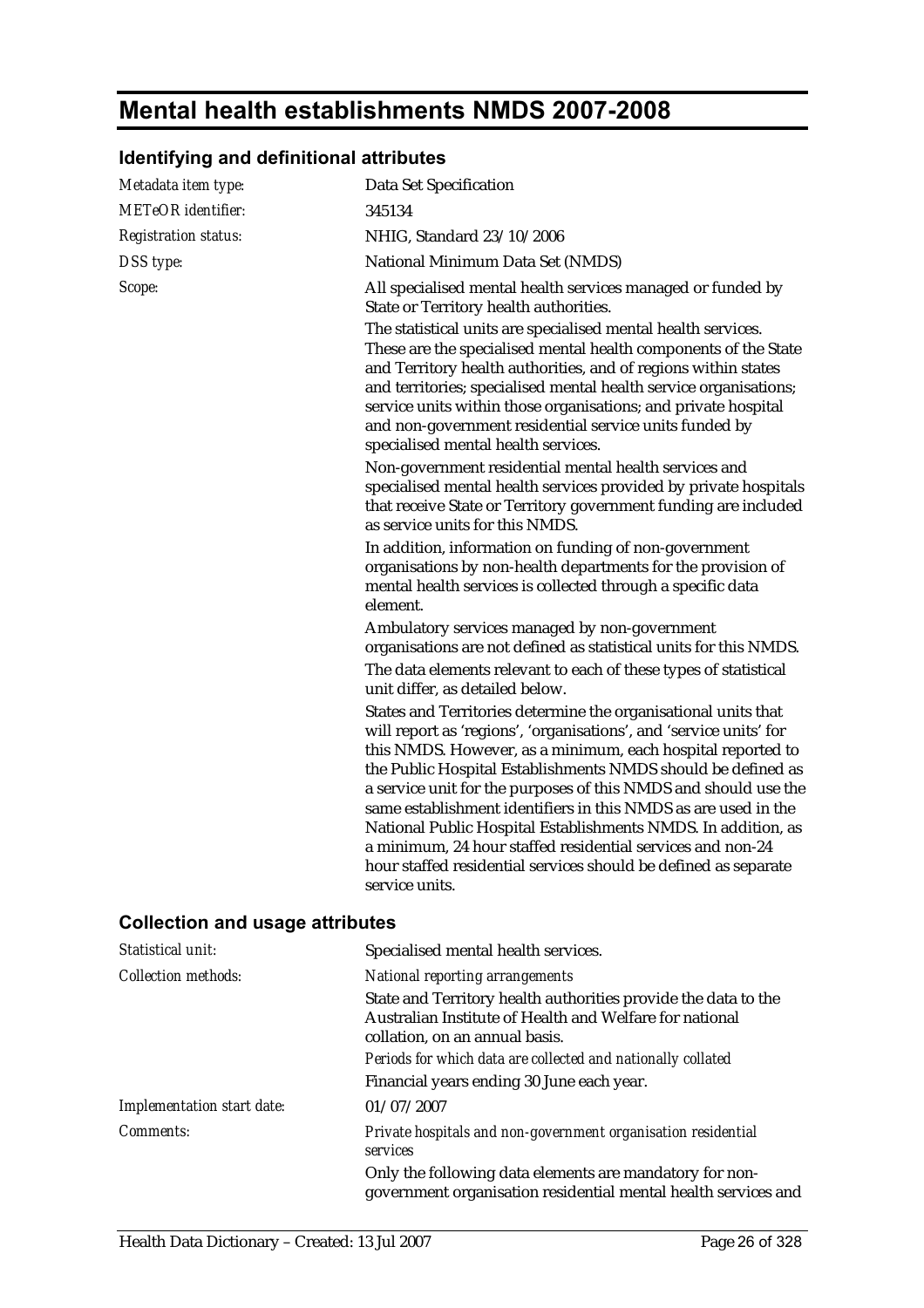specialised mental health services provided by private hospitals that receive State or Territory government funding: Accrued mental health care days, Co-location status of mental health service, Geographical location of establishment, Establishment identifier, Number of available beds for admitted patients, Number of episodes of residential care, Separations, Specialised mental health services—hours staffed and Total recurrent expenditure.

For these services it is not mandatory to disaggregate data elements by Specialised mental health services program type or Specialised mental health services target population where specified.

*Non-residential non-government organisation mental health services* Information on the total expenditure (\$) on non-residential nongovernment organisation mental health services (i.e. the 'grants to non-government organisations' data elements) by service type (e.g. accommodation services) is to be reported where available, but is also not mandatory.

#### *Glossary items*

Some previous Knowledgebase data element concepts are available in the METeOR glossary. Currently the metadata search in METeOR does not cover glossary items however these items are available through links in the relevant metadata items. In addition links to the glossary terms that are relevant to this National minimum data set are included here.

**Episode of residential care end**

**Episode of residential care start Mental health-funded non-government organisation Residential mental health care service**

#### **Source and reference attributes**

| Submitting organisation:     | National Health Information Group                                                     |  |
|------------------------------|---------------------------------------------------------------------------------------|--|
| <b>Relational attributes</b> |                                                                                       |  |
| Related metadata references: | Supersedes Mental health establishments NMDS 2006-2007<br>NHIG, Superseded 23/10/2006 |  |

| Seq<br>No. | Metadata item                                                        | <b>Obligation</b> | <b>Max</b><br><b>occurs</b> |
|------------|----------------------------------------------------------------------|-------------------|-----------------------------|
|            | Accrued mental health care days                                      | Mandatory         |                             |
|            | Australian State/Territory identifier (establishment)                | Mandatory         |                             |
|            | Carer participation arrangements—carer consultants employed          | Mandatory         | 1                           |
|            | Carer participation arrangements—carer satisfaction surveys          | Conditional       |                             |
|            | Carer participation arrangements—formal complaints<br>mechanism      | Conditional       |                             |
|            | Carer participation arrangements—formal participation policy         | Conditional       | 1                           |
|            | Carer participation arrangements-regular discussion groups           | Conditional       |                             |
|            | Co-location status of mental health service                          | Conditional       |                             |
|            | Consumer committee representation arrangements                       | Mandatory         |                             |
|            | Consumer participation arrangements-consumer consultants<br>employed | Conditional       |                             |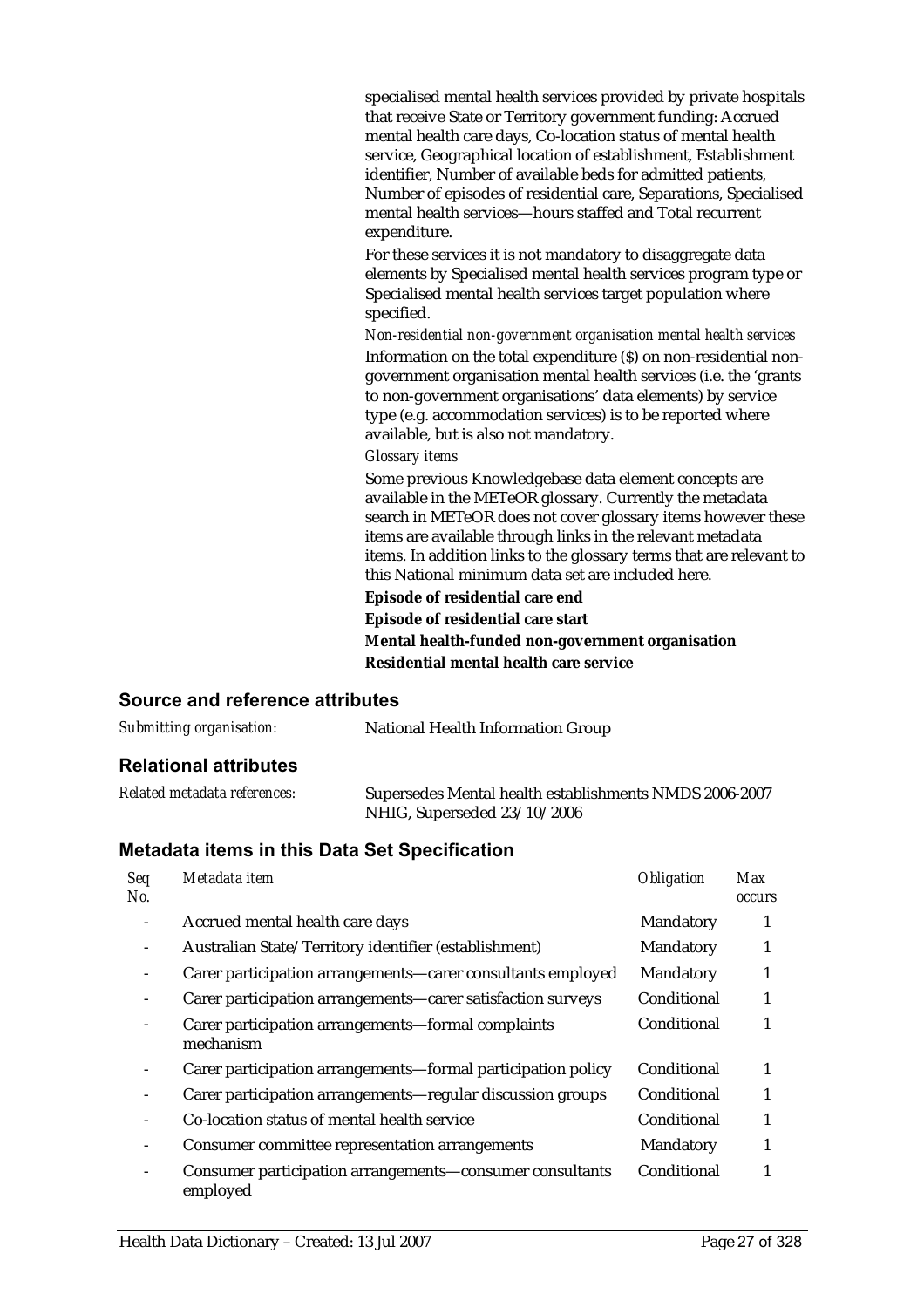| Consumer participation arrangements-consumer satisfaction<br>surveys                    | Conditional | $\mathbf{1}$ |
|-----------------------------------------------------------------------------------------|-------------|--------------|
| Consumer participation arrangements-formal complaints<br>mechanism                      | Conditional | $\mathbf{1}$ |
| Consumer participation arrangements-formal participation<br>policy                      | Conditional | $\mathbf{1}$ |
| Consumer participation arrangements-regular discussion<br>groups                        | Conditional | $\mathbf{1}$ |
| Establishment identifier                                                                | Mandatory   | $\mathbf{1}$ |
| Establishment number                                                                    | Mandatory   | $\mathbf{1}$ |
| <b>Establishment sector</b>                                                             | Mandatory   | 1            |
| Full-time equivalent staff (mental health)—all staff                                    | Conditional | 1            |
| Full-time equivalent staff-administrative and clerical staff                            | Mandatory   | $\mathbf{1}$ |
| Full-time equivalent staff-carer consultants                                            | Mandatory   | $\mathbf{1}$ |
| Full-time equivalent staff-consultant psychiatrists and<br>psychiatrists                | Mandatory   | 1            |
| Full-time equivalent staff-consumer consultants                                         | Mandatory   | $\mathbf{1}$ |
| Full-time equivalent staff-diagnostic and health professionals                          | Mandatory   | $\mathbf{1}$ |
| Full-time equivalent staff-domestic and other staff                                     | Mandatory   | 1            |
| Full-time equivalent staff-enrolled nurses                                              | Mandatory   | $\mathbf{1}$ |
| Full-time equivalent staff-occupational therapists                                      | Mandatory   | $\mathbf{1}$ |
| Full-time equivalent staff-other diagnostic and health<br>professionals                 | Mandatory   | $\mathbf{1}$ |
| Full-time equivalent staff-other medical officers                                       | Mandatory   | $\mathbf{1}$ |
| Full-time equivalent staff-other personal care staff                                    | Mandatory   | $\mathbf{1}$ |
| Full-time equivalent staff-psychiatry registrars and trainees                           | Mandatory   | $\mathbf{1}$ |
| Full-time equivalent staff-psychologists                                                | Mandatory   | 1            |
| Full-time equivalent staff-registered nurses                                            | Mandatory   | 1            |
| Full-time equivalent staff-salaried medical officers                                    | Optional    | 1            |
| Full-time equivalent staff-social workers                                               | Mandatory   | $\mathbf{1}$ |
| Geographical location of establishment                                                  | Mandatory   | $\mathbf{1}$ |
| Grants to non-government organisations-accommodation<br>services                        | Mandatory   | 1            |
| Grants to non-government organisations-advocacy services                                | Conditional | $\mathbf{1}$ |
| Grants to non-government organisations-community<br>awareness/health promotion services | Conditional | 1            |
| Grants to non-government organisations-counselling services                             | Conditional | $\mathbf{1}$ |
| Grants to non-government organisations-independent living<br>skills support services    | Mandatory   | $\mathbf{1}$ |
| Grants to non-government organisations-other and<br>unspecified mental health services  | Mandatory   | 1            |
| Grants to non-government organisations-pre-vocational<br>training services              | Mandatory   | $\mathbf{1}$ |
| Grants to non-government organisations-psychosocial<br>support services                 | Conditional | 1            |
| Grants to non-government organisations-recreation services                              | Mandatory   | 1            |
| Grants to non-government organisations-respite services                                 | Mandatory   | 1            |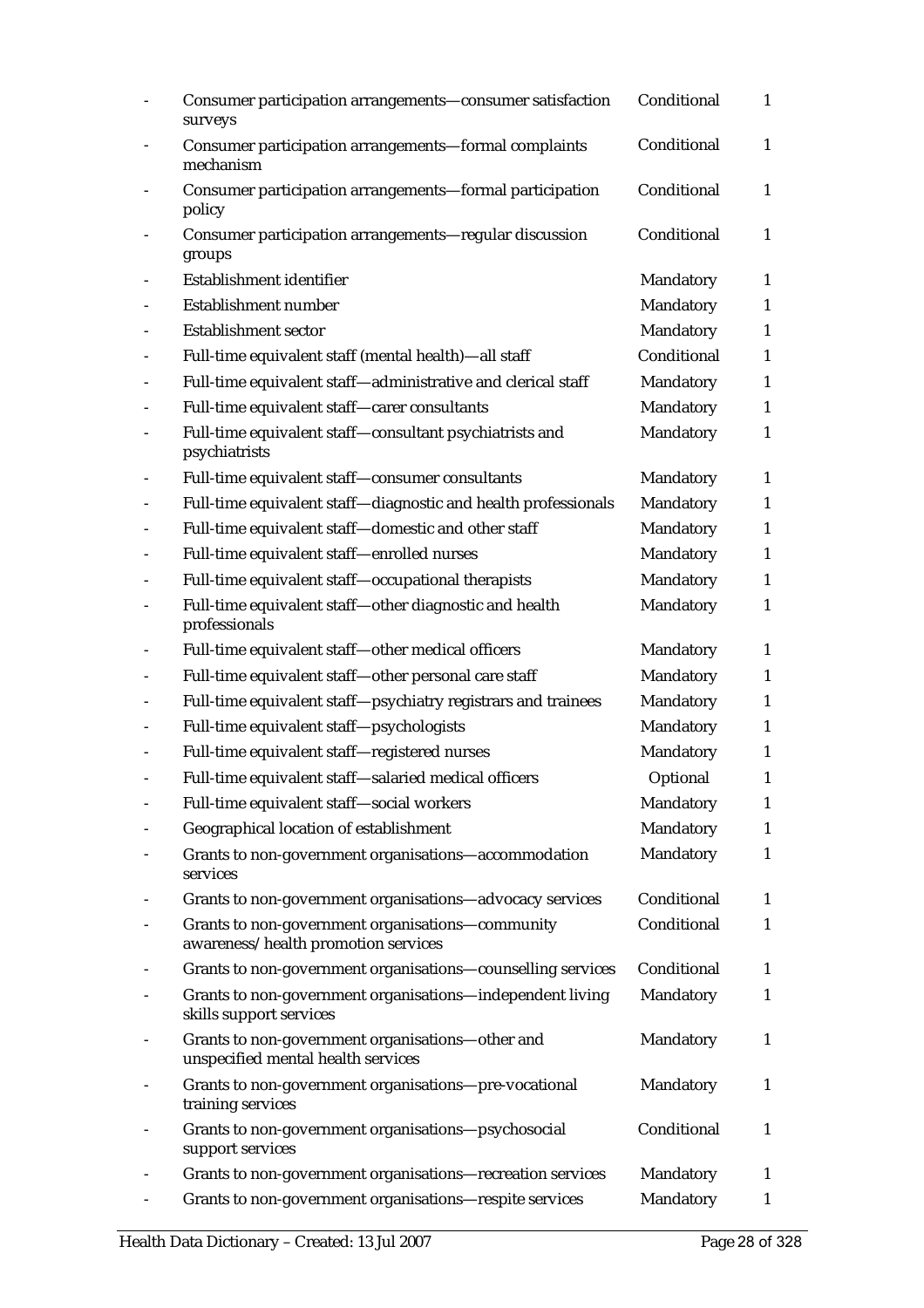|                          | Grants to non-government organisations-self-help support<br>group services                 | Mandatory   | $\mathbf{1}$ |
|--------------------------|--------------------------------------------------------------------------------------------|-------------|--------------|
| $\overline{\phantom{a}}$ | Mental health services grants to non-government organisations<br>by non-health departments | Mandatory   | $\mathbf{1}$ |
|                          | National standards for mental health services review status                                | Mandatory   | $\mathbf{1}$ |
|                          | Number of available beds for admitted patients                                             | Conditional | $\mathbf{1}$ |
|                          | Number of episodes of residential care                                                     | Mandatory   | $\mathbf{1}$ |
|                          | Recurrent expenditure (mental health)—non-salary operating<br>costs                        | Conditional | $\mathbf{1}$ |
|                          | Recurrent expenditure (mental health)-salaries and wages                                   | Optional    | $\mathbf{1}$ |
|                          | Recurrent expenditure (salaries and wages)-administrative<br>and clerical staff            | Conditional | 1            |
|                          | Recurrent expenditure (salaries and wages)-carer consultants                               | Conditional | $\mathbf{1}$ |
|                          | Recurrent expenditure (salaries and wages)-consultant<br>psychiatrists and psychiatrists   | Conditional | $\mathbf{1}$ |
|                          | Recurrent expenditure (salaries and wages)-consumer<br>consultants                         | Conditional | $\mathbf{1}$ |
| $\overline{\phantom{0}}$ | Recurrent expenditure (salaries and wages)-diagnostic and<br>health professionals          | Conditional | $\mathbf{1}$ |
|                          | Recurrent expenditure (salaries and wages)-domestic and<br>other staff                     | Conditional | $\mathbf{1}$ |
|                          | Recurrent expenditure (salaries and wages)-enrolled nurses                                 | Conditional | $\mathbf{1}$ |
|                          | Recurrent expenditure (salaries and wages)-occupational<br>therapists                      | Conditional | 1            |
|                          | Recurrent expenditure (salaries and wages)-other diagnostic<br>and health professionals    | Conditional | $\mathbf{1}$ |
| $\overline{\phantom{a}}$ | Recurrent expenditure (salaries and wages)-other medical<br>officers                       | Conditional | $\mathbf{1}$ |
|                          | Recurrent expenditure (salaries and wages)-other personal<br>care staff                    | Conditional | 1            |
|                          | Recurrent expenditure (salaries and wages)-psychiatry<br>registrars and trainees           | Conditional | $\mathbf{1}$ |
|                          | Recurrent expenditure (salaries and wages)-psychologists                                   | Conditional | $\mathbf{1}$ |
|                          | Recurrent expenditure (salaries and wages)-registered nurses                               | Conditional | $\mathbf{1}$ |
|                          | Recurrent expenditure (salaries and wages)-salaried medical<br>officers                    | Conditional | 1            |
|                          | Recurrent expenditure (salaries and wages)-social workers                                  | Conditional | $\mathbf{1}$ |
|                          | Recurrent expenditure-administrative expenses                                              | Conditional | $\mathbf{1}$ |
|                          | Recurrent expenditure-Department of Veterans' Affairs<br>funded                            | Mandatory   | $\mathbf{1}$ |
|                          | Recurrent expenditure-depreciation                                                         | Conditional | $\mathbf{1}$ |
|                          | Recurrent expenditure-domestic services                                                    | Conditional | 1            |
|                          | Recurrent expenditure-drug supplies                                                        | Conditional | $\mathbf{1}$ |
|                          | Recurrent expenditure-food supplies                                                        | Conditional | 1            |
|                          | Recurrent expenditure-interest payments                                                    | Conditional | $\mathbf{1}$ |
|                          | Recurrent expenditure-medical and surgical supplies                                        | Conditional | $\mathbf{1}$ |
|                          | Recurrent expenditure-National Mental Health Strategy<br>funded                            | Conditional | 1            |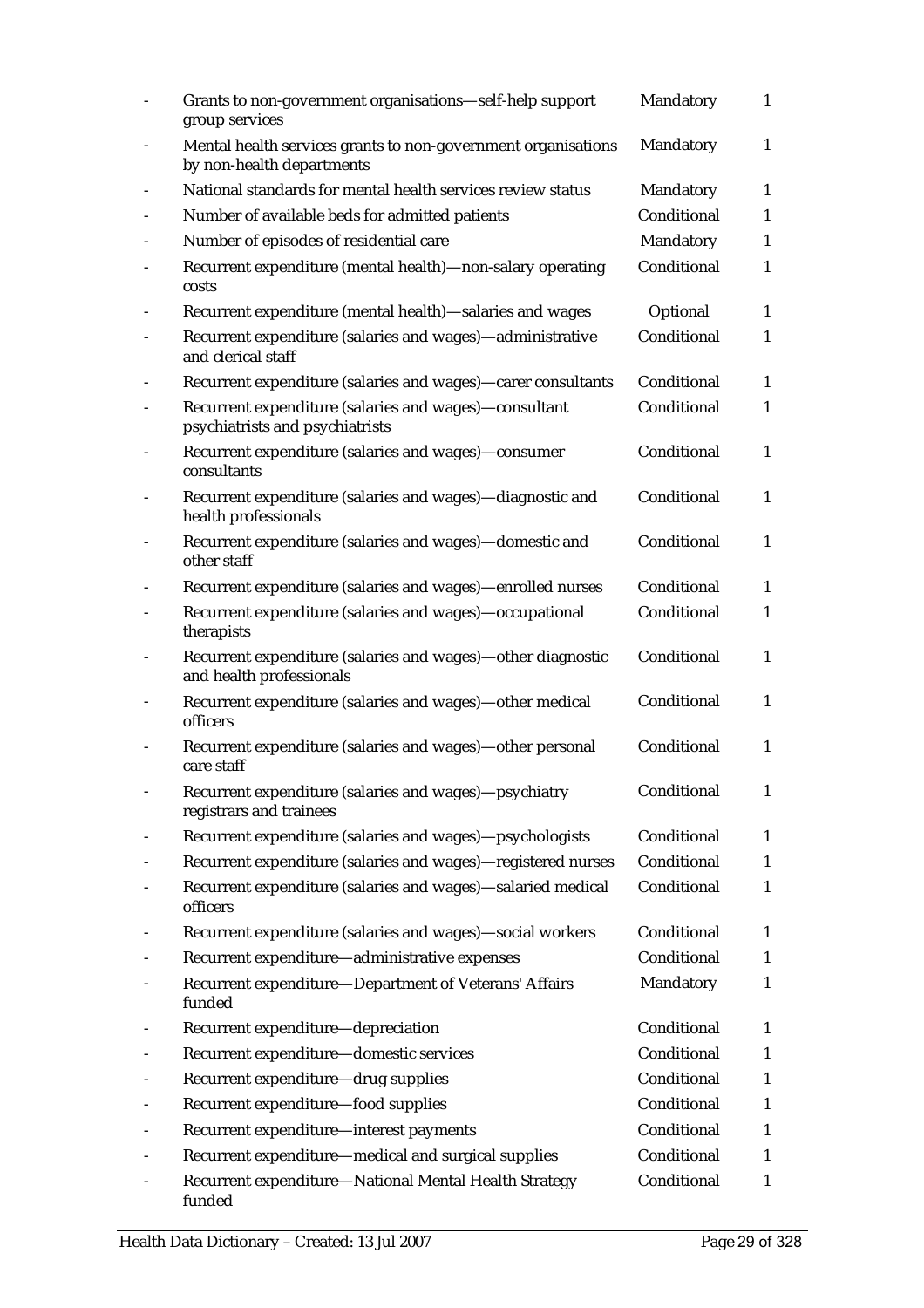|                              | Recurrent expenditure-other Commonwealth Government<br>funded              | Conditional | $\mathbf{1}$ |
|------------------------------|----------------------------------------------------------------------------|-------------|--------------|
|                              | Recurrent expenditure-other patient revenue funded                         | Conditional | $\mathbf{1}$ |
| $\overline{\phantom{0}}$     | Recurrent expenditure-other recurrent expenditure                          | Conditional | $\mathbf{1}$ |
| $\overline{\phantom{a}}$     | Recurrent expenditure-other revenue funded                                 | Conditional | 1            |
|                              | Recurrent expenditure-other State or Territory funded                      | Conditional | $\mathbf{1}$ |
|                              | Recurrent expenditure-patient transport                                    | Conditional | 1            |
|                              | Recurrent expenditure-payments to visiting medical officers                | Conditional | $\mathbf{1}$ |
|                              | Recurrent expenditure-recoveries funded                                    | Conditional | 1            |
|                              | Recurrent expenditure-repairs and maintenance                              | Conditional | $\mathbf{1}$ |
|                              | Recurrent expenditure-State or Territory health authority<br>funded        | Conditional | $\mathbf{1}$ |
|                              | Recurrent expenditure-superannuation employer<br>contributions             | Conditional | $\mathbf{1}$ |
|                              | Recurrent expenditure-total                                                | Conditional | $\mathbf{1}$ |
|                              | Region code                                                                | Conditional | $\mathbf{1}$ |
|                              | Residual expenditure (mental health service)-academic<br>positions         | Mandatory   | $\mathbf{1}$ |
| $\qquad \qquad \blacksquare$ | Residual expenditure (mental health service)-education and<br>training     | Mandatory   | $\mathbf{1}$ |
|                              | Residual expenditure (mental health service)—insurance                     | Mandatory   | $\mathbf{1}$ |
|                              | Residual expenditure (mental health service)—mental health<br>promotion    | Mandatory   | $\mathbf{1}$ |
|                              | Residual expenditure (mental health service)—mental health<br>research     | Mandatory   | $\mathbf{1}$ |
|                              | Residual expenditure (mental health service)-other indirect<br>expenditure | Mandatory   | $\mathbf{1}$ |
|                              | Residual expenditure (mental health service)-patient<br>transport services | Mandatory   | $\mathbf{1}$ |
|                              | Residual expenditure (mental health service)-program<br>administration     | Mandatory   | 1            |
|                              | Residual expenditure (mental health service)-property leasing<br>costs     | Mandatory   | $\mathbf{1}$ |
|                              | Residual expenditure (mental health service)-superannuation                | Mandatory   | $\mathbf{1}$ |
|                              | Residual expenditure (mental health service)—support services              | Mandatory   | $\mathbf{1}$ |
|                              | Residual expenditure (mental health service)-workers<br>compensation       | Mandatory   | 1            |
|                              | <b>Separations</b>                                                         | Mandatory   | 1            |
|                              | Specialised mental health service program type                             | Mandatory   | $\mathbf{1}$ |
|                              | Specialised mental health service setting                                  | Mandatory   | 1            |
|                              | Specialised mental health service target population                        | Mandatory   | 1            |
|                              | Specialised mental health service-hours staffed                            | Conditional | 1            |
|                              | Specialised mental health service-supported public housing<br>places       | Mandatory   | $\mathbf{1}$ |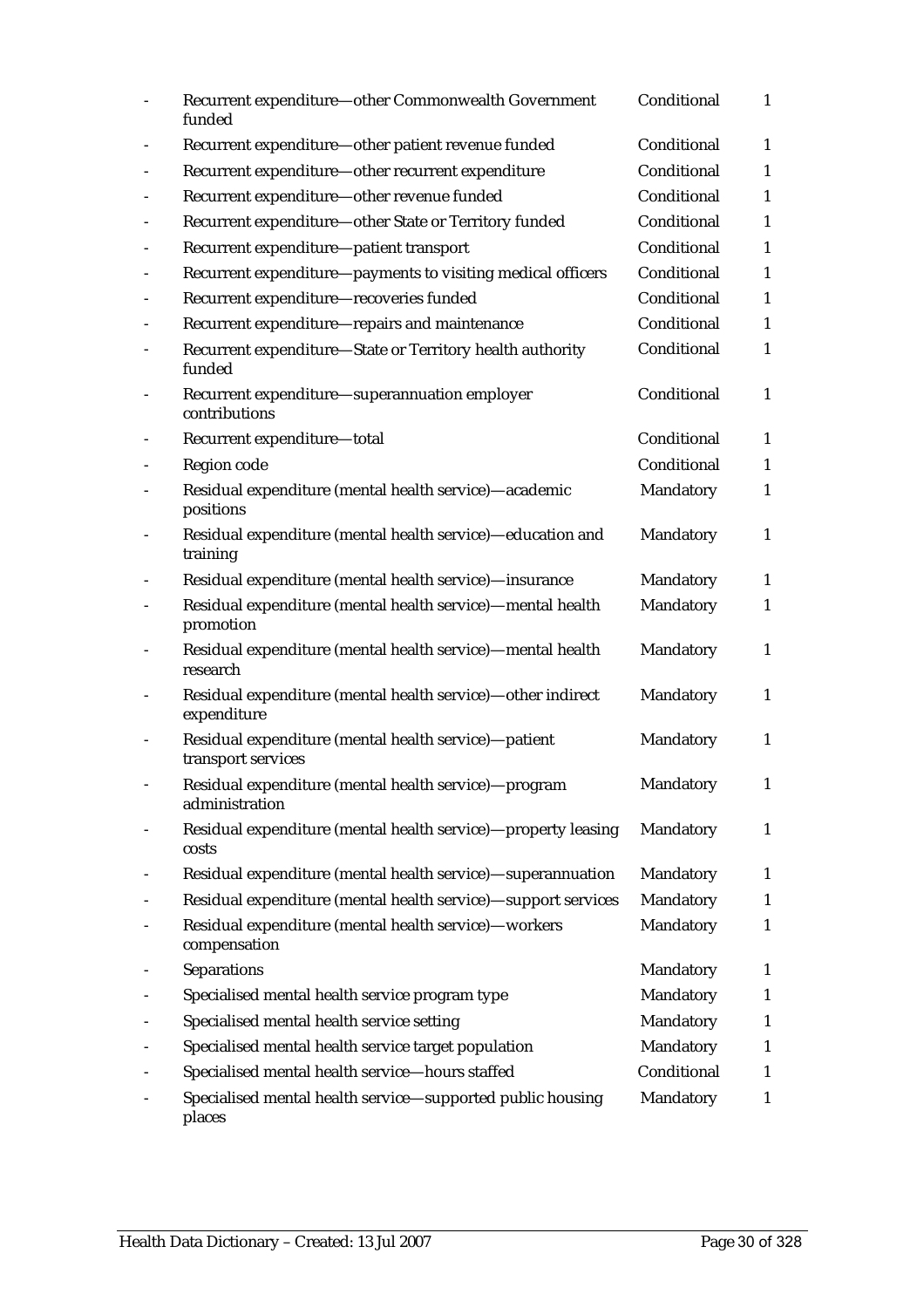## **Non-admitted patient emergency department care NMDS 2007-2008**

| Metadata item type:                    | Data Set Specification                                                                                                                                                                                                                                                                                                                                                                                                                                                                                                                                                                                                                                                                                                                                                                                                                                                                                                                                                                                                                                                                                                                                                                       |
|----------------------------------------|----------------------------------------------------------------------------------------------------------------------------------------------------------------------------------------------------------------------------------------------------------------------------------------------------------------------------------------------------------------------------------------------------------------------------------------------------------------------------------------------------------------------------------------------------------------------------------------------------------------------------------------------------------------------------------------------------------------------------------------------------------------------------------------------------------------------------------------------------------------------------------------------------------------------------------------------------------------------------------------------------------------------------------------------------------------------------------------------------------------------------------------------------------------------------------------------|
| <b>METeOR</b> identifier:              | 349836                                                                                                                                                                                                                                                                                                                                                                                                                                                                                                                                                                                                                                                                                                                                                                                                                                                                                                                                                                                                                                                                                                                                                                                       |
| <b>Registration status:</b>            | NHIG, Standard 23/10/2006                                                                                                                                                                                                                                                                                                                                                                                                                                                                                                                                                                                                                                                                                                                                                                                                                                                                                                                                                                                                                                                                                                                                                                    |
| DSS type:                              | National Minimum Data Set (NMDS)                                                                                                                                                                                                                                                                                                                                                                                                                                                                                                                                                                                                                                                                                                                                                                                                                                                                                                                                                                                                                                                                                                                                                             |
| Scope:                                 | This metadata set is nationally mandated for collection and<br>reporting.                                                                                                                                                                                                                                                                                                                                                                                                                                                                                                                                                                                                                                                                                                                                                                                                                                                                                                                                                                                                                                                                                                                    |
|                                        | The scope of this National Minimum Data Set (NMDS) is non-<br>admitted patients registered for care in emergency departments<br>in selected public hospitals that are classified as either Peer<br>Group A or B in the Australian Institute of Health and Welfare's<br>Australian Hospital Statistics publication from the preceding<br>financial year.<br>The care provided to patients in emergency departments is, in<br>most instances, recognised as being provided to 'non-admitted'<br>patients. Patients being treated in emergency departments may<br>subsequently become 'admitted'. The care provided to non-<br>admitted patients who are treated in the emergency department<br>prior to being admitted is included in this NMDS.<br>Care provided to patients who are being treated in an<br>emergency department site as an admitted patient (e.g. in an<br>observation unit, short-stay unit, 'emergency department ward'<br>or awaiting a bed in an admitted patient ward of the hospital)<br>are excluded from the emergency department care NMDS since<br>the recording of the care provided to these patients is part of the<br>scope of the Admitted patient care NMDS. |
| <b>Collection and usage attributes</b> |                                                                                                                                                                                                                                                                                                                                                                                                                                                                                                                                                                                                                                                                                                                                                                                                                                                                                                                                                                                                                                                                                                                                                                                              |
| Statistical unit:                      | Non-admitted patient emergency department service episodes.                                                                                                                                                                                                                                                                                                                                                                                                                                                                                                                                                                                                                                                                                                                                                                                                                                                                                                                                                                                                                                                                                                                                  |
| <b>Collection methods:</b>             | <b>National reporting arrangements</b>                                                                                                                                                                                                                                                                                                                                                                                                                                                                                                                                                                                                                                                                                                                                                                                                                                                                                                                                                                                                                                                                                                                                                       |
|                                        | State and territory health outhorities provide the NMDS data to                                                                                                                                                                                                                                                                                                                                                                                                                                                                                                                                                                                                                                                                                                                                                                                                                                                                                                                                                                                                                                                                                                                              |

#### **Identifying and definitional attributes**

State and territory health authorities provide the NMDS data to the Australian Institute of Health and Welfare for national collation, on an annual basis within 3 months of the end of a reporting period.

The Institute and the Commonwealth Department of Health and Ageing will agree on a data quality and timeliness protocol. Once cleaned, a copy of the data and a record of the changes made will be forwarded by the Institute to the Commonwealth Department of Health and Ageing. A copy of the cleaned data for each jurisdiction should also be returned to that jurisdiction on request.

**Periods for which data are collected and nationally collated** Financial years, ending 30 June each year. Extraction of data for a financial year should be based on the date of the end of the non-admitted emergency department service episode. *Implementation start date:* 01/07/2007

*Comments:* **Scope links with other metadata sets** Episodes of care for admitted patients are reported through the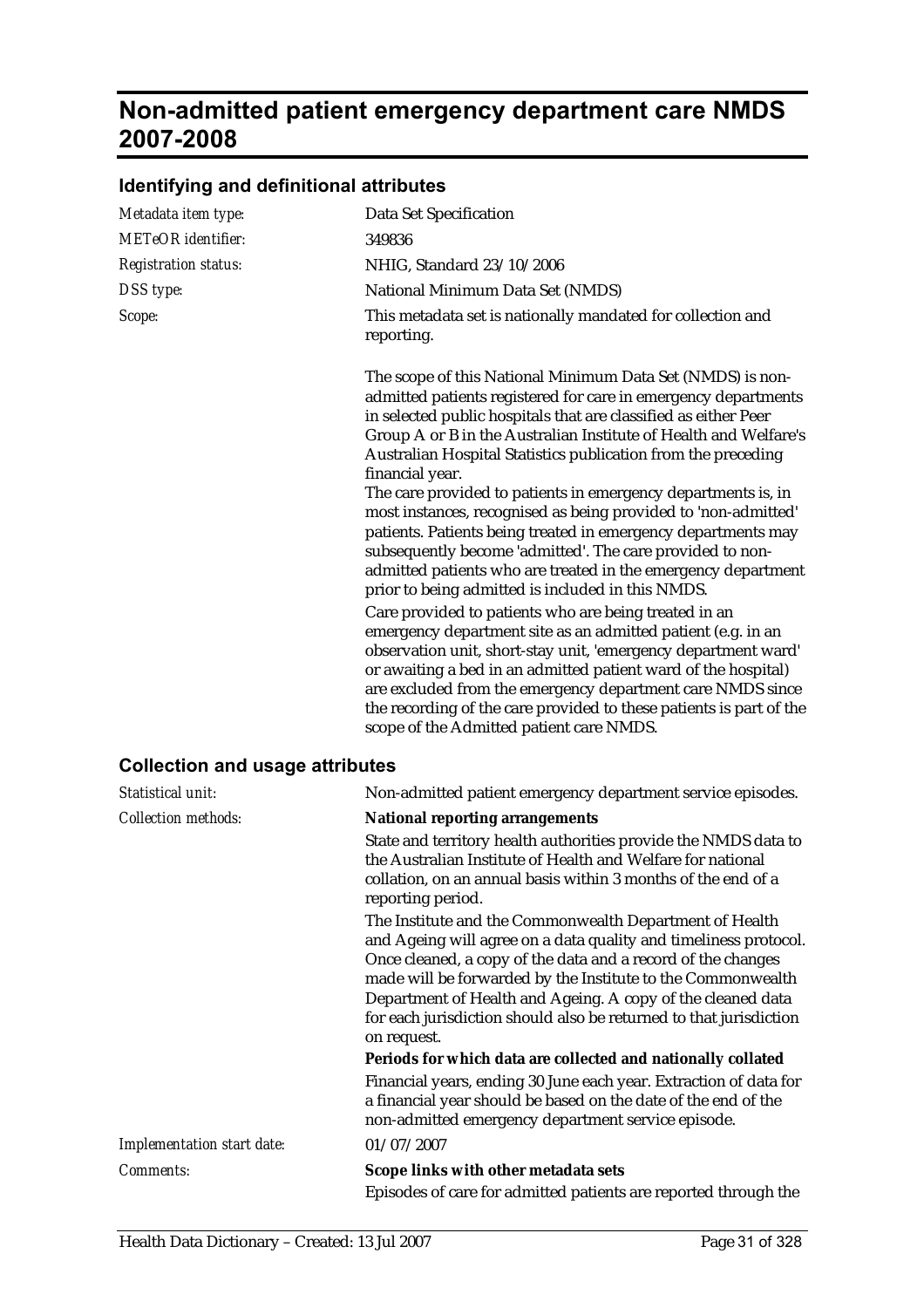#### Admitted patient care NMDS.

#### **Source and reference attributes**

*Submitting organisation:* National Health Information Management Principal Committee

#### **Relational attributes**

*Related metadata references:* Supersedes Non-admitted patient emergency department care NMDS NHIG, Superseded 23/10/2006

| Seq<br>No. | Metadata item                                                                        | <b>Obligation</b> | <b>Max</b><br>occurs |
|------------|--------------------------------------------------------------------------------------|-------------------|----------------------|
|            | Area of usual residence                                                              | Mandatory         | 1                    |
|            | Date of triage                                                                       | Mandatory         | $\mathbf{1}$         |
|            | Emergency department date of commencement of service<br>event                        | Mandatory         | $\mathbf{1}$         |
|            | Emergency department time of commencement of service<br>event                        | Mandatory         | $\mathbf{1}$         |
|            | Time of triage                                                                       | Mandatory         | $\mathbf{1}$         |
|            | Compensable status                                                                   | Mandatory         | $\mathbf{1}$         |
|            | Country of birth                                                                     | Conditional       | $\mathbf{1}$         |
|            | Date of birth                                                                        | Mandatory         | $\mathbf{1}$         |
|            | Date patient presents                                                                | Mandatory         | 1                    |
|            | Department of Veterans' Affairs patient                                              | Mandatory         | $\mathbf{1}$         |
|            | Emergency department arrival mode - transport                                        | Mandatory         | $\mathbf{1}$         |
|            | Emergency department departure date                                                  | Mandatory         | $\mathbf{1}$         |
|            | Emergency department departure time                                                  | Mandatory         | $\mathbf{1}$         |
|            | Emergency department episode end date                                                | Mandatory         | 1                    |
|            | Emergency department episode end time                                                | Mandatory         | $\mathbf{1}$         |
|            | Emergency department service episode end status                                      | Mandatory         | $\mathbf{1}$         |
|            | Establishment identifier                                                             | Mandatory         | $\mathbf{1}$         |
|            | Indigenous status                                                                    | Mandatory         | $\mathbf{1}$         |
|            | Length of non-admitted patient emergency department service<br>episode               | Mandatory         | $\mathbf{1}$         |
|            | Non-admitted patient emergency department service<br>episode-triage category, code N | Mandatory         | $\mathbf{1}$         |
|            | Person identifier                                                                    | Mandatory         | 1                    |
|            | <b>Sex</b>                                                                           | Mandatory         | 1                    |
|            | Time patient presents                                                                | Mandatory         | 1                    |
|            | Type of visit to emergency department                                                | Mandatory         | $\mathbf{1}$         |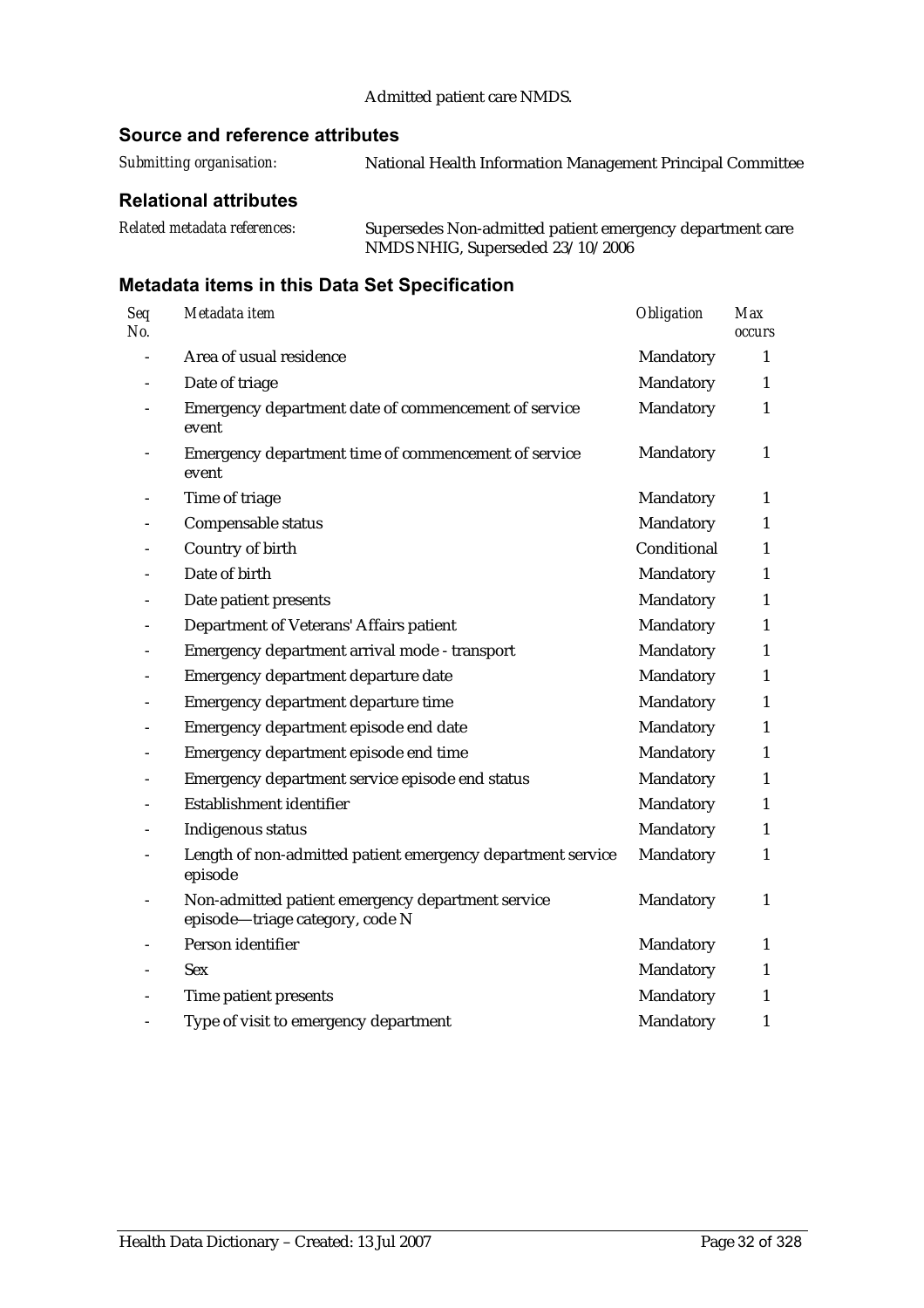# **Outpatient care NMDS**

## **Identifying and definitional attributes**

| Metadata item type:         | Data Set Specification                                                                                                                                                                                                                                                                                                                                                                                                                                                                                               |
|-----------------------------|----------------------------------------------------------------------------------------------------------------------------------------------------------------------------------------------------------------------------------------------------------------------------------------------------------------------------------------------------------------------------------------------------------------------------------------------------------------------------------------------------------------------|
| <b>METeOR</b> identifier:   | 336862                                                                                                                                                                                                                                                                                                                                                                                                                                                                                                               |
| <b>Registration status:</b> | NHIG, Standard 04/07/2007                                                                                                                                                                                                                                                                                                                                                                                                                                                                                            |
| DSS type:                   | National Minimum Data Set (NMDS)                                                                                                                                                                                                                                                                                                                                                                                                                                                                                     |
| Scope:                      | The scope of this National Minimum Data Set (NMDS) is for<br>services provided to non-admitted, non-emergency department,<br>patients registered for care by specialist outpatient clinics of<br>public hospitals that are classified as either principal referral<br>and specialist women's and children's hospitals and large<br>hospitals (Peer Group A or B) as reported in the Australian<br>Institute of Health and Welfare's Australian Hospital Statistics<br>publication from the preceding financial year. |
|                             | Hospitals use the term 'clinic' to describe various arrangements<br>under which they deliver specialist outpatient services to non-<br>admitted non-emergency department patients. Outpatient<br>clinic services should be interpreted as encompassing services<br>provided through specific organisational units staffed to<br>administer and provide a certain range of outpatient care:                                                                                                                           |
|                             | in defined locations;                                                                                                                                                                                                                                                                                                                                                                                                                                                                                                |
|                             | at regular or irregular times; and<br>٠                                                                                                                                                                                                                                                                                                                                                                                                                                                                              |
|                             | where one or more specialist providers deliver care to<br>booked patients.                                                                                                                                                                                                                                                                                                                                                                                                                                           |
|                             | Generally, in such clinics, a booking system is administered and<br>patient records are maintained to document patient attendances<br>and care provided.                                                                                                                                                                                                                                                                                                                                                             |
|                             | The scope includes all arrangements made to deliver specialist<br>care to non-admitted, non-emergency department patients<br>whose treatment has been funded through the hospital,<br>regardless of the source from which the hospital derives these<br>funds. In particular, Department of Veterans' Affairs,<br>compensable and other patients funded through the hospital<br>(including Medicare ineligible patients) are included.                                                                               |
|                             | For the purposes of the Outpatient care NMDS, Outreach<br>Services are counted at the specialist clinic where the patient is<br>booked. Outreach services involve travel by the service<br>provider, or services provided by a service provider via ICT<br>(including but not limited to telephone and telehealth<br>consultations). Such services may also be provided in the home,<br>place of work or other non-hospital site.                                                                                    |
|                             | Within the scope as defined, and subject to specific counting<br>rules, occasions of service to be counted include outreach clinic<br>services, services delivered in a multidisciplinary mode. A<br>separate count of services delivered in group sessions is also<br>collected.                                                                                                                                                                                                                                    |
|                             | Excluded from scope are:                                                                                                                                                                                                                                                                                                                                                                                                                                                                                             |
|                             | Outreach services which are not funded through the<br>hospital and/or which deliver non-clinical care (Activities<br>such as home cleaning, meals on wheels, home<br>maintenance); and                                                                                                                                                                                                                                                                                                                               |

• All Private specialist services delivered under private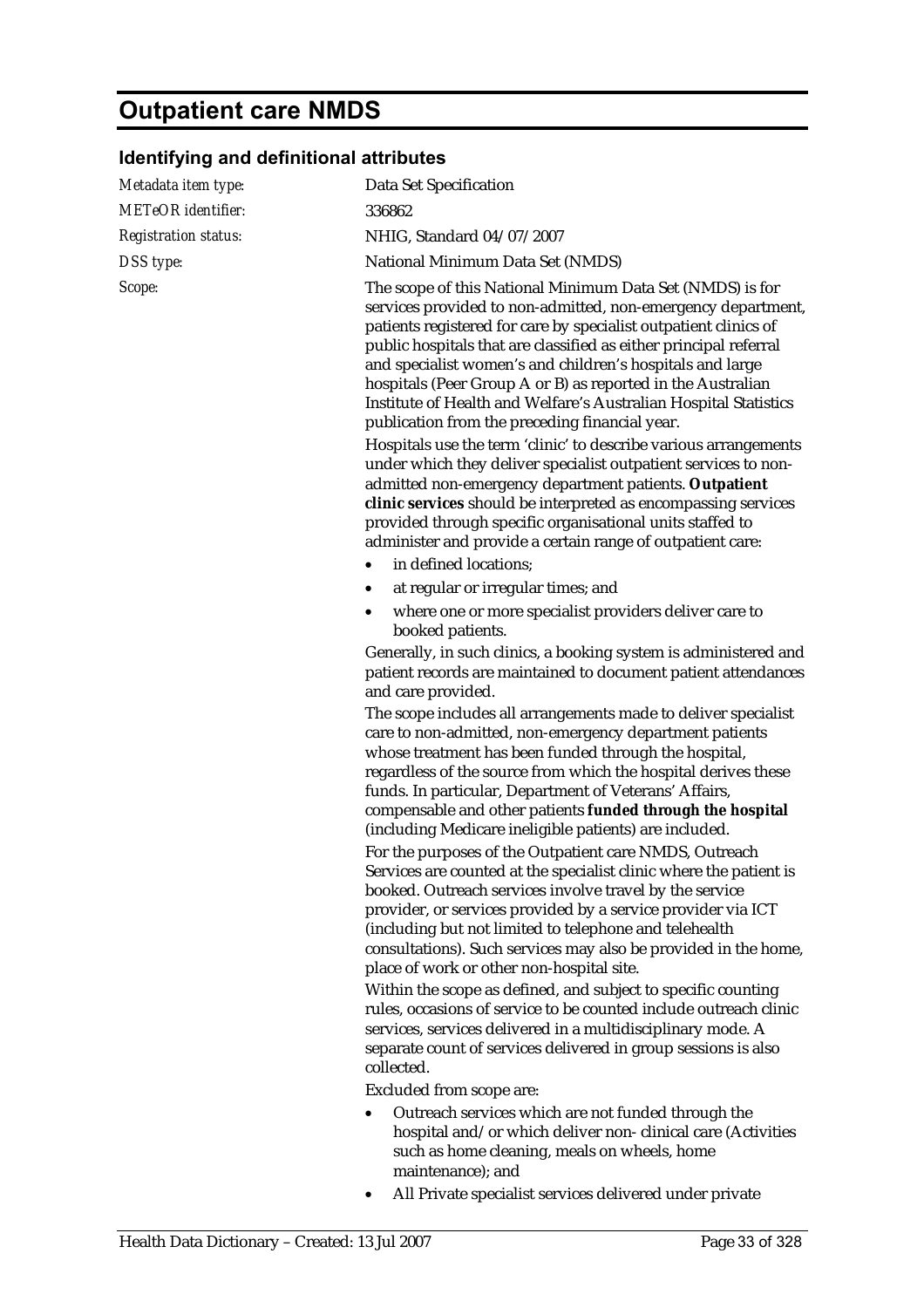|           | practice arrangements which are not funded through the      |
|-----------|-------------------------------------------------------------|
|           | hospital, regardless of whether or how these services may   |
|           | be funded by third party arrangements.                      |
| $\bullet$ | All services covered by NMDS for:                           |
|           | <b>Admitted Patient Care,</b>                               |
|           | Admitted patient mental health care,                        |
|           | Alcohol and other drug treatment services,                  |
|           | Community mental health care,                               |
|           | Non-admitted patient emergency department.                  |
|           | Admitted patient services are excluded from scope. However, |
|           | outpatient services booked for reasons independent of, or   |
|           | distinct from the admitted patient episode are in scope.    |

## **Collection and usage attributes**

| Statistical unit:                 | Occasions of service.                                          |
|-----------------------------------|----------------------------------------------------------------|
|                                   | Group sessions.                                                |
| <b>Collection methods:</b>        | <b>National reporting arrangements:</b>                        |
|                                   | State and territory Health authorities provide the data to the |
|                                   | Department of Health and Ageing and Australian Institute of    |
|                                   | Health and Welfare on an annual basis by 31 December each      |
|                                   | calendar year, for the previous financial year.                |
|                                   | Periods for which data are collected and nationally collated:  |
|                                   | Each financial year ending 30 June.                            |
| <b>Implementation start date:</b> | 01/07/2007                                                     |

### **Source and reference attributes**

| Submitting organisation: | Non-admitted patient NMDS Development Working Party, |
|--------------------------|------------------------------------------------------|
|                          | 2006                                                 |

## **Relational attributes**

| Related metadata references: | Supersedes Outpatient care NMDS NHIG, Superseded |
|------------------------------|--------------------------------------------------|
|                              | 04/07/2007                                       |

| Seq No. | Metadata item                  | <i><b>Obligation</b></i> | Max occurs |
|---------|--------------------------------|--------------------------|------------|
|         | Establishment identifier       | Mandatory                |            |
|         | Number of group sessions       | Conditional              |            |
|         | Number of occasions of service | Mandatory                |            |
|         | Outpatient clinic type         | Mandatory                |            |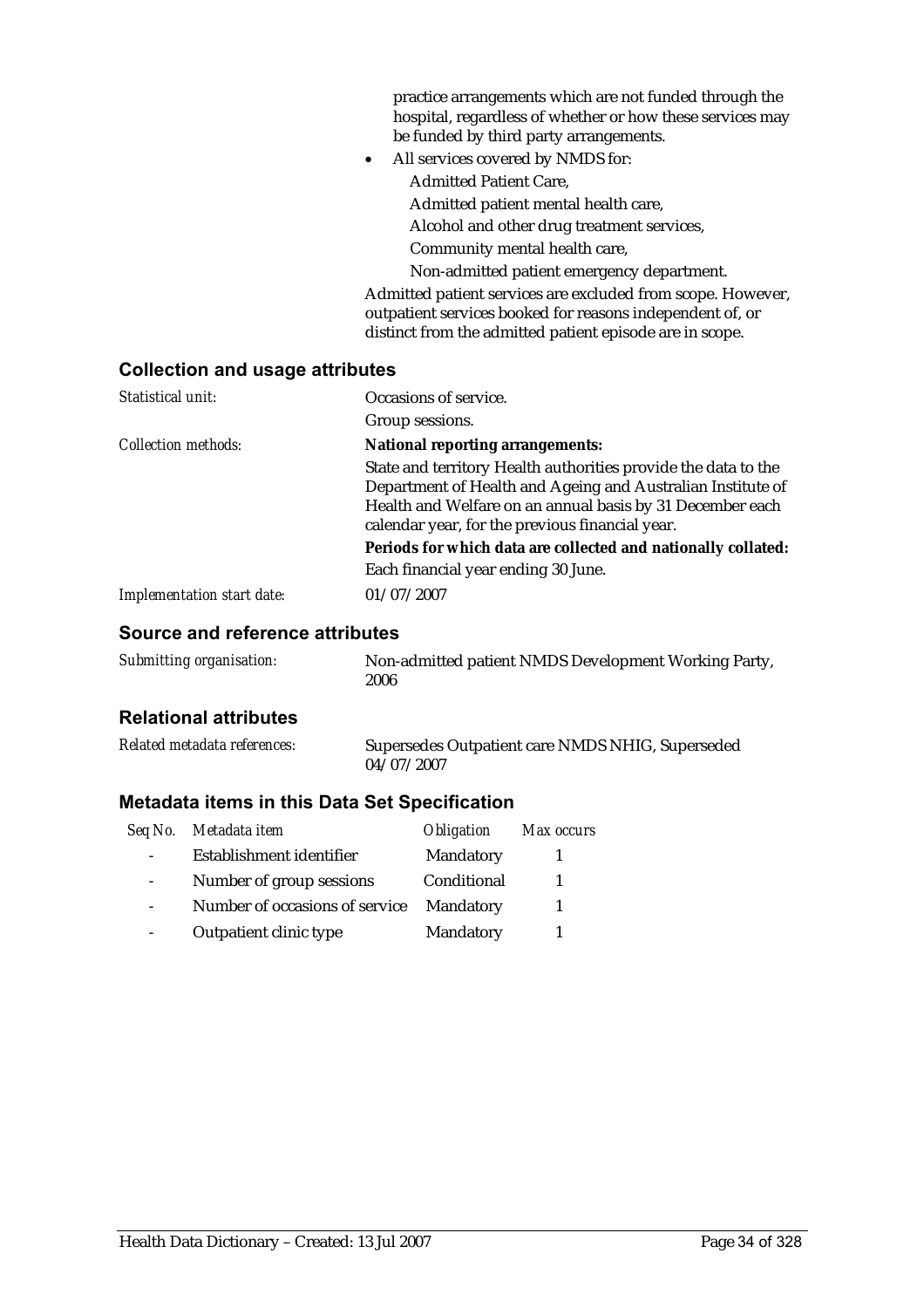# **Perinatal NMDS 2007-2008**

## **Identifying and definitional attributes**

| Metadata item type:         | Data Set Specification                                                                                                                                                                                                                                    |
|-----------------------------|-----------------------------------------------------------------------------------------------------------------------------------------------------------------------------------------------------------------------------------------------------------|
| <b>METeOR</b> identifier:   | 340684                                                                                                                                                                                                                                                    |
| <b>Registration status:</b> | NHIG, Standard 06/09/2006                                                                                                                                                                                                                                 |
| DSS type:                   | National Minimum Data Set (NMDS)                                                                                                                                                                                                                          |
| Scope:                      | The scope of this minimum data set is all births in Australia in<br>hospitals, birth centres and the community. The data set<br>includes information on all births, both live and stillborn, of at<br>least 20 weeks gestation or 400 grams birth weight. |

### **Collection and usage attributes**

| <b>National reporting arrangements</b>                         |
|----------------------------------------------------------------|
| State and territory health authorities provide the data to the |
| Australian Institute of Health and Welfare National Perinatal  |
| Statistics Unit for national collation, on an annual basis.    |
| Periods for which data are collected and nationally collated   |
| Financial years ending 30 June each year.                      |
|                                                                |
|                                                                |

| <b>Implementation start date:</b> | 01/07/2007 |
|-----------------------------------|------------|
|-----------------------------------|------------|

## **Source and reference attributes**

| Submitting organisation: | National Health Information Group |
|--------------------------|-----------------------------------|
|--------------------------|-----------------------------------|

## **Relational attributes**

| Related metadata references: | Supersedes Perinatal NMDS NHIG, Superseded 06/09/2006 |
|------------------------------|-------------------------------------------------------|
|------------------------------|-------------------------------------------------------|

| Seq No. | Metadata item                     | <i><b>Obligation</b></i> | Max occurs |
|---------|-----------------------------------|--------------------------|------------|
|         | Actual place of birth             | Mandatory                | 1          |
|         | Apgar score at 5 minutes          | Mandatory                | 1          |
|         | Area of usual residence           | Mandatory                | 1          |
|         | <b>Birth order</b>                | Mandatory                | 1          |
|         | <b>Birth plurality</b>            | Mandatory                | 1          |
|         | Date of birth                     | Mandatory                | 1          |
|         | Establishment identifier          | Mandatory                | 1          |
|         | <b>Gestational age</b>            | Mandatory                | 1          |
|         | Indigenous status                 | Mandatory                | 1          |
|         | Infant weight, neonate, stillborn | Mandatory                | 1          |
|         | Method of birth                   | Mandatory                | 1          |
|         | <b>Onset of labour</b>            | Mandatory                | 1          |
|         | Person identifier                 | Mandatory                | 1          |
|         | Presentation at birth             | Mandatory                | 1          |
|         | Separation date                   | Mandatory                | 1          |
|         | <b>Sex</b>                        | Mandatory                | 1          |
|         | State/Territory of birth          | Mandatory                | 1          |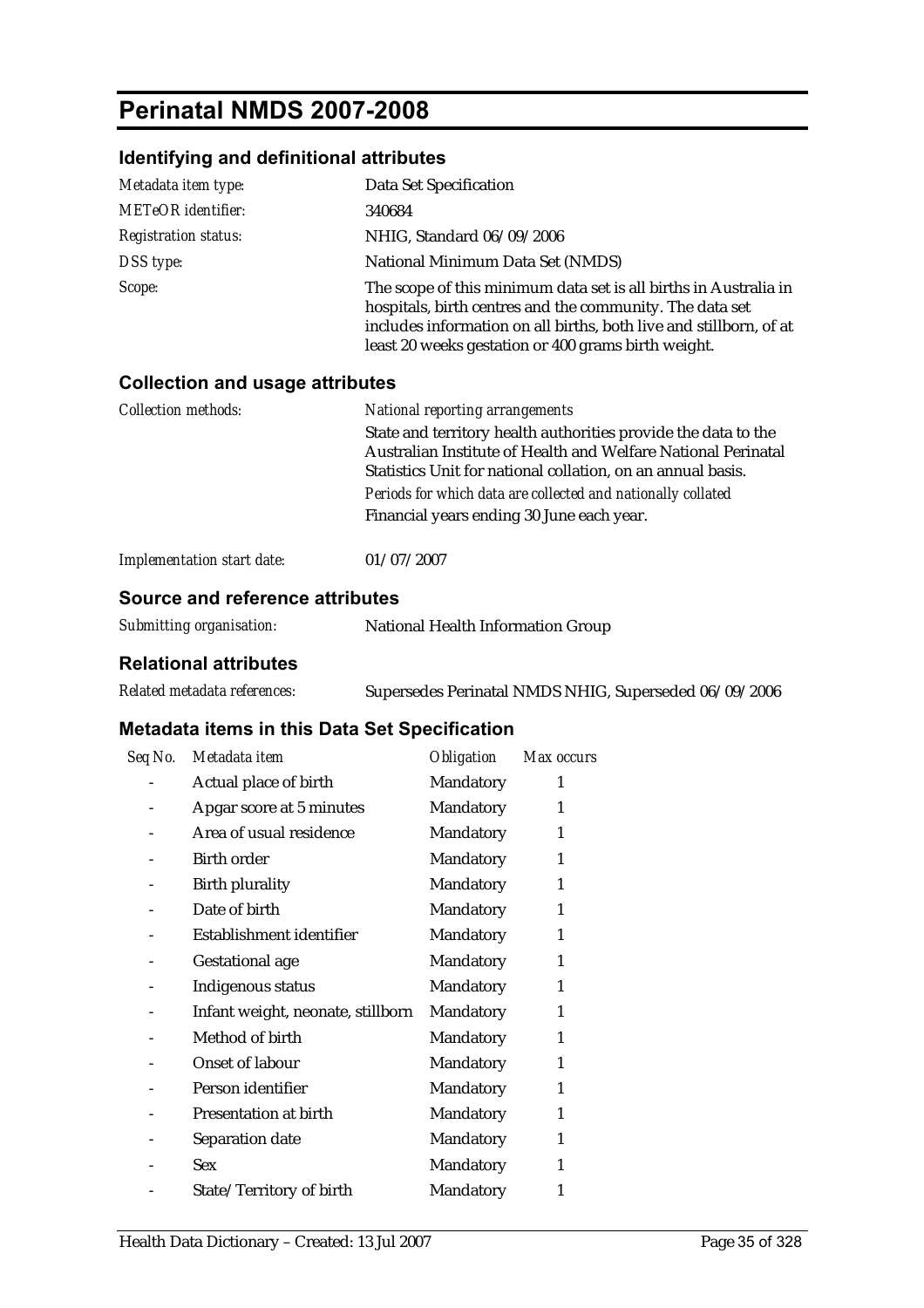- Status of the baby Mandatory 1 - Country of birth Mandatory 1

Health Data Dictionary – Created: 13 Jul 2007 Page 36 of 328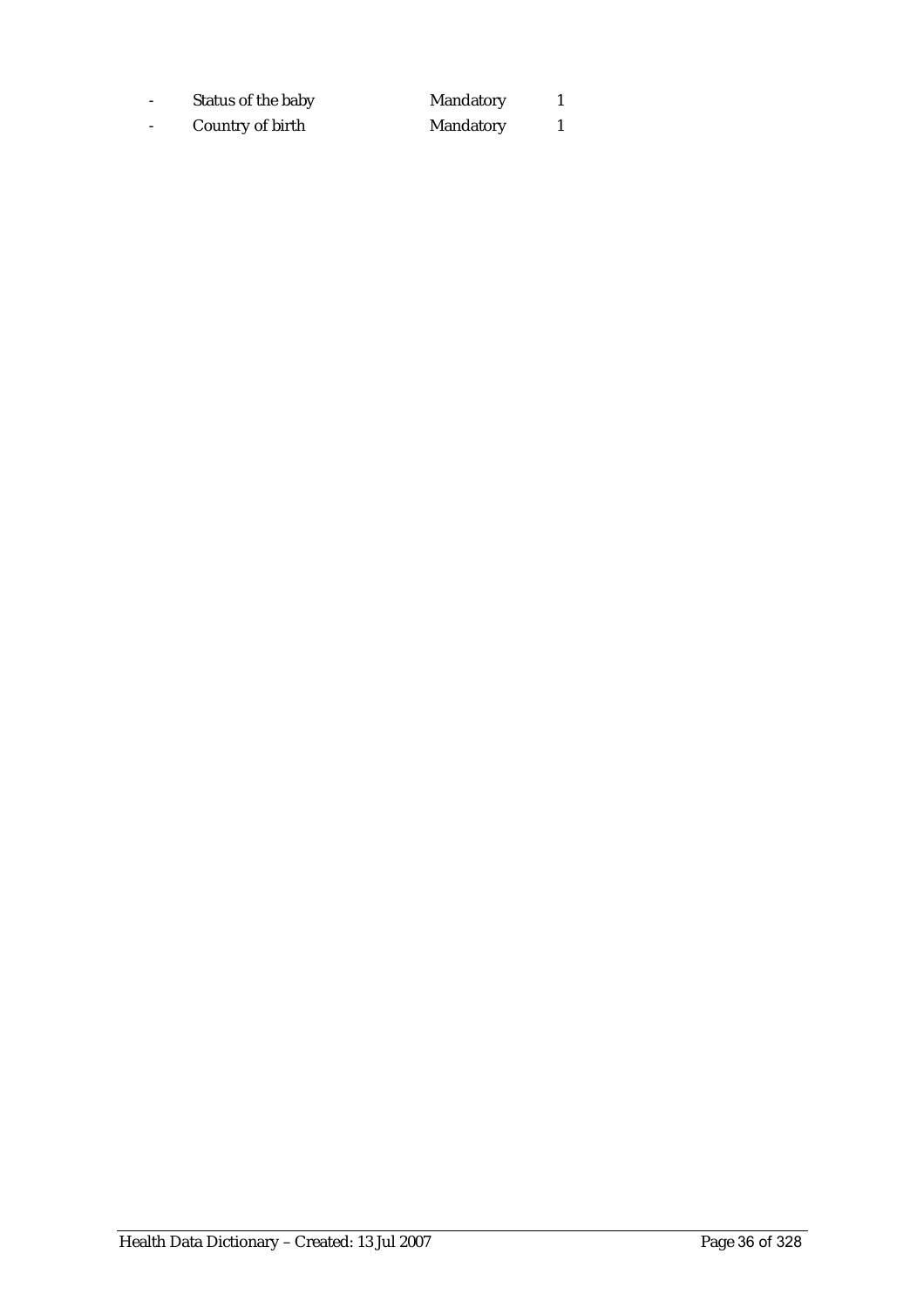# **Public hospital establishments NMDS 2007-2008**

## **Identifying and definitional attributes**

| Metadata item type:         | Data Set Specification                                                                                                                                                                                                                                                                                                                                                                                                                                                |
|-----------------------------|-----------------------------------------------------------------------------------------------------------------------------------------------------------------------------------------------------------------------------------------------------------------------------------------------------------------------------------------------------------------------------------------------------------------------------------------------------------------------|
| <b>METeOR</b> identifier:   | 345139                                                                                                                                                                                                                                                                                                                                                                                                                                                                |
| <b>Registration status:</b> | NHIG, Standard 23/10/2006                                                                                                                                                                                                                                                                                                                                                                                                                                             |
| DSS type:                   | National Minimum Data Set (NMDS)                                                                                                                                                                                                                                                                                                                                                                                                                                      |
| Scope:                      | The scope of this dataset is establishment-level data for public<br>acute and psychiatric hospitals, including hospitals operated for<br>or by the Department of Veterans' Affairs, and alcohol and drug<br>treatment centres.<br>From version 9 Patient level data remains in the new National<br>Minimum Data Set (NMDS) called Admitted patient care. This<br>new NMDS replaces the version 8 NMDS called Institutional<br>health care.                            |
|                             | Similar data for private hospitals and free standing day hospital<br>facilities is collected by the Australian Bureau of Statistics in the<br>Private Health Establishments Collection.<br>Hospitals operated by the Australian Defence Force, corrections<br>authorities and Australia's external territories are not currently<br>included. Hospitals specialising in dental, ophthalmic aids and<br>other specialised acute medical or surgical care are included. |
|                             |                                                                                                                                                                                                                                                                                                                                                                                                                                                                       |

#### **Collection and usage attributes**

| Statistical unit:               | Public hospital establishments.                                                                                                                                                                                             |
|---------------------------------|-----------------------------------------------------------------------------------------------------------------------------------------------------------------------------------------------------------------------------|
| <b>Collection methods:</b>      | Data are collected at each hospital from patient administrative<br>and clinical record systems. Hospitals forward data to the<br>relevant state or territory health authority on a regular basis (for<br>example, monthly). |
|                                 | <b>National reporting arrangements</b><br>State and territory health authorities provide the data to the<br>Australian Institute of Health and Welfare for national<br>collation, on an annual basis.                       |
|                                 | Periods for which data are collected and nationally collated                                                                                                                                                                |
|                                 | Financial years ending 30 June each year.                                                                                                                                                                                   |
| Implementation start date:      | 01/07/2007                                                                                                                                                                                                                  |
| Comments:                       | Scope links with other NMDSs                                                                                                                                                                                                |
|                                 | Episodes of care for admitted patients which occur partly or<br>fully in designated psychiatric units of public acute hospitals or<br>in public psychiatric hospitals:                                                      |
|                                 | Admitted patient care NMDS, version 1                                                                                                                                                                                       |
|                                 | Admitted patient mental health care NMDS, version 1                                                                                                                                                                         |
|                                 | Admitted patient palliative care NMDS, version 1                                                                                                                                                                            |
| Source and reference attributes |                                                                                                                                                                                                                             |
| Submitting organisation:        | <b>National Health Information Group</b>                                                                                                                                                                                    |

#### **Relational attributes**

| Related metadata references: | Supersedes Public hospital establishments NMDS NHIG, |
|------------------------------|------------------------------------------------------|
|                              | Superseded 23/10/2006                                |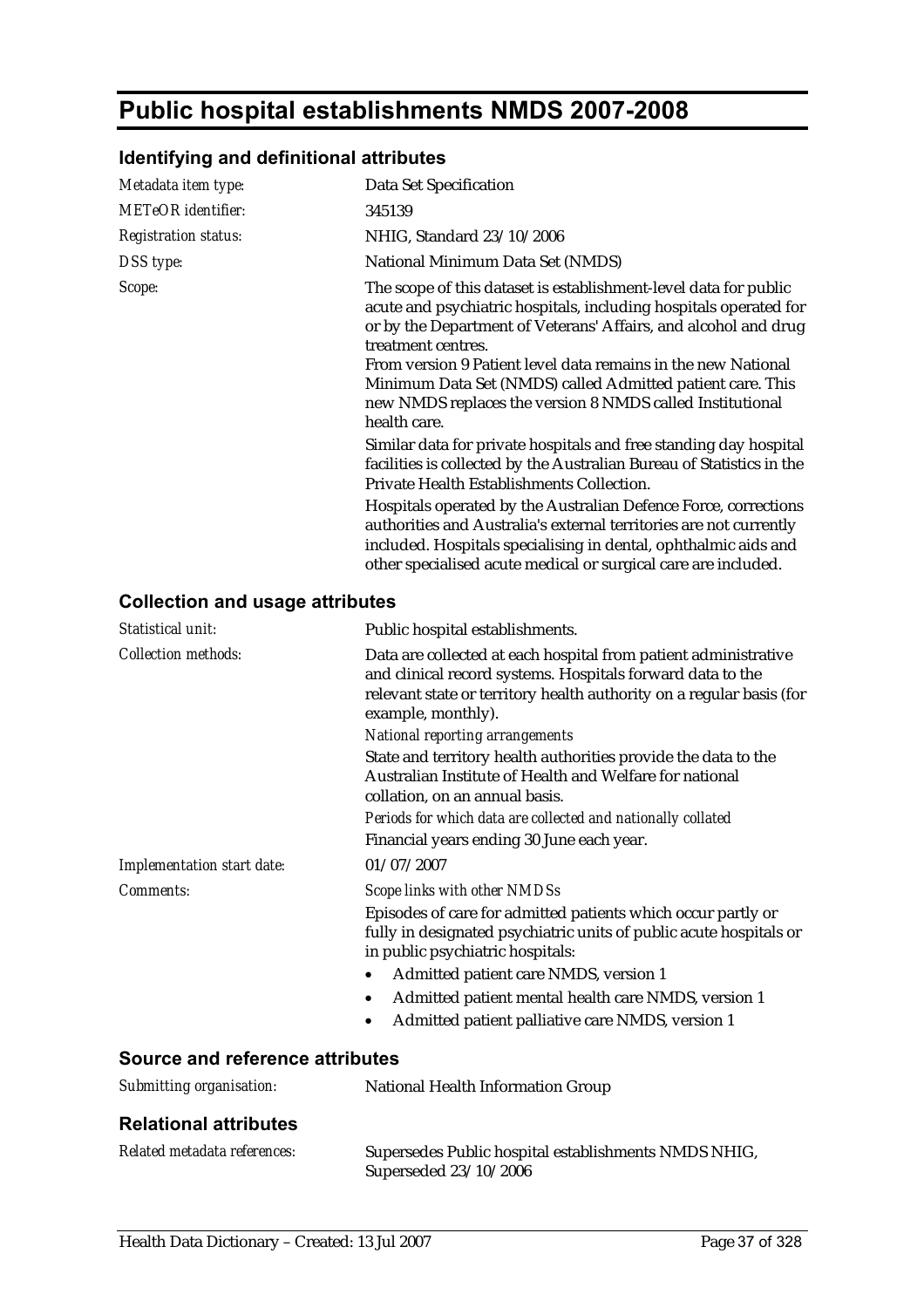| Seq<br>No. | Metadata item                                                                               | Obligation  | <b>Max</b><br>occurs |
|------------|---------------------------------------------------------------------------------------------|-------------|----------------------|
|            | Establishment identifier                                                                    | Mandatory   | 1                    |
|            | Establishment type                                                                          | Conditional | 1                    |
|            | Full-time equivalent staff-administrative and clerical staff                                | Mandatory   | $\mathbf{1}$         |
|            | Full-time equivalent staff-diagnostic and health professionals                              | Mandatory   | $\mathbf{1}$         |
|            | Full-time equivalent staff-domestic and other staff                                         | Mandatory   | $\mathbf{1}$         |
|            | Full-time equivalent staff-enrolled nurses                                                  | Mandatory   | $\mathbf{1}$         |
|            | Full-time equivalent staff-other personal care staff                                        | Mandatory   | $\mathbf{1}$         |
|            | Full-time equivalent staff-registered nurses                                                | Mandatory   | $\mathbf{1}$         |
|            | Full-time equivalent staff-salaried medical officers                                        | Mandatory   | 1                    |
|            | Full-time equivalent staff-student nurses                                                   | Mandatory   | 1                    |
|            | Full-time equivalent staff-trainee/pupil nurses                                             | Mandatory   | $\mathbf{1}$         |
|            | Geographical location of establishment                                                      | Mandatory   | $\mathbf{1}$         |
|            | Gross capital expenditure (accrual accounting)-buildings and<br>building services           | Conditional | $\mathbf{1}$         |
|            | Gross capital expenditure (accrual accounting)-constructions                                | Conditional | $\mathbf{1}$         |
|            | Gross capital expenditure (accrual accounting)-equipment                                    | Conditional | $\mathbf{1}$         |
|            | Gross capital expenditure (accrual accounting)-information<br>technology                    | Mandatory   | $\mathbf{1}$         |
|            | Gross capital expenditure (accrual accounting)-intangible<br>assets                         | Mandatory   | $\mathbf{1}$         |
|            | Gross capital expenditure (accrual accounting)-land                                         | Mandatory   | $\mathbf{1}$         |
|            | Gross capital expenditure (accrual accounting)-major medical<br>equipment                   | Mandatory   | $\mathbf{1}$         |
|            | Gross capital expenditure (accrual accounting)-other<br>equipment                           | Mandatory   | $\mathbf{1}$         |
|            | Gross capital expenditure (accrual accounting)-transport                                    | Mandatory   | 1                    |
|            | Gross capital expenditure-computer equipment/installations                                  | Mandatory   | $\mathbf{1}$         |
|            | Gross capital expenditure-intangible assets                                                 | Mandatory   | $\mathbf{1}$         |
|            | Gross capital expenditure-land and buildings                                                | Mandatory   | 1                    |
|            | Gross capital expenditure-major medical equipment                                           | Mandatory   | 1                    |
|            | Gross capital expenditure-other                                                             | Mandatory   | 1                    |
|            | Gross capital expenditure-plant and other equipment                                         | Mandatory   | 1                    |
|            | Group sessions (public psychiatric, alcohol and drug hospital)-<br>emergency and outpatient | Mandatory   | 1                    |
|            | Group sessions (public psychiatric, alcohol and drug hospital)-<br>outreach and community   | Mandatory   | 1                    |
|            | Group sessions-alcohol and other drug                                                       | Mandatory   | 1                    |
|            | Group sessions-allied health services                                                       | Mandatory   | 1                    |
|            | Group sessions-community health services                                                    | Mandatory   | $\mathbf{1}$         |
|            | Group sessions-dental                                                                       | Mandatory   | 1                    |
|            | Group sessions-dialysis                                                                     | Mandatory   | 1                    |
|            | Group sessions-district nursing services                                                    | Mandatory   | 1                    |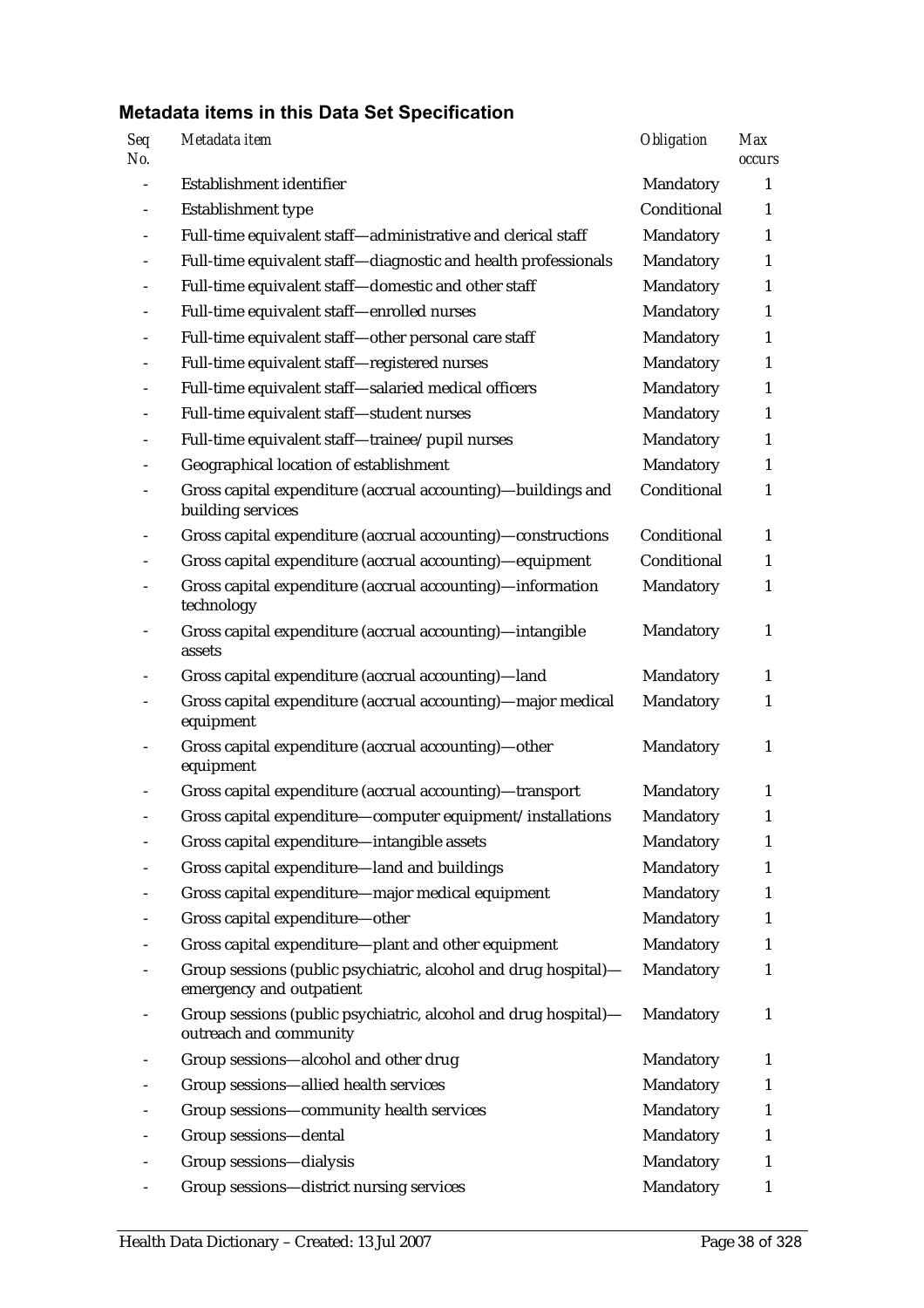| Group sessions—emergency services                                                                 | Mandatory   | 1            |
|---------------------------------------------------------------------------------------------------|-------------|--------------|
| Group sessions-endoscopy and related procedures                                                   | Mandatory   | $\mathbf{1}$ |
| Group sessions-mental health                                                                      | Mandatory   | $\mathbf{1}$ |
| Group sessions-other medical/surgical/diagnostic                                                  | Mandatory   | $\mathbf{1}$ |
| Group sessions-other outreach services                                                            | Mandatory   | $\mathbf{1}$ |
| Group sessions-pathology                                                                          | Mandatory   | $\mathbf{1}$ |
| Group sessions-pharmacy                                                                           | Mandatory   | $\mathbf{1}$ |
| Group sessions-radiology and organ imaging                                                        | Mandatory   | $\mathbf{1}$ |
| Individual sessions (public psychiatric, alcohol and drug<br>hospital) - emergency and outpatient | Mandatory   | 1            |
| Individual sessions (public psychiatric, alcohol and drug<br>hospital)—outreach and community     | Mandatory   | $\mathbf{1}$ |
| Individual sessions-alcohol and drug                                                              | Mandatory   | 1            |
| Individual sessions-allied health services                                                        | Mandatory   | $\mathbf{1}$ |
| Individual sessions-community health services                                                     | Mandatory   | $\mathbf{1}$ |
| Individual sessions-dental                                                                        | Mandatory   | $\mathbf{1}$ |
| Individual sessions-dialysis                                                                      | Mandatory   | $\mathbf{1}$ |
| Individual sessions-district nursing services                                                     | Conditional | $\mathbf{1}$ |
| Individual sessions-emergency services                                                            | Mandatory   | $\mathbf{1}$ |
| Individual sessions-endoscopy and related procedures                                              | Mandatory   | $\mathbf{1}$ |
| Individual sessions-mental health                                                                 | Mandatory   | $\mathbf{1}$ |
| Individual sessions-other medical/surgical/diagnostic                                             | Mandatory   | $\mathbf{1}$ |
| Individual sessions-other outreach services                                                       | Mandatory   | $\mathbf{1}$ |
| Individual sessions-pathology                                                                     | Mandatory   | $\mathbf{1}$ |
| Individual sessions-pharmacy                                                                      | Mandatory   | $\mathbf{1}$ |
| Individual sessions-radiology and organ imaging                                                   | Mandatory   | $\mathbf{1}$ |
| Net capital expenditure (accrual accounting)-buildings and<br>building services                   | Mandatory   | $\mathbf{1}$ |
| Net capital expenditure (accrual accounting)-constructions                                        | Mandatory   | $\mathbf{1}$ |
| Net capital expenditure (accrual accounting)-equipment                                            | Mandatory   | $\mathbf{1}$ |
| Net capital expenditure (accrual accounting)-information<br>technology                            | Mandatory   | $\mathbf{1}$ |
| Net capital expenditure (accrual accounting)-intangible assets                                    | Mandatory   | $\mathbf{1}$ |
| Net capital expenditure (accrual accounting)-land                                                 | Mandatory   | $\mathbf{1}$ |
| Net capital expenditure (accrual accounting)-major medical<br>equipment                           | Mandatory   | $\mathbf{1}$ |
| Net capital expenditure (accrual accounting)—other equipment                                      | Mandatory   | $\mathbf{1}$ |
| Net capital expenditure (accrual accounting)-transport                                            | Mandatory   | $\mathbf{1}$ |
| Number of available beds for admitted patients                                                    | Mandatory   | $\mathbf{1}$ |
| Recurrent expenditure (indirect health care) - (public health<br>and monitoring services          | Mandatory   | $\mathbf{1}$ |
| Recurrent expenditure (indirect health care)-central<br>administrations                           | Mandatory   | $\mathbf{1}$ |
| Recurrent expenditure (indirect health care)-central and<br>statewide support services            | Mandatory   | $\mathbf{1}$ |
| Recurrent expenditure (indirect health care)-other                                                | Mandatory   | 1            |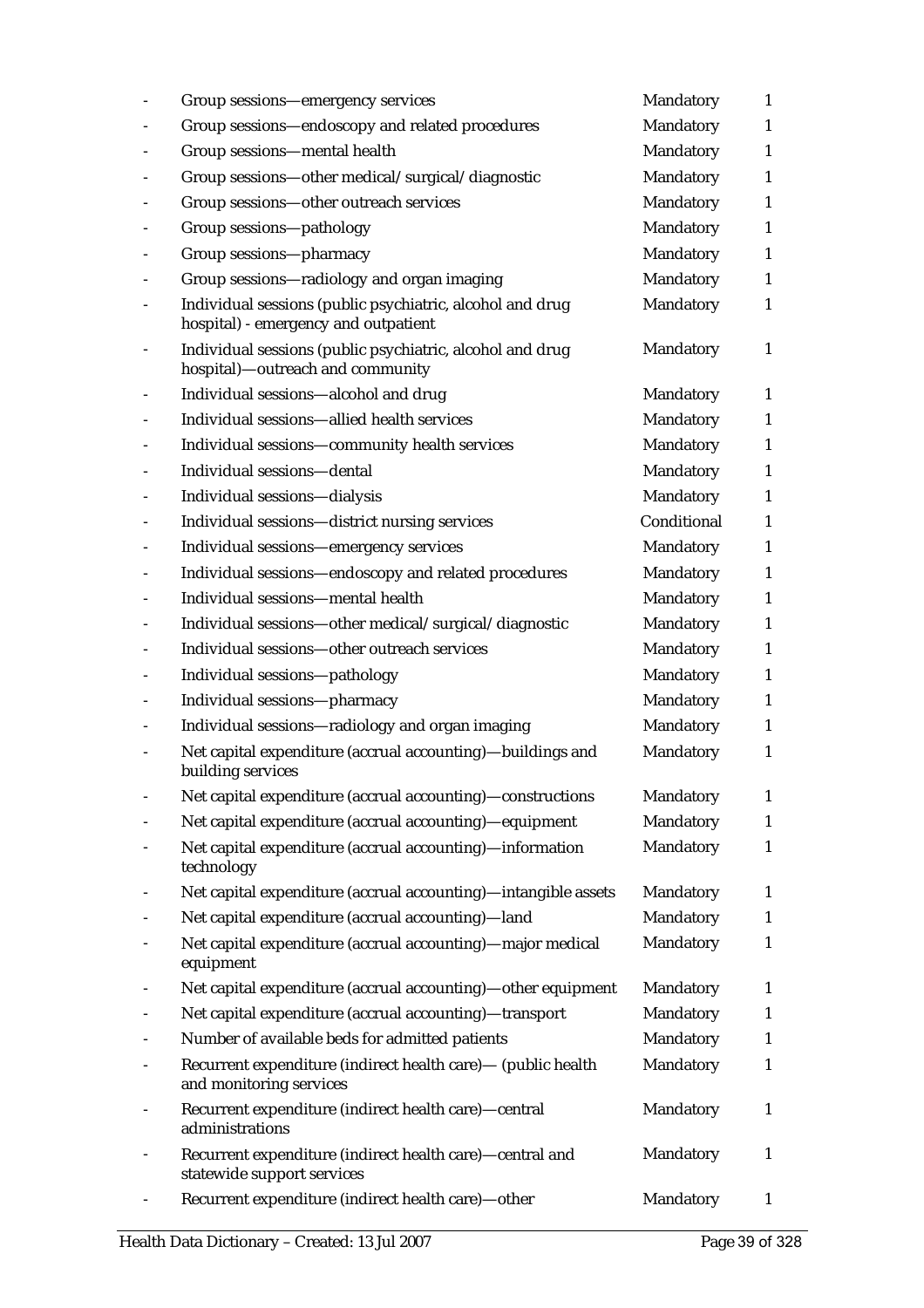| Recurrent expenditure (indirect health care)-patient transport<br>services        | Mandatory | $\mathbf{1}$ |
|-----------------------------------------------------------------------------------|-----------|--------------|
| Recurrent expenditure (salaries and wages)-administrative<br>and clerical staff   | Mandatory | $\mathbf{1}$ |
| Recurrent expenditure (salaries and wages)-diagnostic and<br>health professionals | Mandatory | $\mathbf{1}$ |
| Recurrent expenditure (salaries and wages)-domestic and<br>other staff            | Mandatory | $\mathbf{1}$ |
| Recurrent expenditure (salaries and wages)-enrolled nurses                        | Mandatory | $\mathbf{1}$ |
| Recurrent expenditure (salaries and wages)-other personal<br>care staff           | Mandatory | 1            |
| Recurrent expenditure (salaries and wages)-registered nurses                      | Mandatory | $\mathbf{1}$ |
| Recurrent expenditure (salaries and wages)-salaried medical<br>officers           | Mandatory | 1            |
| Recurrent expenditure (salaries and wages)-student nurses                         | Mandatory | $\mathbf{1}$ |
| Recurrent expenditure (salaries and wages)-total                                  | Mandatory | $\mathbf{1}$ |
| Recurrent expenditure (salaries and wages)-trainee/pupil<br>nurses                | Mandatory | $\mathbf{1}$ |
| Recurrent expenditure-administrative expenses                                     | Mandatory | $\mathbf{1}$ |
| Recurrent expenditure-depreciation                                                | Mandatory | 1            |
| Recurrent expenditure-domestic services                                           | Mandatory | $\mathbf{1}$ |
| Recurrent expenditure-drug supplies                                               | Mandatory | $\mathbf{1}$ |
| Recurrent expenditure-food supplies                                               | Mandatory | 1            |
| Recurrent expenditure—interest payments                                           | Mandatory | $\mathbf{1}$ |
| Recurrent expenditure-medical and surgical supplies                               | Mandatory | $\mathbf{1}$ |
| Recurrent expenditure-other recurrent expenditure                                 | Mandatory | $\mathbf{1}$ |
| Recurrent expenditure-patient transport                                           | Mandatory | $\mathbf{1}$ |
| Recurrent expenditure-payments to visiting medical officers                       | Mandatory | $\mathbf{1}$ |
| Recurrent expenditure-repairs and maintenance                                     | Mandatory | $\mathbf{1}$ |
| Recurrent expenditure-superannuation employer<br>contributions                    | Mandatory | 1            |
| Revenue-other                                                                     | Mandatory | $\mathbf{1}$ |
| Revenue-patient                                                                   | Mandatory | 1            |
| Revenue-recoveries                                                                | Mandatory | 1            |
| Specialised service indicators-acquired immune deficiency<br>syndrome unit        | Mandatory | 1            |
| Specialised service indicators-acute renal dialysis unit                          | Mandatory | 1            |
| Specialised service indicators-acute spinal cord injury unit                      | Mandatory | $\mathbf{1}$ |
| Specialised service indicators-alcohol and drug unit                              | Mandatory | 1            |
| Specialised service indicators-bone marrow transplantation<br>unit                | Mandatory | $\mathbf{1}$ |
| Specialised service indicators-burns unit (level III)                             | Mandatory | 1            |
| Specialised service indicators-cardiac surgery unit                               | Mandatory | 1            |
| Specialised service indicators-clinical genetics unit                             | Mandatory | 1            |
| Specialised service indicators-comprehensive epilepsy centre                      | Mandatory | 1            |
| Specialised service indicators-coronary care unit                                 | Mandatory | 1            |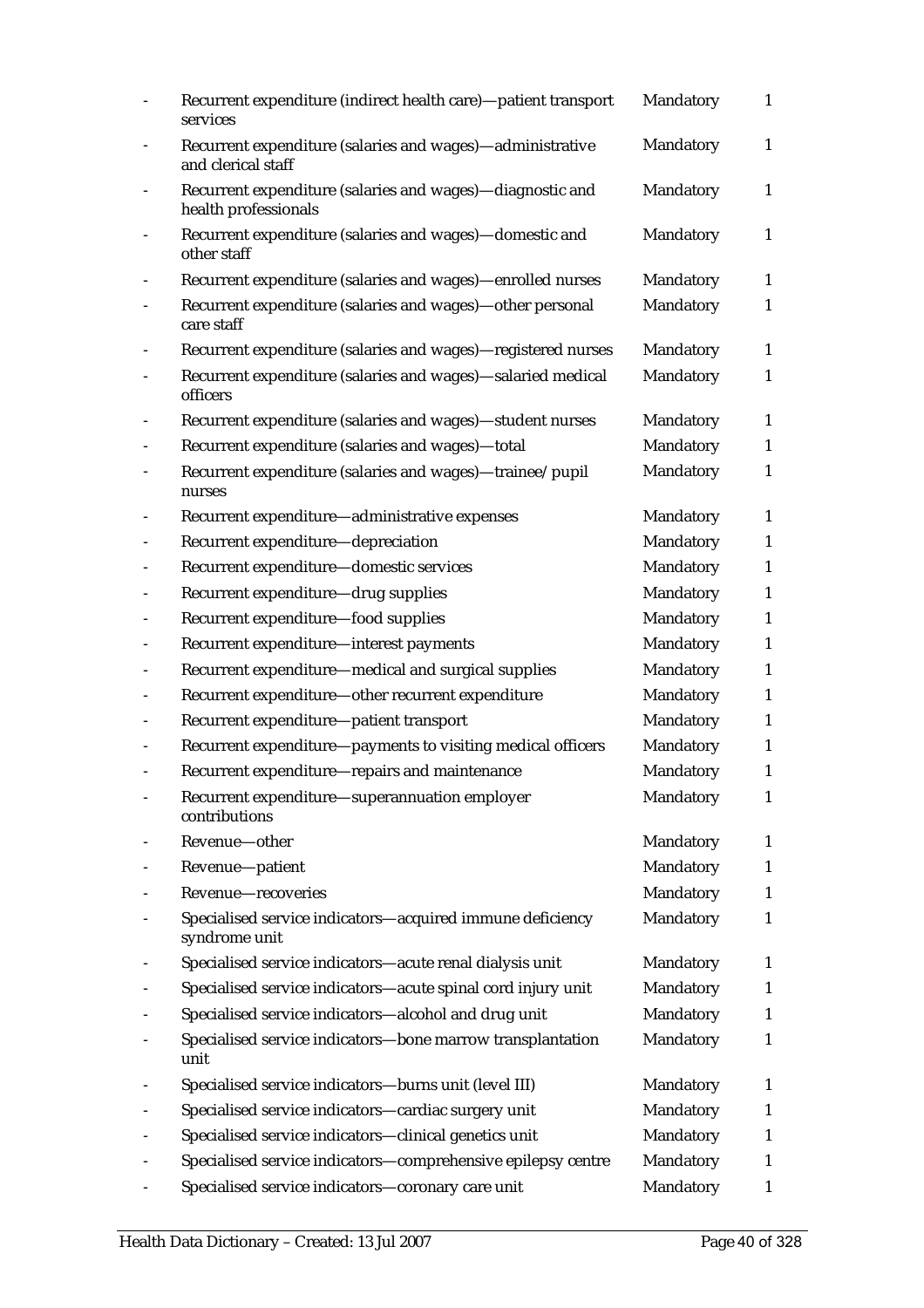| Specialised service indicators-diabetes unit                                | Mandatory | $\mathbf{1}$ |
|-----------------------------------------------------------------------------|-----------|--------------|
| Specialised service indicators-domiciliary care service                     | Mandatory | $\mathbf{1}$ |
| Specialised service indicators-geriatric assessment unit                    | Mandatory | 1            |
| Specialised service indicators-heart, lung transplantation unit             | Mandatory | 1            |
| Specialised service indicators-hospice care unit                            | Mandatory | 1            |
| Specialised service indicators-in-vitro fertilisation unit                  | Mandatory | $\mathbf{1}$ |
| Specialised service indicators-infectious diseases unit                     | Mandatory | $\mathbf{1}$ |
| Specialised service indicators-intensive care unit (level III)              | Mandatory | 1            |
| Specialised service indicators-liver transplantation unit                   | Mandatory | $\mathbf{1}$ |
| Specialised service indicators-maintenance renal dialysis<br>centre         | Mandatory | $\mathbf{1}$ |
| Specialised service indicators-major plastic/reconstructive<br>surgery unit | Mandatory | 1            |
| Specialised service indicators-neonatal intensive care unit<br>(level III)  | Mandatory | $\mathbf{1}$ |
| Specialised service indicators-neuro surgical unit                          | Mandatory | $\mathbf{1}$ |
| Specialised service indicators-nursing home care unit                       | Mandatory | 1            |
| Specialised service indicators-obstetric/maternity                          | Mandatory | $\mathbf{1}$ |
| Specialised service indicators-oncology unit, cancer treatment              | Mandatory | $\mathbf{1}$ |
| Specialised service indicators-pancreas transplantation unit                | Mandatory | $\mathbf{1}$ |
| Specialised service indicators-psychiatric unit/ward                        | Mandatory | $\mathbf{1}$ |
| Specialised service indicators-rehabilitation unit                          | Mandatory | $\mathbf{1}$ |
| Specialised service indicators-renal transplantation unit                   | Mandatory | $\mathbf{1}$ |
| Specialised service indicators-sleep centre                                 | Mandatory | $\mathbf{1}$ |
| Specialised service indicators-specialist paediatric                        | Mandatory | $\mathbf{1}$ |
| <b>Teaching status</b>                                                      | Mandatory | $\mathbf{1}$ |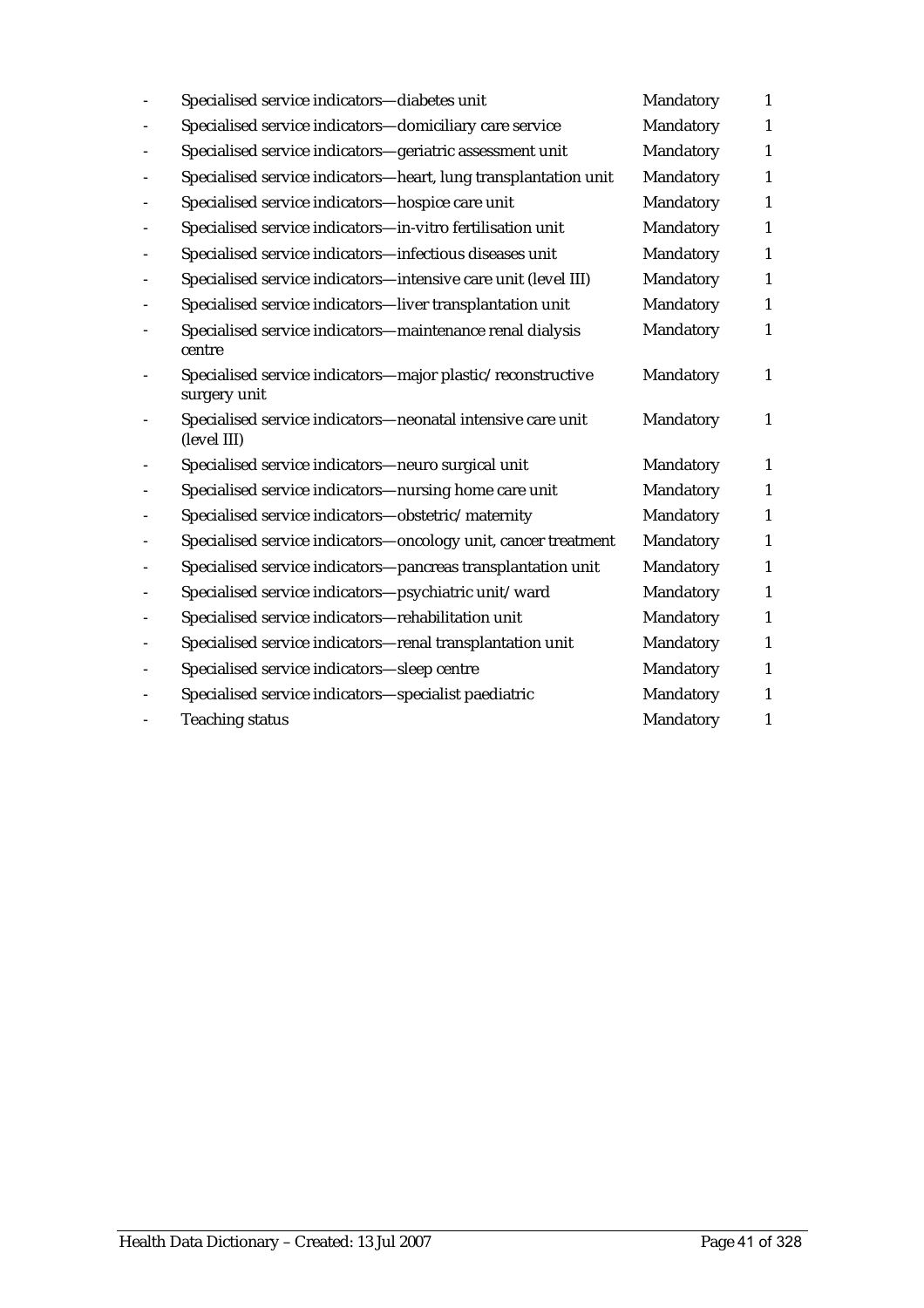## **Residential mental health care NMDS 2007-2008**

## **Identifying and definitional attributes**

| Metadata item type:                    | Data Set Specification                                                                                                                                                                                                                                                                                                                                                                 |
|----------------------------------------|----------------------------------------------------------------------------------------------------------------------------------------------------------------------------------------------------------------------------------------------------------------------------------------------------------------------------------------------------------------------------------------|
| <b>METeOR</b> identifier:              | 345122                                                                                                                                                                                                                                                                                                                                                                                 |
| <b>Registration status:</b>            | NHIG, Standard 23/10/2006                                                                                                                                                                                                                                                                                                                                                              |
| DSS type:                              | National Minimum Data Set (NMDS)                                                                                                                                                                                                                                                                                                                                                       |
| Scope:                                 | Episodes of residential care for residents in all government-<br>funded residential mental health care services in Australia,<br>except those residential care services that are in receipt of<br>funding under the Aged Care Act and subject to<br>Commonwealth reporting requirements (i.e. report to the<br>System for the payment of Aged Residential Care (SPARC)<br>collection). |
| <b>Collection and usage attributes</b> |                                                                                                                                                                                                                                                                                                                                                                                        |
| Statistical unit:                      | Episodes of residential care.                                                                                                                                                                                                                                                                                                                                                          |
|                                        | Statistical units are entities from or about which statistics are<br>collected, or in respect of which statistics are compiled,<br>tabulated or published.                                                                                                                                                                                                                             |
| <b>Collection methods:</b>             | Data are collected at each service from resident administrative<br>and care related record systems. Services forward data to the<br>relevant state or territory health authority on a regular basis<br>(e.g. monthly).                                                                                                                                                                 |
|                                        | <b>National reporting arrangements</b><br>State and territory health authorities provide the data to the<br>Australian Institute of Health and Welfare for national<br>collection, on an annual basis.                                                                                                                                                                                 |
|                                        | Western Australia will be able to only collect data for 2004-05<br>for those data elements that were included in the National<br>Health Data Dictionary version 12.                                                                                                                                                                                                                    |
|                                        | Government-operated services that employ mental health<br>trained staff on-site 24 hours per day are to be included from 1<br><b>July 2004.</b>                                                                                                                                                                                                                                        |
|                                        | Government-funded, non-government operated services and<br>non 24-hour staffed services can be included from 1 July 2004,<br>optionally.                                                                                                                                                                                                                                               |
|                                        | For non 24-hour staffed services to be included they must<br>employ mental health-trained staff on-site at least 50 hours per<br>week with at least 6 hours staffing on any single day.<br>Periods for which data are collected and nationally collated                                                                                                                                |
|                                        | Financial years ending 30 June each year. The reference period<br>starts on 1 July and ends on 30 June each year.                                                                                                                                                                                                                                                                      |
| Implementation start date:             | 01/07/2007                                                                                                                                                                                                                                                                                                                                                                             |
| Comments:                              | Some admitted patient care services may meet the definition of<br>a residential mental health service. However, as they are<br>admitted patient care services, relevant data on their patients<br>are reported to the National Minimum Data Set for Admitted<br><b>Patient Care.</b>                                                                                                   |
|                                        | <b>Glossary</b> items<br>Some previous Knowledgebase data element concepts are                                                                                                                                                                                                                                                                                                         |
|                                        | available in the METeOR glossary. Currently the metadata                                                                                                                                                                                                                                                                                                                               |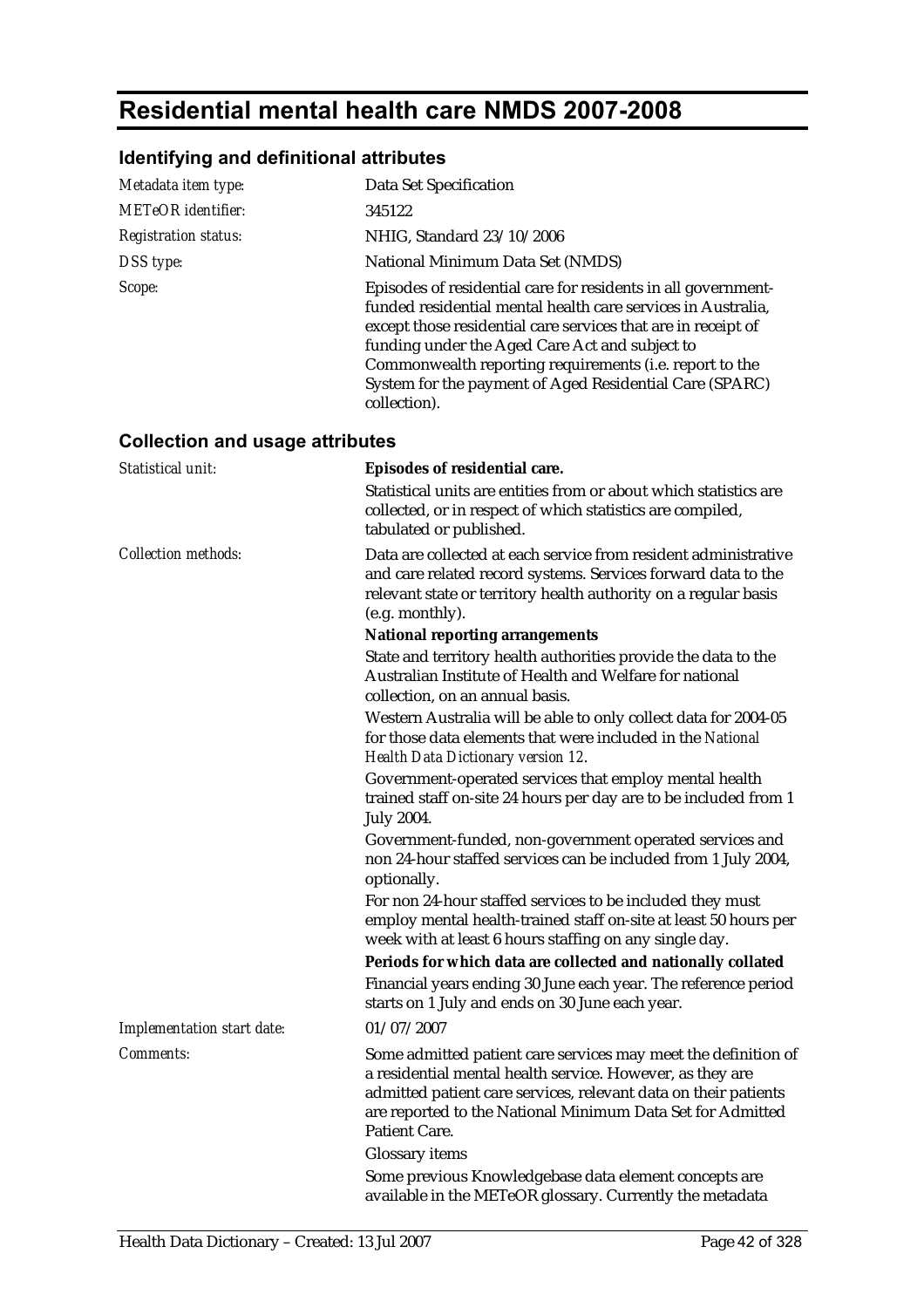| search in METeOR does not cover glossary items however these        |
|---------------------------------------------------------------------|
| items are available through links in the relevant metadata          |
| items. In addition links to the glossary terms that are relevant to |
| this National minimum data set are included here.                   |
| Episode of residential care end                                     |
| Episode of residential care start                                   |
| <b>Resident</b>                                                     |
| Residential mental health care service                              |

#### **Relational attributes**

| Related metadata references: | Supersedes Residential mental health care NMDS 2006-2007 |
|------------------------------|----------------------------------------------------------|
|                              | NHIG, Superseded 23/10/2006                              |

| Seq<br>No. | Metadata item                                                                             | Obligation  | <b>Max</b><br><b>occurs</b> |
|------------|-------------------------------------------------------------------------------------------|-------------|-----------------------------|
|            | Additional diagnosis                                                                      | Mandatory   | 1                           |
|            | Area of usual residence                                                                   | Mandatory   | 1                           |
|            | Australian State/Territory identifier (establishment)                                     | Mandatory   | 1                           |
|            | Country of birth                                                                          | Conditional | 1                           |
|            | Date of birth                                                                             | Mandatory   | 1                           |
|            | Episode of residential care end date                                                      | Mandatory   | 1                           |
|            | Episode of residential care end mode                                                      | Mandatory   | $\mathbf{1}$                |
|            | Episode of residential care start date                                                    | Mandatory   | $\mathbf{1}$                |
|            | Episode of residential care start mode                                                    | Mandatory   | 1                           |
|            | Establishment identifier                                                                  | Mandatory   | $\mathbf{1}$                |
|            | Establishment number                                                                      | Mandatory   | 1                           |
|            | <b>Establishment sector</b>                                                               | Mandatory   | 1                           |
|            | Indigenous status                                                                         | Mandatory   | 1                           |
|            | Leave days from residential care                                                          | Mandatory   | 1                           |
|            | <b>Marital status</b>                                                                     | Mandatory   | $\mathbf{1}$                |
|            | Mental health legal status                                                                | Mandatory   | $\mathbf{1}$                |
|            | Person identifier                                                                         | Mandatory   | $\mathbf{1}$                |
|            | Principal diagnosis                                                                       | Mandatory   | $\mathbf{1}$                |
|            | Referral destination to further care (from specialised mental<br>health residential care) | Mandatory   | 1                           |
|            | Region code                                                                               | Mandatory   | 1                           |
|            | Residential stay start date                                                               | Mandatory   | $\mathbf{1}$                |
|            | <b>Sex</b>                                                                                | Mandatory   | 1                           |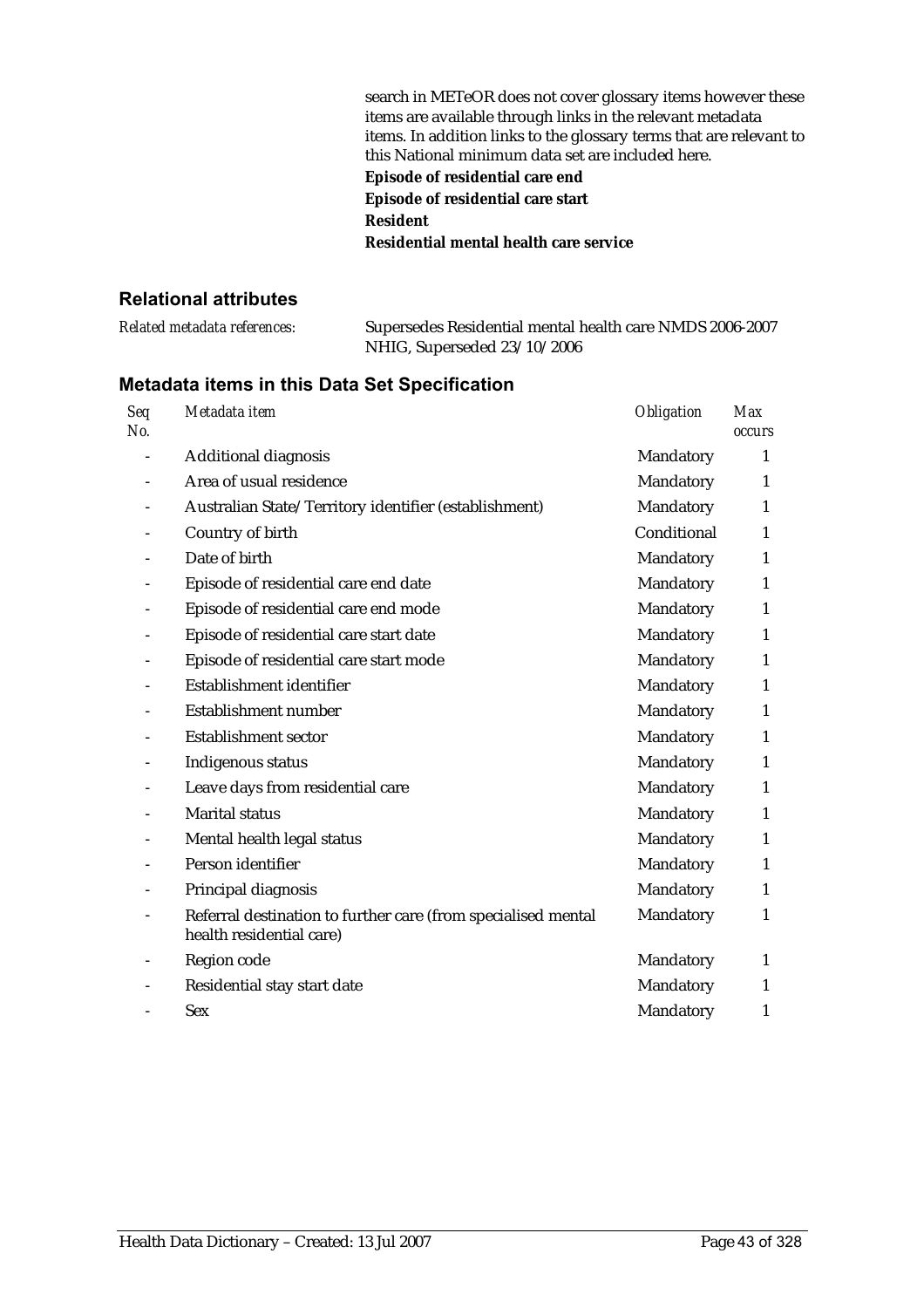# **Data Set Specifications**

The National Health Data Dictionary identifies metadata items from Data Set Specifications. Data Set Specifications (DSS) are metadata sets that are not mandated for collection but are recommended as best practice. It is recommended that, if collecting data for the purposes of planning or analysis the entire DSS be collected.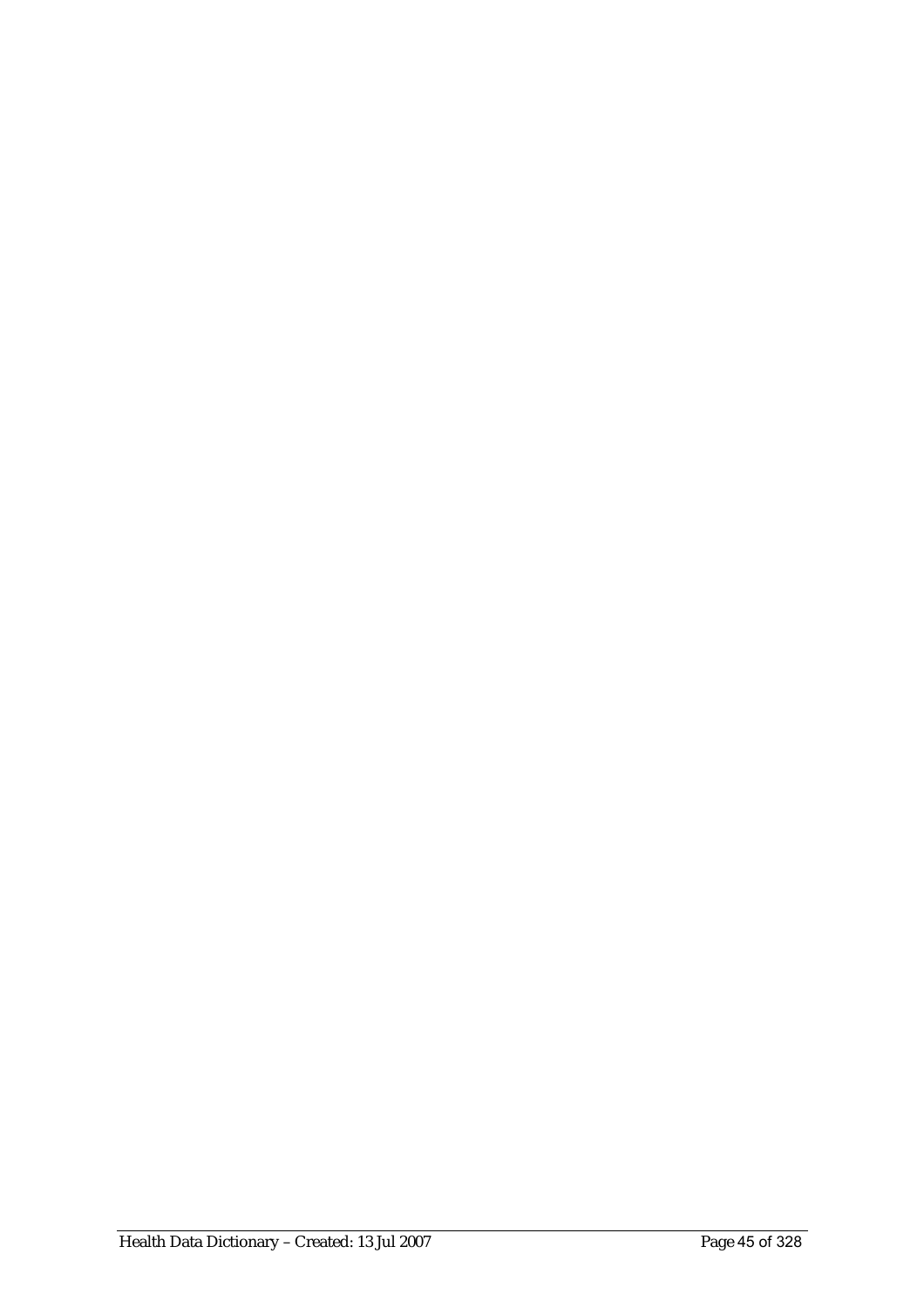## **Acute coronary syndrome (clinical) DSS**

## **Identifying and definitional attributes**

| Metadata item type:         | Data Set Specification                                                                                                                                                                                                                                                                                                                                                                                                                                                                                                                                                                                                                                                                                                            |
|-----------------------------|-----------------------------------------------------------------------------------------------------------------------------------------------------------------------------------------------------------------------------------------------------------------------------------------------------------------------------------------------------------------------------------------------------------------------------------------------------------------------------------------------------------------------------------------------------------------------------------------------------------------------------------------------------------------------------------------------------------------------------------|
| <b>METeOR</b> identifier:   | 319741                                                                                                                                                                                                                                                                                                                                                                                                                                                                                                                                                                                                                                                                                                                            |
| <b>Registration status:</b> | NHIG, Standard 07/12/2005                                                                                                                                                                                                                                                                                                                                                                                                                                                                                                                                                                                                                                                                                                         |
| DSS type:                   | Data Set Specification (DSS)                                                                                                                                                                                                                                                                                                                                                                                                                                                                                                                                                                                                                                                                                                      |
| Scope:                      | The collection of acute coronary syndrome core data (ACS-<br>Data) is a voluntary data collection with individual hospitals or<br>health service areas developing collection methods and policies<br>appropriate for their service.                                                                                                                                                                                                                                                                                                                                                                                                                                                                                               |
|                             | Acute coronary syndromes reflect the spectrum of coronary<br>artery disease resulting in acute myocardial ischaemia, and<br>span unstable angina, non-ST segment elevation myocardial<br>infarction (NSTEMI) and ST-segment elevation myocardial<br>infarction (STEMI). Clinically these diagnoses encompass a<br>wide variation in risk, require complex and time urgent risk<br>stratification and represent a large social and economic burden.<br>The definitions used in this data set specification are designed<br>to underpin the data collected by health professionals in their<br>day-to-day acute care practice. They relate to the realities of an<br>acute clinical consultation for patients presenting with chest |
|                             | pain/discomfort and the need to correctly identify, evaluate                                                                                                                                                                                                                                                                                                                                                                                                                                                                                                                                                                                                                                                                      |
|                             | and manage patients at increased risk of a coronary event.                                                                                                                                                                                                                                                                                                                                                                                                                                                                                                                                                                                                                                                                        |
|                             | The data elements specified in this metadata set provide a<br>framework for:                                                                                                                                                                                                                                                                                                                                                                                                                                                                                                                                                                                                                                                      |
|                             | promoting the delivery of evidenced-based acute<br>1.<br>coronary syndrome management care to patients;<br>facilitating the ongoing improvement in the quality and<br>2.<br>safety of acute coronary syndrome management in<br>acute care settings in Australia and New Zealand;                                                                                                                                                                                                                                                                                                                                                                                                                                                  |
|                             | improving the epidemiological and public health<br>3.<br>understanding of this syndrome; and                                                                                                                                                                                                                                                                                                                                                                                                                                                                                                                                                                                                                                      |
|                             | supporting acute care services as they develop<br>4.<br>information systems to complement the above.                                                                                                                                                                                                                                                                                                                                                                                                                                                                                                                                                                                                                              |
|                             | This is particularly important as the scientific evidence<br>supporting the development of the data elements within the<br>ACS data set specification indicate that accurate identification<br>of the evolving myocardial infarction patient or the<br>high/intermediate risk patient leading to the implementation of<br>the appropriate management pathway impacts on the patient's<br>outcome. Having a nationally recognised set of definitions in<br>relation to defining a patient's diagnosis, risk status and<br>outcomes is a prerequisite to achieving the above aims.<br>The ACS data set specification is based on the American<br>College of Cardiology (ACC) Data Set for Acute Coronary                            |
|                             | Syndrome as published in the Journal of the American College<br>of Cardiology in December 2001 (38:2114-30) as well as more<br>recent scientific evidence around the diagnosis of myocardial<br>infarction. The data elements are alphabetically listed and<br>grouped in a similar manner to the American College of<br>Cardiology's data set format. These features of the Australian<br>ACS data set should ensure that the data is internationally<br>comparable.                                                                                                                                                                                                                                                             |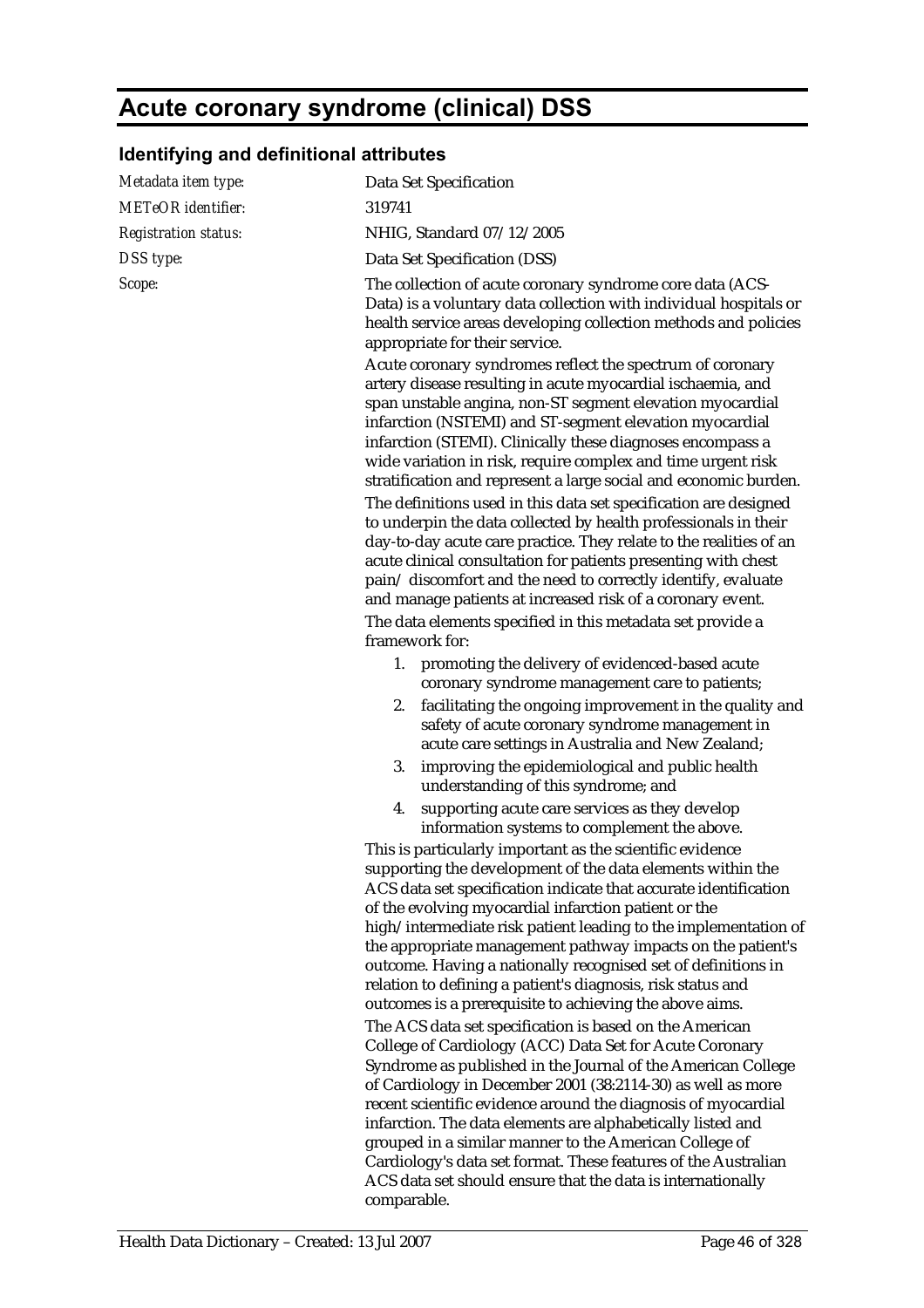The data elements described here have been identified as high priority for inclusion in the NHDD for the collection of data relating to ACS management, along with supporting elements already existing within the NHDD (as listed). It is recommended that other data elements be collected as best practice - however, these are not listed here, as they are considered to be of a secondary priority. Such data elements include date of Coronary Artery Bypass Grafting (CABG), Percutaneous Coronary Intervention (PCI) and diagnostic cardiac catheterisation/angiography and recording the number of units of blood transfused.

However, the working group will approach the Australian Institute of Health and METeOR website.

Many of the data elements in this data set specification may also be used in the collection of other cardiovascular clinical information.

Where appropriate, it may be useful if the data definitions in this data set specification were used to address data definition needs in non-clinical environments such as public health surveys etc. This could allow for qualitative comparisons between data collected in, and aggregated from, clinical settings (i.e. using application of the ACS data set specification), with that collected through other means (e.g. public health surveys, reports).

A set of core ACS data elements and standardised definitions can inform the development and conduct of future registries at both the national and local level.

The working group formed under the National Heart Foundation of Australia (NHFA) and the Cardiac Society of Australia and New Zealand (CSANZ) initiative was diverse and included representation from the following organizations: the NHFA, the CSANZ, the Australasian College of Emergency Medicine, the Australian Institute of Health and Welfare, the Australasian Society of Cardiac & Thoracic Surgeons, Royal Australian College of Physicians (RACP), RACP - Towards a Safer Culture, National Centre for Classification in Health (Brisbane), the NSW Aboriginal Health & Medical Research Council, the George Institute for International Health, the School of Population Health at the University of Western Australia and the National Cardiovascular Monitoring System Advisory Committee.

To ensure the broad acceptance of the data set, the working group also sought consultation from the heads of cardiology departments, other specialist professional bodies and regional key opinion leaders in the field of acute coronary syndromes.

#### **Collection and usage attributes**

*Collection methods:* This data set specification is primarily concerned with the clinical use of ACS-Data. Acute care environments such as hospital emergency departments, coronary care units or similar acute care areas are the settings in which implementation of the core ACS data set specification should be considered. A wider range of health and health related establishments that create, use or maintain, records on health care clients, could also use it.

#### **Relational attributes**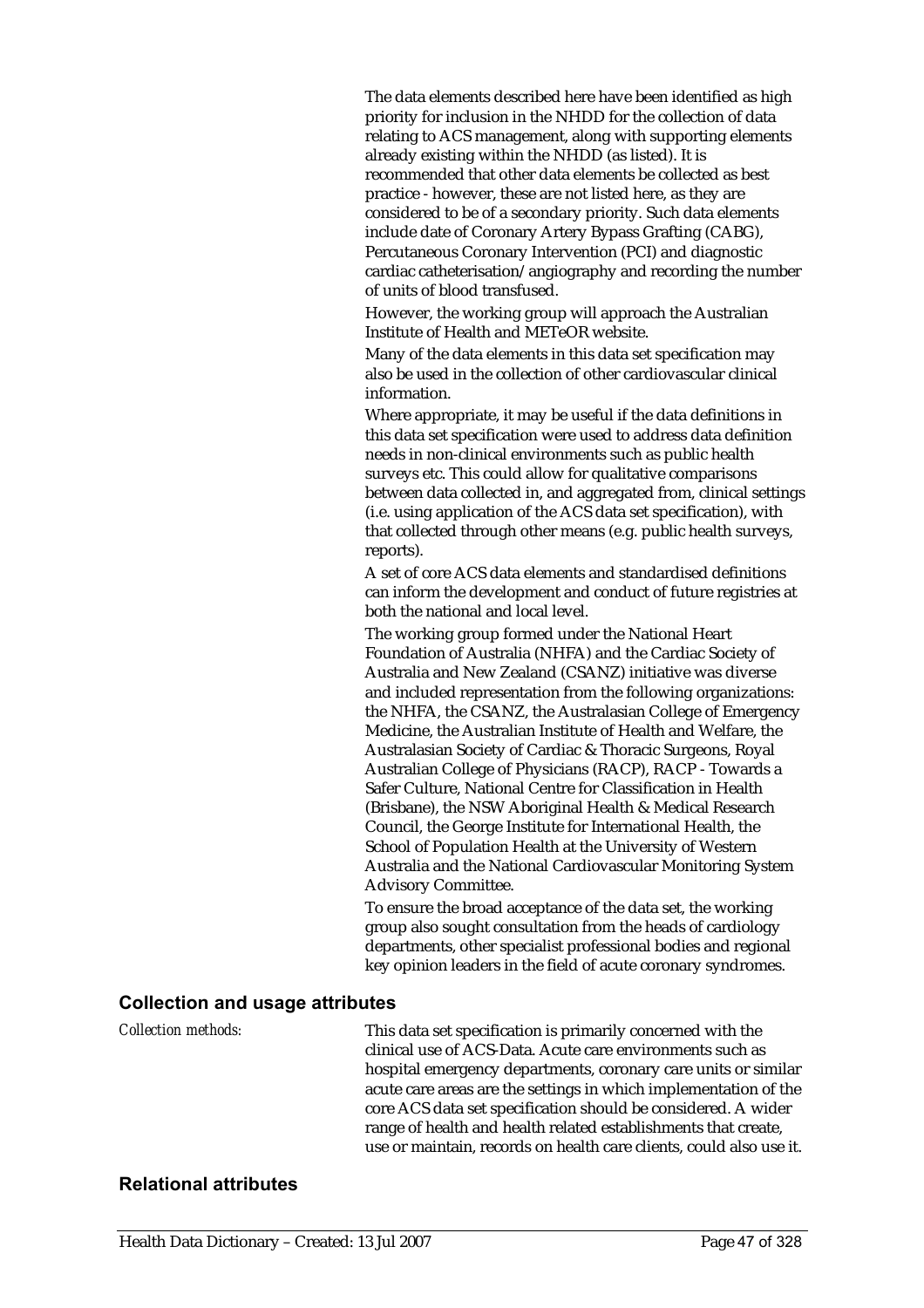| <b>Seq</b><br>No. | Metadata item                                                                         | <b>Obligation</b> | <b>Max</b><br><b>occurs</b> |
|-------------------|---------------------------------------------------------------------------------------|-------------------|-----------------------------|
|                   | Acute coronary syndrome procedure type                                                | Mandatory         | 1                           |
|                   | Acute coronary syndrome stratum                                                       | Mandatory         | 1                           |
|                   | Angiotensin converting enzyme (ACE) inhibitors therapy<br>status                      | Mandatory         | $\mathbf{1}$                |
|                   | Aspirin therapy status                                                                | Mandatory         | 1                           |
|                   | Beta-blocker therapy status                                                           | Mandatory         | 1                           |
|                   | Bleeding episode using TIMI criteria (status)                                         | Mandatory         | $\mathbf{1}$                |
|                   | Blood pressure-diastolic (measured)                                                   | Mandatory         | $\mathbf{1}$                |
|                   | Blood pressure-systolic (measured)                                                    | Mandatory         | $\mathbf{1}$                |
|                   | Chest pain pattern category                                                           | Mandatory         | $\mathbf{1}$                |
|                   | Cholesterol-HDL (measured)                                                            | Mandatory         | $\mathbf{1}$                |
|                   | Cholesterol-LDL (calculated)                                                          | Mandatory         | $\mathbf{1}$                |
|                   | Cholesterol-total (measured)                                                          | Mandatory         | $\mathbf{1}$                |
|                   | Clinical evidence of chronic lung disease (status)                                    | Mandatory         | 1                           |
|                   | Clinical evidence of heart failure (status)                                           | Mandatory         | $\mathbf{1}$                |
|                   | Clinical evidence of peripheral arterial disease (status)                             | Mandatory         | $\mathbf{1}$                |
|                   | Clinical evidence of sleep apnoea syndrome (status)                                   | Mandatory         | $\mathbf{1}$                |
|                   | Clinical evidence of stroke (status)                                                  | Mandatory         | $\mathbf{1}$                |
|                   | Clinical procedure timing (status)                                                    | Conditional       | $\mathbf{1}$                |
|                   | Clopidogrel therapy status                                                            | Mandatory         | $\mathbf{1}$                |
|                   | Concurrent clinical condition (on presentation)                                       | Mandatory         | $\mathbf{1}$                |
|                   | Country of birth                                                                      | Mandatory         | 1                           |
|                   | Creatine kinase MB isoenzyme level (index code)                                       | Mandatory         | $\mathbf{1}$                |
|                   | Creatine kinase MB isoenzyme level (international units)                              | Mandatory         | 1                           |
|                   | Creatine kinase MB isoenzyme level (kCat per litre)                                   | Optional          | 1                           |
|                   | Creatine kinase MB isoenzyme level (micrograms per litre)                             | Optional          | $\mathbf{1}$                |
|                   | Creatine kinase MB isoenzyme level (nanograms per decilitre)                          | Optional          | $\mathbf{1}$                |
|                   | Creatine kinase MB isoenzyme level (percentage)                                       | Mandatory         | 1                           |
|                   | Creatine kinase MB isoenzyme-upper limit of normal range<br>(index code)              | Mandatory         | 1                           |
|                   | Creatine kinase MB isoenzyme-upper limit of normal range<br>(international units)     | Optional          | 1                           |
|                   | Creatine kinase MB isoenzyme-upper limit of normal range<br>(kCat per litre)          | Optional          | $\mathbf{1}$                |
|                   | Creatine kinase MB isoenzyme-upper limit of normal range<br>(micrograms per litre)    | Optional          | 1                           |
|                   | Creatine kinase MB isoenzyme-upper limit of normal range<br>(nanograms per decilitre) | Conditional       | 1                           |
|                   | Creatine kinase MB isoenzyme-upper limit of normal range<br>(percentage)              | Mandatory         | 1                           |
|                   | Creatinine serum level (measured)                                                     | Optional          | $\mathbf{1}$                |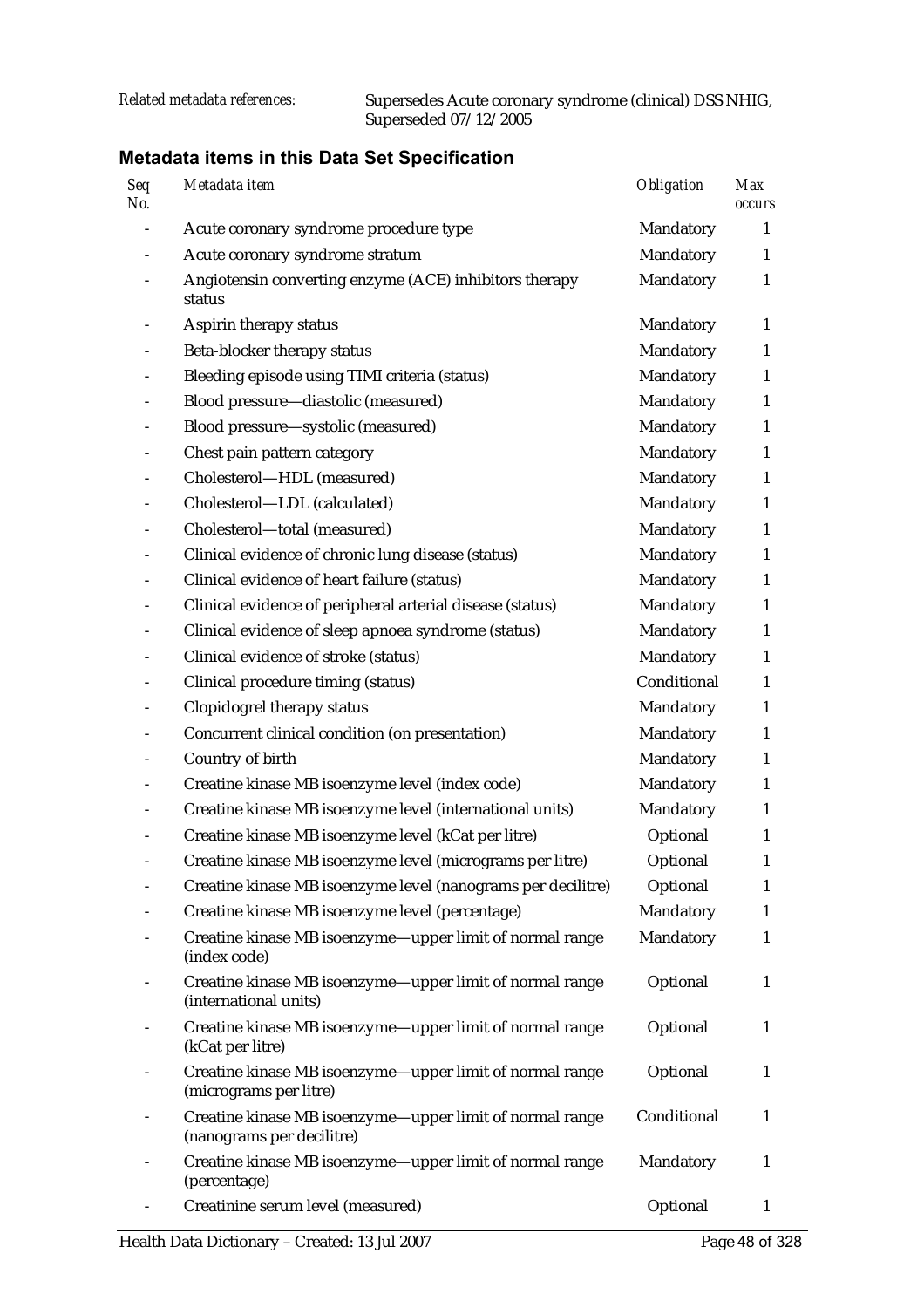| Date creatine kinase MB isoenzyme measured                                           | Optional         | $\mathbf{1}$ |
|--------------------------------------------------------------------------------------|------------------|--------------|
| Date of birth                                                                        | Mandatory        | $\mathbf{1}$ |
| Date of first angioplasty balloon inflation or stenting                              | Conditional      | $\mathbf{0}$ |
| Date of intravenous fibrinolytic therapy                                             | Mandatory        | $\mathbf{1}$ |
| Date of referral to rehabilitation                                                   | Mandatory        | $\mathbf{1}$ |
| Date of triage                                                                       | Mandatory        | $\mathbf{1}$ |
| Date patient presents                                                                | Mandatory        | 1            |
| Date troponin measured                                                               | Mandatory        | $\mathbf{1}$ |
| Diabetes status                                                                      | Mandatory        | 1            |
| Electrocardiogram change location                                                    | Conditional      | $\mathbf{1}$ |
| Electrocardiogram change type                                                        | Mandatory        | $\mathbf{1}$ |
| Fibrinolytic drug used                                                               | Mandatory        | $\mathbf{1}$ |
| Fibrinolytic therapy status                                                          | Mandatory        | $\mathbf{1}$ |
| Functional stress test element                                                       | Mandatory        | 1            |
| Functional stress test ischaemic result                                              | Mandatory        | $\mathbf{1}$ |
| Glycoprotein IIb/IIIa receptor antagonist (status)                                   | Mandatory        | $\mathbf{1}$ |
| Heart rate                                                                           | Mandatory        | $\mathbf{1}$ |
| Heart rhythm type                                                                    | Mandatory        | $\mathbf{1}$ |
| Height (self-reported)                                                               | Mandatory        | $\mathbf{1}$ |
| Indigenous status                                                                    | Mandatory        | $\mathbf{1}$ |
| Killip classification code                                                           | Mandatory        | $\mathbf{1}$ |
| Lipid-lowering therapy status                                                        | Mandatory        | 1            |
| Mode of separation                                                                   | Mandatory        | $\mathbf{1}$ |
| Myocardial infarction (history)                                                      | Mandatory        | $\mathbf{1}$ |
| Non-admitted patient emergency department service<br>episode-triage category, code N | Optional         | $\mathbf{1}$ |
| Person identifier                                                                    | Mandatory        | 1            |
| Premature cardiovascular disease family history (status)                             | <b>Mandatory</b> | 1            |
| Reason for readmission-acute coronary syndrome                                       | Mandatory        | 1            |
| Separation date                                                                      | Mandatory        | $\mathbf{1}$ |
| <b>Sex</b>                                                                           | Mandatory        | $\mathbf{1}$ |
| Time creatine kinase MB isoenzyme measured                                           | Optional         | $\mathbf{1}$ |
| Time of first angioplasty balloon inflation or stenting                              | Mandatory        | 1            |
| Time of intravenous fibrinolytic therapy                                             | Mandatory        | $\mathbf{1}$ |
| Time of triage                                                                       | Mandatory        | $\mathbf{1}$ |
| Time patient presents                                                                | Mandatory        | $\mathbf{1}$ |
| Time troponin measured                                                               | Mandatory        | $\mathbf{1}$ |
| <b>Tobacco smoking status</b>                                                        | Mandatory        | 1            |
| Triglyceride level (measured)                                                        | Mandatory        | 1            |
| Troponin assay type                                                                  | Mandatory        | $\mathbf{1}$ |
| Troponin assay-upper limit of normal range (micrograms per<br>litre)                 | Optional         | 1            |
| Troponin level (measured)                                                            | Mandatory        | 1            |
| Type of visit to emergency department                                                | Mandatory        | $\mathbf{1}$ |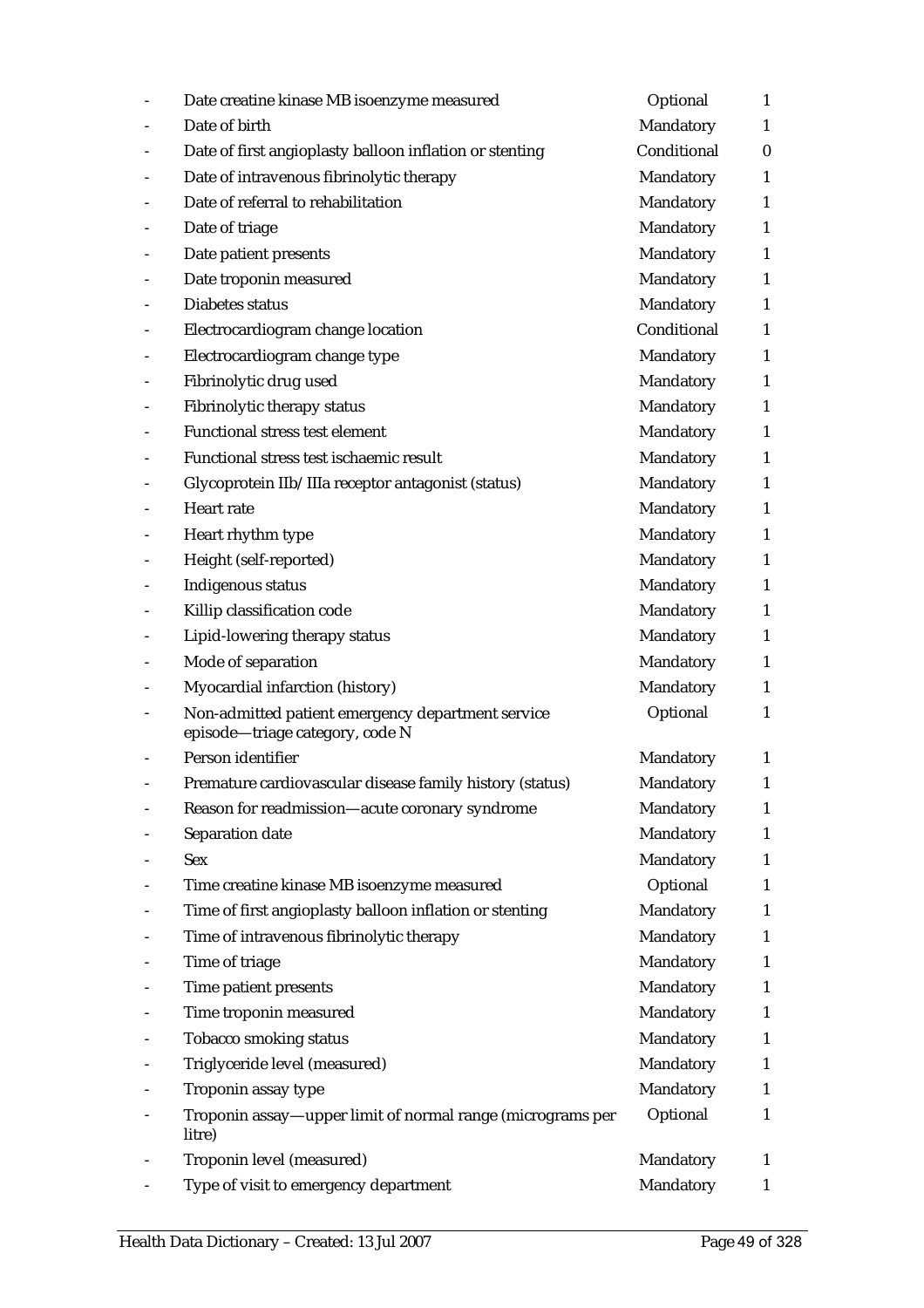- Vascular history 1
- Weight (self-reported) and a series of the Mandatory 1 Mandatory 1 and 1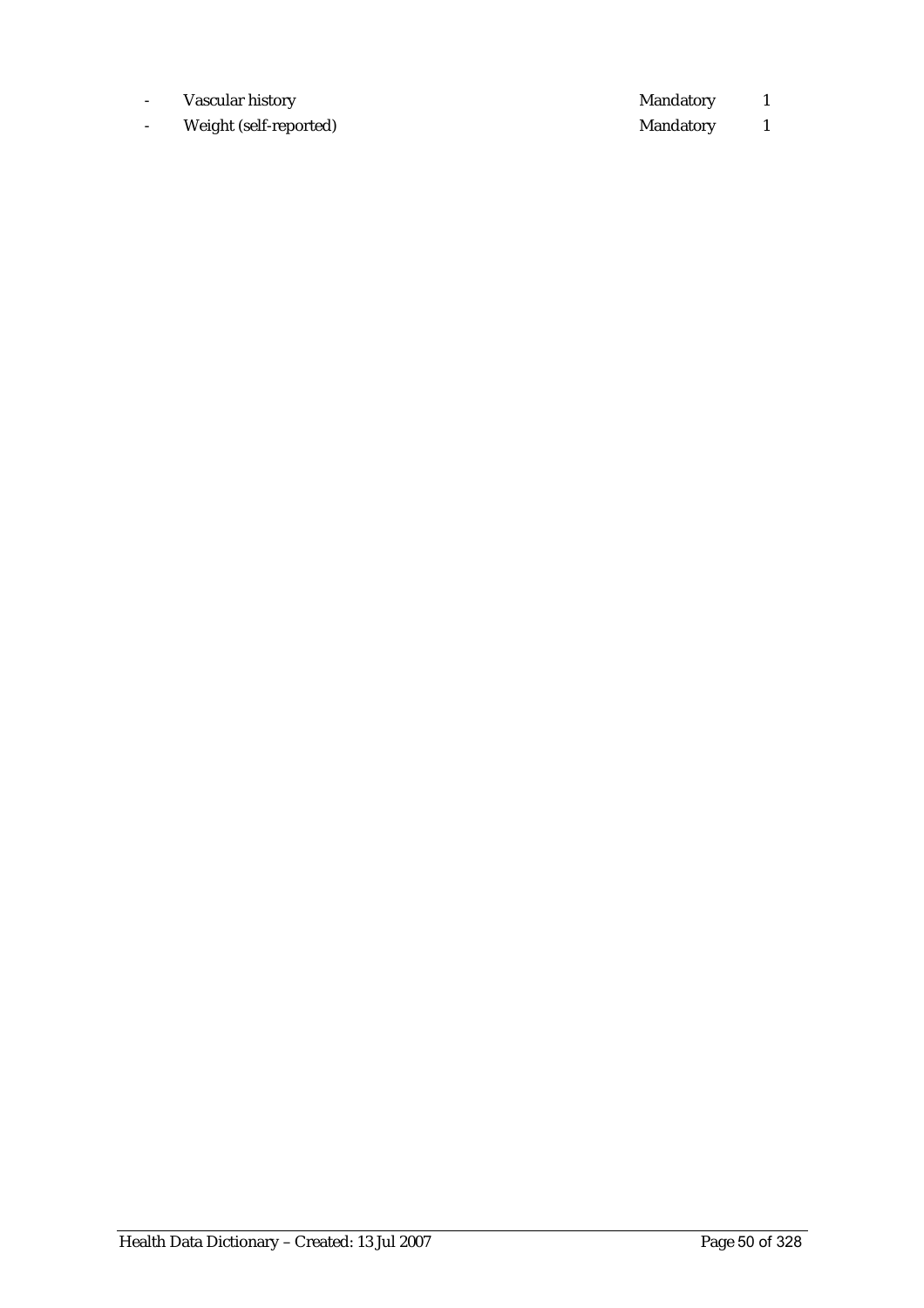## **Cancer (clinical) DSS**

## **Identifying and definitional attributes**

| Metadata item type:         | Data Set Specification                                                                                                                                                                                                                                                                                                                                                                                                  |
|-----------------------------|-------------------------------------------------------------------------------------------------------------------------------------------------------------------------------------------------------------------------------------------------------------------------------------------------------------------------------------------------------------------------------------------------------------------------|
| METeOR identifier:          | 334019                                                                                                                                                                                                                                                                                                                                                                                                                  |
| <b>Registration status:</b> | NHIG, Standard 07/12/2005                                                                                                                                                                                                                                                                                                                                                                                               |
| DSS type:                   | Data Set Specification (DSS)                                                                                                                                                                                                                                                                                                                                                                                            |
| Scope:                      | This Cancer (clinical) data set specification is not mandated for<br>collection but is recommended as best practice if cancer clinical<br>data are to be collected.                                                                                                                                                                                                                                                     |
|                             | The Cancer (clinical) data set underpins the evaluation of cancer<br>treatment services and this can occur at a number of levels; the<br>individual clinician, the health care institution, at state or<br>territory level and ultimately at a national level.                                                                                                                                                          |
|                             | Clinicians use such data for ongoing patient management and<br>the ability to link patient management to outcomes allows<br>treatments or outcomes to be identified and assessed.<br>Institutions can monitor through-put in their centres for<br>planning and resource allocation purposes to obtain optimum<br>return for cancer expenditure. End-points can be monitored to<br>ensure that objectives are being met. |
|                             | The principal aim of good-quality and consistent data is to<br>provide information that can lead to improved quality and<br>length of life for all patients by providing a systematic<br>foundation for evidence-based medicine, informing quality<br>assurance and improvement decisions and guiding successful<br>planning and evaluation of cancer control activities.                                               |

#### **Collection and usage attributes**

| <i>Collection methods:</i> | This data set is primarily concerned with the clinical use of<br>cancer data. It can also be used by a wider range of health and<br>health-related establishments that create, use, or maintain<br>records on health-care clients. |
|----------------------------|------------------------------------------------------------------------------------------------------------------------------------------------------------------------------------------------------------------------------------|
|                            |                                                                                                                                                                                                                                    |
|                            |                                                                                                                                                                                                                                    |

#### **Source and reference attributes**

| Submitting organisation: | National Cancer Control Initiative (NCCI) |
|--------------------------|-------------------------------------------|
|--------------------------|-------------------------------------------|

#### **Relational attributes**

| Related metadata references: | Supersedes Cancer (clinical) DSS NHIG, Superseded |
|------------------------------|---------------------------------------------------|
|                              | 07/12/2005                                        |

| Seq No. | Metadata item                            | <b>Obligation</b> | Max occurs |
|---------|------------------------------------------|-------------------|------------|
|         | Address line (person)                    | Mandatory         |            |
|         | Cancer initial treatment completion date | Mandatory         |            |
|         | Cancer initial treatment starting date   | Mandatory         |            |
|         | Cancer staging-M stage code              | Conditional       |            |
|         | Cancer staging—N stage code              | Conditional       |            |
|         | Cancer staging-T stage code              | Conditional       |            |
|         | Cancer staging-TNM stage grouping code   | Conditional       |            |
|         | Cancer treatment type                    | <b>Mandatory</b>  |            |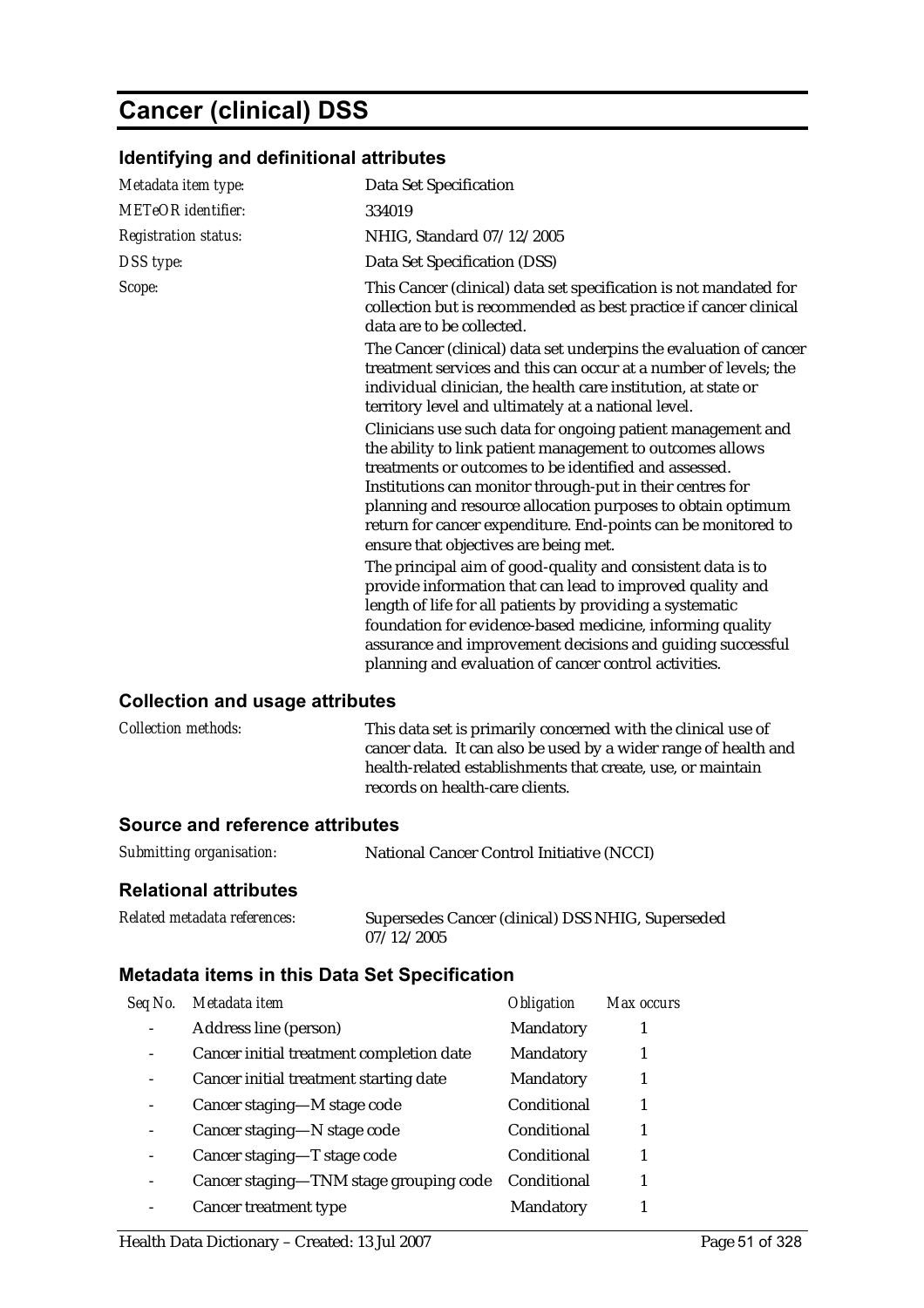| Cancer treatment-target site (ICD-10-AM) | Mandatory   | $\mathbf{1}$ |
|------------------------------------------|-------------|--------------|
| Cancer treatment-target site (ICDO-3)    | Mandatory   | 1            |
| Date of birth                            | Mandatory   | 1            |
| Date of death                            | Mandatory   | 1            |
| Date of diagnosis of cancer              | Mandatory   | 1            |
| Date of diagnosis of first recurrence    | Mandatory   | 1            |
| Date of surgical treatment for cancer    | Mandatory   | 1            |
| <b>Establishment number</b>              | Mandatory   | 1            |
| Family name                              | Mandatory   | 1            |
| Given name(s)                            | Mandatory   | 1            |
| Histopathological grade                  | Mandatory   | 1            |
| Intention of treatment for cancer        | Mandatory   | 1            |
| Laterality of primary cancer             | Conditional | 1            |
| Medicare card number                     | Mandatory   | 1            |
| Morphology of cancer                     | Conditional | 0            |
| Most valid basis of diagnosis of cancer  | Conditional | 1            |
| Oestrogen receptor assay status          | Mandatory   | 1            |
| Outcome of initial treatment             | Mandatory   | 1            |
| Person identifier                        | Mandatory   | 1            |
| Primary site of cancer (ICD-10-AM code)  | Mandatory   | 1            |
| Primary site of cancer (ICDO-3 code)     | Conditional | 1            |
| Progesterone receptor assay results      | Conditional | 1            |
| Radiotherapy treatment type              | Mandatory   | 1            |
| Received radiation dose                  | Mandatory   | 1            |
| Region of first recurrence               | Mandatory   | 1            |
| Regional lymph nodes examined            | Mandatory   | 1            |
| Regional lymph nodes positive            | Conditional | 1            |
| Sex                                      | Mandatory   | 1            |
| Staging basis of cancer                  | Mandatory   | 1            |
| <b>Staging scheme source</b>             | Conditional | 1            |
| Staging scheme source edition number     | Conditional | 1            |
| Surgical treatment procedure for cancer  | Mandatory   | 1            |
| Systemic therapy agent name              | Mandatory   | 1            |
| Tumour size at diagnosis (solid tumours) | Mandatory   | 1            |
| Tumour thickness at diagnosis (melanoma) | Mandatory   | 1            |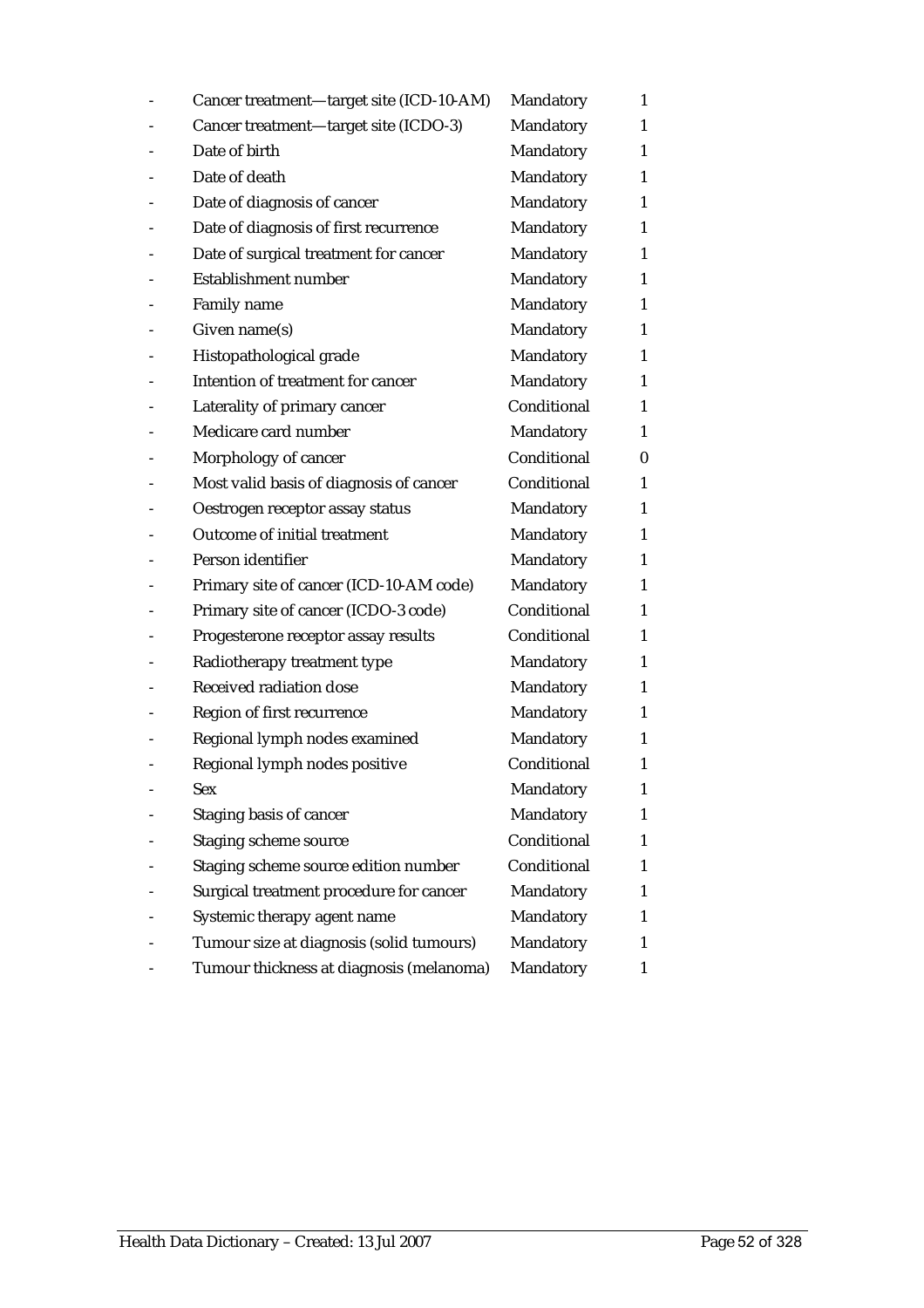# **Cardiovascular disease (clinical) DSS**

## **Identifying and definitional attributes**

| Metadata item type:                    | <b>Data Set Specification</b>                                                                                                                                                                                                                                                                                                                                                                                                                                                                      |  |  |
|----------------------------------------|----------------------------------------------------------------------------------------------------------------------------------------------------------------------------------------------------------------------------------------------------------------------------------------------------------------------------------------------------------------------------------------------------------------------------------------------------------------------------------------------------|--|--|
| <b>METeOR</b> identifier:              | 353668                                                                                                                                                                                                                                                                                                                                                                                                                                                                                             |  |  |
| <b>Registration status:</b>            | NHIG, Standard 04/07/2007                                                                                                                                                                                                                                                                                                                                                                                                                                                                          |  |  |
| DSS type:                              | Data Set Specification (DSS)                                                                                                                                                                                                                                                                                                                                                                                                                                                                       |  |  |
| Scope:                                 | The collection of cardiovascular data (CV-Data) in this<br>metadata set is voluntary.                                                                                                                                                                                                                                                                                                                                                                                                              |  |  |
|                                        | The definitions used in CV-Data are designed to underpin the<br>data collected by health professionals in their day-to-day<br>practice. They relate to the realities of a clinical consultation and<br>the ongoing nature of care and relationships that are formed<br>between doctors and patients in clinical practice.<br>The data elements specified in this metadata set provide a                                                                                                            |  |  |
|                                        | framework for:                                                                                                                                                                                                                                                                                                                                                                                                                                                                                     |  |  |
|                                        | promoting the delivery of high quality cardiovascular<br>disease preventive and management care to patients,                                                                                                                                                                                                                                                                                                                                                                                       |  |  |
|                                        | facilitating ongoing improvement in the quality of<br>cardiovascular and chronic disease care predominantly in<br>primary care and other community settings in Australia,<br>and                                                                                                                                                                                                                                                                                                                   |  |  |
|                                        | supporting general practice and other primary care services<br>$\bullet$<br>as they develop information systems to complement the<br>above.                                                                                                                                                                                                                                                                                                                                                        |  |  |
|                                        | This is particularly important as general practice is the setting<br>in which chronic disease prevention and management<br>predominantly takes place. Having a nationally recognised set<br>of definitions in relation to defining a patient's cardiovascular<br>behavioural, social and biological risk factors, and their<br>prevention and management status for use in these clinical<br>settings, is a prerequisite to achieving these aims.                                                  |  |  |
|                                        | Many of the data elements in this metadata set are also used in                                                                                                                                                                                                                                                                                                                                                                                                                                    |  |  |
|                                        | the collection of diabetes clinical information.<br>Where appropriate, it may be useful if the data definitions in<br>this metadata set were used to address data definition needs for<br>use in non-clinical environments such as public health surveys<br>etc. This could allow for qualitative comparisons between data<br>collected in, and aggregated from clinical settings (i.e. using<br>application of CV-Data), with that collected through other<br>means (e.g. public health surveys). |  |  |
| <b>Collection and usage attributes</b> |                                                                                                                                                                                                                                                                                                                                                                                                                                                                                                    |  |  |

| <i>Collection methods:</i> | This metadata set is primarily concerned with the clinical use of<br>CV-data. It could also be used by a wider range of health and |
|----------------------------|------------------------------------------------------------------------------------------------------------------------------------|
|                            | health related establishments that create, use or maintain.<br>records on health care clients.                                     |

#### **Relational attributes**

| Related metadata references: | Supersedes Cardiovascular disease (clinical) DSS NHIG, |
|------------------------------|--------------------------------------------------------|
|                              | Superseded 04/07/2007                                  |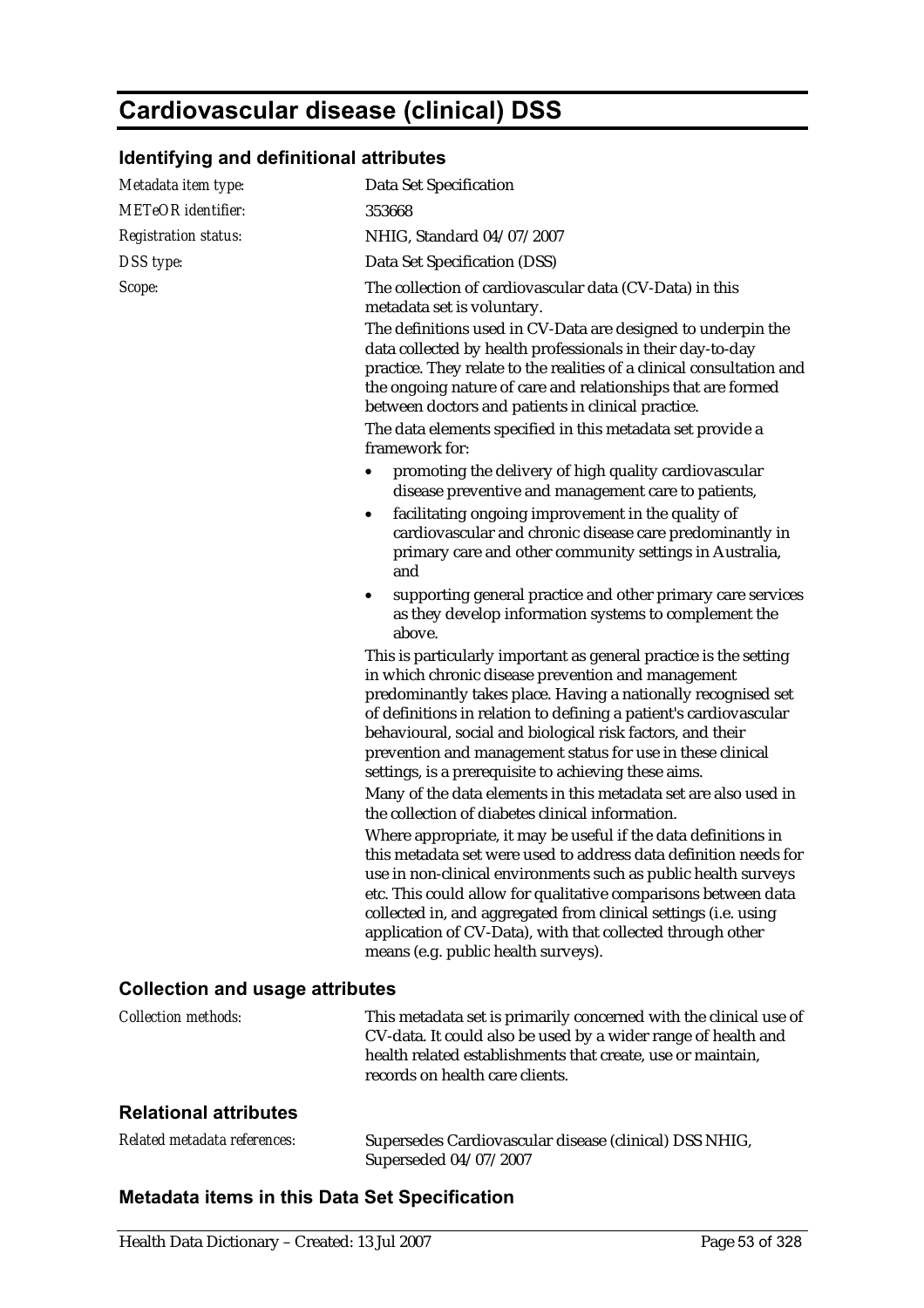| Seq<br>No. | Metadata item                                                     | <b>Obligation</b> | <b>Max</b><br>occurs |
|------------|-------------------------------------------------------------------|-------------------|----------------------|
|            | Alcohol consumption frequency (self reported)                     | Mandatory         | 1                    |
|            | Alcohol consumption in standard drinks per day (self<br>reported) | Mandatory         | $\mathbf{1}$         |
|            | Behaviour-related risk factor intervention - purpose              | Mandatory         | 5                    |
|            | Behaviour-related risk factor intervention purpose                | Mandatory         | 8                    |
|            | Blood pressure-diastolic (measured)                               | Mandatory         | $\mathbf{1}$         |
|            | Blood pressure-systolic (measured)                                | Mandatory         | $\mathbf{1}$         |
|            | Cholesterol-HDL (measured)                                        | Mandatory         | 1                    |
|            | Cholesterol-LDL (calculated)                                      | Mandatory         | $\mathbf{1}$         |
|            | Cholesterol-total (measured)                                      | Mandatory         | $\mathbf{1}$         |
|            | Country of birth                                                  | Mandatory         | $\mathbf{1}$         |
|            | Creatinine serum level (measured)                                 | Mandatory         | $\mathbf{1}$         |
|            | CVD drug therapy-condition                                        | Mandatory         | $\mathbf{1}$         |
|            | Date of birth                                                     | Mandatory         | 99                   |
|            | Date of diagnosis                                                 | Mandatory         | $\mathbf{1}$         |
|            | Date of referral to rehabilitation                                | Conditional       | $\mathbf{1}$         |
|            | Diabetes status                                                   | Mandatory         | 1                    |
|            | Diabetes therapy type                                             | Mandatory         | $\mathbf{1}$         |
|            | Division of General Practice number                               | Mandatory         | $\mathbf{1}$         |
|            | <b>Fasting status</b>                                             | Mandatory         | $\mathbf{1}$         |
|            | Formal community support access status                            | Mandatory         | $\mathbf{1}$         |
|            | Height (measured)                                                 | Mandatory         | $\mathbf{1}$         |
|            | Indigenous status                                                 | Mandatory         | $\mathbf{1}$         |
|            | Informal carer existence indicator                                | Mandatory         | $\mathbf{1}$         |
|            | Labour force status                                               | Mandatory         | 1                    |
|            | Living arrangement                                                | Mandatory         | $\mathbf{1}$         |
|            | Person identifier                                                 | Mandatory         | 1                    |
|            | Physical activity sufficiency status                              | Mandatory         | 1                    |
|            | Postcode-Australian (person)                                      | Mandatory         | 1                    |
|            | Preferred language                                                | Mandatory         | 1                    |
|            | Premature cardiovascular disease family history (status)          | Mandatory         | 1                    |
|            | Proteinuria status                                                | Mandatory         | 1                    |
|            | Renal disease therapy                                             | Mandatory         | 1                    |
|            | Service contact date                                              | Mandatory         | 99                   |
|            | Sex                                                               | Mandatory         | 1                    |
|            | Tobacco smoking status                                            | Mandatory         | 1                    |
|            | Tobacco smoking-consumption/quantity (cigarettes)                 | Mandatory         | 1                    |
|            | Triglyceride level (measured)                                     | Mandatory         | 1                    |
|            | Vascular history                                                  | Mandatory         | 1                    |
|            | Vascular procedures                                               | Mandatory         | 1                    |
|            | Waist circumference (measured)                                    | Mandatory         | 1                    |
|            | Weight in kilograms (measured)                                    | Mandatory         | 1                    |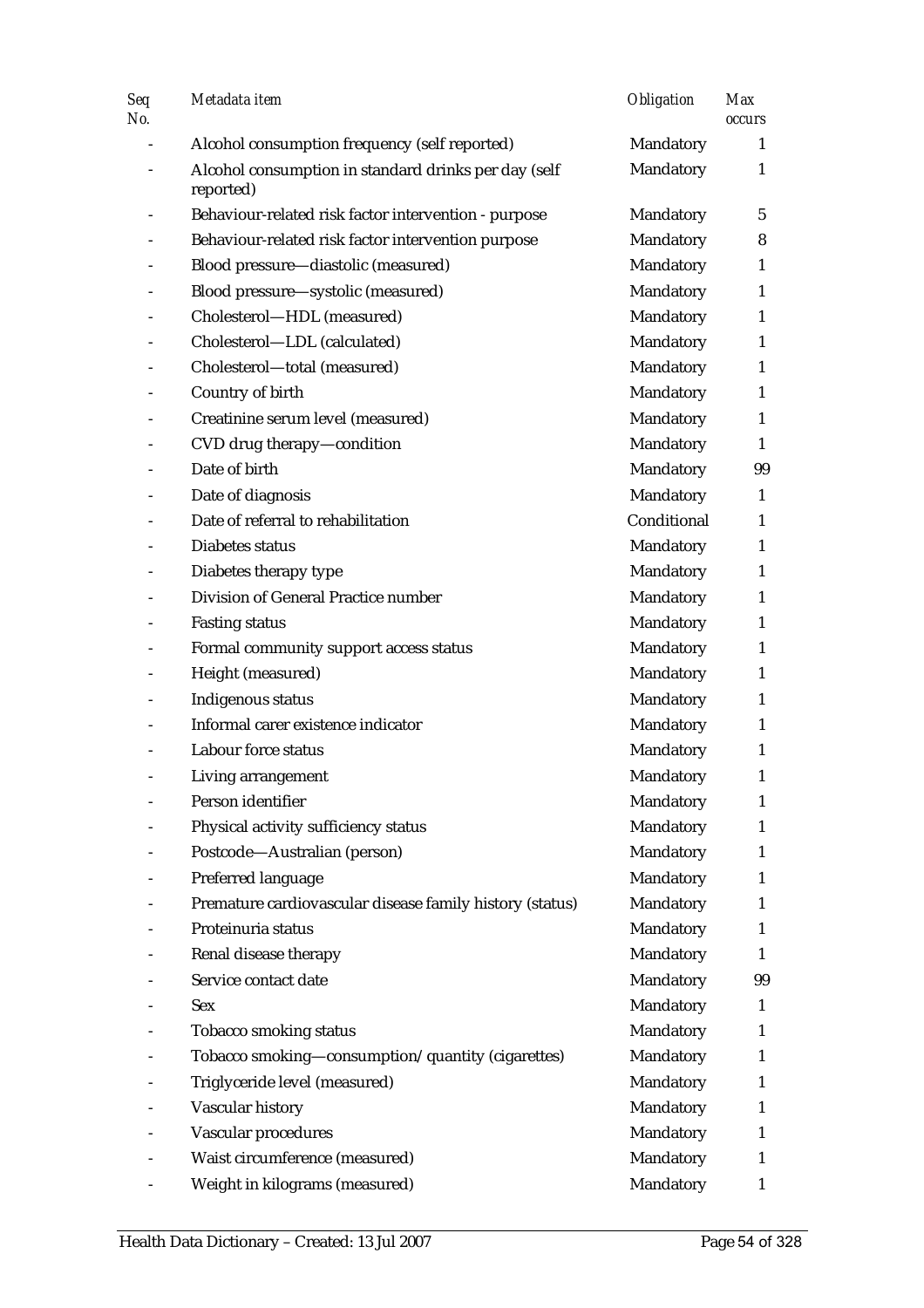## **Computer Assisted Telephone Interview demographic module DSS**

#### **Identifying and definitional attributes**

| Metadata item type:         | Data Set Specification                                                                                                                                                                                                                                                                                                                                                                                                                                                                                                                                                                                                                                               |
|-----------------------------|----------------------------------------------------------------------------------------------------------------------------------------------------------------------------------------------------------------------------------------------------------------------------------------------------------------------------------------------------------------------------------------------------------------------------------------------------------------------------------------------------------------------------------------------------------------------------------------------------------------------------------------------------------------------|
| <b>METeOR</b> identifier:   | 291112                                                                                                                                                                                                                                                                                                                                                                                                                                                                                                                                                                                                                                                               |
| <b>Registration status:</b> | NHIG, Standard 04/05/2005                                                                                                                                                                                                                                                                                                                                                                                                                                                                                                                                                                                                                                            |
| DSS type:                   | Data Set Specification (DSS)                                                                                                                                                                                                                                                                                                                                                                                                                                                                                                                                                                                                                                         |
| Scope:                      | Key demographic set for use in Computer Assisted Telephone<br>Interviewing (CATI) health surveys. It is intended to be used by<br>anyone conducting population health surveys using the CATI<br>mode, such as State/Territory government health agencies. This<br>data set is to standardise demographic collection in all CATI<br>surveys of health topics, such as CATI asthma and CATI diabetes<br>surveys.<br>The standardisation of the collection of health survey data is a<br>major focus of the National Public Health Partnership (NPHP)<br>work plan. The CATI demographic module DSS is not mandated<br>for collection but recommended as best practice. |

#### **Collection and usage attributes**

#### **Source and reference attributes**

| Seq No. | Metadata item                                        | <b>Obligation</b> | Max occurs |
|---------|------------------------------------------------------|-------------------|------------|
|         | Age                                                  | Optional          |            |
|         | Age range                                            | Optional          | 1          |
|         | Country of birth                                     | Conditional       |            |
|         | Date of birth                                        | Optional          | 1          |
|         | Household annual gross income range                  | Optional          |            |
|         | Household annual gross income range (\$10,000 range) | Optional          |            |
|         | Indigenous status                                    | Optional          | 1          |
|         | <b>Marital status</b>                                | Optional          | 1          |
|         | Postcode—Australian (person)                         | Optional          |            |
|         | <b>Sex</b>                                           | Optional          |            |
|         | Suburb/town/locality name (person)                   | Optional          |            |
|         | Year of arrival in Australia                         | Optional          |            |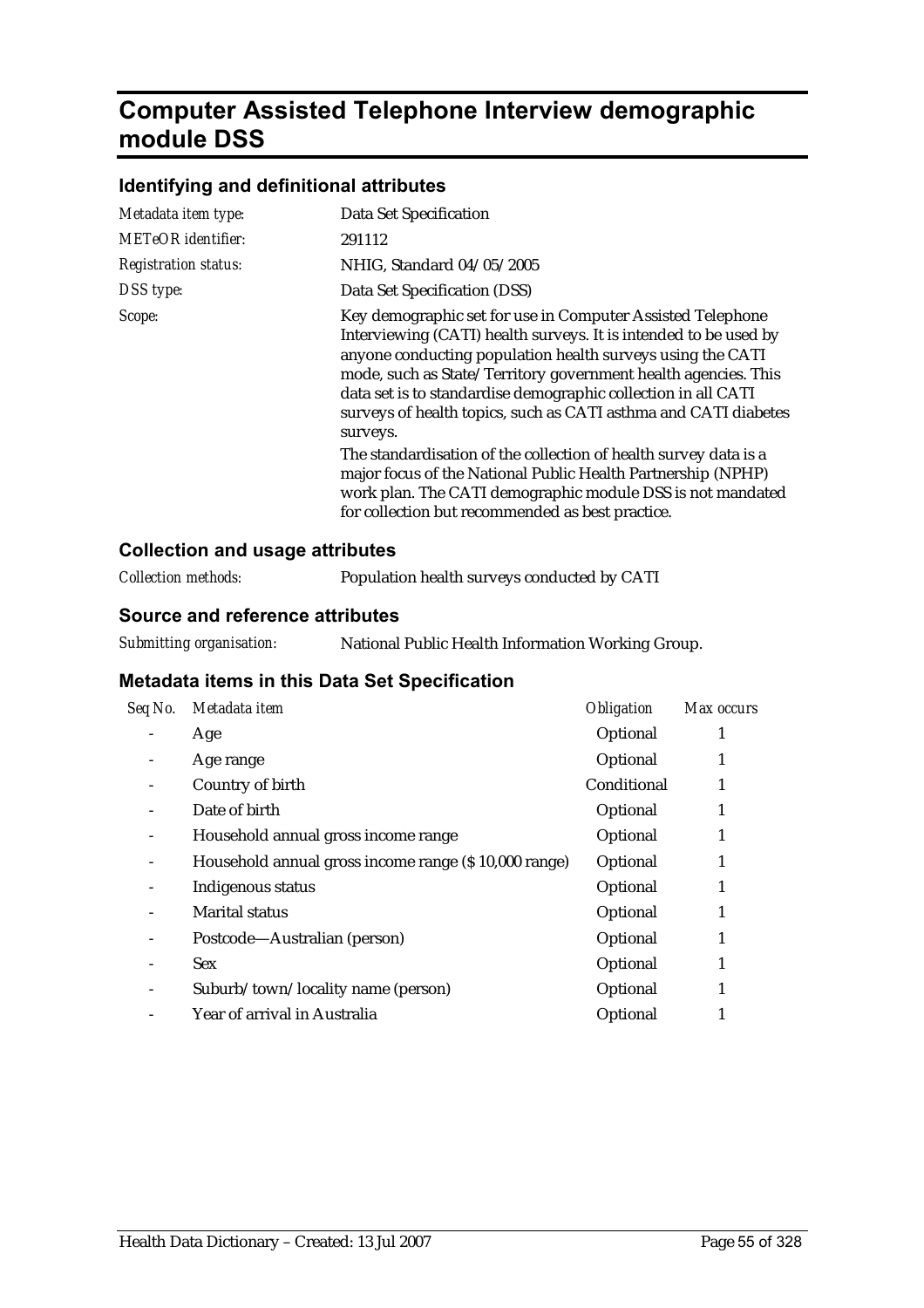## **Diabetes (clinical) DSS**

## **Identifying and definitional attributes**

| Metadata item type:                    | Data Set Specification                                                                                                                                                                                                                                                                                                                                                                |
|----------------------------------------|---------------------------------------------------------------------------------------------------------------------------------------------------------------------------------------------------------------------------------------------------------------------------------------------------------------------------------------------------------------------------------------|
| <b>METeOR</b> identifier:              | 304865                                                                                                                                                                                                                                                                                                                                                                                |
| <b>Registration status:</b>            | NHIG, Standard 21/09/2005                                                                                                                                                                                                                                                                                                                                                             |
| DSS type:                              | Data Set Specification (DSS)                                                                                                                                                                                                                                                                                                                                                          |
| Scope:                                 | The use of this standard is voluntary.                                                                                                                                                                                                                                                                                                                                                |
|                                        | However, if data is to be collected the Diabetes (clinical) Data<br>Set Specification (DSS) aims to ensure national consistency in<br>relation to defining, monitoring and recording information on<br>patients diagnosed with diabetes.                                                                                                                                              |
|                                        | The Diabetes (clinical) DSS relates to the clinical status of, the<br>provision of services for, and the quality of care delivered to<br>individuals with diabetes, across all health care settings<br>including:                                                                                                                                                                     |
|                                        | <b>General Practitioners;</b><br>$\bullet$                                                                                                                                                                                                                                                                                                                                            |
|                                        | <b>Divisions of General Practice;</b><br>٠                                                                                                                                                                                                                                                                                                                                            |
|                                        | <b>Diabetes Centres'</b><br>$\bullet$                                                                                                                                                                                                                                                                                                                                                 |
|                                        | Specialists in private practice; and<br>٠                                                                                                                                                                                                                                                                                                                                             |
|                                        | <b>Community Health Nurses and Diabetes Educators.</b>                                                                                                                                                                                                                                                                                                                                |
|                                        | The Diabetes (clinical) DSS:                                                                                                                                                                                                                                                                                                                                                          |
|                                        | provides concise, unambiguous definitions for<br>items/conditions related to diabetes quality care, and                                                                                                                                                                                                                                                                               |
|                                        | aims to ensure standardised methodology of data collection<br>٠<br>in Australia.                                                                                                                                                                                                                                                                                                      |
|                                        | The expectation is that collection of this data set facilitates good<br>quality of care, contributes to preventive care and has the<br>potential to enhance self-management by patients with<br>diabetes.                                                                                                                                                                             |
|                                        | The underlying goal is improvement of the length and quality<br>of life of patients with diabetes, and prevention or delay in the<br>development of diabetes related complications.                                                                                                                                                                                                   |
| <b>Collection and usage attributes</b> |                                                                                                                                                                                                                                                                                                                                                                                       |
| <b>Collection methods:</b>             | This metadata set is primarily concerned with the clinical use of<br>Diabetes data. It could/should be used by health and health<br>related establishments that create, use or maintain, records on<br>health care clients.                                                                                                                                                           |
|                                        | One methodology is for data to be collected over a 1-month<br>period of all diabetes patients presenting at sites participating<br>in the collection. The information is de-identified to protect the<br>privacy of individuals. The participation is voluntary. An<br>individual Benchmarking report is provided. The results<br>provide a snapshot of care of people with diabetes. |
| Comments:                              | Statistical units are entities from or about which statistics are<br>collected or in respect of which statistics are compiled,<br>tabulated or published.                                                                                                                                                                                                                             |
|                                        | <b>Scope links with other Metadata sets</b>                                                                                                                                                                                                                                                                                                                                           |
|                                        | Cardiovascular disease (clinical) DSS.                                                                                                                                                                                                                                                                                                                                                |

#### **Source and reference attributes**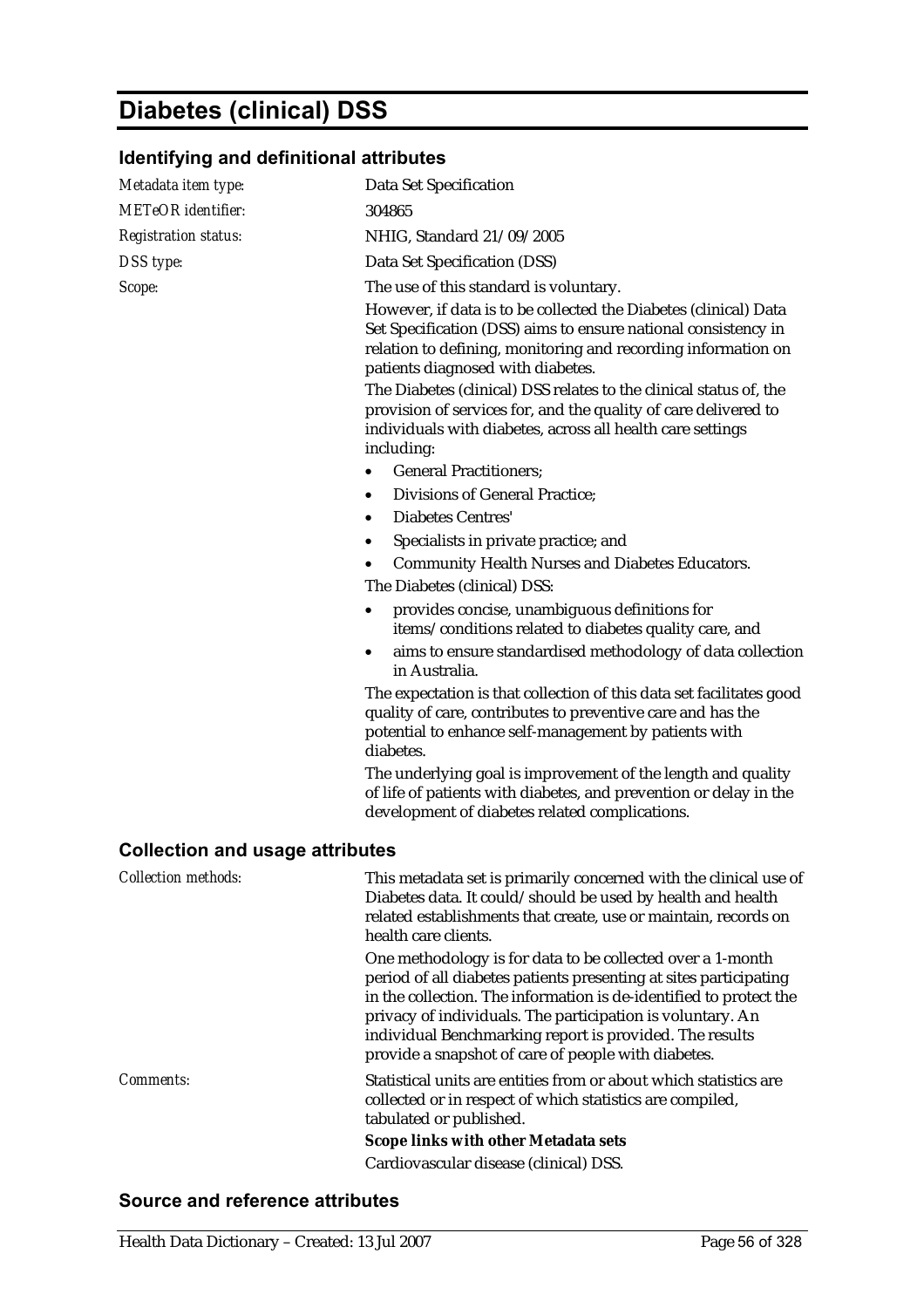*Submitting organisation:* National Diabetes Data Working Group

#### **Relational attributes**

*Related metadata references:* Supersedes Diabetes (clinical) DSS NHIG, Superseded 21/09/2005

| Seq<br>No.     | Metadata item                                                                | Obligation  | <b>Max</b><br>occurs |
|----------------|------------------------------------------------------------------------------|-------------|----------------------|
|                | <b>Blindness (diabetes complication)</b>                                     | Mandatory   | 1                    |
|                | Blood pressure-diastolic (measured)                                          | Mandatory   | 1                    |
|                | Blood pressure-systolic (measured)                                           | Mandatory   | 1                    |
|                | Cardiovascular medication (current)                                          | Mandatory   | 1                    |
|                | Cataract - history                                                           | Mandatory   | 4                    |
|                | Cerebral stroke due to vascular disease (history)                            | Mandatory   | 1                    |
|                | Cholesterol-HDL (measured)                                                   | Mandatory   | $\mathbf{1}$         |
|                | Cholesterol-total (measured)                                                 | Mandatory   | 1                    |
|                | Coronary artery disease-history of intervention or procedure                 | Mandatory   | $\mathbf{1}$         |
|                | Creatinine serum level (measured)                                            | Mandatory   | 1                    |
|                | Date of birth                                                                | Mandatory   | 1                    |
|                | Diabetes status                                                              | Mandatory   | 1                    |
|                | Diabetes therapy type                                                        | Mandatory   | $\mathbf{1}$         |
| $\overline{a}$ | Dyslipidaemia treatment indicator                                            | Mandatory   | 1                    |
|                | Erectile dysfunction                                                         | Mandatory   | $\mathbf{1}$         |
|                | <b>Fasting status</b>                                                        | Mandatory   | 1                    |
|                | Foot deformity                                                               | Mandatory   | 1                    |
|                | Foot lesion (active)                                                         | Mandatory   | 1                    |
|                | Foot ulcer (history)                                                         | Mandatory   | 1                    |
|                | Foot ulcer (current)                                                         | Mandatory   | 1                    |
|                | Glycosylated haemoglobin level (measured)                                    | Mandatory   | 1                    |
|                | Glycosylated Haemoglobin-upper limit of normal range<br>(percentage)         | Mandatory   | $\mathbf{1}$         |
|                | Health professionals attended (diabetes mellitus)                            | Mandatory   | 1                    |
|                | Height (measured)                                                            | Mandatory   | 1                    |
|                | <b>Hypertension</b> - treatment                                              | Mandatory   | 1                    |
|                | Hypoglycaemia - severe                                                       | Mandatory   | 1                    |
|                | <b>Indigenous status</b>                                                     | Mandatory   | 1                    |
|                | Initial visit indicator-diabetes mellitus                                    | Mandatory   | 1                    |
|                | Lower limb amputation due to vascular disease                                | Mandatory   | 1                    |
|                | Microalbumin level-albumin/creatinine ratio (measured)                       | Conditional | $\mathbf{1}$         |
|                | Microalbumin level-micrograms per minute (measured)                          | Conditional | 1                    |
|                | Microalbumin level—milligrams per 24 hour (measured)                         | Conditional | $\mathbf{1}$         |
|                | Microalbumin level-milligrams per litre (measured)                           | Conditional | 1                    |
|                | Microalbumin level-upper limit of normal range<br>(albumin/creatinine ratio) | Conditional | 1                    |
|                | Microalbumin level-upper limit of normal range                               | Conditional | 1                    |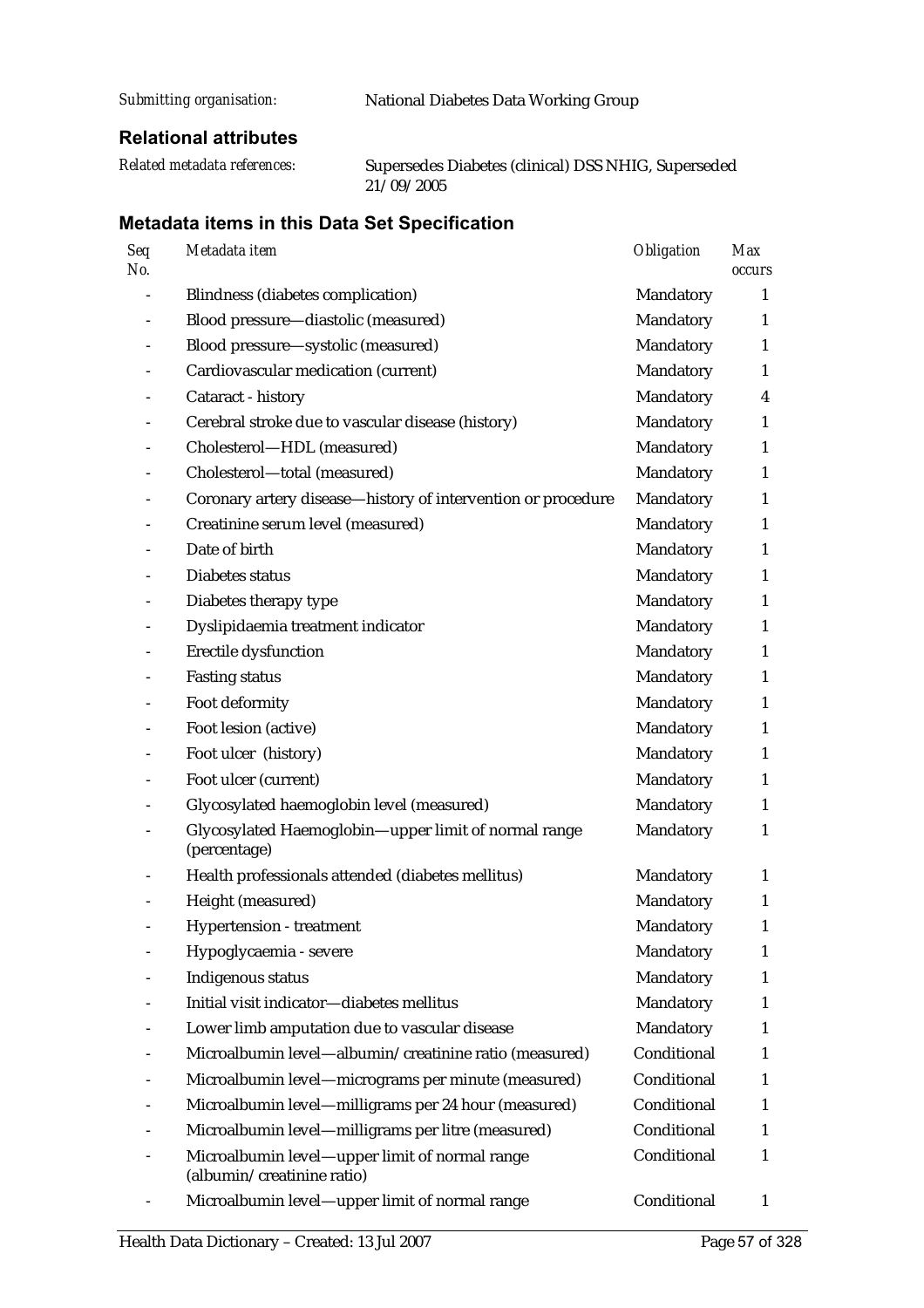(micrograms per minute)

| Microalbumin level—upper limit of normal range (milligrams<br>per 24 hour) | Conditional | $\mathbf{1}$ |
|----------------------------------------------------------------------------|-------------|--------------|
| Microalbumin level-upper limit of normal range (milligrams<br>per litre)   | Conditional | 1            |
| Myocardial infarction (history)                                            | Mandatory   | $\mathbf{1}$ |
| Ophthalmological assessment-outcome (left retina)                          | Mandatory   | 1            |
| Ophthalmological assessment-outcome (right retina)                         | Mandatory   | 1            |
| Ophthalmoscopy performed indicator                                         | Mandatory   | $\mathbf{1}$ |
| Peripheral neuropathy (status)                                             | Mandatory   | 1            |
| Peripheral vascular disease in feet (status)                               | Mandatory   | $\mathbf{1}$ |
| Pregnancy-current status                                                   | Mandatory   | 1            |
| Referred to ophthalmologist (diabetes mellitus)                            | Mandatory   | 1            |
| Renal disease-end-stage (diabetes complication)                            | Mandatory   | 1            |
| Service contact date                                                       | Mandatory   | $\mathbf{1}$ |
| <b>Sex</b>                                                                 | Mandatory   | 1            |
| Tobacco smoking status (diabetes mellitus)                                 | Mandatory   | 1            |
| Triglyceride level (measured)                                              | Mandatory   | 1            |
| Visual acuity (left eye)                                                   | Mandatory   | $\mathbf{1}$ |
| Visual acuity (right eye)                                                  | Mandatory   | 1            |
| Weight in kilograms (measured)                                             | Mandatory   | $\mathbf{1}$ |
| Year insulin started                                                       | Mandatory   | 1            |
| Year of diagnosis of diabetes mellitus                                     | Mandatory   | $\mathbf{1}$ |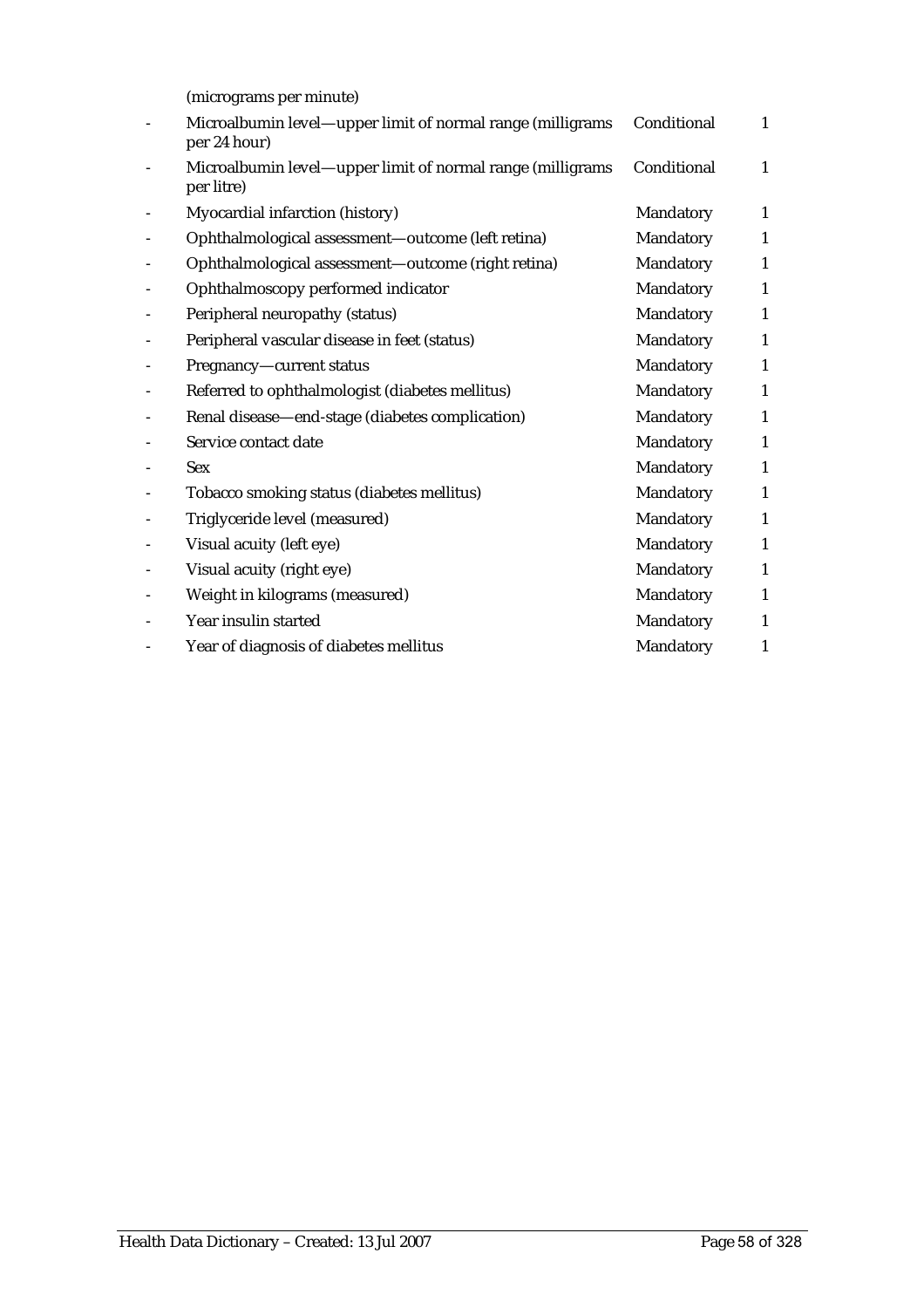## **Functioning and Disability DSS**

## **Identifying and definitional attributes**

| Metadata item type:         | Data Set Specification                                                                                                                                                                                                                                                                                                                                                                                                                                                                                                                                                      |
|-----------------------------|-----------------------------------------------------------------------------------------------------------------------------------------------------------------------------------------------------------------------------------------------------------------------------------------------------------------------------------------------------------------------------------------------------------------------------------------------------------------------------------------------------------------------------------------------------------------------------|
| <b>METeOR</b> identifier:   | 320319                                                                                                                                                                                                                                                                                                                                                                                                                                                                                                                                                                      |
| <b>Registration status:</b> | NHIG, Standard 29/11/2006<br>NCSIMG, Standard 16/10/2006                                                                                                                                                                                                                                                                                                                                                                                                                                                                                                                    |
| DSS type:                   | Data Set Specification (DSS)                                                                                                                                                                                                                                                                                                                                                                                                                                                                                                                                                |
| Scope:                      | The Functioning and Disability DSS aims to ensure national<br>consistency in relation to defining and measuring human<br>functioning and disability. This DSS has been developed to be<br>consistent with the International Classification of Functioning,<br>Disability and Health (ICF).                                                                                                                                                                                                                                                                                  |
|                             | Functioning and disability are dual concepts in a broad framework.                                                                                                                                                                                                                                                                                                                                                                                                                                                                                                          |
|                             | Functioning is the umbrella term for any or all of: body functions,<br>body structures, activities and participation. Functioning is a<br>multidimensional concept denoting the neutral aspects of the<br>interaction between an individual (with a health condition) and<br>that individual's environmental and personal factors.                                                                                                                                                                                                                                          |
|                             | Disability is the umbrella term for any or all of: an impairment of<br>body structure or function, a limitation in activities, or a restriction<br>in participation. Disability is a multi-dimensional and complex<br>concept and is conceived as a dynamic interaction between health<br>conditions and environmental and personal factors (WHO 2001:6).                                                                                                                                                                                                                   |
|                             | A health condition may be a disease (acute or chronic), disorder,<br>injury or trauma. Environmental factors make up the physical,<br>social and attitudinal environment in which people live and<br>conduct their lives. Personal factors relate to the individual, such as<br>age, sex and Indigenous status.                                                                                                                                                                                                                                                             |
|                             | The components of functioning and disability are classified and<br>defined in the ICF as body structures and body functions,<br>activities and participation and environmental factors. Each<br>component is composed of various domains; these are sets of<br>related physiological functions, anatomical structures, actions,<br>tasks, areas of life, and external influences. Qualifiers, the numeric<br>measures coded after the relevant domain, are usually essential to<br>the meaningful use of the classification because of the neutral terms<br>of the domains. |
|                             | Many different 'definitions' of disability are used in Australia, both<br>in administrative data collections and in Acts of Parliament. The<br>consistent identification of disability in national data collections has<br>been recommended in a number of reports, for instance to enable:                                                                                                                                                                                                                                                                                 |
|                             | the monitoring of access to generic services by people with a<br>$\bullet$<br>disability;                                                                                                                                                                                                                                                                                                                                                                                                                                                                                   |
|                             | the collection of more consistent data on disability support and<br>٠<br>related services, including data on service use by different<br>groups;                                                                                                                                                                                                                                                                                                                                                                                                                            |
|                             | population data and service data to be related, thereby<br>٠<br>improving the nation's analytical capacity in relation to the<br>need for and supply of services; and                                                                                                                                                                                                                                                                                                                                                                                                       |
|                             | improved understanding of the relationship between disability,<br>health conditions and other health outcomes.                                                                                                                                                                                                                                                                                                                                                                                                                                                              |

Defining disability makes it possible to determine the number of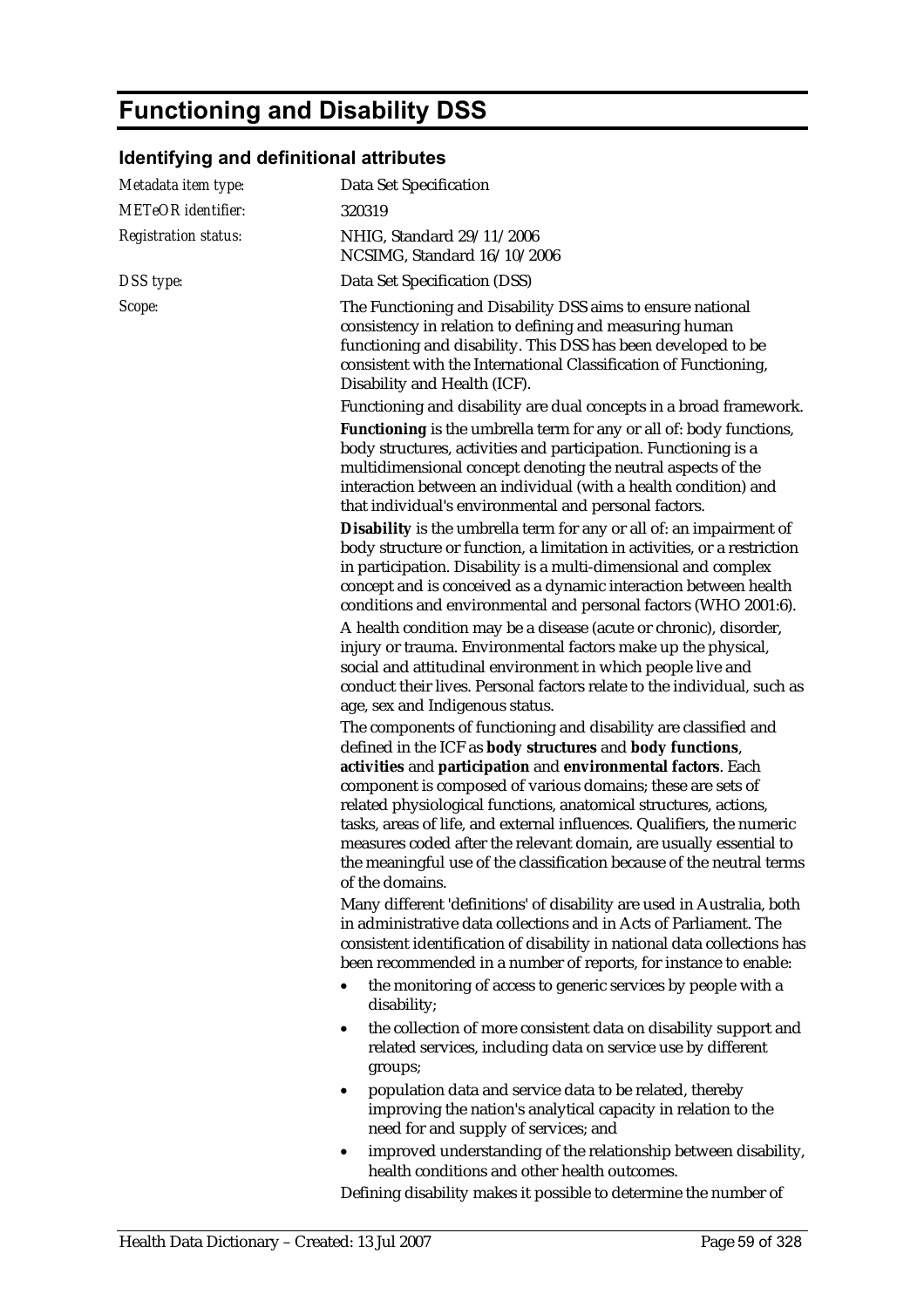people in the population with disability, those who are accessing services, both disability specific and generic, and those with a disability in the general population with unmet need. Better definition of disability will aid better targeting of resources to those in need.

The concept 'Disability' can be operationalised in a wide variety of settings and for various purposes, using a combination of related metadata items as building blocks.

The metadata items selected for a particular application may vary depending on the approach to functioning and disability. For example, in hospital rehabilitation, the focus may be on the impairment and activity dimensions, and in community-based care the focus may be primarily on participation. Some applications may require a broad scope for inclusion (e.g. discrimination legislation). Data collections relating to services will select combinations of the data elements, which best reflect the eligibility criteria for the service.

The Functioning and Disability DSS comprises the following four clusters to describe level of human functioning:

- 1. Body functioning, qualified by extent of impairment
- 2. Body structure, qualified by extent, nature and location of impairment
- 3. Activities and participation, qualified by level of difficulty and need for assistance with undertaking activities and extent of and satisfaction with participation
- 4. Environmental factors, qualified by extent of influence of the environment

Data collected using this DSS can be related to national data collections which use ICF concepts such as the Commonwealth State Territory Disability Agreement (CSTDA) NMDS collection and the ABS Survey of Ageing, Disability and Carers and, from 2006, the Census.

#### **Collection and usage attributes**

*Collection methods:* Each of the four clusters that make up the Functioning and Disability DSS should be recorded for a complete description of human functioning. This information can be gathered over time by a range of health and community care providers.

Completion of the DSS will record a person-centred description of the experience of functioning of the individual who is the subject of the data. The experience of functioning is in relation to a health condition, and does not consider decrements in functioning that may be associated with social factors such as ethnic background or economic status. For example, the level of communication is recorded in relation to the heath condition, not to the fact that a person does not speak English at home.

The ICF provides a framework for the description of human functioning and disability. The components of ICF are defined in relation to a health condition. A health condition is an umbrella term for 'disease (acute or chronic), disorder, injury or trauma' (WHO 2001). A health condition may be recorded, for example, as:

- Episode of care principal diagnosis, code (ICD-10-AM 5th Ed)  $ANN\{N[N]\}$
- Episode of care additional diagnosis, code (ICD-10-AM 5th Ed) ANN{.N[N}.

This DSS may be used in data collections in the community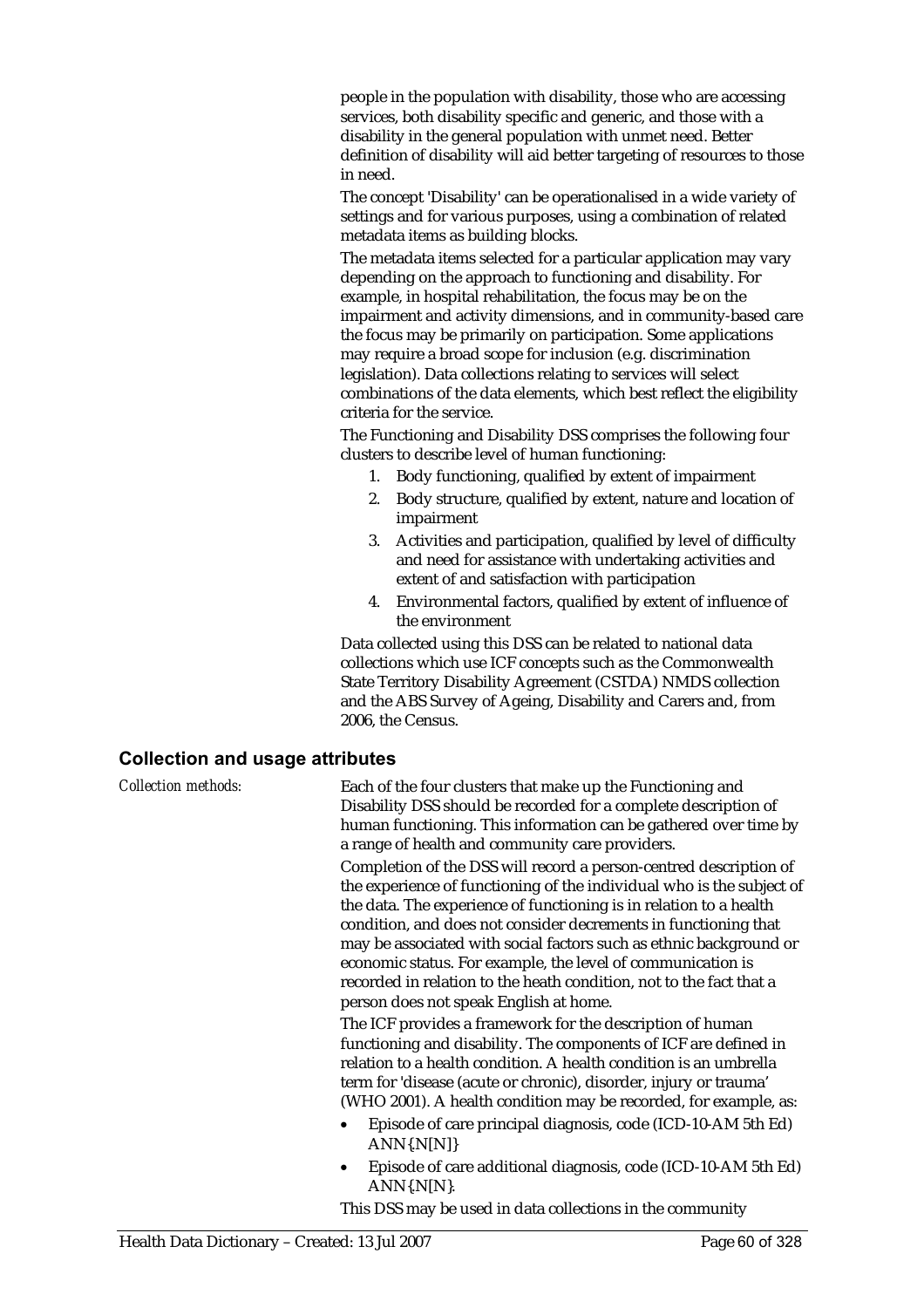|           | services, housing and health sectors.                                                                                 |
|-----------|-----------------------------------------------------------------------------------------------------------------------|
| Comments: | The ICF was endorsed by the World Health Assembly in 2001 as a<br>reference member of the WHO Family of International |
|           | Classifications and of the Australian Family of Health and Related                                                    |
|           | Classifications (endorsed by the National Health Information                                                          |
|           | Management Group in 2002). The ICF is grounded in a human                                                             |
|           | rights philosophy, and its relationship to the UN Standard Rules on                                                   |
|           | <b>Equalization of Opportunities for Persons with Disabilities</b>                                                    |
|           | endorsed by the United Nations in 1994 is acknowledged. The                                                           |
|           | purpose of the Rules is to ensure that people with disabilities, as                                                   |
|           | members of their societies, may exercise the same rights and                                                          |
|           | obligations as others.                                                                                                |
|           |                                                                                                                       |

#### **Source and reference attributes**

| Submitting organisation: | Australian Institute of Health and Welfare (AIHW) which is the<br>Australian Collaborating Centre for the World Health Organization<br>Family of International Classifications. |
|--------------------------|---------------------------------------------------------------------------------------------------------------------------------------------------------------------------------|
| Origin:                  | WHO 2001. ICF: International Classification of Functioning,<br>Disability and Health. Geneva: WHO                                                                               |
|                          | AIHW 2003. ICF Australian User Guide Version 1.0. Canberra:<br><b>AIHW</b>                                                                                                      |
| Reference documents:     | Further information on the ICF, including more detailed codes, can<br>be found in the ICF itself and the ICF Australian User Guide<br>(AIHW 2003), at the following websites:   |
|                          | <b>WHO ICF</b><br>$\bullet$<br>website http://www.who.int/classifications/icf/en/<br>$\lambda$ , it all it a rapel in                                                           |

• Australian Collaborating Centre ICF website http://www.aihw.gov.au/disability/icf/index.html

| Seq No. | Metadata item                        |          | <b>Obligation</b> Max occurs |
|---------|--------------------------------------|----------|------------------------------|
|         | Activities and Participation cluster | Optional | 1                            |
|         | Activity and participation life area |          |                              |
|         | Assistance with activities           |          |                              |
|         | Difficulty with activities           |          |                              |
|         | <b>Extent of participation</b>       |          |                              |
|         | Satisfaction with participation      |          |                              |
|         | <b>Body functions cluster</b>        | Optional | 1                            |
|         | <b>Body function</b>                 |          |                              |
|         | <b>Impairment of body function</b>   |          |                              |
|         | Body structures cluster              | Optional | 1                            |
|         | <b>Body structure</b>                |          |                              |
|         | Change to body structure             |          |                              |
|         | Impairment of body structure         |          |                              |
|         | Location of impairment               |          |                              |
|         | <b>Environmental factors cluster</b> | Optional | 1                            |
|         | <b>Environmental factor</b>          |          |                              |
|         | Influence of environmental factor    |          |                              |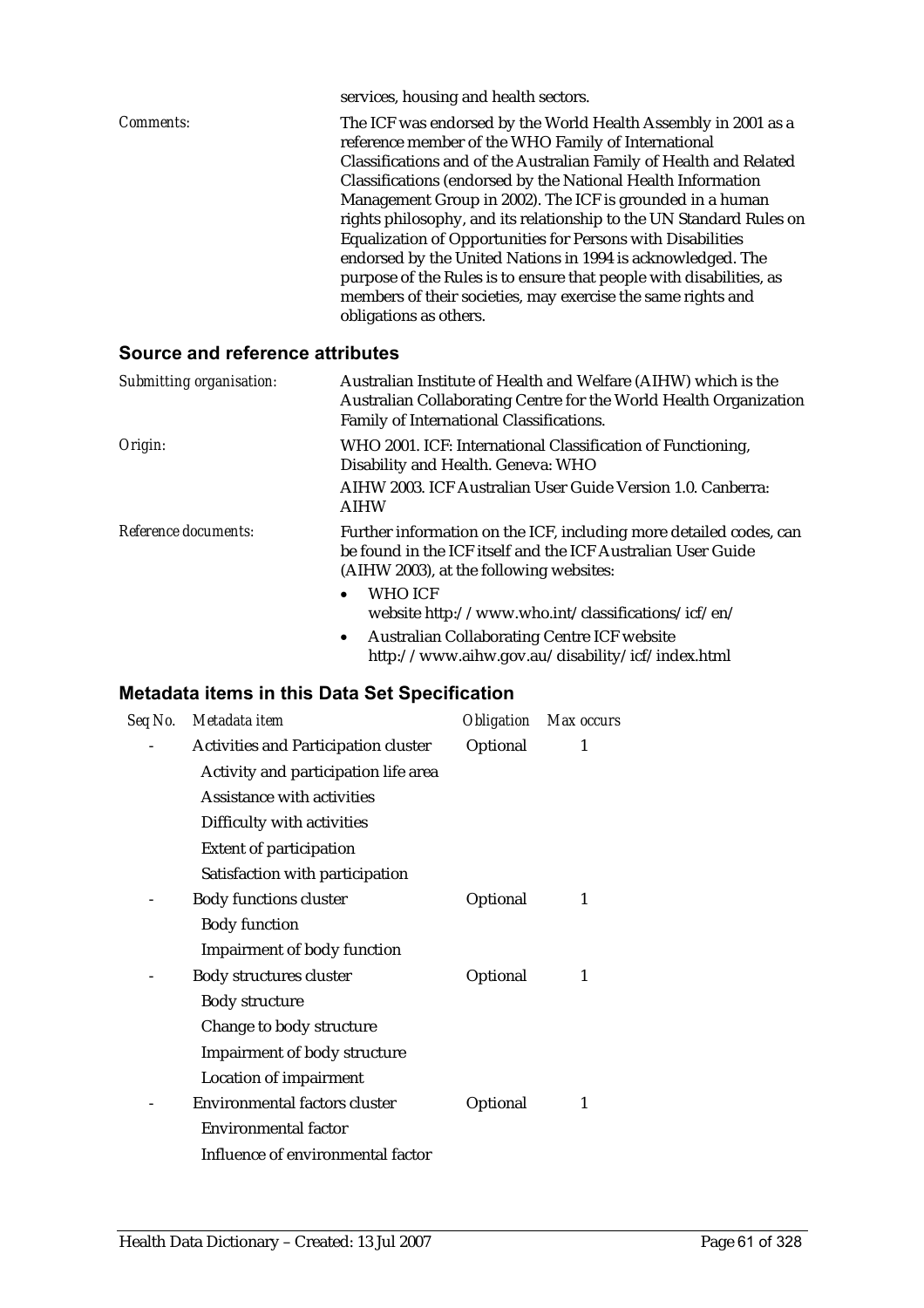## **Health care client identification DSS**

## **Identifying and definitional attributes**

| Metadata item type:                    | Data Set Specification                                                                                                                                                                                                                                                                                                                                                                                                                                                                                                                            |
|----------------------------------------|---------------------------------------------------------------------------------------------------------------------------------------------------------------------------------------------------------------------------------------------------------------------------------------------------------------------------------------------------------------------------------------------------------------------------------------------------------------------------------------------------------------------------------------------------|
| <b>METeOR</b> identifier:              | 288765                                                                                                                                                                                                                                                                                                                                                                                                                                                                                                                                            |
| <b>Registration status:</b>            | NHIG, Standard 04/05/2005                                                                                                                                                                                                                                                                                                                                                                                                                                                                                                                         |
| DSS type:                              | Data Set Specification (DSS)                                                                                                                                                                                                                                                                                                                                                                                                                                                                                                                      |
| Scope:                                 | The data elements specified in this metadata set provide a<br>framework for improving the positive identification of persons in<br>health care organisations. This metadata set applies in respect of all<br>potential or actual clients of the Australian health care system. It<br>defines demographic and other identifying data elements suited to<br>capture and use for person identification in health care settings.<br>The objectives in collecting the data elements in this metadata set<br>are to promote uniformly good practice in: |
|                                        | identifying individuals<br>$\bullet$                                                                                                                                                                                                                                                                                                                                                                                                                                                                                                              |
|                                        | recording identifying data so as to ensure that each individual's<br>$\bullet$<br>health records will be associated with that individual and no<br>other.                                                                                                                                                                                                                                                                                                                                                                                         |
|                                        | The process of positively identifying people within a health care<br>service delivery context entails matching data supplied by those<br>individuals against data the service provider holds about them. The<br>positive and unique identification of health care clients is a critical<br>event in health service delivery, with direct implications for the<br>safety and quality of health care.                                                                                                                                               |
|                                        | There are many barriers to successfully identifying individuals in<br>health care settings, including variable data quality; differing data<br>capture requirements and mechanisms; and varying data matching<br>methods. These definitions provide a base for improving the<br>confidence of health service providers and clients alike that the<br>data being associated with any given individual, and upon which<br>clinical decisions are made, is appropriately associated.                                                                 |
| <b>Collection and usage attributes</b> |                                                                                                                                                                                                                                                                                                                                                                                                                                                                                                                                                   |
| <b>Collection methods:</b>             | This metadata set is primarily concerned with the clinical use of<br>Health care client identification data. It should be used by health<br>and health-related establishments that create, use or maintain,<br>records on health care clients.<br>Establishments should use this metadata set, where appropriate,                                                                                                                                                                                                                                 |
|                                        | for collecting data when registering health care clients or potential<br>health care clients.                                                                                                                                                                                                                                                                                                                                                                                                                                                     |
|                                        | The collection of data based on this metadata set is voluntary.                                                                                                                                                                                                                                                                                                                                                                                                                                                                                   |
|                                        | National reporting arrangements<br>Collectors of this metadata set should refer to relevant privacy<br>legislation, codes of fair information practice and other guidelines                                                                                                                                                                                                                                                                                                                                                                       |
|                                        | so as not to breach personal privacy in their collection, use, storage<br>and disclosure of health care client information. There is no<br>comprehensive privacy legislation covering both the public and                                                                                                                                                                                                                                                                                                                                         |
|                                        | private sectors across Australia so users need to consider their<br>particular set of circumstances (i.e. location and sector) and<br>whether privacy legislation covers those circumstances.                                                                                                                                                                                                                                                                                                                                                     |
|                                        | A Commonwealth legislative scheme applies to the private sector.                                                                                                                                                                                                                                                                                                                                                                                                                                                                                  |
|                                        | Users may refer to the Federal Privacy Commissioner's web site                                                                                                                                                                                                                                                                                                                                                                                                                                                                                    |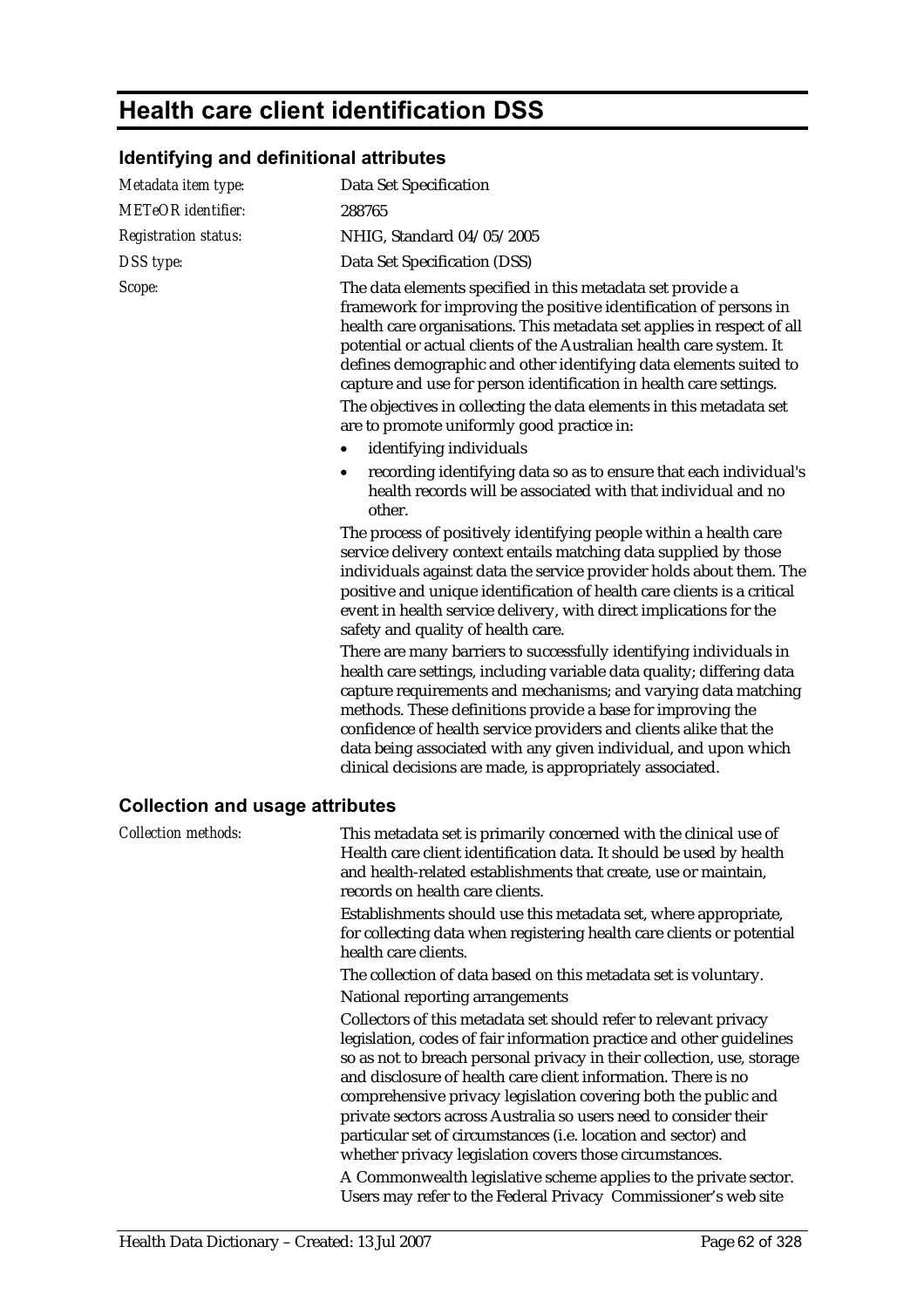for assistance in complying with their privacy obligations. In the public sector, in instances where no legislation, code of fair information practice or other guidelines covers the particular circumstances, users should refer to AS 4400 Personal privacy protection in health care information systems.

| Seq No.                  | Metadata item                                        | <b>Obligation</b> | Max occurs   |
|--------------------------|------------------------------------------------------|-------------------|--------------|
| $\overline{\phantom{a}}$ | Address line (person)                                | Mandatory         | 1            |
|                          | Address type (person)                                | Mandatory         | 1            |
|                          | Address-country identifier (person)                  | Mandatory         | $\mathbf{1}$ |
|                          | Australian state/territory identifier                | Conditional       | $\bf{0}$     |
|                          | <b>Birth order</b>                                   | Mandatory         | $\mathbf{1}$ |
|                          | <b>Birth plurality</b>                               | Mandatory         | 1            |
|                          | Building/complex sub-unit number (person)            | Mandatory         | $\mathbf{1}$ |
|                          | Building/complex sub-unit type-abbreviation (person) | Mandatory         | 1            |
|                          | Building/property name (person)                      | Mandatory         | 1            |
|                          | Centrelink customer reference number                 | Mandatory         | 1            |
|                          | Country of birth                                     | Mandatory         | $\mathbf{1}$ |
|                          | Date accuracy indicator                              | Mandatory         | 1            |
|                          | Date of birth                                        | Mandatory         | 1            |
|                          | Electronic communication address (person)            | Mandatory         | 1            |
|                          | Electronic communication medium (person)             | Mandatory         | 1            |
|                          | Electronic communication usage code (person)         | Mandatory         | 1            |
|                          | Establishment identifier                             | Mandatory         | 1            |
|                          | Establishment number                                 | Mandatory         | 1            |
|                          | <b>Establishment sector</b>                          | Mandatory         | 1            |
|                          | Family name                                          | Mandatory         | 1            |
|                          | Floor/level number (person)                          | Mandatory         | 1            |
|                          | Floor/level type (person)                            | Mandatory         | $\mathbf{1}$ |
|                          | Given name sequence number                           | Mandatory         | 1            |
| $\overline{a}$           | Given name(s)                                        | Mandatory         | 1            |
|                          | House/property number (person)                       | Mandatory         | 1            |
|                          | Indigenous status                                    | Conditional       | 1            |
| $\overline{a}$           | Lot/section number (person)                          | Mandatory         | 1            |
|                          | Medicare card number                                 | Mandatory         | 1            |
|                          | Mother's original family name                        | Mandatory         | 1            |
|                          | Name context flag                                    | Mandatory         | 1            |
|                          | Name suffix                                          | Mandatory         | 1            |
|                          | Name suffix sequence number                          | Mandatory         | 1            |
|                          | Name title                                           | Mandatory         | 1            |
|                          | Name title sequence number                           | Mandatory         | 1            |
|                          | Name type                                            | Mandatory         | 1            |
|                          | Non-Australian state/province (person)               | Mandatory         | 1            |
|                          | Person identifier                                    | Mandatory         | 1            |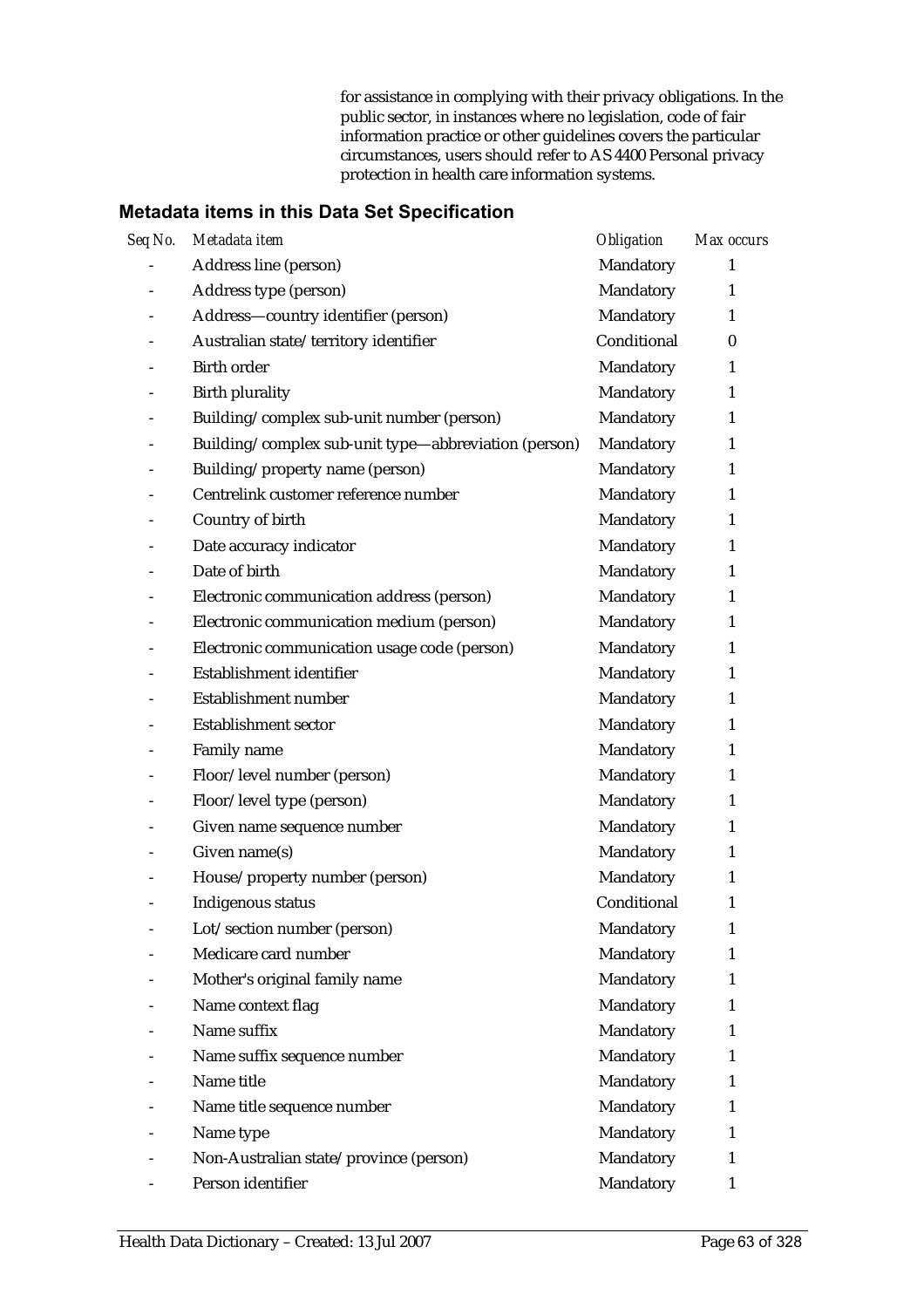| Person identifier type—health care (person) | Mandatory        |   |
|---------------------------------------------|------------------|---|
| Postal delivery point identifier (person)   | <b>Mandatory</b> |   |
| Postcode—Australian (person)                | Mandatory        |   |
| Postcode—international (person)             | Mandatory        |   |
| Region code                                 | Mandatory        |   |
| <b>Sex</b>                                  | Mandatory        | 1 |
| State/Territory of birth                    | <b>Mandatory</b> |   |
| Street name (person)                        | Mandatory        | 1 |
| Street suffix code (person)                 | Mandatory        |   |
| Street type code (person)                   | Mandatory        |   |
| Suburb/town/locality name (person)          | Mandatory        |   |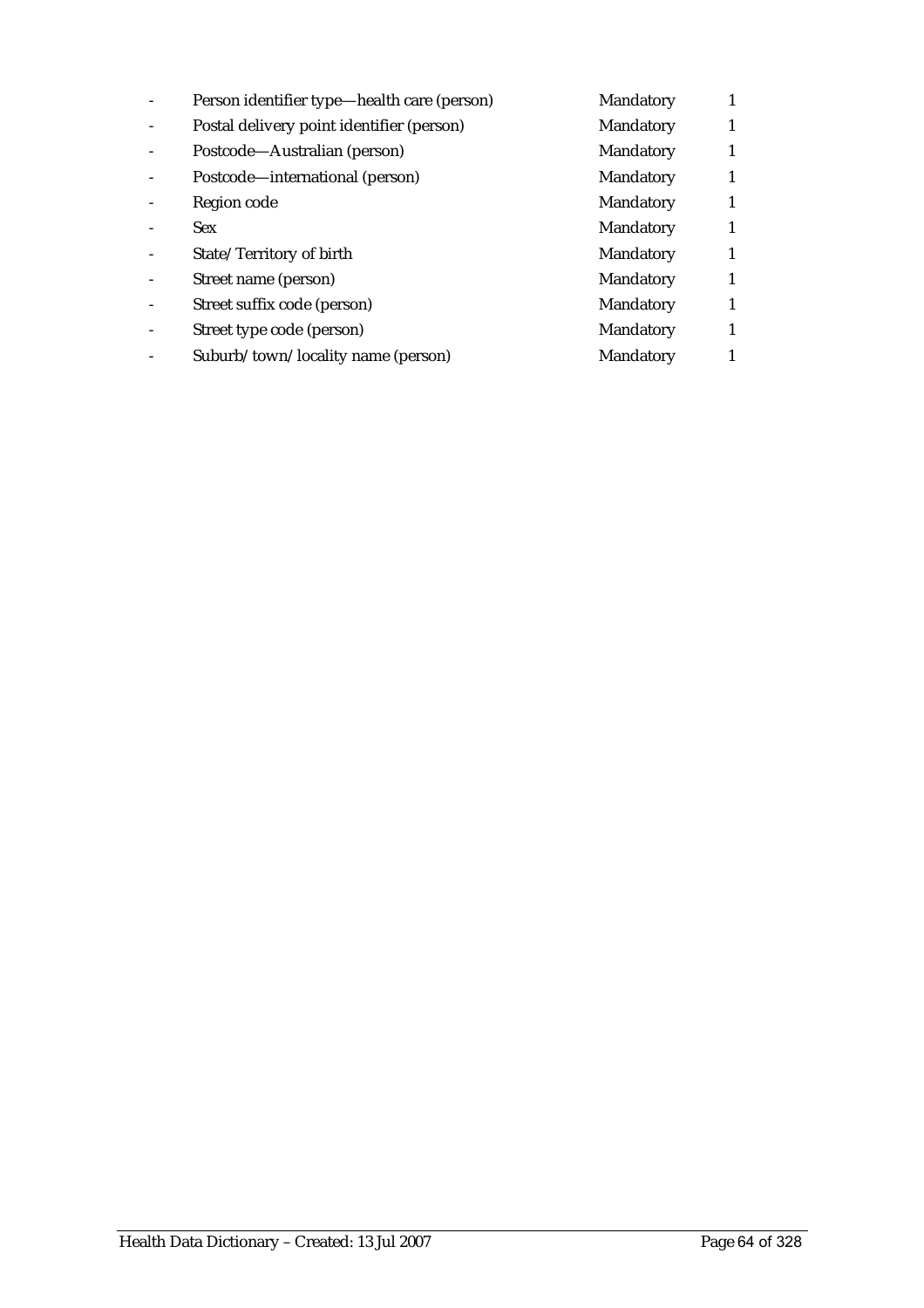# **Health care provider identification DSS**

## **Identifying and definitional attributes**

| Metadata item type:                    | <b>Data Set Specification</b>                                                                                                                                                                                                                                                                                                                                                                                           |
|----------------------------------------|-------------------------------------------------------------------------------------------------------------------------------------------------------------------------------------------------------------------------------------------------------------------------------------------------------------------------------------------------------------------------------------------------------------------------|
| <b>METeOR</b> identifier:              | 356020                                                                                                                                                                                                                                                                                                                                                                                                                  |
| <b>Registration status:</b>            | NHIG, Standard 04/07/2007                                                                                                                                                                                                                                                                                                                                                                                               |
| DSS type:                              | Data Set Specification (DSS)                                                                                                                                                                                                                                                                                                                                                                                            |
| Scope:                                 | The scope of these data elements includes identification of<br>individual and organisation health care providers. The data<br>elements also allow for identification of an individual in a<br>health care organisation. The definition of health care provider<br>is:<br>'any person or organisation who is involved in or associated                                                                                   |
|                                        | with the delivery of healthcare to a client, or caring for client<br>wellbeing'.                                                                                                                                                                                                                                                                                                                                        |
|                                        | The data elements have been defined to enable a common, best<br>practice approach to the way data are captured and stored, to<br>ensure that records relating to a provider will be associated<br>with that individual and/or organisation and no other. The<br>definitions are proposed for clinical and administrative data<br>management purposes.                                                                   |
|                                        | The ability to positively identify health care providers and<br>locate their relevant details is an important support to the<br>provision of speedy, safe, high quality, comprehensive and<br>efficient health care. Unambiguous identification of individual<br>health care providers is necessary for:                                                                                                                |
|                                        | Requesting and reporting of orders, tests and results (e.g.<br>$\bullet$<br>pathology, diagnostic imaging)                                                                                                                                                                                                                                                                                                              |
|                                        | Other communications and referrals between health care<br>$\bullet$<br>providers regarding ongoing care of patients (e.g. a referral<br>from a GP to a specialist, a hospital discharge plan)                                                                                                                                                                                                                           |
|                                        | Reporting on health care provision to statutory authorities<br>٠<br>(e.g. reporting of hospital patient administration systems<br>data to State/Territory government health agencies)                                                                                                                                                                                                                                   |
|                                        | Payments to providers                                                                                                                                                                                                                                                                                                                                                                                                   |
|                                        | <b>Registration of providers</b>                                                                                                                                                                                                                                                                                                                                                                                        |
|                                        | Directories or lists of providers and their service locations<br>٠<br>for consumer information.                                                                                                                                                                                                                                                                                                                         |
| <b>Collection and usage attributes</b> |                                                                                                                                                                                                                                                                                                                                                                                                                         |
| <b>Collection methods:</b>             | Collected at point of entry to health care for the purposes of the<br>identification of the provider of that health care.                                                                                                                                                                                                                                                                                               |
| Comments:                              | There are many barriers to successfully identifying individuals<br>in health care settings, including variable data quality; differing<br>data capture requirements and mechanisms; and varying data<br>matching methods. This data set specification provides a<br>framework for improving the confidence that the data being<br>associated with any given individual or organisation, is<br>appropriately associated. |

#### **Source and reference attributes**

| Submitting organisation: | Standards Australia Inc Health Informatics Committee (IT-014) |  |
|--------------------------|---------------------------------------------------------------|--|
|--------------------------|---------------------------------------------------------------|--|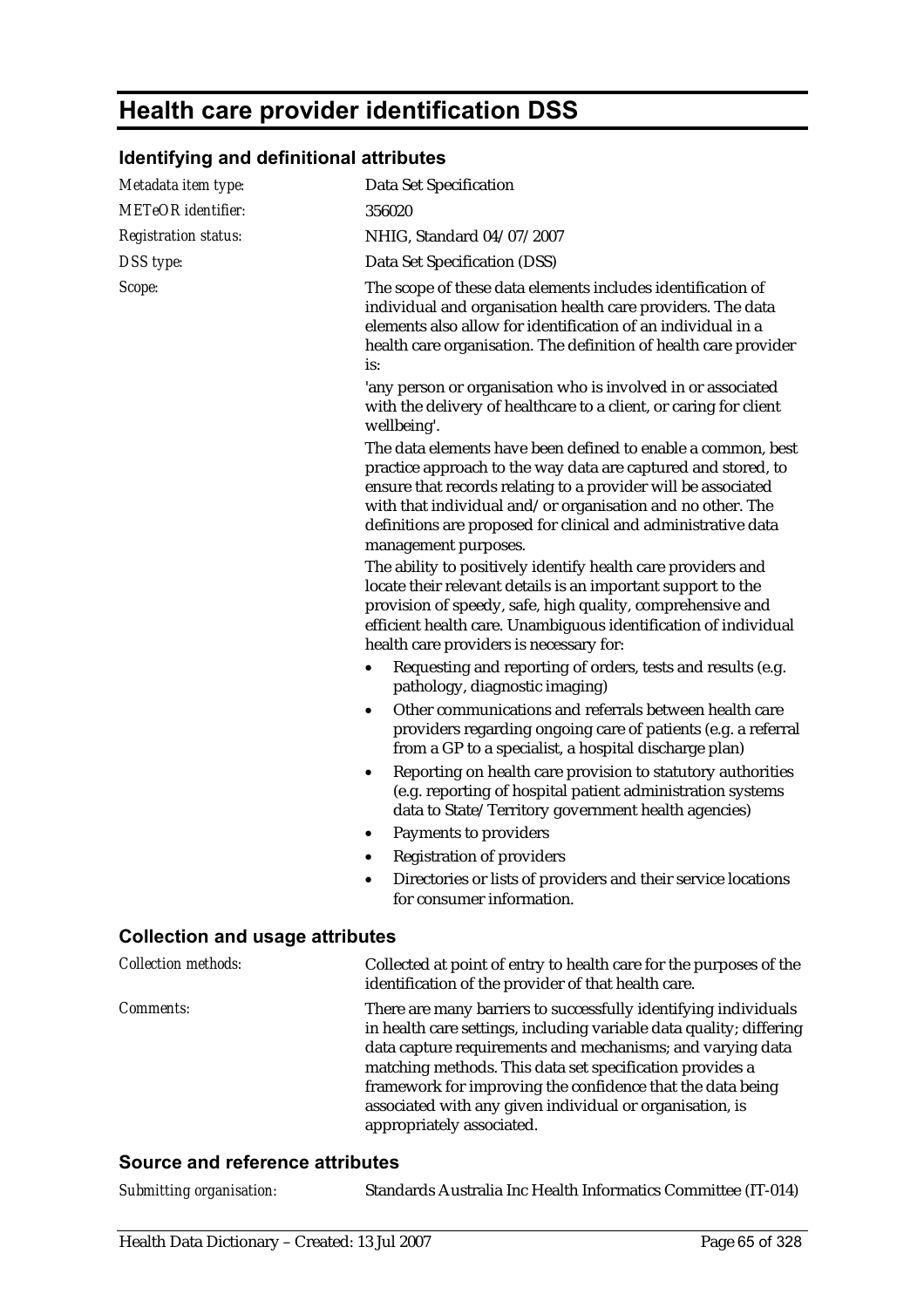| Reference documents: | Health care client identification DSS                                                      |
|----------------------|--------------------------------------------------------------------------------------------|
|                      | The Australian Standard AS4846 Health Care Provider                                        |
|                      | Identification identifies other data that should be collected.                             |
|                      | These data are collections of free text information and as such                            |
|                      | are not capable of standardisation as a national health data                               |
|                      | standard. Within AS4846 however they form part of the data                                 |
|                      | collection necessary for the complete identification of a heath                            |
|                      | care provider.                                                                             |
|                      | These data elements are identified in the section Standardised<br>elsewhere section below. |
|                      | If these data elements are collected in conjunction with those of                          |
|                      | the Data set specification they form a collection equivalent to                            |
|                      | that of the Australian Standard AS4846.                                                    |

#### **Relational attributes**

| Related metadata references: | Supersedes Health care provider identification DSS NHIG, |
|------------------------------|----------------------------------------------------------|
|                              | Superseded 04/07/2007                                    |

| Seq<br>No. | Metadata item                                                                  | Obligation | <b>Max</b><br><b>occurs</b> |
|------------|--------------------------------------------------------------------------------|------------|-----------------------------|
|            | Address line (person)                                                          | Mandatory  | 1                           |
|            | Address line (service provider organisation)                                   | Mandatory  | 1                           |
|            | Address type (person)                                                          | Mandatory  | $\mathbf{1}$                |
|            | Address type (service provider organisation)                                   | Mandatory  | 1                           |
|            | Address-country identifier (person)                                            | Mandatory  | $\mathbf{1}$                |
|            | Australian state/territory identifier                                          | Mandatory  | $\mathbf{1}$                |
|            | Australian state/territory identifier (service provider<br>organisation)       | Mandatory  | $\mathbf{1}$                |
|            | Building/complex sub-unit number (person)                                      | Mandatory  | $\mathbf{1}$                |
|            | Building/complex sub-unit number (service provider<br>organisation)            | Mandatory  | $\mathbf{1}$                |
|            | Building/complex sub-unit type-abbreviation (person)                           | Mandatory  | 1                           |
|            | Building/complex sub-unit type-abbreviation (service<br>provider organisation) | Mandatory  | $\mathbf{1}$                |
|            | Building/property name (person)                                                | Mandatory  | 1                           |
|            | Building/property name (service provider organisation)                         | Mandatory  | 1                           |
|            | Date accuracy indicator                                                        | Mandatory  | 1                           |
|            | Date of birth                                                                  | Mandatory  | 1                           |
|            | Date of death                                                                  | Mandatory  | $\mathbf{1}$                |
|            | Electronic communication address (person)                                      | Mandatory  | $\mathbf{1}$                |
|            | Electronic communication address (service provider<br>organisation)            | Mandatory  | $\mathbf{1}$                |
|            | Electronic communication medium (person)                                       | Mandatory  | $\mathbf{1}$                |
|            | Electronic communication medium (service provider<br>organisation)             | Mandatory  | $\mathbf{1}$                |
|            | Electronic communication usage code (person)                                   | Mandatory  | 1                           |
|            | Family name                                                                    | Mandatory  | 1                           |
|            | Floor/level number (person)                                                    | Mandatory  | $\mathbf{1}$                |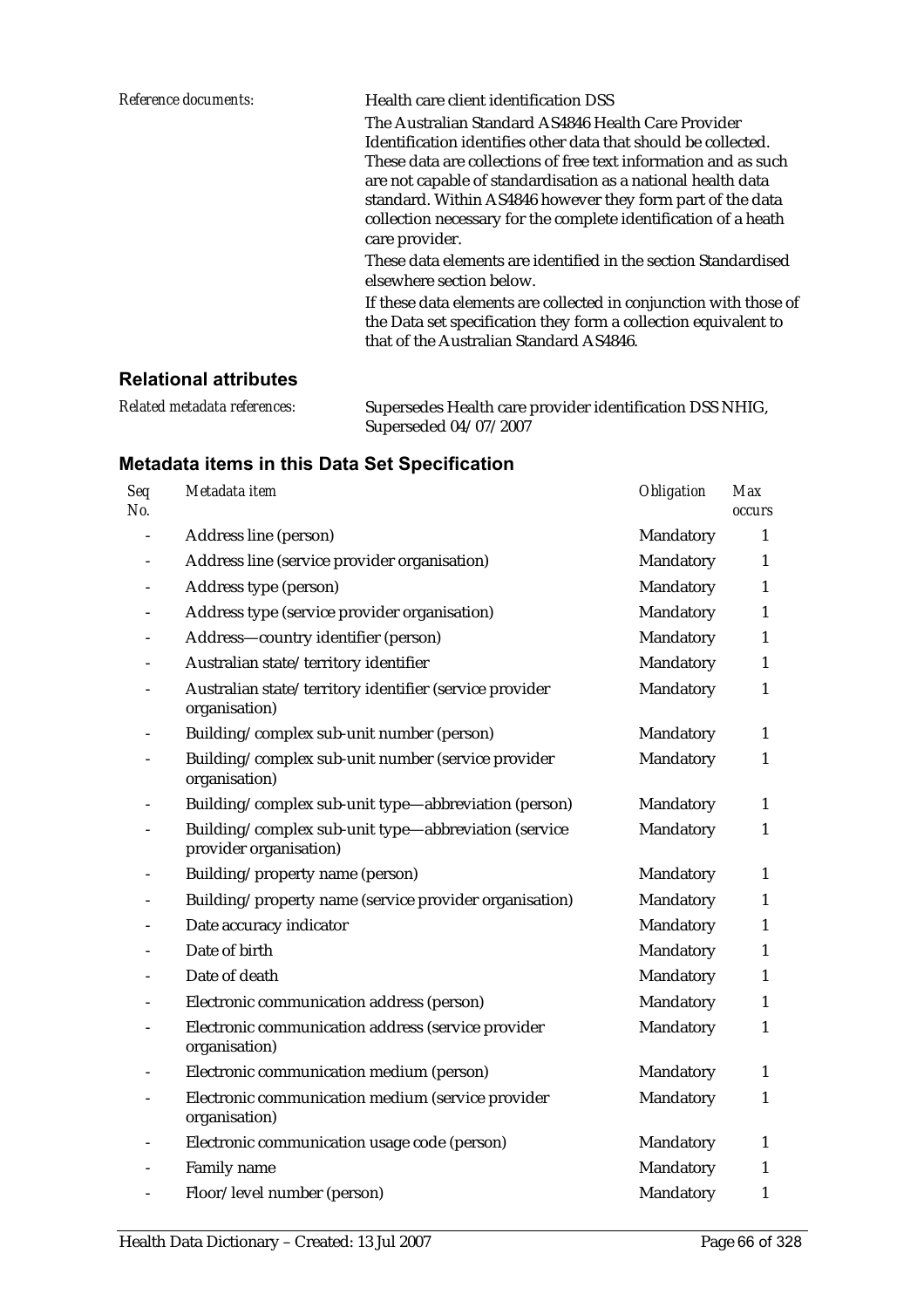| Floor/level number (service provider organisation)               | Mandatory | $\mathbf{1}$ |
|------------------------------------------------------------------|-----------|--------------|
| Floor/level type (person)                                        | Mandatory | $\mathbf{1}$ |
| Floor/level type (service provider organisation)                 | Mandatory | $\mathbf{1}$ |
| Given name sequence number                                       | Mandatory | $\mathbf{1}$ |
| Given name(s)                                                    | Mandatory | $\mathbf{1}$ |
| House/property number (person)                                   | Mandatory | $\mathbf{1}$ |
| House/property number (service provider organisation)            | Mandatory | $\mathbf{1}$ |
| Lot/section number (person)                                      | Mandatory | $\mathbf{1}$ |
| Lot/section number (service provider organisation)               | Mandatory | $\mathbf{1}$ |
| Name context flag                                                | Mandatory | $\mathbf{1}$ |
| Name suffix                                                      | Mandatory | $\mathbf{1}$ |
| Name suffix sequence number                                      | Mandatory | $\mathbf{1}$ |
| Name title                                                       | Mandatory | $\mathbf{1}$ |
| Name title sequence number                                       | Mandatory | $\mathbf{1}$ |
| Name type                                                        | Mandatory | $\mathbf{1}$ |
| Name type (service provider organisation)                        | Mandatory | $\mathbf{1}$ |
| Non-Australian state/province (person)                           | Mandatory | $\mathbf{1}$ |
| Non-Australian state/province (service provider organisation)    | Mandatory | $\mathbf{1}$ |
| Organisation end date                                            | Mandatory | $\mathbf{1}$ |
| Organisation name                                                | Mandatory | $\mathbf{1}$ |
| Organisation start date                                          | Mandatory | $\mathbf{1}$ |
| Person identifier                                                | Mandatory | $\mathbf{1}$ |
| Postal delivery point identifier (person)                        | Mandatory | $\mathbf{1}$ |
| Postal delivery point identifier (service provider organisation) | Mandatory | $\mathbf{1}$ |
| Postcode-Australian (person)                                     | Mandatory | $\mathbf{1}$ |
| Postcode-Australian (service provider organisation)              | Mandatory | $\mathbf{1}$ |
| Postcode-international (person)                                  | Mandatory | $\mathbf{1}$ |
| Postcode-international (service provider organisation)           | Mandatory | 1            |
| Provider occupation category (self-identified)                   | Mandatory | $\mathbf{1}$ |
| Provider occupation end date                                     | Mandatory | $\mathbf{1}$ |
| Provider occupation start date                                   | Mandatory | $\mathbf{1}$ |
| <b>Sex</b>                                                       | Mandatory | $\mathbf{1}$ |
| Street name (person)                                             | Mandatory | $\mathbf{1}$ |
| Street name (service provider organisation)                      | Mandatory | $\mathbf{1}$ |
| Street suffix code (person)                                      | Mandatory | $\mathbf{1}$ |
| Street suffix code (service provider organisation)               | Mandatory | $\mathbf{1}$ |
| Street type code (person)                                        | Mandatory | $\mathbf{1}$ |
| Street type code (service provider organisation)                 | Mandatory | $\mathbf{1}$ |
| Suburb/town/locality name (person)                               | Mandatory | 1            |
| Suburb/town/locality name (service provider organisation)        | Mandatory | $\mathbf{1}$ |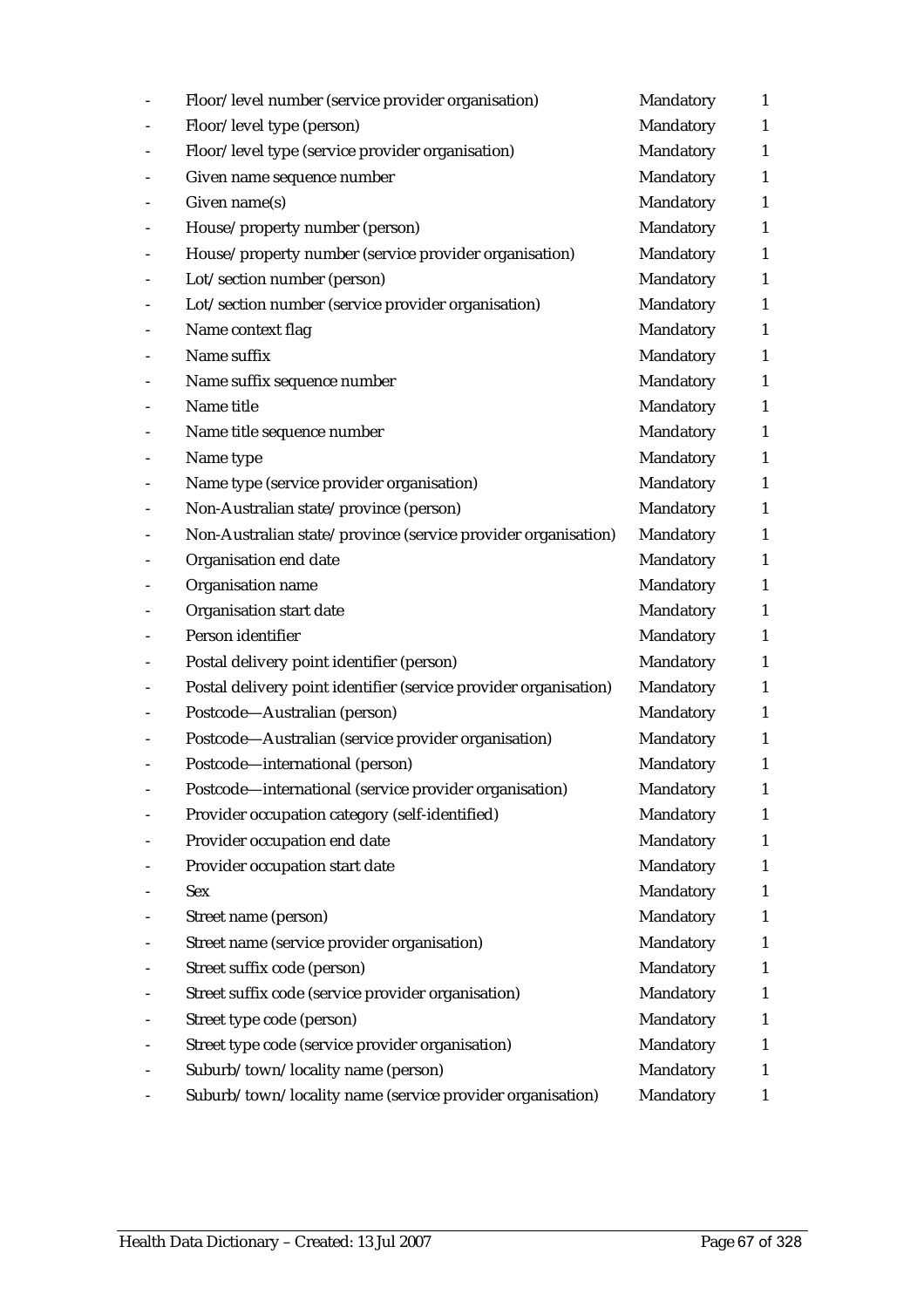## **Injury surveillance DSS**

### **Identifying and definitional attributes**

| Metadata item type:         | Data Set Specification                                                                                                           |
|-----------------------------|----------------------------------------------------------------------------------------------------------------------------------|
| <b>METeOR</b> identifier:   | 339736                                                                                                                           |
| <b>Registration status:</b> | NHIG, Standard 03/05/2006                                                                                                        |
| DSS type:                   | Data Set Specification (DSS)                                                                                                     |
| Scope:                      | The scope of this minimum data set is patient level data from<br>selected emergency departments of hospitals and other settings. |

#### **Collection and usage attributes**

| <i>Collection methods:</i> | National reporting arrangements                                |
|----------------------------|----------------------------------------------------------------|
|                            | State and territory health authorities provide the data to the |
|                            | Australian Institute of Health and Welfare for national        |
|                            | collation, on an annual basis.                                 |
|                            | Periods for which data are collected and nationally collated   |
|                            | Financial years ending 30 June each year.                      |

#### **Source and reference attributes**

| Submitting organisation: | National Health Information Group |  |
|--------------------------|-----------------------------------|--|
|                          |                                   |  |

#### **Relational attributes**

| Related metadata references: | Supersedes Injury surveillance NMDS NHIG, Superseded |
|------------------------------|------------------------------------------------------|
|                              | 03/05/2006                                           |

| Seq<br>No.                   | Metadata item                                                             | <b>Obligation</b> | <b>Max</b><br><i><b>occurs</b></i> |
|------------------------------|---------------------------------------------------------------------------|-------------------|------------------------------------|
|                              | Activity when injured                                                     | Mandatory         |                                    |
|                              | External cause (admitted patient)                                         | Mandatory         | 99                                 |
|                              | Place of occurrence of external cause of injury (ICD-10-AM)               | Mandatory         | 1                                  |
|                              | Activity when injured (non-admitted patient)                              | Mandatory         | 1                                  |
|                              | Bodily location of main injury                                            | Mandatory         | 1                                  |
|                              | External cause-human intent                                               | Mandatory         | 1                                  |
| $\qquad \qquad \blacksquare$ | Narrative description of injury event                                     | Mandatory         |                                    |
|                              | Nature of main injury (non-admitted patient)                              | Mandatory         | 1                                  |
| Ξ.                           | Place of occurrence of external cause of injury (non-admitted<br>patient) | Mandatory         |                                    |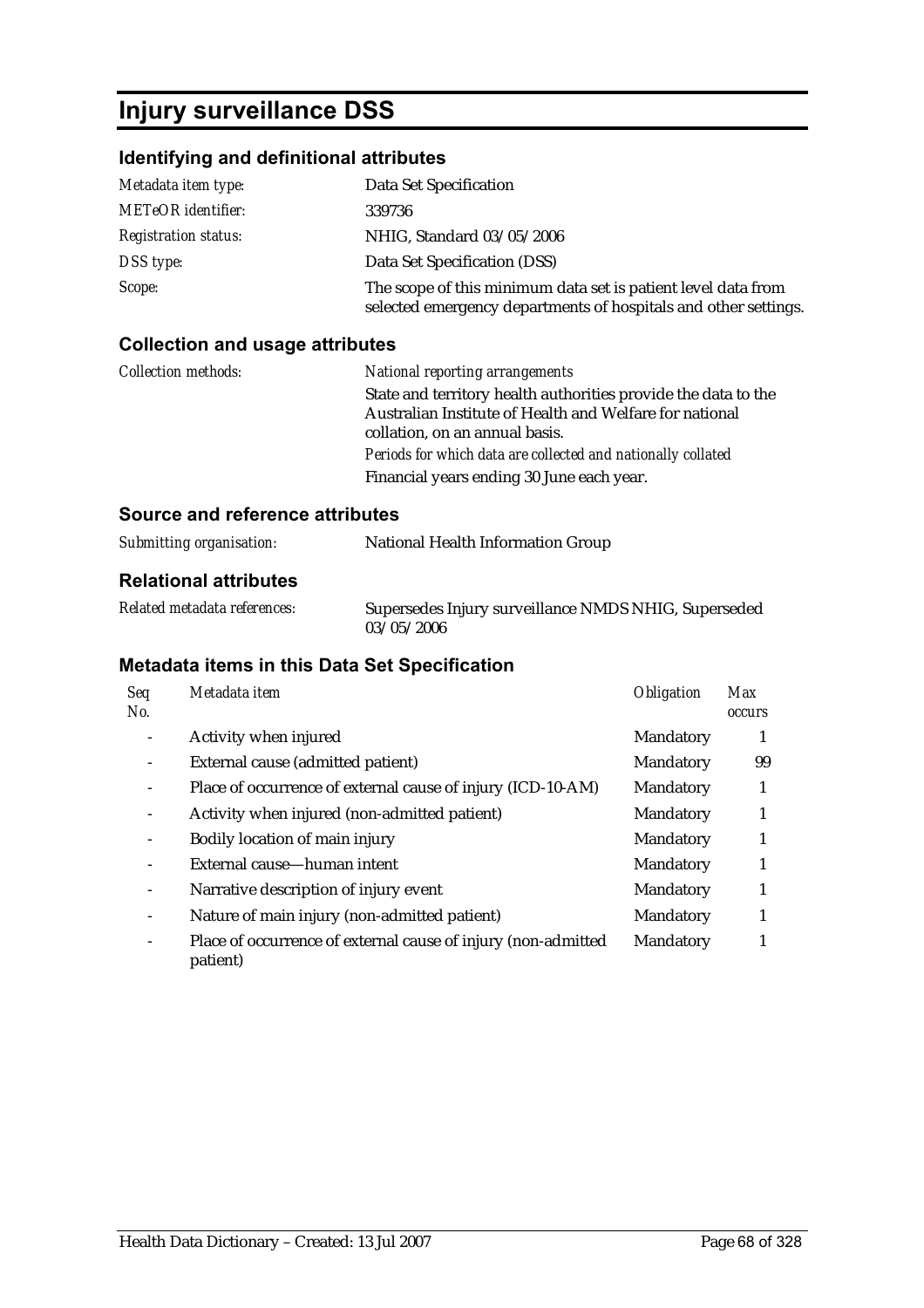# **Data Element Clusters**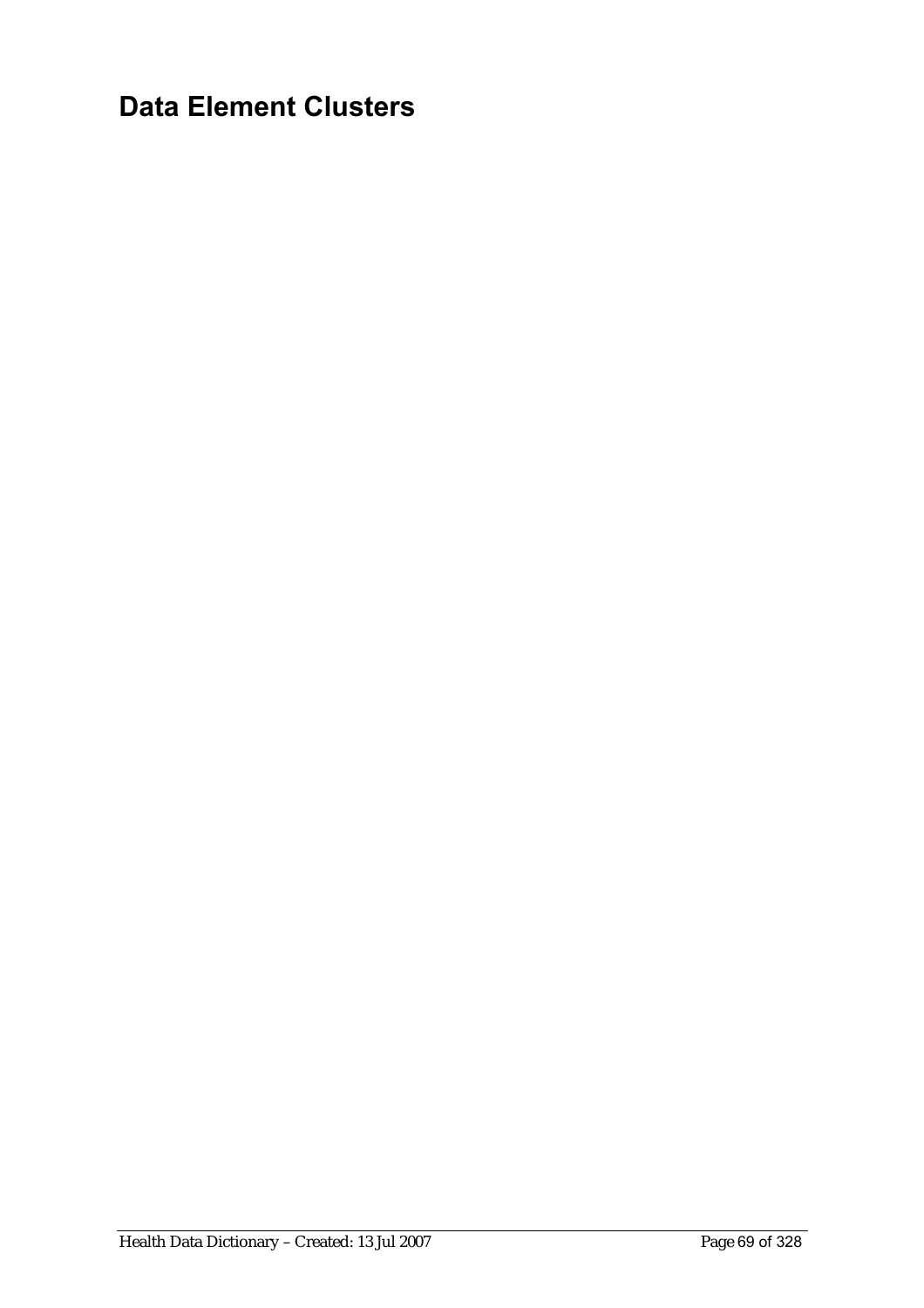## **Activities and Participation cluster**

#### **Identifying and definitional attributes**

| Metadata item type:                    | Data Set Specification                                                                                                                                                                                                                                                                                                     |
|----------------------------------------|----------------------------------------------------------------------------------------------------------------------------------------------------------------------------------------------------------------------------------------------------------------------------------------------------------------------------|
| <b>METeOR</b> identifier:              | 320111                                                                                                                                                                                                                                                                                                                     |
| <b>Registration status:</b>            | NHIG, Standard 29/11/2006<br>NCSIMG, Standard 16/10/2006                                                                                                                                                                                                                                                                   |
| DSS type:                              | National Minimum Data Set (NMDS)                                                                                                                                                                                                                                                                                           |
| Scope:                                 | This data cluster is one of four clusters that make up the<br>Functioning and Disability DSS. To ensure a complete<br>description of human functioning it is recommended that<br>this cluster be collected along with the following three<br>clusters over time and by a range of health and community<br>care providers:  |
|                                        | 1. Body functions cluster                                                                                                                                                                                                                                                                                                  |
|                                        | 2. Body structures cluster                                                                                                                                                                                                                                                                                                 |
|                                        | <b>Environmental factors cluster</b><br>3.                                                                                                                                                                                                                                                                                 |
|                                        | In the context of health, activity refers to the execution of a<br>task or action by an individual, and participation refers to<br>involvement in a life situation.                                                                                                                                                        |
|                                        | The Activities and Participation cluster collects<br>information on a person's level of difficulty with activities,<br>assistance needed to perform activities, extent of<br>participation, and satisfaction with participation in the<br>following life areas:                                                            |
|                                        | Learning and applying knowledge<br>1.                                                                                                                                                                                                                                                                                      |
|                                        | General tasks and demands<br>2.                                                                                                                                                                                                                                                                                            |
|                                        | 3.<br>Communication                                                                                                                                                                                                                                                                                                        |
|                                        | Mobility<br>4.                                                                                                                                                                                                                                                                                                             |
|                                        | Self-care<br>5.                                                                                                                                                                                                                                                                                                            |
|                                        | 6.<br>Domestic life                                                                                                                                                                                                                                                                                                        |
|                                        | 7.<br>Interpersonal interactions and relationships                                                                                                                                                                                                                                                                         |
|                                        | Major life areas<br>8.                                                                                                                                                                                                                                                                                                     |
|                                        | Community, social and civic life<br>9.                                                                                                                                                                                                                                                                                     |
|                                        | The use of this cluster to collect information on activity<br>limitations and participation restrictions should enhance<br>data quality for medical purposes as well as for a range of<br>purposes related to understanding human functioning.<br>This data cluster should be complementary to information<br>on diseases. |
|                                        | The information collected in the Activities and<br>Participation cluster may also indicate the sorts of<br>interventions that could result in improved functioning.<br>This could be in the form of rehabilitation, health-related<br>interventions, equipment, or support for example.                                    |
| <b>Collection and usage attributes</b> |                                                                                                                                                                                                                                                                                                                            |
| Guide for use:                         | The following four measures are used to describe activities                                                                                                                                                                                                                                                                |

clumsiness, and modification of the manner in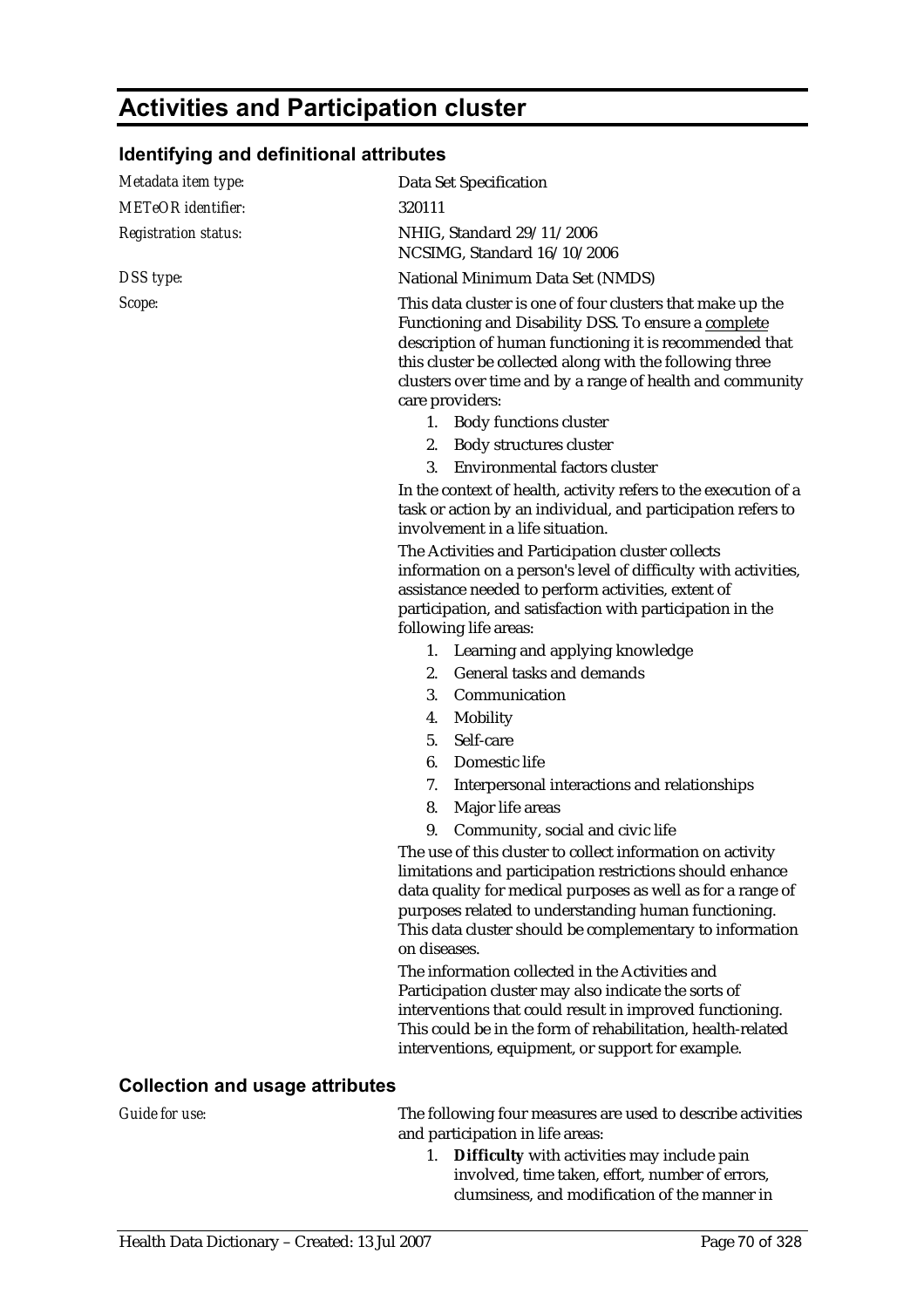which the activity is performed. Difficulty is the combination of the frequency with which the problem exists, the duration of the problem and the intensity of the problem.

- 2. **Need for assistance** with activities includes personal assistance and/or supervision.
- 3. **Extent of participation** indicates the level of participation restriction. This corresponds to an externally observable measure of participation.
- 4. **Satisfaction with participation** corresponds to the person's own perspective on their participation, and reflects their attitude to their participation in the various life areas. It is essentially a summary measure in which are embedded the concepts of choice, opportunity and importance.

For each life area code recorded there can be one response for each of the measures. The choice of measure will depend on the user and their information requirements. There are numerous possible methods for collecting activity, activity limitation, participation and participation restriction. A decision could be made to collect information:

- about every domain;
- on domains of particular relevance; or
- on a number of domains which are prioritised according to specified criteria.

See also the *ICF Australian User Guide* for further guidelines.

*Collection methods:* The Person—activities/participation life area, code (ICF 2001) AN[NNN] data element is supported by a value domain - Activities and participation code (ICF 2001) AN[NNN] - representing a single list of activity and participation domains that are grouped together.

The World Health Organization suggests the list be used in one of four operational ways.

a) To designate some domains as activities and others as participation, not allowing any overlap.

b) Same as (a) above, but allowing partial overlap. c) To designate all detailed domains as activities and the broad category headings as participation.

d) To use all domains as both activities and participation. The ICF Australian User Guide proposes the use of either option (b) or (d) with the use of additional qualifiers to delineate between activity and participation.

The Person—activities and participation life area, code (ICF 2001) AN[NNN] data element can be used on its own as a neutral list of tasks, actions and life situations, or together with the four additional data elements in this cluster to record positive or neutral performance as well as activity limitations and participation restrictions. (It is important to note that the Person—activities and participation life area, code (ICF 2001) AN[NNN] data element must always be used when recording any of the other four data elements.)

*Comments:* This cluster is based on the International Classification of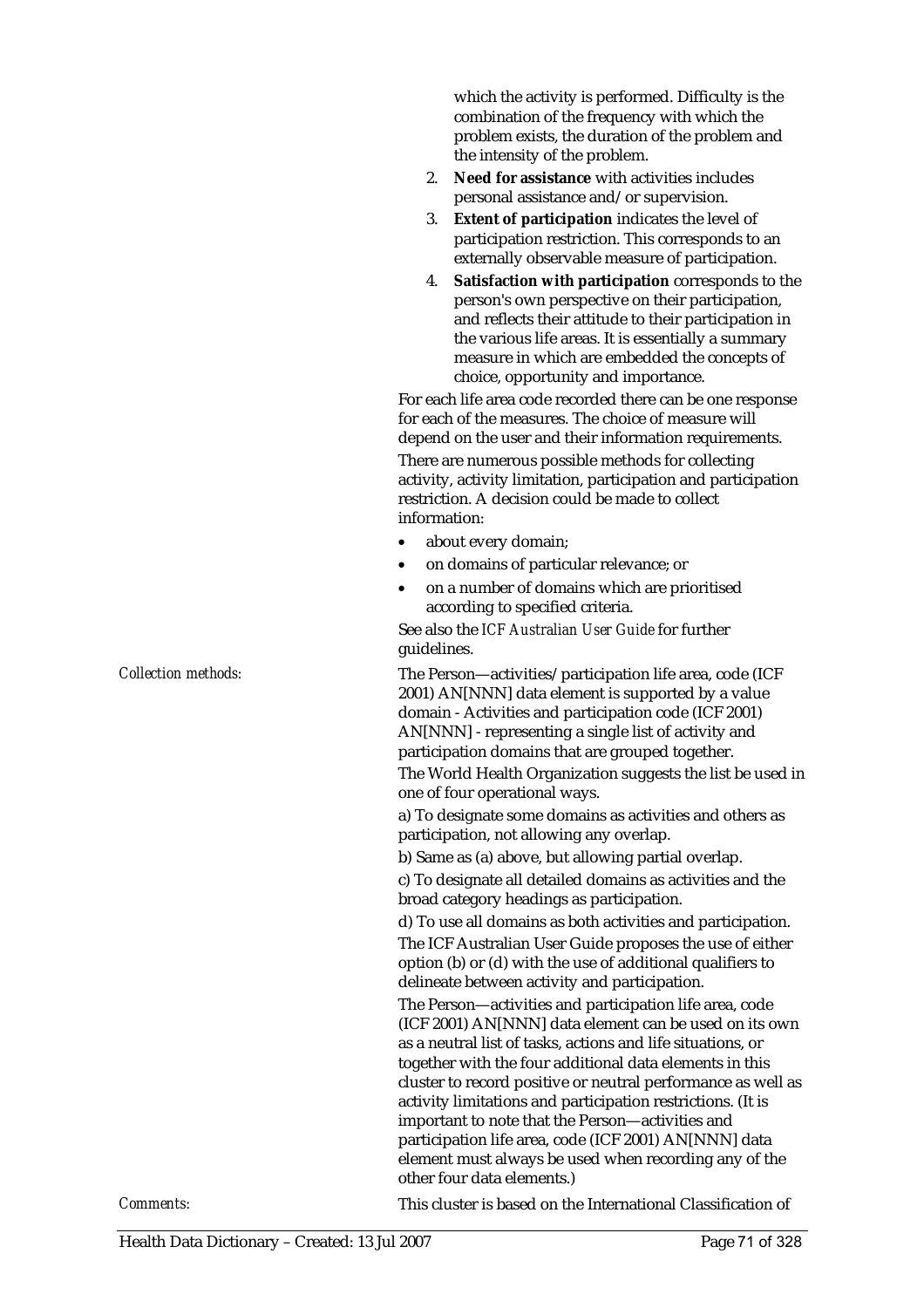Functioning, Disability and Health (ICF). The ICF is a reference member of the WHO Family of International Classifications (endorsed by the World Health Assembly in 2001) and of the Australian Family of Health and Related Classifications (endorsed by the National Health Information Management Group in 2002).

The ICF provides a framework for the description of human functioning and disability. The components of ICF are defined in relation to a health condition. A health condition is an 'umbrella term for disease (acute or chronic), disorder, injury or trauma' (WHO 2001). A health condition may be recorded, for example, as:

- Episode of care principal diagnosis, code (ICD-10-AM 5th Ed) ANN{.N[N}
- Episode of care additional diagnosis, code (ICD-10-AM 5th Ed) ANN{.N[N}.

The ICF recognises two constructs that can be used with 'Activities and Participation': performance and capacity. 'Performance' is what the person does in their usual environment. 'Capacity' describes 'an individual's ability to execute a task or an action in a standardised environment, where a standardised environment may be:

- an actual environment commonly used for assessment in test settings; or
- in cases where this is not possible, an assumed environment which can be thought to have a uniform impact' (WHO 2001).

The standardised environment has not been generally operationalised. However, the recognition of these two constructs in the ICF underscores the importance of recording the environment in which activities are being performed.

#### **Source and reference attributes**

| Submitting organisation: | Australian Institute of Health and Welfare (AIHW) which |
|--------------------------|---------------------------------------------------------|
|                          | is the Australian Collaborating Centre for the World    |
|                          | Health Organization Family of International             |
|                          | Classifications.                                        |
|                          |                                                         |

#### **Relational attributes**

*Implementation in Data Set Specification:* Functioning and Disability DSS NHIG, Standard 29/11/2006 NCSIMG, Standard 16/10/2006

| Seq No. | Metadata item                        | <i><b>Obligation</b></i> | Max occurs |
|---------|--------------------------------------|--------------------------|------------|
|         | Activity and participation life area | Mandatory                |            |
|         | Assistance with activities           | Optional                 |            |
|         | Difficulty with activities           | Optional                 |            |
|         | <b>Extent of participation</b>       | Optional                 |            |
|         | Satisfaction with participation      | Optional                 |            |
|         |                                      |                          |            |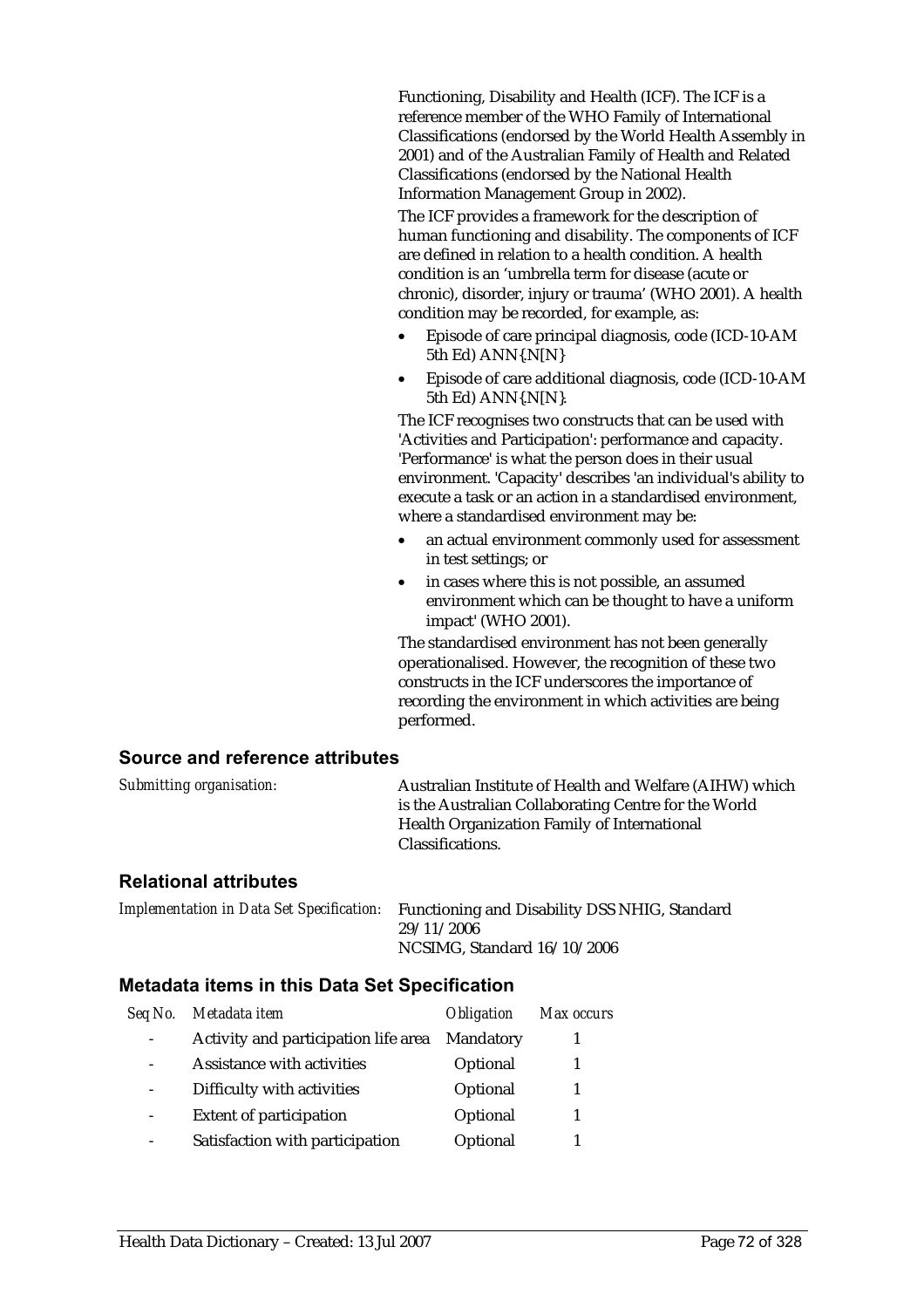## **Body functions cluster**

### **Identifying and definitional attributes**

| Metadata item type:         | Data Set Specification                                                                                                                                                                                                                                                                                               |  |  |
|-----------------------------|----------------------------------------------------------------------------------------------------------------------------------------------------------------------------------------------------------------------------------------------------------------------------------------------------------------------|--|--|
| <b>METeOR</b> identifier:   | 320117                                                                                                                                                                                                                                                                                                               |  |  |
| <b>Registration status:</b> | NHIG, Standard 29/11/2006<br>NCSIMG, Standard 16/10/2006                                                                                                                                                                                                                                                             |  |  |
| DSS type:                   | Data Set Specification (DSS)                                                                                                                                                                                                                                                                                         |  |  |
| Scope:                      | This data cluster is one of four clusters that make up the<br>Functioning and Disability DSS. To ensure a complete<br>description of human functioning it is recommended that it<br>be collected along with the following three clusters over<br>time and by a range of health and community care<br>providers:      |  |  |
|                             | 1. Body Structures cluster                                                                                                                                                                                                                                                                                           |  |  |
|                             | 2. Activities and Participation cluster                                                                                                                                                                                                                                                                              |  |  |
|                             | Environmental factors cluster<br>3.                                                                                                                                                                                                                                                                                  |  |  |
|                             | Body functions are the physiological functions of body<br>systems (including psychological functions). The term<br>'body' refers to the human organism as a whole; hence it<br>includes the brain and its functions, that is, the mind.                                                                              |  |  |
|                             | The Body functions cluster collects information on the<br>presence and extent of impairment of the eight body<br>function domains listed below:                                                                                                                                                                      |  |  |
|                             | 1. Mental functions                                                                                                                                                                                                                                                                                                  |  |  |
|                             | 2.<br>Sensory functions and pain                                                                                                                                                                                                                                                                                     |  |  |
|                             | 3. Voice and speech functions                                                                                                                                                                                                                                                                                        |  |  |
|                             | Functions of the cardiovascular, haematological,<br>4.<br>immunological and respiratory systems                                                                                                                                                                                                                      |  |  |
|                             | Functions of the digestive, metabolic and the<br>5.<br>endocrine system                                                                                                                                                                                                                                              |  |  |
|                             | Genitourinary and reproductive functions<br>6.                                                                                                                                                                                                                                                                       |  |  |
|                             | Neuromusculoseletal and movement-related<br>7.<br>functions                                                                                                                                                                                                                                                          |  |  |
|                             | Functions of the skin and related structures<br>8.                                                                                                                                                                                                                                                                   |  |  |
|                             | Impairments of body functions, as defined in the ICF, are<br>problems in body functions such as a loss or significant<br>departure from population standards or averages. The ICD<br>uses impairment as 'signs and symptoms', a 'component of<br>disease' or sometimes 'reason for contact with health<br>services'. |  |  |
|                             | Impairments are recorded in terms of their extent or<br>magnitude, nature and/or location. Determination of<br>impairment is undertaken primarily by those qualified to<br>evaluate physical and mental functioning or structure<br>according to these standards.                                                    |  |  |
|                             | Impairments should be detectable or noticeable by others<br>or the person by direct observation or by inference from<br>indirect observation. Impairments are not the same as the<br>underlying pathology, but are manifestations of that<br>pathology.                                                              |  |  |

Impairments can be temporary or permanent; progressive, regressive or static; intermittent or continuous. The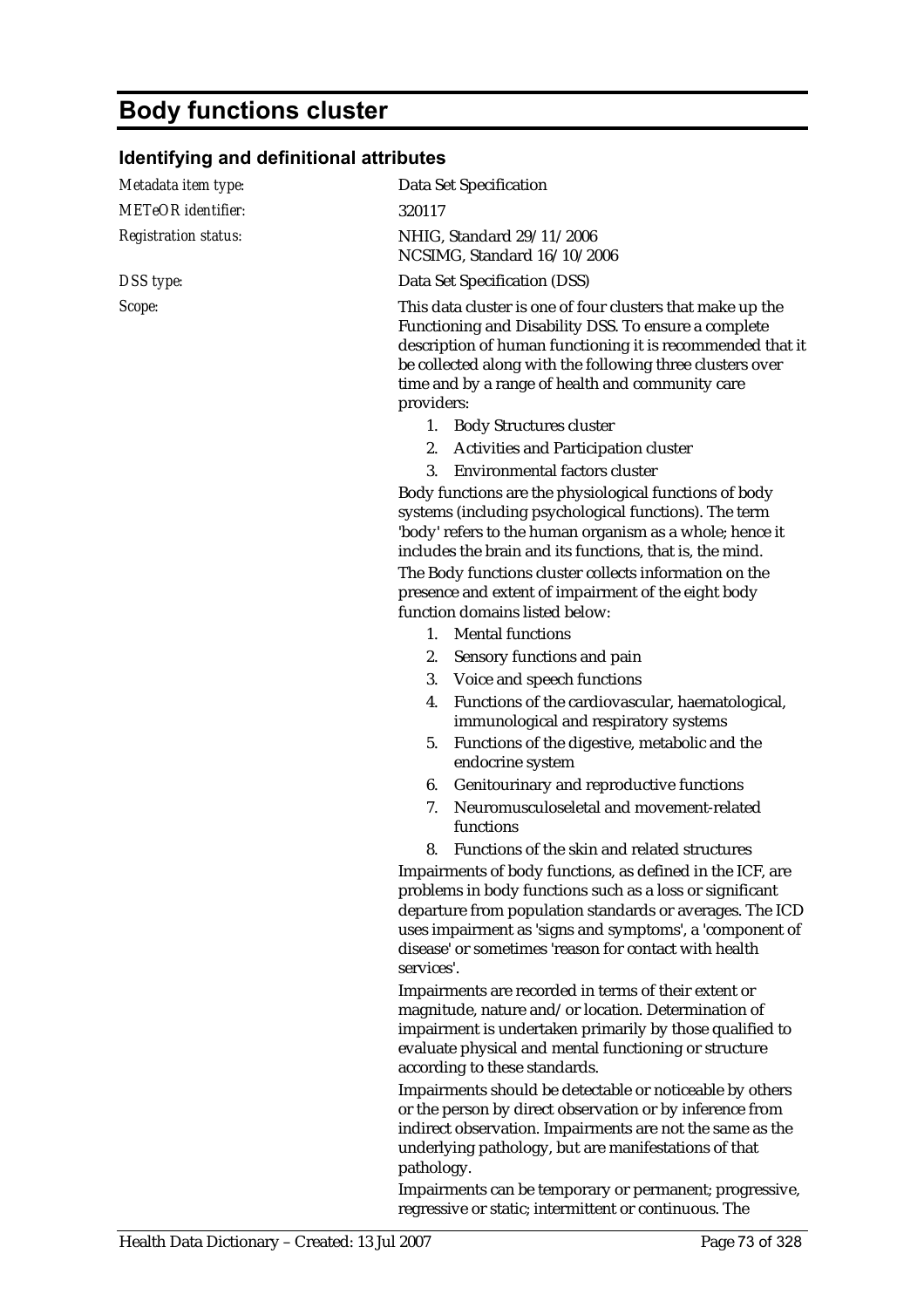deviation from the population norm may be slight or severe and may fluctuate over time. Impairments may result in other impairments.

Impairments may be part, or an expression of a health condition, but do not necessarily indicate that a disease is present or that the individual should be regarded as sick. The use of this cluster to collect information on impairments of body functions should enhance data quality for medical purposes as well as for a range of purposes related to human functioning. This data cluster should be complementary to information on diseases.

The information collected in the Body functions cluster may also indicate the sorts of interventions that could result in improved functioning. This could be in the form of rehabilitation, health-related interventions, equipment, or support for example.

#### **Collection and usage attributes**

| <b>Collection methods:</b> | The Person-body function, code (ICF 2001) AN[NNNN]<br>data element is a neutral list of functions that can be used<br>to record positive or neutral body function, as well as<br>impairment of a specified body function when used in<br>conjunction with Person-extent of impairment of body<br>function, code (ICF 2001)N. For each body function code<br>recorded there should be a code for impairment of body<br>functions. |
|----------------------------|----------------------------------------------------------------------------------------------------------------------------------------------------------------------------------------------------------------------------------------------------------------------------------------------------------------------------------------------------------------------------------------------------------------------------------|
|                            | There are numerous possible methods for collecting body<br>functions and impairments. A decision could be made to<br>collect information:                                                                                                                                                                                                                                                                                        |
|                            | about every domain;                                                                                                                                                                                                                                                                                                                                                                                                              |
|                            | on domains of particular relevance; or                                                                                                                                                                                                                                                                                                                                                                                           |
|                            | on a number of domains which are prioritised<br>$\bullet$<br>according to specified criteria.                                                                                                                                                                                                                                                                                                                                    |
|                            | See also the ICF Australian User Guide for further<br>guidelines.                                                                                                                                                                                                                                                                                                                                                                |
| Comments:                  | This cluster is based on the International Classification of<br>Functioning, Disability and Health (ICF). The ICF was<br>endorsed by the World Health Assembly in 2001 as a<br>reference member of the WHO Family of International<br>Classifications and of the Australian Family of Health and<br>Related Classifications (endorsed by the National Health<br>Information Management Group in 2002).                           |
|                            | The ICF provides a framework for the description of<br>human functioning and disability. The components of ICF<br>are defined in relation to a health condition. A health<br>condition is an 'umbrella term for disease (acute or<br>chronic), disorder, injury or trauma' (WHO 2001). A health<br>condition may be recorded, for example, as:                                                                                   |
|                            | Episode of care principal diagnosis, code (ICD-10-AM<br>5th Ed) ANN{.N[N}                                                                                                                                                                                                                                                                                                                                                        |
|                            | Episode of care additional diagnosis, code (ICD-10-AM<br>5th Ed) $ANN\{N[N]\}$ .                                                                                                                                                                                                                                                                                                                                                 |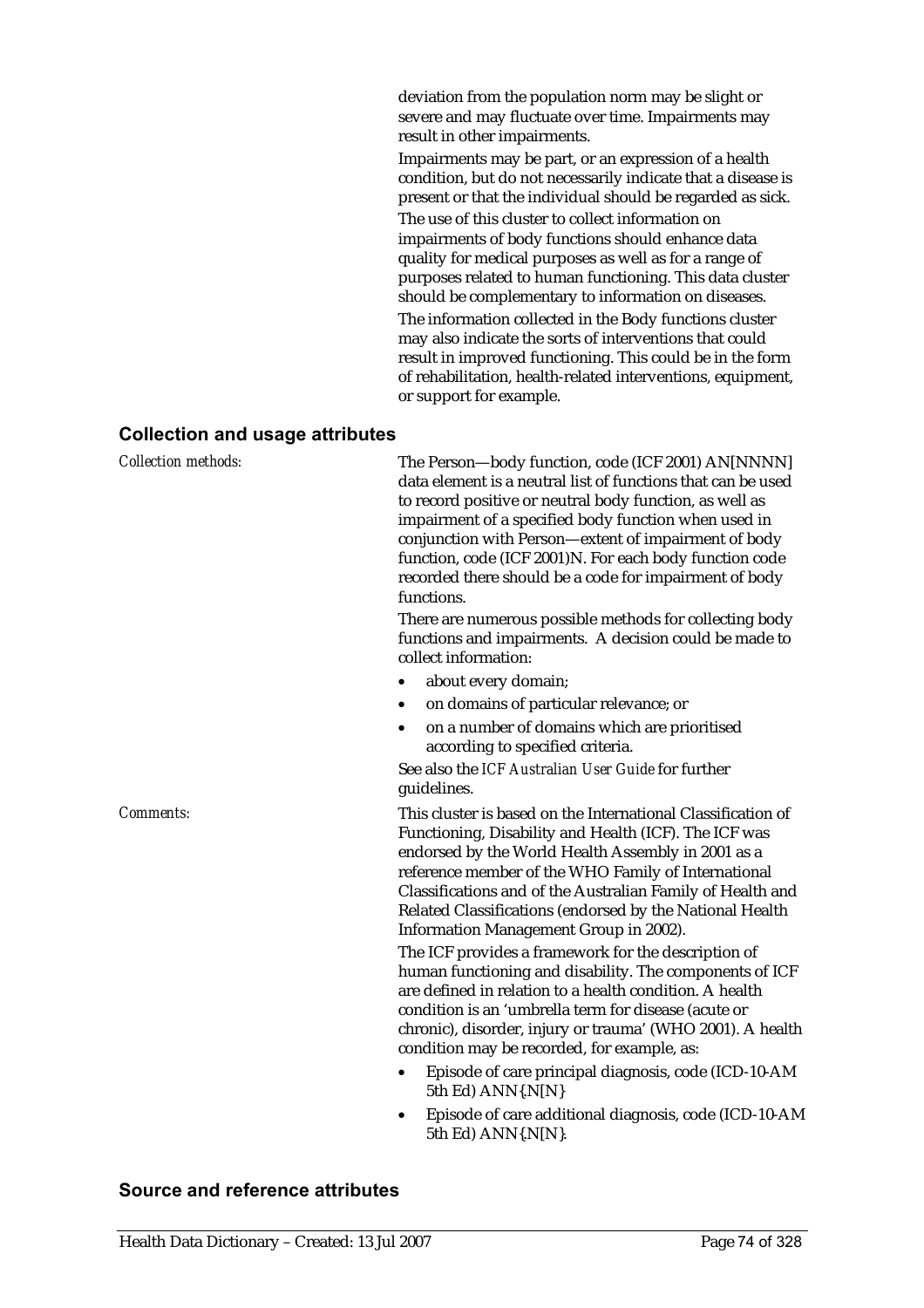| Submitting organisation: | Australian Institute of Health and Welfare (AIHW) which                                                    |
|--------------------------|------------------------------------------------------------------------------------------------------------|
|                          | is the Australian Collaborating Centre for the World<br><b>Health Organization Family of International</b> |
|                          | Classifications.                                                                                           |

### **Relational attributes**

| Implementation in Data Set Specification: Functioning and Disability DSS NHIG, Standard |
|-----------------------------------------------------------------------------------------|
| 29/11/2006                                                                              |
| NCSIMG, Standard 16/10/2006                                                             |

### **Metadata items in this Data Set Specification**

|                 | Seq No. Metadata item                 | <i><b>Obligation</b></i> | Max occurs |
|-----------------|---------------------------------------|--------------------------|------------|
| $\sim 100$      | <b>Body function</b>                  | Mandatory                |            |
| $\sim$ 10 $\pm$ | Impairment of body function Mandatory |                          |            |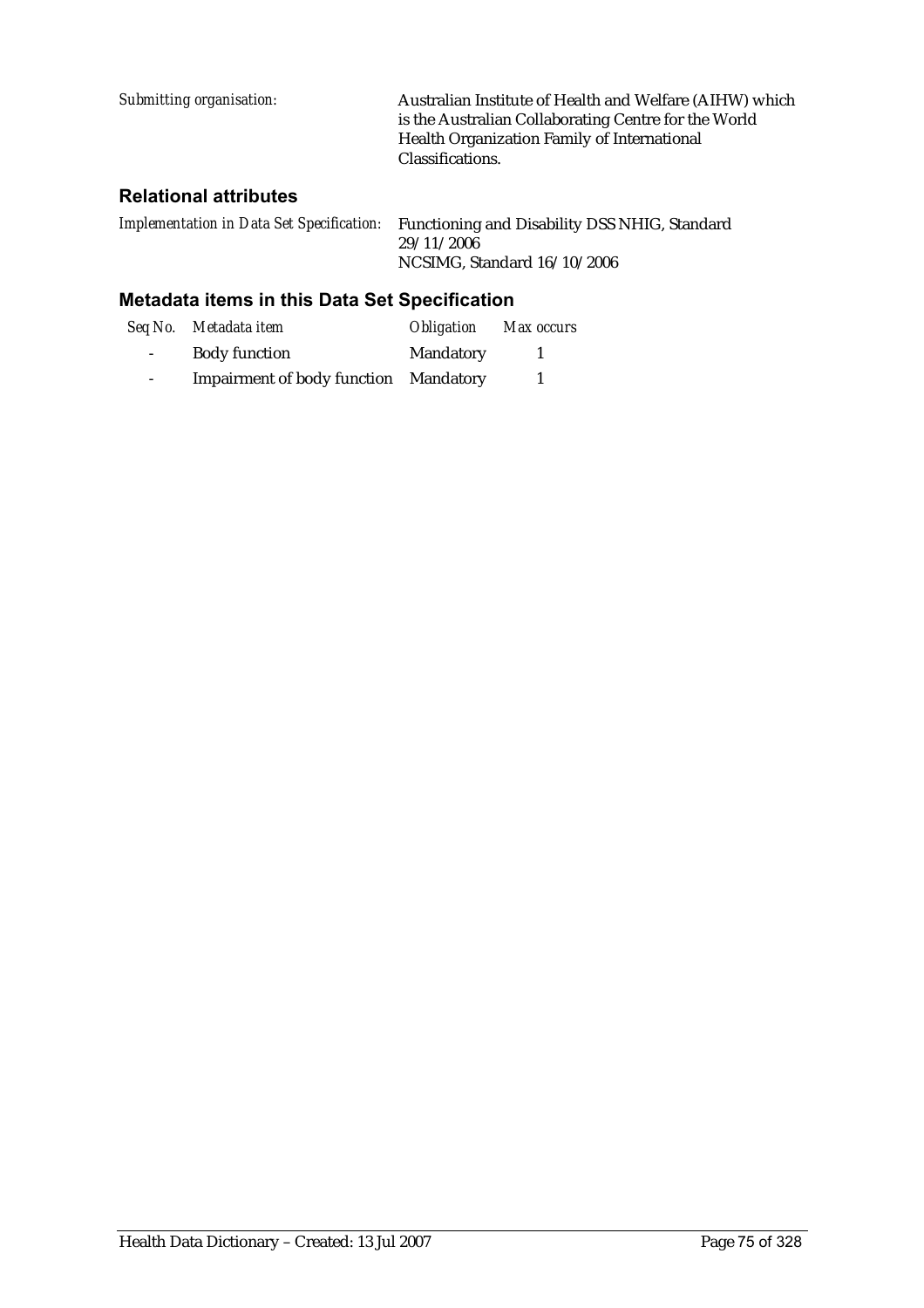## **Body structures cluster**

### **Identifying and definitional attributes**

| Metadata item type:         | Data Set Specification                                                                                                                                                                                                                                                                                                    |  |  |
|-----------------------------|---------------------------------------------------------------------------------------------------------------------------------------------------------------------------------------------------------------------------------------------------------------------------------------------------------------------------|--|--|
| <b>METeOR</b> identifier:   | 320151                                                                                                                                                                                                                                                                                                                    |  |  |
| <b>Registration status:</b> | NHIG, Standard 29/11/2006<br>NCSIMG, Standard 16/10/2006                                                                                                                                                                                                                                                                  |  |  |
| DSS type:                   | Data Set Specification (DSS)                                                                                                                                                                                                                                                                                              |  |  |
| Scope:                      | This data cluster is one of four clusters that make up the<br>Functioning and Disability DSS. To ensure a complete<br>description of human functioning it is recommended that<br>this cluster be collected along with the following three<br>clusters over time and by a range of health and community<br>care providers: |  |  |
|                             | 1. Body functions cluster                                                                                                                                                                                                                                                                                                 |  |  |
|                             | 2. Activities and participation cluster                                                                                                                                                                                                                                                                                   |  |  |
|                             | Environmental factors cluster<br>3.                                                                                                                                                                                                                                                                                       |  |  |
|                             | Body structures are anatomical parts of the body such as<br>organs, limbs and their components.                                                                                                                                                                                                                           |  |  |
|                             | The Body structures cluster collects information on the<br>presence and extent of impairment, the nature of<br>the change and the location of the impairment for the eight<br>body structure domains listed below:                                                                                                        |  |  |
|                             | 1. Structures of the nervous system                                                                                                                                                                                                                                                                                       |  |  |
|                             | The eye, ear and related structures<br>2.                                                                                                                                                                                                                                                                                 |  |  |
|                             | 3.<br>Structures involved in voice and speech                                                                                                                                                                                                                                                                             |  |  |
|                             | Structures of the cardiovascular, immunological<br>4.<br>and respiratory systems                                                                                                                                                                                                                                          |  |  |
|                             | Structures related to the digestive, metabolism and<br>5.<br>endocrine systems                                                                                                                                                                                                                                            |  |  |
|                             | Structures related to genitourinary and<br>6.<br>reproductive systems                                                                                                                                                                                                                                                     |  |  |
|                             | Structures related to movement<br>7.                                                                                                                                                                                                                                                                                      |  |  |
|                             | Skin and related structures<br>8.                                                                                                                                                                                                                                                                                         |  |  |
|                             | Impairments of body structures, as defined in the ICF, are<br>problems in body structure such as a loss or significant<br>departure from population standards or averages. The ICD<br>uses impairment as 'signs and symptoms', a 'component of<br>disease' or sometimes 'reason for contact with health<br>services'.     |  |  |
|                             | Impairments are recorded in terms of their extent or<br>magnitude, nature and/or location. Determination of<br>impairment is undertaken primarily by those qualified to<br>evaluate physical and mental functioning or structure<br>according to population standards or averages.                                        |  |  |
|                             | Impairments should be detectable or noticeable by others<br>or the person by direct observation or by inference from<br>indirect observation. Impairments are not the same as the<br>underlying pathology, but are manifestations of that<br>pathology.                                                                   |  |  |
|                             | Impairments can be temporary or permanent: progressive.                                                                                                                                                                                                                                                                   |  |  |

Impairments can be temporary or permanent; progressive, regressive or static; intermittent or continuous. The deviation from the population norm may be slight or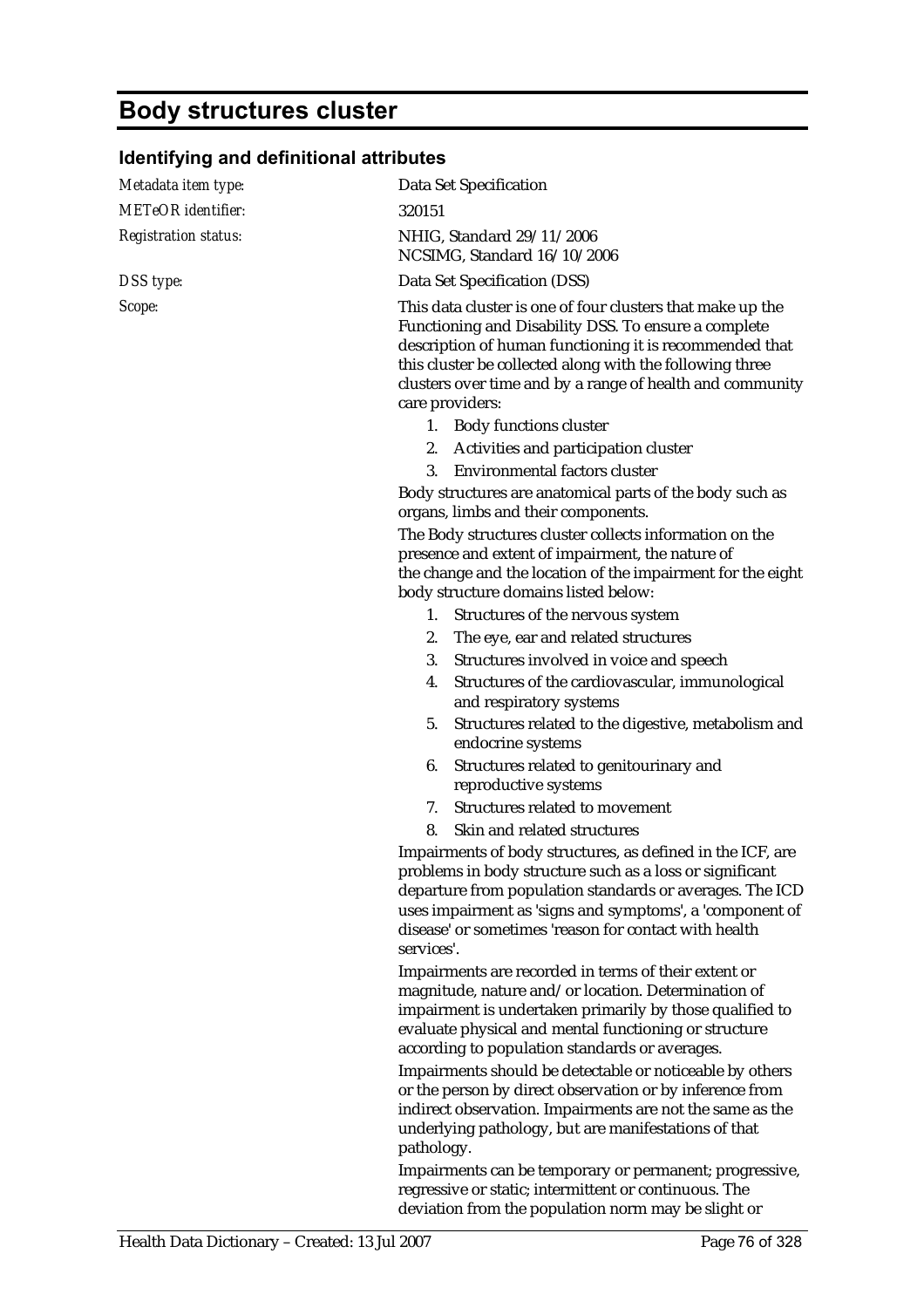severe and may fluctuate over time. Impairments may result in other impairments.

Impairments may be part, or an expression of a health condition, but do not necessarily indicate that a disease is present or that the individual should be regarded as sick.

The use of this cluster to collect information on impairments should enhance data quality for medical purposes as well as for a range of purposes related to understanding human functioning. This data cluster should be complementary to information on diseases. The information collected in the Body structures cluster may also indicate the sorts of interventions that could result in improved functioning. This could be in the form of rehabilitation, health-related interventions, equipment, or support for example.

#### **Collection and usage attributes**

| Guide for use:   | The Person-body structure, code (ICF 2001) AN[NNNN]<br>is a data element supported by the value domain Body<br>structure code (ICF 2001) AN(NNNN) that represents<br>a neutral list of structures from the ICF. This data element<br>can be used to record positive or neutral body structure, as<br>well as impairment of a specified body structure when<br>used in conjunction with Person-extent of impairment of<br>body structure, code (ICF 2001) N. |  |  |
|------------------|-------------------------------------------------------------------------------------------------------------------------------------------------------------------------------------------------------------------------------------------------------------------------------------------------------------------------------------------------------------------------------------------------------------------------------------------------------------|--|--|
|                  | It is optional to record the location and nature of the<br>impairment using Person-nature of impairment of body<br>structure, code (ICF 2001) X and Person-location of<br>impairment of body structure, code (ICF 2001) X<br>respectively.                                                                                                                                                                                                                  |  |  |
|                  | There are numerous possible methods for collecting body<br>structures and impairments. A decision could be made to<br>collect information:                                                                                                                                                                                                                                                                                                                  |  |  |
|                  | about every domain;                                                                                                                                                                                                                                                                                                                                                                                                                                         |  |  |
|                  | on domains of particular relevance; or                                                                                                                                                                                                                                                                                                                                                                                                                      |  |  |
|                  | on a number of domains which are prioritised<br>$\bullet$<br>according to specified criteria.                                                                                                                                                                                                                                                                                                                                                               |  |  |
| <i>Comments:</i> | This cluster is based on the International Classification of<br>Functioning, Disability and Health (ICF). The ICF was<br>endorsed by the World Health Assembly in 2001 as a<br>reference member of the WHO Family of International<br>Classifications and of the Australian Family of Health and<br>Related Classifications (endorsed by the National Health<br>Information Management Group in 2002).                                                      |  |  |
|                  | The ICF provides a framework for the description of<br>human functioning and disability. The components of ICF<br>are defined in relation to a health condition. A health<br>condition is an 'umbrella term for disease (acute or<br>chronic), disorder, injury or trauma' (WHO 2001). A health<br>condition may be recorded, for example, as:                                                                                                              |  |  |
|                  | Episode of care principal diagnosis, code (ICD-10-AM<br>$\bullet$<br>5th Ed) ANN{.N[N}                                                                                                                                                                                                                                                                                                                                                                      |  |  |
|                  | Episode of care additional diagnosis, code (ICD-10-AM<br>5th Ed) ANN{.N[N}                                                                                                                                                                                                                                                                                                                                                                                  |  |  |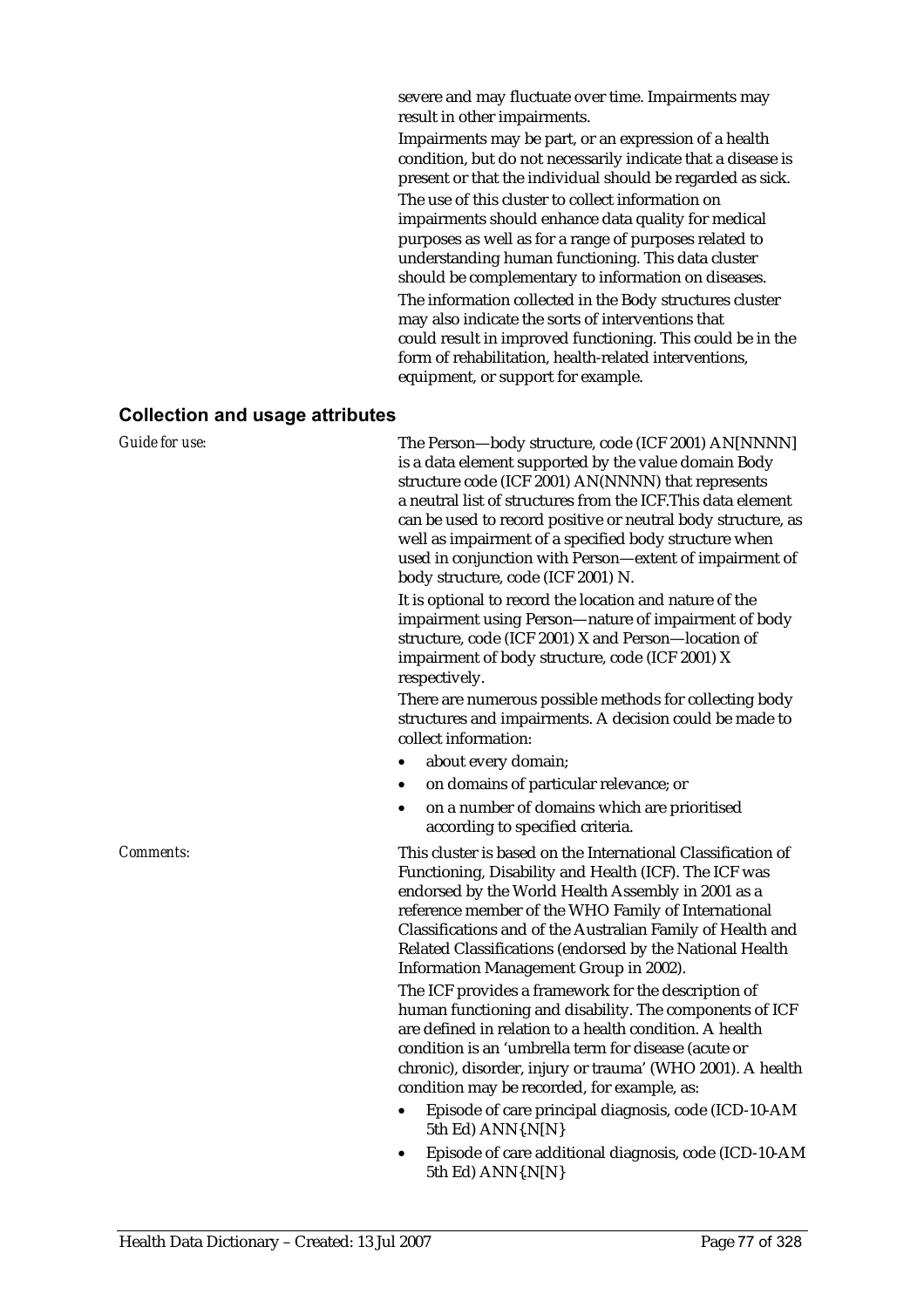### **Source and reference attributes**

| Submitting organisation: | Australian Institute of Health and Welfare (AIHW) which |
|--------------------------|---------------------------------------------------------|
|                          | is the Australian Collaborating Centre for the World    |
|                          | Health Organization Family of International             |
|                          | Classifications.                                        |
|                          |                                                         |

### **Relational attributes**

*Implementation in Data Set Specification:* Functioning and Disability DSS NHIG, Standard 29/11/2006 NCSIMG, Standard 16/10/2006

### **Metadata items in this Data Set Specification**

| Seq No. | Metadata item                 | <i><b>Obligation</b></i> | Max occurs |
|---------|-------------------------------|--------------------------|------------|
|         | <b>Body structure</b>         | Mandatory                |            |
|         | Change to body structure      | Optional                 |            |
|         | Impairment of body structure  | Mandatory                |            |
|         | <b>Location of impairment</b> | Optional                 |            |
|         |                               |                          |            |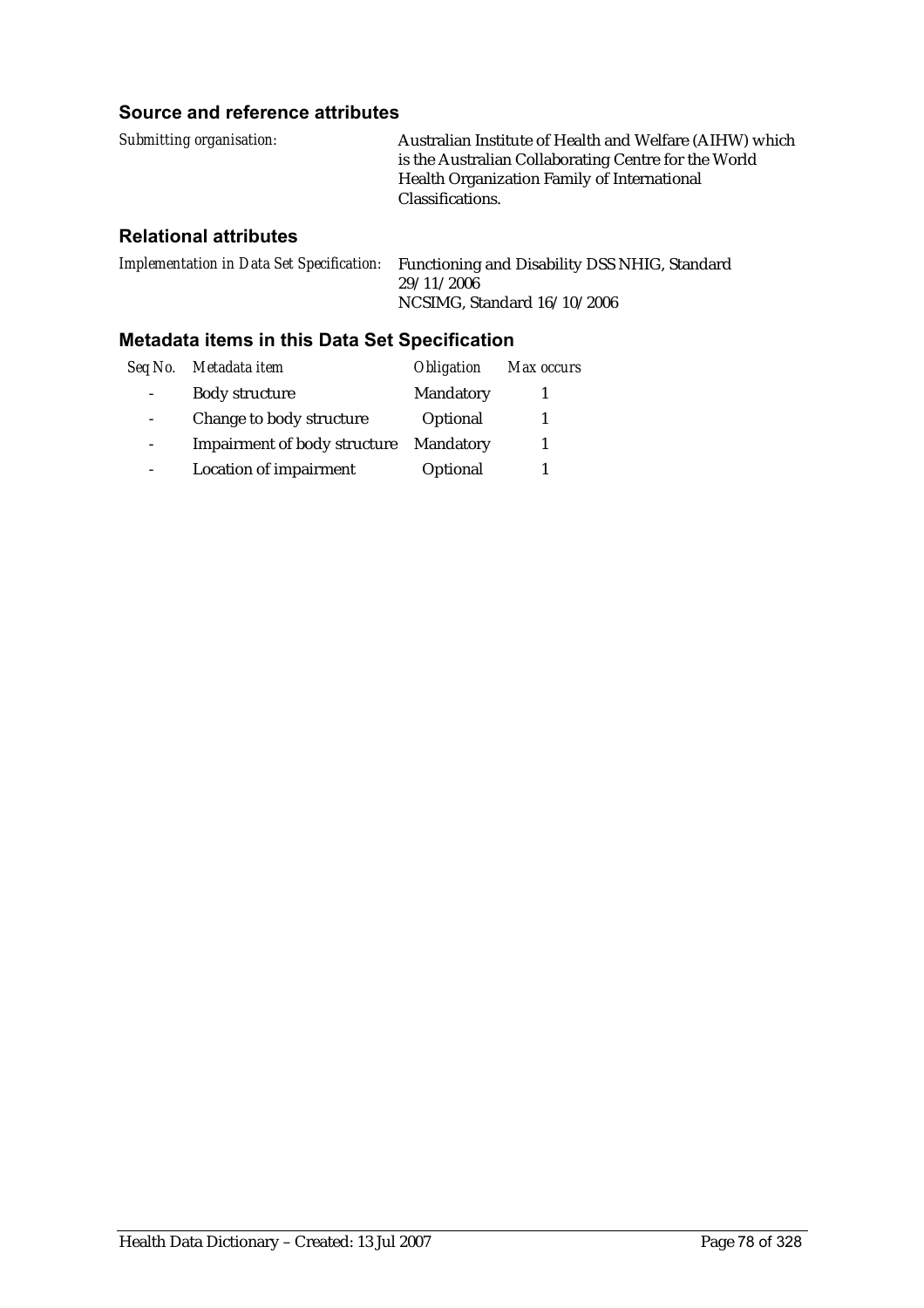## **Environmental factors cluster**

## **Identifying and definitional attributes**

| Metadata item type:         | Data Set Specification                                                                                                                                                                                                                                                                                                             |
|-----------------------------|------------------------------------------------------------------------------------------------------------------------------------------------------------------------------------------------------------------------------------------------------------------------------------------------------------------------------------|
| <b>METeOR</b> identifier:   | 320195                                                                                                                                                                                                                                                                                                                             |
| <b>Registration status:</b> | NHIG, Standard 29/11/2006<br>NCSIMG, Standard 16/10/2006                                                                                                                                                                                                                                                                           |
| DSS type:                   | Data Set Specification (DSS)                                                                                                                                                                                                                                                                                                       |
| Scope:                      | This data cluster is one of four clusters that make up the<br>Functioning and Disability DSS. To ensure a complete<br>description of human functioning it is recommended that<br>this cluster be collected along with the following three<br>clusters over time and by a range of health and community<br>care providers:          |
|                             | 1. Body functions cluster                                                                                                                                                                                                                                                                                                          |
|                             | Body structures cluster<br>2.                                                                                                                                                                                                                                                                                                      |
|                             | Activities and participation cluster<br>3.                                                                                                                                                                                                                                                                                         |
|                             | Environmental factors make up the physical, social and<br>attitudinal environment in which people live and conduct<br>their lives. These factors can have a positive or negative<br>influence on a person's participation as a member of<br>society, on performance of activities, or on a person's body<br>function or structure. |
|                             | The Environmental Factors cluster collects information on<br>the extent to which each of the domains in the five chapters<br>listed below influence the body function or structure,<br>activity or participation of a person:                                                                                                      |
|                             | 1. Products and technology                                                                                                                                                                                                                                                                                                         |
|                             | 2. Natural environment and human-made changes to<br>environment                                                                                                                                                                                                                                                                    |
|                             | 3. Support and relationships                                                                                                                                                                                                                                                                                                       |
|                             | 4. Attitudes                                                                                                                                                                                                                                                                                                                       |
|                             | 5. Services, systems and policies                                                                                                                                                                                                                                                                                                  |
|                             | Each chapter contains categories at different levels ordered<br>from general to detailed. For detailed information the user<br>should follow the structure of the ICF; the codes should be<br>drawn from the same hierarchical level within any<br>particular chapter.                                                             |
|                             | Codes at the ICF chapter headings may be recorded. If<br>further detail is required the Environmental Factors<br>classification includes 3 and 4 digit codes:                                                                                                                                                                      |
|                             | Services, systems and policies<br>e5                                                                                                                                                                                                                                                                                               |
|                             | e580 Health services, systems and policies                                                                                                                                                                                                                                                                                         |
|                             | e5800 Health services                                                                                                                                                                                                                                                                                                              |
|                             | Where multiple environmental factors and the extent of<br>influence are recorded, the following prioritising system<br>may be useful:                                                                                                                                                                                              |
|                             | The first recorded environmental factor is the one<br>having the greatest impact on the individual.                                                                                                                                                                                                                                |
|                             | Second and subsequent environmental factors are also<br>٠<br>of relevance to the individual.                                                                                                                                                                                                                                       |
|                             | The Environmental factors cluster may be used in health,                                                                                                                                                                                                                                                                           |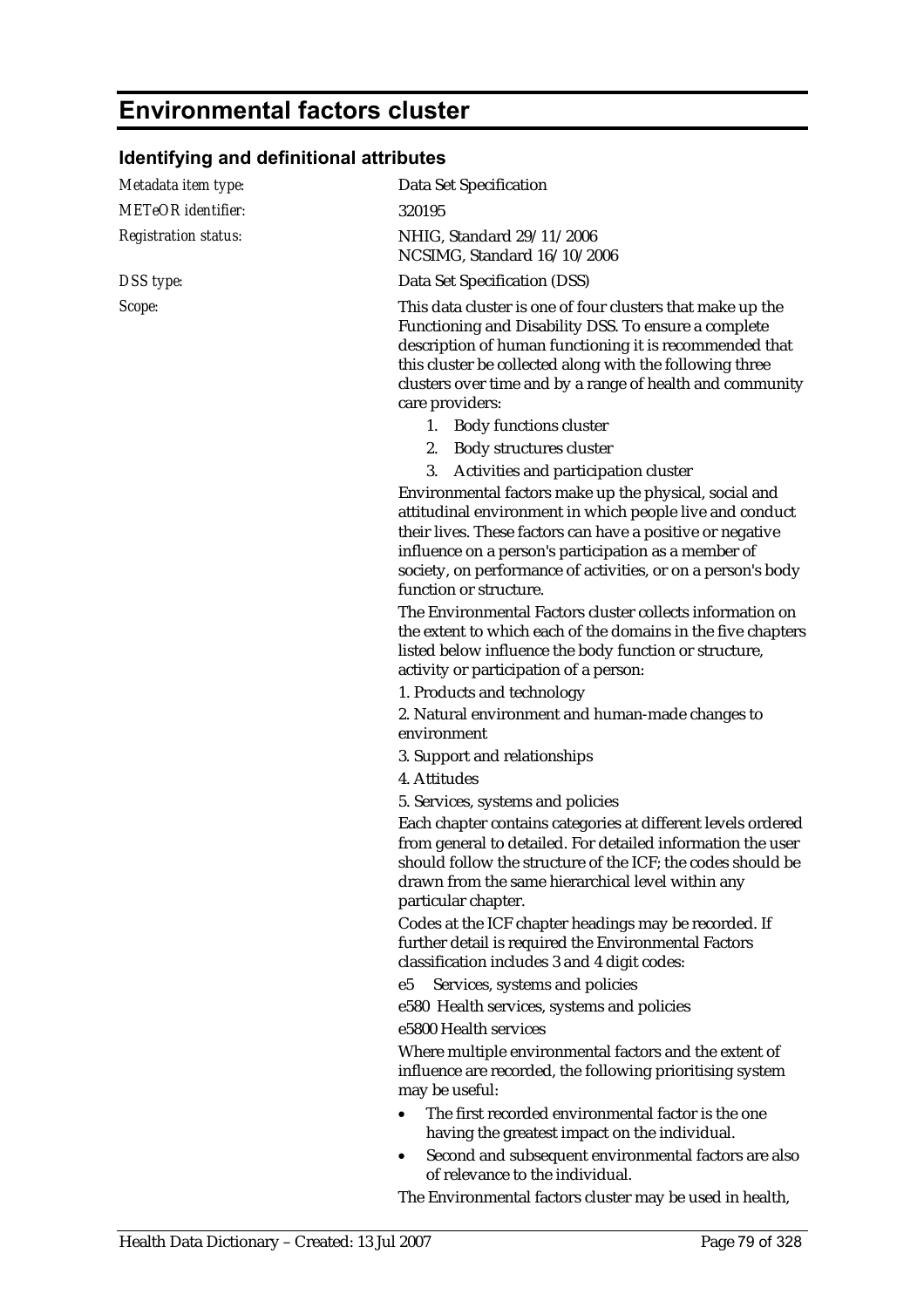community services and other disability-related data collections to record the environmental factors that facilitate or inhibit optimum functioning at the body, person or societal level. Identifying whether, and by how much, these environmental factors are influencing an individual's level of functioning, and whether the influence is a facilitator or barrier, may indicate the sorts of interventions that will optimise the individual's functioning. This information may be useful for policy development, service provision, or advocacy purposes. Preventative strategies could also be indicated by this information.

#### **Collection and usage attributes**

| Guide for use:   | For each environmental factor code recorded there should<br>be one response for the influence of the environmental<br>factor.                                                                                                                                                                                                                                                                                                                                                                                            |  |
|------------------|--------------------------------------------------------------------------------------------------------------------------------------------------------------------------------------------------------------------------------------------------------------------------------------------------------------------------------------------------------------------------------------------------------------------------------------------------------------------------------------------------------------------------|--|
|                  | There are numerous possible methods for collecting<br>environmental factors. Information can be collected on:                                                                                                                                                                                                                                                                                                                                                                                                            |  |
|                  | all environmental factors;<br>$\bullet$                                                                                                                                                                                                                                                                                                                                                                                                                                                                                  |  |
|                  | environmental factors of particular relevance;                                                                                                                                                                                                                                                                                                                                                                                                                                                                           |  |
|                  | a number of environmental factors, prioritised<br>$\bullet$<br>according to specified criteria;                                                                                                                                                                                                                                                                                                                                                                                                                          |  |
|                  | one environmental factor per person; or<br>٠                                                                                                                                                                                                                                                                                                                                                                                                                                                                             |  |
|                  | record environmental factors for each recorded body<br>$\bullet$<br>function, body structure, and activities and<br>participation.                                                                                                                                                                                                                                                                                                                                                                                       |  |
|                  | See also the ICF Australian User Guide for further<br>guidelines.                                                                                                                                                                                                                                                                                                                                                                                                                                                        |  |
| <b>Comments:</b> | This cluster is based on the International Classification of<br>Functioning, Disability and Health (ICF). The ICF was<br>endorsed by the World Health Assembly in 2001 as a<br>reference member of the WHO Family of International<br>Classifications and of the Australian Family of Health and<br>Related Classifications (endorsed by the National Health<br>Information Management Group in 2002).<br>The ICF provides a framework for the description of<br>human functioning and disability. The components of ICF |  |
|                  | are defined in relation to a health condition. A health<br>condition is an 'umbrella term for disease (acute or<br>chronic), disorder, injury or trauma' (WHO 2001). A health<br>condition may be recorded, for example, as:                                                                                                                                                                                                                                                                                             |  |
|                  | Episode of care principal diagnosis, code (ICD-10-AM<br>5th Ed) ANN{.N[N}                                                                                                                                                                                                                                                                                                                                                                                                                                                |  |
|                  | Episode of care additional diagnosis, code (ICD-10-AM<br>$\bullet$<br>5th Ed) ANN{.N[N}.                                                                                                                                                                                                                                                                                                                                                                                                                                 |  |

#### **Source and reference attributes**

*Submitting organisation:* Australian Institute of Health and Welfare (AIHW) which is the Australian Collaborating Centre for the World Health Organization Family of International Classifications.

### **Relational attributes**

*Implementation in Data Set Specification:* Functioning and Disability DSS NHIG, Standard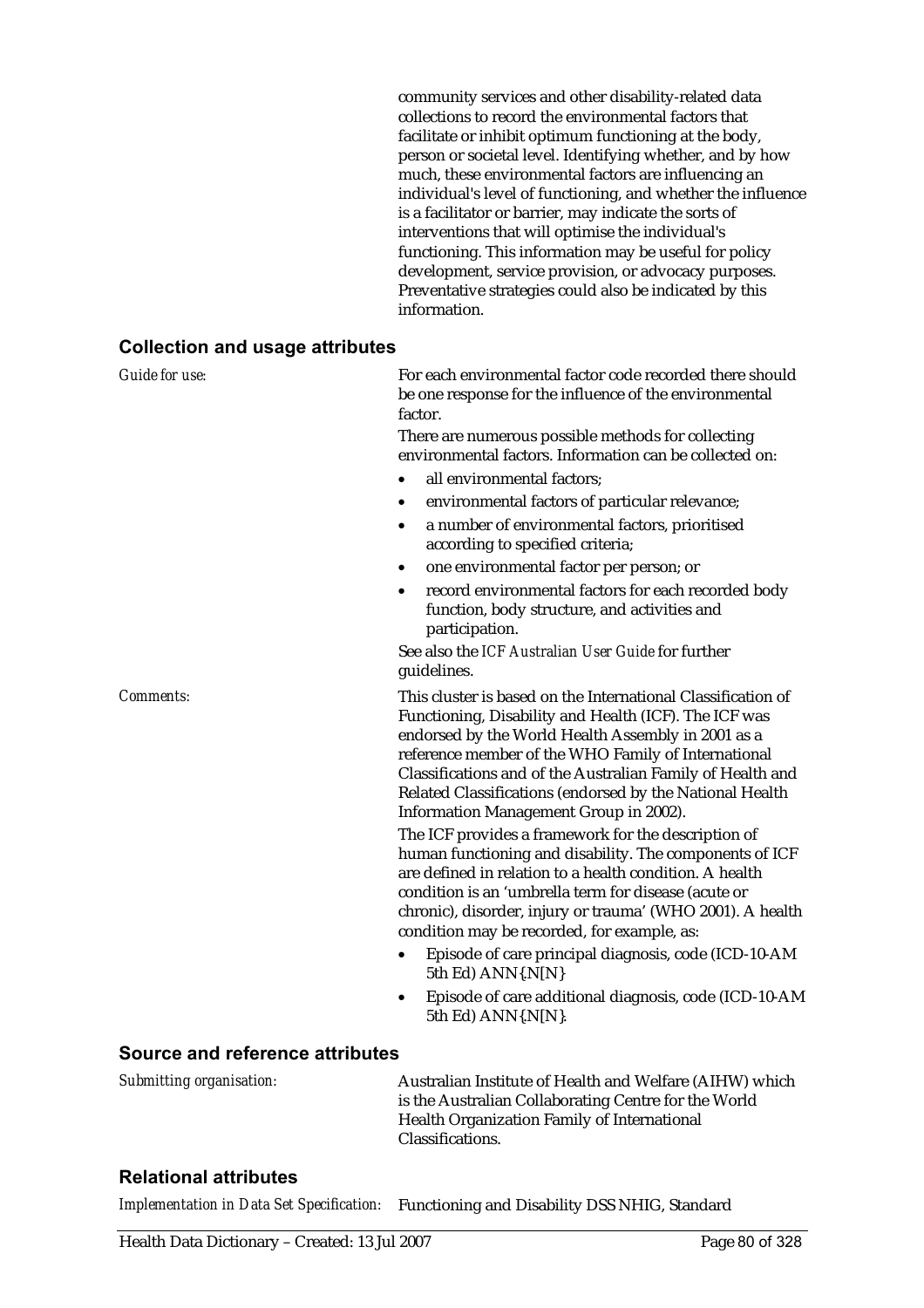#### 29/11/2006 NCSIMG, Standard 16/10/2006

## **Metadata items in this Data Set Specification**

|                  | Seq No. Metadata item                       | <b>Obligation</b> Max occurs |  |
|------------------|---------------------------------------------|------------------------------|--|
| $\sim$ 100 $\mu$ | <b>Environmental factor</b>                 | Mandatory                    |  |
| $\sim$           | Influence of environmental factor Mandatory |                              |  |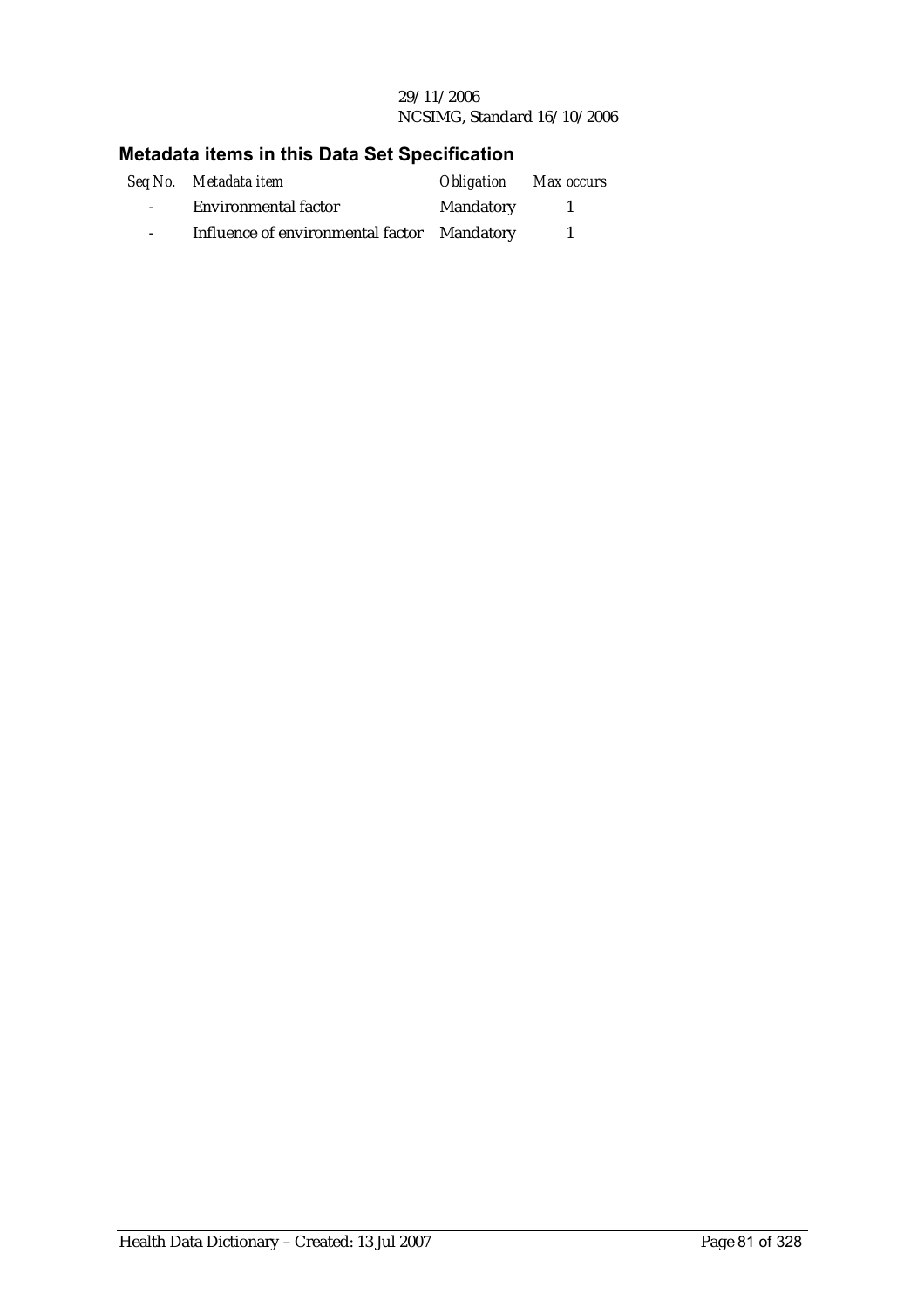# **Supporting metadata items**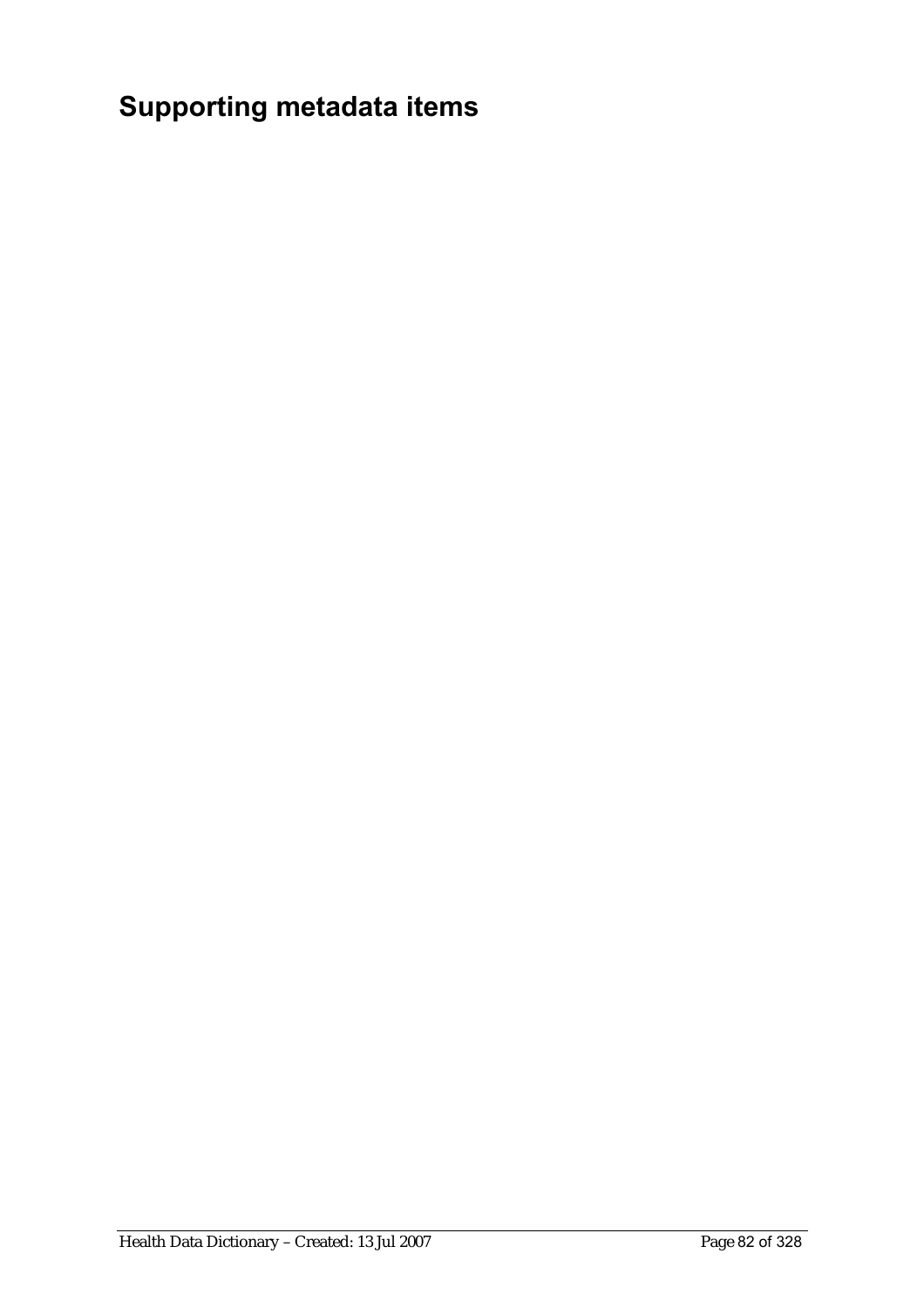# **Object classes**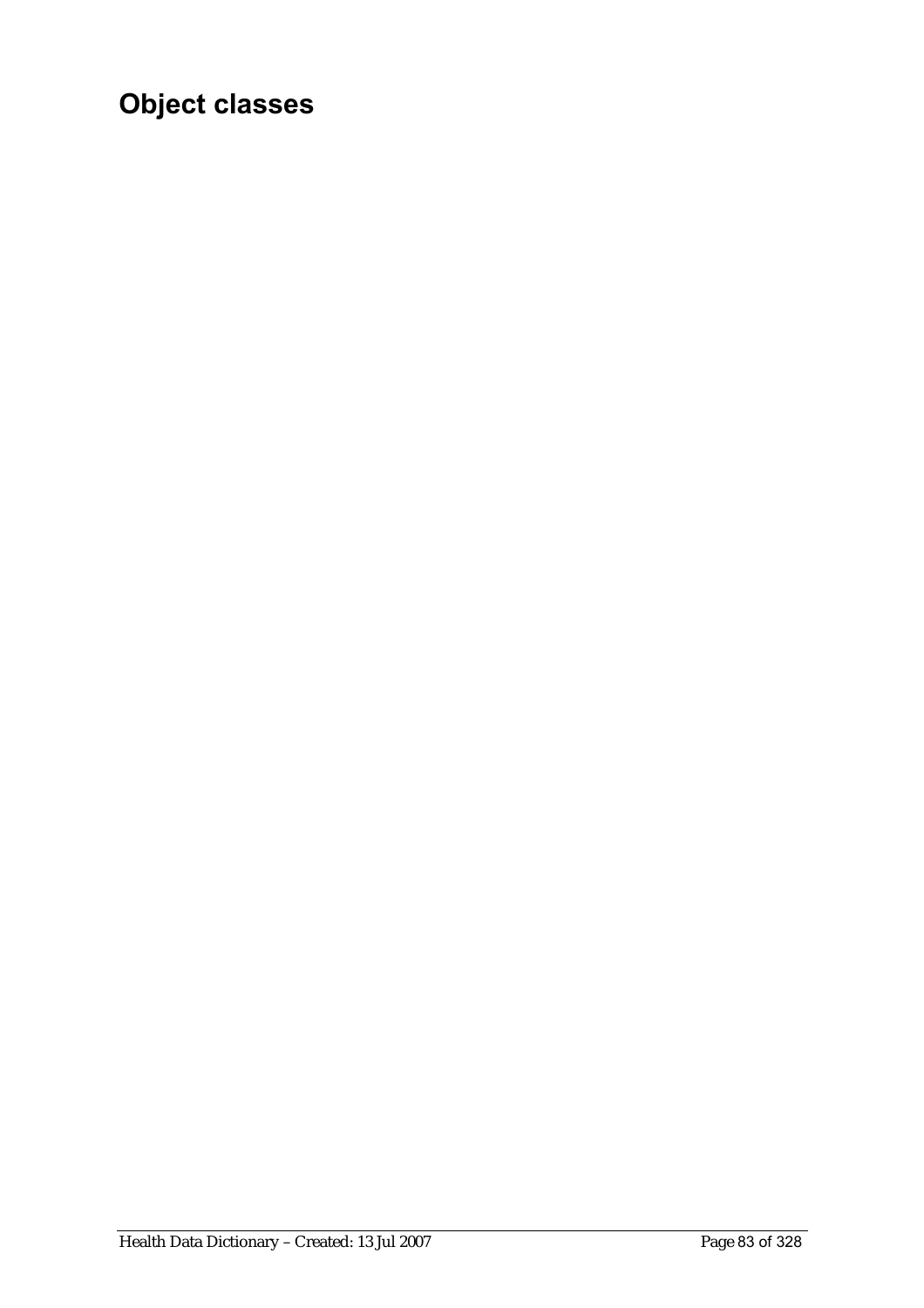## **Admitted patient**

#### **Identifying and definitional attributes**  *Metadata item type:* Object Class *METeOR identifier:* 268957 *Registration status:* NHIG, Standard 01/03/2005 *Definition:* A patient who undergoes a hospital's **admission** process to receive treatment and/or care. This treatment and/or care is provided over a period of time and can occur in hospital and/or in the person's home (for **hospital-in-the-home** patients). The patient may be admitted if one or more of the following apply: • the patient's condition requires clinical management and/or facilities not available in their usual residential environment • the patient requires observation in order to be assessed or diagnosed the patient requires at least daily assessment of their medication needs • the patient requires a procedure(s) that cannot be performed in a stand-alone facility, such as a doctor's room without specialised support facilities and/or expertise available (e.g. cardiac catheterisation) • there is a legal requirement for admission (e.g. under child protection legislation) the patient is aged nine days or less. *Specialisation of:* Hospital patient (Admission status) **Collection and usage attributes**  *Guide for use:* This metadata item should be used in conjunction with the definition of same-day patient in the glossary item same-day patient. Part 2 of Schedule 3 of the National Health Act (type C) professional attention may be used as a guide for the medical services not normally requiring hospital treatment and therefore not generally related to admitted patients. All babies born in hospital are admitted patients. *Comments:* This definition includes all babies who are nine days old or less. However, all newborn days of stay are further divided into categories of qualified and unqualified for Australian Healthcare Agreements and health insurance benefit purposes. A newborn day is acute (qualified) when a newborn meets at least one of the following criteria: • is the second or subsequent live born infant of a multiple birth, whose mother is currently an admitted patient; is admitted to an intensive care facility in a hospital, being a facility approved by the Commonwealth Health Minister for the purpose of the provision of special care; • remains in hospital without its mother; is admitted to the hospital without its mother. Acute (qualified) newborn days are eligible for health insurance benefit purposes and should be counted under the Australian

Health Care Agreements. Days when the newborn does not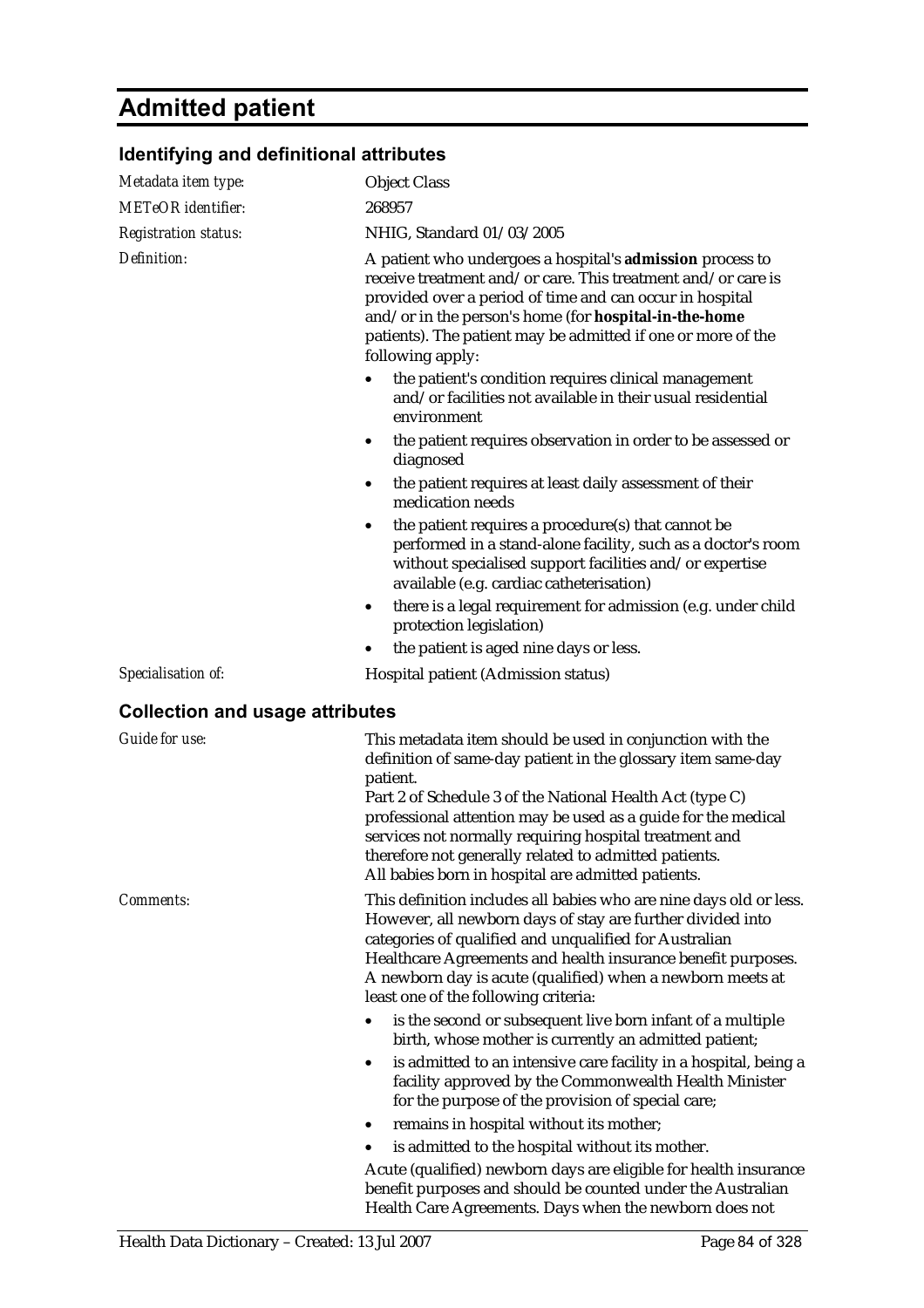meet these criteria are classified as unqualified (if they are nine days old or less) and should be recorded as such. Unqualified newborn days should not be counted under the Australian Health Care Agreements and are not eligible for health insurance benefit purposes.

| Related metadata references:           | Supersedes Admitted patient, version 3, DEC, NHDD, NHIMG,<br>Superseded 01/03/2005 |
|----------------------------------------|------------------------------------------------------------------------------------|
| Data Element Concepts                  | Admitted patient (neonate)—neonatal morbidity NHIG,                                |
| <i>implementing this Object Class:</i> | Standard 01/03/2005                                                                |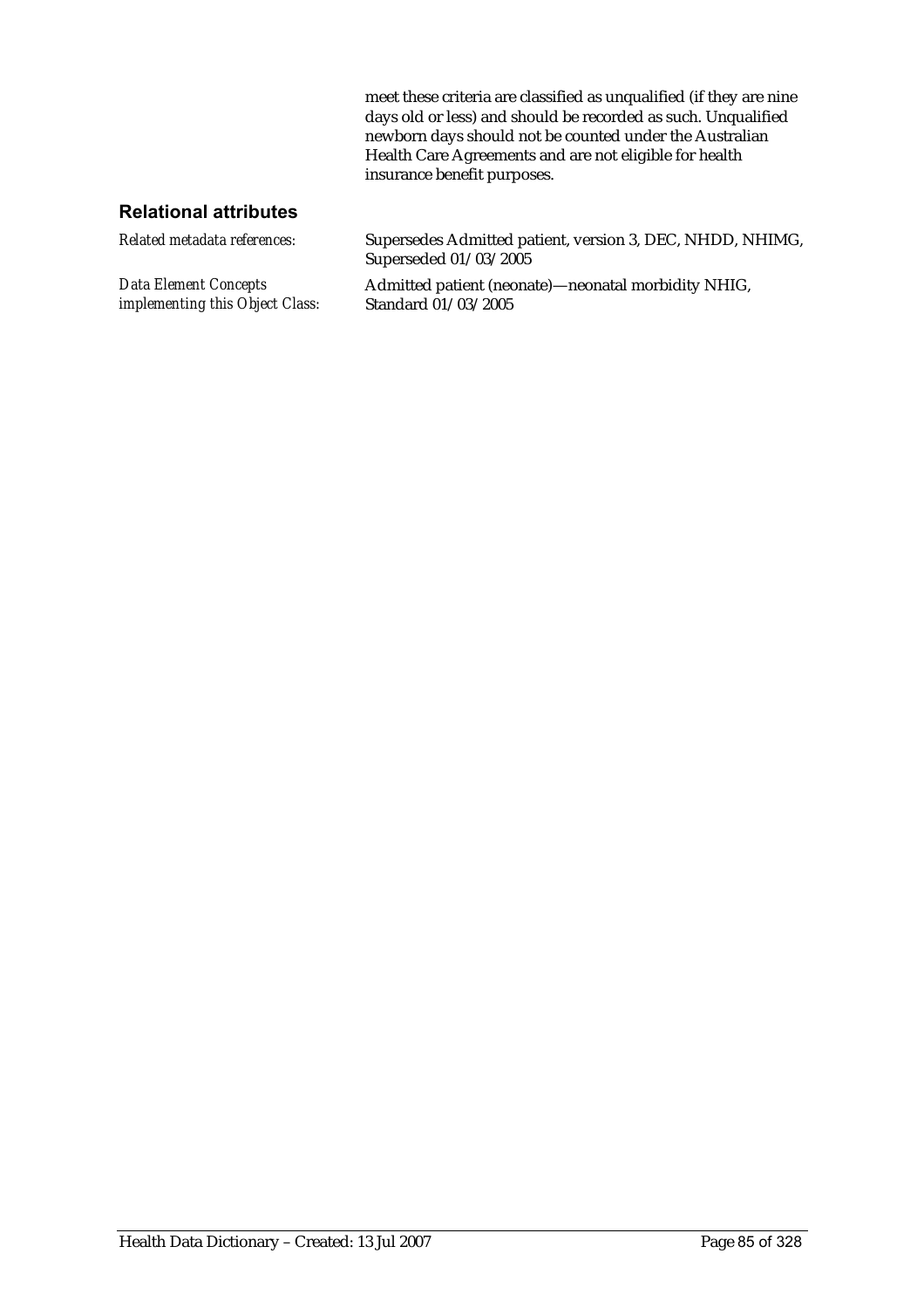## **Admitted patient care waiting list episode**

### **Identifying and definitional attributes**

| Metadata item type:         | <b>Object Class</b>                                                                       |
|-----------------------------|-------------------------------------------------------------------------------------------|
| METeOR identifier:          | 269012                                                                                    |
| <b>Registration status:</b> | NHIG, Standard 01/03/2005                                                                 |
| Definition:                 | The period between entry to and removal from a waiting list for<br>admitted patient care. |
| Specialisation of:          | Service/care event (Episode of admitted patient care waiting list<br>status)              |

### **Source and reference attributes**

*Submitting organisation:* Australian Institute of Health and Welfare

| <b>Data Element Concepts</b> | Admitted patient care waiting list episode—scheduled admission |
|------------------------------|----------------------------------------------------------------|
|                              | implementing this Object Class: date NHIG, Standard 01/03/2005 |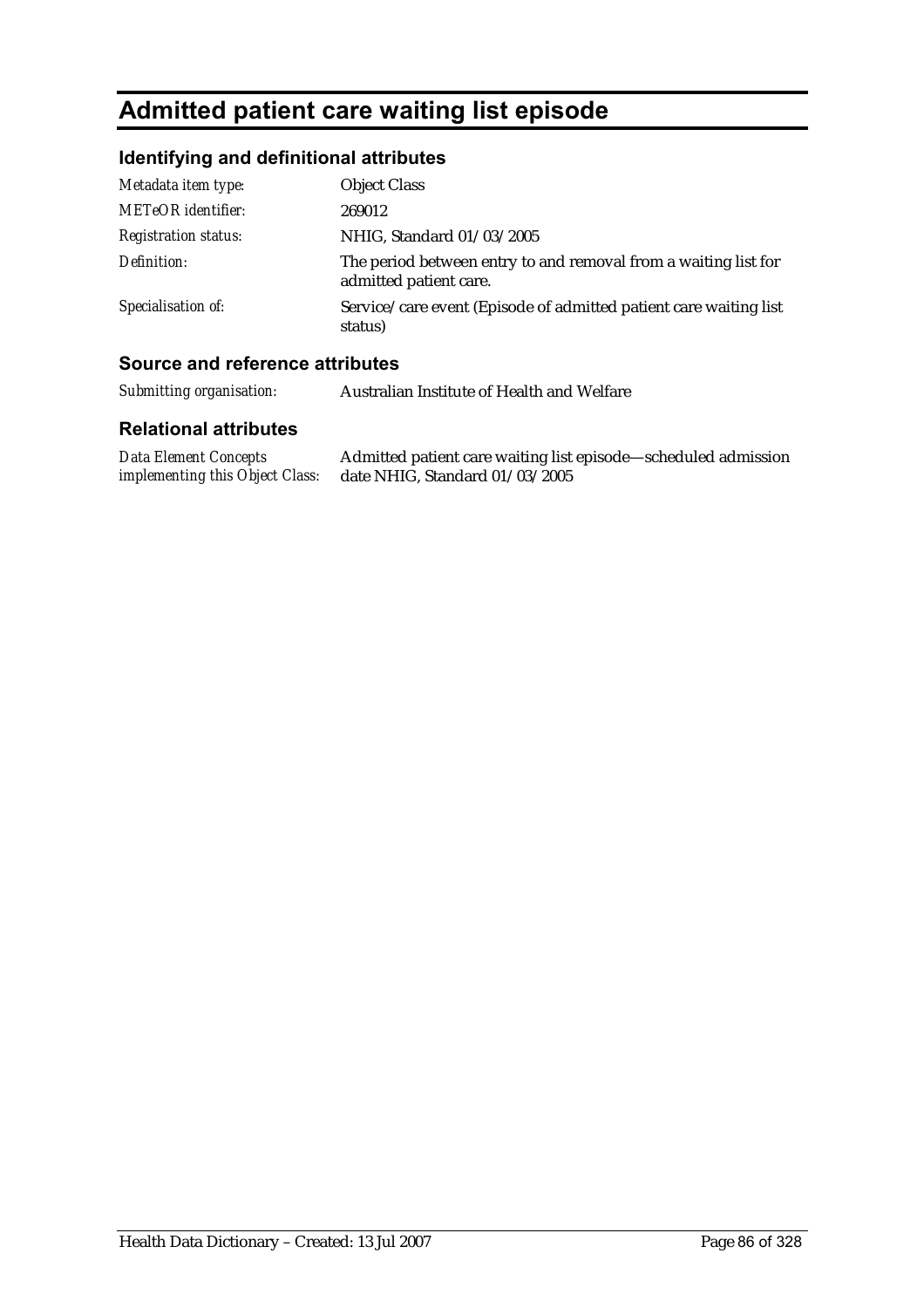## **Admitted patient hospital stay**

### **Identifying and definitional attributes**

| Metadata item type:         | <b>Object Class</b>                                                                                                      |
|-----------------------------|--------------------------------------------------------------------------------------------------------------------------|
| <b>METeOR</b> identifier:   | 268995                                                                                                                   |
| <b>Registration status:</b> | NHIG, Standard 01/03/2005                                                                                                |
| Definition:                 | The period of treatment and/or care and/or accommodation<br>provided between a formal hospital admission and separation. |
| Specialisation of:          | Service/care event (Admitted patient hospital stay status)                                                               |

### **Collection and usage attributes**

| <b>Comments:</b> | An admitted patient hospital stay is composed of one or more          |
|------------------|-----------------------------------------------------------------------|
|                  | episodes of care, each of which is defined by a single care type (for |
|                  | example acute care, palliative care or rehabilitation care).          |

#### **Source and reference attributes**

| Submitting organisation: | Australia Institute of Health and Welfare |
|--------------------------|-------------------------------------------|
|                          |                                           |

| Data Element Concepts                  | Admitted patient hospital stay—number of patient days (of                          |
|----------------------------------------|------------------------------------------------------------------------------------|
| <i>implementing this Object Class:</i> | contracted care) NHIG, Standard 01/03/2005                                         |
|                                        | Admitted patient hospital stay—operating theatre time NHIG,<br>Standard 01/03/2005 |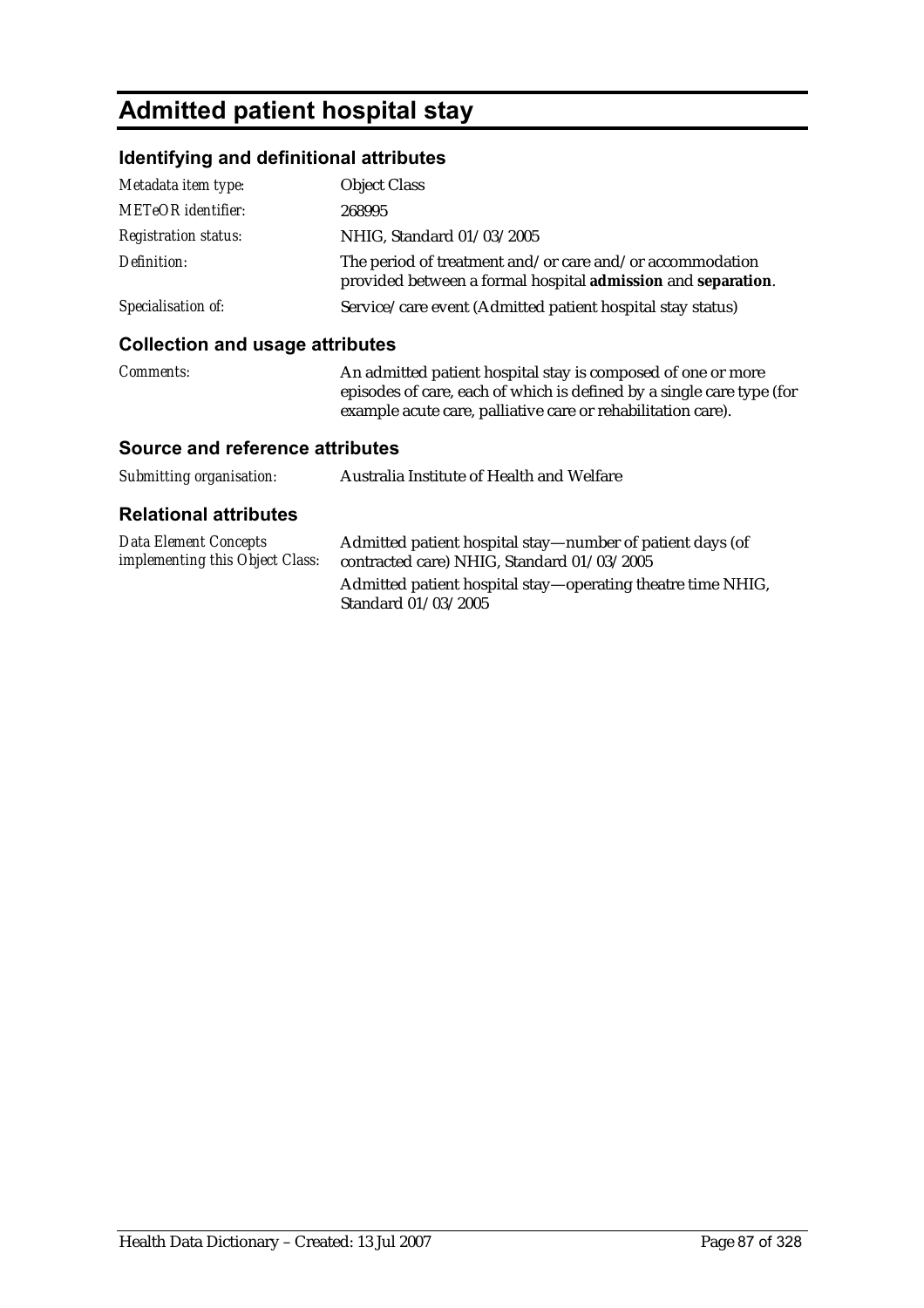## **Adult**

### **Identifying and definitional attributes**

| Metadata item type:         | <b>Object Class</b>                   |
|-----------------------------|---------------------------------------|
| <b>METeOR</b> identifier:   | 269001                                |
| <b>Registration status:</b> | NHIG, Standard 01/03/2005             |
| Definition:                 | An individual aged 18 years or older. |
| Specialisation of:          | Person (Age group)                    |

#### **Source and reference attributes**

*Submitting organisation:* Australia Institute of Health and Welfare

#### **Relational attributes**

*Data Element Concepts implementing this Object Class:*

Adult—body mass index NHIG, Standard 01/03/2005 Adult—waist circumference risk indicator NHIG, Standard 01/03/2005 Adult—waist-to-hip ratio NHIG, Standard 01/03/2005 Adult—weight NHIG, Superseded 14/07/2005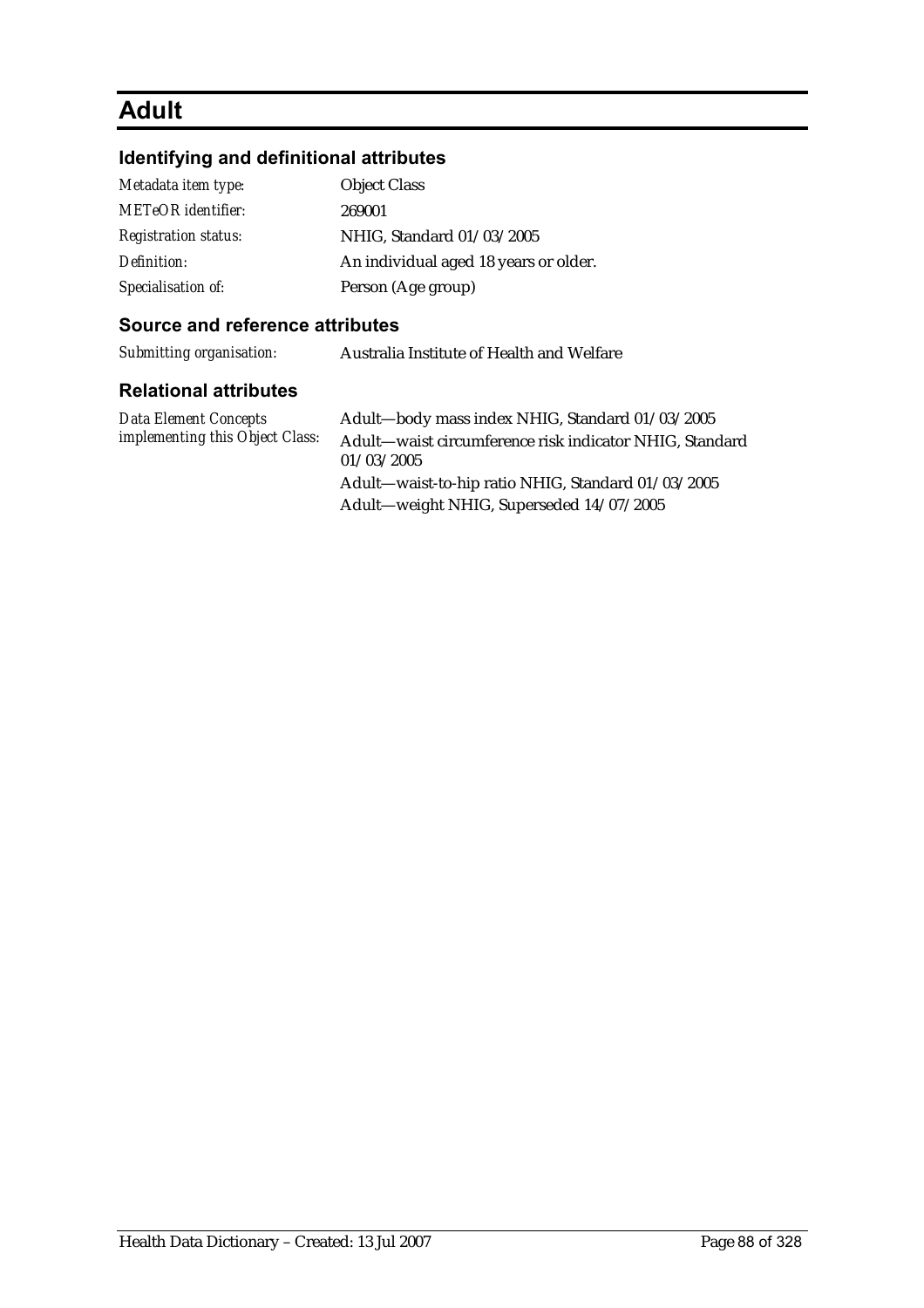## **Birth**

## **Identifying and definitional attributes**

| Metadata item type:         | <b>Object Class</b>                                                                                                                                                                                      |
|-----------------------------|----------------------------------------------------------------------------------------------------------------------------------------------------------------------------------------------------------|
| <b>METeOR</b> identifier:   | 268999                                                                                                                                                                                                   |
| <b>Registration status:</b> | NHIG, Standard 01/03/2005                                                                                                                                                                                |
| Definition:                 | The complete expulsion or extraction from its mother of a product<br>of conception of at least 20 weeks of gestation or of 400 g or more<br>birthweight, where the product can be liveborn or stillborn. |
| Context:                    | Perinatal                                                                                                                                                                                                |
| Specialisation of:          | Person (Birth status)                                                                                                                                                                                    |

### **Source and reference attributes**

| Submitting organisation: | Australia Institute of Health and Welfare |
|--------------------------|-------------------------------------------|
|                          |                                           |

| <b>Data Element Concepts</b>    | Birth—Apgar score NHIG, Superseded 07/12/2005 |
|---------------------------------|-----------------------------------------------|
| implementing this Object Class: | Birth-Apgar score NHIG, Standard 07/12/2005   |
|                                 | Birth-birth order NHIG, Standard 01/03/2005   |
|                                 | Birth-birth status NHIG, Standard 01/03/2005  |
|                                 | Birth-birth weight NHIG, Standard 01/03/2005  |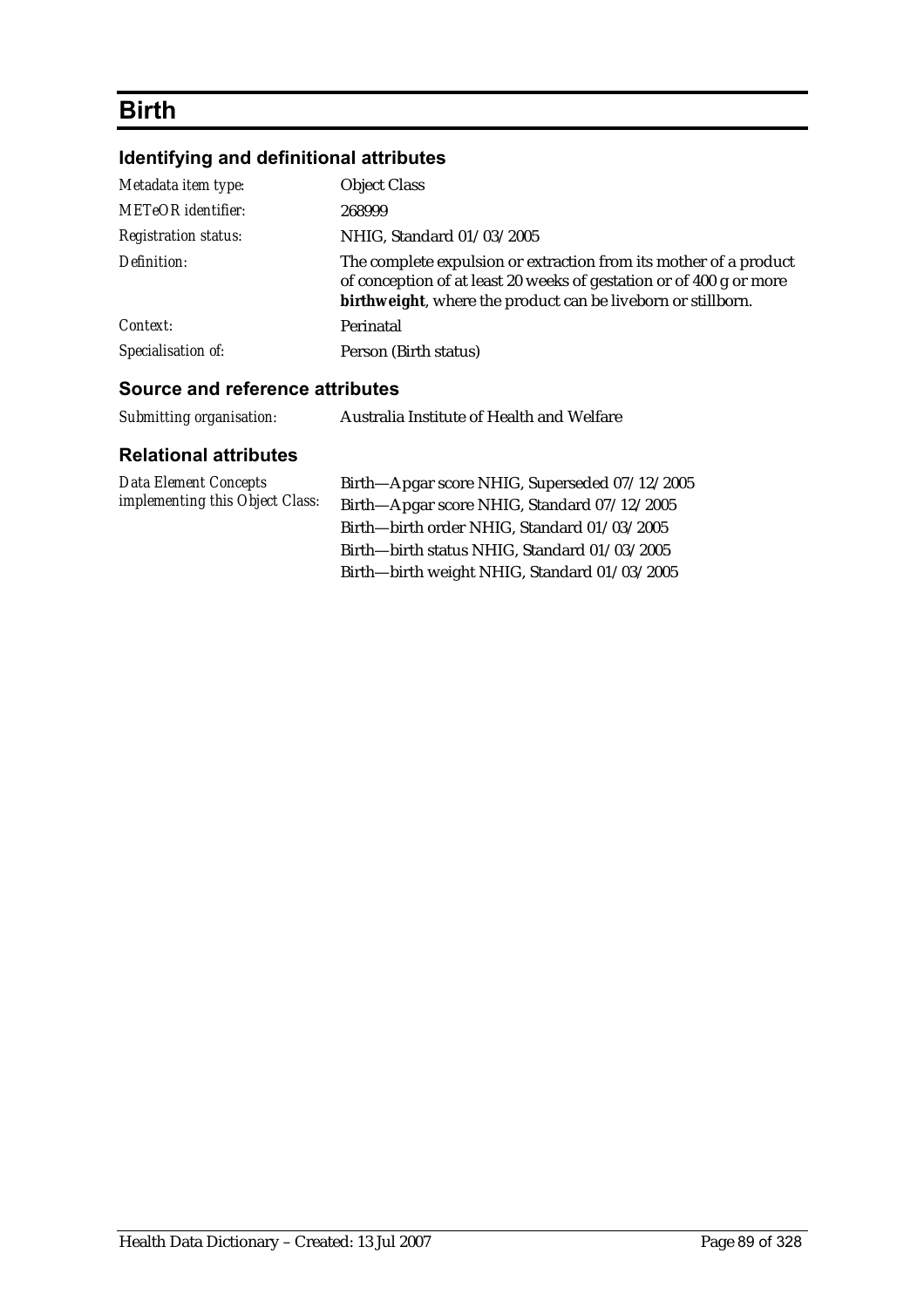## **Birth event**

## **Identifying and definitional attributes**

| Metadata item type:                                             | <b>Object Class</b>                                                                                                                                                                                                                                                                  |
|-----------------------------------------------------------------|--------------------------------------------------------------------------------------------------------------------------------------------------------------------------------------------------------------------------------------------------------------------------------------|
| <b>METeOR</b> identifier:                                       | 268965                                                                                                                                                                                                                                                                               |
| <b>Registration status:</b>                                     | NHIG, Standard 01/03/2005                                                                                                                                                                                                                                                            |
| Definition:                                                     | The sequence of actions by which a baby and the afterbirth<br>(placenta) are expelled or extracted from the uterus at childbirth.<br>The process usually starts spontaneously about 280 days after<br>conception with onset of labour, but it may be started by artificial<br>means. |
| Specialisation of:                                              | Life event (Birth event status)                                                                                                                                                                                                                                                      |
| <b>Source and reference attributes</b>                          |                                                                                                                                                                                                                                                                                      |
| Submitting organisation:                                        | Australian Institute of Health and Welfare                                                                                                                                                                                                                                           |
| Origin:                                                         | University of Oxford 2002. Concise Colour Medical Dictionary 3rd<br>ed. UK: Oxford University Press                                                                                                                                                                                  |
| <b>Relational attributes</b>                                    |                                                                                                                                                                                                                                                                                      |
| <b>Data Element Concepts</b><br>implementing this Object Class: | Birth event-anaesthesia administered NHIG, Superseded<br>07/12/2005                                                                                                                                                                                                                  |
|                                                                 | Birth event-anaesthesia administered NHIG, Standard<br>07/12/2005                                                                                                                                                                                                                    |
|                                                                 | Birth event-analgesia administered NHIG, Superseded<br>07/12/2005                                                                                                                                                                                                                    |
|                                                                 | Birth event-analgesia administered NHIG, Standard 07/12/2005<br>Birth event-baby resuscitation method NHIG, Standard<br>01/03/2005                                                                                                                                                   |
|                                                                 | Birth event-birth method NHIG, Standard 06/09/2006                                                                                                                                                                                                                                   |
|                                                                 | Birth event-birth plurality NHIG, Standard 01/03/2005                                                                                                                                                                                                                                |
|                                                                 | Birth event-birth presentation NHIG, Standard 06/09/2006                                                                                                                                                                                                                             |
|                                                                 | Birth event-birth presentation NHIG, Superseded 06/09/2006                                                                                                                                                                                                                           |
|                                                                 | Birth event-complication NHIG, Standard 01/03/2005                                                                                                                                                                                                                                   |
|                                                                 | Birth event-complication (postpartum) NHIG, Standard<br>01/03/2005                                                                                                                                                                                                                   |
|                                                                 | Birth event-delivery method NHIG, Superseded 06/09/2006                                                                                                                                                                                                                              |
|                                                                 | Birth event-labour augmentation type NHIG, Standard<br>01/03/2005                                                                                                                                                                                                                    |
|                                                                 | Birth event-labour induction type NHIG, Standard 01/03/2005                                                                                                                                                                                                                          |
|                                                                 | Birth event-labour onset type NHIG, Standard 01/03/2005                                                                                                                                                                                                                              |
|                                                                 | Birth event-setting (intended) NHIG, Superseded 08/12/2005                                                                                                                                                                                                                           |
|                                                                 | Birth event-setting of birth NHIG, Standard 01/03/2005                                                                                                                                                                                                                               |
|                                                                 | Birth event-state/territory of birth NHIG, Standard 01/03/2005                                                                                                                                                                                                                       |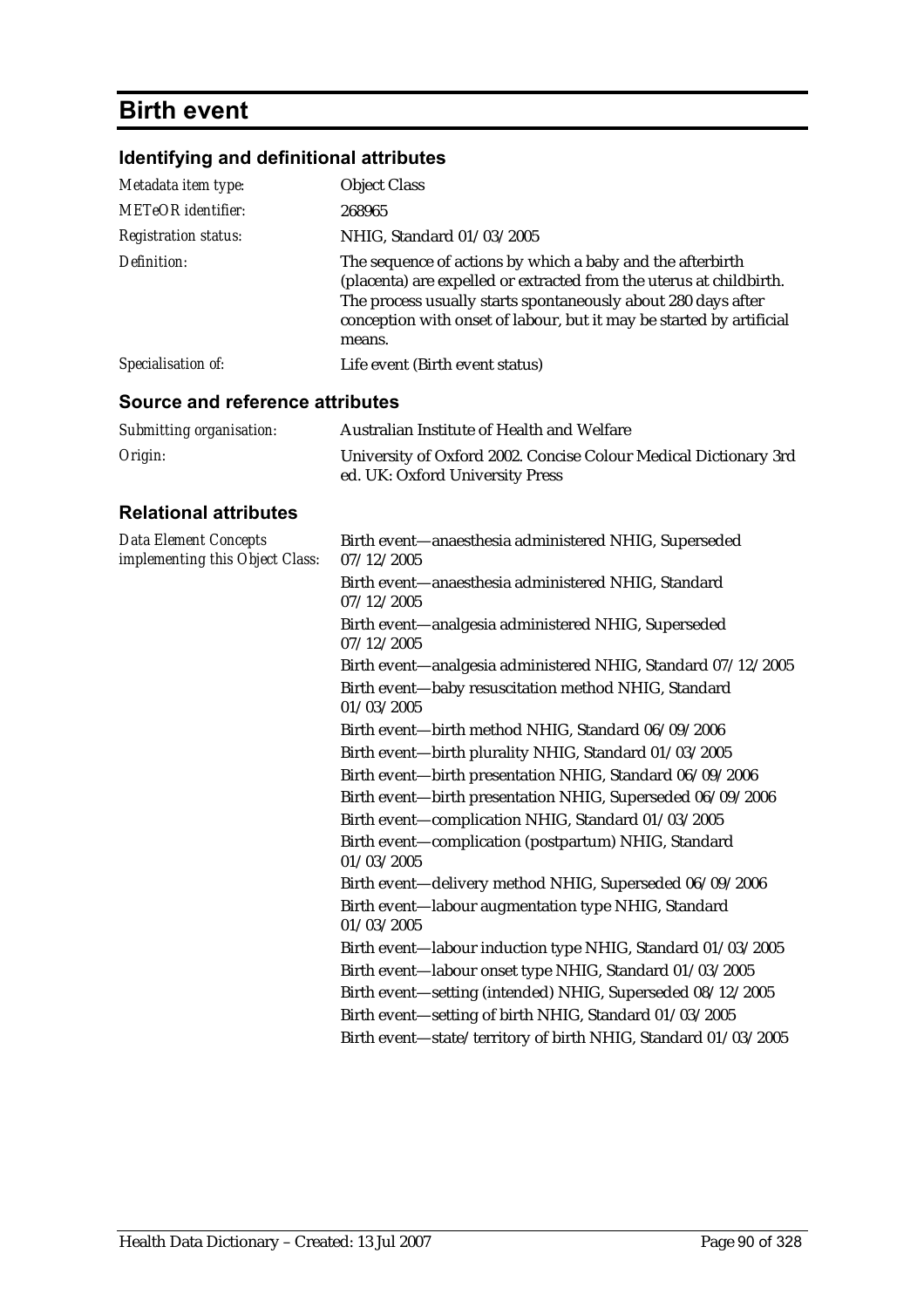## **Cancer staging**

### **Identifying and definitional attributes**

| المماديط المفارس والموالم التراجي |                                                      |
|-----------------------------------|------------------------------------------------------|
| Definition:                       | System of determining the extent or stage of cancer. |
| <b>Registration status:</b>       | NHIG, Standard 13/10/2005                            |
| <b>METeOR</b> identifier:         | 313434                                               |
| Metadata item type:               | <b>Object Class</b>                                  |
|                                   |                                                      |

### **Relational attributes**

*Data Element Concepts* 

*implementing this Object Class:* Cancer staging—cancer staging scheme source NHIG, Standard 04/06/2004 Cancer staging—cancer staging scheme source edition number NHIG, Standard 04/06/2004 Cancer staging—staging basis of cancer NHIG, Standard 04/06/2004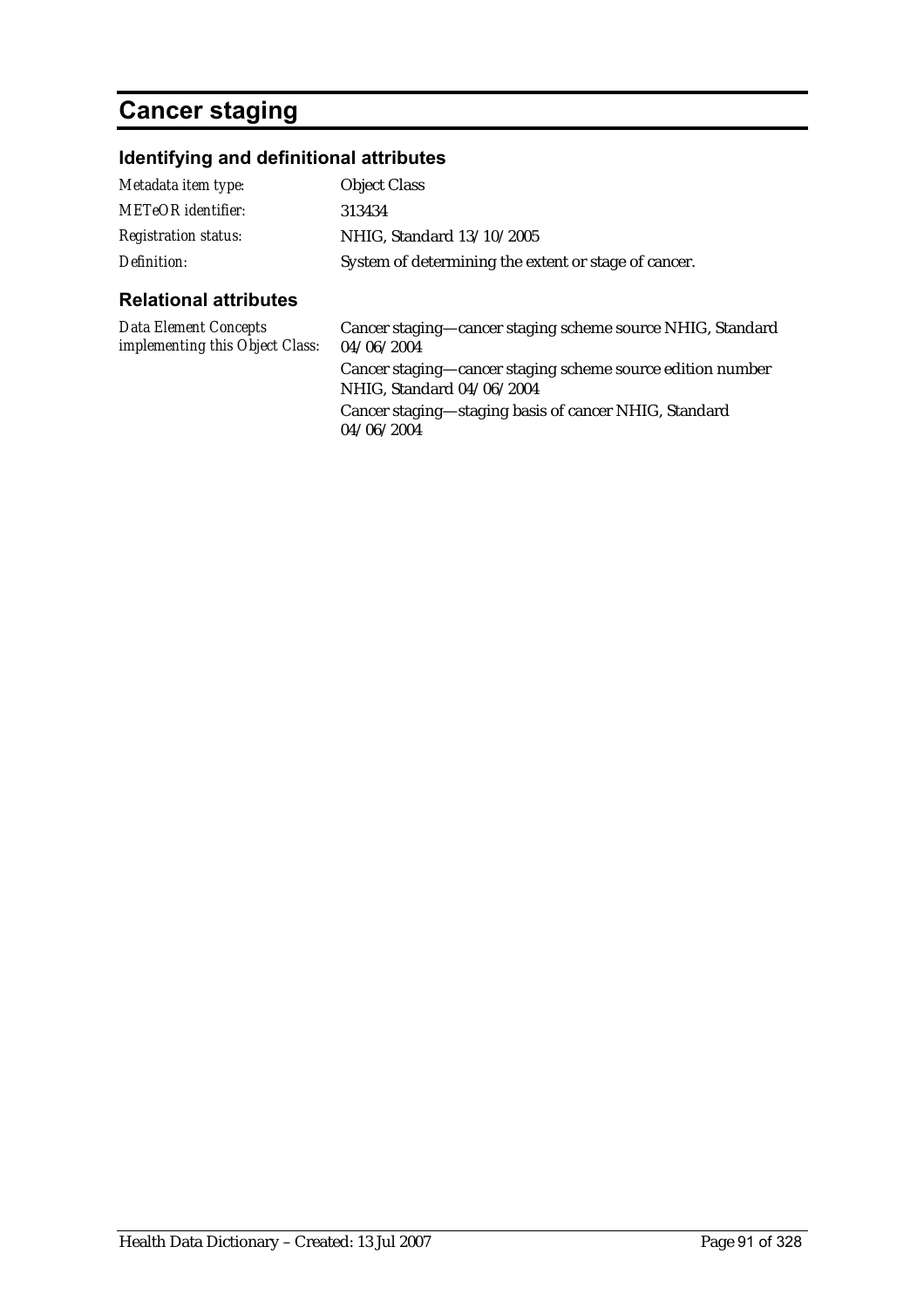## **Cancer treatment**

## **Identifying and definitional attributes**

| Metadata item type:         | <b>Object Class</b>                                                                                                                                                                                                                                                                                                                                                                    |
|-----------------------------|----------------------------------------------------------------------------------------------------------------------------------------------------------------------------------------------------------------------------------------------------------------------------------------------------------------------------------------------------------------------------------------|
| <b>METeOR</b> identifier:   | 288059                                                                                                                                                                                                                                                                                                                                                                                 |
| <b>Registration status:</b> | NHIG, Standard 04/06/2004                                                                                                                                                                                                                                                                                                                                                              |
| Definition:                 | The course of cancer directed treatment or treatments, with defined<br>dates of commencement and cessation, given to the patient by a<br>treatment provider or team of providers. It includes all treatments<br>administered to the patient before disease progression or<br>recurrence and applies to surgical treatment, radiation therapy and<br>systemic agent therapy for cancer. |
| Context:                    | This metadata item is required to provide the basis for a standard<br>approach to recording and monitoring patterns of initial treatment<br>for cancer patients.                                                                                                                                                                                                                       |

| Submitting organisation:                                        | Australian Institute of Health and Welfare                                                                                     |
|-----------------------------------------------------------------|--------------------------------------------------------------------------------------------------------------------------------|
| Origin:                                                         | Commission on Cancer, Standards of the Commission on Cancer<br>Registry Operations and Data Standards (ROADS) Volume II (1998) |
|                                                                 | Commission on Cancer, Facility Oncology Registry Data Standards<br>(2002)                                                      |
| <b>Relational attributes</b>                                    |                                                                                                                                |
| <b>Data Element Concepts</b><br>implementing this Object Class: | Cancer treatment—cancer treatment type NHIG, Standard<br>04/06/2004                                                            |
|                                                                 | Cancer treatment-intention of treatment NHIG, Standard<br>04/06/2004                                                           |
|                                                                 | Cancer treatment-non-surgical cancer treatment completion date<br>NHIG, Standard 04/06/2004                                    |
|                                                                 | Cancer treatment-non-surgical cancer treatment start date NHIG,<br>Standard 04/06/2004                                         |
|                                                                 | Cancer treatment-outcome of treatment NHIG, Standard<br>04/06/2004                                                             |
|                                                                 | Cancer treatment-radiation dose received NHIG, Standard<br>13/06/2004                                                          |
|                                                                 | Cancer treatment-radiotherapy treatment type NHIG, Standard<br>13/06/2004                                                      |
|                                                                 | Cancer treatment-surgical procedure date NHIG, Standard<br>04/06/2004                                                          |
|                                                                 | Cancer treatment-surgical procedure for cancer NHIG, Standard<br>04/06/2004                                                    |
|                                                                 | Cancer treatment—systemic therapy agent name (primary cancer)<br>NHIG, Standard 04/06/2004                                     |
|                                                                 | Cancer treatment—target site for cancer treatment NHIG, Standard<br>13/06/2004                                                 |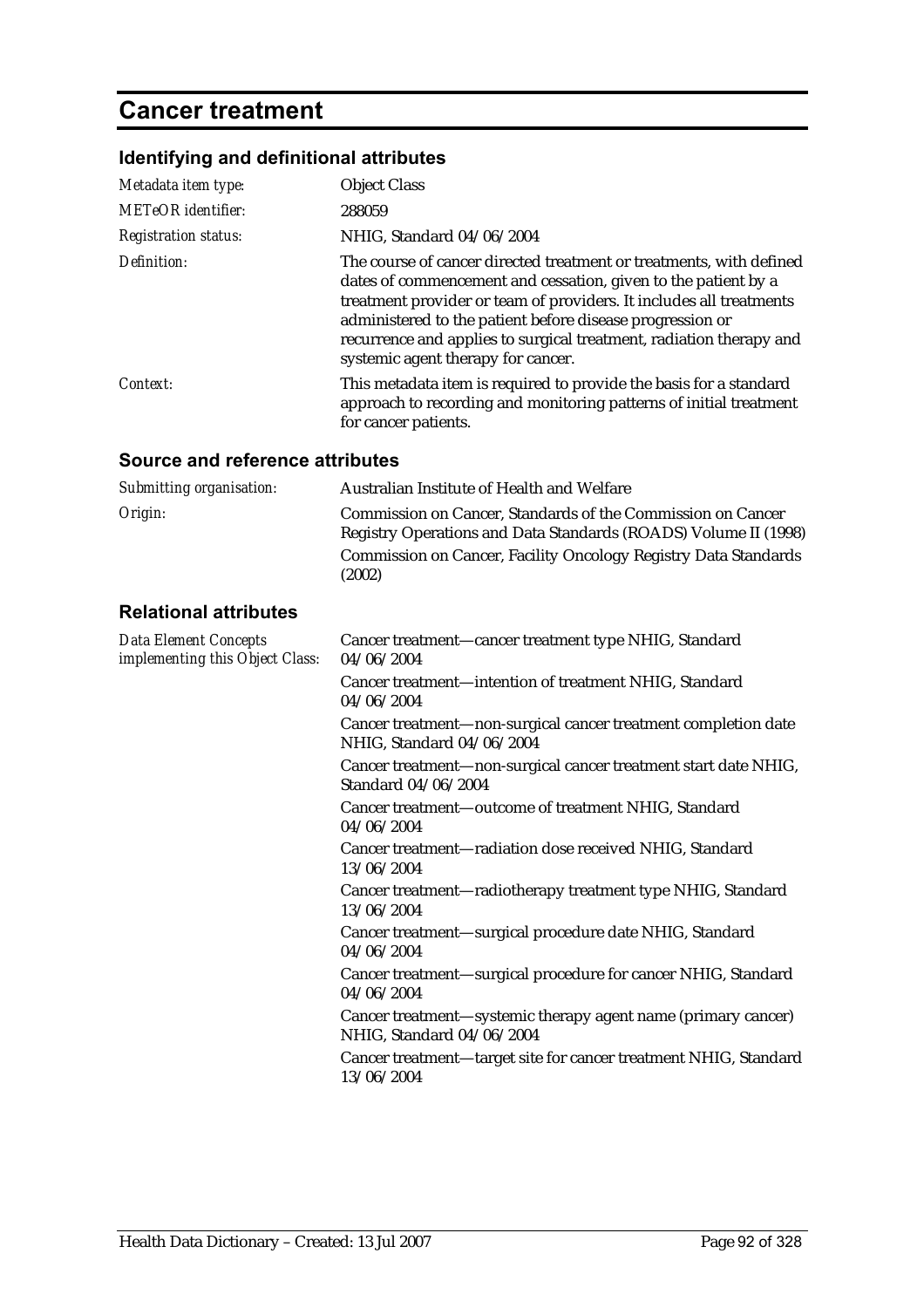## **Child**

## **Identifying and definitional attributes**

| Metadata item type:         | <b>Object Class</b>                                      |
|-----------------------------|----------------------------------------------------------|
| <b>METeOR</b> identifier:   | 268987                                                   |
| <b>Registration status:</b> | NHIG, Standard 25/02/2005<br>NCSIMG, Standard 01/12/2004 |
| Definition:                 | An individual under the age of 18 years.                 |
| Specialisation of:          | Person (Age group)                                       |

#### **Source and reference attributes**

| Submitting organisation: | Australia Institute of Health and Welfare |
|--------------------------|-------------------------------------------|
|--------------------------|-------------------------------------------|

| Data Element Concepts           | Child—body mass index NHIG, Standard 01/03/2005 |
|---------------------------------|-------------------------------------------------|
| implementing this Object Class: |                                                 |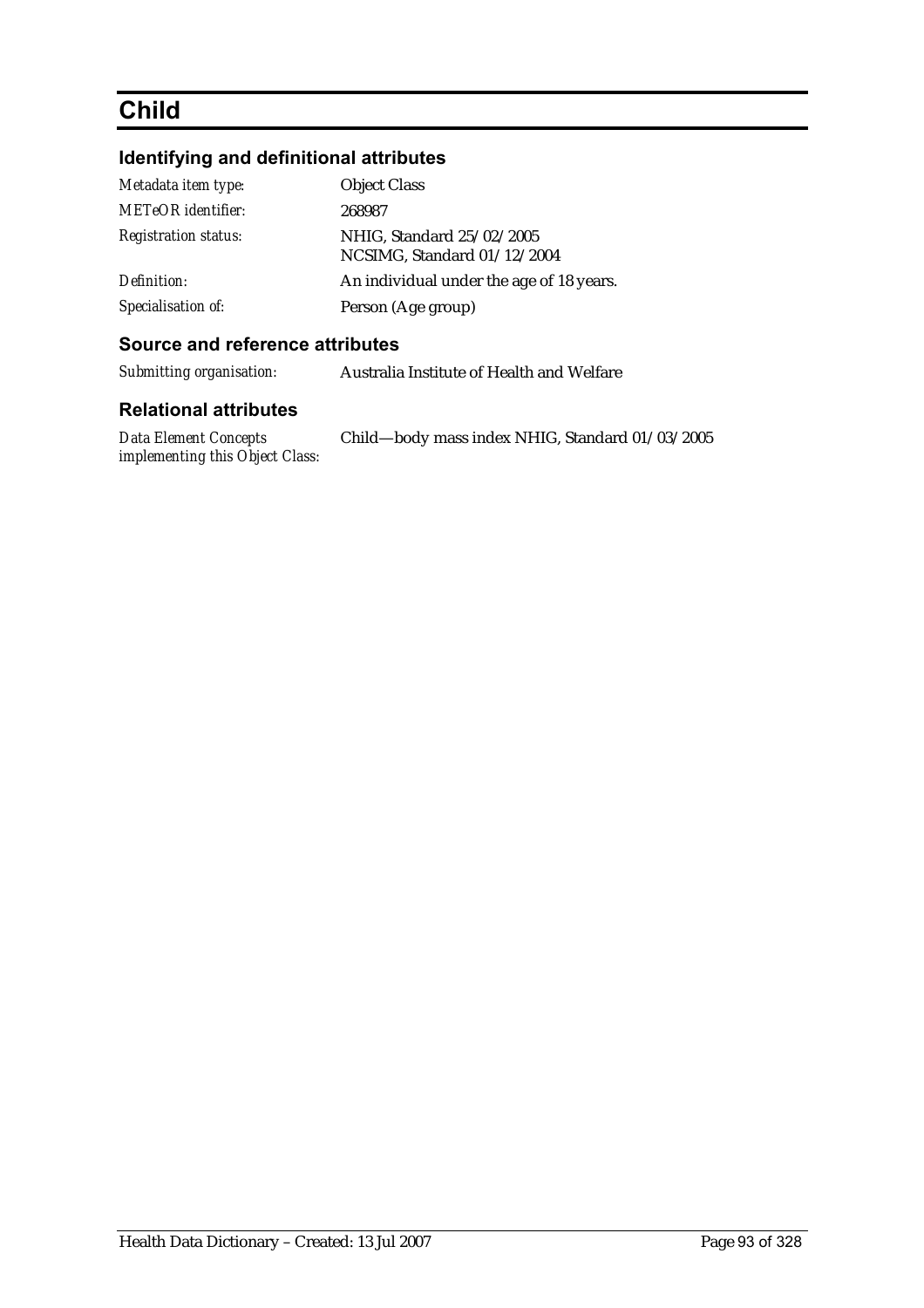## **Client**

| Metadata item type:             | <b>Object Class</b>                                                                                                                                                                                                                                                                                                                                                                                                                                                                                                                                                                                                                                                                                                                                                                                                                                                                                             |
|---------------------------------|-----------------------------------------------------------------------------------------------------------------------------------------------------------------------------------------------------------------------------------------------------------------------------------------------------------------------------------------------------------------------------------------------------------------------------------------------------------------------------------------------------------------------------------------------------------------------------------------------------------------------------------------------------------------------------------------------------------------------------------------------------------------------------------------------------------------------------------------------------------------------------------------------------------------|
| Synonymous names:               | Client                                                                                                                                                                                                                                                                                                                                                                                                                                                                                                                                                                                                                                                                                                                                                                                                                                                                                                          |
| <b>METeOR</b> identifier:       | 268969                                                                                                                                                                                                                                                                                                                                                                                                                                                                                                                                                                                                                                                                                                                                                                                                                                                                                                          |
| <b>Registration status:</b>     | NCSIMG, Standard 01/03/2005                                                                                                                                                                                                                                                                                                                                                                                                                                                                                                                                                                                                                                                                                                                                                                                                                                                                                     |
| Definition:                     | A person, group or organisation eligible to receive services<br>either directly or indirectly from an agency.                                                                                                                                                                                                                                                                                                                                                                                                                                                                                                                                                                                                                                                                                                                                                                                                   |
| Context:                        | Agencies may provide assistance to individual persons, groups<br>of persons (e.g. support groups) or to other organisations. All of<br>these may be considered clients of an agency. Specific data<br>collections may circumscribe the Type of clients that are<br>included in the collection. For example, at the current stage of<br>development of the Home and Community Care (HACC)<br>Minimum Data Set (MDS), HACC funded agencies are only<br>required to report on clients who are individual persons. Future<br>developments may extend the coverage of the HACC MDS<br>collection to include organisational or group clients.<br>The definition of a 'client' may also be circumscribed by the<br>definition of 'assistance'. What is included as 'assistance' may<br>depend on what activities are considered significant enough to<br>warrant separate recording and reporting of the nature and/or |
|                                 | amount of the assistance provided to a person. For example, an<br>agency worker answering a telephone call from an anonymous<br>member of the public seeking some basic information (e.g. a<br>phone number for someone) would not usually consider that<br>this interaction constituted assistance of sufficient significance<br>to warrant recording that person as a 'client'.                                                                                                                                                                                                                                                                                                                                                                                                                                                                                                                               |
|                                 | Furthermore, what constitutes 'assistance' may be influenced by<br>the type of assistance the agency was established to provide. In<br>the above example, the agency in question was funded<br>specifically to provide telephone advice, and referral<br>information, to members of the public or specific sub-groups of<br>the public. The agency may have a policy that all persons<br>telephoning the agency for information are classified as clients,<br>albeit anonymous clients.                                                                                                                                                                                                                                                                                                                                                                                                                         |
|                                 | The level of support or the amount of support given to a person<br>by an agency can also be used to define them as a client or not.<br>For example in the Supported Accommodation Assistance<br>Program (SAAP) National data collection, clients are defined by<br>either taking up an amount of time of an agency; being<br>accommodated by an agency; or by entering an ongoing<br>support relationship with an agency.                                                                                                                                                                                                                                                                                                                                                                                                                                                                                       |
| Specialisation of:              | Person (Client status)                                                                                                                                                                                                                                                                                                                                                                                                                                                                                                                                                                                                                                                                                                                                                                                                                                                                                          |
| Source and reference attributes |                                                                                                                                                                                                                                                                                                                                                                                                                                                                                                                                                                                                                                                                                                                                                                                                                                                                                                                 |
| Submitting organisation:        | Australian Institute of Health and Welfare                                                                                                                                                                                                                                                                                                                                                                                                                                                                                                                                                                                                                                                                                                                                                                                                                                                                      |
| <b>Relational attributes</b>    |                                                                                                                                                                                                                                                                                                                                                                                                                                                                                                                                                                                                                                                                                                                                                                                                                                                                                                                 |
| Related metadata references:    | Supersedes Client, version 1, DEC, NCSDD, NCSIMG,<br>Superseded 01/03/2005                                                                                                                                                                                                                                                                                                                                                                                                                                                                                                                                                                                                                                                                                                                                                                                                                                      |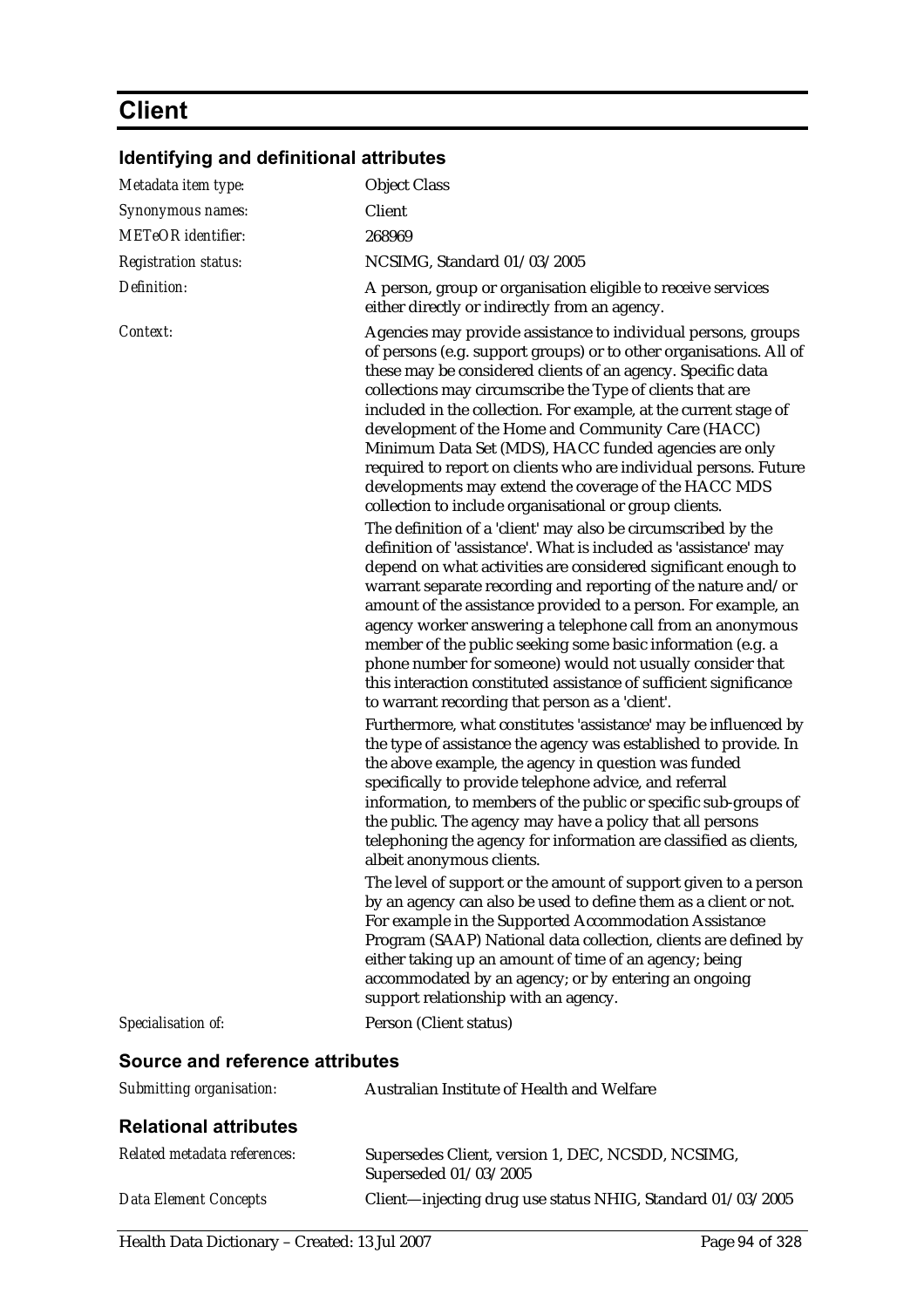*implementing this Object Class:* Client—method of drug use (principal drug of concern) NHIG, Standard 01/03/2005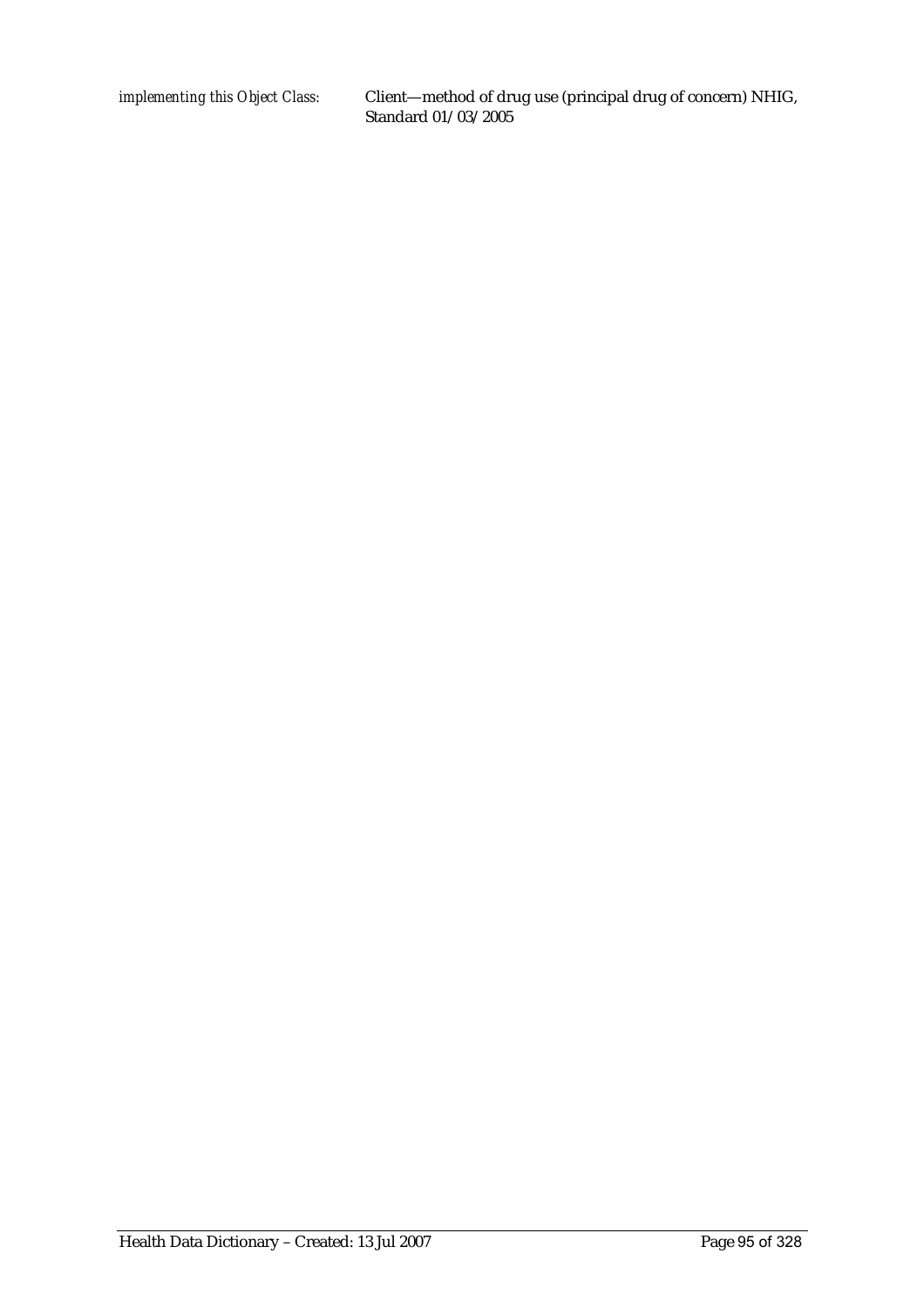## **Community nursing service episode**

## **Identifying and definitional attributes**

| Metadata item type:         | <b>Object Class</b>                                                                       |
|-----------------------------|-------------------------------------------------------------------------------------------|
| METeOR identifier:          | 268998                                                                                    |
| <i>Registration status:</i> | NHIG, Standard 01/03/2005                                                                 |
| Definition:                 | A period of time during which a person receives care from a<br>community nursing service. |
| Specialisation of:          | Episode of care (Community nursing service episode status)                                |

| Submitting organisation:                                 | Australia Institute of Health and Welfare                                           |
|----------------------------------------------------------|-------------------------------------------------------------------------------------|
| <b>Relational attributes</b>                             |                                                                                     |
| Data Element Concepts<br>implementing this Object Class: | Community nursing service episode—first contact date NHIG,<br>Standard 01/03/2005   |
|                                                          | Community nursing service episode-goal of care NHIG, Standard<br>01/03/2005         |
|                                                          | Community nursing service episode—last contact date NHIG,<br>Standard 01/03/2005    |
|                                                          | Community nursing service episode—nursing intervention NHIG,<br>Standard 01/03/2005 |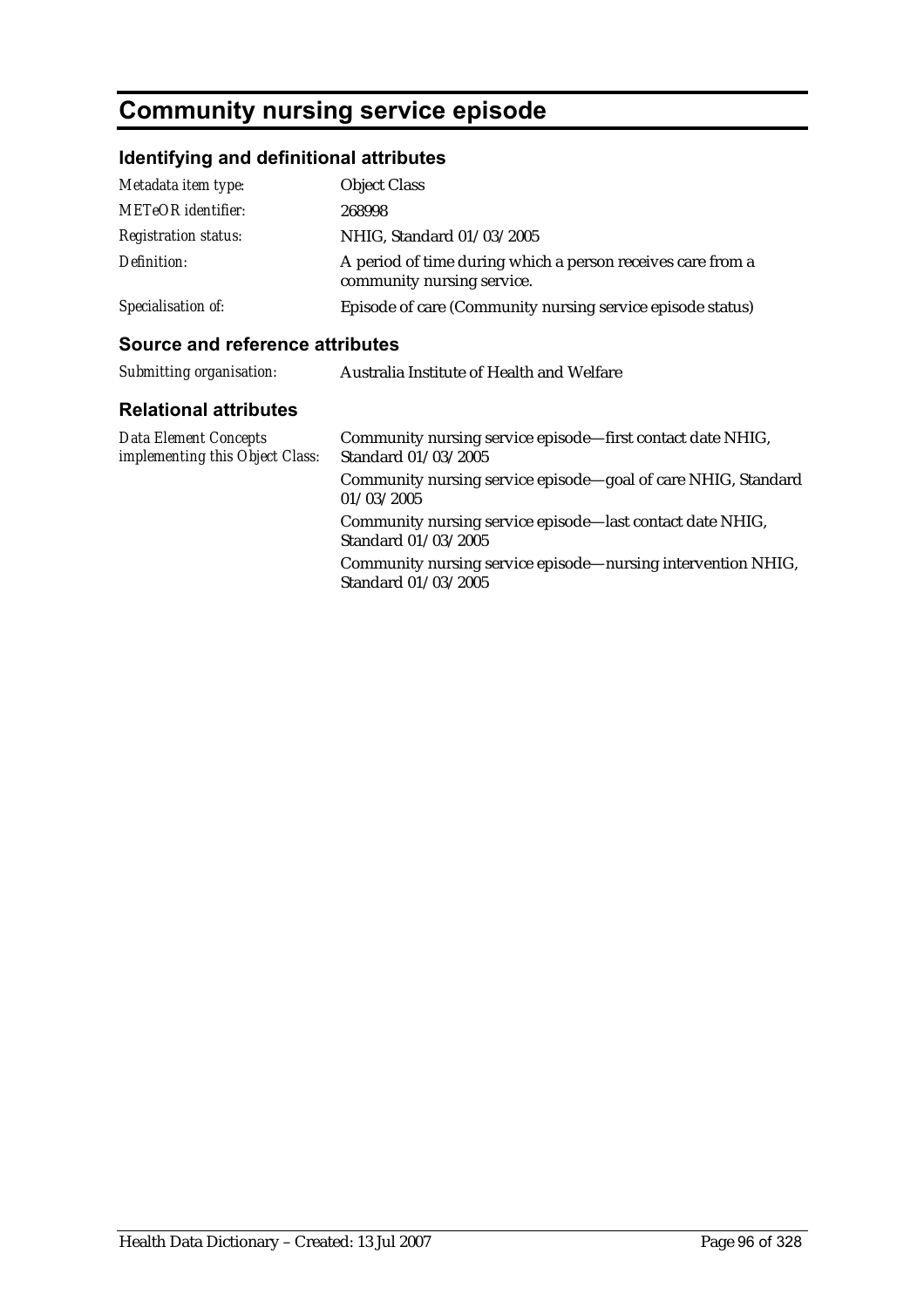## **Contracted hospital care**

### **Identifying and definitional attributes**

| <u>identifying and definitional attributes</u> |                                                                                                                                                                                                                                                                                                                                                                                                                                                                                                                                                                                                                                                                                                                                                                                                                                                                                                                |
|------------------------------------------------|----------------------------------------------------------------------------------------------------------------------------------------------------------------------------------------------------------------------------------------------------------------------------------------------------------------------------------------------------------------------------------------------------------------------------------------------------------------------------------------------------------------------------------------------------------------------------------------------------------------------------------------------------------------------------------------------------------------------------------------------------------------------------------------------------------------------------------------------------------------------------------------------------------------|
| Metadata item type:                            | <b>Object Class</b>                                                                                                                                                                                                                                                                                                                                                                                                                                                                                                                                                                                                                                                                                                                                                                                                                                                                                            |
| METeOR identifier:                             | 268981                                                                                                                                                                                                                                                                                                                                                                                                                                                                                                                                                                                                                                                                                                                                                                                                                                                                                                         |
| <b>Registration status:</b>                    | NHIG, Standard 01/03/2005                                                                                                                                                                                                                                                                                                                                                                                                                                                                                                                                                                                                                                                                                                                                                                                                                                                                                      |
| Definition:                                    | Contracted hospital care is provided to a patient under an<br>agreement between a purchaser of hospital care (contracting<br>hospital or external purchaser) and a provider of an admitted or<br>non-admitted service (contracted hospital).                                                                                                                                                                                                                                                                                                                                                                                                                                                                                                                                                                                                                                                                   |
| Specialisation of:                             | Service/care event (Contracted hospital care status)                                                                                                                                                                                                                                                                                                                                                                                                                                                                                                                                                                                                                                                                                                                                                                                                                                                           |
| <b>Collection and usage attributes</b>         |                                                                                                                                                                                                                                                                                                                                                                                                                                                                                                                                                                                                                                                                                                                                                                                                                                                                                                                |
| <b>Guide for use:</b>                          | Related contracted hospital care metadata items should only be<br>completed where services are provided which represent some,<br>but not all of the contracted hospital's total services. It is not<br>necessary to complete contracted hospital care items where all<br>of the hospital services are contracted by a health authority, e.g.<br>privately owned and/or operated public hospitals.<br>Contracted hospital care must involve all of the following:<br>a purchaser, which can be a public or private hospital, or a<br>health authority (department or region) or another external<br>purchaser<br>a contracted hospital, which can be a public or private<br>hospital or day procedure centre<br>the purchaser paying the contracted hospital for the<br>$\bullet$<br>contracted service; thus, services provided to a patient in a<br>separate facility during their episode of care, where the |
|                                                | patient is directly responsible for payment of this additional<br>service, are not considered contracted services for reporting<br>purposes<br>the patient being physically present in the contracted<br>٠                                                                                                                                                                                                                                                                                                                                                                                                                                                                                                                                                                                                                                                                                                     |
|                                                | hospital for the provision of the contracted service.<br>Thus, pathology or other investigations performed at another<br>location on specimens gathered at the contracting hospital<br>would not be considered contracted services for reporting<br>purposes.                                                                                                                                                                                                                                                                                                                                                                                                                                                                                                                                                                                                                                                  |
|                                                | Allocation of diagnosis and procedure codes should not be<br>affected by the contract status of an episode: the Australian<br>Coding Standards should be applied when coding all episodes.<br>In particular, procedures which would not otherwise be coded<br>should not be coded solely because they were performed at<br>another hospital under contract.                                                                                                                                                                                                                                                                                                                                                                                                                                                                                                                                                    |
|                                                | Procedures performed by a health care service (i.e. not a<br>recognised hospital) should be coded if appropriate but are not<br>considered to be contracted hospital procedures.                                                                                                                                                                                                                                                                                                                                                                                                                                                                                                                                                                                                                                                                                                                               |
|                                                | Any Diagnosis Related Group (DRG) derived for episodes<br>involving contracted hospital care, should reflect the total<br>treatment provided (all patient days and procedures), even<br>where part of the treatment was provided under contract by<br>another hospital.                                                                                                                                                                                                                                                                                                                                                                                                                                                                                                                                                                                                                                        |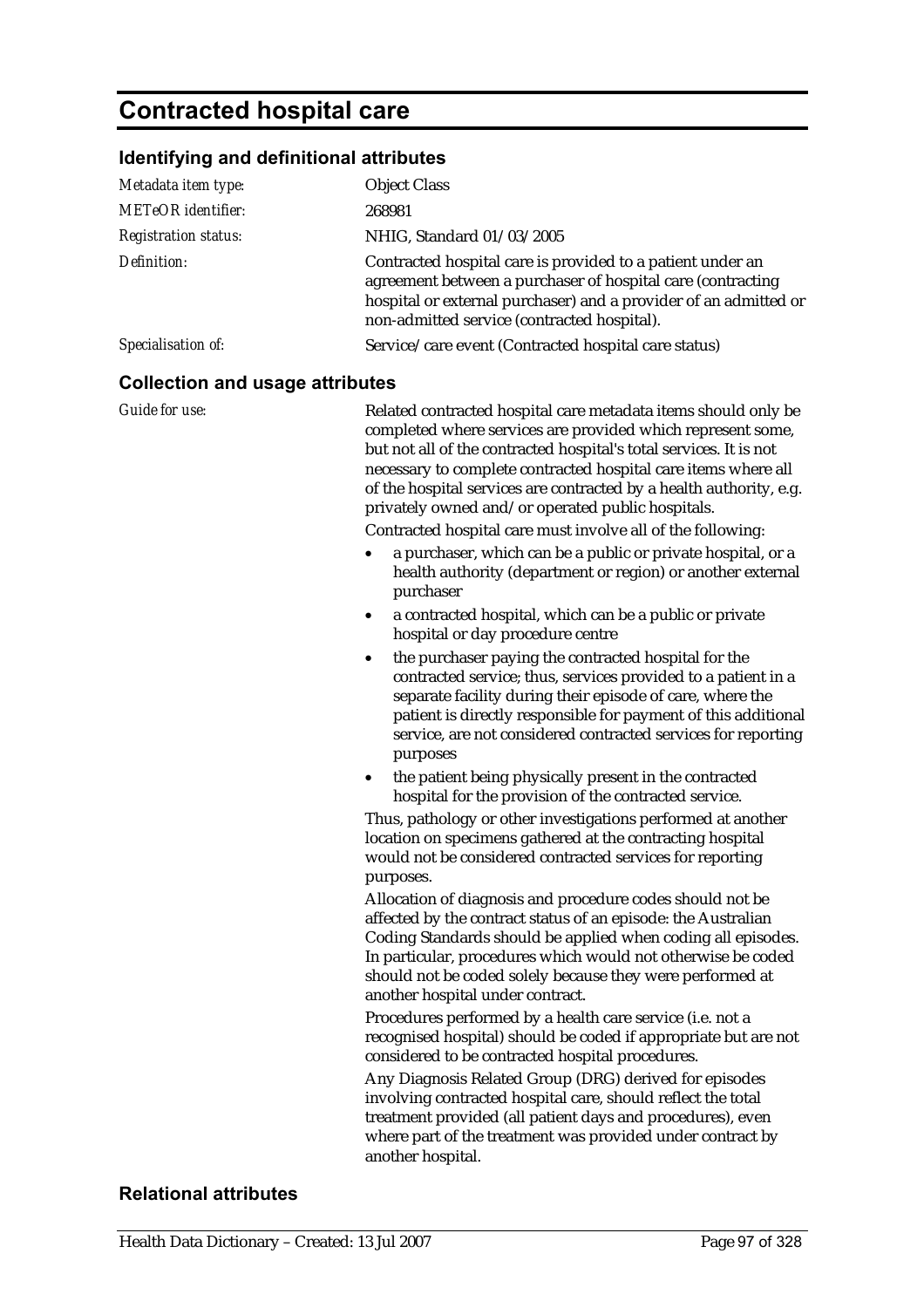| Supersedes Contracted hospital care, version 1, DEC, NHDD,<br>NHIMG, Superseded 01/03/2005 |
|--------------------------------------------------------------------------------------------|
| Contracted hospital care—contracted care commencement date<br>NHIG, Standard 01/03/2005    |
| Contracted hospital care—contracted care completed date<br>NHIG, Standard 01/03/2005       |
| Contracted hospital care—organisation identifier NHIG,<br>Standard 01/03/2005              |
|                                                                                            |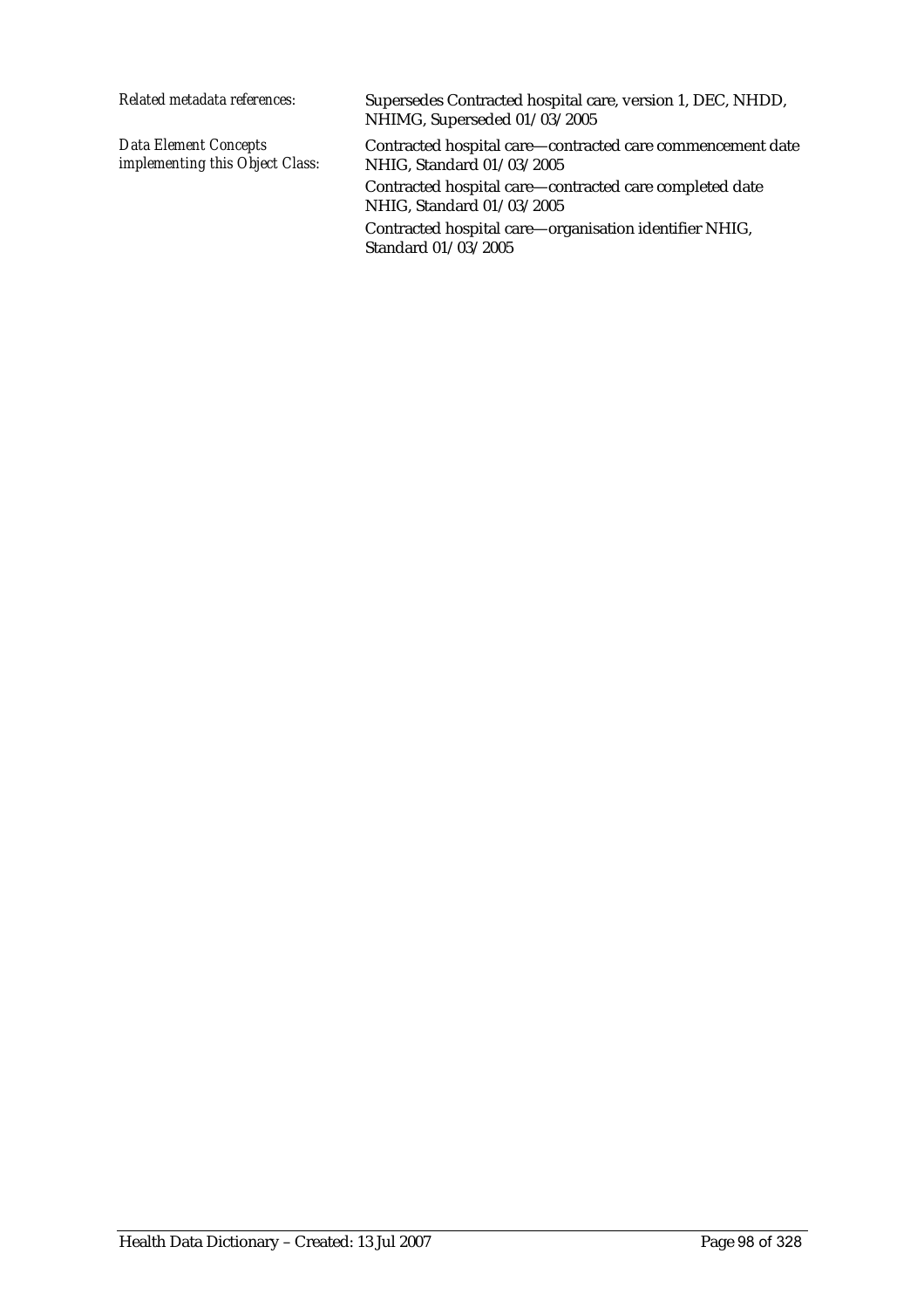## **Date**

## **Identifying and definitional attributes**

| Metadata item type:         | <b>Object Class</b>                                      |
|-----------------------------|----------------------------------------------------------|
| <b>METeOR</b> identifier:   | 294409                                                   |
| <i>Registration status:</i> | NHIG, Standard 04/05/2005<br>NCSIMG, Standard 30/09/2005 |
| Definition:                 | The day of the month and year as specified by a number.  |

### **Source and reference attributes**

| Submitting organisation: | Australian Institute of Health and Welfare |
|--------------------------|--------------------------------------------|
| Reference documents:     | Oxford English dictionary.                 |

| <b>Data Element Concepts</b>    | Date—accuracy indicator NHIG, Standard 04/05/2005 |
|---------------------------------|---------------------------------------------------|
| implementing this Object Class: | NCSIMG, Standard 30/09/2005                       |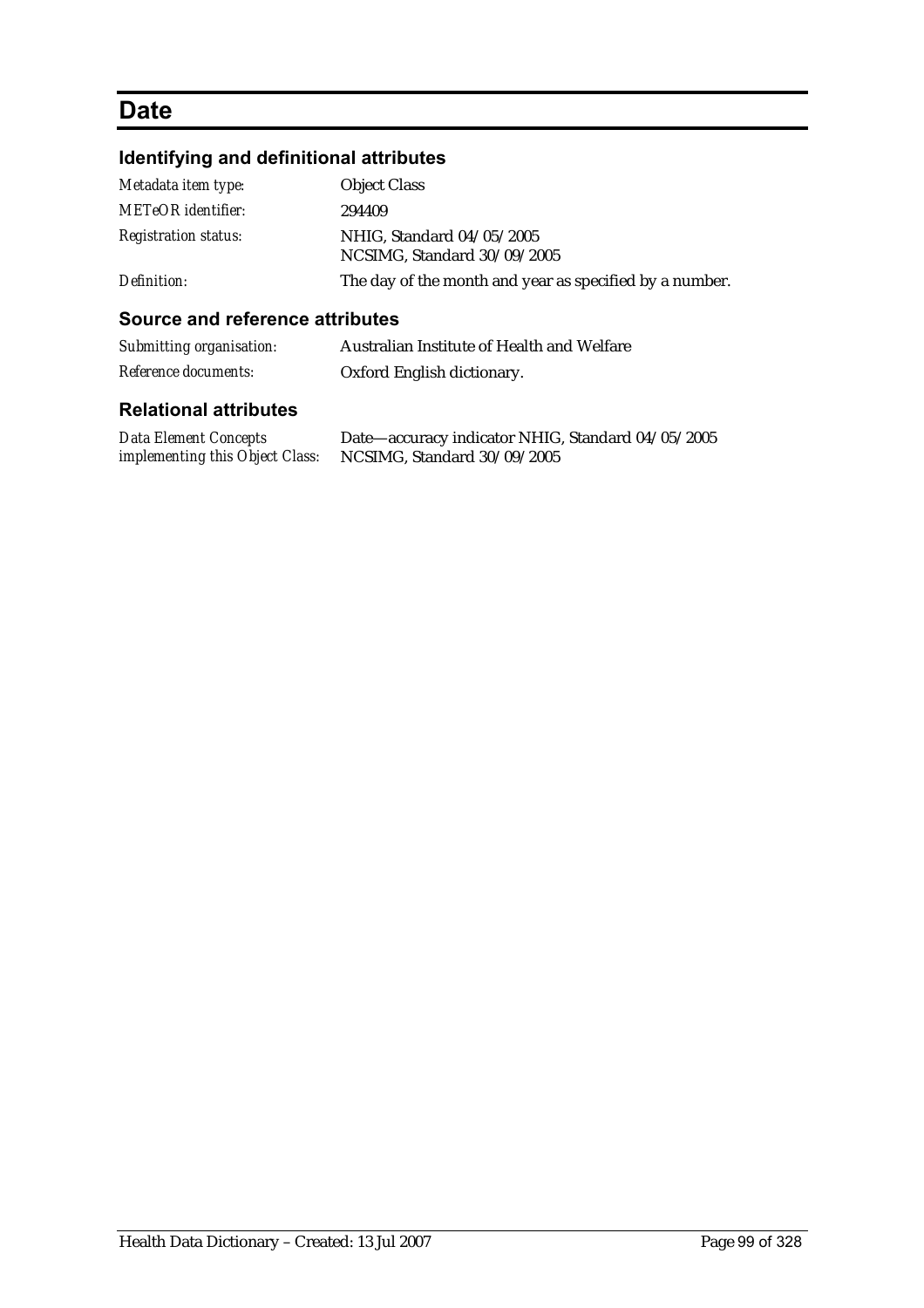## **Division of general practice**

### **Identifying and definitional attributes**

| Metadata item type:         | <b>Object Class</b>                                           |
|-----------------------------|---------------------------------------------------------------|
| <b>METeOR</b> identifier:   | 268989                                                        |
| <b>Registration status:</b> | NHIG, Standard 01/03/2005                                     |
| Definition:                 | A geographically based network of general practitioners.      |
| Specialisation of:          | Health service provider (Division of general practice status) |

### **Collection and usage attributes**

| Guide for use: | In geographical terms, each Division of General Practice can be |
|----------------|-----------------------------------------------------------------|
|                | described by the postcodes that fall within its jurisdiction.   |

### **Source and reference attributes**

| Submitting organisation: | Cardiovascular data working group |
|--------------------------|-----------------------------------|
|                          |                                   |

| Data Element Concepts                               | Division of general practice—organisation identifier NHIG, |
|-----------------------------------------------------|------------------------------------------------------------|
| implementing this Object Class: Standard 01/03/2005 |                                                            |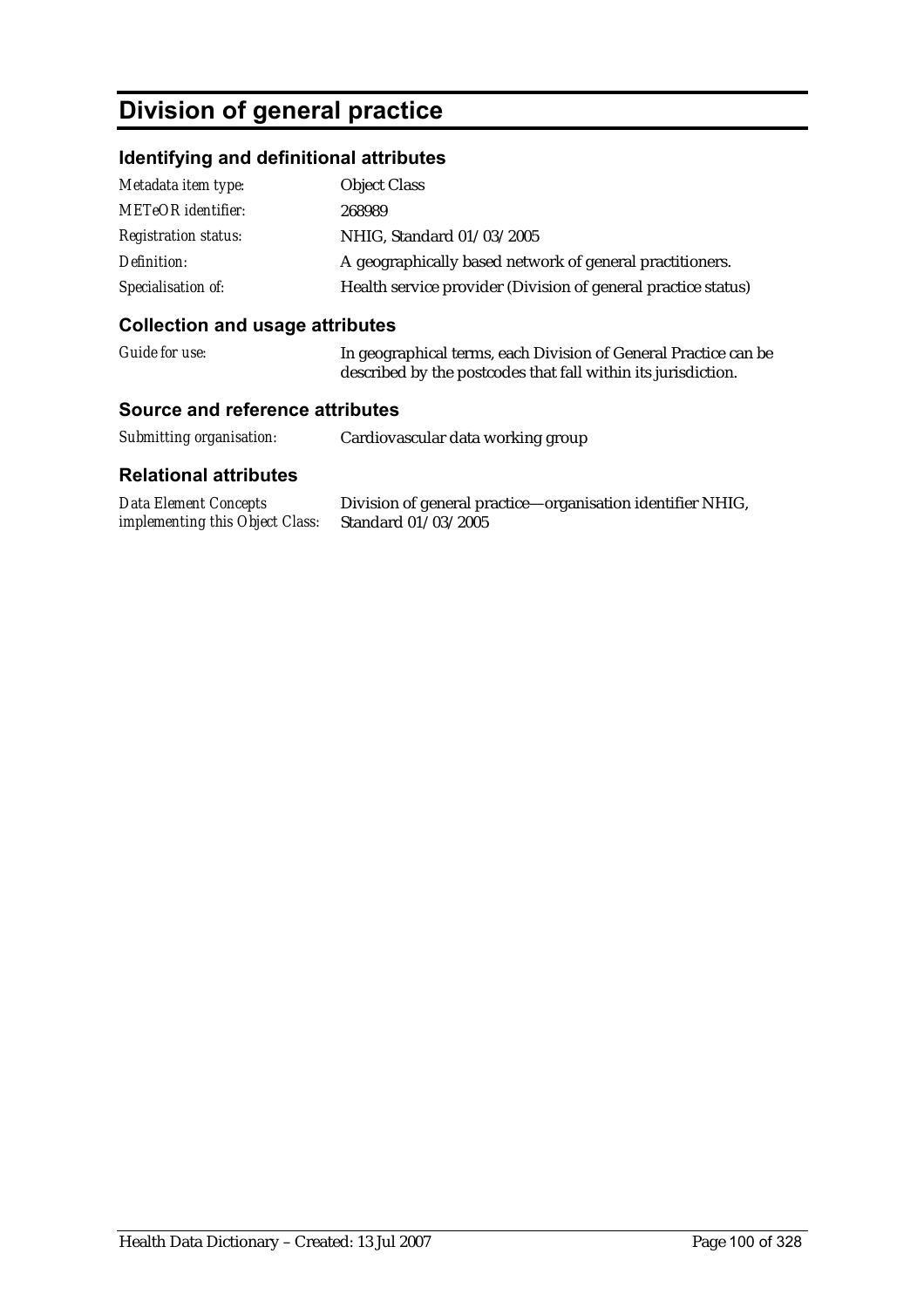## **Elective care waiting list episode**

## **Identifying and definitional attributes**

| Metadata item type:         | <b>Object Class</b>                                                            |
|-----------------------------|--------------------------------------------------------------------------------|
| <b>METeOR</b> identifier:   | 268974                                                                         |
| <i>Registration status:</i> | NHIG, Standard 01/03/2005                                                      |
| Definition:                 | The period between entry to and removal from an elective care<br>waiting list. |
| Specialisation of:          | Episode of admitted care waiting list (Elective care status)                   |

| Submitting organisation:                                 | Australia Institute of Health and Welfare                                                  |
|----------------------------------------------------------|--------------------------------------------------------------------------------------------|
| <b>Relational attributes</b>                             |                                                                                            |
| Data Element Concepts<br>implementing this Object Class: | Elective care waiting list episode—category reassignment date<br>NHIG, Standard 01/03/2005 |
|                                                          | Elective care waiting list episode—elective care type NHIG,<br>Standard 01/03/2005         |
|                                                          | Elective care waiting list episode—listing date for care NHIG,<br>Standard 01/03/2005      |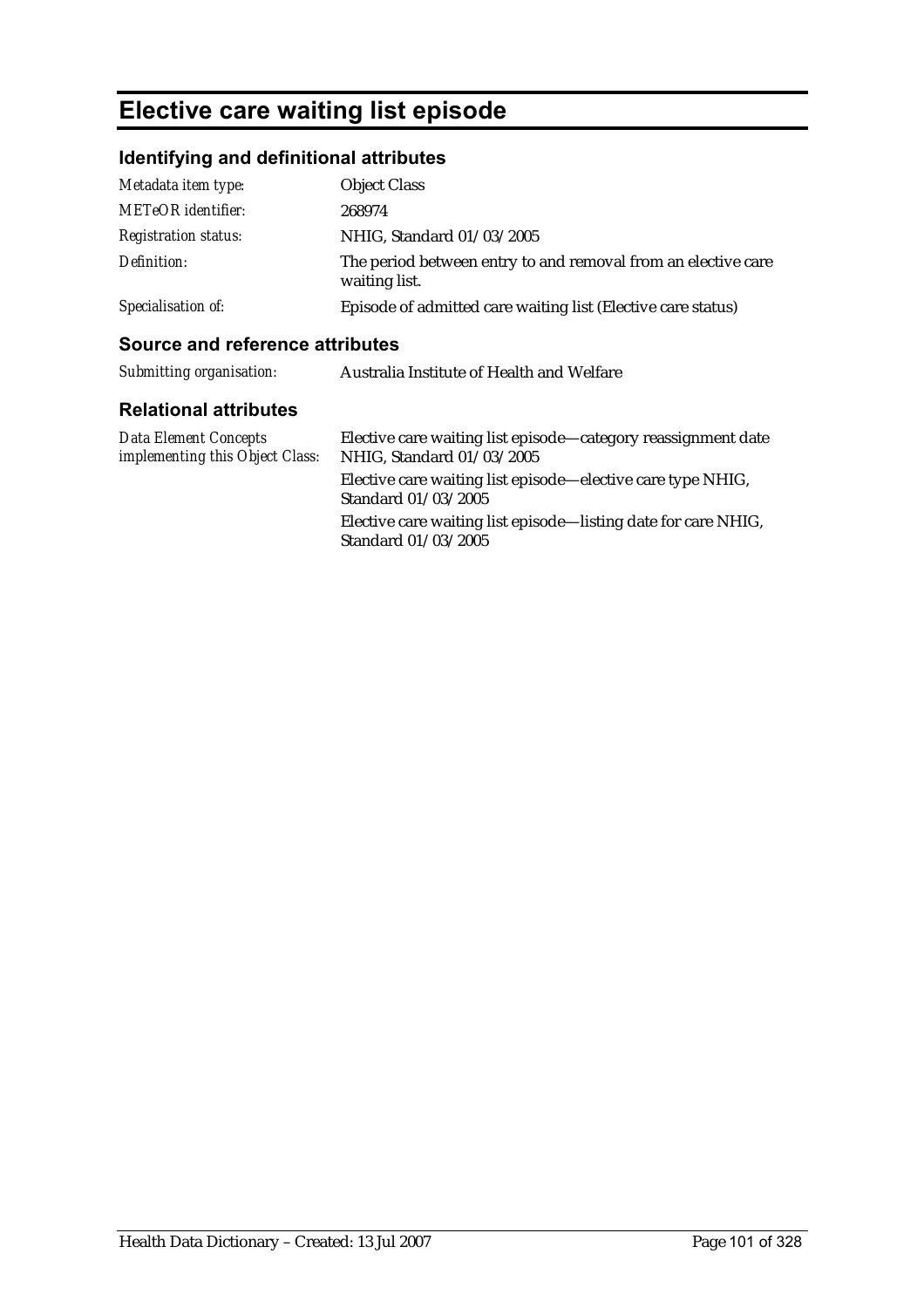## **Elective surgery waiting list episode**

## **Identifying and definitional attributes**

| Metadata item type:         | <b>Object Class</b>                                                               |
|-----------------------------|-----------------------------------------------------------------------------------|
| <b>METeOR</b> identifier:   | 269007                                                                            |
| <b>Registration status:</b> | NHIG, Standard 01/03/2005                                                         |
| Definition:                 | The period between entry to and removal from an elective surgery<br>waiting list. |
| Specialisation of:          | Elective care waiting list episode (Elective surgery status)                      |

| Submitting organisation:     | Australia Institute of Health and Welfare     |
|------------------------------|-----------------------------------------------|
| <b>Relational attributes</b> |                                               |
| Data Flement Concents        | Flective surgery waiting list enjsode—anticin |

| <b>Data Element Concepts</b><br>implementing this Object Class: | Elective surgery waiting list episode—anticipated accommodation<br>status NHIG, Standard 01/03/2005<br>Elective surgery waiting list episode—clinical urgency NHIG,<br>Standard 01/03/2005 |
|-----------------------------------------------------------------|--------------------------------------------------------------------------------------------------------------------------------------------------------------------------------------------|
|                                                                 | Elective surgery waiting list episode—extended wait patient<br>indicator NHIG, Standard 01/03/2005                                                                                         |
|                                                                 | Elective surgery waiting list episode—indicator procedure NHIG,<br>Standard 01/03/2005                                                                                                     |
|                                                                 | Elective surgery waiting list episode—overdue patient status<br>NHIG, Standard 01/03/2005                                                                                                  |
|                                                                 | Elective surgery waiting list episode—patient listing status NHIG,<br>Standard 01/03/2005                                                                                                  |
|                                                                 | Elective surgery waiting list episode—reason for removal from a<br>waiting list NHIG, Standard 01/03/2005                                                                                  |
|                                                                 | Elective surgery waiting list episode—surgical specialty (of<br>scheduled doctor) NHIG, Standard 01/03/2005                                                                                |
|                                                                 | Elective surgery waiting list episode—waiting list removal date<br>NHIG, Standard 01/03/2005                                                                                               |
|                                                                 | Elective surgery waiting list episode—waiting time NHIG,<br>Standard 01/03/2005                                                                                                            |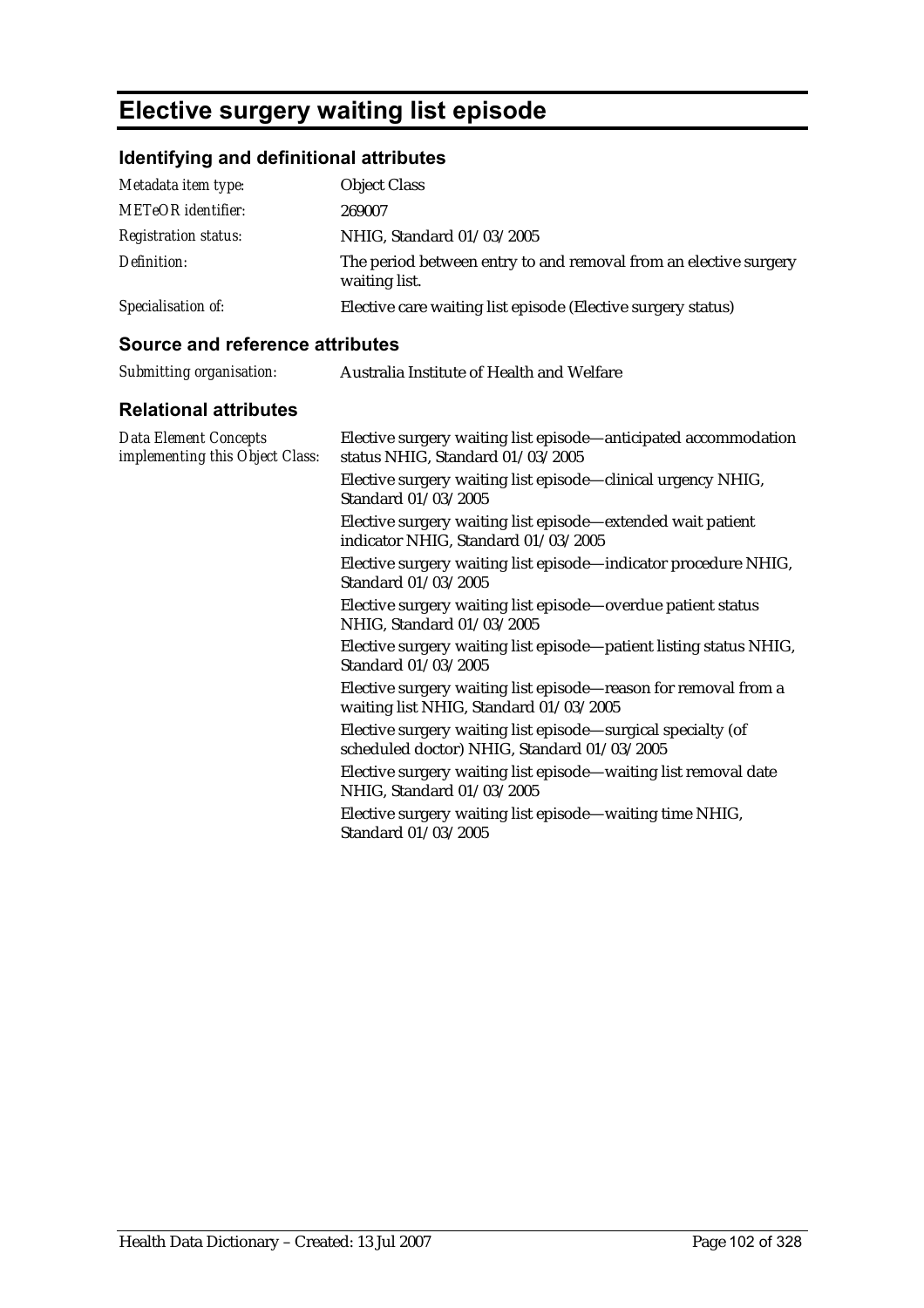## **Emergency department stay**

### **Identifying and definitional attributes**

| Metadata item type:         | <b>Object Class</b>                                                                                    |
|-----------------------------|--------------------------------------------------------------------------------------------------------|
| <b>METeOR</b> identifier:   | 322591                                                                                                 |
| <b>Registration status:</b> | NHIG, Standard 24/03/2006                                                                              |
| Definition:                 | The period between when a patient presents at an emergency<br>department and when that person departs. |
| Context:                    | Emergency department care.                                                                             |

| Submitting organisation:                                 | Australian Government Department of Health and Ageing                          |
|----------------------------------------------------------|--------------------------------------------------------------------------------|
| <b>Relational attributes</b>                             |                                                                                |
| Data Element Concepts<br>implementing this Object Class: | Emergency department stay—physical departure date NHIG,<br>Standard 24/03/2006 |
|                                                          | Emergency department stay—physical departure time NHIG,<br>Standard 24/03/2006 |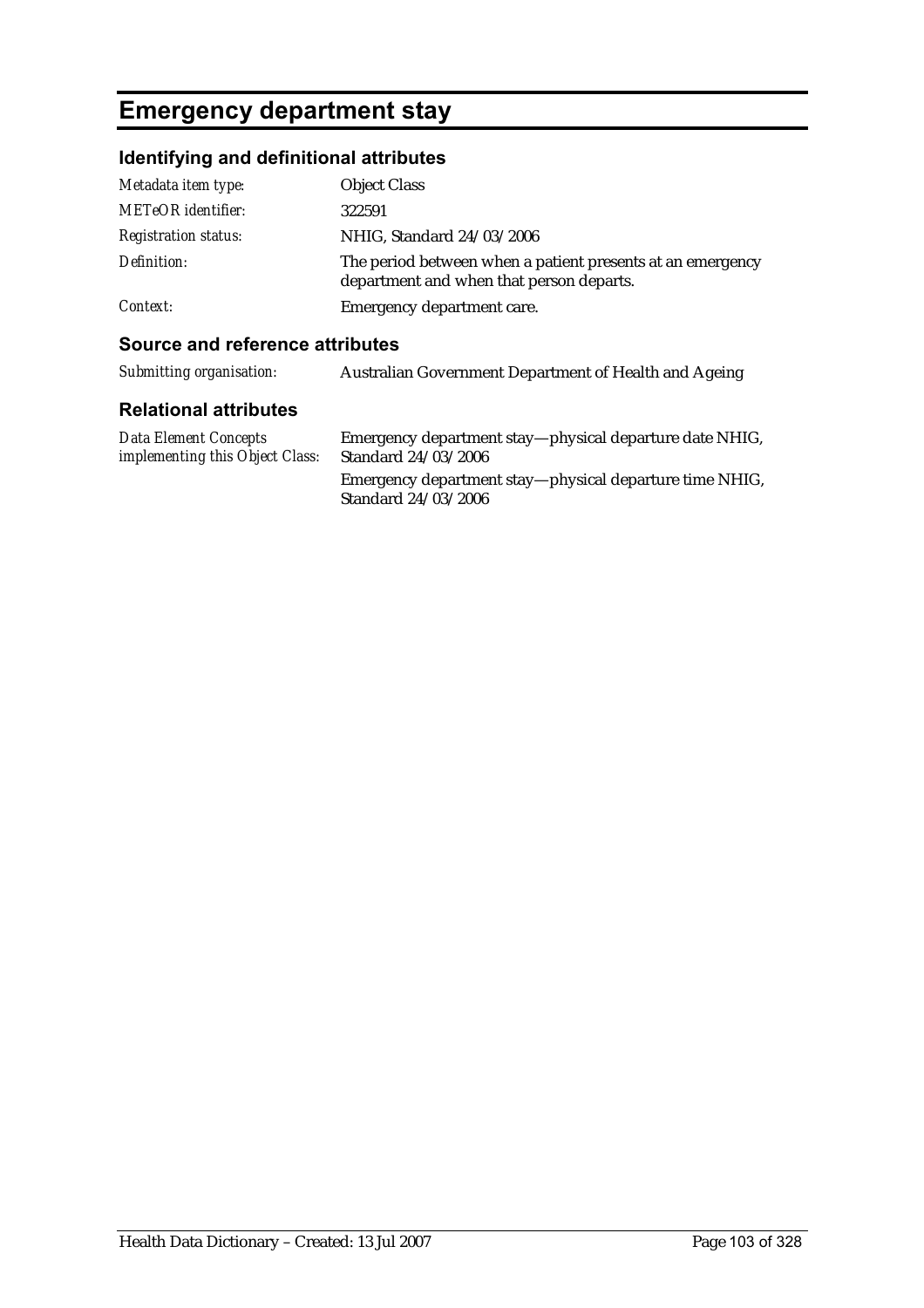## **Episode of admitted patient care**

### **Identifying and definitional attributes**

| Specialisation of:          | Episode of care (Episode of admitted patient care status)                                                                                                        |
|-----------------------------|------------------------------------------------------------------------------------------------------------------------------------------------------------------|
| Context:                    | Admitted patient care.                                                                                                                                           |
| Definition:                 | The period of admitted patient care between a formal or<br>statistical admission and a formal or statistical separation,<br>characterised by only one care type. |
| <b>Registration status:</b> | NHIG, Standard 01/03/2005                                                                                                                                        |
| <b>METeOR</b> identifier:   | 268956                                                                                                                                                           |
| Metadata item type:         | <b>Object Class</b>                                                                                                                                              |

#### **Collection and usage attributes**

| Guide for use: | This treatment and/or care provided to a patient during an   |
|----------------|--------------------------------------------------------------|
|                | episode of care can occur in hospital and/or in the person's |
|                | home (for <b>hospital-in-the-home</b> patients).             |

| Origin:                                                         | Health Data Standards Committee.                                                                               |
|-----------------------------------------------------------------|----------------------------------------------------------------------------------------------------------------|
| <b>Relational attributes</b>                                    |                                                                                                                |
| Related metadata references:                                    | Supersedes Episode of admitted patient care, version 2, DEC,<br>NHDD, NHIMG, Superseded 01/03/2005 02/10/2003  |
| <b>Data Element Concepts</b><br>implementing this Object Class: | Episode of admitted patient care (newborn)-date of change to<br>qualification status NHIG, Standard 01/03/2005 |
|                                                                 | Episode of admitted patient care (newborn)-number of<br>qualified days NHIG, Standard 01/03/2005               |
|                                                                 | Episode of admitted patient care (procedure)-procedure<br>commencement date NHIG, Standard 01/03/2005          |
|                                                                 | Episode of admitted patient care-admission date NHIG,<br>Standard 01/03/2005                                   |
|                                                                 | Episode of admitted patient care-admission mode NHIG,<br>Standard 01/03/2005                                   |
|                                                                 | Episode of admitted patient care-admission time NHIG,<br>Standard 01/03/2005                                   |
|                                                                 | Episode of admitted patient care-admission urgency status<br>NHIG, Standard 01/03/2005                         |
|                                                                 | Episode of admitted patient care-diagnosis onset type NHIG,<br>Standard 01/03/2005                             |
|                                                                 | Episode of admitted patient care-diagnosis related group<br>NHIG, Standard 01/03/2005                          |
|                                                                 | Episode of admitted patient care-elected accommodation<br>status NHIG, Superseded 28/11/2006                   |
|                                                                 | Episode of admitted patient care-intended length of hospital<br>stay NHIG, Standard 01/03/2005                 |
|                                                                 | Episode of admitted patient care-length of stay (excluding<br>leave days) NHIG, Standard 01/03/2005            |
|                                                                 | Episode of admitted patient care-length of stay (including<br>leave days) NHIG, Standard 01/03/2005            |
|                                                                 | Episode of admitted patient care-length of stay<br>(special/neonatal intensive care) NHIG, Standard 01/03/2005 |
|                                                                 |                                                                                                                |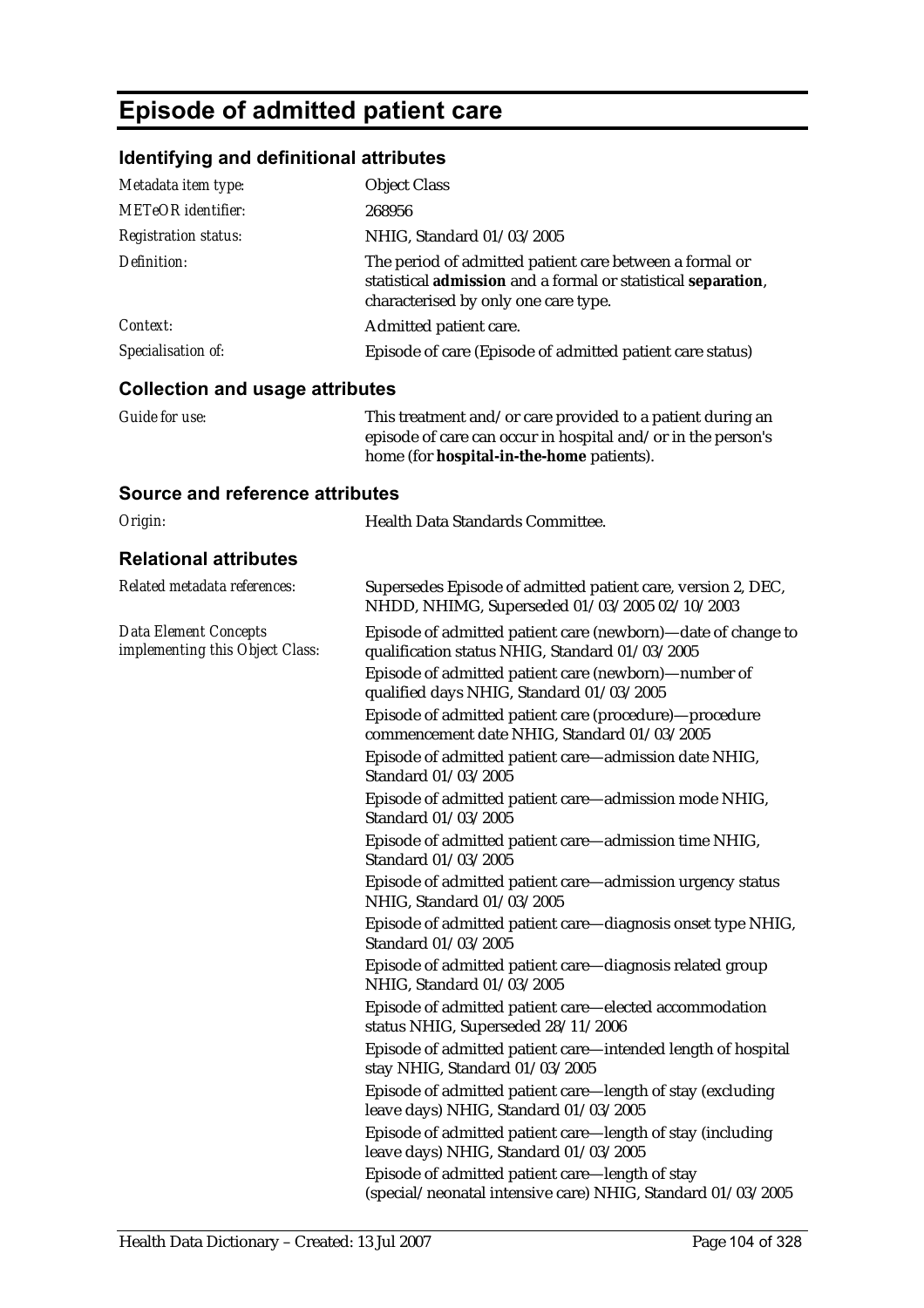Episode of admitted patient care—major diagnostic category NHIG, Standard 01/03/2005

Episode of admitted patient care—number of days of hospitalin-the-home care NHIG, Standard 01/03/2005

Episode of admitted patient care—number of leave days NHIG, Standard 01/03/2005

Episode of admitted patient care—number of leave periods NHIG, Standard 01/03/2005

Episode of admitted patient care—patient election status NHIG, Standard 28/11/2006

Episode of admitted patient care—procedure NHIG, Standard 01/03/2005

Episode of admitted patient care—referral destination NHIG, Standard 01/03/2005

Episode of admitted patient care—referral source NHIG, Standard 01/03/2005

Episode of admitted patient care—separation date NHIG, Standard 01/03/2005

Episode of admitted patient care—separation mode NHIG, Standard 01/03/2005

Episode of admitted patient care—separation time NHIG, Standard 01/03/2005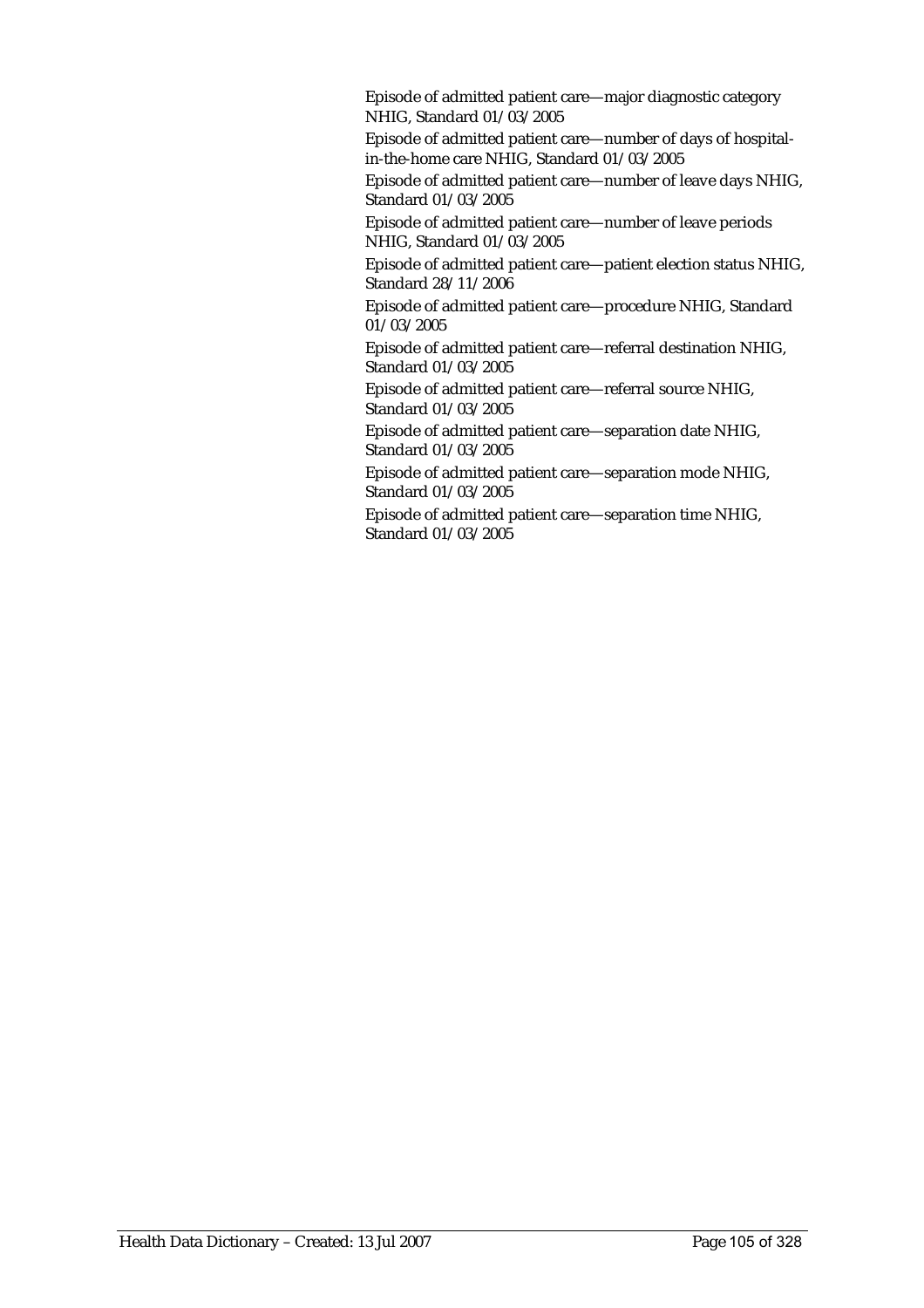## **Episode of care**

## **Identifying and definitional attributes**

| Metadata item type:         | <b>Object Class</b>                                   |
|-----------------------------|-------------------------------------------------------|
| <b>METeOR</b> identifier:   | 268978                                                |
| <b>Registration status:</b> | NHIG, Standard 01/03/2005                             |
| Definition:                 | A period of health care with a defined start and end. |
| Specialisation of:          | Service/care (Episode of care)                        |

| Origin:                                                         | National Health Data Committee                                                                                               |
|-----------------------------------------------------------------|------------------------------------------------------------------------------------------------------------------------------|
| <b>Relational attributes</b>                                    |                                                                                                                              |
| <b>Data Element Concepts</b><br>implementing this Object Class: | Episode of admitted patient care-inter-hospital contracted patient<br>status NHIG, Standard 01/03/2005                       |
|                                                                 | Episode of care (procedure)-contracted procedure flag NHIG,<br>Standard 01/03/2005                                           |
|                                                                 | Episode of care-additional diagnosis NHIG, Standard 01/03/2005                                                               |
|                                                                 | Episode of care-behaviour-related risk factor intervention NHIG,<br>Standard 01/03/2005                                      |
|                                                                 | Episode of care-behaviour-related risk factor intervention<br>purpose NHIG, Standard 01/03/2005                              |
|                                                                 | Episode of care-expected principal source of funding NHIG,<br>Superseded 29/11/2006                                          |
|                                                                 | Episode of care—first service delivery date (community setting)<br>NHIG, Standard 01/03/2005                                 |
|                                                                 | Episode of care—funding eligibility indicator NHIG, Standard<br>01/03/2005                                                   |
|                                                                 | Episode of care—mental health legal status NHIG, Standard<br>01/03/2005                                                      |
|                                                                 | Episode of care—number of psychiatric care days NHIG, Standard<br>01/03/2005                                                 |
|                                                                 | Episode of care—nursing diagnosis NHIG, Standard 01/03/2005<br>Episode of care-principal diagnosis NHIG, Standard 01/03/2005 |
|                                                                 | Episode of care-principal source of funding NHIG, Standard<br>29/11/2006                                                     |
|                                                                 | Episode of care—specialist private sector rehabilitation care<br>indicator NHIG, Standard 01/03/2005                         |
|                                                                 |                                                                                                                              |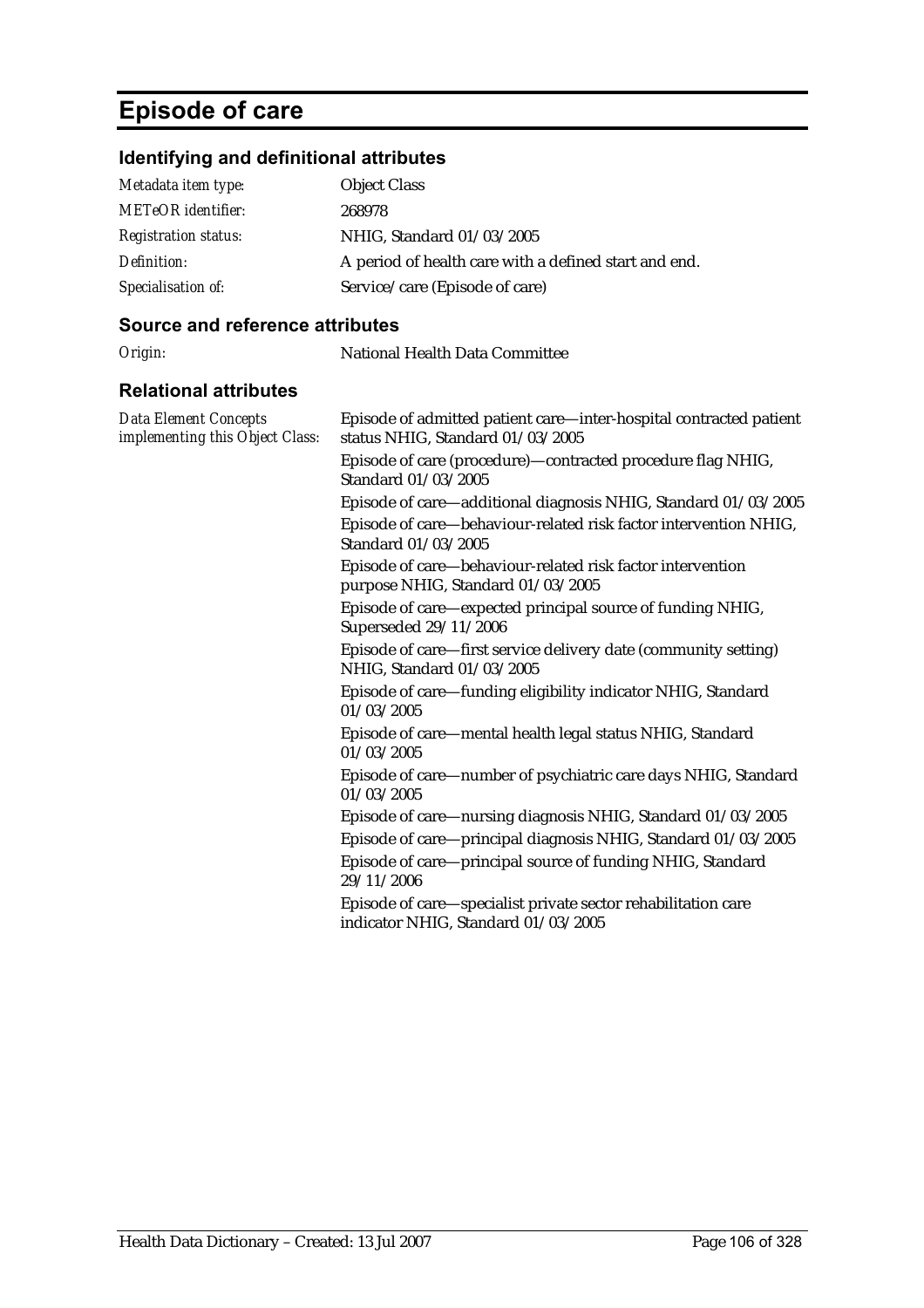# **Episode of residential care**

## **Identifying and definitional attributes**

| Metadata item type:                                             | <b>Object Class</b>                                                                                                                                                                                                                                                                                                                                                           |
|-----------------------------------------------------------------|-------------------------------------------------------------------------------------------------------------------------------------------------------------------------------------------------------------------------------------------------------------------------------------------------------------------------------------------------------------------------------|
| <b>METeOR</b> identifier:                                       | 268968                                                                                                                                                                                                                                                                                                                                                                        |
| <b>Registration status:</b>                                     | NHIG, Standard 01/03/2005                                                                                                                                                                                                                                                                                                                                                     |
| Definition:                                                     | The period of care between the start of residential care (either<br>through the formal start of the residential stay or the start of new<br>reference period) and the end of the residential care (either through<br>the formal end of residential care, commencement of leave<br>intended to be greater than seven days or the end of the reference<br>period i.e. 30 June). |
| Specialisation of:                                              | Episode of care (Episode of residential care status)                                                                                                                                                                                                                                                                                                                          |
| <b>Collection and usage attributes</b>                          |                                                                                                                                                                                                                                                                                                                                                                               |
| <b>Comments:</b>                                                | For residents provided with care intended to be on an overnight<br>basis. This may occasionally include episodes of residential care<br>that unexpectedly ended on the same day as they started (for<br>example, the resident died or left against advice) or began at the<br>end of the reference period (i.e. starting care on 30 June).                                    |
| <b>Relational attributes</b>                                    |                                                                                                                                                                                                                                                                                                                                                                               |
| <b>Data Element Concepts</b><br>implementing this Object Class: | Episode of residential care-episode end date NHIG, Standard<br>01/03/2005                                                                                                                                                                                                                                                                                                     |
|                                                                 | Episode of residential care-episode end mode NHIG, Standard<br>01/03/2005                                                                                                                                                                                                                                                                                                     |
|                                                                 | Episode of residential care-episode start date NHIG, Standard<br>01/03/2005                                                                                                                                                                                                                                                                                                   |
|                                                                 | Episode of residential care—episode start mode NHIG, Standard<br>01/03/2005                                                                                                                                                                                                                                                                                                   |
|                                                                 | Episode of residential care—number of episodes of residential care<br>NHIG, Standard 08/12/2004                                                                                                                                                                                                                                                                               |
|                                                                 | Episode of residential care-number of leave days NHIG, Standard<br>01/03/2005                                                                                                                                                                                                                                                                                                 |
|                                                                 | Episode of residential care—referral destination (mental health<br>care) NHIG, Standard 01/03/2005                                                                                                                                                                                                                                                                            |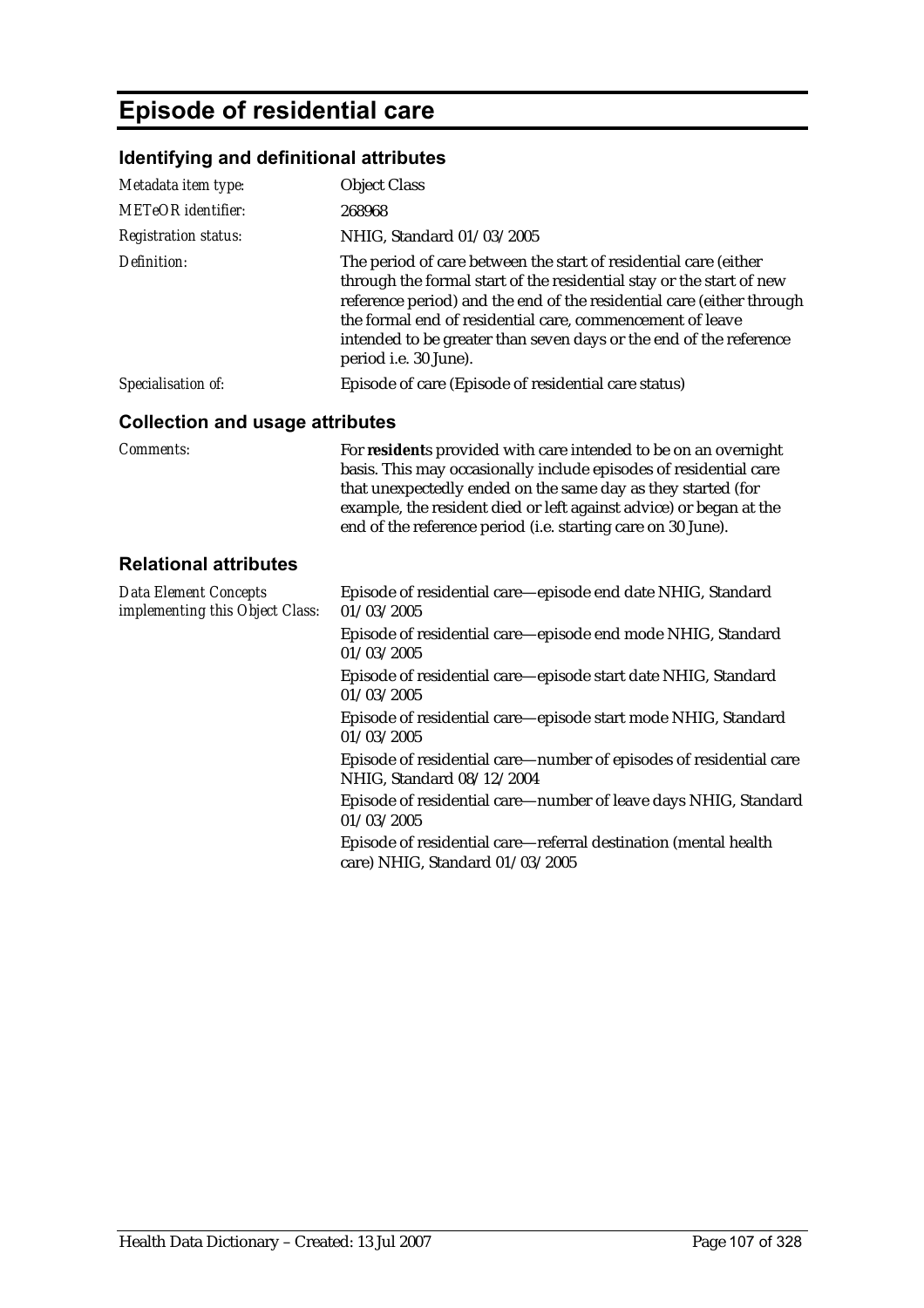## **Episode of treatment for alcohol and other drugs**

### **Identifying and definitional attributes**

| Metadata item type:         | <b>Object Class</b>                                                                                                                                                                                                                                                                                                                    |
|-----------------------------|----------------------------------------------------------------------------------------------------------------------------------------------------------------------------------------------------------------------------------------------------------------------------------------------------------------------------------------|
| <b>METeOR</b> identifier:   | 268961                                                                                                                                                                                                                                                                                                                                 |
| <b>Registration status:</b> | NHIG, Standard 01/03/2005                                                                                                                                                                                                                                                                                                              |
| Definition:                 | The period of contact, with defined dates of commencement<br>and cessation, between a client and a treatment provider or<br>team of providers in which there is no change in the main<br>treatment type or the principal drug of concern, and there has<br>not been a non-planned absence of contact for greater than<br>three months. |
| Context:                    | Alcohol and drug treatment services. This concept is required to<br>provide the basis for a standard approach to recording and<br>monitoring patterns of service utilisation by clients.                                                                                                                                               |
| Specialisation of:          | Episode of care (Episode of treatment for alcohol and other<br>drugs status)                                                                                                                                                                                                                                                           |

### **Collection and usage attributes**

| Guide for use:             | A treatment episode must have a defined date of<br>commencement of treatment episode for alcohol and other<br>drugs and a date of cessation of treatment episode for alcohol<br>and other drugs.                                                                                                                                                                                                                                                                                                   |
|----------------------------|----------------------------------------------------------------------------------------------------------------------------------------------------------------------------------------------------------------------------------------------------------------------------------------------------------------------------------------------------------------------------------------------------------------------------------------------------------------------------------------------------|
|                            | A treatment episode can have only one main treatment type for<br>alcohol and other drugs and only one principal drug of concern.<br>If the main treatment or principal drug changes then the<br>treatment episode is closed and a new treatment episode is<br>opened.                                                                                                                                                                                                                              |
|                            | A treatment episode may also be considered closed (ceased) if<br>there is a change in the treatment delivery setting or the service<br>delivery outlet. Where the change reflects a substantial<br>alteration in the nature of the treatment episode, for instance<br>where an agency operates in more than one treatment setting<br>(or outlet) they may consider that a change from one setting (or<br>outlet), to another necessitates closure of one episode and<br>commencement of a new one. |
| <b>Collection methods:</b> | Is taken as the period starting from the date of commencement<br>of treatment and ending at the date of cessation of treatment<br>episode.                                                                                                                                                                                                                                                                                                                                                         |

| Submitting organisation:                                        | Intergovernmental Committee on Drugs National Minimum<br>Data Set - Working Group                               |
|-----------------------------------------------------------------|-----------------------------------------------------------------------------------------------------------------|
| <b>Relational attributes</b>                                    |                                                                                                                 |
| Related metadata references:                                    | Supersedes Treatment episode for alcohol and other drugs,<br>version 2, DEC, NHDD, NHIMG, Superseded 01/03/2005 |
| <b>Data Element Concepts</b><br>implementing this Object Class: | Episode of treatment for alcohol and other drugs—cessation<br>reason NHIG, Standard 01/03/2005                  |
|                                                                 | Episode of treatment for alcohol and other drugs-client type<br>NHIG, Standard 01/03/2005                       |
|                                                                 | Episode of treatment for alcohol and other drugs—drug of                                                        |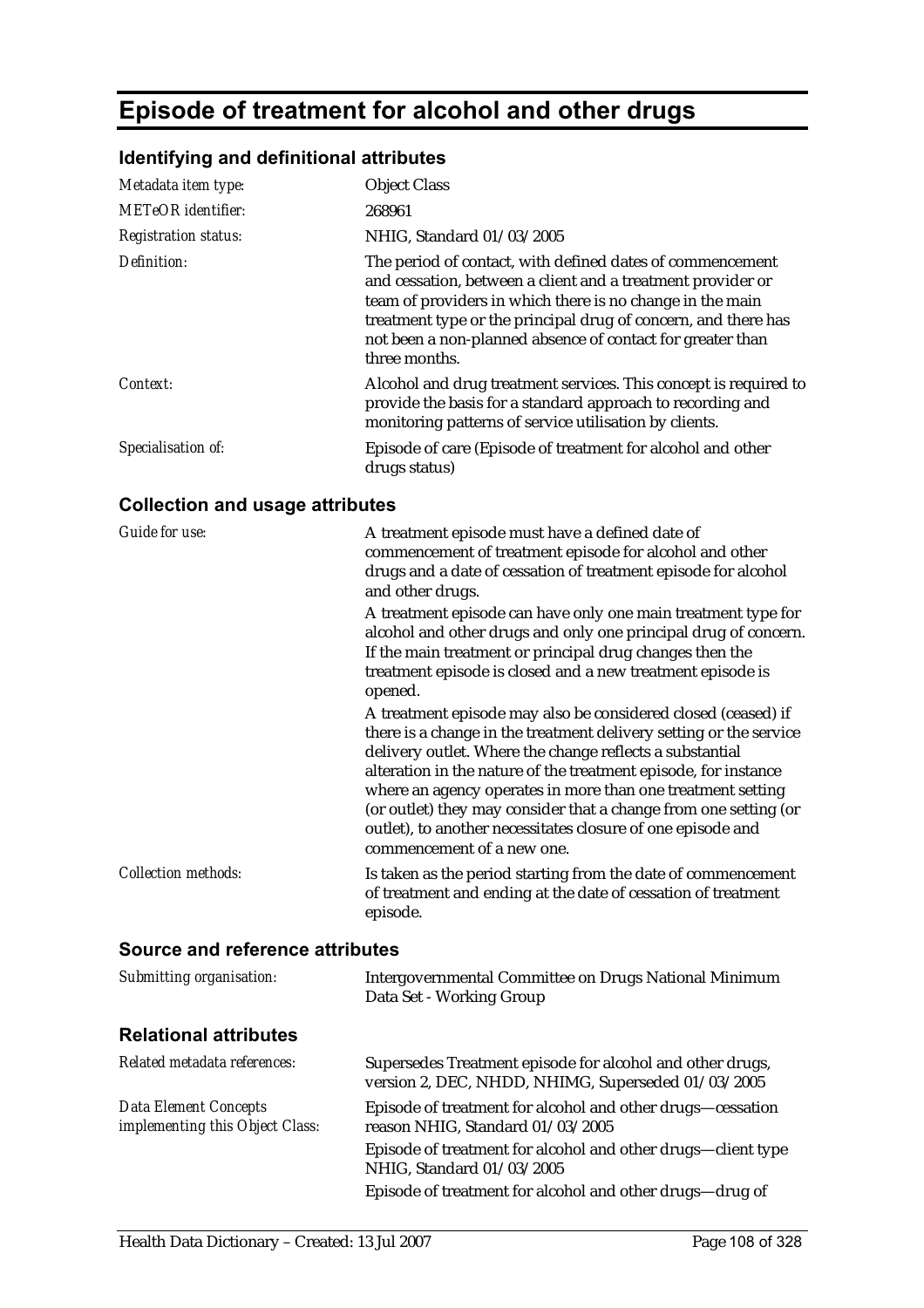concern NHIG, Standard 01/03/2005

Episode of treatment for alcohol and other drugs—drug of concern (principal) NHIG, Superseded 13/10/2005

Episode of treatment for alcohol and other drugs—number of service contacts NHIG, Standard 01/03/2005

Episode of treatment for alcohol and other drugs—referral source NHIG, Standard 01/03/2005

Episode of treatment for alcohol and other drugs—service delivery setting NHIG, Standard 01/03/2005

Episode of treatment for alcohol and other drugs—treatment cessation date NHIG, Standard 01/03/2005

Episode of treatment for alcohol and other drugs—treatment commencement date NHIG, Standard 01/03/2005

Episode of treatment for alcohol and other drugs—treatment type NHIG, Standard 01/03/2005

Episode of treatment for alcohol and other drugs—treatment type (other) NHIG, Superseded 13/10/2005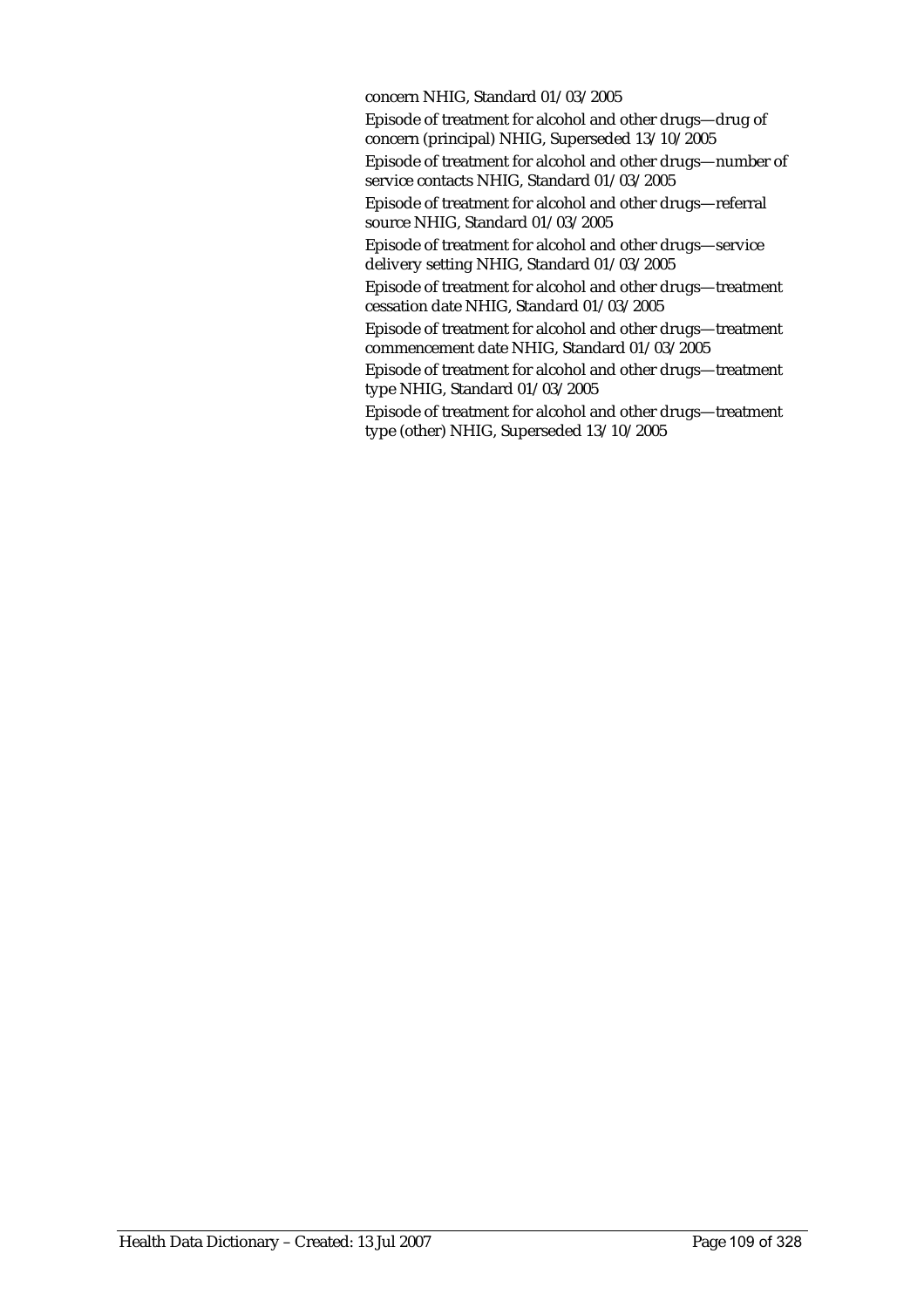# **Establishment**

## **Identifying and definitional attributes**

| Metadata item type:                    | <b>Object Class</b>                                                                                                                                                                                                                 |
|----------------------------------------|-------------------------------------------------------------------------------------------------------------------------------------------------------------------------------------------------------------------------------------|
| METeOR identifier:                     | 268953                                                                                                                                                                                                                              |
| <i><b>Registration status:</b></i>     | NHIG, Standard 01/03/2005                                                                                                                                                                                                           |
| Definition:                            | Institutions, organisations or the community from which health<br>services are provided. The term establishment covers conventional<br>health establishments and also organisations which may provide<br>services in the community. |
| Specialisation of:                     | Health service provider (Establishment status)                                                                                                                                                                                      |
| <b>Source and reference attributes</b> |                                                                                                                                                                                                                                     |
| Origin:                                | National Health Data Committee                                                                                                                                                                                                      |
| <b>Relational attributes</b>           |                                                                                                                                                                                                                                     |

| <b>Data Element Concepts</b><br>implementing this Object Class: | Establishment (residential aged care service)—number of occasions<br>of service NHIG, Standard 01/03/2005                 |
|-----------------------------------------------------------------|---------------------------------------------------------------------------------------------------------------------------|
|                                                                 | Establishment-accrued mental health care days NHIG, Standard<br>08/12/2004                                                |
|                                                                 | Establishment-Australian state/territory identifier NHIG,<br>Standard 01/03/2005                                          |
|                                                                 | NCSIMG, Standard 01/03/2005                                                                                               |
|                                                                 | Establishment-establishment type NHIG, Standard 01/03/2005                                                                |
|                                                                 | Establishment-full-time equivalent staff (paid) NHIG, Standard<br>01/03/2005                                              |
|                                                                 | Establishment—full-time equivalent staff (paid) (administrative<br>and clerical staff) NHIG, Standard 01/03/2005          |
|                                                                 | Establishment-full-time equivalent staff (paid) (carer consultants)<br>NHIG, Standard 08/12/2004                          |
|                                                                 | Establishment-full-time equivalent staff (paid) (consultant<br>psychiatrists and psychiatrists) NHIG, Standard 08/12/2004 |
|                                                                 | Establishment-full-time equivalent staff (paid) (consumer<br>consultants) NHIG, Standard 08/12/2004                       |
|                                                                 | Establishment-full-time equivalent staff (paid) (diagnostic and<br>health professionals) NHIG, Standard 01/03/2005        |
|                                                                 | Establishment-full-time equivalent staff (paid) (domestic and<br>other staff) NHIG, Standard 01/03/2005                   |
|                                                                 | Establishment-full-time equivalent staff (paid) (enrolled nurses)<br>NHIG, Standard 01/03/2005                            |
|                                                                 | Establishment-full-time equivalent staff (paid) (occupational<br>therapists) NHIG, Standard 08/12/2004                    |
|                                                                 | Establishment-full-time equivalent staff (paid) (other diagnostic<br>and health professionals) NHIG, Standard 08/12/2004  |
|                                                                 | Establishment-full-time equivalent staff (paid) (other medical<br>officers) NHIG, Standard 08/12/2004                     |
|                                                                 | Establishment—full-time equivalent staff (paid) (other personal<br>care staff) NHIG, Standard 01/03/2005                  |
|                                                                 | Establishment-full-time equivalent staff (paid) (psychiatry<br>registrars and trainees) NHIG, Standard 08/12/2004         |
|                                                                 | Establishment-full-time equivalent staff (paid) (psychologists)<br>NHIG, Standard 08/12/2004                              |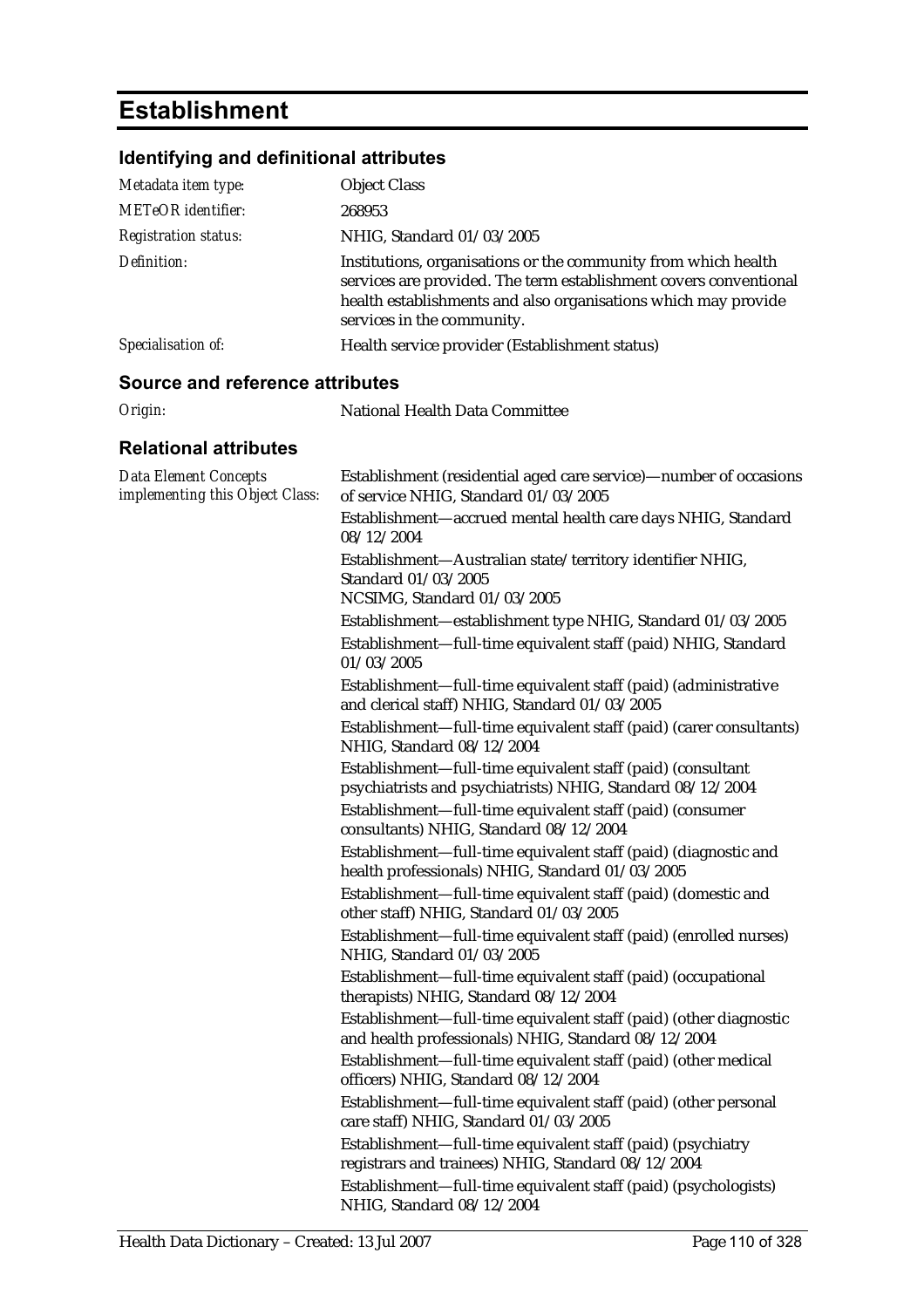Establishment—full-time equivalent staff (paid) (registered nurses) NHIG, Standard 01/03/2005

Establishment—full-time equivalent staff (paid) (salaried medical officers) NHIG, Standard 01/03/2005

Establishment—full-time equivalent staff (paid) (social workers) NHIG, Standard 08/12/2004

Establishment—full-time equivalent staff (paid) (student nurses) NHIG, Standard 01/03/2005

Establishment—full-time equivalent staff (paid) (trainee/pupil nurses) NHIG, Standard 01/03/2005

Establishment—geographic location NHIG, Standard 01/03/2005 Establishment—gross capital expenditure (accrual accounting) NHIG, Standard 01/03/2005

Establishment—gross capital expenditure (accrual accounting) (buildings and building services) NHIG, Standard 01/03/2005 Establishment—gross capital expenditure (accrual accounting) (constructions) NHIG, Standard 01/03/2005

Establishment—gross capital expenditure (accrual accounting) (equipment) NHIG, Standard 01/03/2005

Establishment—gross capital expenditure (accrual accounting) (information technology) NHIG, Standard 01/03/2005

Establishment—gross capital expenditure (accrual accounting) (intangible assets) NHIG, Standard 01/03/2005

Establishment—gross capital expenditure (accrual accounting) (land) NHIG, Standard 01/03/2005

Establishment—gross capital expenditure (accrual accounting) (major medical equipment) NHIG, Standard 01/03/2005

Establishment—gross capital expenditure (accrual accounting) (other equipment) NHIG, Standard 01/03/2005

Establishment—gross capital expenditure (accrual accounting) (transport) NHIG, Standard 01/03/2005

Establishment—gross capital expenditure (computer equipment/installations) NHIG, Standard 01/03/2005

Establishment—gross capital expenditure (intangible assets) NHIG, Standard 01/03/2005

Establishment—gross capital expenditure (land and buildings) NHIG, Standard 01/03/2005

Establishment—gross capital expenditure (major medical equipment) NHIG, Standard 01/03/2005

Establishment—gross capital expenditure (other capital expenditure) NHIG, Standard 01/03/2005

Establishment—gross capital expenditure (plant and other equipment) NHIG, Standard 01/03/2005

Establishment—net capital expenditure (accrual accounting) (buildings and building services) NHIG, Standard 01/03/2005

Establishment—net capital expenditure (accrual accounting) (constructions) NHIG, Standard 01/03/2005

Establishment—net capital expenditure (accrual accounting) (equipment) NHIG, Standard 01/03/2005

Establishment—net capital expenditure (accrual accounting) (information technology) NHIG, Standard 01/03/2005

Establishment—net capital expenditure (accrual accounting) (intangible assets) NHIG, Standard 01/03/2005

Establishment—net capital expenditure (accrual accounting) (land)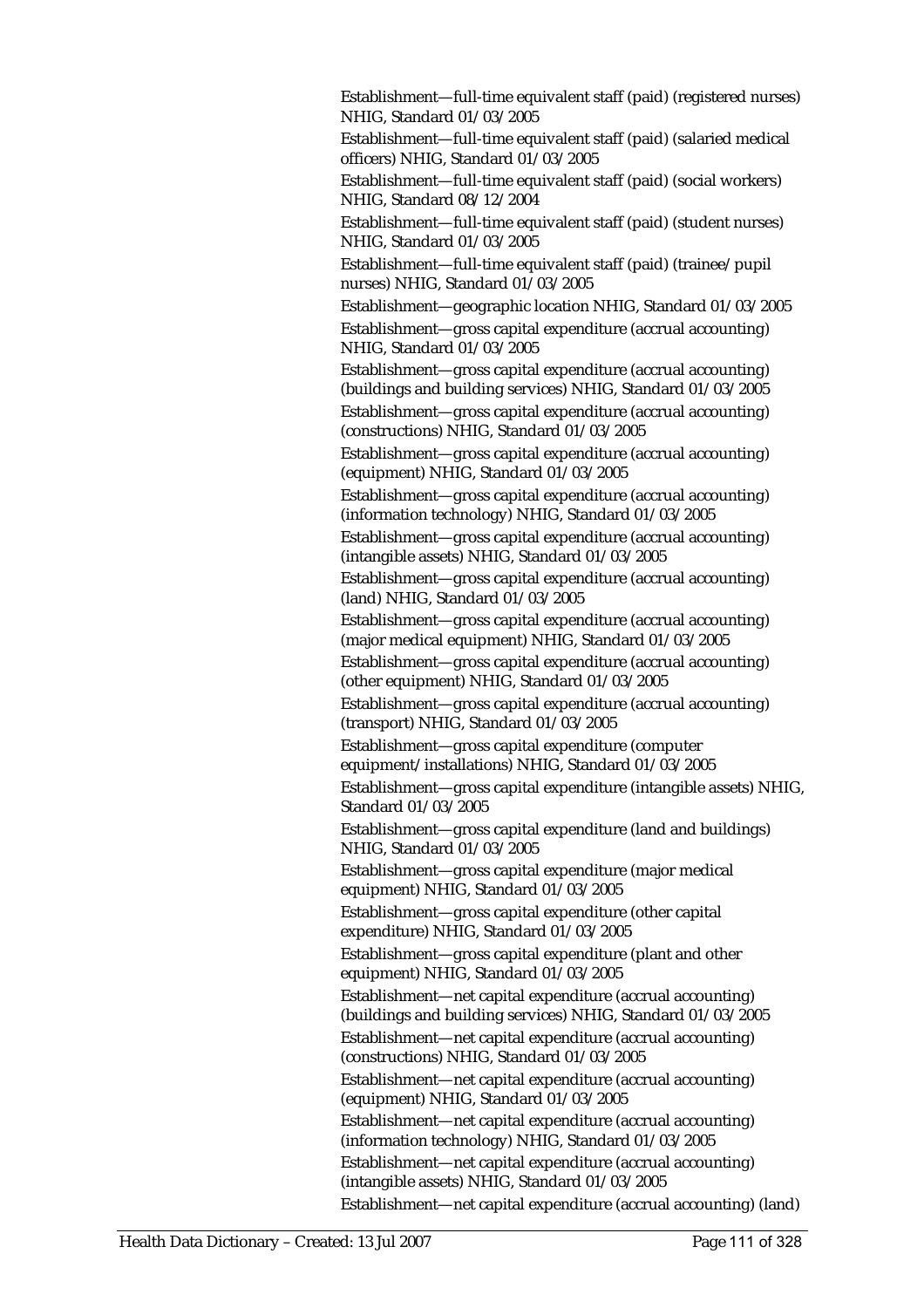NHIG, Standard 01/03/2005

Establishment—net capital expenditure (accrual accounting) (major medical equipment) NHIG, Standard 01/03/2005

Establishment—net capital expenditure (accrual accounting) (other equipment) NHIG, Standard 01/03/2005

Establishment—net capital expenditure (accrual accounting) (transport) NHIG, Standard 01/03/2005

Establishment—number of available beds for admitted patients/residents NHIG, Standard 01/03/2005

Establishment—number of day centre attendances NHIG, Standard 01/03/2005

Establishment—number of group session occasions of service for non-admitted patients NHIG, Standard 01/03/2005

Establishment—number of group sessions NHIG, Superseded 04/07/2007

Establishment—number of group sessions NHIG, Standard 04/07/2007

Establishment—number of individual session occasions of service for non-admitted patients NHIG, Standard 01/03/2005

Establishment—number of non-admitted patient service events NHIG, Standard 01/03/2005

Establishment—number of occasions of service NHIG, Standard 04/05/2005

Establishment—number of patient days NHIG, Standard 01/03/2005

Establishment—number of separations NHIG, Standard 01/03/2005

Establishment—organisation identifier NHIG, Standard 01/03/2005

Establishment—organisation identifier (state/territory) NHIG, Standard 01/03/2005

Establishment—outpatient clinic type NHIG, Superseded 04/07/2007

Establishment—outpatient clinic type NHIG, Standard 04/07/2007 Establishment—patients/clients in residence at year end NHIG, Standard 01/03/2005

Establishment—quality accreditation/certification standard indicator NHIG, Standard 01/03/2005

Establishment—recurrent expenditure NHIG, Standard 08/12/2004

Establishment—recurrent expenditure (administrative expenses) NHIG, Standard 01/03/2005

Establishment—recurrent expenditure (Department of Veterans' Affairs funded) NHIG, Standard 08/12/2004

Establishment—recurrent expenditure (depreciation) NHIG, Standard 01/03/2005

Establishment—recurrent expenditure (domestic services) NHIG, Standard 01/03/2005

Establishment—recurrent expenditure (drug supplies) NHIG, Standard 01/03/2005

Establishment—recurrent expenditure (food supplies) NHIG, Standard 01/03/2005

Establishment—recurrent expenditure (indirect health care) NHIG, Standard 01/03/2005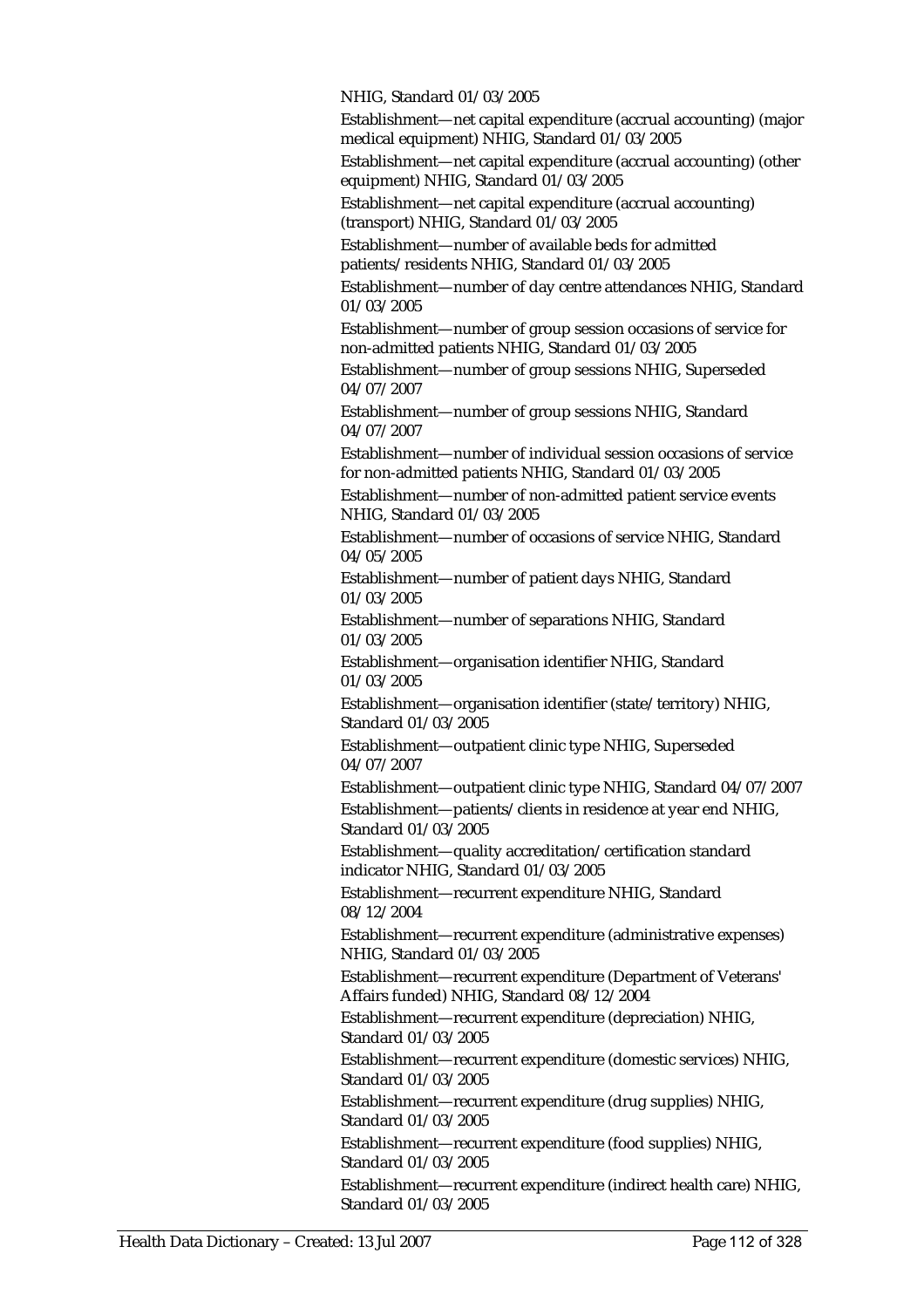Establishment—recurrent expenditure (interest payments) NHIG, Standard 01/03/2005 Establishment—recurrent expenditure (medical and surgical supplies) NHIG, Standard 01/03/2005 Establishment—recurrent expenditure (National Mental Health Strategy payments) NHIG, Standard 08/12/2004 Establishment—recurrent expenditure (non-salary operating costs) NHIG, Standard 01/03/2005 Establishment—recurrent expenditure (other Commonwealth Government funded expenditure) NHIG, Standard 08/12/2004 Establishment—recurrent expenditure (other patient revenue funded expenditure) NHIG, Standard 08/12/2004 Establishment—recurrent expenditure (other recurrent expenditure) NHIG, Standard 01/03/2005 Establishment—recurrent expenditure (other revenue funded expenditure) NHIG, Standard 08/12/2004 Establishment—recurrent expenditure (other state or territory funded expenditure) NHIG, Standard 08/12/2004 Establishment—recurrent expenditure (patient transport cost) NHIG, Standard 01/03/2005 Establishment—recurrent expenditure (recoveries funded expenditure) NHIG, Standard 08/12/2004 Establishment—recurrent expenditure (repairs and maintenance) NHIG, Standard 01/03/2005 Establishment—recurrent expenditure (salaries and wages) NHIG, Standard 01/03/2005 Establishment—recurrent expenditure (state or territory health authority funded) NHIG, Standard 08/12/2004 Establishment—recurrent expenditure (superannuation employer contributions) NHIG, Standard 01/03/2005 Establishment—recurrent expenditure (visiting medical officer payments) NHIG, Standard 01/03/2005 Establishment—region identifier NHIG, Standard 01/03/2005 Establishment—revenue (other revenue) NHIG, Standard 01/03/2005 Establishment—revenue (patient) NHIG, Standard 01/03/2005 Establishment—revenue (recoveries) NHIG, Standard 01/03/2005 Establishment—sector NHIG, Standard 01/03/2005 Establishment—specialised service indicator NHIG, Standard 01/03/2005 Establishment—teaching status (university affiliation) NHIG, Standard 01/03/2005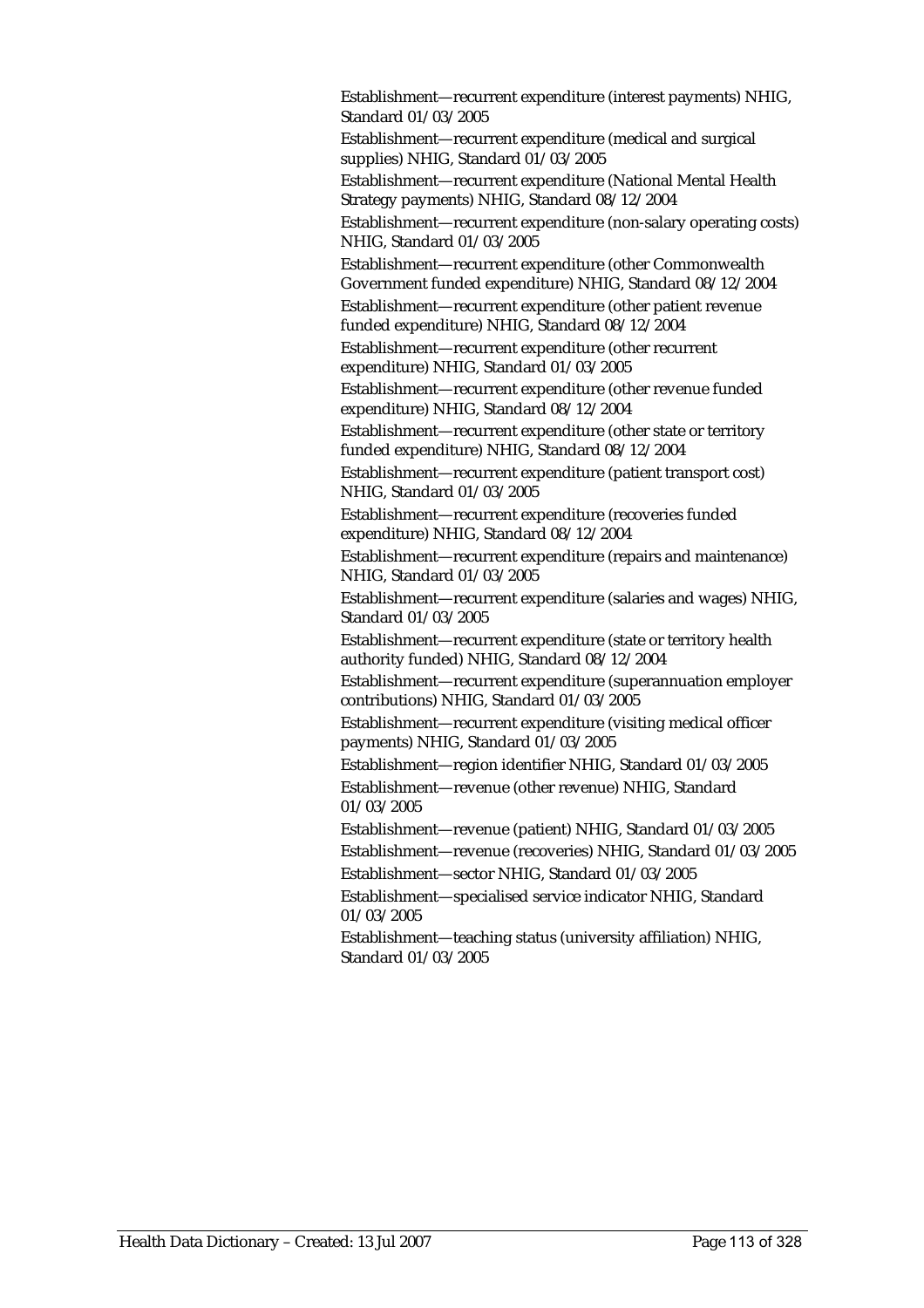# **Female**

## **Identifying and definitional attributes**

| Metadata item type:         | <b>Object Class</b>                                              |
|-----------------------------|------------------------------------------------------------------|
| <b>METeOR</b> identifier:   | 269000                                                           |
| <b>Registration status:</b> | NHIG, Standard 01/03/2005                                        |
| Definition:                 | A human being of the sex which conceives and brings forth young. |
| Specialisation of:          | Person (Sex)                                                     |

| Submitting organisation:                                        | Australia Institute of Health and Welfare                                                                                                                                                                                                                |
|-----------------------------------------------------------------|----------------------------------------------------------------------------------------------------------------------------------------------------------------------------------------------------------------------------------------------------------|
| Origin:                                                         | Macquarie University 2003. The Macquarie Dictionary 3rd ed.<br>Sydney: The Macquarie Library Pty Ltd.                                                                                                                                                    |
| <b>Relational attributes</b>                                    |                                                                                                                                                                                                                                                          |
| <b>Data Element Concepts</b><br>implementing this Object Class: | Female (mother)-postpartum perineal status NHIG, Standard<br>01/03/2005                                                                                                                                                                                  |
|                                                                 | Female (pregnant)—estimated gestational age NHIG, Standard<br>01/03/2005                                                                                                                                                                                 |
|                                                                 | Female (pregnant)—maternal medical condition NHIG, Standard<br>01/03/2005                                                                                                                                                                                |
|                                                                 | Female— pregnancy indicator NHIG, Standard 21/09/2005<br>Female—caesarean section indicator NHIG, Standard 29/11/2006<br>Female—current pregnancy status NHIG, Superseded 21/09/2005<br>Female-number of caesarean sections NHIG, Standard<br>29/11/2006 |
|                                                                 | Female-number of previous pregnancies NHIG, Standard<br>01/03/2005                                                                                                                                                                                       |
|                                                                 | Female-parity NHIG, Standard 29/11/2006                                                                                                                                                                                                                  |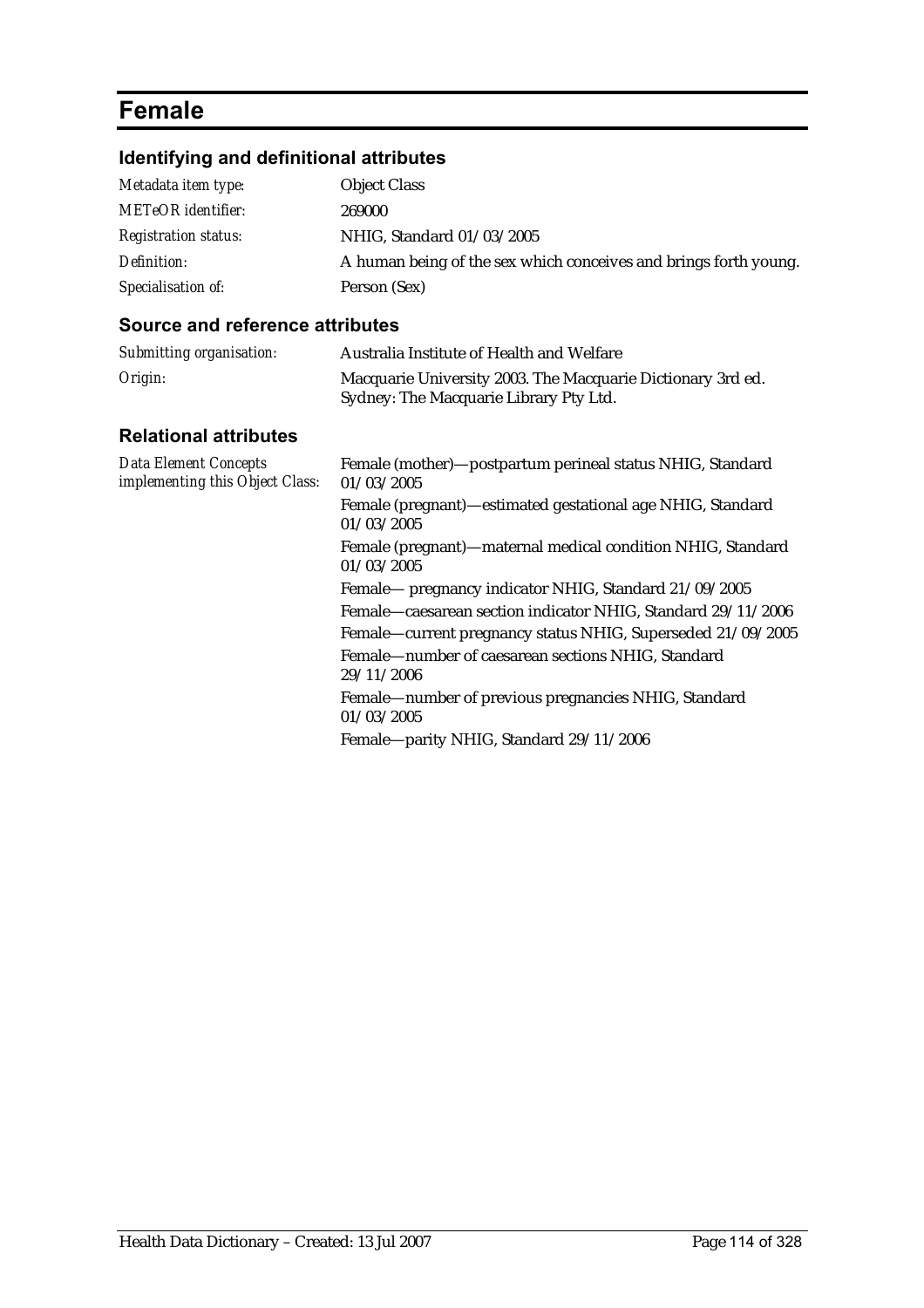# **Health professional**

### **Identifying and definitional attributes**

| Metadata item type:                    | <b>Object Class</b>                                                                                                                                                                                                               |
|----------------------------------------|-----------------------------------------------------------------------------------------------------------------------------------------------------------------------------------------------------------------------------------|
| <b>METeOR</b> identifier:              | 268985                                                                                                                                                                                                                            |
| <b>Registration status:</b>            | NHIG, Standard 01/03/2005                                                                                                                                                                                                         |
| Definition:                            | A person whose primary employment role is to diagnose and treat<br>physical and mental illnesses and conditions or recommend,<br>administer, dispense and develop medications and treatment to<br>promote or restore good health. |
| Specialisation of:                     | Individual service provider (Health professional status)                                                                                                                                                                          |
| <b>Collection and usage attributes</b> |                                                                                                                                                                                                                                   |

## *Guide for use:* Health professionals include medical practitioners, nursing professionals, dental practitioners, pharmacists, physiotherapists

# and podiatrists.

#### **Source and reference attributes**

| Submitting organisation: | Australia Institute of Health and Welfare                                                                                                   |
|--------------------------|---------------------------------------------------------------------------------------------------------------------------------------------|
| Origin:                  | ABS (Australian Bureau of Statistics) 1997. Australian Standard<br>Classification of Occupations, 2nd ed. Cat. no. 1220.0. Canberra:<br>ABS |

| <b>Data Element Concepts</b><br>implementing this Object Class: | Health professional—area of clinical practice (principal) NHIG,<br>Standard 01/03/2005 |
|-----------------------------------------------------------------|----------------------------------------------------------------------------------------|
|                                                                 | Health professional—establishment type (employment) NHIG,<br>Standard 01/03/2005       |
|                                                                 | Health professional-hours worked NHIG, Standard 01/03/2005                             |
|                                                                 | Health professional—labour force status NHIG, Standard<br>01/03/2005                   |
|                                                                 | Health professional—occupation NHIG, Standard 01/03/2005                               |
|                                                                 | Health professional—principal role NHIG, Standard 01/03/2005                           |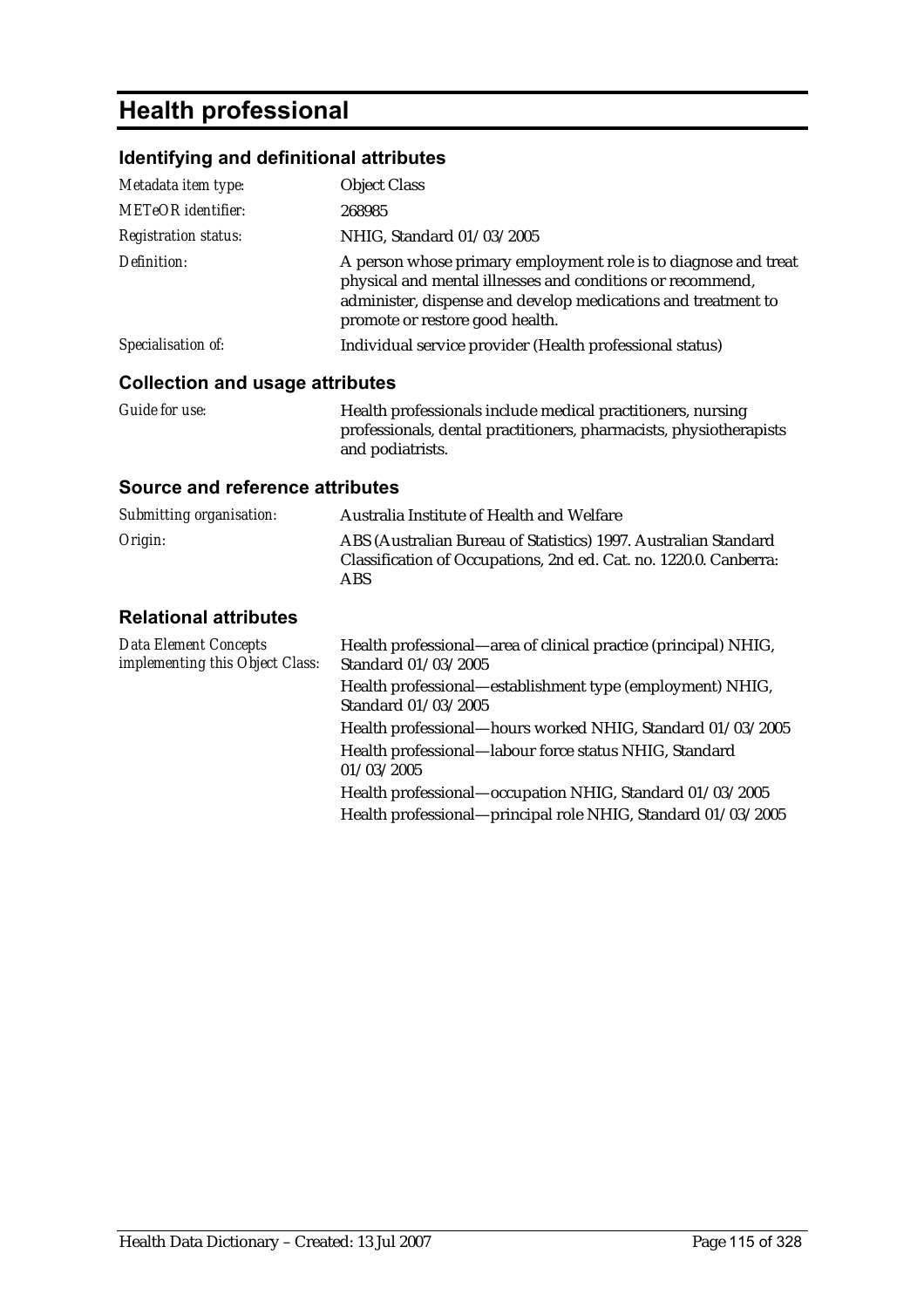# **Health service event**

## **Identifying and definitional attributes**

| <b>Object Class</b>                                                                                                                          |
|----------------------------------------------------------------------------------------------------------------------------------------------|
| 268979                                                                                                                                       |
| NHIG, Standard 01/03/2005                                                                                                                    |
| An interaction between one or more health care providers with one<br>or more persons for assessment, care, consultation and/or<br>treatment. |
| Service/care event (Health service event status)                                                                                             |
|                                                                                                                                              |

#### **Source and reference attributes**

| Submitting organisation: | Australia Institute of Health and Welfare |
|--------------------------|-------------------------------------------|
|                          |                                           |

| <b>Data Element Concepts</b><br>implementing this Object Class: | Health service event-fasting indicator NHIG, Standard<br>01/03/2005                       |
|-----------------------------------------------------------------|-------------------------------------------------------------------------------------------|
|                                                                 | Health service event-presentation date NHIG, Standard<br>01/03/2005                       |
|                                                                 | Health service event-presentation time NHIG, Standard<br>01/03/2005                       |
|                                                                 | Health service event—referral to ophthalmologist status NHIG,<br>Superseded 21/09/2005    |
|                                                                 | Health service event-referral to rehabilitation service date NHIG,<br>Standard 01/03/2005 |
|                                                                 | Health service event-service commencement date NHIG,<br>Superseded 07/12/2005             |
|                                                                 | Health service event—service commencement time NHIG,<br>Superseded 07/12/2005             |
|                                                                 |                                                                                           |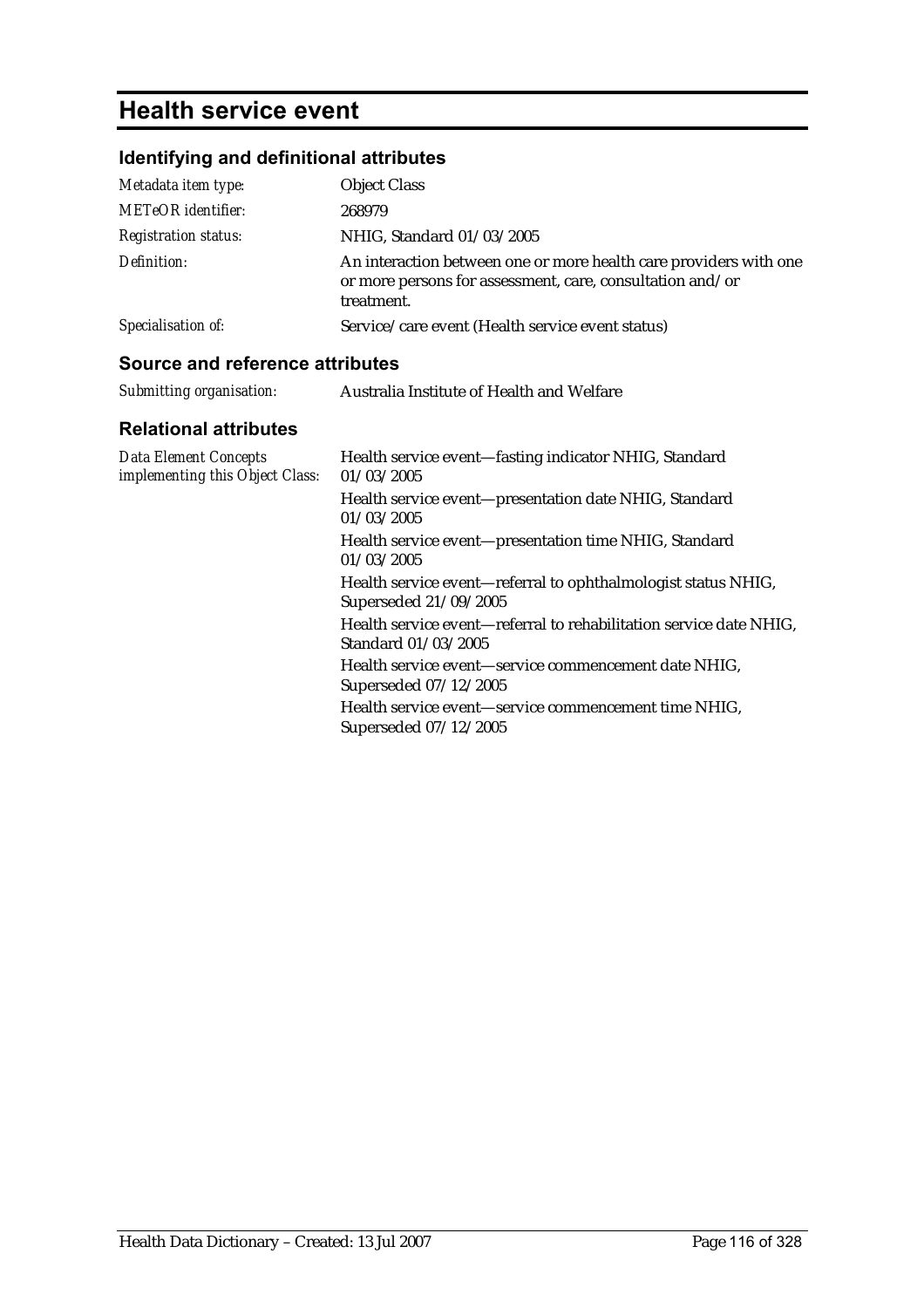# **Hospital**

## **Identifying and definitional attributes**

| Metadata item type:                    | <b>Object Class</b>                                                                                                                                                                                              |  |
|----------------------------------------|------------------------------------------------------------------------------------------------------------------------------------------------------------------------------------------------------------------|--|
| <b>METeOR</b> identifier:              | 268971                                                                                                                                                                                                           |  |
| <b>Registration status:</b>            | NHIG, Standard 01/03/2005                                                                                                                                                                                        |  |
| Definition:                            | A health care facility established under Commonwealth, state<br>or territory legislation as a hospital or a free-standing day<br>procedure unit, and authorised to provide treatment and/or<br>care to patients. |  |
| Context:                               | Admitted patient care, admitted patient palliative care,<br>admitted patient mental health care and public hospital<br>establishments.                                                                           |  |
| Specialisation of:                     | Establishment (Hospital status)                                                                                                                                                                                  |  |
| <b>Collection and usage attributes</b> |                                                                                                                                                                                                                  |  |
| <i>Comments:</i>                       | A hospital thus defined may be located at one physical site or                                                                                                                                                   |  |

| Comments: | A hospital thus defined may be located at one physical site or<br>may be a multicampus hospital. A multicampus hospital treats<br>movements of patients between sites as ward transfers. |
|-----------|------------------------------------------------------------------------------------------------------------------------------------------------------------------------------------------|
|           | For the purposes of these definitions, the term hospital includes<br>satellite units managed and staffed by the hospital.                                                                |
|           | This definition includes, but is not limited to, hospitals as<br>recognised under Australian Health Care Agreements.                                                                     |
|           | Residential aged care services as approved under the National<br>Health Act 1953 (Cwlth.) or equivalent state legislation are<br>excluded from this definition.                          |
|           | This definition includes entities with multipurpose facilities<br>(e.g. those which contain both recognised and non-recognised<br>components).                                           |
|           |                                                                                                                                                                                          |

| Origin:                                                         | National Health Data Committee                                                                       |
|-----------------------------------------------------------------|------------------------------------------------------------------------------------------------------|
| <b>Relational attributes</b>                                    |                                                                                                      |
| Related metadata references:                                    | Supersedes Hospital, version 1, DEC, NHDD, NHIMG,<br>Superseded 01/03/2005                           |
| <b>Data Element Concepts</b><br>implementing this Object Class: | Hospital—contract role NHIG, Standard 01/03/2005<br>Hospital—contract type NHIG, Standard 01/03/2005 |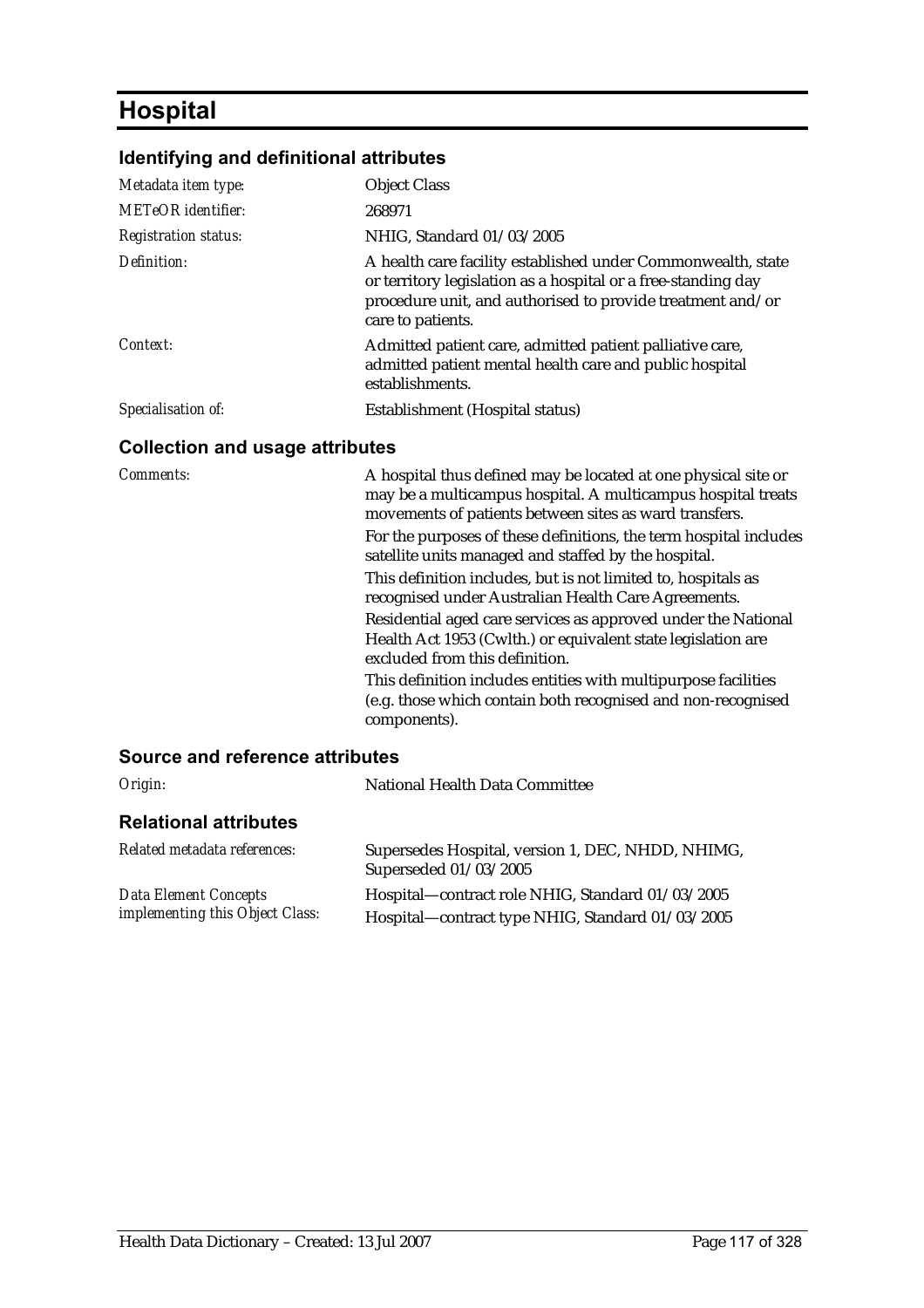# **Hospital census**

## **Identifying and definitional attributes**

| Metadata item type:                                             | <b>Object Class</b>                                                                                              |
|-----------------------------------------------------------------|------------------------------------------------------------------------------------------------------------------|
| <b>METeOR</b> identifier:                                       | 269010                                                                                                           |
| <b>Registration status:</b>                                     | NHIG, Standard 01/03/2005                                                                                        |
| Definition:                                                     | A point in time count by a hospital of all its admitted patients<br>and/or patients currently on a waiting list. |
| Context:                                                        | Admitted patient care.                                                                                           |
| Specialisation of:                                              | Service/care event (Hospital census status)                                                                      |
| <b>Relational attributes</b>                                    |                                                                                                                  |
| Related metadata references:                                    | Supersedes Hospital census, version 1, DEC, NHDD, NHIMG,<br>Superseded 01/03/2005                                |
| <b>Data Element Concepts</b><br>implementing this Object Class: | Hospital census (of elective surgery waitlist patients)—census<br>date NHIG, Standard 01/03/2005                 |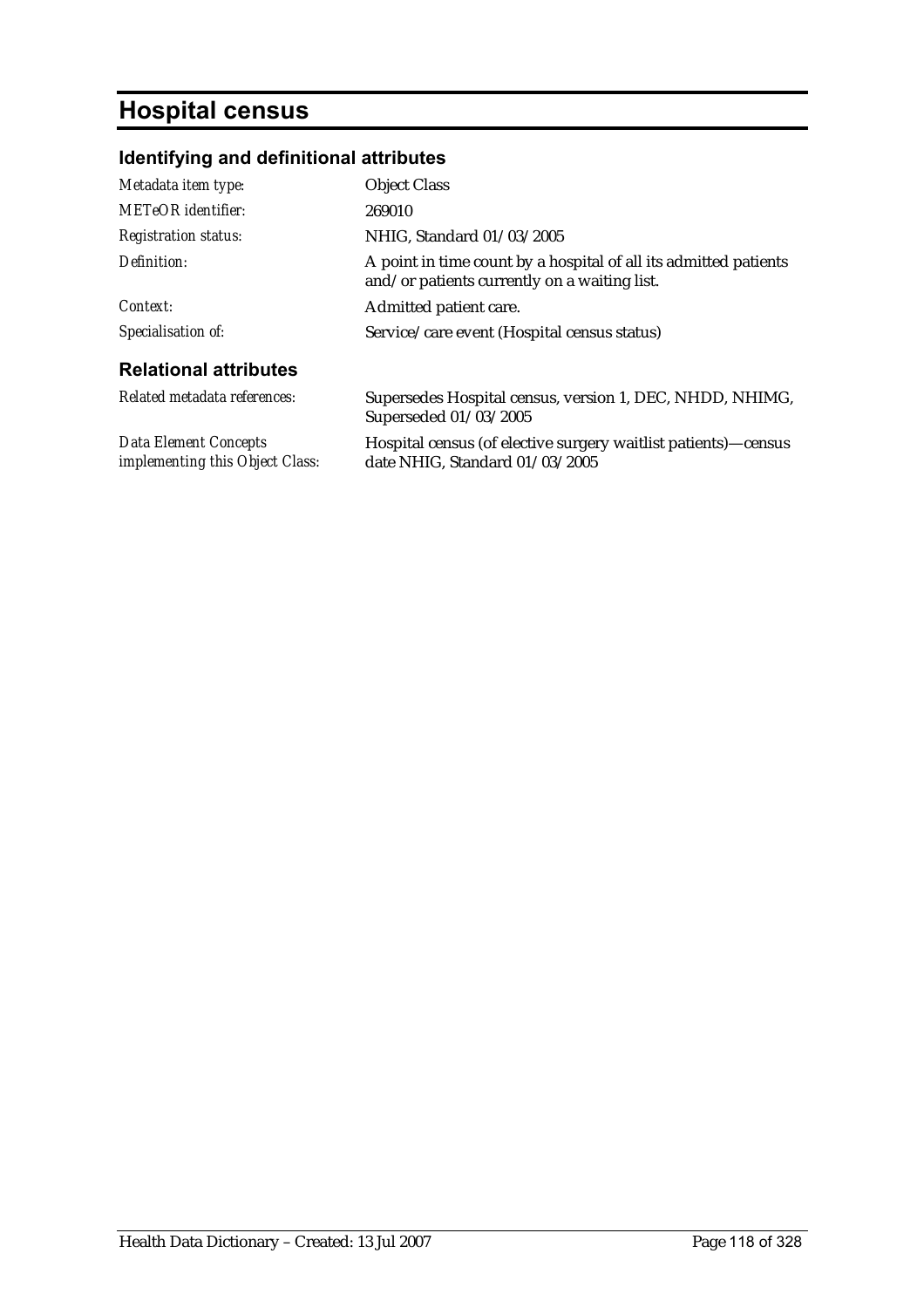## **Hospital service**

### **Identifying and definitional attributes**

| Callection and users etteikutes |                                                                               |
|---------------------------------|-------------------------------------------------------------------------------|
| Specialisation of:              | Service/care event (Hospital service status)                                  |
| Definition:                     | A service provided within a hospital, characterised by only one<br>care type. |
| <b>Registration status:</b>     | NHIG, Standard 01/03/2005                                                     |
| <b>METeOR</b> identifier:       | 269008                                                                        |
| Metadata item type:             | <b>Object Class</b>                                                           |
|                                 |                                                                               |

#### **Collection and usage attributes**

*Guide for use:* Includes hospital services provided to an admitted patient, to a **hospital boarder**, and to an organ donor who has been declared brain dead.

#### **Source and reference attributes**

*implementing this Object Class:*

| Submitting organisation:     | Australia Institute of Health and Welfare            |
|------------------------------|------------------------------------------------------|
| <b>Relational attributes</b> |                                                      |
| Data Element Concepts        | Hospital service—care type NHIG, Standard 01/03/2005 |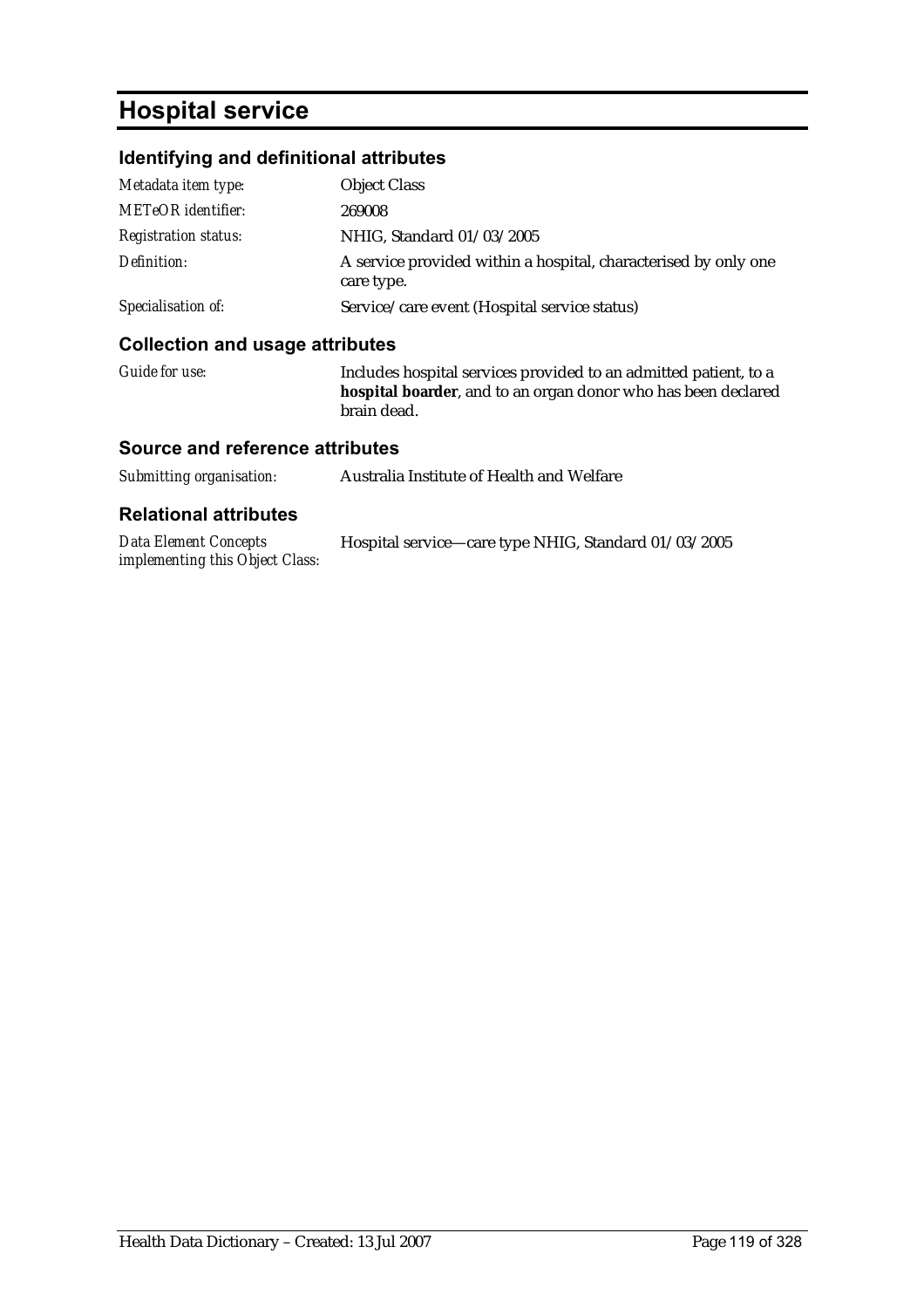# **Household**

### **Identifying and definitional attributes**

| Metadata item type:                    | <b>Object Class</b>                                                                                                                                                                                                                                                                                                                             |
|----------------------------------------|-------------------------------------------------------------------------------------------------------------------------------------------------------------------------------------------------------------------------------------------------------------------------------------------------------------------------------------------------|
| <b>METeOR</b> identifier:              | 268977                                                                                                                                                                                                                                                                                                                                          |
| <b>Registration status:</b>            | NCSIMG, Superseded 27/04/2007<br>NHDAMG, Standard 01/03/2005                                                                                                                                                                                                                                                                                    |
| Definition:                            | A group of two or more related or unrelated people who<br>usually reside in the same dwelling, and who make common<br>provision for food or other essentials for living. Or a single<br>person living in a dwelling who makes provision for his or her<br>own food and other essentials for living, without combining<br>with any other person. |
| Context:                               | Together with family, household is considered one of the basic<br>groups of social aggregation. Information on household<br>numbers and composition aids in identifying groups within the<br>population such as Indigenous households or the number of<br>people living alone.                                                                  |
| Specialisation of:                     | Group of persons (Household status)                                                                                                                                                                                                                                                                                                             |
| <b>Collection and usage attributes</b> |                                                                                                                                                                                                                                                                                                                                                 |
| <b>Guide for use:</b>                  | For the Commonwealth-State Housing Agreement (CSHA) data<br>collections, the number of tenancy agreements is a practical<br>proxy for calculating the number of households receiving<br>housing assistance.                                                                                                                                     |
|                                        | The persons in the group may pool their incomes and have a<br>common budget to a greater or lesser extent: they may be<br>related or unrelated persons, or a combination of both.                                                                                                                                                               |
|                                        | Only usual residents of the household are included as members<br>of the household. Visitors to a household are, by definition,<br>excluded from the household.                                                                                                                                                                                  |
| Source and reference attributes        |                                                                                                                                                                                                                                                                                                                                                 |
| Origin:                                | CSHA Public rental housing data manual 2001-02                                                                                                                                                                                                                                                                                                  |

| Related metadata references:                                    | Supersedes Household, version 2, DEC, NHADD, NHDAMG,<br>Superseded 01/03/2005  |
|-----------------------------------------------------------------|--------------------------------------------------------------------------------|
|                                                                 | Supersedes Household, version 2, DEC, NCSDD, NCSIMG,<br>Superseded 01/03/2005  |
| <b>Data Element Concepts</b><br>implementing this Object Class: | Household-gross income NHIG, Standard 15/12/2005<br>NHDAMG, Retired 10/02/2006 |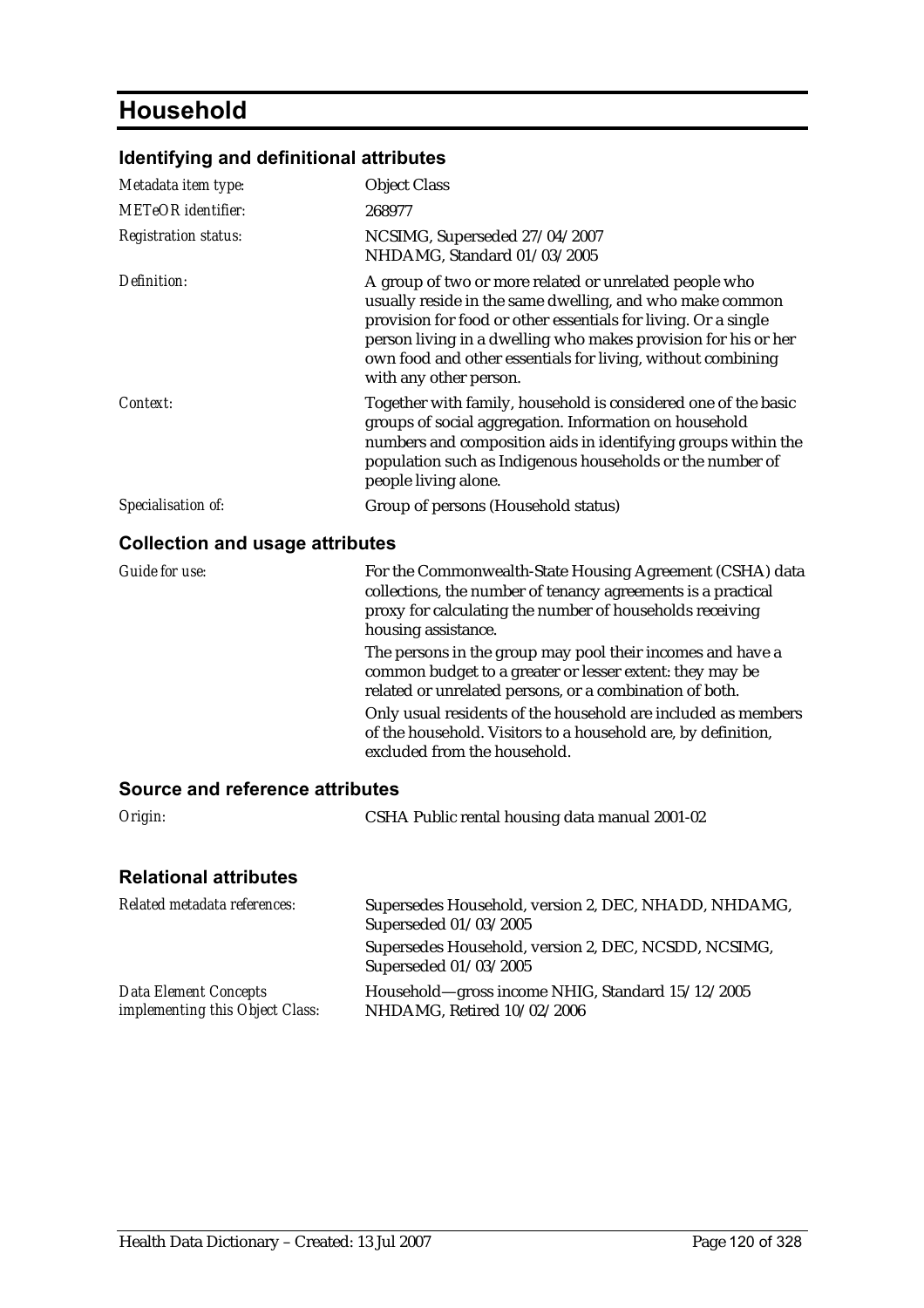# **Individual service provider**

## **Identifying and definitional attributes**

| Metadata item type:         | <b>Object Class</b>                                                                     |
|-----------------------------|-----------------------------------------------------------------------------------------|
| <b>METeOR</b> identifier:   | 269021                                                                                  |
| <b>Registration status:</b> | NHIG, Standard 01/03/2005<br>NCSIMG, Standard 01/03/2005<br>NHDAMG, Standard 01/03/2005 |
| Definition:                 | A person who provides a service and/or care.                                            |
| Specialisation of:          | Service/care provider (Organisation status)                                             |

#### **Source and reference attributes**

| Submitting organisation: | Australian Institute of Health and Welfare |
|--------------------------|--------------------------------------------|
|                          |                                            |

| <b>Data Element Concepts</b><br>implementing this Object Class: | Individual service provider—occupation (self-identified) NHIG,<br>Standard 04/05/2005<br>NCSIMG, Standard 30/09/2005 |
|-----------------------------------------------------------------|----------------------------------------------------------------------------------------------------------------------|
|                                                                 | Individual service provider—occupation end date NHIG, Standard<br>04/05/2005<br>NCSIMG, Standard 30/09/2005          |
|                                                                 | Individual service provider-occupation start date NHIG, Standard<br>04/05/2005<br>NCSIMG, Standard 30/09/2005        |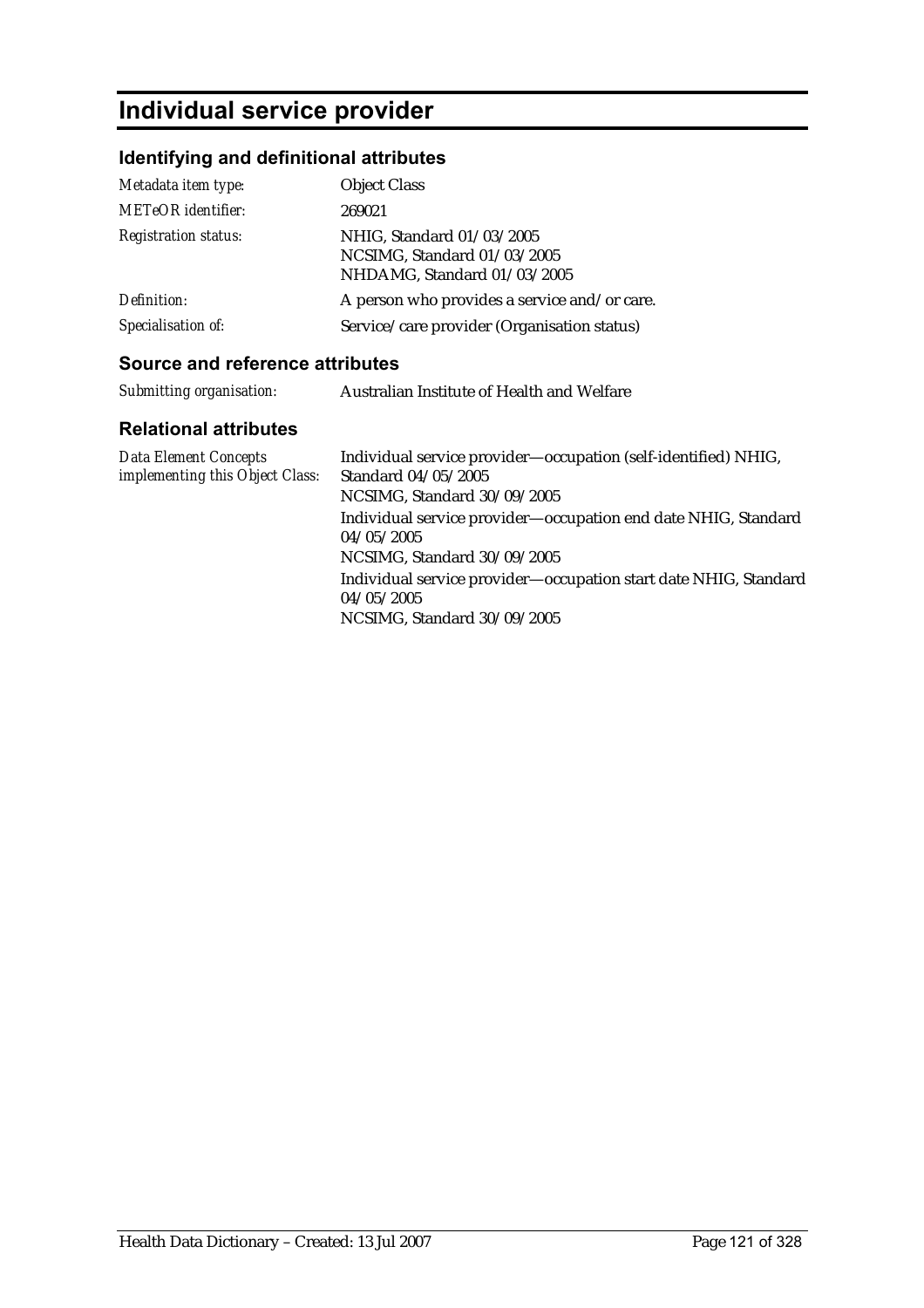# **Injury event**

## **Identifying and definitional attributes**

| <b>Source and reference attributes</b> |                                                                                                                                                                                 |
|----------------------------------------|---------------------------------------------------------------------------------------------------------------------------------------------------------------------------------|
| Specialisation of:                     | Life event (Injury event status)                                                                                                                                                |
| Definition:                            | An occurrence of injury, poisoning or other adverse effect inflicted<br>on the person as the direct or indirect result of an environmental<br>event, circumstance or condition. |
| <b>Registration status:</b>            | NHIG, Standard 01/03/2005                                                                                                                                                       |
| <b>METeOR</b> identifier:              | 268967                                                                                                                                                                          |
| Metadata item type:                    | <b>Object Class</b>                                                                                                                                                             |

| Submitting organisation: | Australian Institute of Health and Welfare |
|--------------------------|--------------------------------------------|
|--------------------------|--------------------------------------------|

| Data Element Concepts           | Injury event—activity type NHIG, Standard 01/03/2005          |
|---------------------------------|---------------------------------------------------------------|
| implementing this Object Class: | Injury event-external cause NHIG, Standard 01/03/2005         |
|                                 | Injury event—human intent of injury NHIG, Standard 24/11/2005 |
|                                 | Injury event—nature of main injury NHIG, Standard 01/03/2005  |
|                                 | Injury event—place of occurrence NHIG, Standard 01/03/2005    |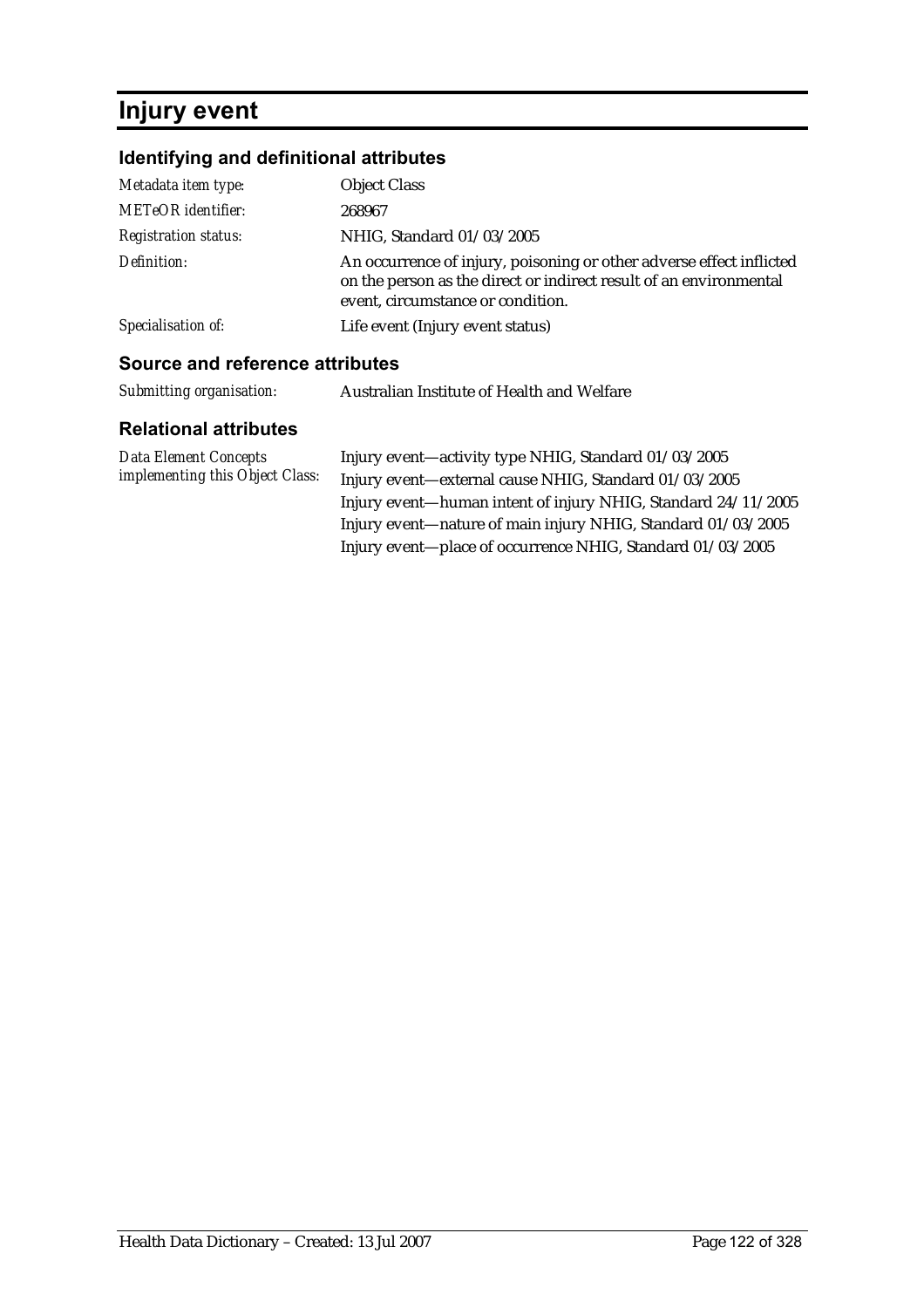## **Laboratory standard**

### **Identifying and definitional attributes**

| Metadata item type:                                             | <b>Object Class</b>                                                                                                                                                               |
|-----------------------------------------------------------------|-----------------------------------------------------------------------------------------------------------------------------------------------------------------------------------|
| <b>METeOR</b> identifier:                                       | 310463                                                                                                                                                                            |
| <b>Registration status:</b>                                     | NHIG, Standard 27/10/2005                                                                                                                                                         |
| Definition:                                                     | The acknowledged measure of comparison of a laboratory test<br>result for the specified laboratory. The measure of comparison can<br>vary between laboratories.                   |
| <b>Relational attributes</b>                                    |                                                                                                                                                                                   |
| <b>Data Element Concepts</b><br>implementing this Object Class: | Laboratory standard—upper limit of normal range for creatine<br>kinase myocardial band isoenzyme NHIG, Standard 04/06/2004<br>Laboratory standard—upper limit of normal range for |

assay NHIG, Standard 04/06/2004

microalbumin NHIG, Standard 01/03/2005 Laboratory standard—upper limit of normal range of glycosylated haemoglobin NHIG, Standard 01/03/2005 Laboratory standard—upper limit of normal range of troponin

Health Data Dictionary – Created: 13 Jul 2007 Page 123 of 328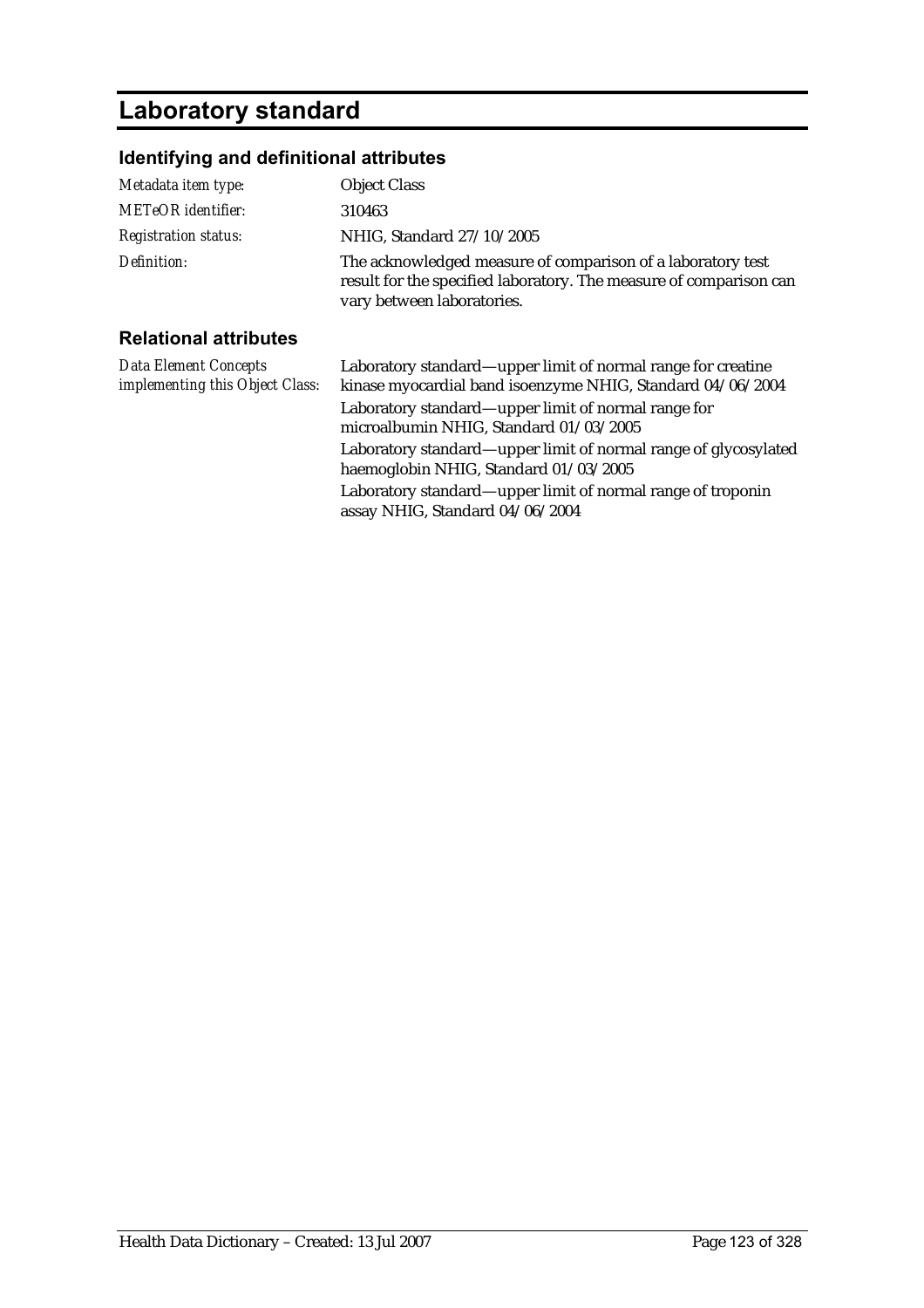# **Medical practitioner**

## **Identifying and definitional attributes**

| Metadata item type:                    | <b>Object Class</b>                                                                                                                                                                          |
|----------------------------------------|----------------------------------------------------------------------------------------------------------------------------------------------------------------------------------------------|
| <b>METeOR</b> identifier:              | 269005                                                                                                                                                                                       |
| <b>Registration status:</b>            | NHIG, Standard 01/03/2005                                                                                                                                                                    |
| Definition:                            | A person whose primary employment role is to diagnose physical<br>and mental illnesses, disorders and injuries and prescribe<br>medications and treatment to promote or restore good health. |
| Specialisation of:                     | Health professional (Profession)                                                                                                                                                             |
| <b>Source and reference attributes</b> |                                                                                                                                                                                              |
| Submitting organisation:               | Australia Institute of Health and Welfare                                                                                                                                                    |

| Origin: | ABS (Australian Bureau of Statistics) 1997. Australian Standard   |
|---------|-------------------------------------------------------------------|
|         | Classification of Occupations, 2nd ed. Cat. no. 1220.0. Canberra: |
|         | ABS.                                                              |

| <b>Data Element Concepts</b>    | Medical practitioner—hours on-call NHIG, Standard 01/03/2005 |
|---------------------------------|--------------------------------------------------------------|
| implementing this Object Class: | Medical practitioner-hours worked NHIG, Standard 01/03/2005  |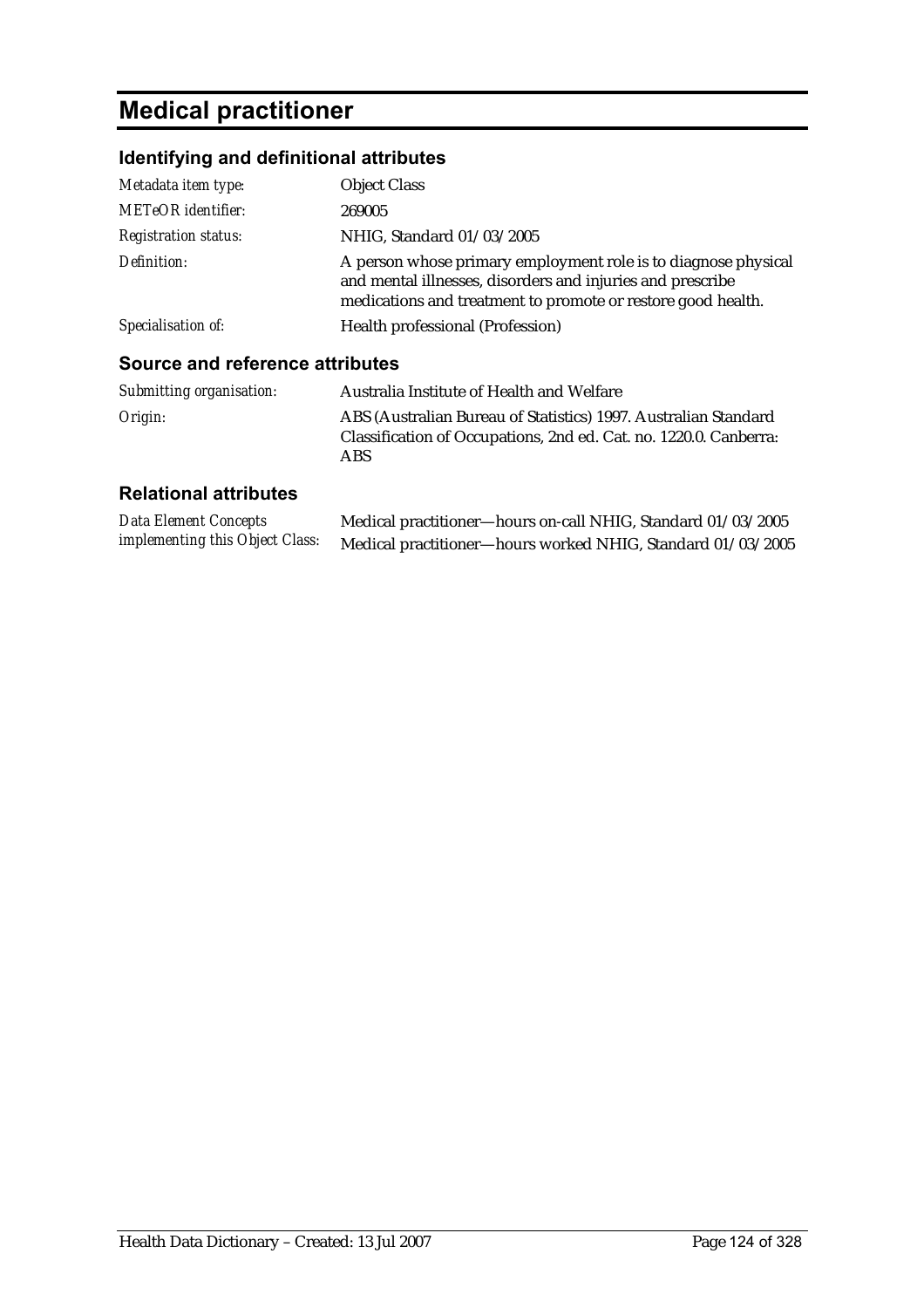# **Mental health service contact**

## **Identifying and definitional attributes**

| Metadata item type:                    | <b>Object Class</b>                                                                                                                                                                                                                                                                                                                                                                                                                                                                                                                                                                                                                                                                                                                                                                                                                                                                                                                                                                                                                                                                                                                                                                                                                                                                                                                                                                    |
|----------------------------------------|----------------------------------------------------------------------------------------------------------------------------------------------------------------------------------------------------------------------------------------------------------------------------------------------------------------------------------------------------------------------------------------------------------------------------------------------------------------------------------------------------------------------------------------------------------------------------------------------------------------------------------------------------------------------------------------------------------------------------------------------------------------------------------------------------------------------------------------------------------------------------------------------------------------------------------------------------------------------------------------------------------------------------------------------------------------------------------------------------------------------------------------------------------------------------------------------------------------------------------------------------------------------------------------------------------------------------------------------------------------------------------------|
| <b>METeOR</b> identifier:              | 286670                                                                                                                                                                                                                                                                                                                                                                                                                                                                                                                                                                                                                                                                                                                                                                                                                                                                                                                                                                                                                                                                                                                                                                                                                                                                                                                                                                                 |
| <b>Registration status:</b>            | NHIG, Standard 08/12/2004                                                                                                                                                                                                                                                                                                                                                                                                                                                                                                                                                                                                                                                                                                                                                                                                                                                                                                                                                                                                                                                                                                                                                                                                                                                                                                                                                              |
| Definition:                            | The provision of a clinically significant service by a specialised<br>mental health service provider(s) for patients/clients, other than<br>those patients/clients admitted to psychiatric hospitals or<br>designated psychiatric units in acute care hospitals, and those<br>resident in 24 hour staffed specialised residential mental health<br>services, where the nature of the service would normally warrant a<br>dated entry in the clinical record of the patient/client in question.                                                                                                                                                                                                                                                                                                                                                                                                                                                                                                                                                                                                                                                                                                                                                                                                                                                                                         |
| Specialisation of:                     | Service/care event (Service contact status)                                                                                                                                                                                                                                                                                                                                                                                                                                                                                                                                                                                                                                                                                                                                                                                                                                                                                                                                                                                                                                                                                                                                                                                                                                                                                                                                            |
| <b>Collection and usage attributes</b> |                                                                                                                                                                                                                                                                                                                                                                                                                                                                                                                                                                                                                                                                                                                                                                                                                                                                                                                                                                                                                                                                                                                                                                                                                                                                                                                                                                                        |
| Guide for use:                         | A service contact must involve at least two persons, one of whom<br>must be a specialised mental health service provider.<br>Mobile and outreach services and consultation and liaison services<br>are included as service contacts.<br>Service contacts are not restricted to in person communication but<br>can include telephone, video link or other forms of direct<br>communication.                                                                                                                                                                                                                                                                                                                                                                                                                                                                                                                                                                                                                                                                                                                                                                                                                                                                                                                                                                                             |
|                                        | Service contacts can either be with a patient/client, or with a third<br>party such as a carer or family member, other professional or<br>mental health worker or other service provider. Services involving<br>only a service provider and a third party(ies) are included as<br>service contacts, where the nature of the service would normally<br>warrant a dated entry in the clinical record of the patient/client in<br>question.<br>There may be multiple service contacts on any one day for a<br>patient/client or a third party(ies) and each service contact should<br>be recorded separately.                                                                                                                                                                                                                                                                                                                                                                                                                                                                                                                                                                                                                                                                                                                                                                             |
|                                        | A service contact should be recorded for each patient/client for<br>which the service is provided, whether by phone or other electronic<br>means or in person, regardless of the number of patients/clients or<br>third parties participating or the number of service providers<br>providing the service. Service provision is only regarded as a<br>service contact if it is relevant to the clinical condition of the<br>patient/client. This means that it does not include services of an<br>administrative nature (e.g. telephone contact to schedule an<br>appointment) except where the nature of the service would<br>normally warrant a dated entry in the clinical record of the<br>patient/client in question.<br>There may however be instances where notes are made in the<br>patient/client clinical record that have not been prompted by a<br>service provision for a patient/client (e.g. noting receipt of test<br>results that require no further action). These instances would not be<br>regarded as service contacts.<br>In instances where documenting the patient/client's service contact<br>details is separated in time from the service provision, this is not<br>counted as a separate service contact.<br>Travel to or from the location at which the service is provided, for<br>example to or from outreach facilities or private homes, is not to be |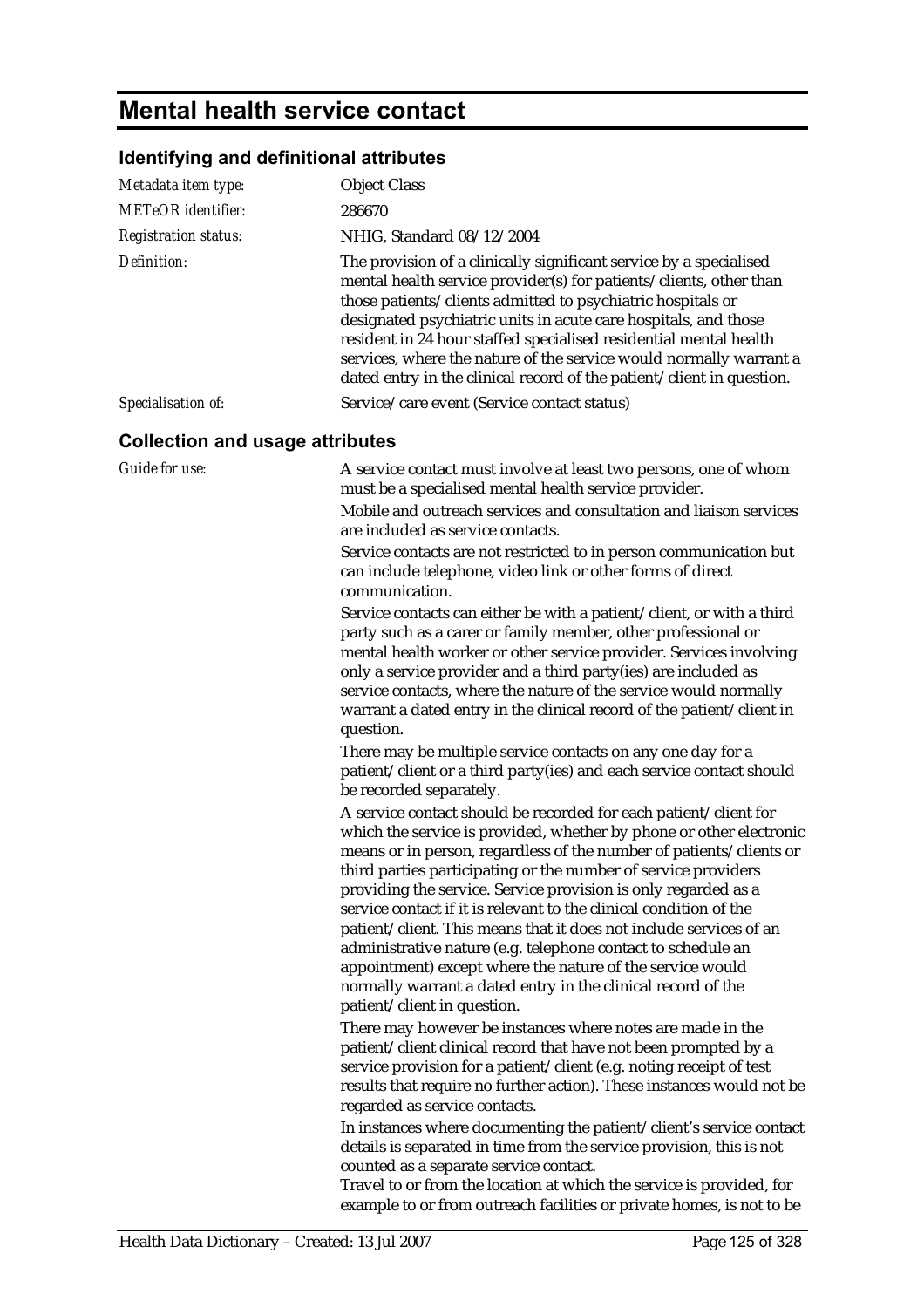#### reported as a service contact.

### **Source and reference attributes**

| Submitting organisation: | Australian Institute of Health and Welfare |
|--------------------------|--------------------------------------------|
|--------------------------|--------------------------------------------|

| Mental health service contact—mental health service contact<br>duration NHIG, Standard 08/12/2004 |
|---------------------------------------------------------------------------------------------------|
| Mental health service contact—patient/client participation<br>indicator NHIG, Standard 08/12/2004 |
| Mental health service contact—service contact date NHIG,<br>Standard 08/12/2004                   |
| Mental health service contact—session type NHIG, Standard<br>08/12/2004                           |
|                                                                                                   |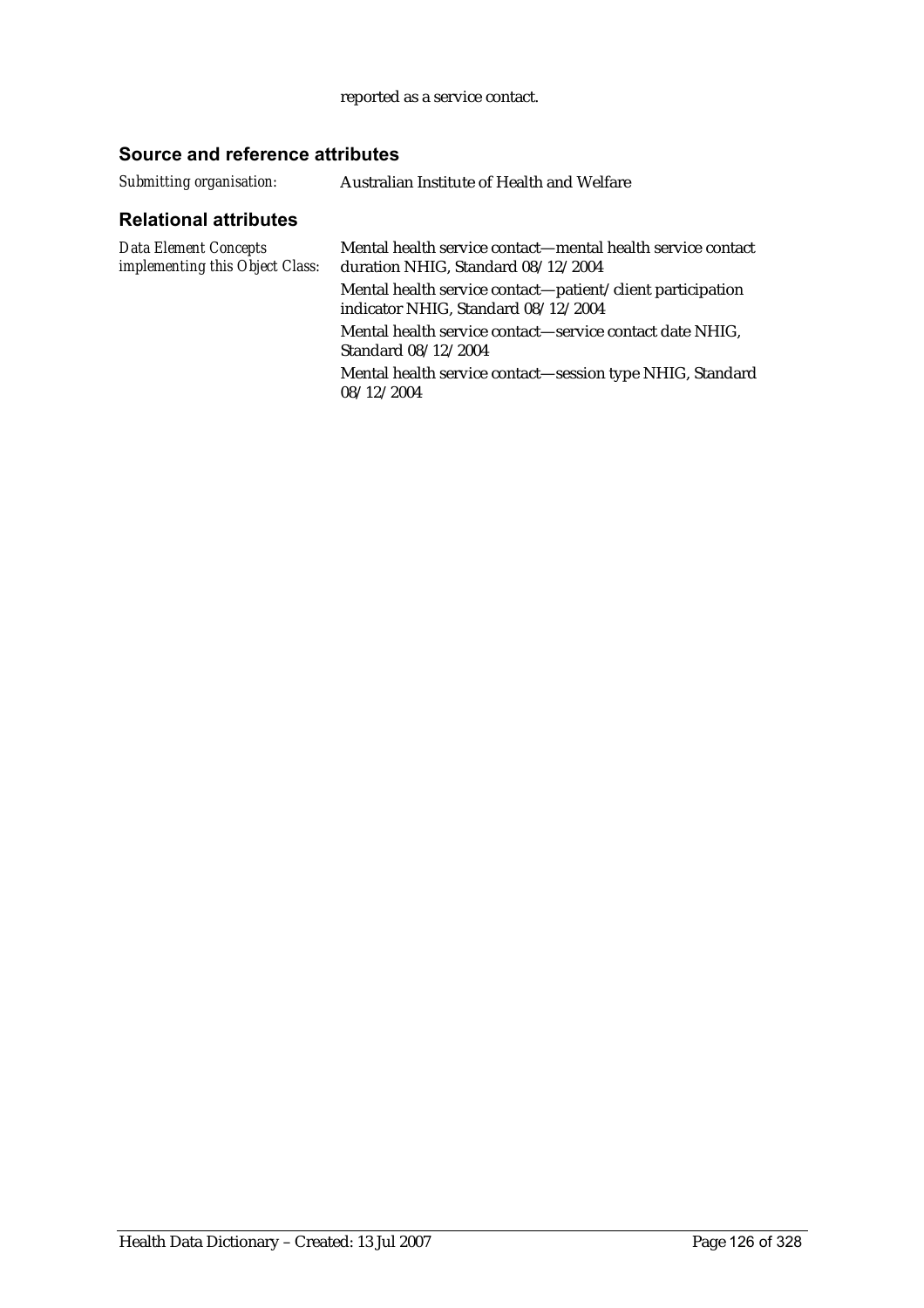# **Non-admitted patient emergency department service episode**

## **Identifying and definitional attributes**

| Metadata item type:                    | <b>Object Class</b>                                                                                                                                                                                                                                                                                                                                                                                                                                                                                                                                                                                                                                                                                                                                                                                                  |
|----------------------------------------|----------------------------------------------------------------------------------------------------------------------------------------------------------------------------------------------------------------------------------------------------------------------------------------------------------------------------------------------------------------------------------------------------------------------------------------------------------------------------------------------------------------------------------------------------------------------------------------------------------------------------------------------------------------------------------------------------------------------------------------------------------------------------------------------------------------------|
| <b>METeOR</b> identifier:              | 268976                                                                                                                                                                                                                                                                                                                                                                                                                                                                                                                                                                                                                                                                                                                                                                                                               |
| <b>Registration status:</b>            | NHIG, Standard 01/03/2005                                                                                                                                                                                                                                                                                                                                                                                                                                                                                                                                                                                                                                                                                                                                                                                            |
| Definition:                            | The treatment or care between when a patient presents at an<br>emergency department and when the non-admitted patient<br>emergency department treatment or care ends.                                                                                                                                                                                                                                                                                                                                                                                                                                                                                                                                                                                                                                                |
| Context:                               | Emergency department care.                                                                                                                                                                                                                                                                                                                                                                                                                                                                                                                                                                                                                                                                                                                                                                                           |
| <b>Collection and usage attributes</b> |                                                                                                                                                                                                                                                                                                                                                                                                                                                                                                                                                                                                                                                                                                                                                                                                                      |
| <b>Guide for use:</b>                  | Includes patients who do not wait for treatment once registered<br>or triaged, and those who are dead on arrival at the emergency<br>department.<br>Both a non-admitted patient emergency department service<br>episode and an admitted patient episode of care should be<br>recorded for patients who subsequently undergo a formal<br>admission. The end of the non-admitted patient emergency<br>department service episode should indicate the commencement<br>of the admitted episode of care, if applicable.<br>A non-admitted patient emergency department service episode<br>ends when either the patient is admitted or, if the patient is not<br>to be admitted, when the patient is recorded as ready to leave<br>the emergency department or when they are recorded as having<br>left at their own risk. |
| Comments:                              | This metadata item has been defined to support the national<br>minimum data set for Non-admitted patient emergency<br>department care.                                                                                                                                                                                                                                                                                                                                                                                                                                                                                                                                                                                                                                                                               |

| Submitting organisation:                                        | National reference group for non-admitted patient data<br>development, 2001-02                                                 |
|-----------------------------------------------------------------|--------------------------------------------------------------------------------------------------------------------------------|
| <b>Relational attributes</b>                                    |                                                                                                                                |
| Related metadata references:                                    | Supersedes Non-admitted patient emergency department<br>service episode, version 1, DEC, NHDD, NHIMG, Superseded<br>01/03/2005 |
| <b>Data Element Concepts</b><br>implementing this Object Class: | Non-admitted patient emergency department service episode-<br>episode end date NHIG, Standard 24/03/2006                       |
|                                                                 | Non-admitted patient emergency department service episode-<br>episode end status NHIG, Standard 24/03/2006                     |
|                                                                 | Non-admitted patient emergency department service episode-<br>episode end time NHIG, Standard 24/03/2006                       |
|                                                                 | Non-admitted patient emergency department service episode—<br>patient departure status NHIG, Superseded 24/03/2006             |
|                                                                 | Non-admitted patient emergency department service episode-<br>service commencement date NHIG, Standard 07/12/2005              |
|                                                                 | Non-admitted patient emergency department service episode-<br>service commencement time NHIG, Standard 07/12/2005              |
|                                                                 | Non-admitted patient emergency department service episode-                                                                     |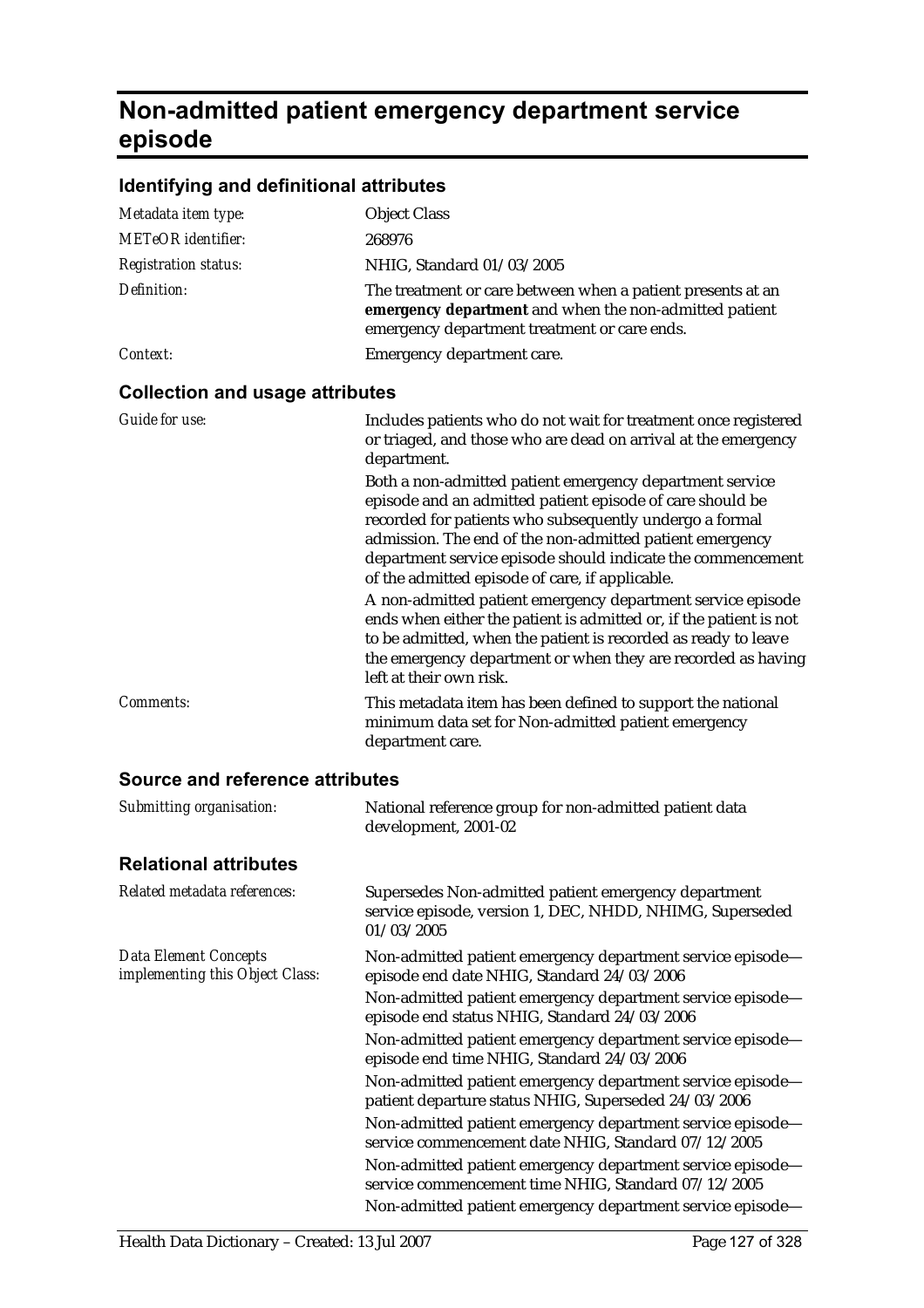service episode length NHIG, Standard 01/03/2005

Non-admitted patient emergency department service episode transport mode NHIG, Standard 01/03/2005

Non-admitted patient emergency department service episode triage category NHIG, Standard 01/03/2005

Non-admitted patient emergency department service episode triage date NHIG, Standard 07/12/2005

Non-admitted patient emergency department service episode triage time NHIG, Standard 07/12/2005

Non-admitted patient emergency department service episode type of visit to emergency department NHIG, Standard 01/03/2005

Non-admitted patient emergency department service episode waiting time NHIG, Standard 01/03/2005

Non-admitted patient emergency department service episode waiting time (to hospital admission) NHIG, Standard 01/03/2005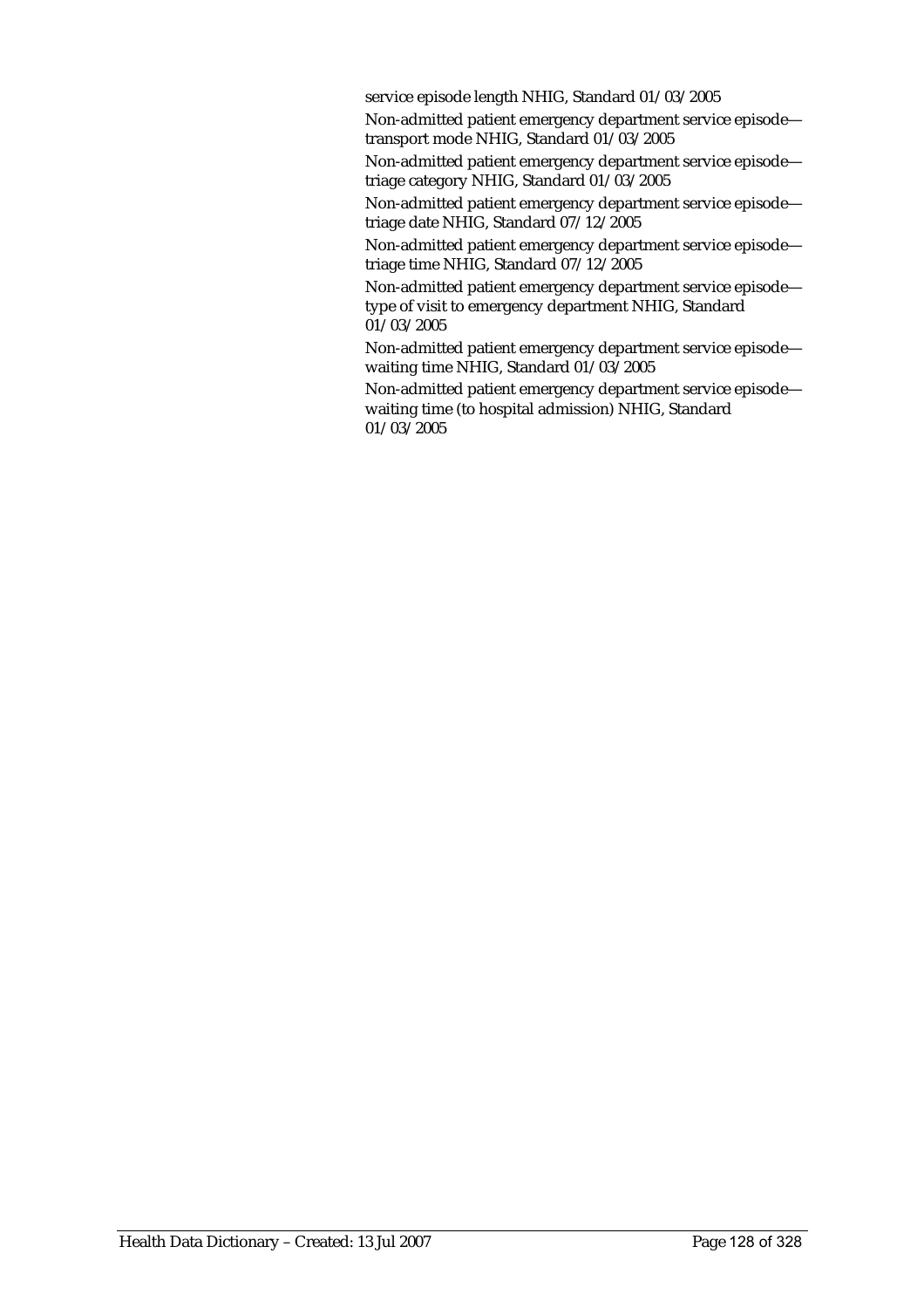## **Non-admitted patient service event**

#### **Identifying and definitional attributes**

| Metadata item type:<br><b>METeOR</b> identifier:<br><b>Registration status:</b> | <b>Object Class</b><br>268972<br>NHIG, Standard 01/03/2005                                                                                                                                                                                                                               |
|---------------------------------------------------------------------------------|------------------------------------------------------------------------------------------------------------------------------------------------------------------------------------------------------------------------------------------------------------------------------------------|
| Definition:                                                                     | An interaction between one or more health care professionals<br>with one or more non-admitted patients, for assessment,<br>consultation and/or treatment intended to be unbroken in time.<br>A service event means that a dated entry is made in the<br>patient/client's medical record. |
| Context:                                                                        | Hospital non-admitted patient care:<br>This definition applies to non-admitted hospital patients and is<br>not intended to apply to community based services.                                                                                                                            |
| Specialisation of:                                                              | Service/care event (Non-admitted patient service event status)                                                                                                                                                                                                                           |

#### **Collection and usage attributes**

*Guide for use:* The period of interaction can be broken but still regarded as one service event if it was intended to be unbroken in time. This covers those circumstances in which treatment during a service event is temporarily interrupted for unexpected reasons, for example, a clinician is called to assess another patient who requires more urgent care.

> Service events can occur in an outpatient, emergency, radiology, pathology and/or pharmacy department or, by a hospital-based outreach service, in a location that is not part of the hospital campus.

Service events may or may not be pre-arranged (except for telephone calls).

Imaging, pathology and/or pharmacy services that are ASSOCIATED with a service event in an outpatient clinic, **emergency department** or outreach service are NOT regarded as service events themselves.

Imaging, pathology or pharmacy services provided INDEPENDENT of a service event in an outpatient clinic, emergency department or outreach service are regarded as individual service events.

Service events delivered via a telephone call are included if

- they are a substitute for a face-to-face service event, and
- they are pre-arranged, and
- a record of the service event is included in the patient's medical record.

Service events include when the patient is participating via a video link (telemedicine). A service event can be counted at each site participating via the video link.

If a carer/relative accompanies a patient during a service event, this is not considered to be a service event for the carer/relative, provided that the carer/relative is not a patient in their own right for the service contact.

Where both are patients, it is considered that service events have been provided for the person(s) in whose medical record the service event is noted.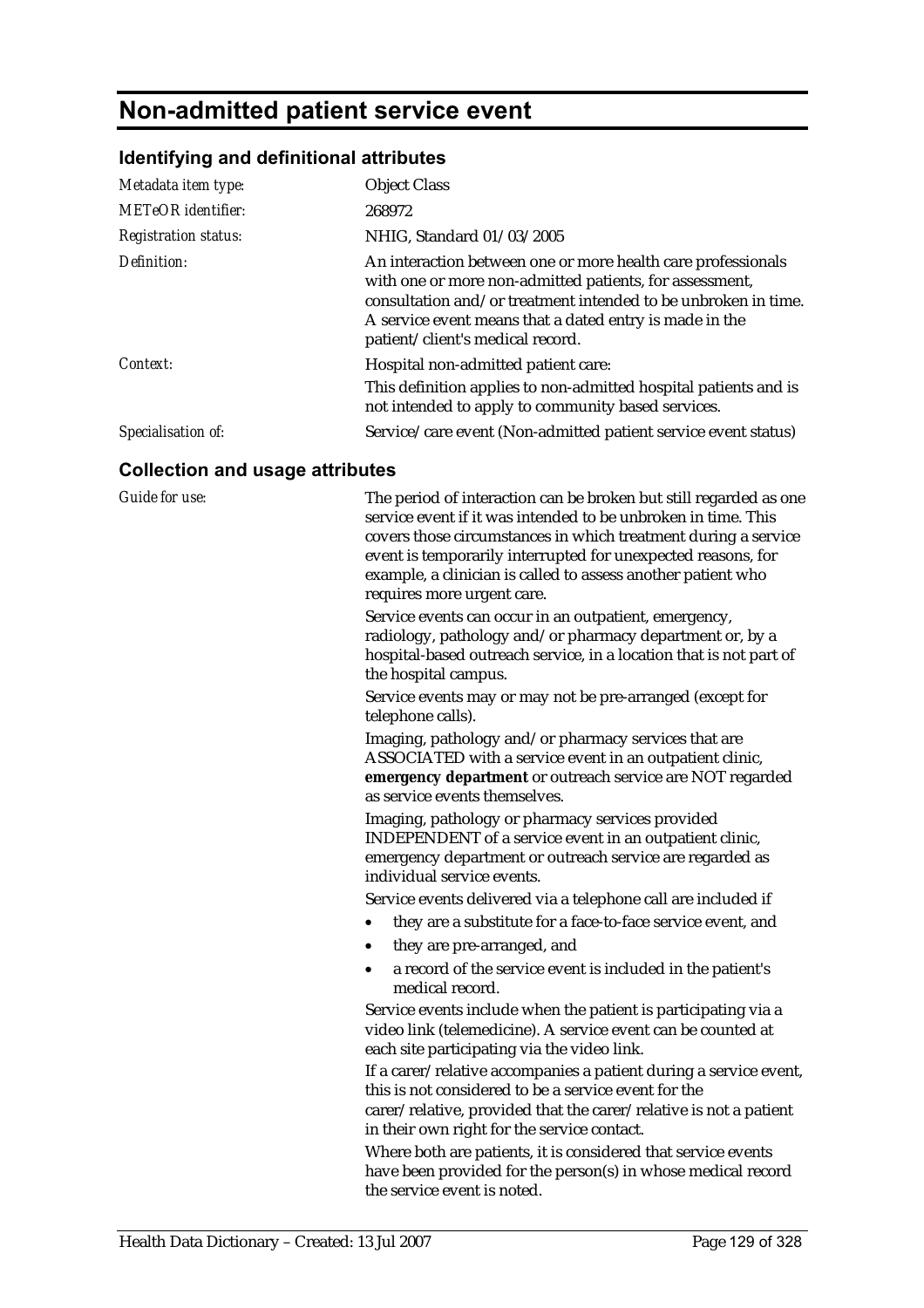A service event is regarded as having occurred when a consultation occurs between their carer/relative and a service provider at an appointment when the patient is not present, provided that the carer/relative is not a patient in their own right for the service contact. Where both are patients, it is considered that service events have been provided for the person(s) in whose medical record the service event is noted. A service event is regarded as having occurred for each patient who attends a group session such as an antenatal class. Outpatient department services provided to admitted patients are not regarded as service events. Work-related services provided in clinics for staff are not service events.

| National Health Data Committee                                                                       |
|------------------------------------------------------------------------------------------------------|
|                                                                                                      |
| Supersedes Non-admitted patient service event, version 1, DEC,<br>NHDD, NHIMG, Superseded 01/03/2005 |
| Non-admitted patient service event-multi-disciplinary team<br>status NHIG, Standard 01/03/2005       |
| Non-admitted patient service event—new/repeat service event<br>status NHIG, Standard 01/03/2005      |
| Non-admitted patient service event—patient present status<br>NHIG, Standard 01/03/2005               |
| Non-admitted patient service event—service event type<br>(clinical) NHIG, Standard 01/03/2005        |
| Non-admitted patient service event—service mode NHIG,<br>Standard 01/03/2005                         |
|                                                                                                      |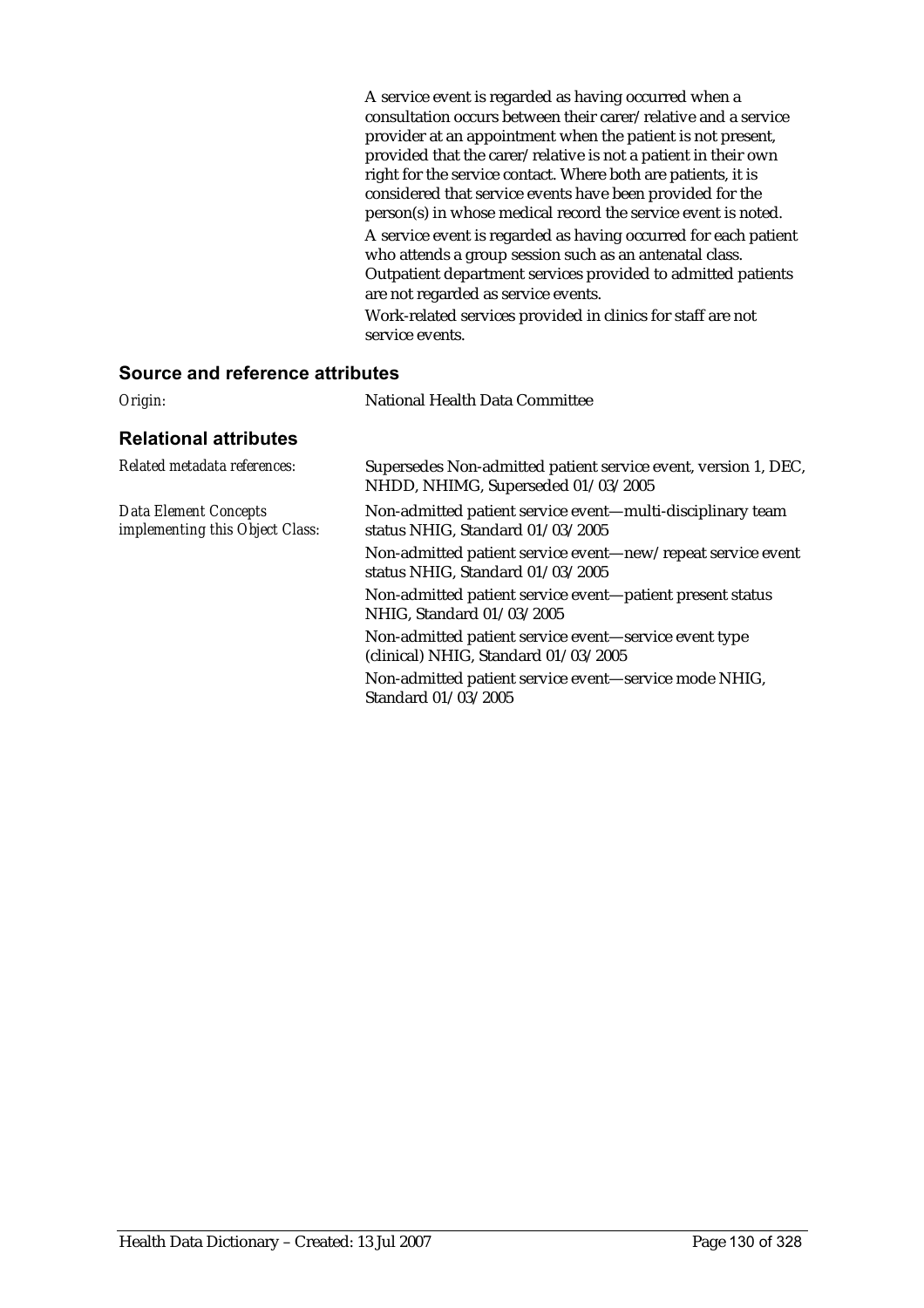# **Patient**

## **Identifying and definitional attributes**

| Metadata item type:         | <b>Object Class</b>                                                                     |
|-----------------------------|-----------------------------------------------------------------------------------------|
| <b>METeOR</b> identifier:   | 268959                                                                                  |
| <b>Registration status:</b> | NHIG, Standard 01/03/2005                                                               |
| Definition:                 | A person for whom a health service accepts responsibility for<br>treatment and or care. |
| Specialisation of:          | Person (Patient status)                                                                 |

| Submitting organisation:                                 | Australia Institute of Health and Welfare                                                                                                                                                                                                                                                                                                                                      |
|----------------------------------------------------------|--------------------------------------------------------------------------------------------------------------------------------------------------------------------------------------------------------------------------------------------------------------------------------------------------------------------------------------------------------------------------------|
| <b>Relational attributes</b>                             |                                                                                                                                                                                                                                                                                                                                                                                |
| Related metadata references:                             | Supersedes Patient, version 1, DEC, NHDD, NHIMG,<br>Superseded 01/03/2005                                                                                                                                                                                                                                                                                                      |
| Data Element Concepts<br>implementing this Object Class: | Patient-compensable status NHIG, Standard 01/03/2005<br>Patient-diagnosis date NHIG, Standard 01/03/2005<br>Patient-hospital insurance status NHIG, Standard 01/03/2005<br>Patient-initial visit since diagnosis indicator (diabetes<br>mellitus) NHIG, Standard 21/09/2005<br>Patient-initial visit since diagnosis status (diabetes mellitus)<br>NHIG, Superseded 21/09/2005 |
|                                                          | Patient-insulin start date NHIG, Standard 01/03/2005<br>Patient-number of psychiatric outpatient clinic/day program<br>attendances NHIG, Standard 01/03/2005<br>Patient-previous specialised treatment NHIG, Standard<br>01/03/2005                                                                                                                                            |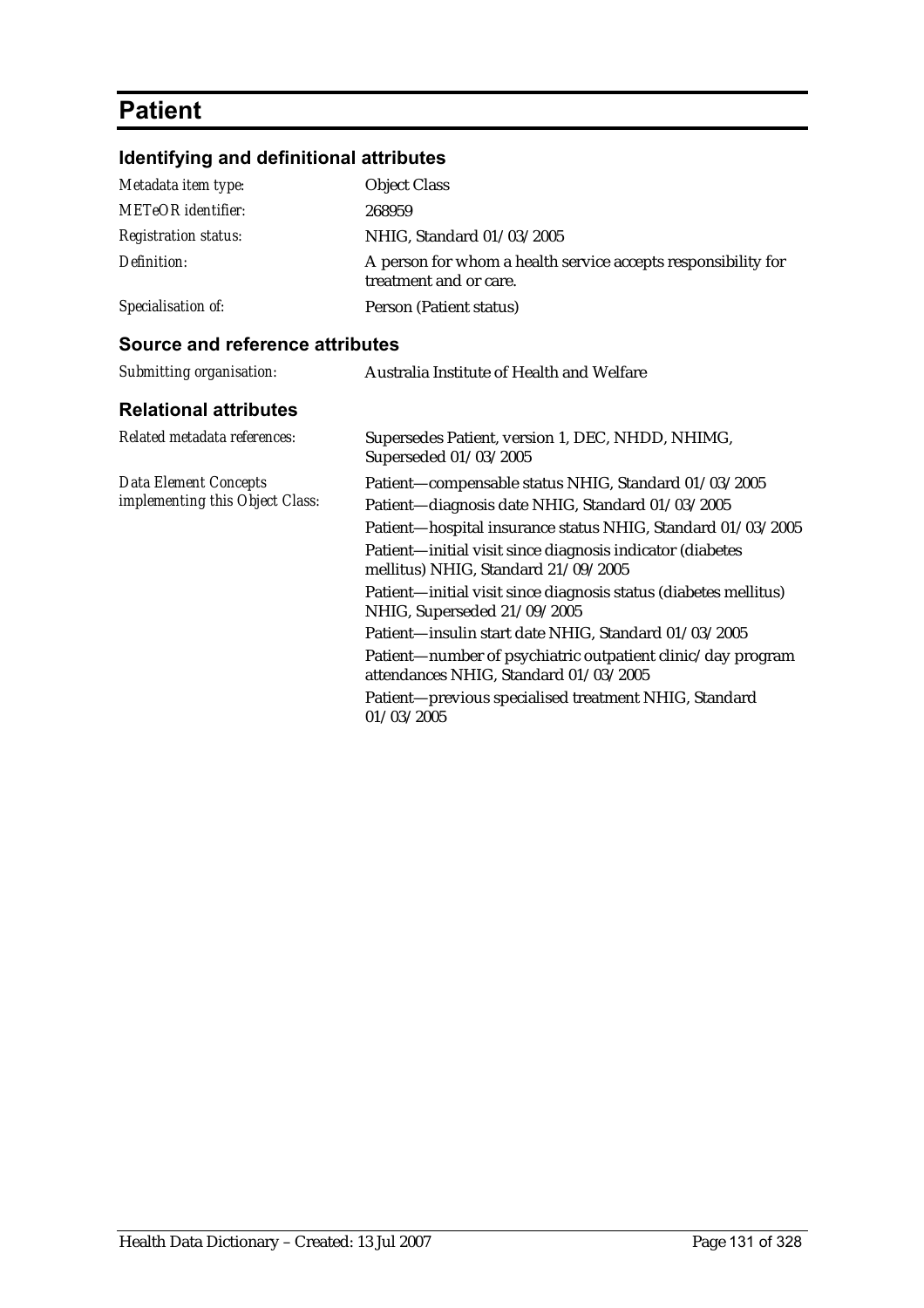## **Person**

## **Identifying and definitional attributes**

| Metadata item type:         | <b>Object Class</b>                                                                     |
|-----------------------------|-----------------------------------------------------------------------------------------|
| <b>METeOR</b> identifier:   | 268955                                                                                  |
| <b>Registration status:</b> | NHIG, Standard 01/03/2005<br>NCSIMG, Standard 01/03/2005<br>NHDAMG, Standard 01/03/2005 |
| Definition:                 | A human being, whether man, woman or child.                                             |
| Specialisation of:          | Person/group of persons (Group status)                                                  |

#### **Source and reference attributes**

| Submitting organisation: | Australia Institute of Health and Welfare                                                              |
|--------------------------|--------------------------------------------------------------------------------------------------------|
| Origin:                  | Macquarie University 2003. The Macquarie Dictionary 3rd edn.<br>Sydney: The Macquarie Library Pty. Ltd |

| <b>Data Element Concepts</b><br>implementing this Object Class: | Person (address)—address line NHIG, Standard 04/05/2005<br>NCSIMG, Standard 30/09/2005       |
|-----------------------------------------------------------------|----------------------------------------------------------------------------------------------|
|                                                                 | Person (address)-address type NHIG, Standard 01/03/2005<br>NCSIMG, Standard 30/09/2005       |
|                                                                 | Person (address)-Australian postcode NHIG, Standard<br>01/03/2005                            |
|                                                                 | NCSIMG, Standard 01/03/2005<br>NHDAMG, Standard 10/02/2006                                   |
|                                                                 | Person (address)-building/complex sub-unit identifier NHIG,<br>Standard 01/03/2005           |
|                                                                 | Person (address)-building/complex sub-unit type NHIG,<br>Standard 01/03/2005                 |
|                                                                 | Person (address)—building/property name NHIG, Standard<br>01/03/2005                         |
|                                                                 | Person (address)-country identifier NHIG, Standard 04/05/2005<br>NCSIMG, Standard 30/09/2005 |
|                                                                 | Person (address)-electronic communication address NHIG,<br>Standard 04/05/2005               |
|                                                                 | NCSIMG, Standard 30/09/2005                                                                  |
|                                                                 | Person (address)-electronic communication medium NHIG,<br>Standard 04/05/2005                |
|                                                                 | NCSIMG, Standard 30/09/2005                                                                  |
|                                                                 | Person (address)—electronic communication usage code NHIG,<br>Standard 04/05/2005            |
|                                                                 | NCSIMG, Standard 30/09/2005                                                                  |
|                                                                 | Person (address)-floor/level identifier NHIG, Standard<br>01/03/2005                         |
|                                                                 | Person (address)-floor/level type NHIG, Standard 01/03/2005                                  |
|                                                                 | Person (address)-health address line NHIG, Superseded<br>04/05/2005                          |
|                                                                 | Person (address)-house/property identifier NHIG, Standard<br>01/03/2005                      |
|                                                                 | Person (address)-international postcode NHIG, Standard<br>04/05/2005                         |
|                                                                 | NCSIMG, Standard 30/09/2005                                                                  |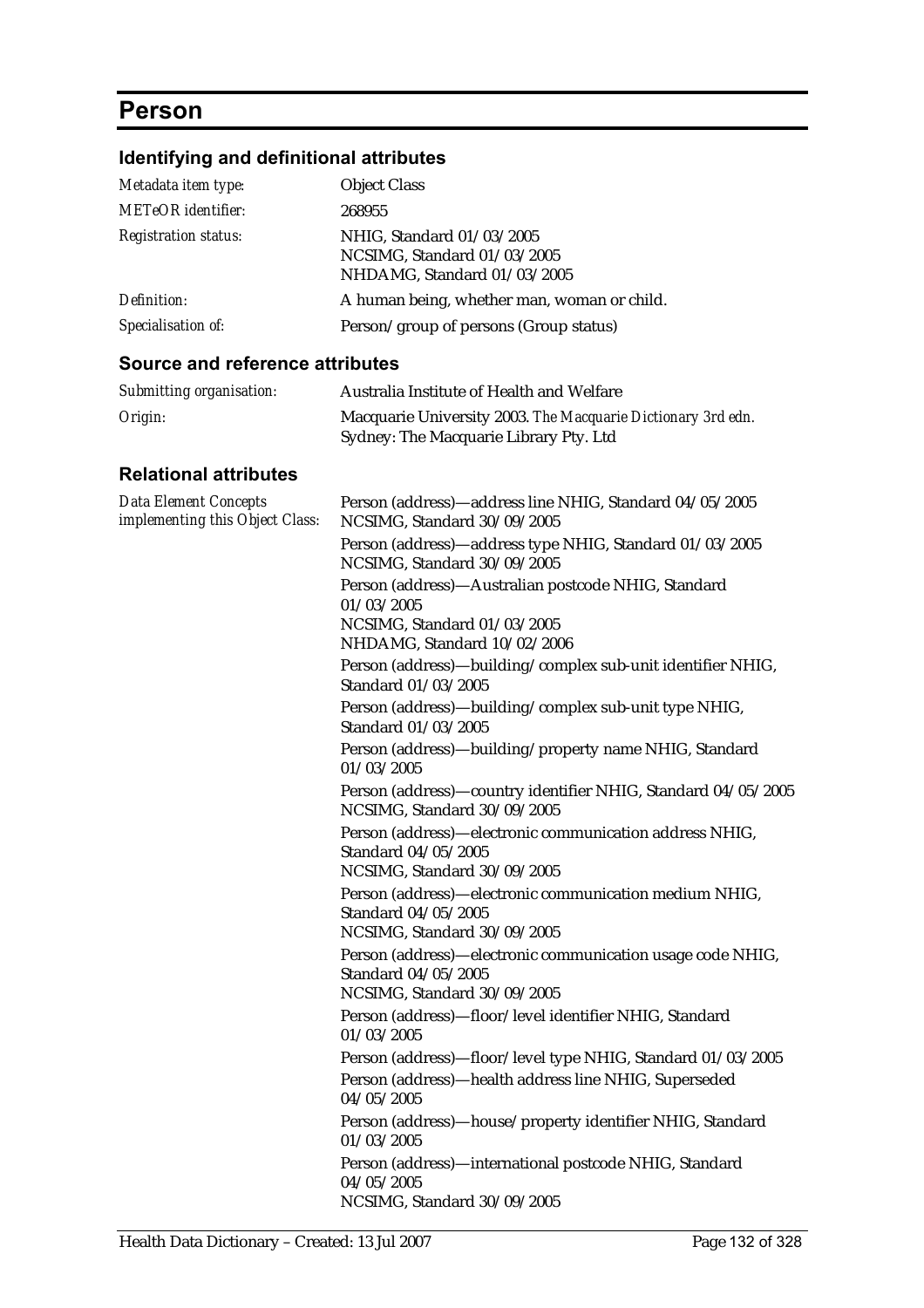Person (address)—lot/section identifier NHIG, Standard 01/03/2005 Person (address)—non-Australian state/province NHIG, Standard 04/05/2005 NCSIMG, Standard 30/09/2005 Person (address)—postal delivery point identifier NHIG, Standard 01/03/2005 NCSIMG, Standard 01/03/2005 Person (address)—postal delivery service type identifier NHIG, Standard 01/03/2005 Person (address)—street name NHIG, Standard 01/03/2005 Person (address)—street suffix NHIG, Standard 01/03/2005 Person (address)—street type NHIG, Standard 01/03/2005 Person (address)—suburb/town/locality name NHIG, Standard 01/03/2005 NCSIMG, Standard 01/03/2005 Person (identifier)—identifier type NHIG, Standard 01/03/2005 Person (male)—erectile dysfunction NHIG, Standard 01/03/2005 Person (name)—family name NHIG, Standard 01/03/2005 NCSIMG, Standard 01/03/2005 NHDAMG, Standard 28/07/2005 Person (name)—given name NHIG, Standard 01/03/2005 NCSIMG, Standard 01/03/2005 NHDAMG, Standard 01/08/2005 Person (name)—given name sequence number NHIG, Standard 04/05/2005 NCSIMG, Standard 30/09/2005 Person (name)—name conditional use flag NHIG, Standard 04/05/2005 NCSIMG, Standard 25/08/2005 Person (name)—name context flag NHIG, Superseded 04/05/2005 NCSIMG, Superseded 25/08/2005 Person (name)—name suffix NHIG, Standard 01/03/2005 NCSIMG, Standard 01/03/2005 Person (name)—name suffix sequence number NHIG, Standard 04/05/2005 NCSIMG, Standard 30/09/2005 Person (name)—name title NHIG, Standard 01/03/2005 NCSIMG, Standard 01/03/2005 Person (name)—name title sequence number NHIG, Standard 04/05/2005 NCSIMG, Standard 30/09/2005 Person (name)—name type NHIG, Standard 01/03/2005 NCSIMG, Standard 30/09/2005 Person (overseas born)—year of first arrival in Australia NHIG, Standard 04/05/2005 NCSIMG, Standard 01/03/2005 Person (requiring care)—carer availability status NHIG, Standard 01/03/2005 NCSIMG, Superseded 02/05/2006 Person (telephone)—telephone number type NHIG, Standard 01/03/2005 NCSIMG, Standard 01/03/2005 Person—accommodation type NHIG, Standard 01/03/2005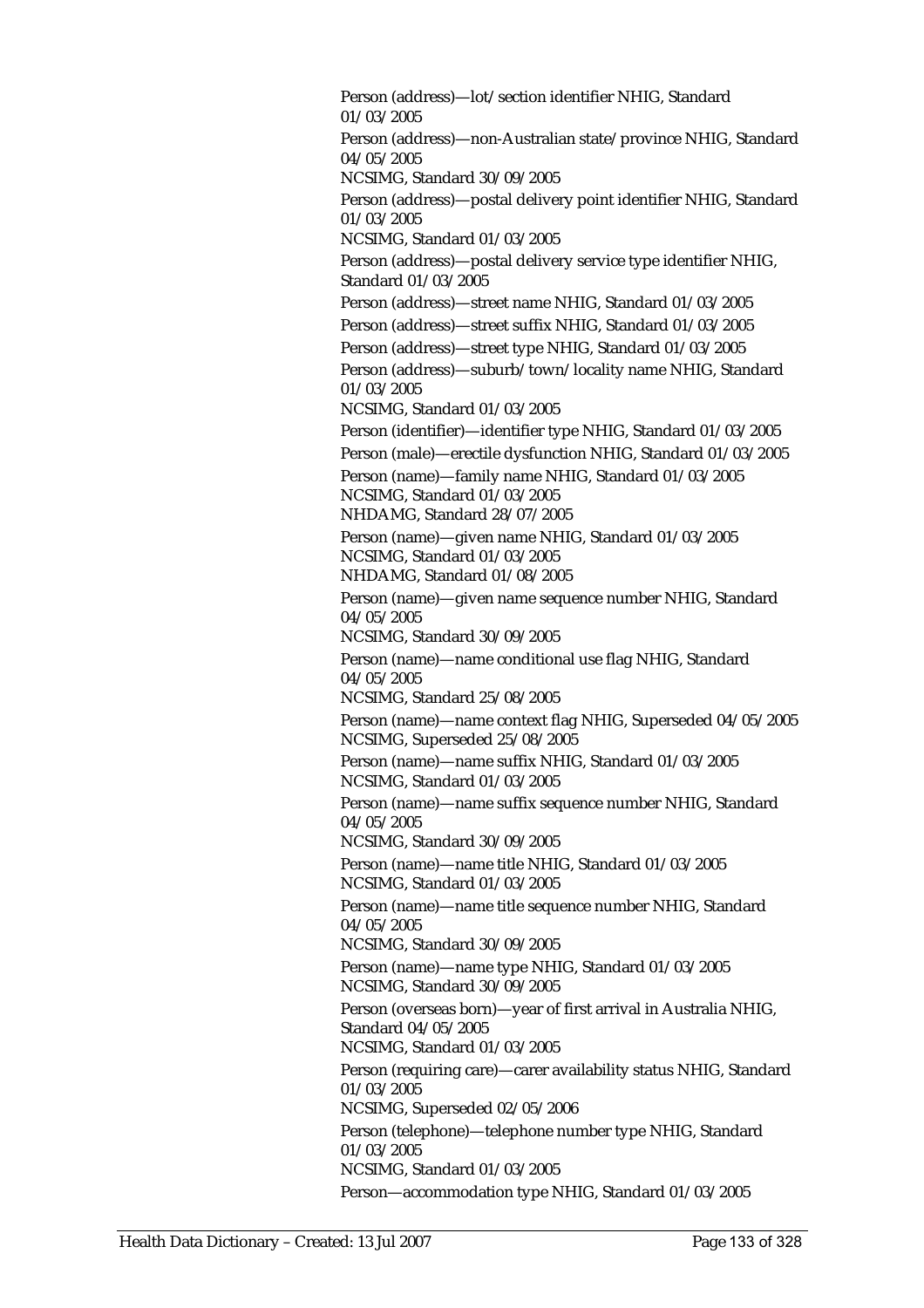Person—activity and participation life area NHIG, Standard 29/11/2006 NCSIMG, Standard 16/10/2006 Person—acute coronary syndrome concurrent clinical condition NHIG, Standard 04/06/2004 Person—acute coronary syndrome procedure type NHIG, Standard 04/06/2004 Person—acute coronary syndrome risk stratum NHIG, Standard 04/06/2004 Person—age NHIG, Standard 04/05/2005 NCSIMG, Standard 04/05/2005 NHDAMG, Standard 17/06/2005 Person—age range NHIG, Standard 04/05/2005 NCSIMG, Proposed 26/06/2007 Person—alcohol consumption amount NHIG, Standard 01/03/2005 Person—alcohol consumption frequency NHIG, Standard 01/03/2005 Person—angiotensin converting enzyme inhibitors therapy status NHIG, Standard 04/06/2004 Person—area of usual residence NHIG, Standard 01/03/2005 Person—aspirin therapy status NHIG, Standard 04/06/2004 Person—Australian state/territory identifier NHIG, Standard 01/03/2005 NCSIMG, Standard 01/03/2005 NHDAMG, Standard 10/02/2006 Person—beta-blocker therapy status NHIG, Standard 04/06/2004 Person—bleeding episode status NHIG, Standard 04/06/2004 Person—blindness NHIG, Standard 01/03/2005 Person—blood pressure (diastolic) NHIG, Standard 01/03/2005 Person—blood pressure (systolic) NHIG, Standard 01/03/2005 Person—bodily location of main injury NHIG, Standard 01/03/2005 Person—body function NHIG, Standard 29/11/2006 NCSIMG, Standard 16/10/2006 Person—body mass index (classification) NHIG, Standard 01/03/2005 Person—body structure NHIG, Standard 29/11/2006 NCSIMG, Standard 16/10/2006 Person—cardiovascular disease condition targeted by drug therapy NHIG, Standard 01/03/2005 Person—cardiovascular medication taken NHIG, Standard 01/03/2005 Person—cataract status NHIG, Standard 01/03/2005 Person—cerebral stroke due to vascular disease NHIG, Standard 01/03/2005 Person—chest pain pattern NHIG, Standard 04/06/2004 Person—cholesterol level NHIG, Standard 01/03/2005 Person—clinical evidence status (chronic lung disease) NHIG, Standard 04/06/2004 Person—clinical evidence status (heart failure) NHIG, Standard 13/06/2004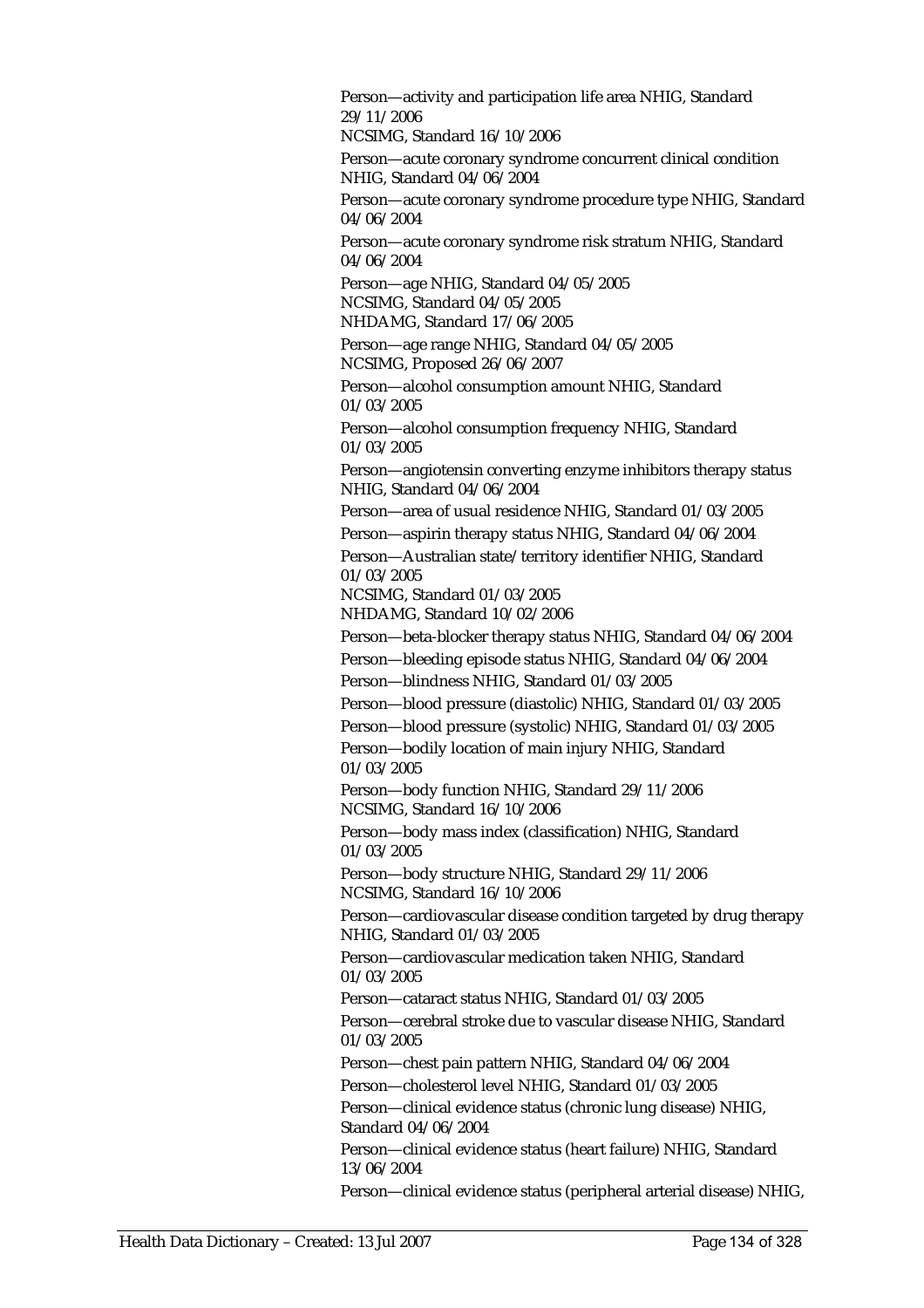Standard 13/06/2004

Person—clinical evidence status (sleep apnoea syndrome) NHIG, Standard 13/06/2004

Person—clinical evidence status (stroke) NHIG, Standard 13/06/2004

Person—clinical procedure timing NHIG, Standard 04/06/2004 Person—clopidogrel therapy status NHIG, Standard 04/06/2004 Person—congenital malformation NHIG, Standard 01/03/2005 Person—coronary artery disease intervention NHIG, Standard 01/03/2005

Person—country of birth NHIG, Standard 01/03/2005 NCSIMG, Standard 01/03/2005

NHDAMG, Standard 27/07/2005

Person—creatine kinase myocardial band isoenzyme measured date NHIG, Standard 04/06/2004

Person—creatine kinase myocardial band isoenzyme measured time NHIG, Standard 04/06/2004

Person—creatine kinase-myocardial band isoenzyme level NHIG, Standard 04/06/2004

Person—creatinine serum level NHIG, Standard 01/03/2005 Person—date of birth NHIG, Standard 01/03/2005

NCSIMG, Standard 01/03/2005 NHDAMG, Standard 27/07/2005

Person—date of death NHIG, Standard 04/05/2005 NCSIMG, Standard 30/09/2005

Person—dependency in activities of daily living NHIG, Standard 01/03/2005

Person—diabetes mellitus status NHIG, Standard 01/03/2005 Person—diabetes therapy type NHIG, Standard 01/03/2005

Person—dyslipidaemia treatment status (anti-lipid medication)

NHIG, Superseded 22/09/2005

Person—dyslipidaemia treatment with anti-lipid medication indicator NHIG, Standard 21/09/2005

Person—electrocardiogram change location NHIG, Standard 04/06/2004

Person—electrocardiogram change type NHIG, Standard 04/06/2004

Person—eligibility status NHIG, Standard 04/01/2006 NCSIMG, Standard 04/01/2006

Person—end-stage renal disease status NHIG, Standard 01/03/2005

Person—environmental factor NHIG, Standard 29/11/2006 NCSIMG, Standard 16/10/2006

Person—extent of environmental factor influence NHIG, Standard 29/11/2006

NCSIMG, Standard 16/10/2006

Person—extent of impairment of body function NHIG, Standard 29/11/2006

NCSIMG, Standard 16/10/2006

Person—extent of impairment of body structure NHIG, Standard 29/11/2006

NCSIMG, Standard 16/10/2006

Person—extent of participation in a life area NHIG, Standard 29/11/2006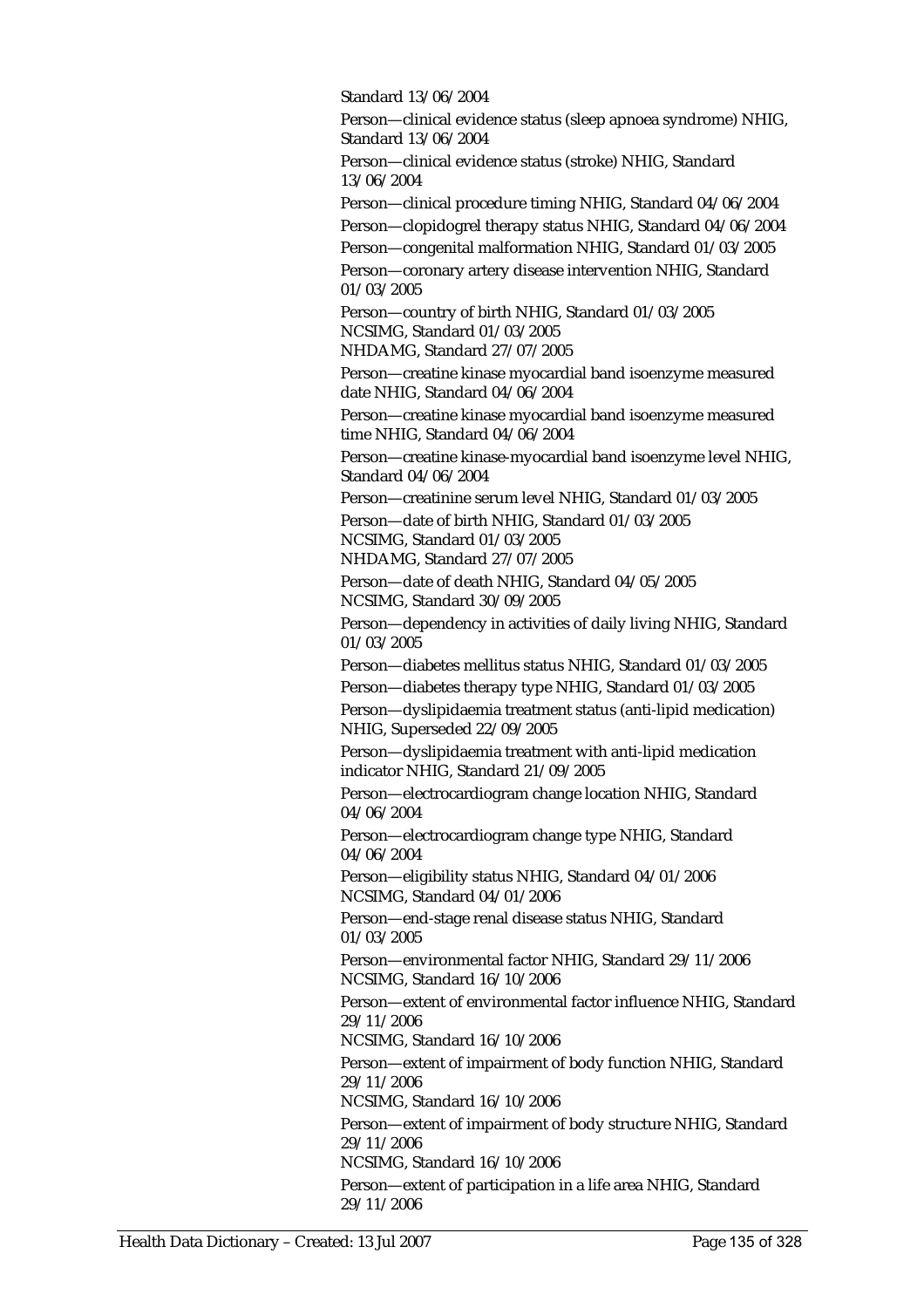NCSIMG, Standard 16/10/2006

Person—fibrinolytic drug administered NHIG, Standard 04/06/2004

Person—fibrinolytic therapy status NHIG, Standard 04/06/2004 Person—first angioplasty balloon inflation or stenting date NHIG, Standard 04/06/2004

Person—first angioplasty balloon inflation or stenting time NHIG, Standard 04/06/2004

Person—foot deformity indicator NHIG, Standard 01/03/2005 Person—foot lesion indicator NHIG, Standard 01/03/2005

Person—foot ulcer history status NHIG, Standard 01/03/2005

Person—foot ulcer indicator NHIG, Standard 21/09/2005

Person—foot ulcer status (current) NHIG, Superseded 21/09/2005 Person—formal community support access indicator NHIG, Standard 01/03/2005

Person—functional stress test element NHIG, Standard 04/06/2004 Person—functional stress test ischaemic result NHIG, Standard 04/06/2004

Person—glycoprotein IIb/IIIa receptor antagonist status NHIG, Standard 04/06/2004

Person—glycosylated haemoglobin level NHIG, Standard 01/03/2005

Person—government funding identifier NHIG, Standard 01/03/2005

NCSIMG, Proposed 06/12/2006

Person—health professionals attended for diabetes mellitus NHIG, Standard 01/03/2005

Person—heart rate NHIG, Standard 04/06/2004

Person—heart rhythm type NHIG, Standard 04/06/2004

Person—height NHIG, Standard 01/03/2005

Person—high-density lipoprotein cholesterol level NHIG, Standard 01/03/2005

Person—hip circumference NHIG, Standard 01/03/2005

Person—hypertension treatment status (antihypertensive medication) NHIG, Superseded 21/09/2005

Person—hypertension treatment with antihypertensive medication indicator NHIG, Standard 21/09/2005

Person—Indigenous status NHIG, Standard 01/03/2005 NCSIMG, Standard 01/03/2005

NHDAMG, Standard 01/03/2005

Person—interpreter service required NHIG, Standard 08/02/2006 NCSIMG, Standard 10/04/2006

Person—interpreter service required status (health) NHIG, Superseded 08/02/2006

Person—intravenous fibrinolytic therapy date NHIG, Standard 04/06/2004

Person—intravenous fibrinolytic therapy time NHIG, Standard 04/06/2004

Person—Killip classification NHIG, Standard 04/06/2004

Person—labour force status NHIG, Standard 01/03/2005 NCSIMG, Standard 01/03/2005 NHDAMG, Standard 01/08/2005

Person—level of difficulty with activities in a life area NHIG,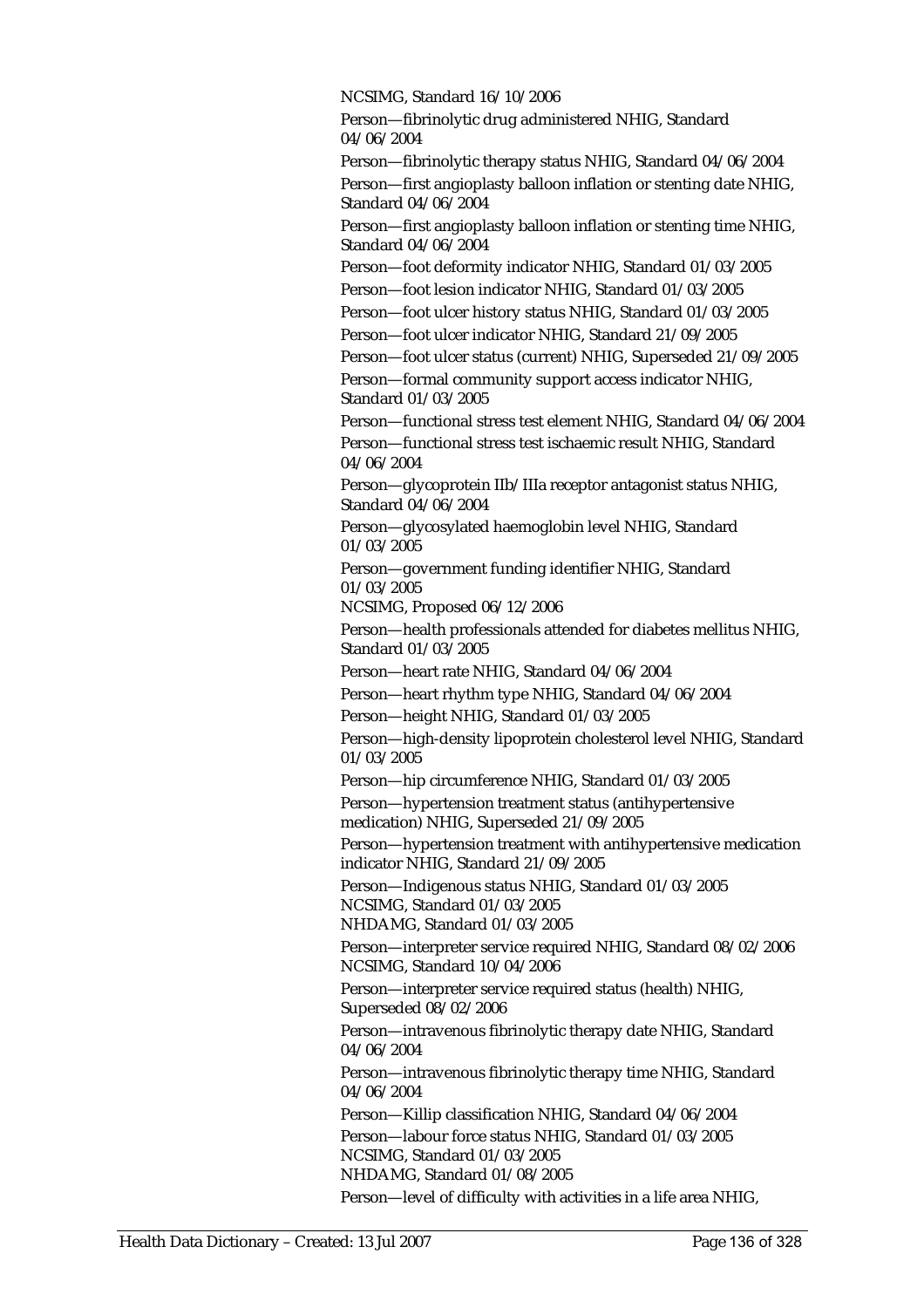Standard 29/11/2006 NCSIMG, Standard 16/10/2006 Person—level of satisfaction with participation in a life area NHIG, Standard 29/11/2006 NCSIMG, Standard 16/10/2006 Person—lipid-lowering therapy status NHIG, Standard 04/06/2004 Person—living arrangement NHIG, Standard 19/04/2005 NCSIMG, Standard 01/03/2005 Person—location of impairment of body structure NHIG, Standard 29/11/2006 NCSIMG, Standard 16/10/2006 Person—low-density lipoprotein cholesterol level NHIG, Standard 01/03/2005 Person—lower limb amputation due to vascular disease NHIG, Standard 01/03/2005 Person—main language other than English spoken at home NHIG, Standard 01/03/2005 NCSIMG, Standard 01/03/2005 NHDAMG, Standard 10/02/2006 Person—marital status NHIG, Standard 01/03/2005 NCSIMG, Standard 01/03/2005 NHDAMG, Standard 10/02/2006 Person—microalbumin level NHIG, Standard 01/03/2005 Person—mother's original family name NHIG, Standard 01/03/2005 NCSIMG, Standard 01/03/2005 Person—myocardial infarction NHIG, Standard 01/03/2005 Person—nature of impairment of body structure NHIG, Standard 29/11/2006 NCSIMG, Standard 16/10/2006 Person—need for assistance with activities in a life area NHIG, Standard 29/11/2006 NCSIMG, Standard 16/10/2006 Person—number of cigarettes smoked NHIG, Standard 01/03/2005 Person—number of service contact dates NHIG, Standard 01/03/2005 Person—occupation (main) NHIG, Standard 04/07/2007 NCSIMG, Standard 27/03/2007 Person—occupation (main) NHIG, Superseded 04/07/2007 NCSIMG, Superseded 27/03/2007 NHDAMG, Standard 10/02/2006 Person—ophthalmological assessment outcome NHIG, Standard 01/03/2005 Person—ophthalmoscopy performed indicator NHIG, Standard 21/09/2005 Person—ophthalmoscopy performed status NHIG, Superseded 21/09/2005 Person—period of residence in Australia NHIG, Standard 01/03/2005 Person—peripheral neuropathy indicator NHIG, Standard 01/03/2005 Person—peripheral vascular disease indicator (foot) NHIG, Standard 01/03/2005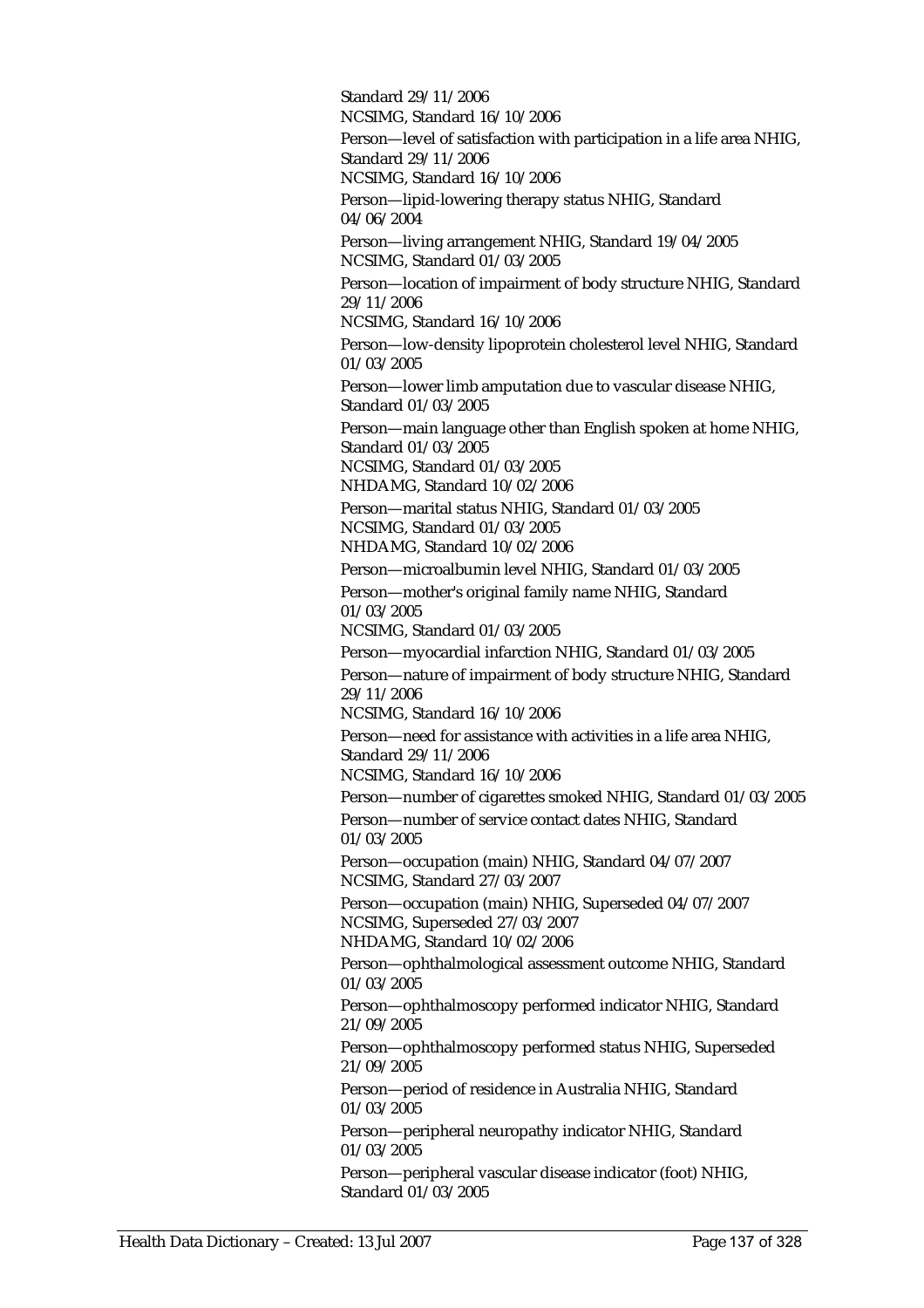Person—person identifier NHIG, Standard 04/05/2005 NCSIMG, Standard 25/08/2005 Person—person identifier (within establishment/agency) NHIG, Superseded 04/05/2005 NCSIMG, Superseded 25/08/2005 Person—physical activity sufficiency status NHIG, Standard 01/03/2005 Person—postal delivery service type NHIG, Standard 01/03/2005 Person—preferred language NHIG, Standard 01/03/2005 NCSIMG, Standard 10/04/2006 Person—premature cardiovascular disease family history status NHIG, Standard 01/03/2005 Person—proficiency in spoken English NHIG, Standard 01/03/2005 NCSIMG, Standard 01/03/2005 NHDAMG, Standard 10/02/2006 Person—proteinuria status NHIG, Standard 01/03/2005 Person—reason for readmission following acute coronary syndrome episode NHIG, Standard 04/06/2004 Person—referral to ophthalmologist indicator NHIG, Standard 21/09/2005 Person—regular tobacco smoking indicator NHIG, Standard 21/09/2005 Person—renal disease therapy NHIG, Standard 01/03/2005 Person—severe hypoglycaemia history NHIG, Superseded 21/09/2005 Person—severe hypoglycaemia indicator NHIG, Standard 21/09/2005 Person—sex NHIG, Standard 01/03/2005 NCSIMG, Standard 01/03/2005 NHDAMG, Standard 10/02/2006 Person—technical nursing care requirement NHIG, Standard 13/10/2005 Person—telephone number NHIG, Standard 01/03/2005 NCSIMG, Standard 01/03/2005 Person—time since quitting tobacco smoking NHIG, Standard 01/03/2005 Person—tobacco product smoked NHIG, Standard 01/03/2005 Person—tobacco smoking daily use status NHIG, Standard 01/03/2005 Person—tobacco smoking duration NHIG, Standard 01/03/2005 Person—tobacco smoking frequency NHIG, Standard 01/03/2005 Person—tobacco smoking quit age NHIG, Standard 01/03/2005 Person—tobacco smoking start age NHIG, Standard 01/03/2005 Person—tobacco smoking status NHIG, Standard 01/03/2005 Person—tobacco smoking status (last three months) NHIG, Superseded 21/09/2005 Person—triglyceride level NHIG, Standard 01/03/2005 Person—troponin assay type NHIG, Standard 04/06/2004 Person—troponin level NHIG, Standard 04/06/2004 Person—troponin level measured date NHIG, Standard 04/06/2004 Person—troponin level measured time NHIG, Standard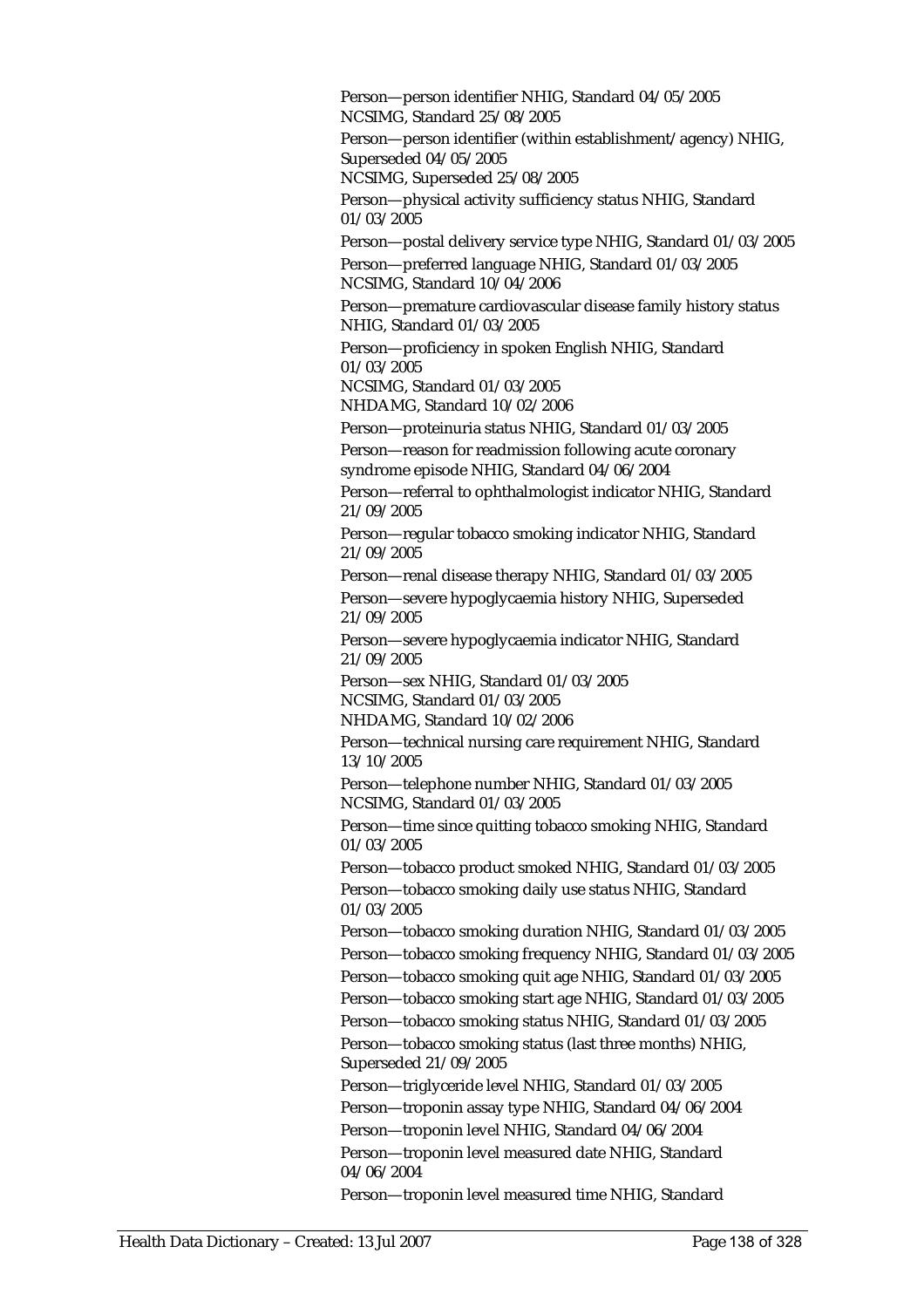#### 04/06/2004

Person—vascular condition status NHIG, Standard 01/03/2005 Person—vascular procedure NHIG, Standard 01/03/2005 Person—visual acuity NHIG, Standard 01/03/2005 Person—waist circumference NHIG, Standard 01/03/2005 Person—weight NHIG, Standard 01/03/2005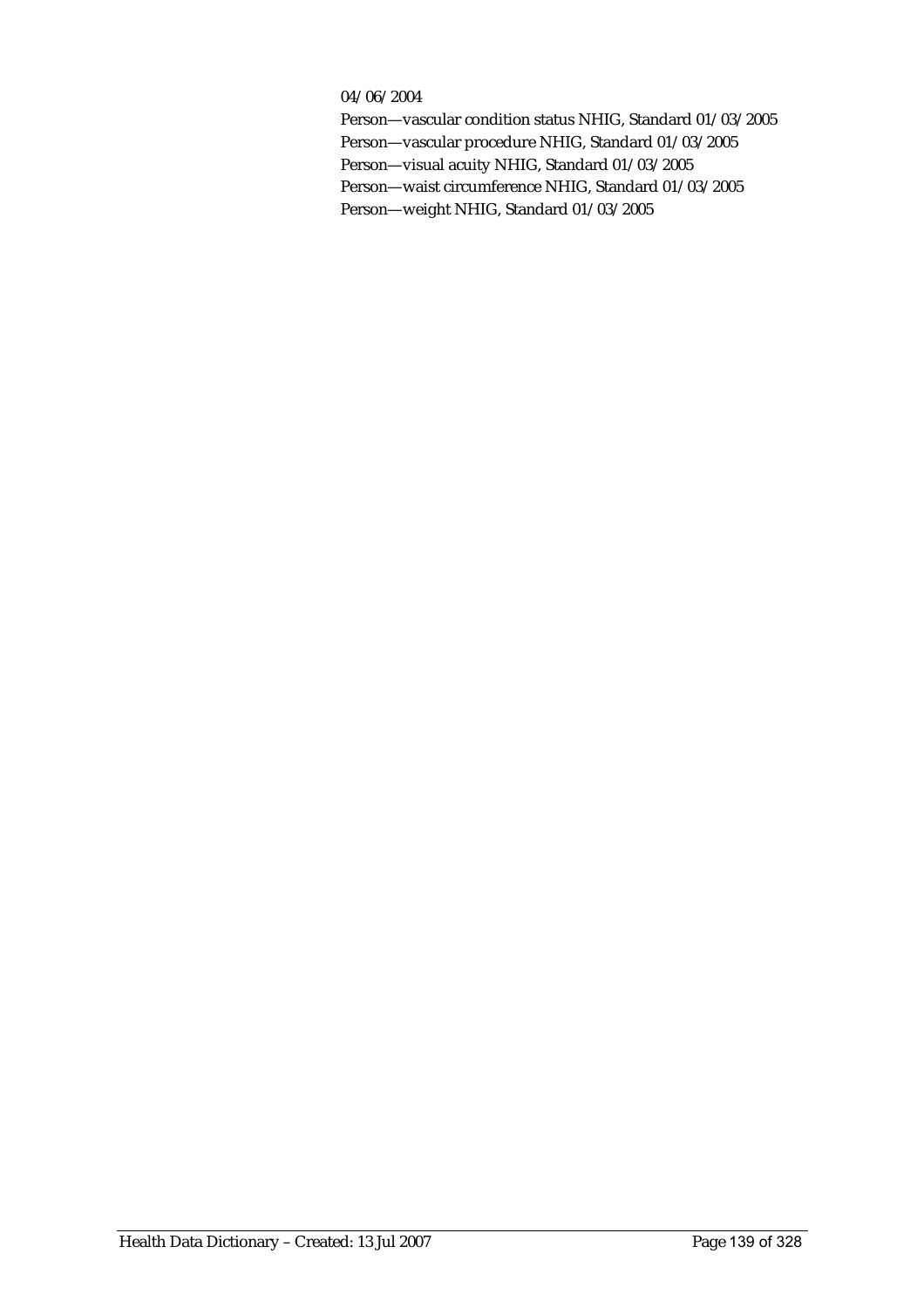# **Person with cancer**

## **Identifying and definitional attributes**

| Metadata item type:         | <b>Object Class</b>                            |
|-----------------------------|------------------------------------------------|
| <b>METeOR</b> identifier:   | 268990                                         |
| <b>Registration status:</b> | NHIG, Standard 01/03/2005                      |
| Definition:                 | A person who has been diagnosed with a cancer. |
| Specialisation of:          | Person (Health condition)                      |

| Submitting organisation:                                        | Australia Institute of Health and Welfare                                                 |
|-----------------------------------------------------------------|-------------------------------------------------------------------------------------------|
| <b>Relational attributes</b>                                    |                                                                                           |
| <b>Data Element Concepts</b><br>implementing this Object Class: | Person with cancer-degree of spread of a cancer NHIG, Standard<br>01/03/2005              |
|                                                                 | Person with cancer-distant metastasis status NHIG, Standard<br>13/06/2004                 |
|                                                                 | Person with cancer-extent of primary cancer NHIG, Standard<br>04/06/2004                  |
|                                                                 | Person with cancer-histopathological grade NHIG, Standard<br>04/06/2004                   |
|                                                                 | Person with cancer-laterality of primary cancer NHIG, Standard<br>01/03/2005              |
|                                                                 | Person with cancer-melanoma thickness NHIG, Standard<br>01/03/2005                        |
|                                                                 | Person with cancer-morphology of cancer NHIG, Standard<br>01/03/2005                      |
|                                                                 | Person with cancer-most valid basis of diagnosis of a cancer<br>NHIG, Standard 01/03/2005 |
|                                                                 | Person with cancer-number of positive regional lymph nodes<br>NHIG, Standard 04/06/2004   |
|                                                                 | Person with cancer-number of regional lymph nodes examined<br>NHIG, Standard 04/06/2004   |
|                                                                 | Person with cancer-oestrogen receptor assay results NHIG,<br>Standard 04/06/2004          |
|                                                                 | Person with cancer-primary site of cancer NHIG, Standard<br>01/03/2005                    |
|                                                                 | Person with cancer-primary tumour status NHIG, Standard<br>13/06/2004                     |
|                                                                 | Person with cancer-progesterone receptor assay results NHIG,<br>Standard 13/06/2004       |
|                                                                 | Person with cancer-region of first recurrence of cancer NHIG,<br>Standard 04/06/2004      |
|                                                                 | Person with cancer-regional lymph node metastasis status NHIG,<br>Standard 13/06/2004     |
|                                                                 | Person with cancer-solid tumour size NHIG, Standard<br>01/03/2005                         |
|                                                                 |                                                                                           |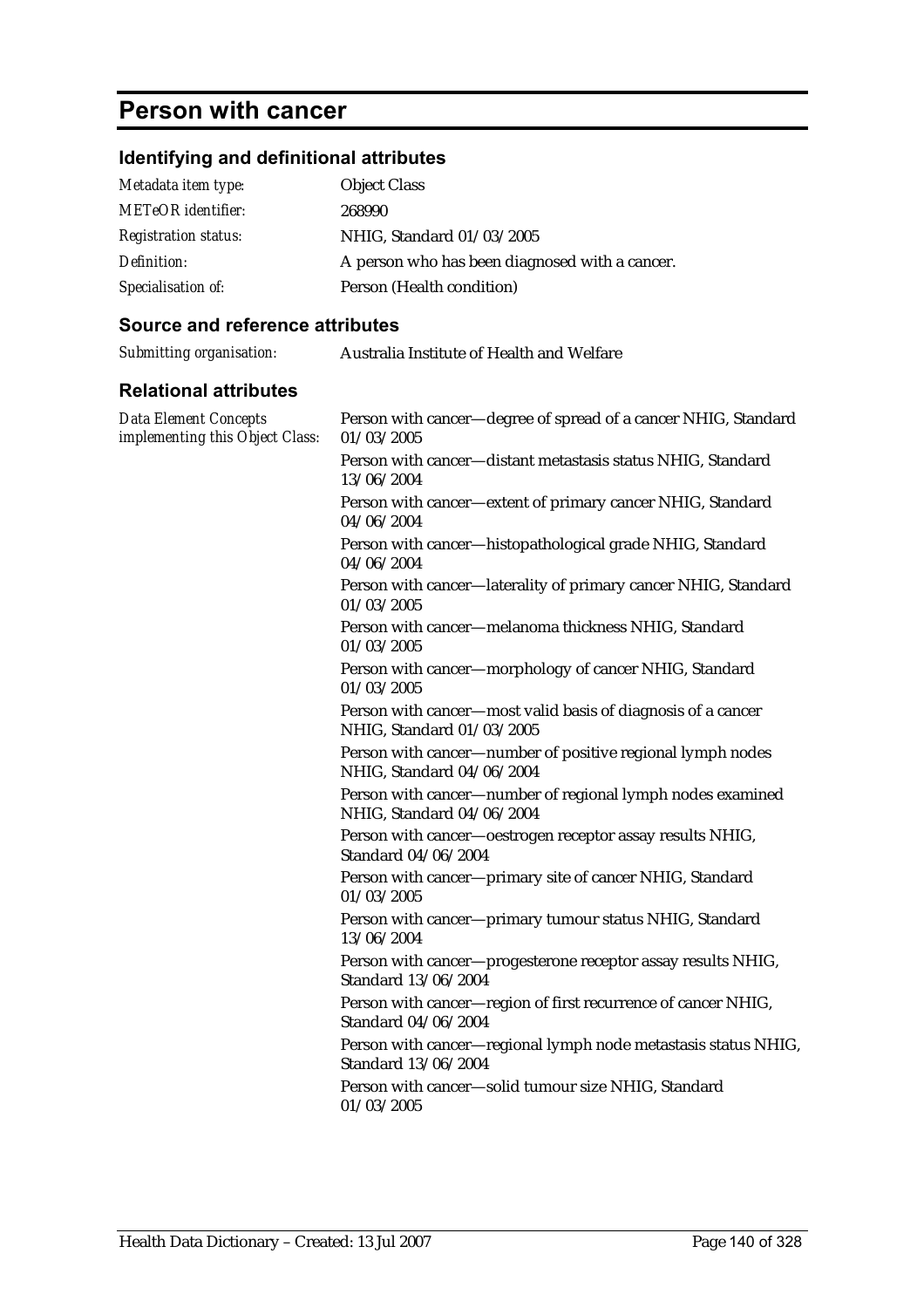# **Pregnancy**

## **Identifying and definitional attributes**

| Metadata item type:         | <b>Object Class</b>                                                                                                                                                                                                                                                                                                                                                                                                                                                                                                                                                                                                                                                                                             |
|-----------------------------|-----------------------------------------------------------------------------------------------------------------------------------------------------------------------------------------------------------------------------------------------------------------------------------------------------------------------------------------------------------------------------------------------------------------------------------------------------------------------------------------------------------------------------------------------------------------------------------------------------------------------------------------------------------------------------------------------------------------|
| <b>METeOR</b> identifier:   | 268966                                                                                                                                                                                                                                                                                                                                                                                                                                                                                                                                                                                                                                                                                                          |
| <b>Registration status:</b> | NHIG, Standard 01/03/2005                                                                                                                                                                                                                                                                                                                                                                                                                                                                                                                                                                                                                                                                                       |
| Definition:                 | The period during which a woman carries a developing fetus,<br>normally in the uterus. Pregnancy lasts for approximately 266 days,<br>from conception until the baby is born, or 280 days from the first<br>day of the last menstrual period. During pregnancy menstruation is<br>absent, there may be a great increase in appetite, and the breasts<br>increase in size; the woman may also experience morning sickness.<br>These and other changes brought about by a hormone<br>(progesterone) produced at first day the ovary and later by the<br>placenta. Definite evidence of pregnancy is provided by various<br>pregnancy tests, by the detection of the heartbeat of the fetus, and<br>by ultrasound. |
| Specialisation of:          | Life event (Pregnancy event status)                                                                                                                                                                                                                                                                                                                                                                                                                                                                                                                                                                                                                                                                             |

#### **Source and reference attributes**

| Submitting organisation: | Australia Institute of Health and Welfare                                                           |
|--------------------------|-----------------------------------------------------------------------------------------------------|
| Origin:                  | University of Oxford 2002. Concise Colour Medical Dictionary 3rd<br>ed. UK: Oxford University Press |

| <b>Data Element Concepts</b><br>implementing this Object Class: | Pregnancy (current)—complication NHIG, Standard 01/03/2005                       |
|-----------------------------------------------------------------|----------------------------------------------------------------------------------|
|                                                                 | Pregnancy (last previous)—pregnancy completion date NHIG,<br>Standard 01/03/2005 |
|                                                                 | Pregnancy (last previous)—pregnancy outcome NHIG, Standard<br>01/03/2005         |
|                                                                 | Pregnancy—first day of the last menstrual period NHIG, Standard<br>01/03/2005    |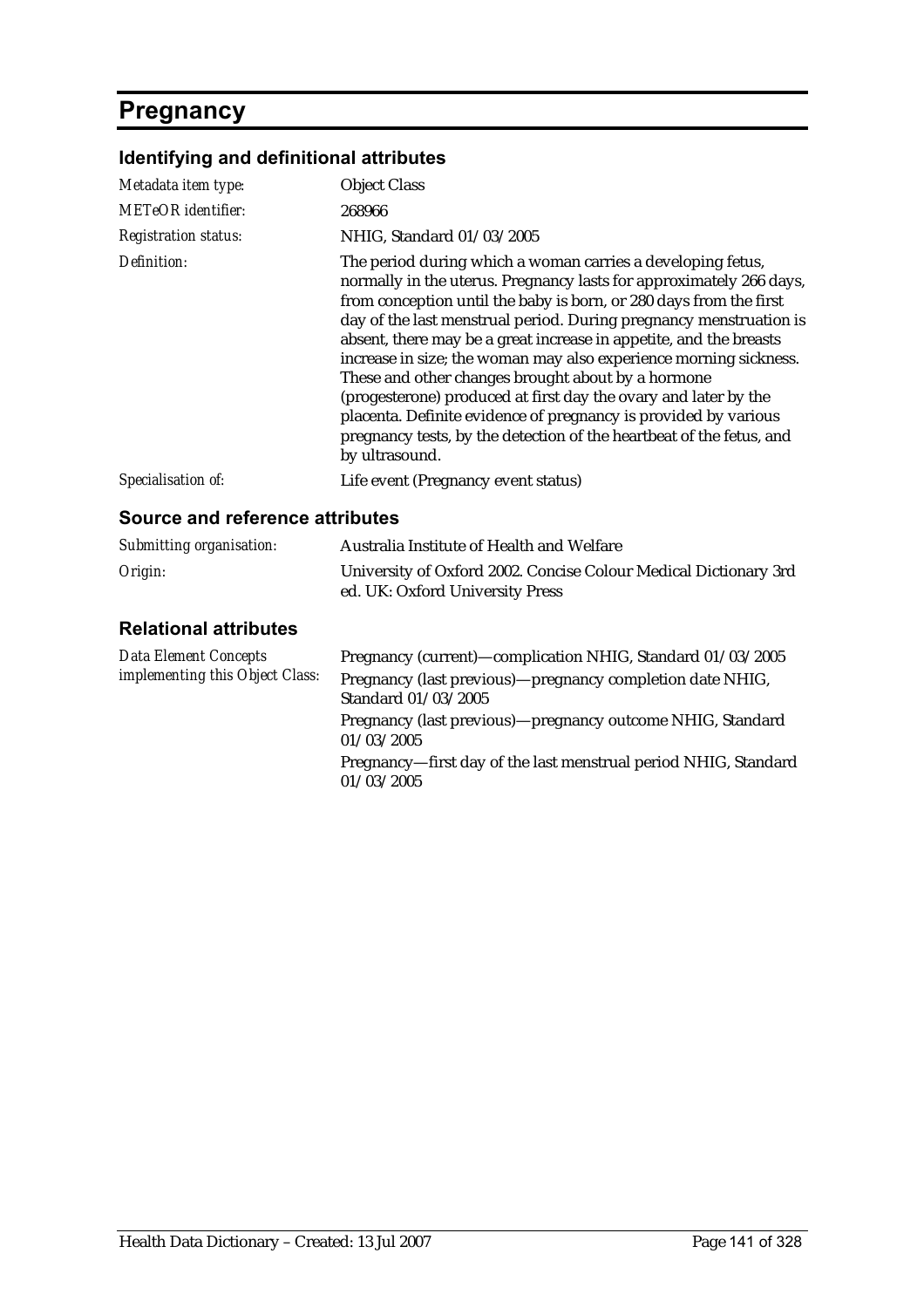# **Residential stay**

## **Identifying and definitional attributes**

| Metadata item type:          | <b>Object Class</b>                                                                                                                                                                                                                                      |
|------------------------------|----------------------------------------------------------------------------------------------------------------------------------------------------------------------------------------------------------------------------------------------------------|
| <b>METeOR</b> identifier:    | 268960                                                                                                                                                                                                                                                   |
| <b>Registration status:</b>  | NHIG, Standard 01/03/2005                                                                                                                                                                                                                                |
| Definition:                  | The period of care beginning with a formal start of residential care<br>and ending with a formal end of the residential care and<br>accommodation. It may involve more than one reference period,<br>that is, more than one episode of residential care. |
| Context:                     | Specialised mental health services (Residential mental health care).                                                                                                                                                                                     |
| Specialisation of:           | Service/care (Residential stay status)                                                                                                                                                                                                                   |
| <b>Relational attributes</b> |                                                                                                                                                                                                                                                          |

*Data Element Concepts implementing this Object Class:* Residential stay—episode start date NHIG, Standard 01/03/2005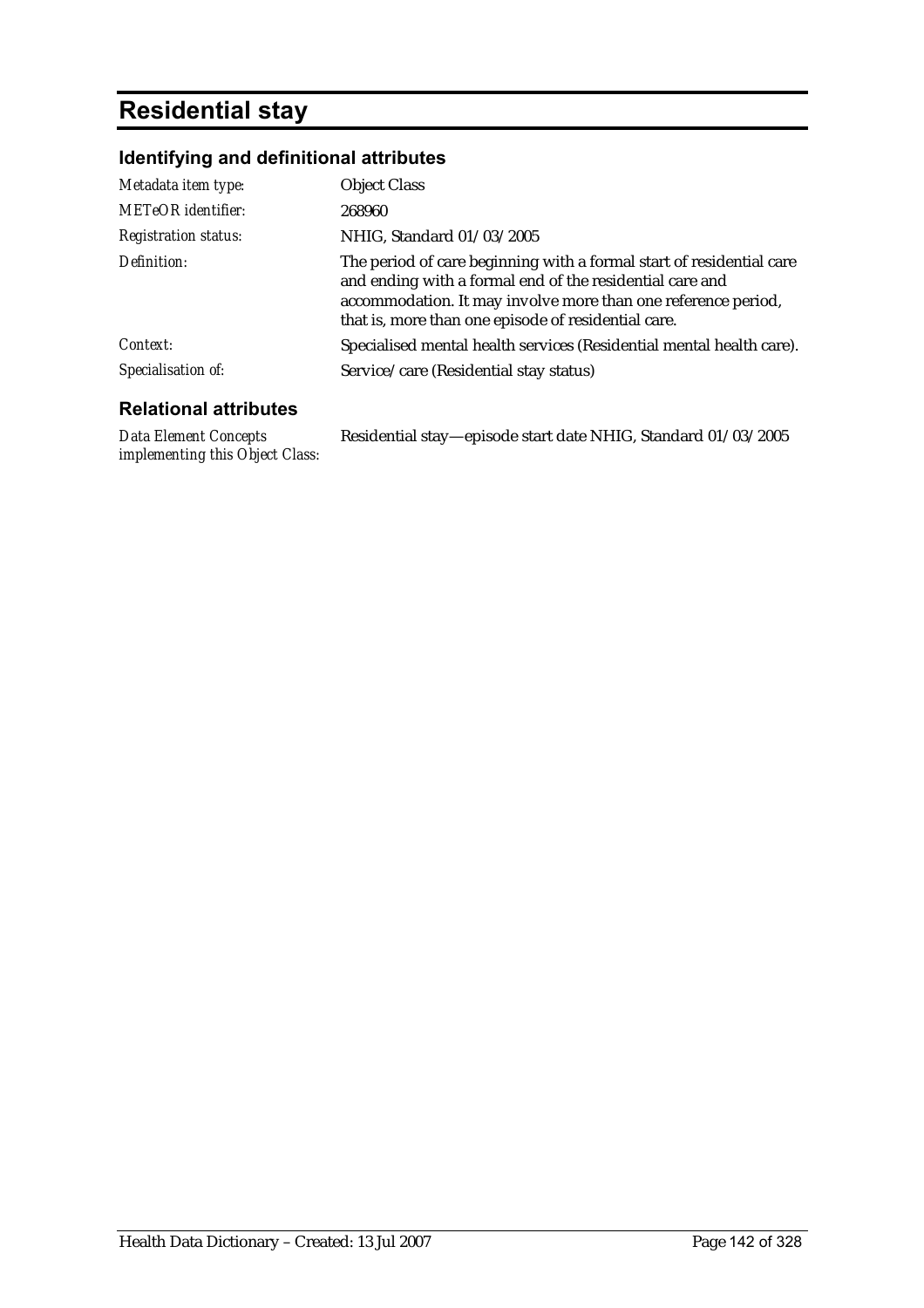# **Service contact**

| Metadata item type:         | <b>Object Class</b>                                                                                                                                                                                                                                                                                                                                                                                                                                    |
|-----------------------------|--------------------------------------------------------------------------------------------------------------------------------------------------------------------------------------------------------------------------------------------------------------------------------------------------------------------------------------------------------------------------------------------------------------------------------------------------------|
| <b>METeOR</b> identifier:   | 268983                                                                                                                                                                                                                                                                                                                                                                                                                                                 |
| <b>Registration status:</b> | NHIG, Standard 01/03/2005                                                                                                                                                                                                                                                                                                                                                                                                                              |
| Definition:                 | A contact between a patient/client and an ambulatory care<br>health unit (including outpatient and community health units)<br>which results in a dated entry being made in the patient/client<br>record.                                                                                                                                                                                                                                               |
| Context:                    | Identifies service delivery at the patient level for mental health<br>services (including consultation/liaison, mobile and outreach<br>services).                                                                                                                                                                                                                                                                                                      |
|                             | A service contact can include either face-to-face, telephone or<br>video link service delivery modes. Service contacts would either<br>be with a client, carer or family member or another professional<br>or mental health worker involved in providing care and do not<br>include contacts of an administrative nature (e.g. telephone<br>contact to schedule an appointment) except where a matter<br>would need to be noted on a patient's record. |
|                             | Service contacts may be differentiated from administrative and<br>other types of contacts by the need to record data in the client<br>record. However, there may be instances where notes are made<br>in the client record that have not been prompted by a service<br>contact with a patient/client (e.g. noting receipt of test results<br>that require no further action). These instances would not be<br>regarded as a service contact.           |
| Specialisation of:          | Service/care event (Service contact status)                                                                                                                                                                                                                                                                                                                                                                                                            |

### **Identifying and definitional attributes**

### **Collection and usage attributes**

| <b>Comments:</b> | The proposed definition is not able to measure case complexity<br>or level of resource usage with each service contact alone. This<br>limitation also applies to the concept of occasions of service (in<br>admitted patient care) and hospital separations. The National<br>Health Data Committee also acknowledges that information<br>about group sessions or activities that do not result in a dated<br>entry being made in each individual participant's patient/client |
|------------------|-------------------------------------------------------------------------------------------------------------------------------------------------------------------------------------------------------------------------------------------------------------------------------------------------------------------------------------------------------------------------------------------------------------------------------------------------------------------------------|
|                  | record is not currently covered by this metadata item.                                                                                                                                                                                                                                                                                                                                                                                                                        |

| Steward:                                                        | <b>Australian Bureau of Statistics (ABS)</b>                                      |
|-----------------------------------------------------------------|-----------------------------------------------------------------------------------|
| <b>Relational attributes</b>                                    |                                                                                   |
| Related metadata references:                                    | Supersedes Service contact, version 1, DEC, NHDD, NHIMG,<br>Superseded 01/03/2005 |
| <b>Data Element Concepts</b><br>implementing this Object Class: | Service contact—group session status NHIG, Standard<br>04/05/2005                 |
|                                                                 | Service contact-service contact date NHIG, Standard<br>01/03/2005                 |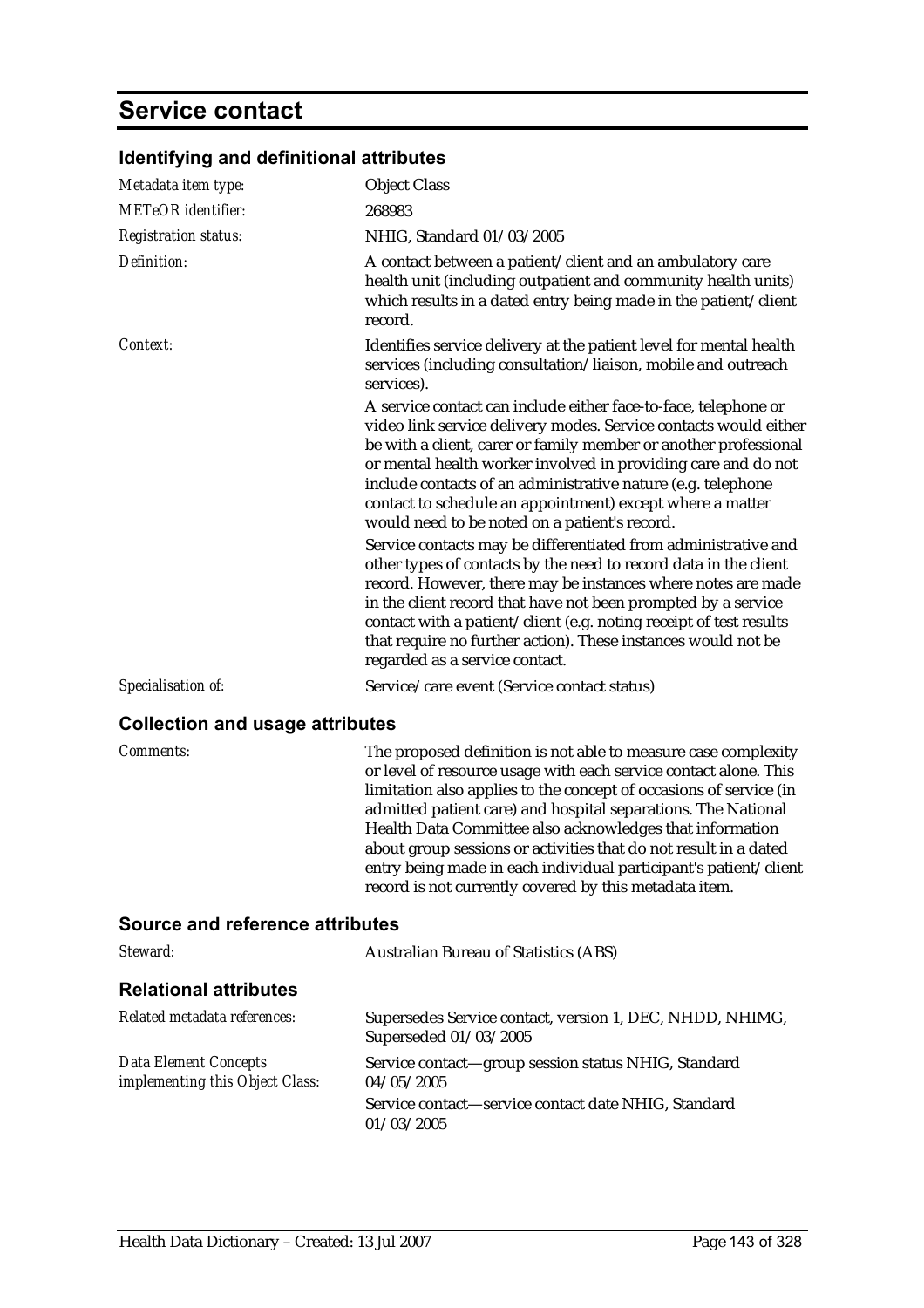## **Service delivery outlet**

#### **Identifying and definitional attributes**

| Metadata item type:         | <b>Object Class</b>                                                                                                                                                                                                                                                                            |
|-----------------------------|------------------------------------------------------------------------------------------------------------------------------------------------------------------------------------------------------------------------------------------------------------------------------------------------|
| <b>METeOR</b> identifier:   | 268970                                                                                                                                                                                                                                                                                         |
| <b>Registration status:</b> | NHIG, Standard 01/03/2005                                                                                                                                                                                                                                                                      |
| Definition:                 | A site from which an organisation, or sub-unit of an<br>organisation, delivers a health/community service.                                                                                                                                                                                     |
| Context:                    | Alcohol and other drug treatment services:                                                                                                                                                                                                                                                     |
|                             | Required to identify the agency sites that conduct treatment<br>episodes, as distinguished from administration centres.<br>Identification of sites from which health care or community<br>services are delivered facilitates assessment of the accessibility<br>of services to the population. |
| Specialisation of:          | Service provider organisation (Service delivery outlet status)                                                                                                                                                                                                                                 |

#### **Collection and usage attributes**

*Comments:* An organisation may have one or more service delivery outlets. An organisation with a devolved structure for service delivery may or may not devolve all functions to the service delivery outlet level. It is common for administrative functions, including personnel management, to be retained at a higher or central level of an organisation. The service delivery outlet is the lowest level of an organisation at which, or from which, services are delivered. The site from which a service is delivered relates to the physical location of the service and is to be clearly differentiated from the service delivery setting which refers to the type of physical setting in which a service is actually provided to a client (e.g. client's home, non-residential treatment facility etc).

> For example, where a service provider regularly delivers a service at a variety of clients' homes (e.g. home visits every Monday, Wednesday and Friday) or a mobile service delivers a service to a variety of different locations, then the service delivery outlet should be recorded as the location of the clinic in which the service provider is based. However, where a mobile unit regularly (e.g. every Monday) delivers a service from the same geographical location then this location will be recorded as the service delivery outlet.

| Submitting organisation:                                        | Intergovernmental Committee on Drugs NMDS-WG                                              |
|-----------------------------------------------------------------|-------------------------------------------------------------------------------------------|
| <b>Relational attributes</b>                                    |                                                                                           |
| Related metadata references:                                    | Supersedes Service delivery outlet, version 1, DEC, NHDD,<br>NHIMG, Superseded 01/03/2005 |
| <b>Data Element Concepts</b><br>implementing this Object Class: | Service delivery outlet—geographic location NHIG, Standard<br>01/03/2005                  |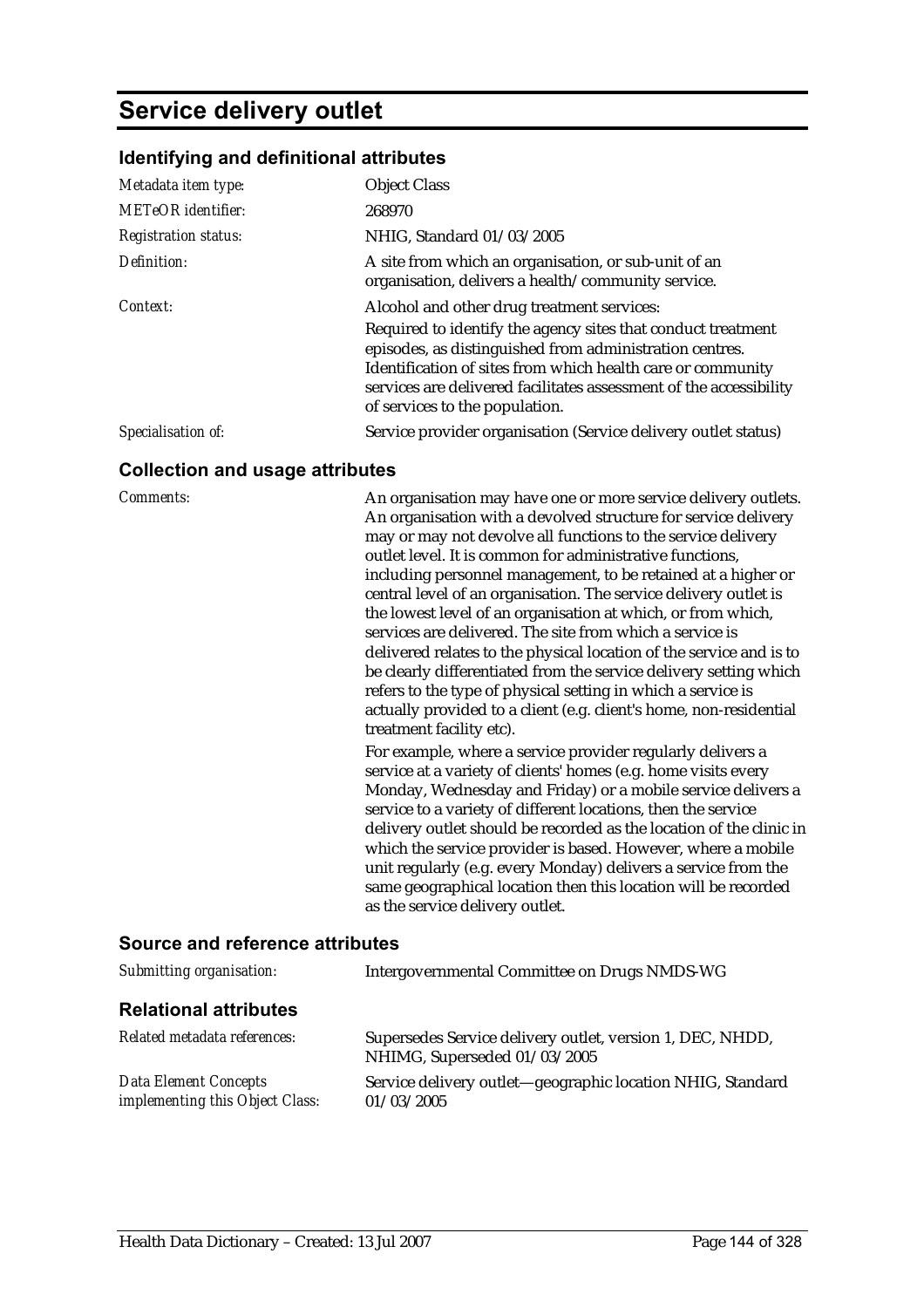# **Service provider organisation**

### **Identifying and definitional attributes**

| Metadata item type:         | <b>Object Class</b>                                                                     |
|-----------------------------|-----------------------------------------------------------------------------------------|
| <b>METeOR</b> identifier:   | 269022                                                                                  |
| <b>Registration status:</b> | NHIG, Standard 01/03/2005<br>NCSIMG, Standard 01/03/2005<br>NHDAMG, Standard 01/03/2005 |
| Definition:                 | An organisation that provides services and/or care.                                     |
| Specialisation of:          | Service/care provider (Organisation status)                                             |

#### **Source and reference attributes**

| Submitting organisation: | Australian Institute of Health and Welfare |
|--------------------------|--------------------------------------------|
|                          |                                            |

| <b>Data Element Concepts</b><br>implementing this Object Class: | Service provider organisation (address)-address line NHIG,<br>Standard 04/05/2005<br>NCSIMG, Standard 30/09/2005                     |
|-----------------------------------------------------------------|--------------------------------------------------------------------------------------------------------------------------------------|
|                                                                 | Service provider organisation (address)—address type NHIG,<br>Standard 04/05/2005<br>NCSIMG, Standard 30/09/2005                     |
|                                                                 | Service provider organisation (address)-Australian postcode<br>NHIG, Standard 04/05/2005<br>NCSIMG, Standard 31/08/2005              |
|                                                                 | Service provider organisation (address)—building/complex sub-<br>unit identifier NHIG, Standard 04/05/2005                           |
|                                                                 | Service provider organisation (address)-building/complex sub-<br>unit type NHIG, Standard 04/05/2005                                 |
|                                                                 | Service provider organisation (address)—building/property name<br>NHIG, Standard 04/05/2005                                          |
|                                                                 | Service provider organisation (address)-electronic communication<br>address NHIG, Standard 04/05/2005<br>NCSIMG, Standard 30/09/2005 |
|                                                                 | Service provider organisation (address)-electronic communication<br>medium NHIG, Standard 04/05/2005<br>NCSIMG, Standard 30/09/2005  |
|                                                                 | Service provider organisation (address)-floor/level identifier<br>NHIG, Standard 04/05/2005                                          |
|                                                                 | Service provider organisation (address)-floor/level type NHIG,<br>Standard 04/05/2005                                                |
|                                                                 | Service provider organisation (address)-house/property identifier<br>NHIG, Standard 04/05/2005                                       |
|                                                                 | Service provider organisation (address)-international postcode<br>NHIG, Standard 04/05/2005<br>NCSIMG, Standard 30/09/2005           |
|                                                                 | Service provider organisation (address)-lot/section identifier<br>NHIG, Standard 04/05/2005                                          |
|                                                                 | Service provider organisation (address)-non-Australian<br>state/province NHIG, Standard 04/05/2005<br>NCSIMG, Standard 30/09/2005    |
|                                                                 | Service provider organisation (address)—postal delivery point<br>identifier NHIG, Standard 04/05/2005                                |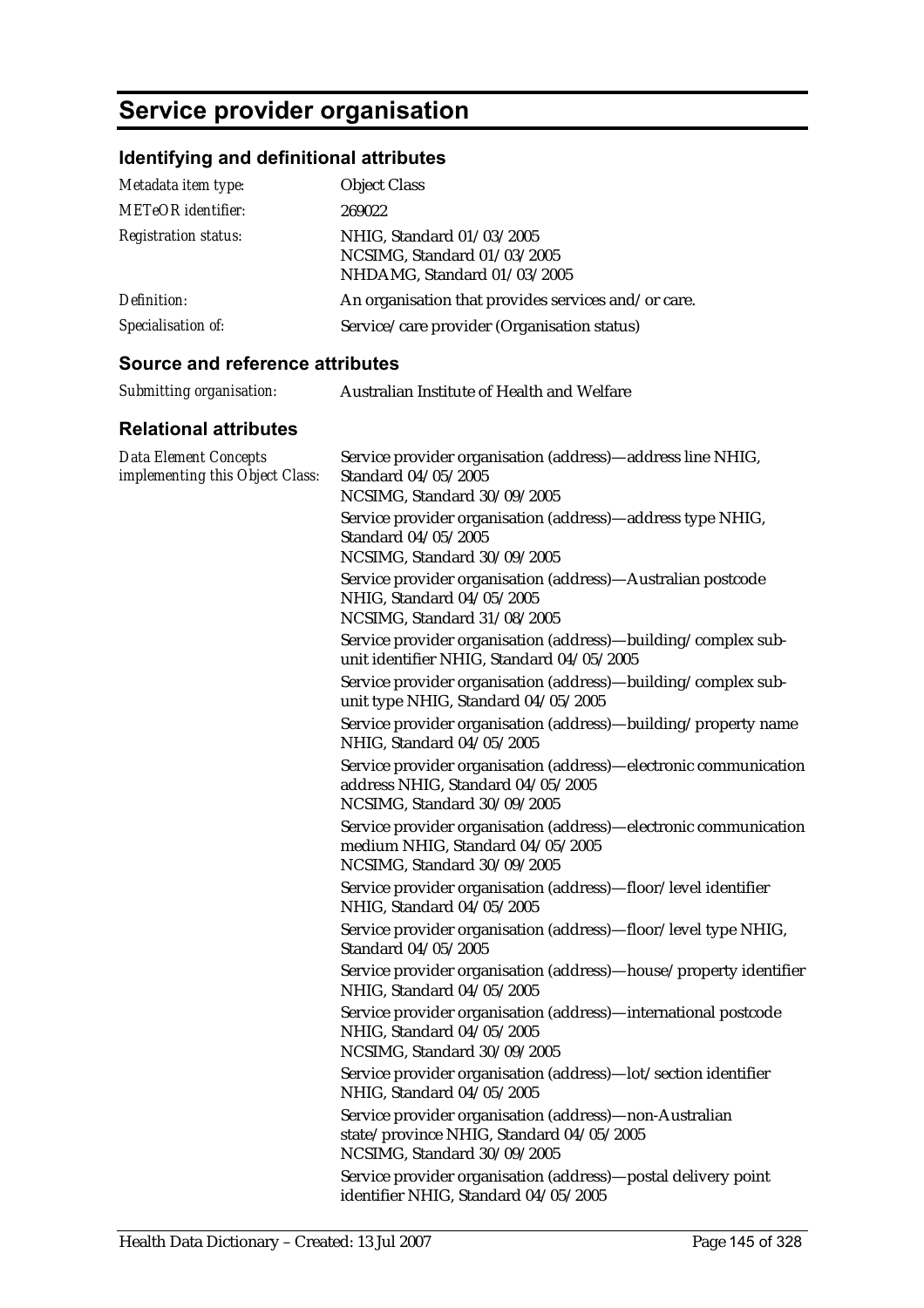NCSIMG, Standard 31/08/2005

Service provider organisation (address)—street name NHIG, Standard 04/05/2005

Service provider organisation (address)—street suffix NHIG, Standard 04/05/2005

Service provider organisation (address)—street type NHIG, Standard 04/05/2005

Service provider organisation (address)—suburb/town/locality name NHIG, Standard 04/05/2005

NCSIMG, Standard 31/08/2005

Service provider organisation (name)—name type NHIG, Standard 04/05/2005

NCSIMG, Standard 30/09/2005

Service provider organisation (name)—organisation name NHIG, Standard 04/05/2005

NCSIMG, Standard 30/09/2005

Service provider organisation—Australian state/territory identifier NHIG, Standard 04/05/2005

NCSIMG, Standard 07/12/2005

Service provider organisation—organisation end date NHIG, Standard 04/05/2005

NCSIMG, Standard 30/09/2005

Service provider organisation—organisation start date NHIG, Standard 04/05/2005 NCSIMG, Standard 30/09/2005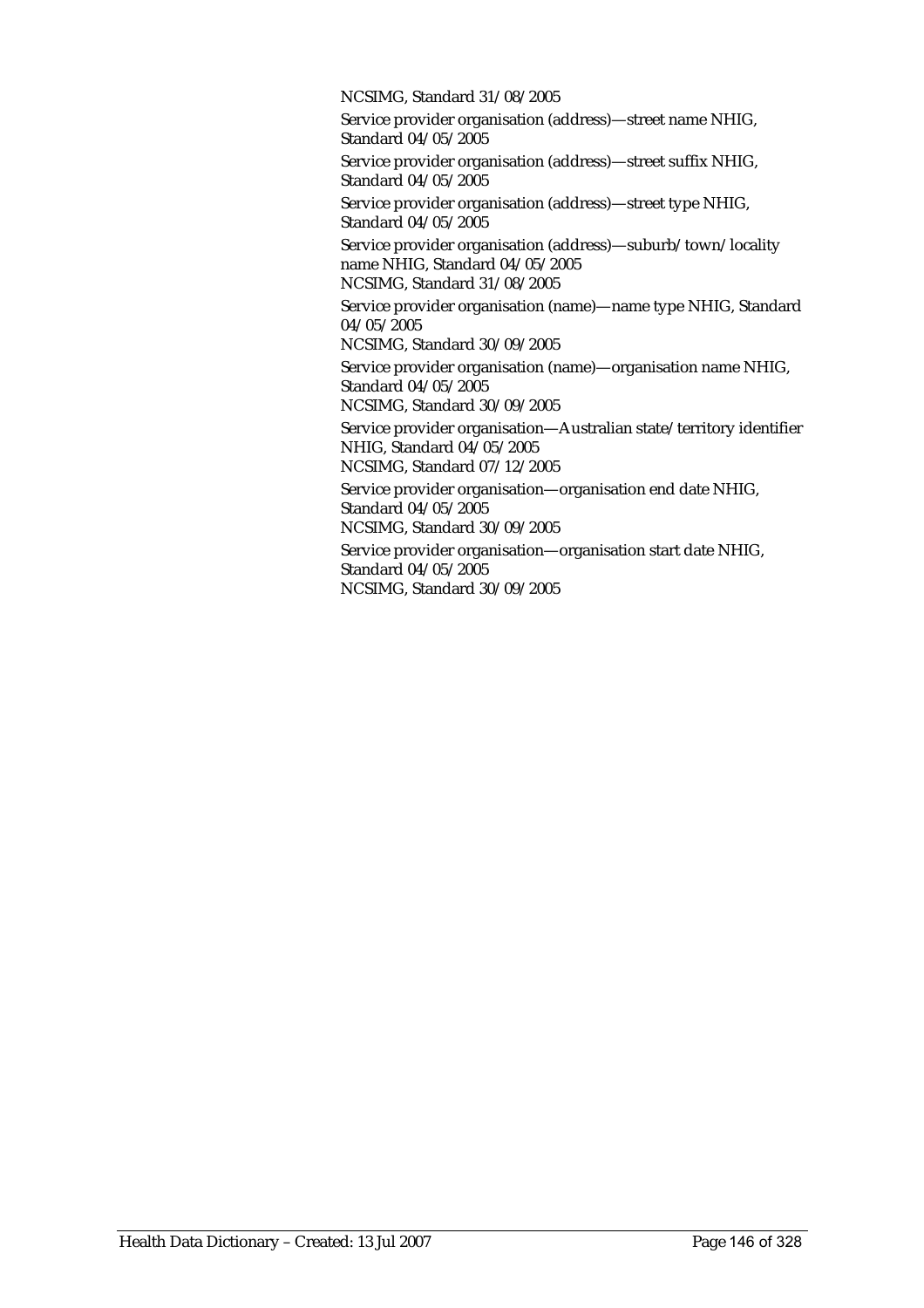# **Specialised mental health service**

### **Identifying and definitional attributes**

| Metadata item type:                                             | <b>Object Class</b>                                                                                                                                                                                                                                                                                                                                                                  |
|-----------------------------------------------------------------|--------------------------------------------------------------------------------------------------------------------------------------------------------------------------------------------------------------------------------------------------------------------------------------------------------------------------------------------------------------------------------------|
| <b>METeOR</b> identifier:                                       | 268984                                                                                                                                                                                                                                                                                                                                                                               |
| <b>Registration status:</b>                                     | NHIG, Standard 01/03/2005                                                                                                                                                                                                                                                                                                                                                            |
| Definition:                                                     | Specialised mental health services are those with a primary<br>function to provide treatment, rehabilitation or community health<br>support targeted towards people with a mental disorder or<br>psychiatric disability. These activities are delivered from a service<br>or facility that is readily identifiable as both specialised and serving<br>a mental health care function. |
| Context:                                                        | Hospitals and community mental health establishments and<br>residential mental health establishments.                                                                                                                                                                                                                                                                                |
| Specialisation of:                                              | Health service provider (Specialised mental health service status)                                                                                                                                                                                                                                                                                                                   |
| <b>Collection and usage attributes</b>                          |                                                                                                                                                                                                                                                                                                                                                                                      |
| <b>Guide for use:</b>                                           | The concept of a specialised mental health service is not dependent<br>on the inclusion of the service within the state or territory mental<br>health budget.                                                                                                                                                                                                                        |
|                                                                 | A service is not defined as a specialised mental health service solely<br>because its clients include people affected by a mental disorder or<br>psychiatric disability.                                                                                                                                                                                                             |
|                                                                 | The definition excludes specialist drug and alcohol services and<br>services for people with intellectual disabilities, except where they<br>are established to assist people affected by a mental disorder who<br>also have drug and alcohol related disorders or intellectual<br>disability.                                                                                       |
|                                                                 | These services can be a sub-unit of a hospital even where the<br>hospital is not a specialised mental health establishment itself (e.g.<br>designated psychiatric units and wards, outpatient clinics etc.).                                                                                                                                                                         |
| <b>Relational attributes</b>                                    |                                                                                                                                                                                                                                                                                                                                                                                      |
| <b>Data Element Concepts</b><br>implementing this Object Class: | Specialised mental health service-admitted patient care program<br>type NHIG, Standard 08/12/2004                                                                                                                                                                                                                                                                                    |
|                                                                 | Specialised mental health service-co-location with acute care<br>hospital NHIG, Standard 08/12/2004                                                                                                                                                                                                                                                                                  |
|                                                                 | Specialised mental health service—number of hours staffed NHIG,<br>Standard 08/12/2004                                                                                                                                                                                                                                                                                               |
|                                                                 | Specialised mental health service-number of supported public<br>housing places NHIG, Standard 08/12/2004                                                                                                                                                                                                                                                                             |
|                                                                 | Specialised mental health service-residual expenditure (academic<br>positions) NHIG, Standard 08/12/2004                                                                                                                                                                                                                                                                             |
|                                                                 | Specialised mental health service-residual expenditure (education<br>and training) NHIG, Standard 08/12/2004                                                                                                                                                                                                                                                                         |
|                                                                 | Specialised mental health service-residual expenditure<br>(insurance) NHIG, Standard 08/12/2004                                                                                                                                                                                                                                                                                      |
|                                                                 | Specialised mental health service-residual expenditure (mental<br>health promotion) NHIG, Standard 08/12/2004                                                                                                                                                                                                                                                                        |
|                                                                 | Specialised mental health service-residual expenditure (mental<br>health research) NHIG, Standard 08/12/2004                                                                                                                                                                                                                                                                         |
|                                                                 | Specialised mental health service-residual expenditure (other                                                                                                                                                                                                                                                                                                                        |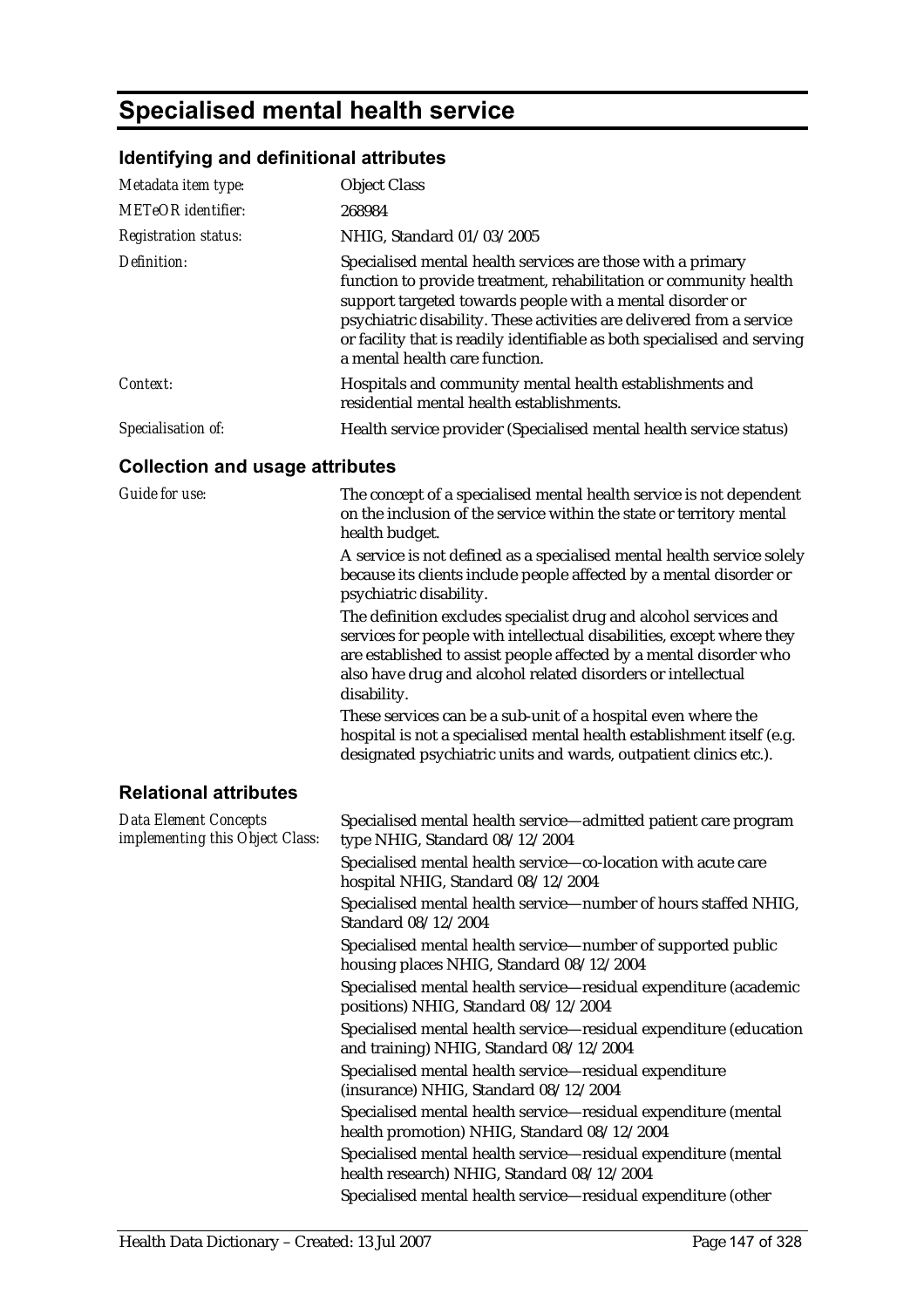indirect expenditure) NHIG, Standard 08/12/2004

Specialised mental health service—residual expenditure (patient transport services) NHIG, Standard 08/12/2004

Specialised mental health service—residual expenditure (program administration) NHIG, Standard 08/12/2004

Specialised mental health service—residual expenditure (property leasing costs) NHIG, Standard 08/12/2004

Specialised mental health service—residual expenditure (superannuation) NHIG, Standard 08/12/2004

Specialised mental health service—residual expenditure (support services) NHIG, Standard 08/12/2004

Specialised mental health service—residual expenditure (workers compensation) NHIG, Standard 08/12/2004

Specialised mental health service—service setting NHIG, Standard 01/03/2005

Specialised mental health service—specialised mental health service target population group NHIG, Standard 08/12/2004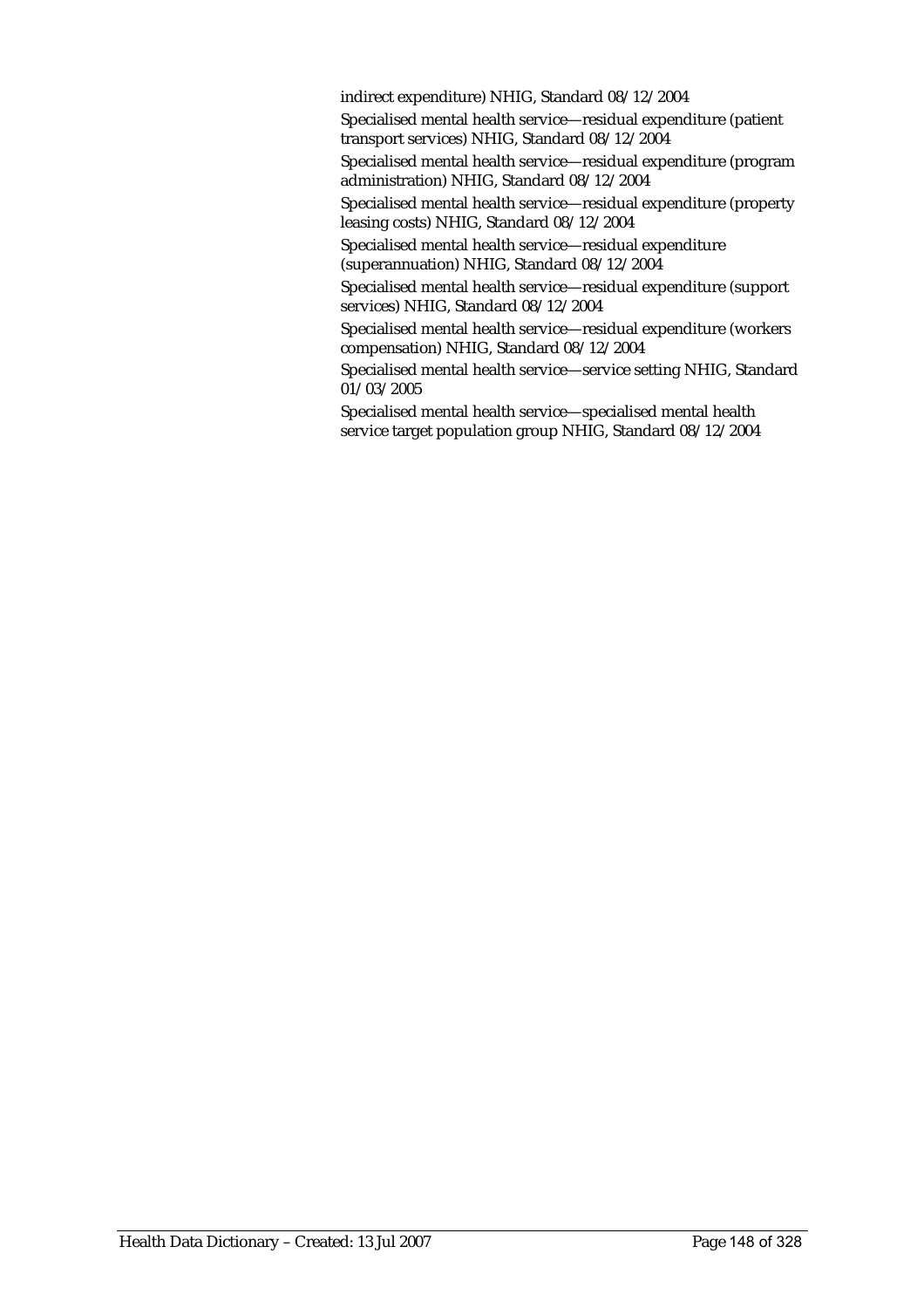### **Specialised mental health service organisation**

#### **Identifying and definitional attributes**

| Metadata item type:                    | <b>Object Class</b>                                                                                                                                                                                                                                                                                                                                  |
|----------------------------------------|------------------------------------------------------------------------------------------------------------------------------------------------------------------------------------------------------------------------------------------------------------------------------------------------------------------------------------------------------|
| METeOR identifier:                     | 286449                                                                                                                                                                                                                                                                                                                                               |
| <b>Registration status:</b>            | NHIG, Standard 08/12/2004                                                                                                                                                                                                                                                                                                                            |
| Definition:                            | A separately constituted specialised mental health service that is<br>responsible for the clinical governance, administration and<br>financial management of service units providing specialised mental<br>health care.                                                                                                                              |
| <i>Context:</i>                        | Specialised mental health services.                                                                                                                                                                                                                                                                                                                  |
| <b>Collection and usage attributes</b> |                                                                                                                                                                                                                                                                                                                                                      |
| Guide for use:                         | A specialised mental health service organisation may consist of one<br>or more service units based in different locations and providing<br>services in admitted patient, residential and ambulatory settings.<br>For example, a specialised mental health service organisation may<br>consist of several hospitals or two or more community centres. |

Where the specialised mental health service organisation consists of multiple service units, those units can be considered to be components of the same organisation where they:

- operate under a common clinical governance arrangement;
- aim to work together as interlocking services that provide integrated, coordinated care to consumers across all mental health service settings; and
- share clinical records or, in the case where is more than one physical clinical record for each patient, staff may access (if required) the information contained in all of the physical records held by the organisation for that patient.

For most states and territories, the Specialised mental health service organisation object class is equivalent to the Area/District Mental Health Service. These are usually organised to provide the full range of admitted patient, residential and ambulatory services to a given catchment population. However, the object class may also be used to refer to health care organisations which provide only one type of mental health service (e.g. acute admitted patient care) or which serve a specialised or state-wide function.

#### **Source and reference attributes**

| Origin:                                                  | Department of Health and Ageing 2003. Mental Health National<br>Outcomes and Casemix Collection. Technical specification of State<br>and Territory reporting requirements for the outcomes and casemix<br>components of 'Agreed Data', Version 1.50. Canberra: Department<br>of Health and Ageing |
|----------------------------------------------------------|---------------------------------------------------------------------------------------------------------------------------------------------------------------------------------------------------------------------------------------------------------------------------------------------------|
| <b>Relational attributes</b>                             |                                                                                                                                                                                                                                                                                                   |
| Data Element Concepts<br>implementing this Object Class: | Specialised mental health service organisation-accommodation<br>services grants to non-government organisations NHIG, Standard<br>08/12/2004                                                                                                                                                      |
|                                                          | Specialised mental health service organisation—advocacy services<br>grants to non-government organisations NHIG, Standard<br>08/12/2004                                                                                                                                                           |
|                                                          | Specialised mental health service organisation—carer participation                                                                                                                                                                                                                                |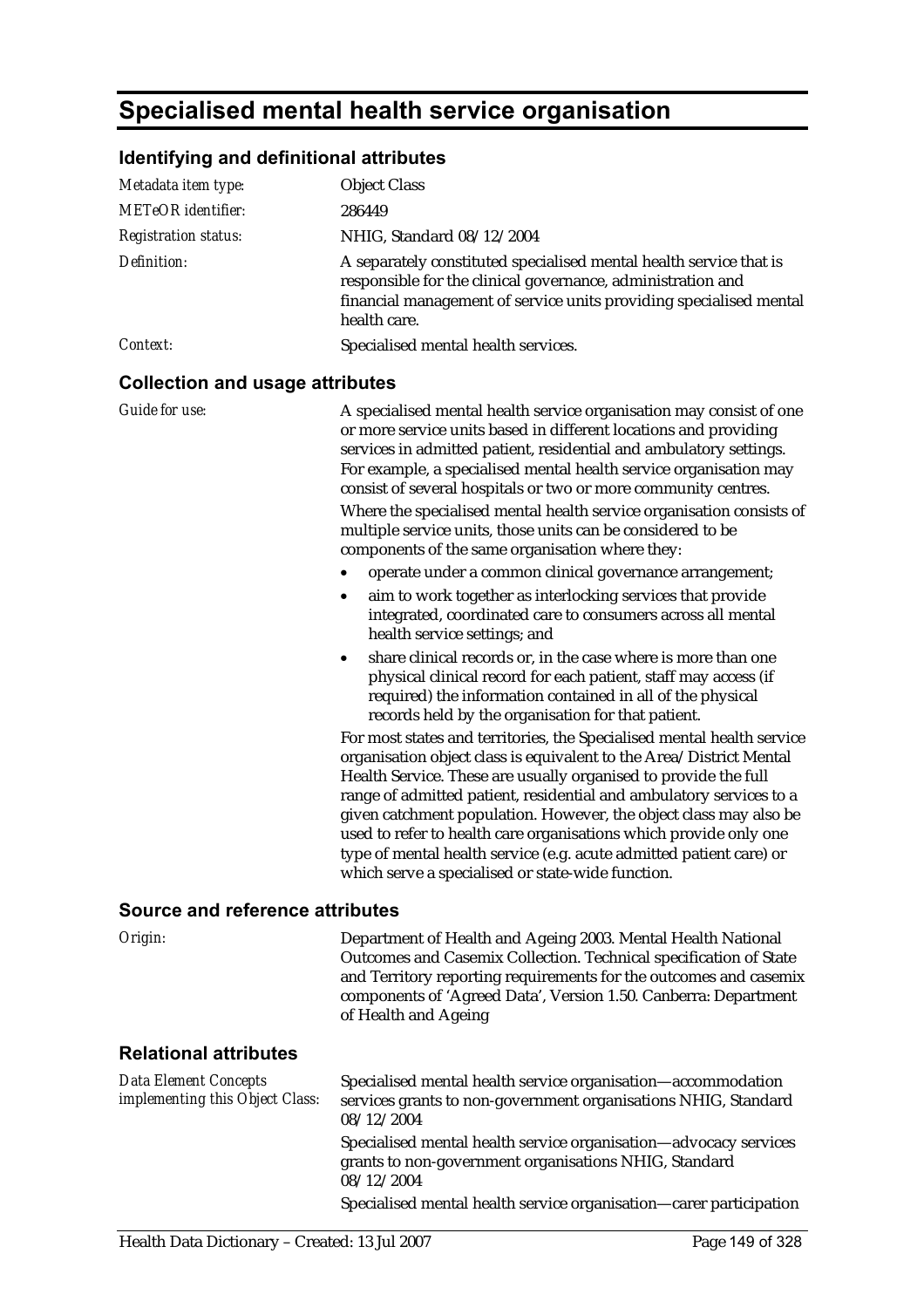arrangements status (carer consultants employed) NHIG, Standard 08/12/2004

Specialised mental health service organisation—carer participation arrangements status (carer satisfaction surveys) NHIG, Standard 08/12/2004

Specialised mental health service organisation—carer participation arrangements status (formal complaints mechanism) NHIG, Standard 08/12/2004

Specialised mental health service organisation—carer participation arrangements status (formal participation policy) NHIG, Standard 08/12/2004

Specialised mental health service organisation—carer participation arrangements status (regular discussion groups) NHIG, Standard 08/12/2004

Specialised mental health service organisation—community awareness/health promotion services grants to non-government organisations NHIG, Standard 08/12/2004

Specialised mental health service organisation—consumer committee representation arrangements NHIG, Standard 08/12/2004

Specialised mental health service organisation—consumer participation arrangements (consumer consultants employed) NHIG, Standard 08/12/2004

Specialised mental health service organisation—consumer participation arrangements (consumer satisfaction surveys) NHIG, Standard 08/12/2004

Specialised mental health service organisation—consumer participation arrangements (formal internal complaints mechanism) NHIG, Standard 08/12/2004

Specialised mental health service organisation—consumer participation arrangements (formal participation policy) NHIG, Standard 08/12/2004

Specialised mental health service organisation—consumer participation arrangements (regular discussion groups) NHIG, Standard 08/12/2004

Specialised mental health service organisation—counselling services grants to non-government organisations NHIG, Standard 08/12/2004

Specialised mental health service organisation—independent living skills support services grants to non-government organisations NHIG, Standard 08/12/2004

Specialised mental health service organisation—other and unspecified mental health services grants to non-government organisations NHIG, Standard 07/12/2005

Specialised mental health service organisation—other and unspecified services grants to non-government organisations NHIG, Superseded 07/12/2005

Specialised mental health service organisation—pre-vocational training services grants for non-government organisations NHIG, Standard 08/12/2004

Specialised mental health service organisation—psychosocial support services grants for non-government organisations NHIG, Standard 08/12/2004

Specialised mental health service organisation—recreation services grants to non-government organisations NHIG, Standard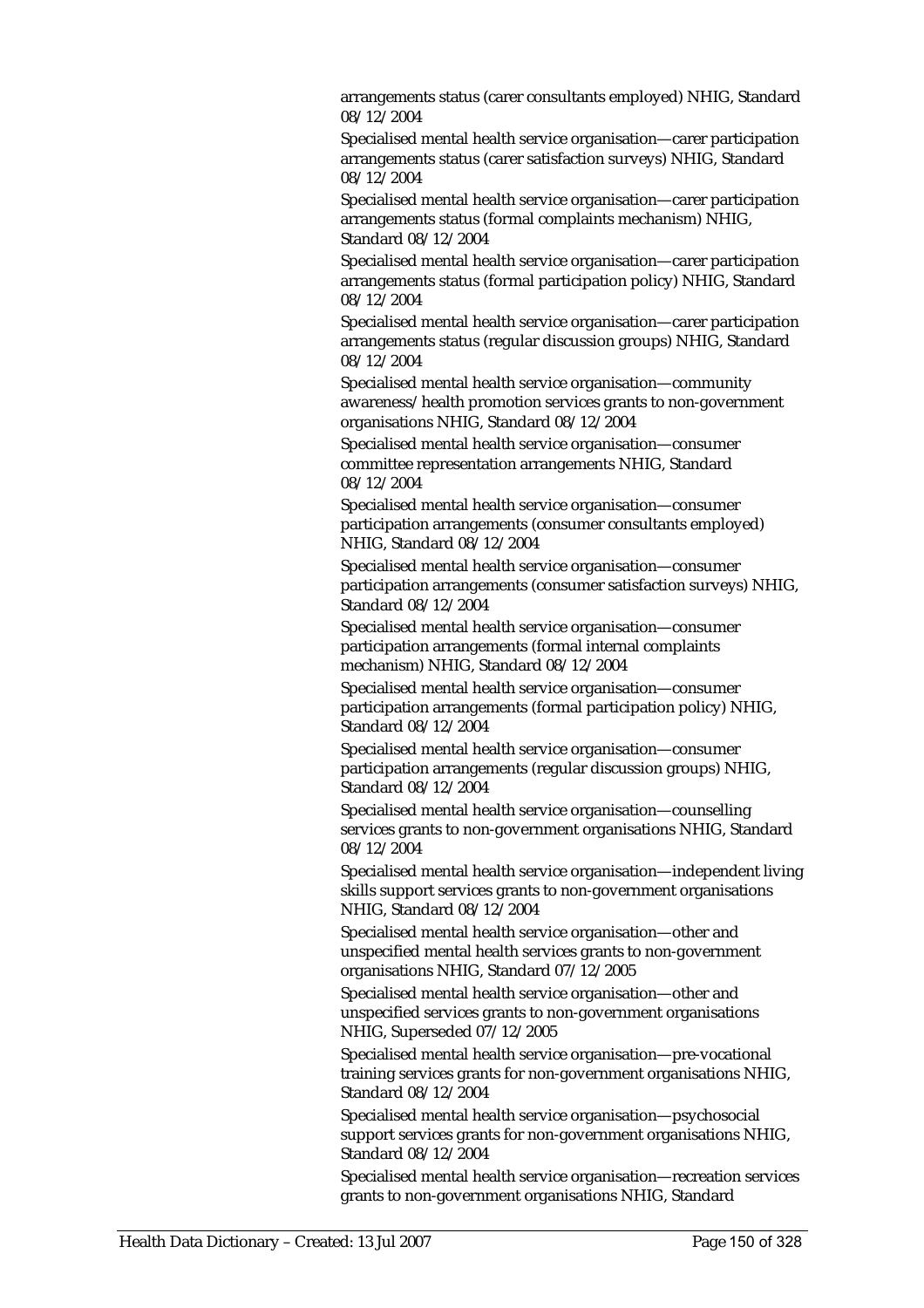#### 08/12/2004

Specialised mental health service organisation—recurrent expenditure (residual mental health) NHIG, Standard 08/12/2004

Specialised mental health service organisation—respite services grants to non-government organisations NHIG, Standard 08/12/2004

Specialised mental health service organisation—self-help support groups services grants for non-government organisations NHIG, Standard 08/12/2004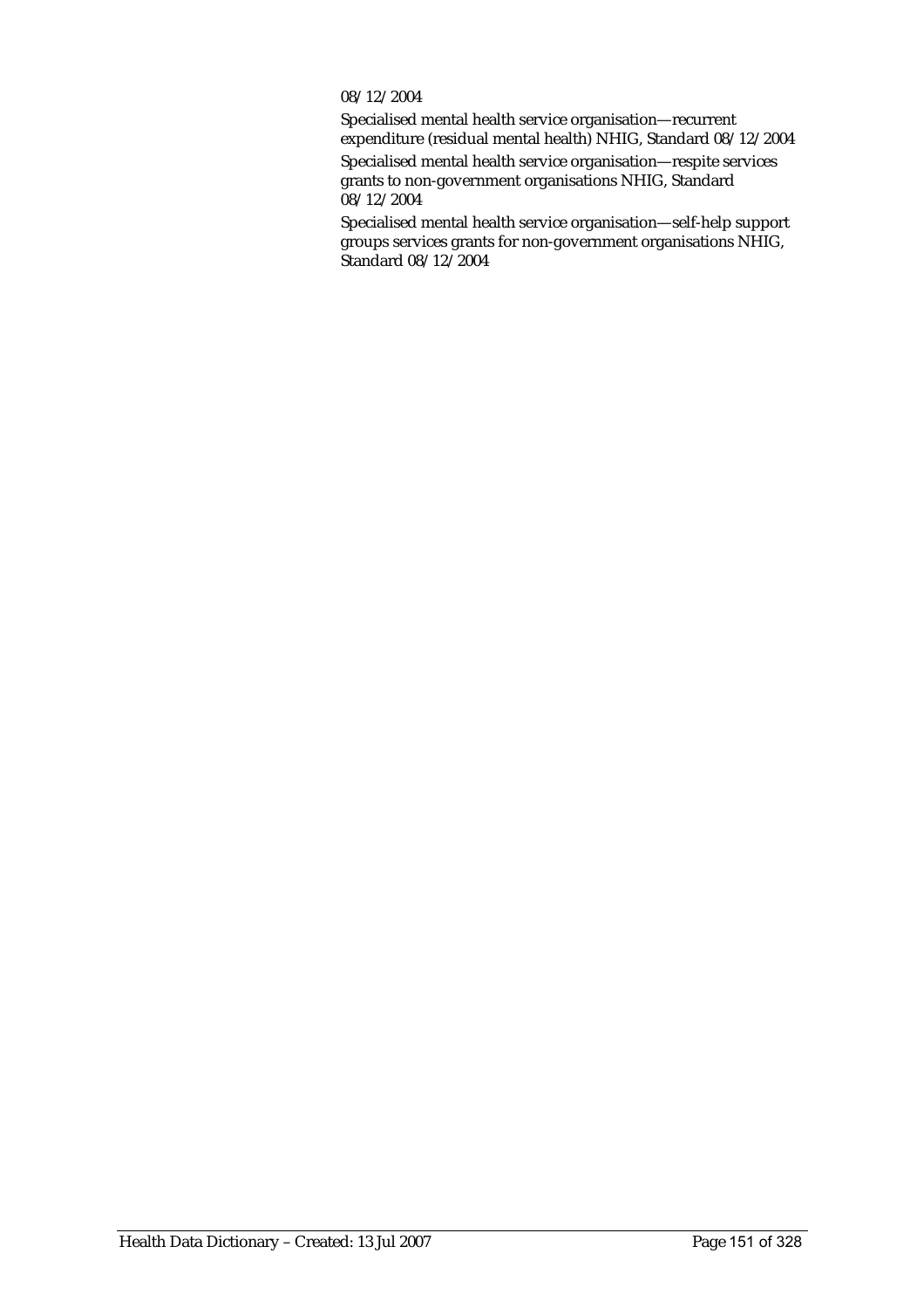# **Specialised mental health service unit**

#### **Identifying and definitional attributes**

| Metadata item type:         | <b>Object Class</b>                       |
|-----------------------------|-------------------------------------------|
| METeOR identifier:          | 287787                                    |
| <b>Registration status:</b> | NHIG. Standard 08/12/2004                 |
| Definition:                 | A specialised mental health service unit. |

#### **Source and reference attributes**

*Submitting organisation:* Australian Institute of Health and Welfare

#### **Relational attributes**

*Data Element Concepts implementing this Object Class:* Specialised mental health service unit—implementation of National standards for mental health services status NHIG, Standard 08/12/2004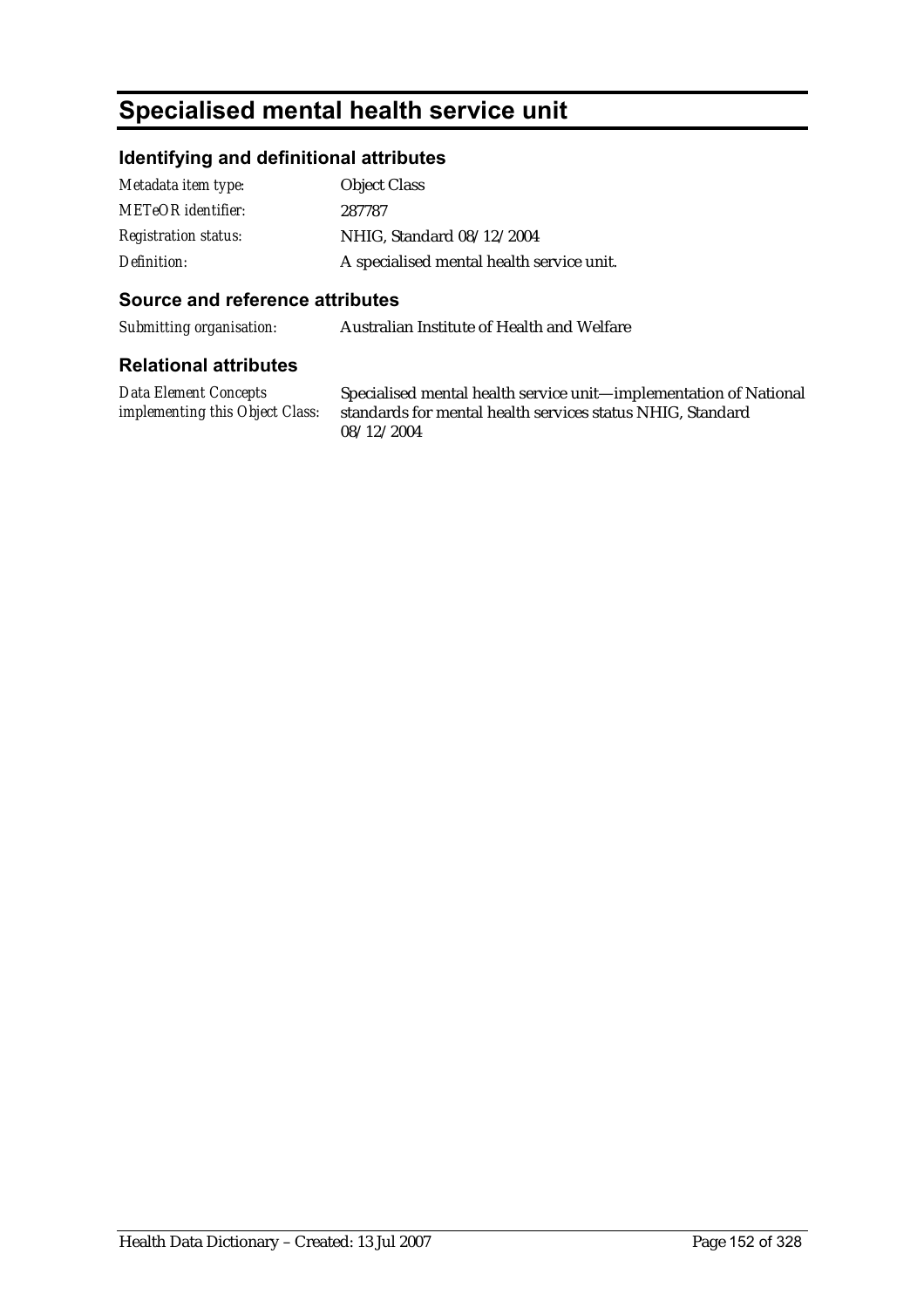# **State or Territory Government**

### **Identifying and definitional attributes**

| Metadata item type:         | <b>Object Class</b>                                                                                                                                                                                                                                                                        |
|-----------------------------|--------------------------------------------------------------------------------------------------------------------------------------------------------------------------------------------------------------------------------------------------------------------------------------------|
| <b>METeOR</b> identifier:   | 301333                                                                                                                                                                                                                                                                                     |
| <b>Registration status:</b> | NHIG, Standard 07/12/2005                                                                                                                                                                                                                                                                  |
| Definition:                 | A separately constituted legal entity established by political<br>processes which have legislative, judicial or executive authority<br>over a specific state or territory and is responsible for the<br>governance, administration and financial management of that state<br>or territory. |

#### **Source and reference attributes**

| <i>Reference documents:</i> | Australian Bureau of Statistics 2002. Standard Economic Sector       |
|-----------------------------|----------------------------------------------------------------------|
|                             | Classifications of Australia (SESCA). ABS cat. no. 1218.0. Canberra: |
|                             | ABS.                                                                 |

| Data Element Concepts                  | State or Territory Government—mental health services grants to |
|----------------------------------------|----------------------------------------------------------------|
| <i>implementing this Object Class:</i> | non-government organisations by non-health departments NHIG,   |
|                                        | Standard 07/12/2005                                            |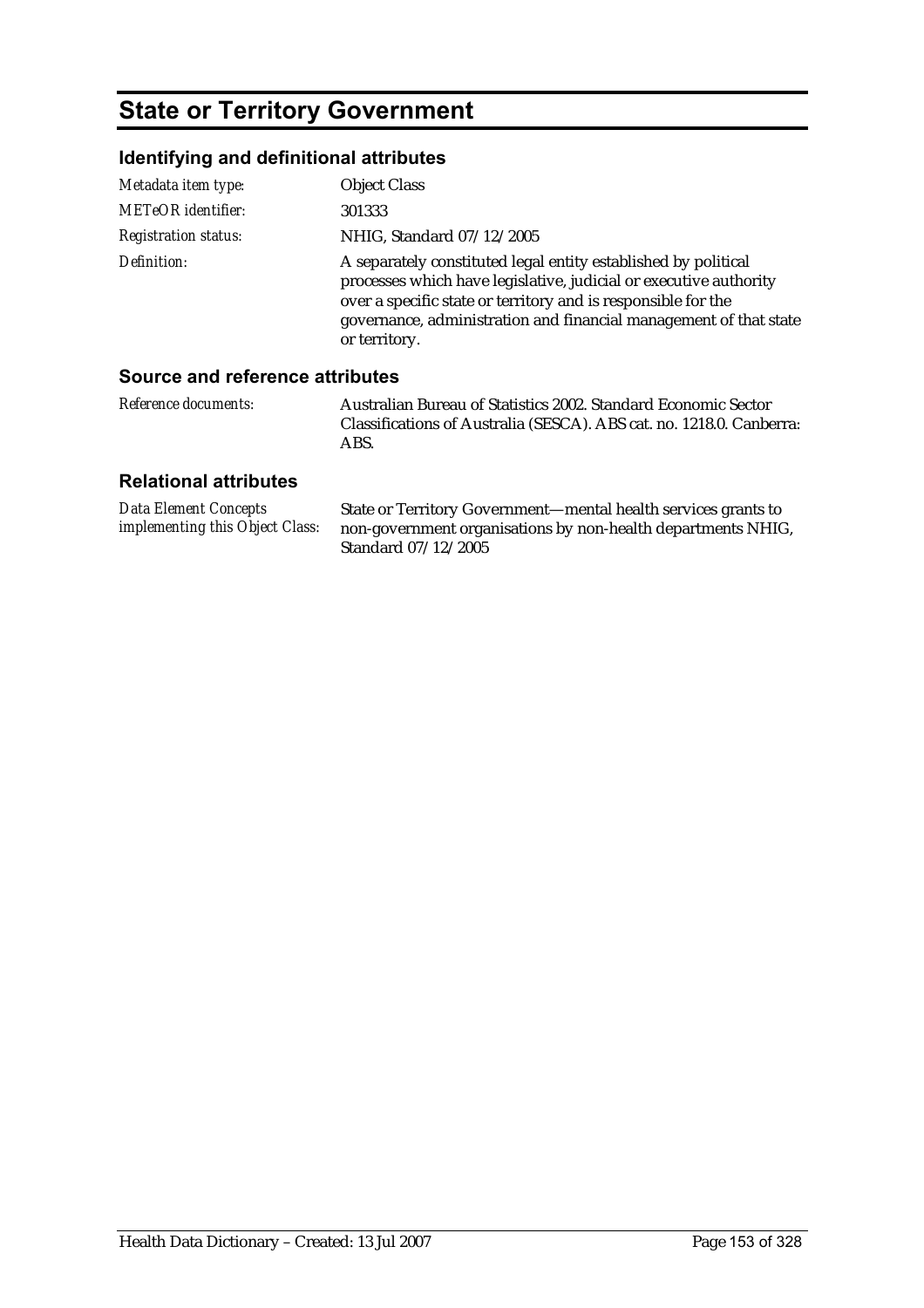# **Properties**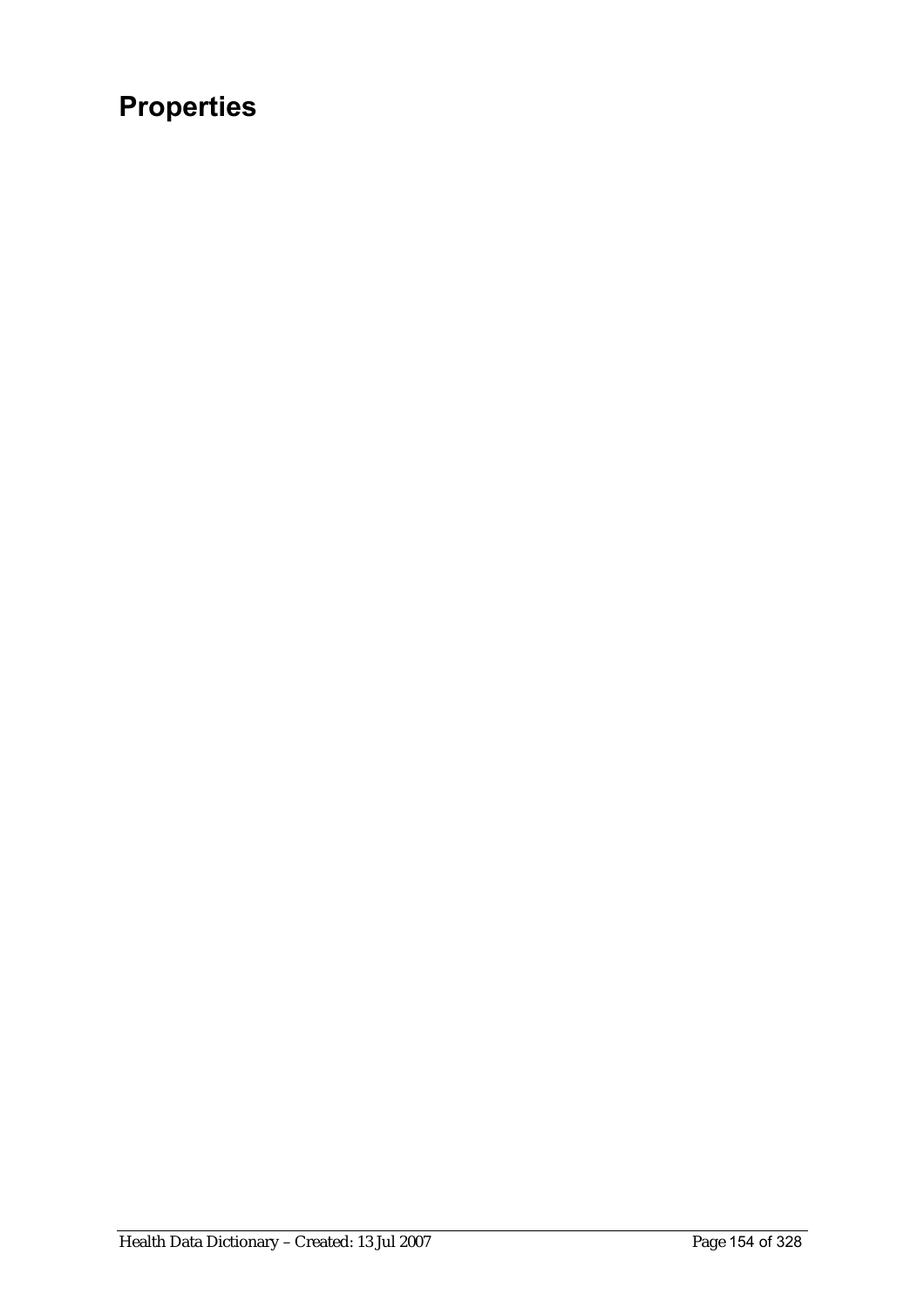# **Accommodation services grants to non-government organisations**

### **Identifying and definitional attributes**

| <b>Source and reference attributes</b> |                                                                                             |
|----------------------------------------|---------------------------------------------------------------------------------------------|
| <b>Property group:</b>                 | <b>Funding characteristics</b>                                                              |
| Definition:                            | Grants made to non-government organisations for the provision of<br>accommodation services. |
| <b>Registration status:</b>            | NHIG, Standard 08/12/2004                                                                   |
| <b>METeOR</b> identifier:              | 286596                                                                                      |
| Metadata item type:                    | <b>Property</b>                                                                             |
|                                        |                                                                                             |

| Submitting organisation:     | Australian Institute of Health and Welfare |
|------------------------------|--------------------------------------------|
| <b>Relational attributes</b> |                                            |
| $\mathbf{r}$ $\mathbf{r}$    |                                            |

| Data Element Concepts              | Specialised mental health service organisation—accommodation   |
|------------------------------------|----------------------------------------------------------------|
| <i>implementing this Property:</i> | services grants to non-government organisations NHIG, Standard |
|                                    | 08/12/2004                                                     |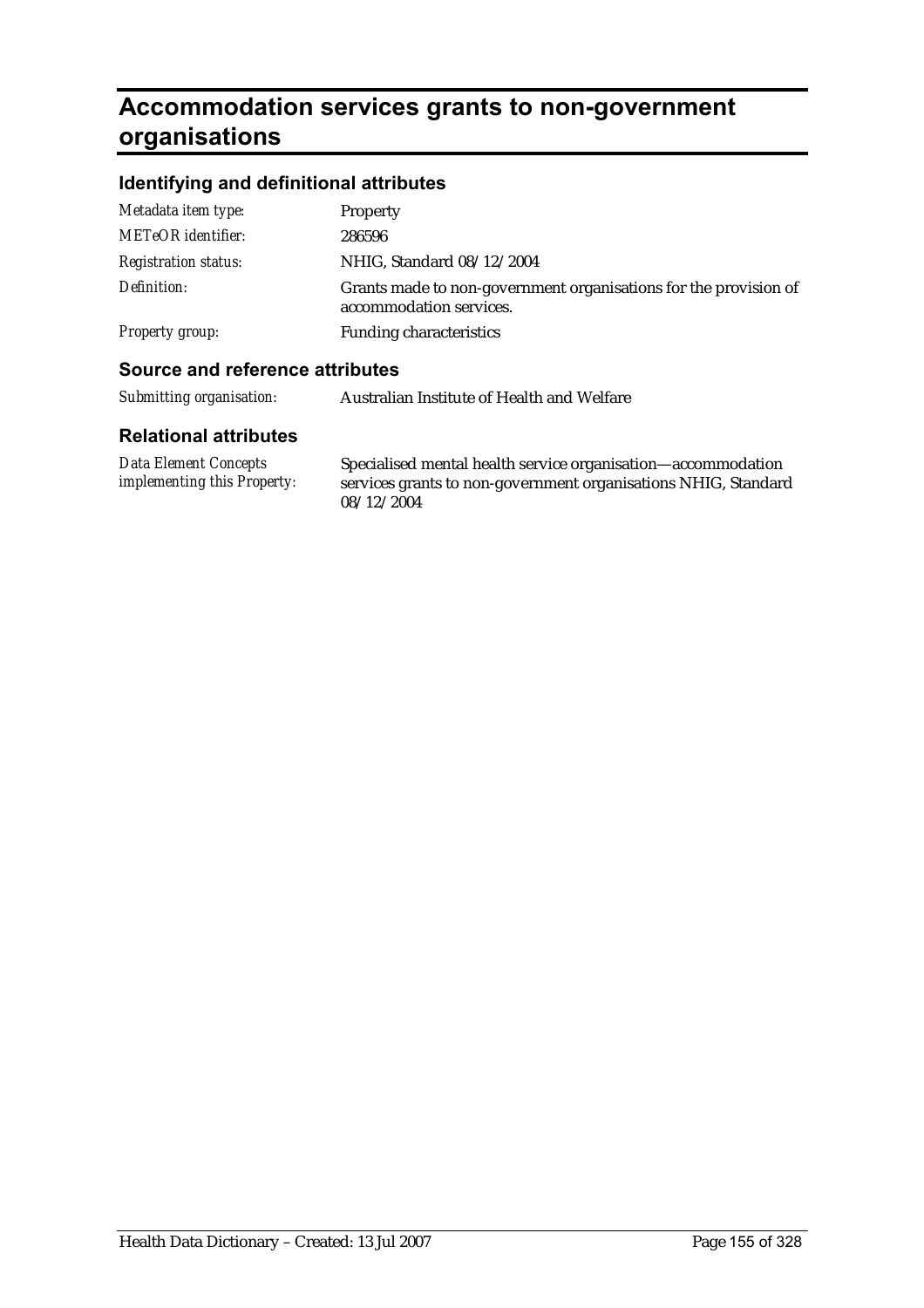# **Accommodation type**

### **Identifying and definitional attributes**

| Metadata item type:         | Property                                    |
|-----------------------------|---------------------------------------------|
| <b>METeOR</b> identifier:   | 269143                                      |
| <b>Registration status:</b> | NHIG, Standard 01/03/2005                   |
| Definition:                 | A descriptor of the class of accommodation. |
| <b>Property group:</b>      | Accommodation/living characteristics        |

#### **Source and reference attributes**

| Australian Institute of Health and Welfare |
|--------------------------------------------|
|                                            |
|                                            |

| Data Element Concepts              | Person-accommodation type NHIG, Standard 01/03/2005 |
|------------------------------------|-----------------------------------------------------|
| <i>implementing this Property:</i> |                                                     |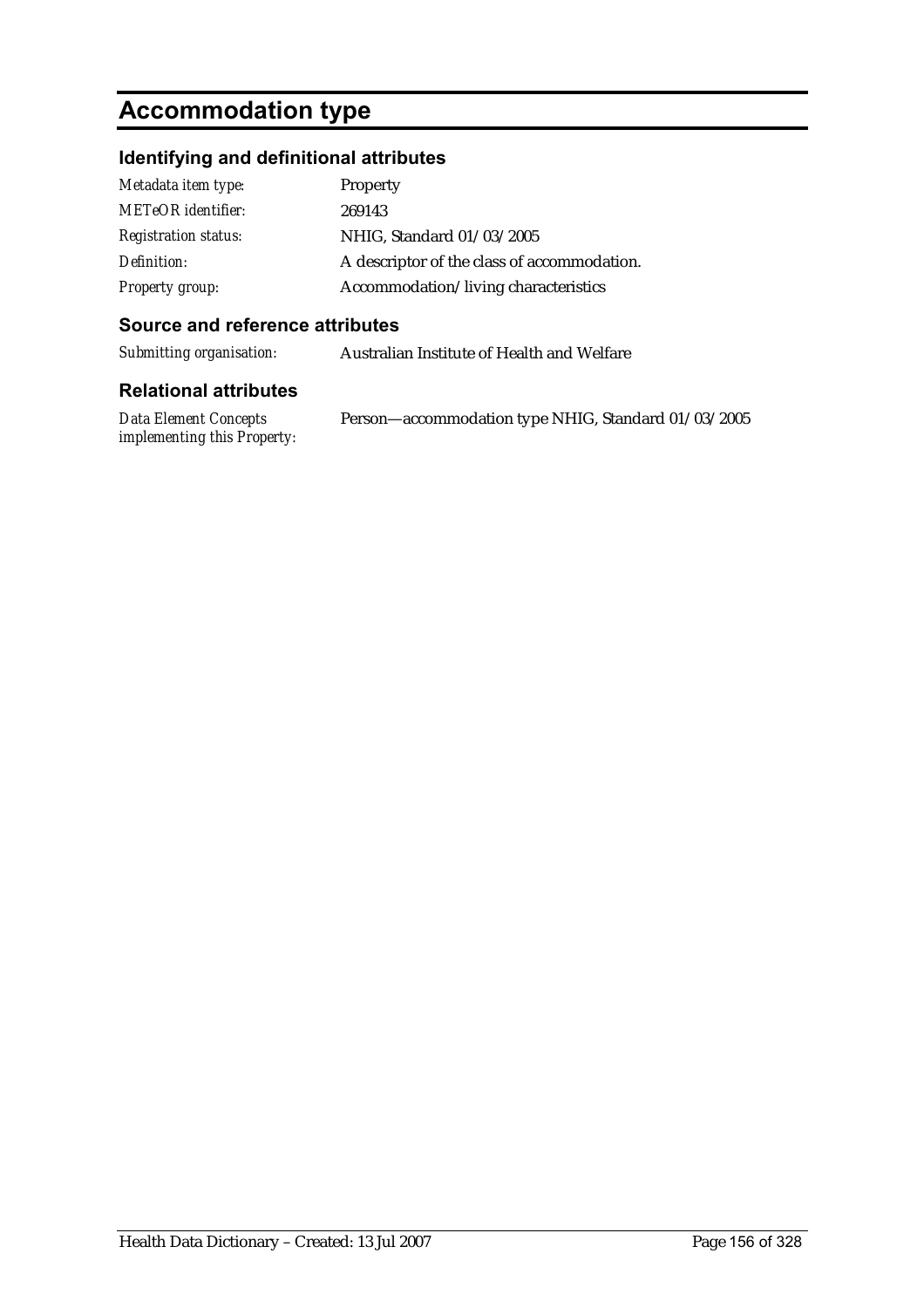# **Accrued mental health care days**

### **Identifying and definitional attributes**

| Metadata item type:         | <b>Property</b>                                                                                                                                                                                                                                                                                                                                                             |
|-----------------------------|-----------------------------------------------------------------------------------------------------------------------------------------------------------------------------------------------------------------------------------------------------------------------------------------------------------------------------------------------------------------------------|
| <b>METeOR</b> identifier:   | 286766                                                                                                                                                                                                                                                                                                                                                                      |
| <b>Registration status:</b> | NHIG, Standard 08/12/2004                                                                                                                                                                                                                                                                                                                                                   |
| Definition:                 | Mental health care days are days of admitted patient care provided<br>to admitted patients in psychiatric hospitals, designated psychiatric<br>units and days of residential care provided to residents in<br>residential mental health services. Accrued mental health care days<br>can also be referred to as occupied bed days in specialised mental<br>health services. |
| <b>Property group:</b>      | Service provision event                                                                                                                                                                                                                                                                                                                                                     |

#### **Source and reference attributes**

| Submitting organisation: | Australian Institute of Health and Welfare |
|--------------------------|--------------------------------------------|
|--------------------------|--------------------------------------------|

| Data Element Concepts              | Establishment—accrued mental health care days NHIG, Standard |
|------------------------------------|--------------------------------------------------------------|
| <i>implementing this Property:</i> | 08/12/2004                                                   |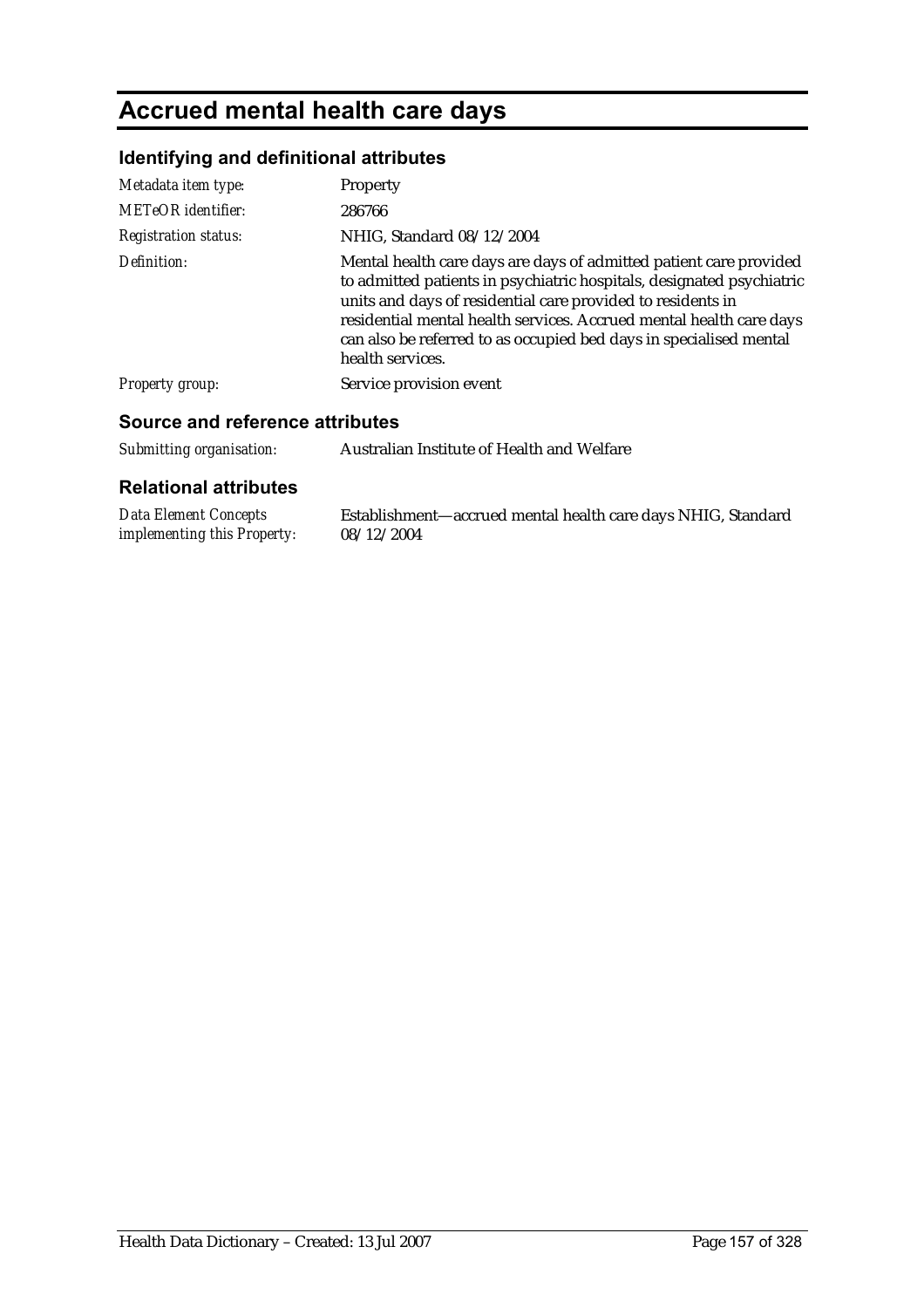# **Accuracy indicator**

### **Identifying and definitional attributes**

| Metadata item type:         | Property                                                      |
|-----------------------------|---------------------------------------------------------------|
| <b>METeOR</b> identifier:   | 294414                                                        |
| <b>Registration status:</b> | NHIG, Standard 04/05/2005<br>NCSIMG, Standard 30/09/2005      |
| Definition:                 | The level of detail to which recorded information is correct. |
| <b>Property group:</b>      | Performance indicators                                        |

#### **Source and reference attributes**

| Submitting organisation: | Australian Institute of Health and Welfare |
|--------------------------|--------------------------------------------|
|                          |                                            |

| <b>Data Element Concepts</b>       | Date—accuracy indicator NHIG, Standard 04/05/2005 |
|------------------------------------|---------------------------------------------------|
| <i>implementing this Property:</i> | NCSIMG, Standard 30/09/2005                       |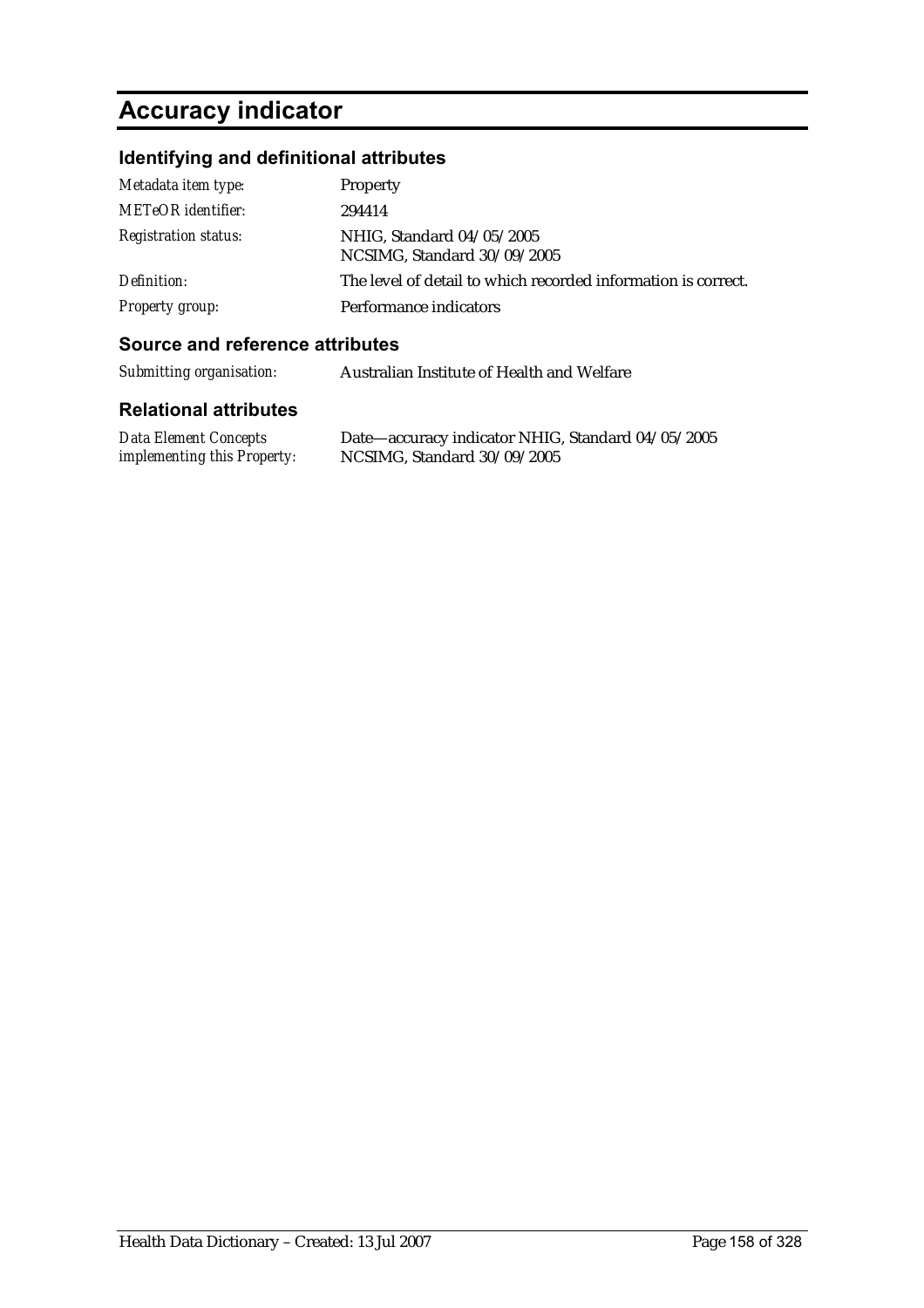# **Activity and participation life area**

### **Identifying and definitional attributes**

| Metadata item type:                                  | <b>Property</b>                                                             |
|------------------------------------------------------|-----------------------------------------------------------------------------|
| METeOR identifier:                                   | 324432                                                                      |
| <b>Registration status:</b>                          | NHIG, Standard 29/11/2006<br>NCSIMG, Standard 16/10/2006                    |
| Definition:                                          | Life areas in which individuals may participate or undertake<br>activities. |
| <b>Property group:</b>                               | Physical characteristics                                                    |
| <b>Relational attributes</b>                         |                                                                             |
| Data Element Concepts<br>implementing this Property: | Person—activity and participation life area NHIG, Standard<br>29/11/2006    |

NCSIMG, Standard 16/10/2006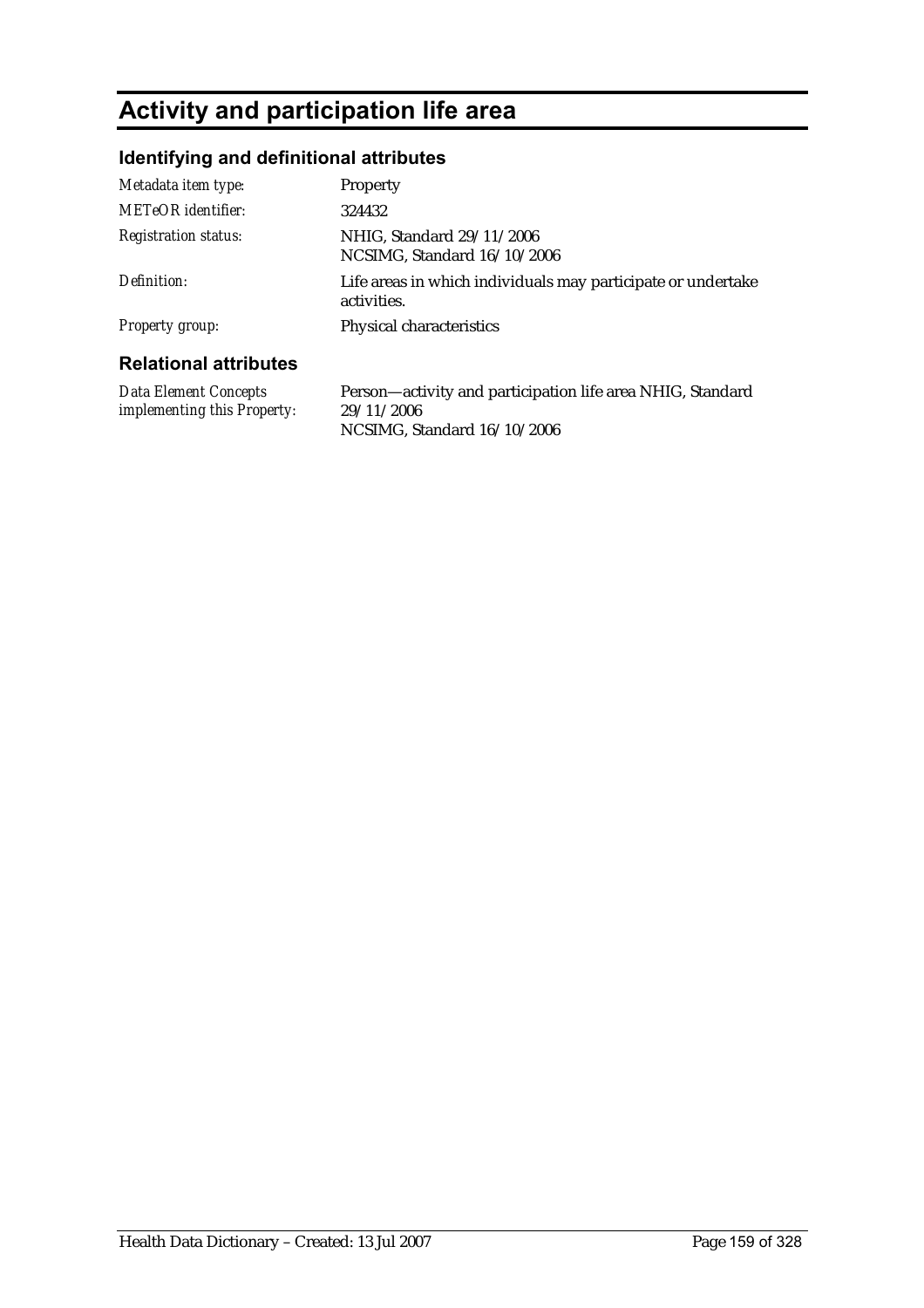# **Activity type**

### **Identifying and definitional attributes**

| Metadata item type:         | Property                               |
|-----------------------------|----------------------------------------|
| METeOR identifier:          | 269042                                 |
| <b>Registration status:</b> | NHIG, Standard 01/03/2005              |
| Definition:                 | A descriptor of the class of activity. |
| <b>Property group:</b>      | Lifestyle characteristics              |

#### **Source and reference attributes**

*Submitting organisation:* Australian Institute of Health and Welfare

| Data Element Concepts              | Injury event—activity type NHIG, Standard 01/03/2005 |
|------------------------------------|------------------------------------------------------|
| <i>implementing this Property:</i> |                                                      |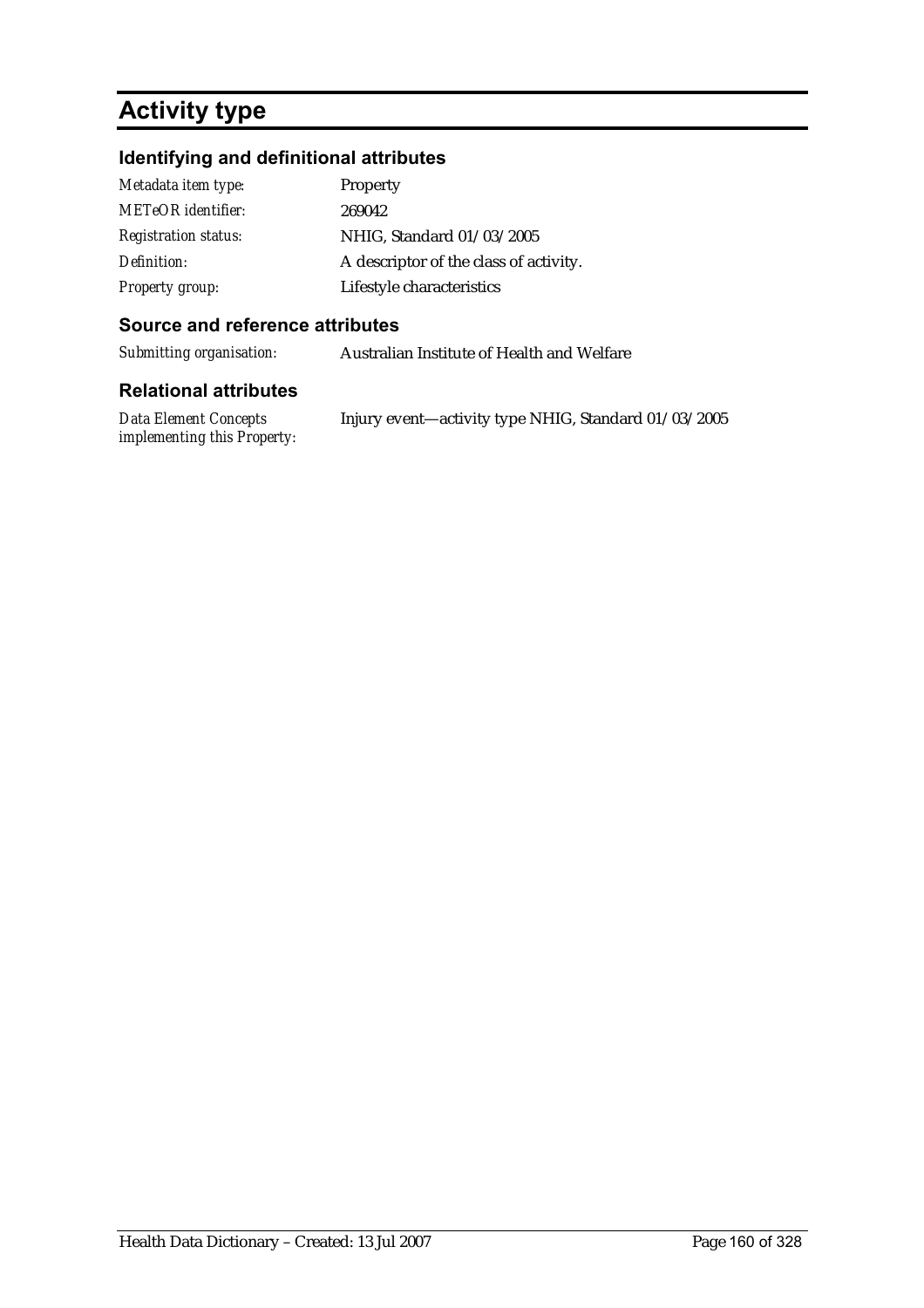# **Acute coronary syndrome concurrent clinical condition**

### **Identifying and definitional attributes**

| Metadata item type:         | Property                                                                                                                   |
|-----------------------------|----------------------------------------------------------------------------------------------------------------------------|
| <b>METeOR</b> identifier:   | 284875                                                                                                                     |
| <b>Registration status:</b> | NHIG, Standard 04/06/2004                                                                                                  |
| Definition:                 | Concurrent medical conditions, which are pertinent to the risk<br>stratification and treatment of acute coronary syndrome. |
| Property group:             | Health and wellbeing                                                                                                       |

#### **Source and reference attributes**

| Submitting organisation: | Australian Institute of Health and Welfare |
|--------------------------|--------------------------------------------|
|--------------------------|--------------------------------------------|

| Data Element Concepts              | Person-acute coronary syndrome concurrent clinical condition |
|------------------------------------|--------------------------------------------------------------|
| <i>implementing this Property:</i> | NHIG, Standard 04/06/2004                                    |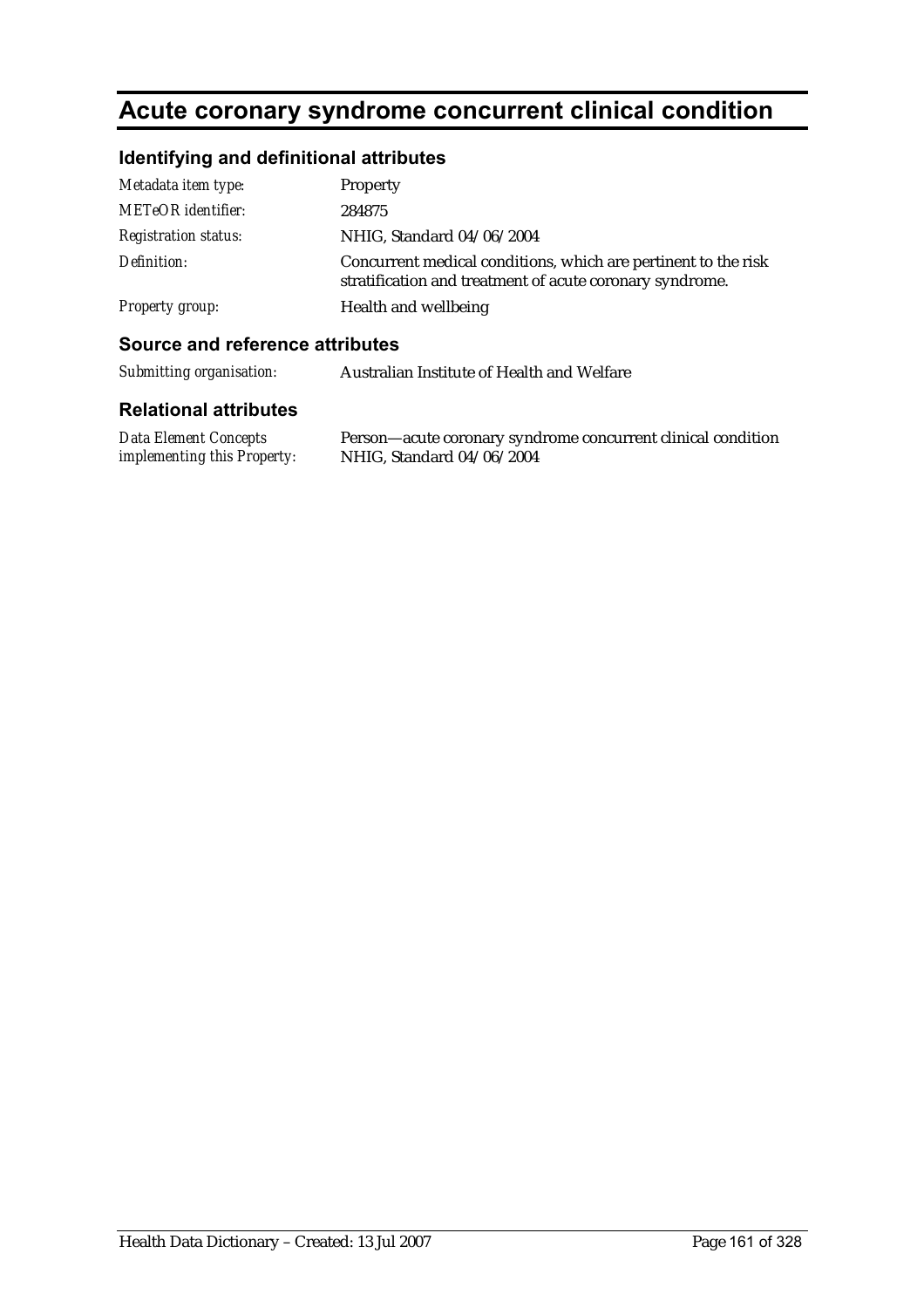### **Acute coronary syndrome procedure type**

#### **Identifying and definitional attributes**

| Metadata item type:         | Property                                                                         |
|-----------------------------|----------------------------------------------------------------------------------|
| METeOR identifier:          | 284640                                                                           |
| <b>Registration status:</b> | NHIG, Standard 04/06/2004                                                        |
| Definition:                 | The type of procedure performed for the treatment of acute<br>coronary syndrome. |
| <b>Property group:</b>      | Service provision event                                                          |

#### **Source and reference attributes**

*Submitting organisation:* Australian Institute of Health and Welfare

#### **Relational attributes**

*Data Element Concepts implementing this Property:*

Person—acute coronary syndrome procedure type NHIG, Standard 04/06/2004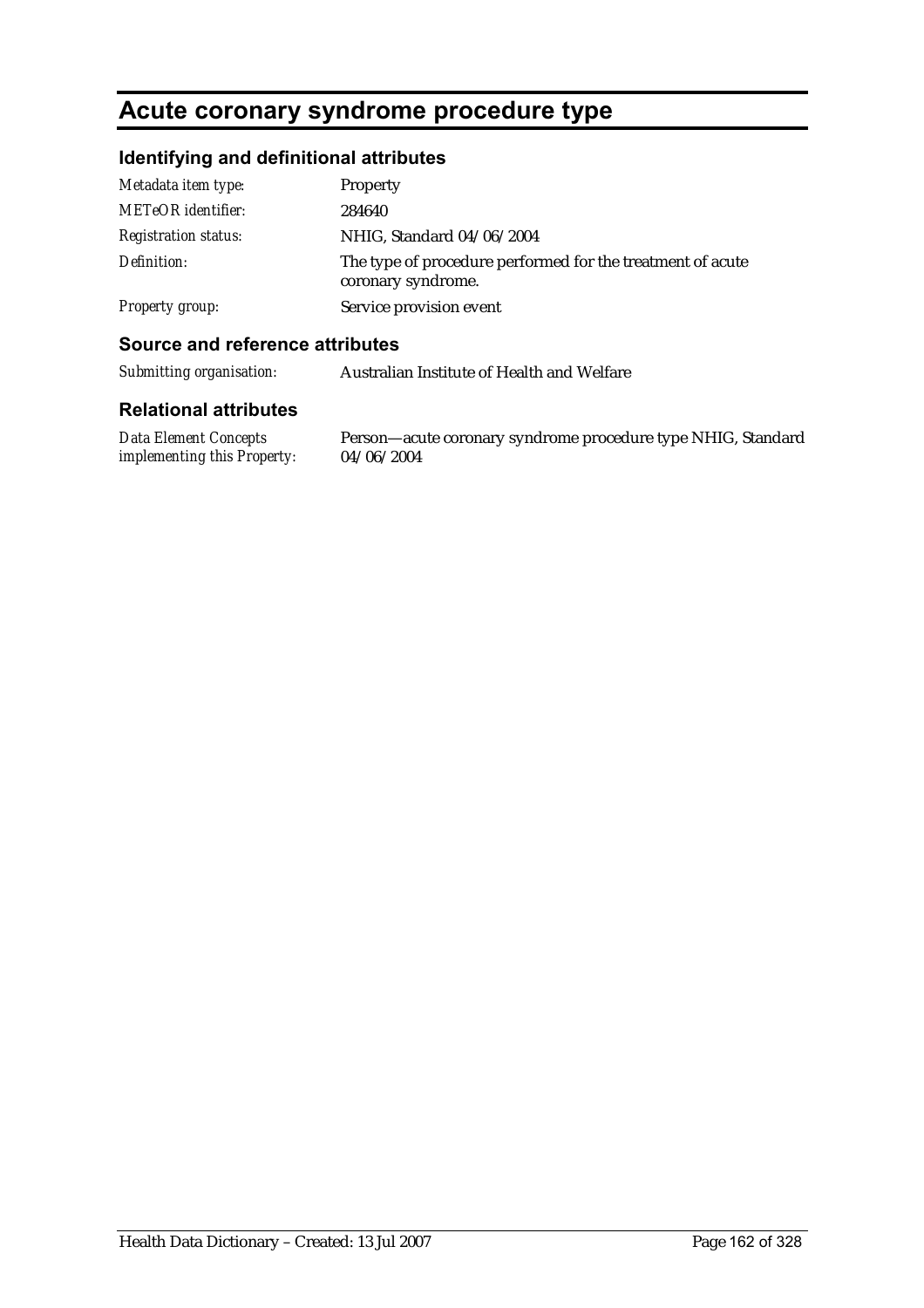### **Acute coronary syndrome risk stratum**

### **Identifying and definitional attributes**

| Metadata item type:         | Property                                                                         |
|-----------------------------|----------------------------------------------------------------------------------|
| <b>METeOR</b> identifier:   | 284646                                                                           |
| <b>Registration status:</b> | NHIG, Standard 04/06/2004                                                        |
| Definition:                 | Risk stratum of clinical features consistent with an acute coronary<br>syndrome. |
| Property group:             | Service/care urgency                                                             |

#### **Source and reference attributes**

*Submitting organisation:* Australian Institute of Health and Welfare

#### **Relational attributes**

*Data Element Concepts implementing this Property:* Person—acute coronary syndrome risk stratum NHIG, Standard 04/06/2004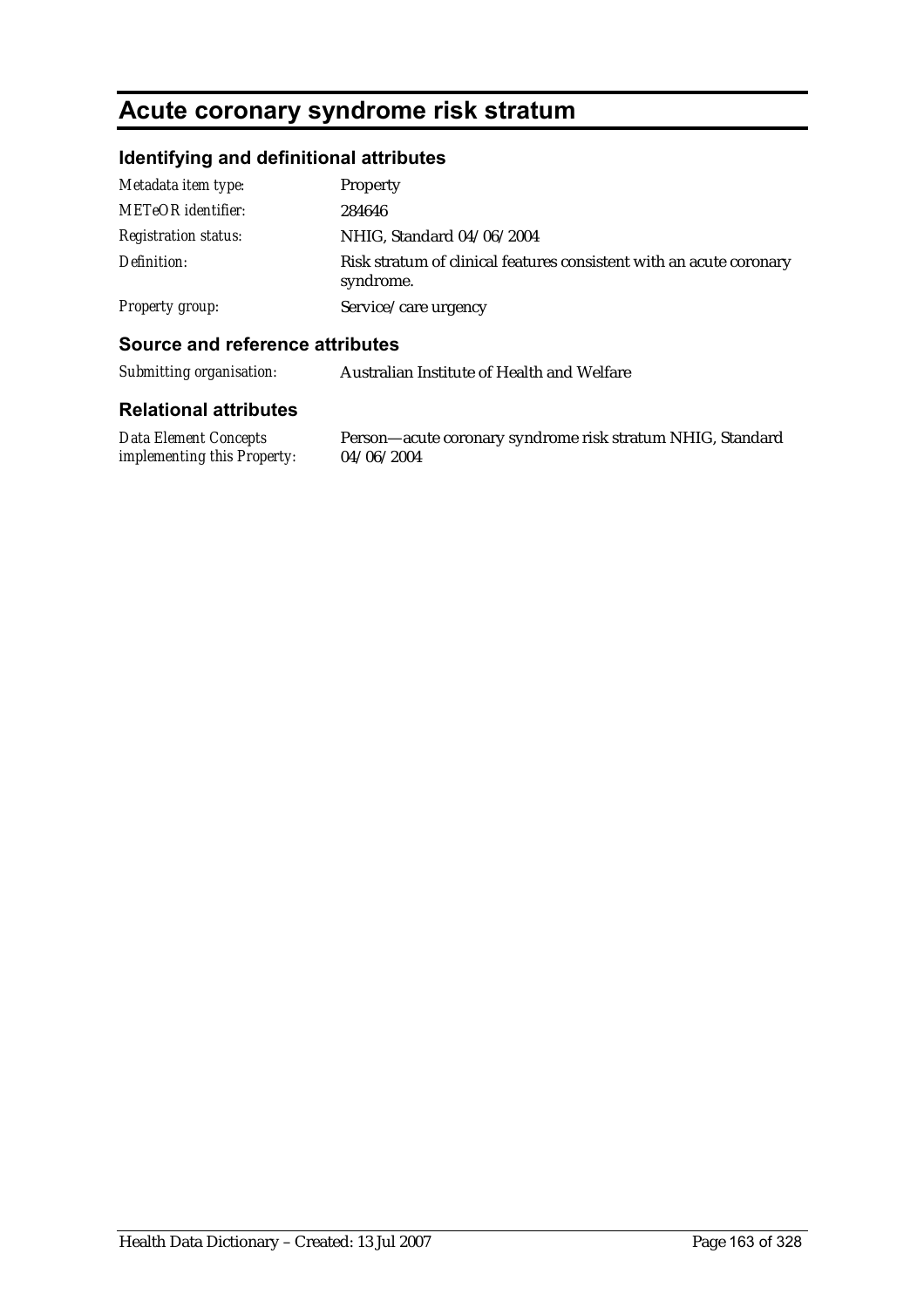# **Additional diagnosis**

*implementing this Property:*

### **Identifying and definitional attributes**

| Metadata item type:          | <b>Property</b>                                                                                                          |
|------------------------------|--------------------------------------------------------------------------------------------------------------------------|
| METeOR identifier:           | 269371                                                                                                                   |
| <b>Registration status:</b>  | NHIG, Standard 01/03/2005                                                                                                |
| Definition:                  | A condition or complaint either coexisting with the principal<br>diagnosis or arising during a service event or episode. |
| Property group:              | Service provision event                                                                                                  |
| <b>Relational attributes</b> |                                                                                                                          |
| Data Element Concepts        | Episode of care—additional diagnosis NHIG, Standard 01/03/2005                                                           |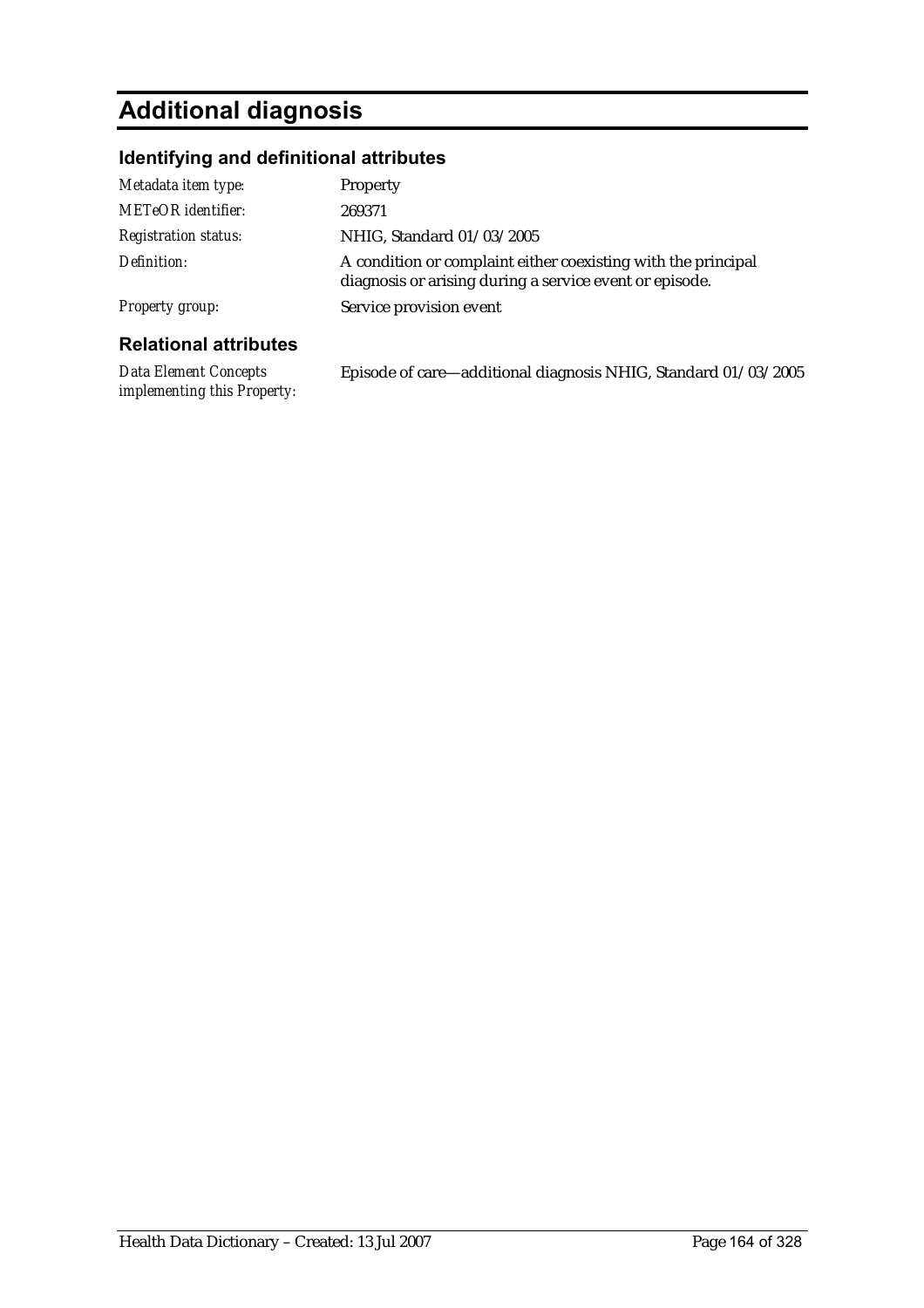# **Address line**

### **Identifying and definitional attributes**

| Metadata item type:                                         | Property                                                                                                                                    |
|-------------------------------------------------------------|---------------------------------------------------------------------------------------------------------------------------------------------|
| <b>METeOR</b> identifier:                                   | 292741                                                                                                                                      |
| <b>Registration status:</b>                                 | NHIG, Standard 04/05/2005<br>NCSIMG, Standard 30/09/2005                                                                                    |
| Definition:                                                 | A composite of one or more standard address components that<br>describes a low level of geographical/physical description of a<br>location. |
| <b>Property group:</b>                                      | <b>Location characteristics</b>                                                                                                             |
| Source and reference attributes                             |                                                                                                                                             |
| Submitting organisation:                                    | Australian Institute of Health and Welfare                                                                                                  |
| <b>Relational attributes</b>                                |                                                                                                                                             |
| Related metadata references:                                | Supersedes Health address line NHIG, Superseded 04/05/2005                                                                                  |
| <b>Data Element Concepts</b><br>implementing this Property: | Person (address)—address line NHIG, Standard 04/05/2005<br>NCSIMG, Standard 30/09/2005                                                      |
|                                                             | Service provider organisation (address)—address line NHIG,<br>Standard 04/05/2005                                                           |

NCSIMG, Standard 30/09/2005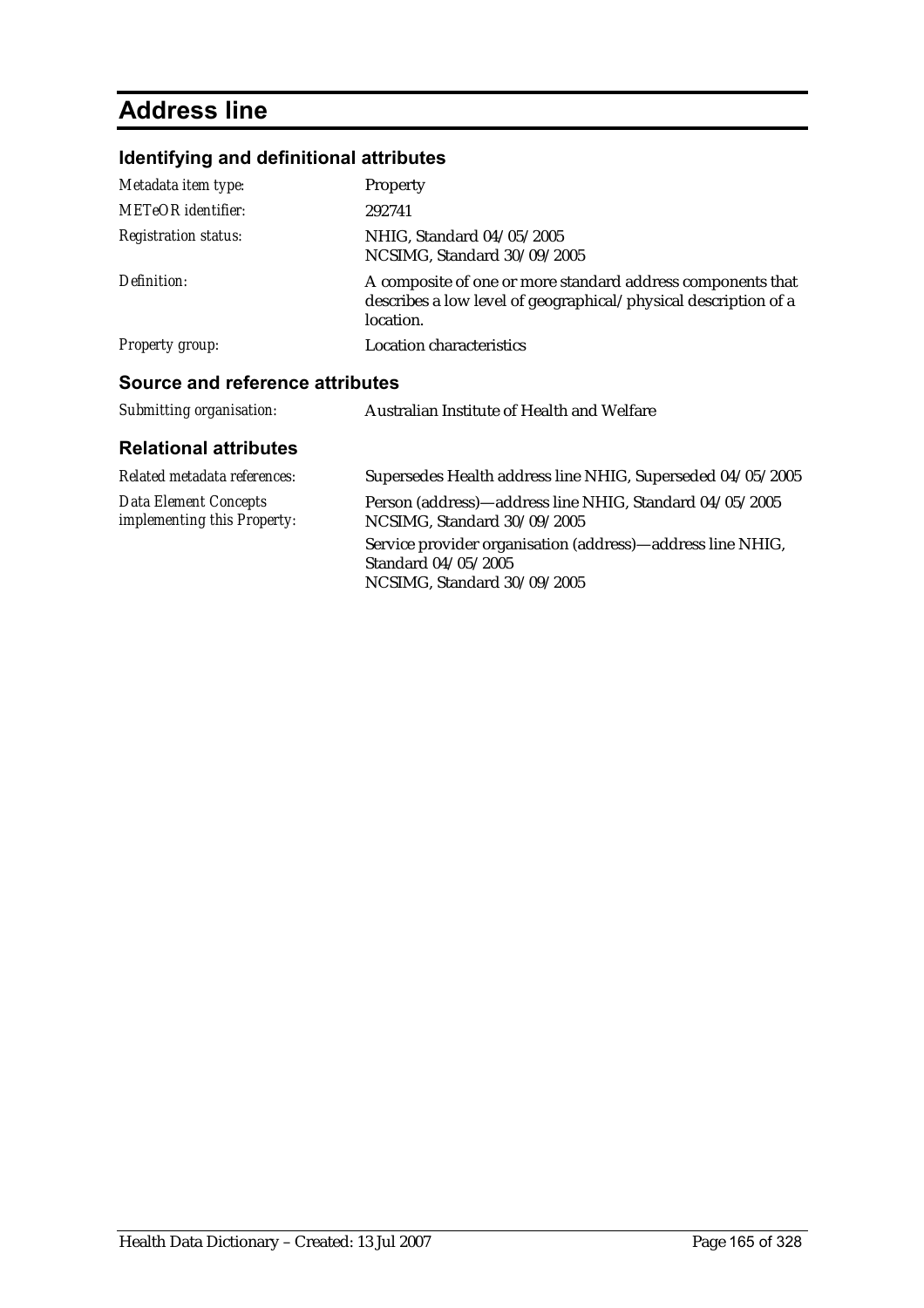# **Address type**

### **Identifying and definitional attributes**

| Metadata item type:                                      | <b>Property</b>                                                |
|----------------------------------------------------------|----------------------------------------------------------------|
| <b>METeOR</b> identifier:<br><i>Registration status:</i> | 269037<br>NHIG, Standard 01/03/2005                            |
|                                                          | NCSIMG, Standard 30/09/2005                                    |
| Definition:                                              | A descriptor of the class of a geographical/physical location. |
| <b>Property group:</b>                                   | Location characteristics                                       |

#### **Source and reference attributes**

| Submitting organisation:                                    | Australian Institute of Health and Welfare                                             |
|-------------------------------------------------------------|----------------------------------------------------------------------------------------|
| <b>Relational attributes</b>                                |                                                                                        |
| <b>Data Element Concepts</b><br>implementing this Property: | Person (address)—address type NHIG, Standard 01/03/2005<br>NCSIMG, Standard 30/09/2005 |

Service provider organisation (address)—address type NHIG, Standard 04/05/2005 NCSIMG, Standard 30/09/2005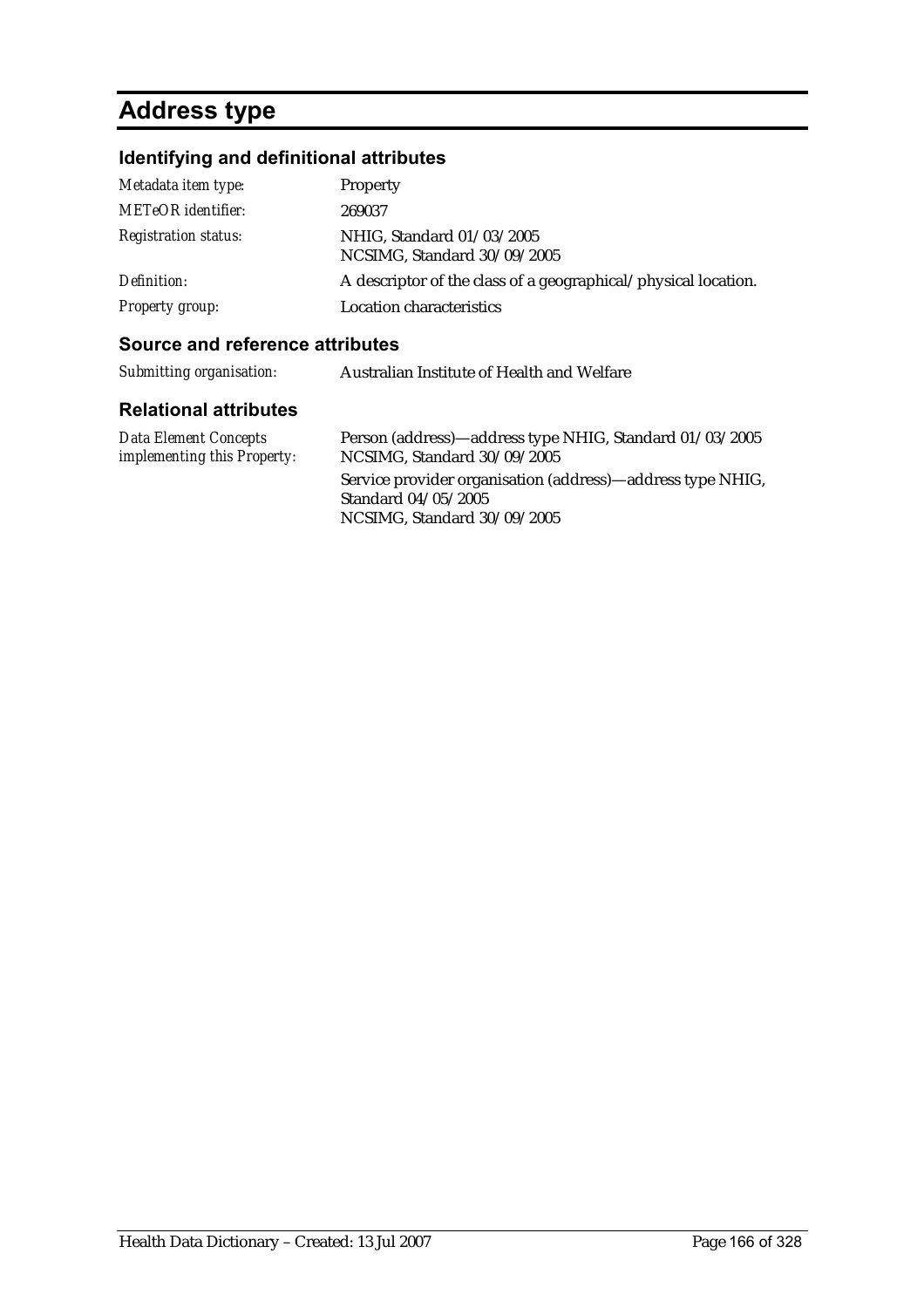# **Admission date**

#### **Identifying and definitional attributes**

| Metadata item type:         | Property                                                         |
|-----------------------------|------------------------------------------------------------------|
| <b>METeOR</b> identifier:   | 269247                                                           |
| <i>Registration status:</i> | NHIG, Standard 01/03/2005                                        |
| Definition:                 | The date on which an episode of admitted patient care commences. |
| <b>Property group:</b>      | Request for/entry into service event                             |

#### **Source and reference attributes**

*Submitting organisation:* Australian Institute of Health and Welfare

#### **Relational attributes**

*Data Element Concepts implementing this Property:*

Episode of admitted patient care—admission date NHIG, Standard 01/03/2005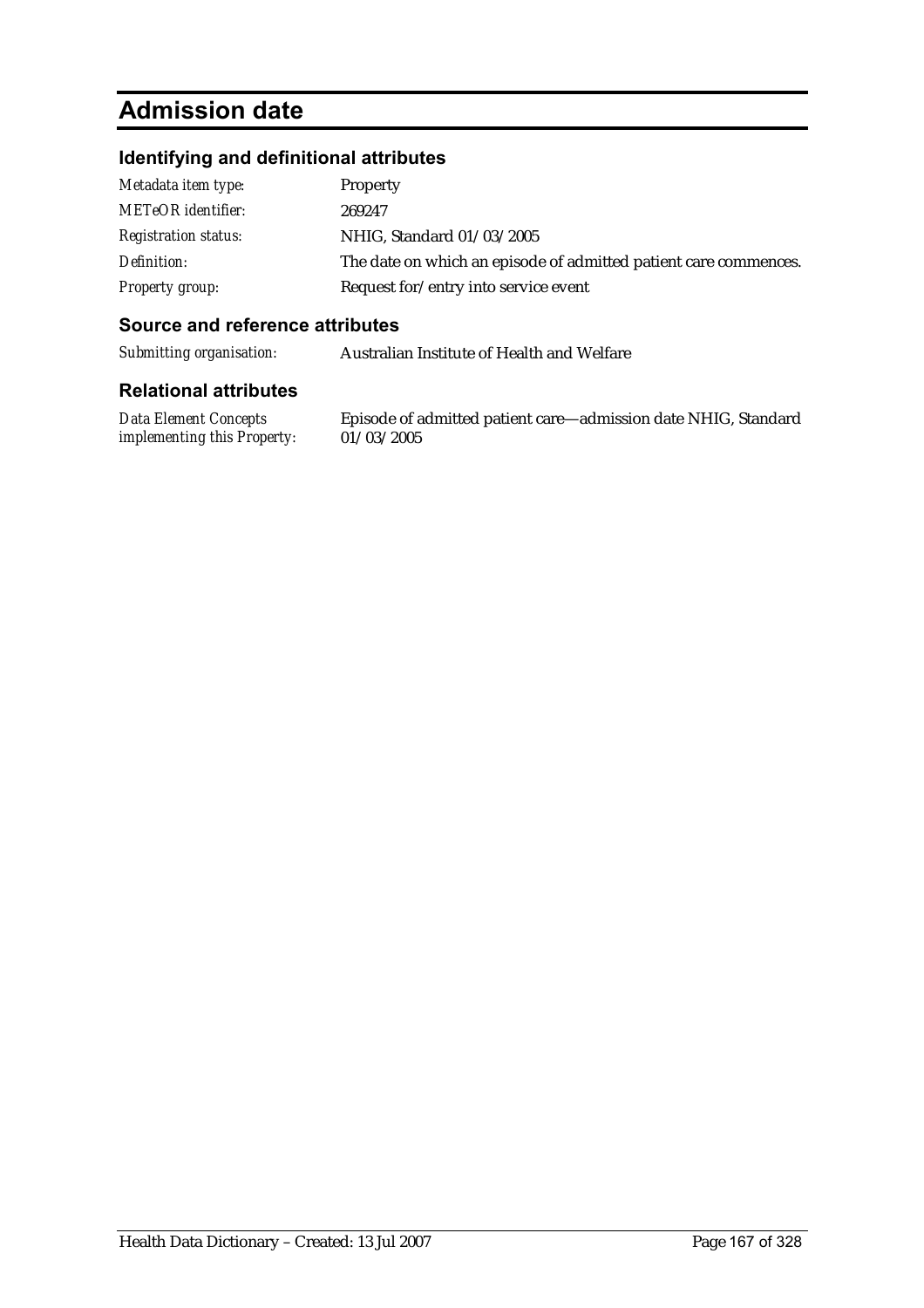# **Admission mode**

### **Identifying and definitional attributes**

| Metadata item type:         | Property                                                              |
|-----------------------------|-----------------------------------------------------------------------|
| <b>METeOR</b> identifier:   | 269028                                                                |
| <b>Registration status:</b> | NHIG, Standard 01/03/2005                                             |
| Definition:                 | The method by which an episode of admitted patient care<br>commences. |
| <b>Property group:</b>      | Request for/entry into service event                                  |

#### **Source and reference attributes**

| Submitting organisation: | Australian Institute of Health and Welfare |
|--------------------------|--------------------------------------------|
|                          |                                            |

| <b>Data Element Concepts</b>       | Episode of admitted patient care—admission mode NHIG, |
|------------------------------------|-------------------------------------------------------|
| <i>implementing this Property:</i> | Standard 01/03/2005                                   |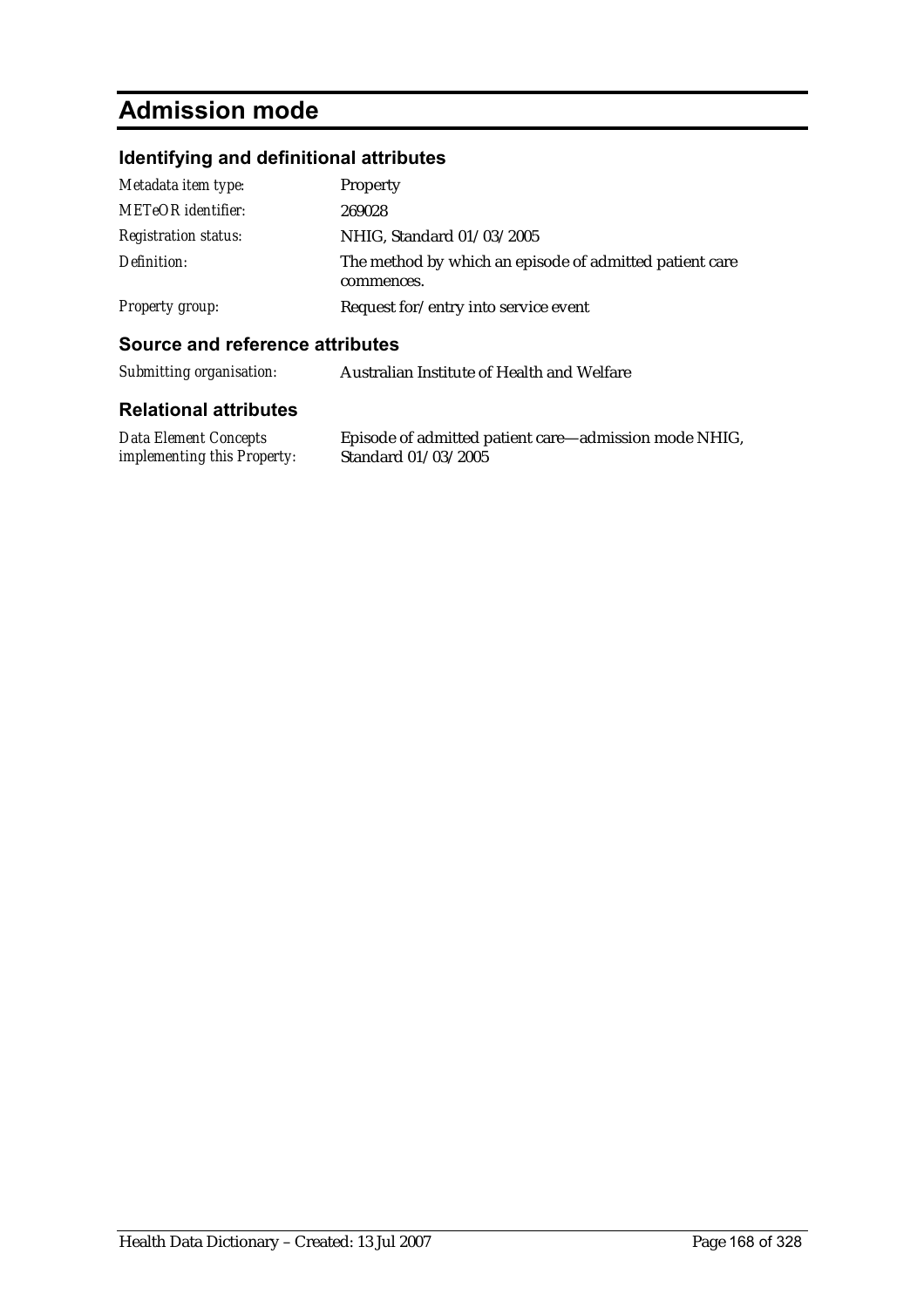# **Admission time**

#### **Identifying and definitional attributes**

| Metadata item type:         | Property                                                        |
|-----------------------------|-----------------------------------------------------------------|
| <b>METeOR</b> identifier:   | 269046                                                          |
| <b>Registration status:</b> | NHIG, Standard 01/03/2005                                       |
| Definition:                 | The time at which an episode of admitted patient care commences |
| Property group:             | Request for/entry into service event                            |

#### **Source and reference attributes**

*Submitting organisation:* Australian Institute of Health and Welfare

#### **Relational attributes**

*Data Element Concepts implementing this Property:*

Episode of admitted patient care—admission time NHIG, Standard 01/03/2005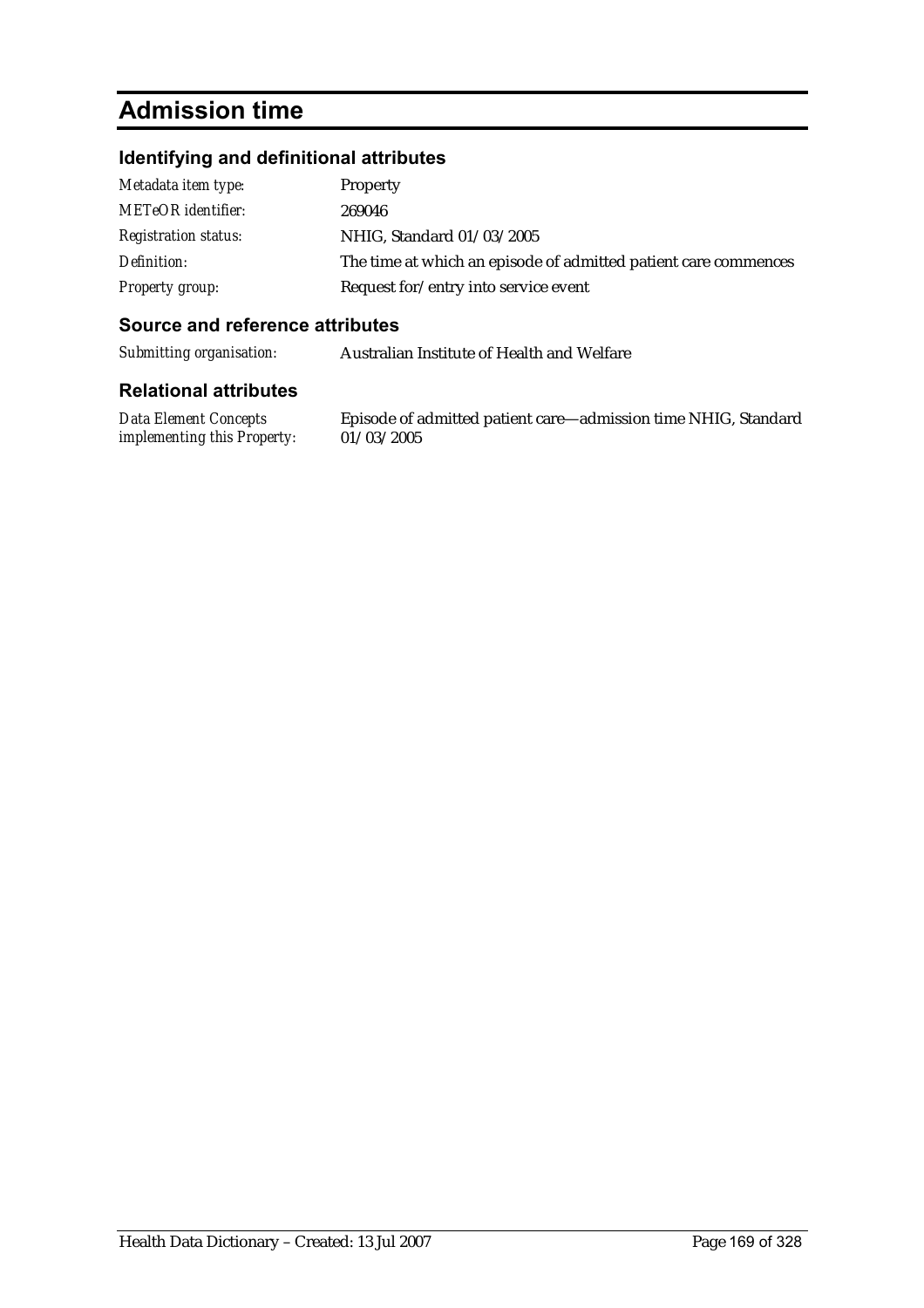# **Admission urgency status**

#### **Identifying and definitional attributes**

| Metadata item type:         | Property                                                             |
|-----------------------------|----------------------------------------------------------------------|
| <b>METeOR</b> identifier:   | 269032                                                               |
| <b>Registration status:</b> | NHIG, Standard 01/03/2005                                            |
| Definition:                 | An indicator of the urgency status assigned to an <b>admission</b> . |
| Property group:             | Service/care urgency                                                 |

#### **Source and reference attributes**

*Submitting organisation:* Australian Institute of Health and Welfare

#### **Relational attributes**

*Data Element Concepts implementing this Property:*

Episode of admitted patient care—admission urgency status NHIG, Standard 01/03/2005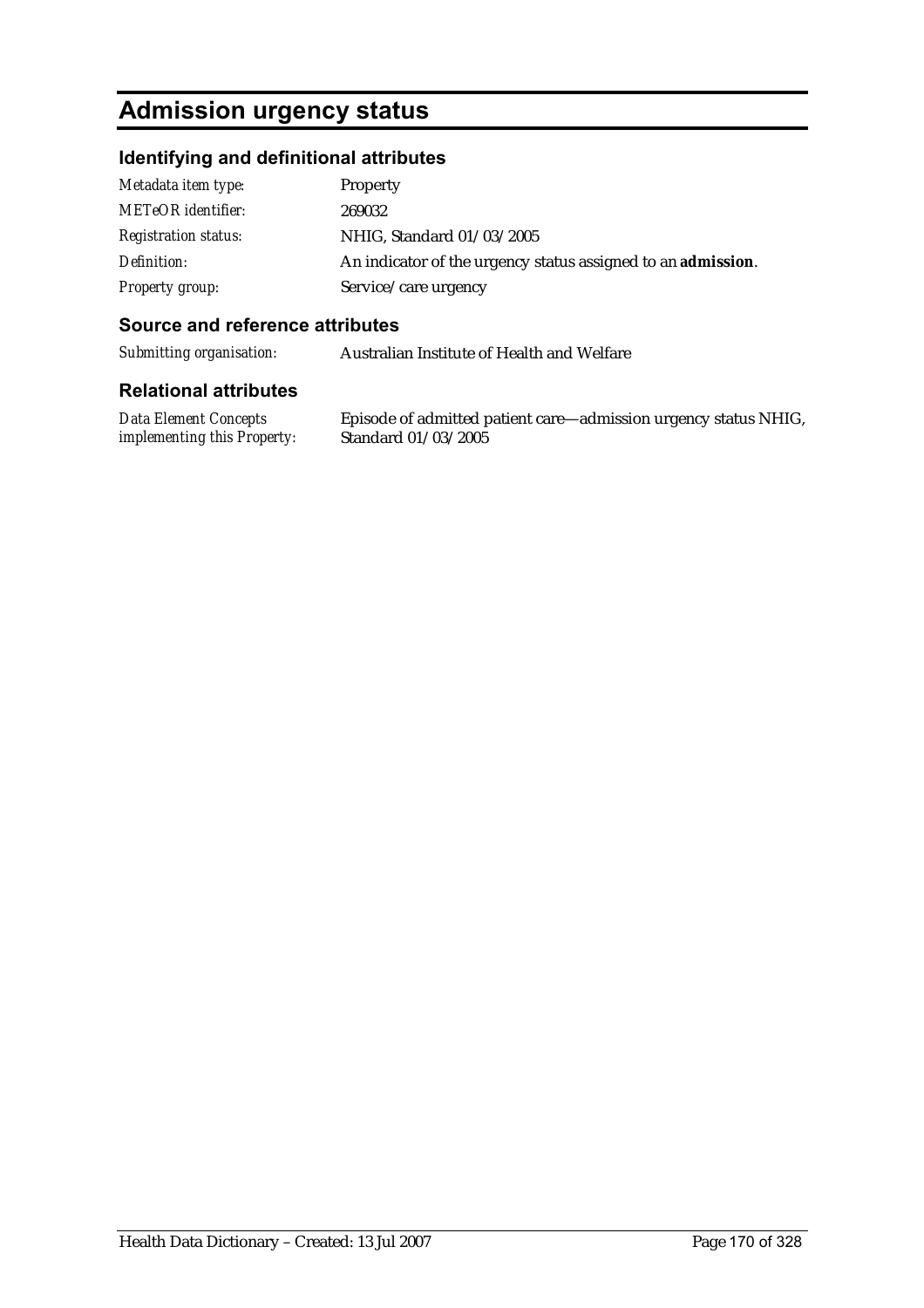# **Admitted patient care program type**

#### **Identifying and definitional attributes**

| Metadata item type:         | Property                                   |
|-----------------------------|--------------------------------------------|
| <b>METeOR</b> identifier:   | 288881                                     |
| <b>Registration status:</b> | NHIG, Standard 08/12/2004                  |
| Definition:                 | The type of admitted patient care program. |
| <b>Property group:</b>      | Service provision event                    |

#### **Source and reference attributes**

*Submitting organisation:* Australian Institute of Health and Welfare

#### **Relational attributes**

*Data Element Concepts implementing this Property:* Specialised mental health service—admitted patient care program type NHIG, Standard 08/12/2004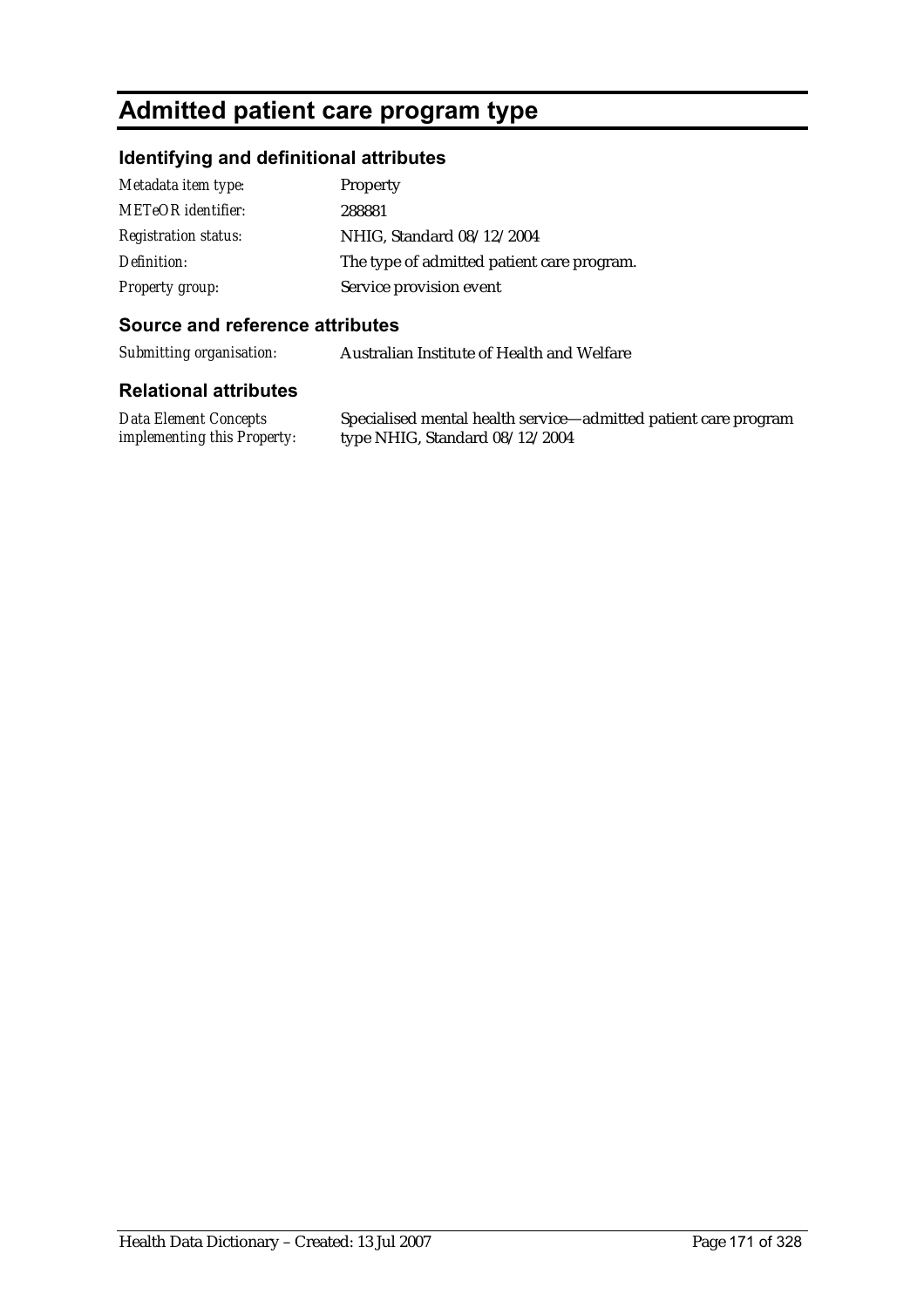# **Advocacy services grants to non-government organisations**

#### **Identifying and definitional attributes**

| Metadata item type:         | Property                                                                               |
|-----------------------------|----------------------------------------------------------------------------------------|
| <b>METeOR</b> identifier:   | 286876                                                                                 |
| <b>Registration status:</b> | NHIG, Standard 08/12/2004                                                              |
| Definition:                 | Grants made to non-government organisations for the provision of<br>advocacy services. |
| Property group:             | <b>Funding characteristics</b>                                                         |
|                             |                                                                                        |

#### **Source and reference attributes**

| Submitting organisation: | Australian Institute of Health and Welfare |
|--------------------------|--------------------------------------------|
|--------------------------|--------------------------------------------|

| Data Element Concepts              | Specialised mental health service organisation—advocacy services |
|------------------------------------|------------------------------------------------------------------|
| <i>implementing this Property:</i> | grants to non-government organisations NHIG, Standard            |
|                                    | 08/12/2004                                                       |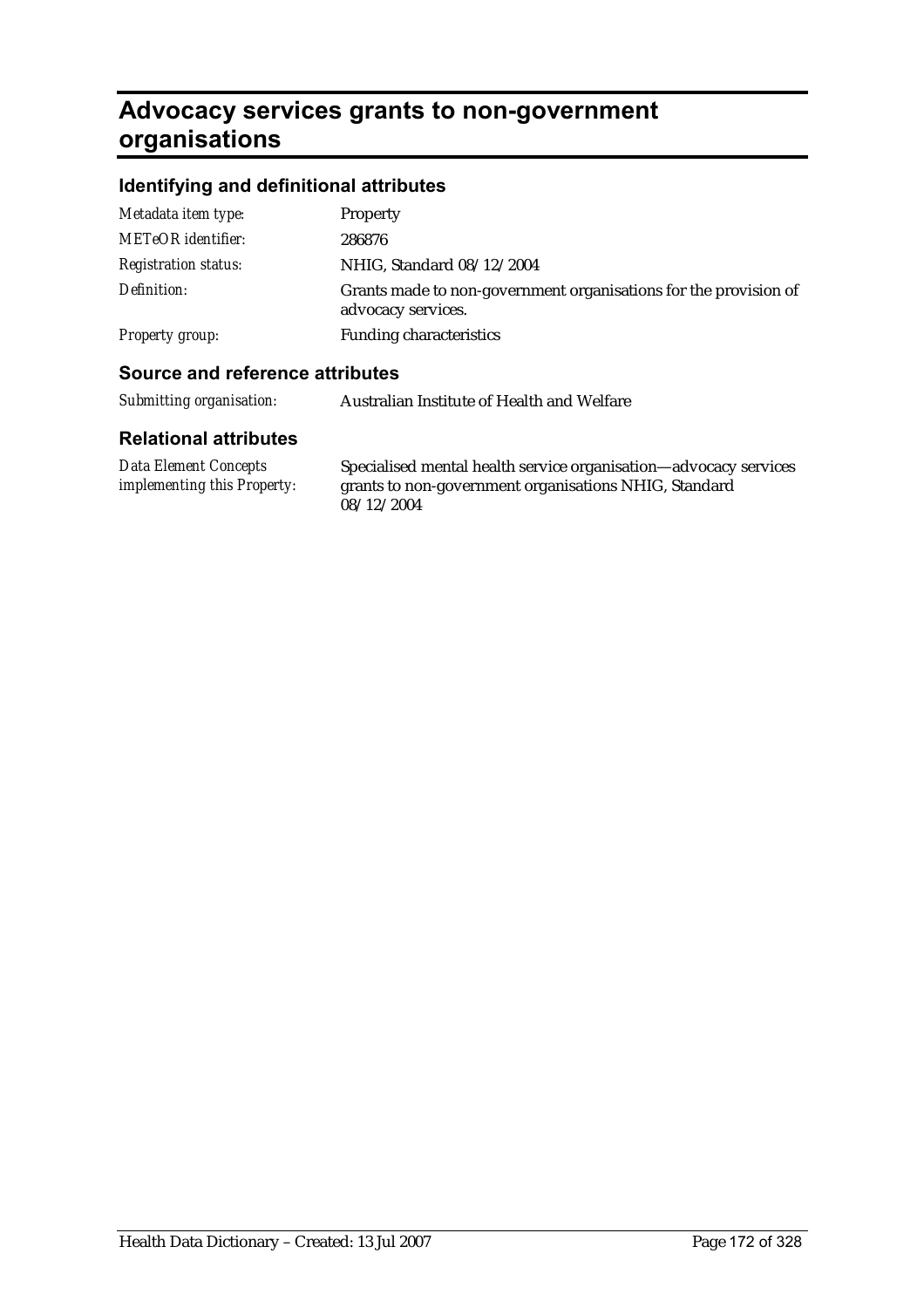### **Age**

### **Identifying and definitional attributes**

| Metadata item type:             | Property                                                                                |
|---------------------------------|-----------------------------------------------------------------------------------------|
| <b>METeOR</b> identifier:       | 269152                                                                                  |
| <b>Registration status:</b>     | NHIG, Standard 04/05/2005<br>NCSIMG, Standard 04/05/2005<br>NHDAMG, Standard 01/03/2005 |
| Definition:                     | The length of life or existence.                                                        |
| Property group:                 | Physical characteristics                                                                |
| Course and reference offributes |                                                                                         |

#### **Source and reference attributes**

| Submitting organisation: | Australian Institute of Health and Welfare                                                           |
|--------------------------|------------------------------------------------------------------------------------------------------|
| Origin:                  | Macquarie University 2003. The Macquarie Dictionary 3rd ed.<br>Sydney: The Macquarie Library Pty Ltd |

| Data Element Concepts              | Person-age NHIG, Standard 04/05/2005 |
|------------------------------------|--------------------------------------|
| <i>implementing this Property:</i> | NCSIMG, Standard 04/05/2005          |
|                                    | NHDAMG, Standard 17/06/2005          |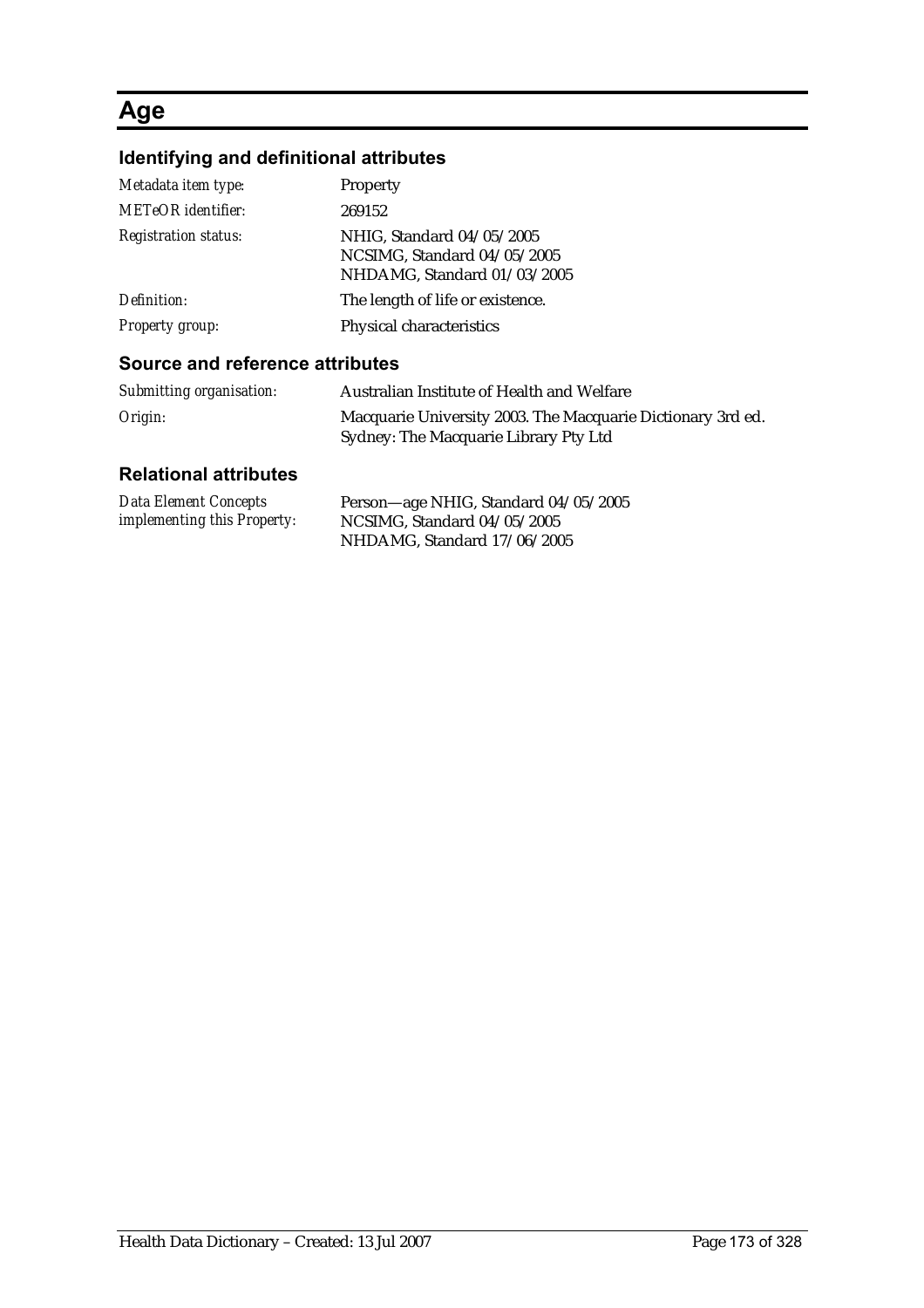# **Age range**

### **Identifying and definitional attributes**

| Metadata item type:         | Property                                                 |
|-----------------------------|----------------------------------------------------------|
| <b>METeOR</b> identifier:   | 290491                                                   |
| <b>Registration status:</b> | NHIG, Standard 04/05/2005<br>NCSIMG, Proposed 26/06/2007 |
| Definition:                 | A chronological grouping of age.                         |
| Property group:             | Physical characteristics                                 |

#### **Source and reference attributes**

| Submitting organisation: | Australian Institute of Health and Welfare |
|--------------------------|--------------------------------------------|
|--------------------------|--------------------------------------------|

| <b>Data Element Concepts</b>       | Person—age range NHIG, Standard 04/05/2005 |
|------------------------------------|--------------------------------------------|
| <i>implementing this Property:</i> | NCSIMG, Proposed 26/06/2007                |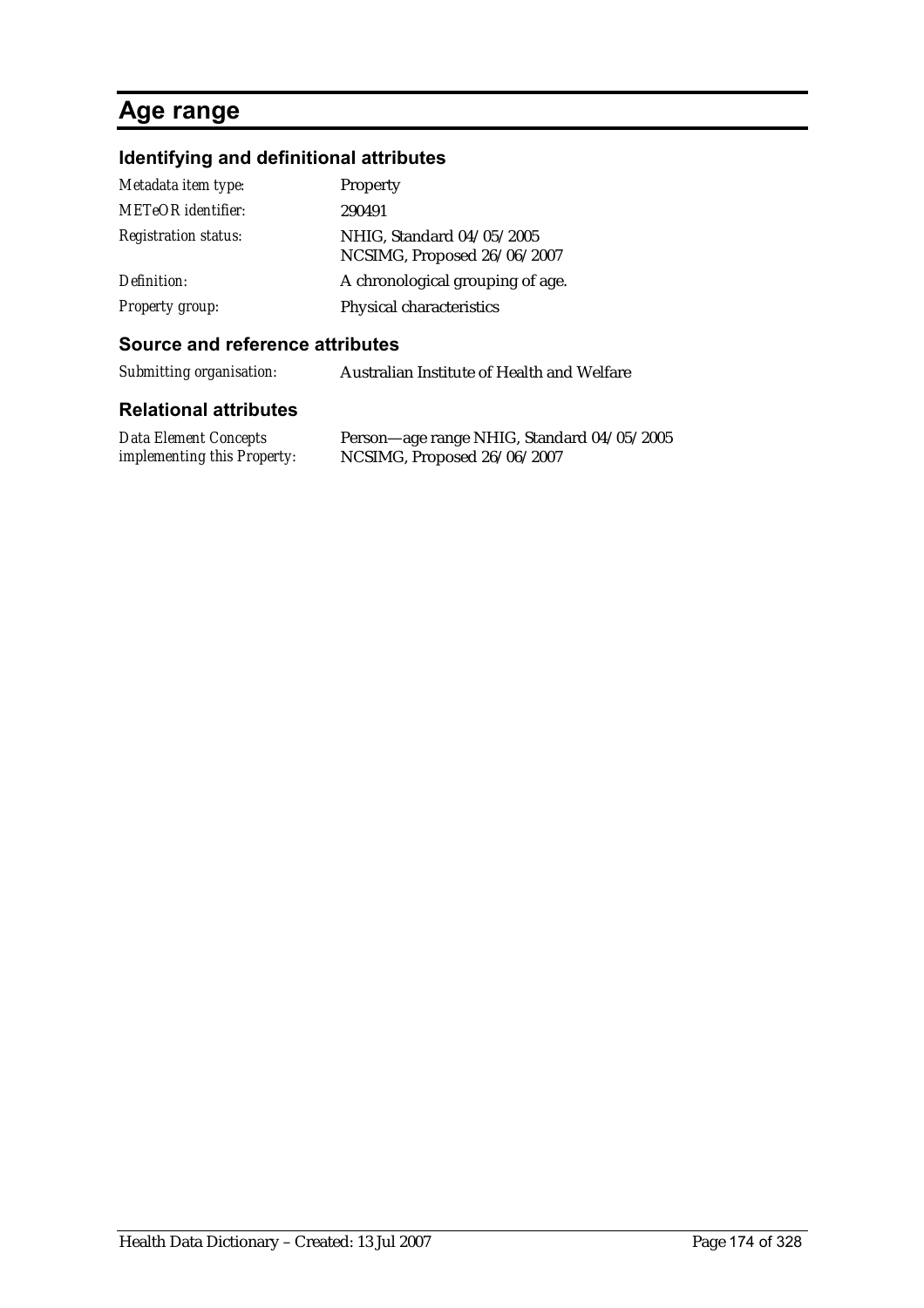# **Alcohol consumption amount**

### **Identifying and definitional attributes**

| Metadata item type:         | <b>Property</b>                                    |
|-----------------------------|----------------------------------------------------|
| Synonymous names:           | Alcohol consumption - concept; Ethanol consumption |
| <b>METeOR</b> identifier:   | 269217                                             |
| <b>Registration status:</b> | NHIG, Standard 01/03/2005                          |
| Definition:                 | An indicator of the amount of alcohol consumed.    |
| <b>Property group:</b>      | Lifestyle characteristics                          |

#### **Source and reference attributes**

| Submitting organisation: | Cardiovascular Data Working Group                                                 |
|--------------------------|-----------------------------------------------------------------------------------|
| Origin:                  | Australian Alcohol Guidelines: Health Risks and Benefits,<br>NH&MRC, October 2001 |

| Related metadata references:       | Supersedes Alcohol consumption - concept, version 1, DEC,<br>NHDD, NHIMG, Superseded 01/03/2005 |
|------------------------------------|-------------------------------------------------------------------------------------------------|
| Data Element Concepts              | Person-alcohol consumption amount NHIG, Standard                                                |
| <i>implementing this Property:</i> | 01/03/2005                                                                                      |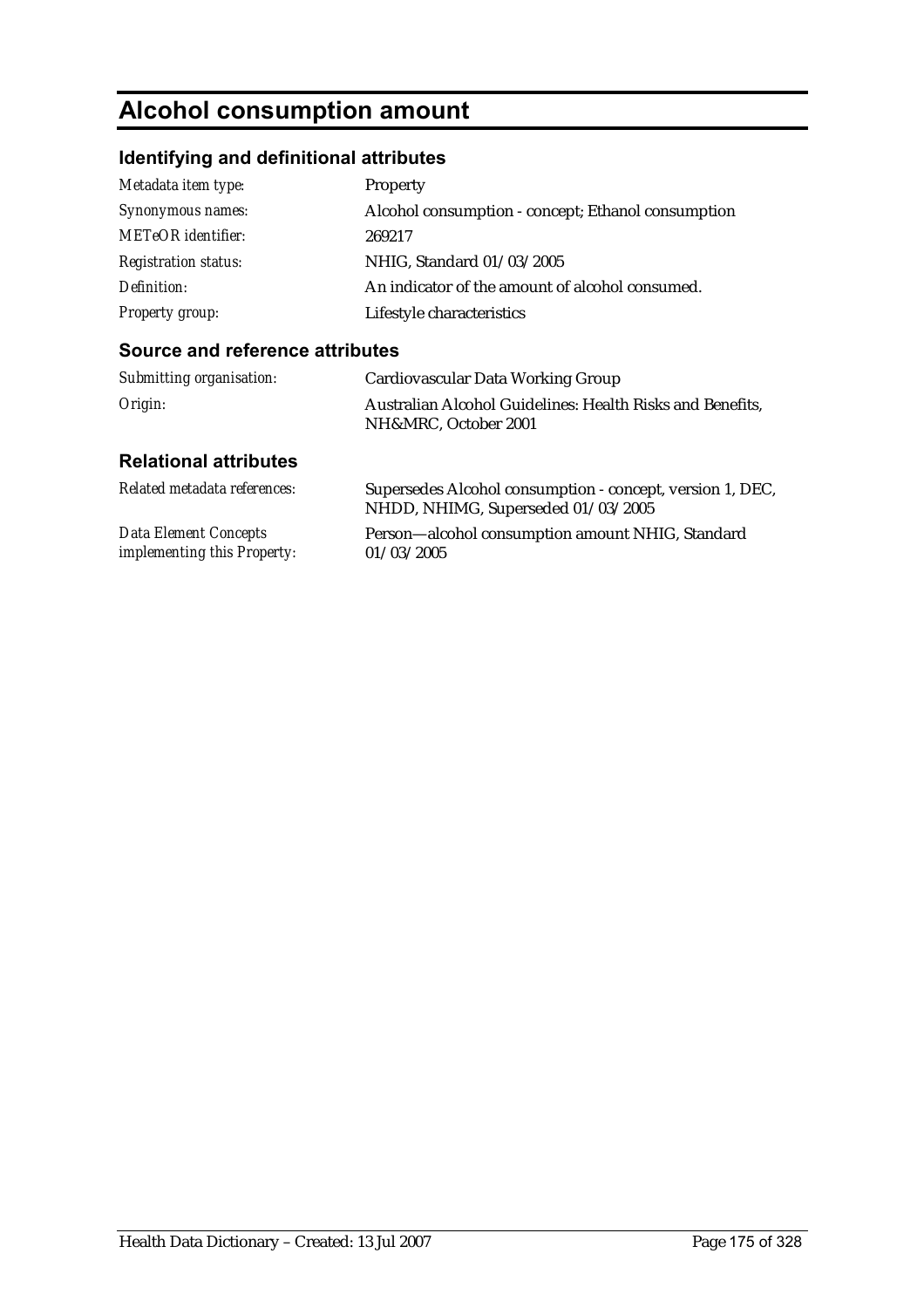# **Alcohol consumption frequency**

#### **Identifying and definitional attributes**

| Metadata item type:         | Property                                            |
|-----------------------------|-----------------------------------------------------|
| <b>METeOR</b> identifier:   | 269363                                              |
| <b>Registration status:</b> | NHIG, Standard 01/03/2005                           |
| Definition:                 | An indicator of how frequently alcohol is consumed. |
| <b>Property group:</b>      | Lifestyle characteristics                           |

#### **Source and reference attributes**

*Submitting organisation:* Australian Institute of Health and Welfare

#### **Relational attributes**

*Data Element Concepts implementing this Property:*

Person—alcohol consumption frequency NHIG, Standard 01/03/2005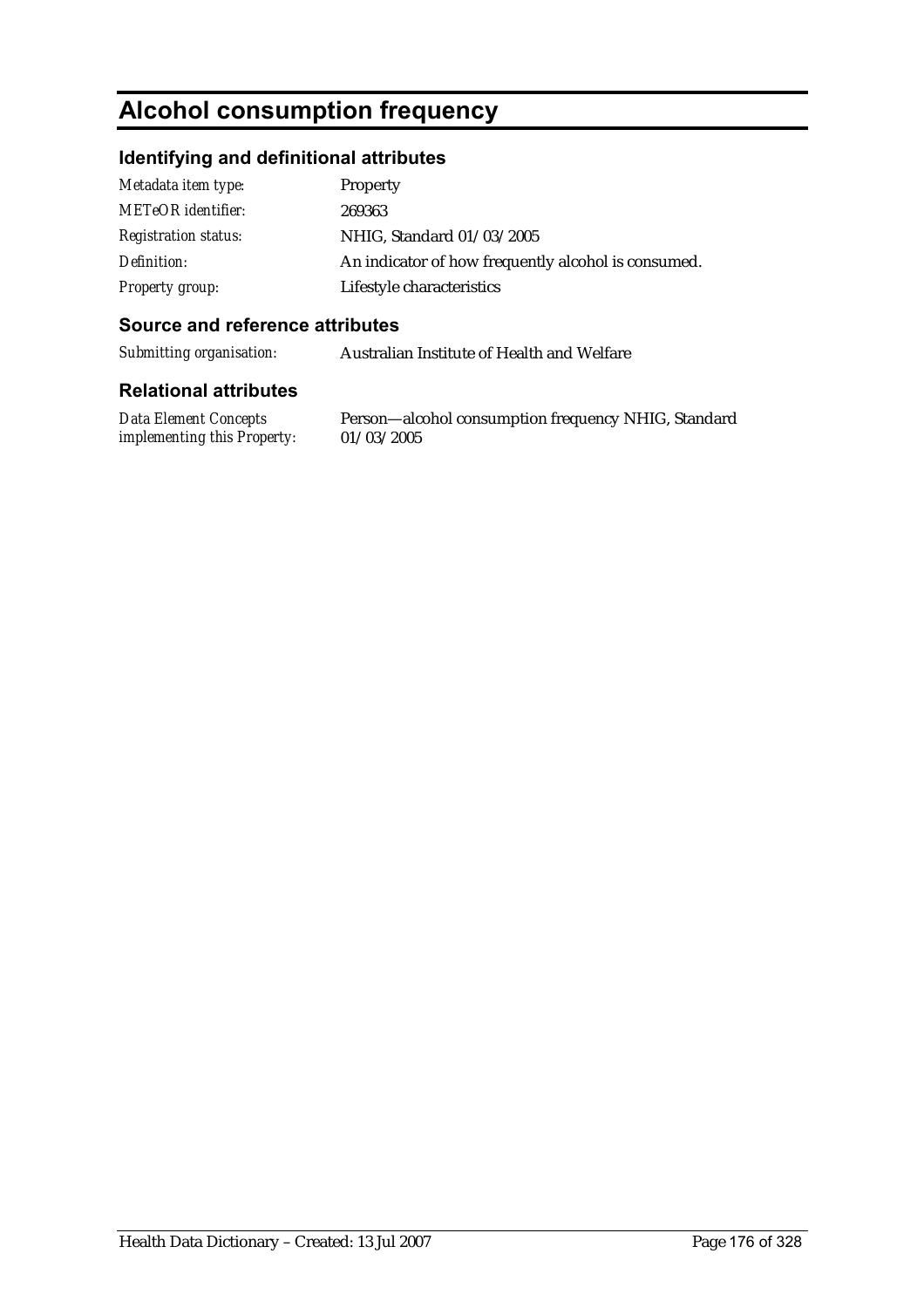# **Anaesthesia administered**

### **Identifying and definitional attributes**

| Metadata item type:         | Property                                                                            |
|-----------------------------|-------------------------------------------------------------------------------------|
| <b>METeOR</b> identifier:   | 269079                                                                              |
| <b>Registration status:</b> | NHIG, Standard 01/03/2005                                                           |
| Definition:                 | Drug or other medical intervention administered to cause inability<br>to feel pain. |
| Property group:             | Service provision event                                                             |

#### **Source and reference attributes**

| Submitting organisation: | Australian Institute of Health and Welfare                                         |
|--------------------------|------------------------------------------------------------------------------------|
| Origin:                  | Dorland's Illustrated Medical Dictionary 30th ed. Philadelphia:<br><b>Saunders</b> |

| Data Element Concepts              | Birth event—anaesthesia administered NHIG, Superseded |
|------------------------------------|-------------------------------------------------------|
| <i>implementing this Property:</i> | 07/12/2005                                            |
|                                    | Birth event—anaesthesia administered NHIG, Standard   |
|                                    | 07/12/2005                                            |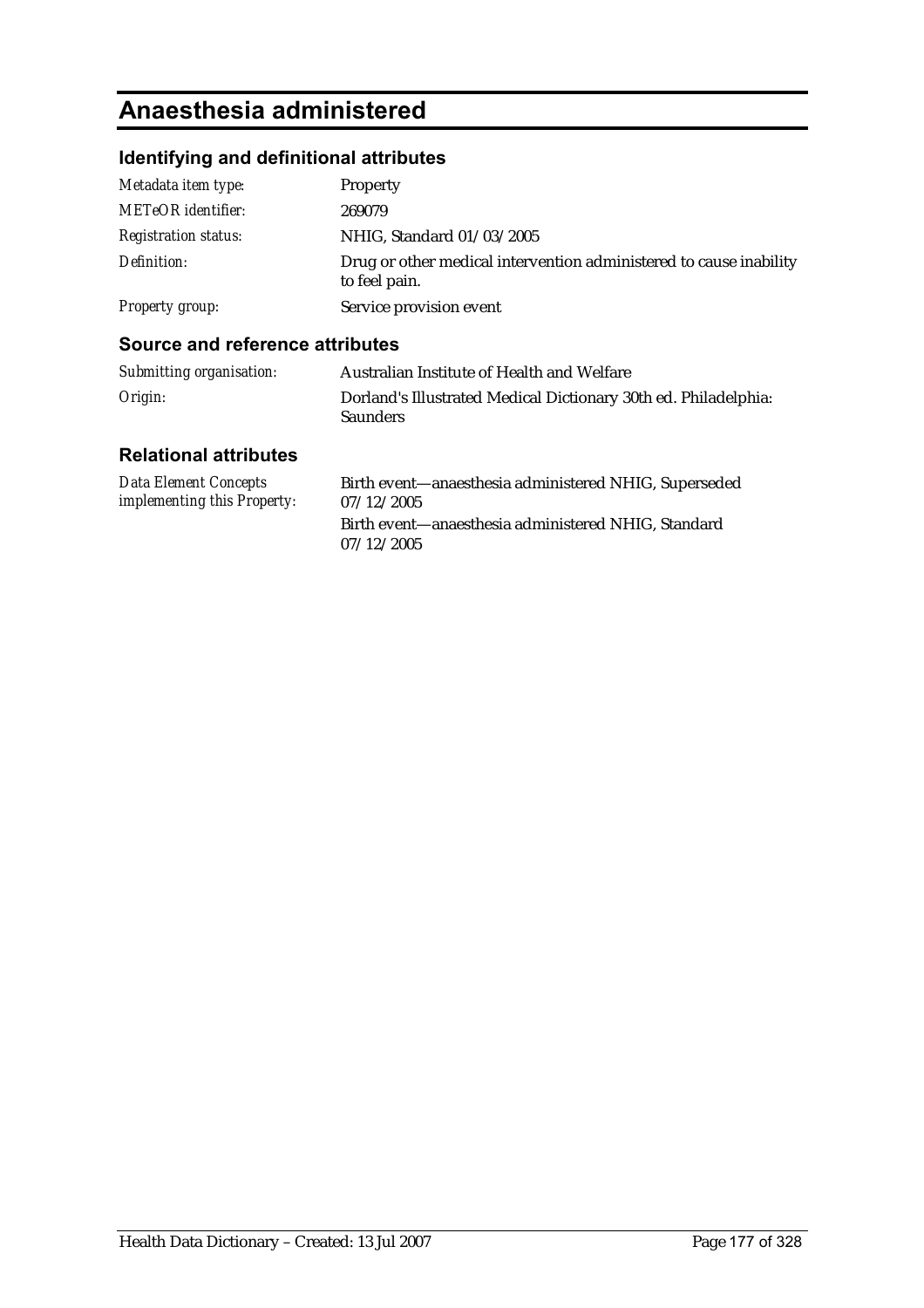# **Analgesia administered**

### **Identifying and definitional attributes**

| Metadata item type:         | Property                                                                   |
|-----------------------------|----------------------------------------------------------------------------|
| <b>METeOR</b> identifier:   | 269080                                                                     |
| <b>Registration status:</b> | NHIG, Standard 01/03/2005                                                  |
| Definition:                 | An agent given to alleviate pain without causing loss of<br>consciousness. |
| <b>Property group:</b>      | Service provision event                                                    |

#### **Source and reference attributes**

| Submitting organisation: | Australian Institute of Health and Welfare                                         |
|--------------------------|------------------------------------------------------------------------------------|
| Origin:                  | Dorland's Illustrated Medical Dictionary 30th ed. Philadelphia:<br><b>Saunders</b> |

| Data Element Concepts              | Birth event—analgesia administered NHIG, Superseded          |
|------------------------------------|--------------------------------------------------------------|
| <i>implementing this Property:</i> | 07/12/2005                                                   |
|                                    | Birth event—analgesia administered NHIG, Standard 07/12/2005 |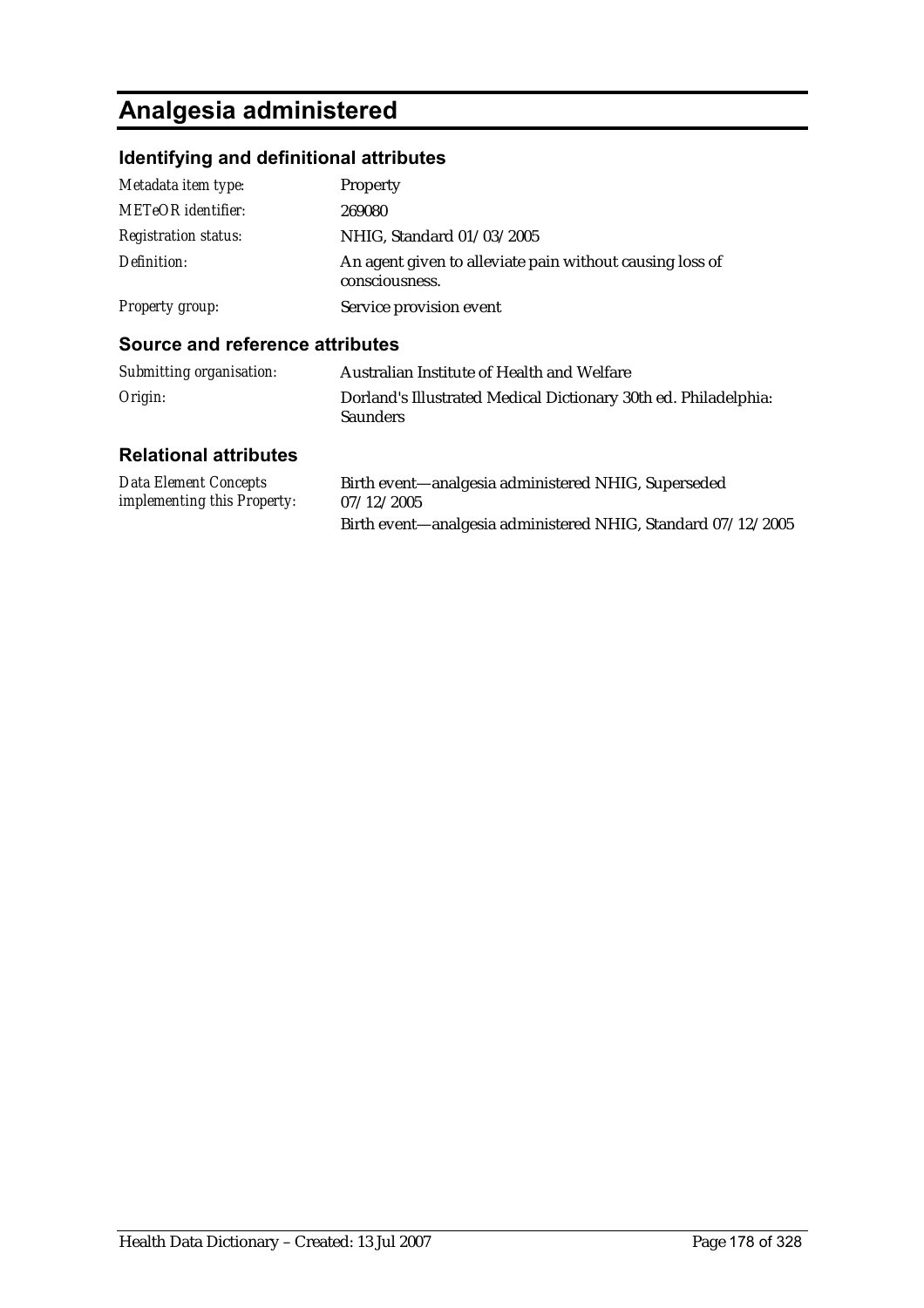# **Angiotensin converting enzyme inhibitors therapy status**

### **Identifying and definitional attributes**

| Metadata item type:         | <b>Property</b>                                                                       |
|-----------------------------|---------------------------------------------------------------------------------------|
| Synonymous names:           | ACE inhibitors therapy status                                                         |
| <b>METeOR</b> identifier:   | 284728                                                                                |
| <b>Registration status:</b> | NHIG, Standard 04/06/2004                                                             |
| Definition:                 | An indicator of the use of angiotensin converting enzyme (ACE)<br>inhibitors therapy. |
| Property group:             | Health and wellbeing                                                                  |

#### **Source and reference attributes**

*implementing this Property:*

| Submitting organisation:     | Australian Institute of Health and Welfare                     |
|------------------------------|----------------------------------------------------------------|
| <b>Relational attributes</b> |                                                                |
| Data Element Concepts        | Person-angiotensin converting enzyme inhibitors therapy status |

NHIG, Standard 04/06/2004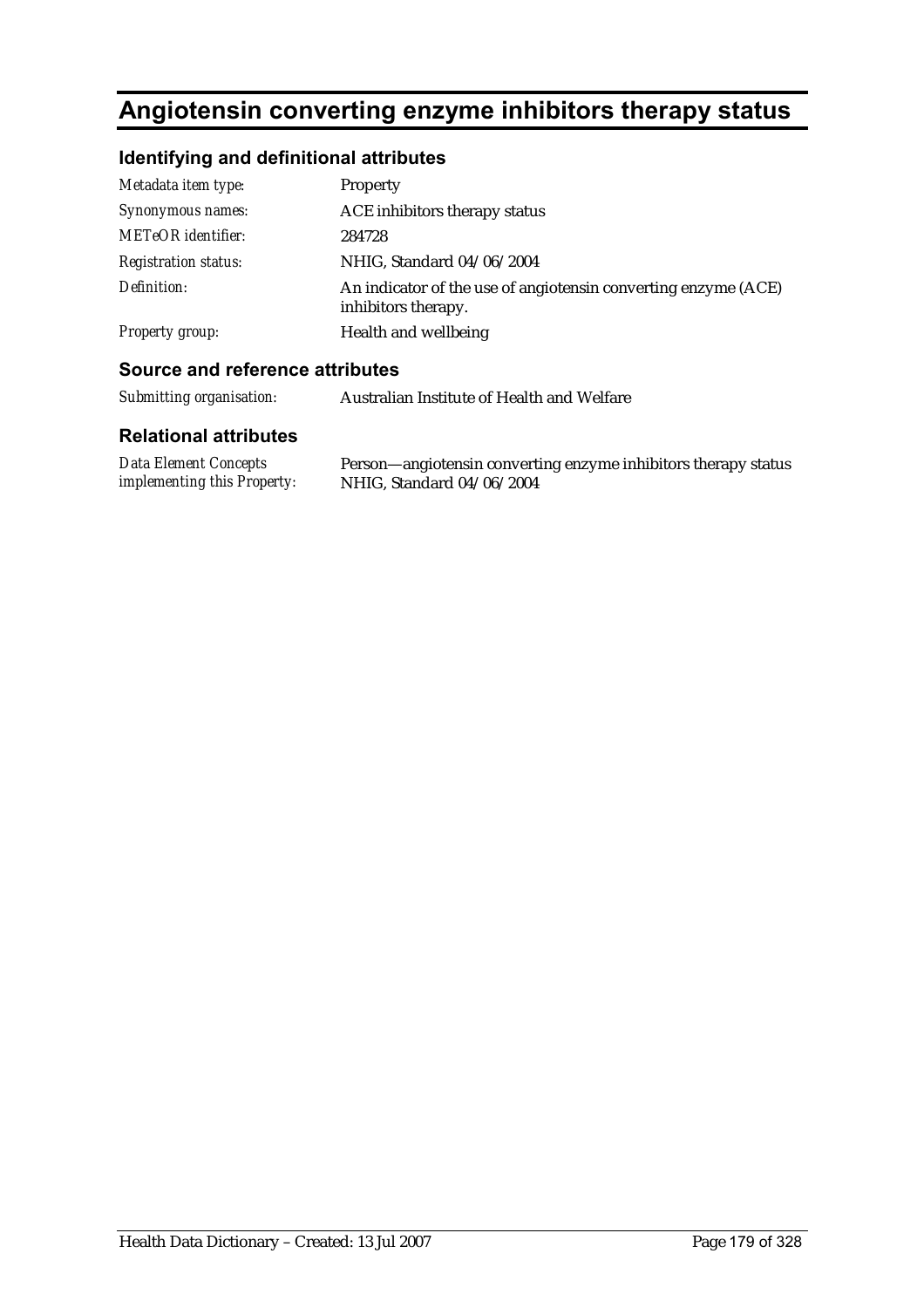# **Anticipated accommodation status**

### **Identifying and definitional attributes**

| <b>Relational attributes</b> |                                                                                                                                                                                                                                     |
|------------------------------|-------------------------------------------------------------------------------------------------------------------------------------------------------------------------------------------------------------------------------------|
| <b>Property group:</b>       | <b>Funding characteristics</b>                                                                                                                                                                                                      |
| Definition:                  | An indicator of whether a person has nominated to be treated as<br>either a public or private patient. The anticipated accommodation<br>status is not binding on the patient and may vary from the elected<br>accommodation status. |
| <b>Registration status:</b>  | No registration status                                                                                                                                                                                                              |
| <b>METeOR</b> identifier:    | 319942                                                                                                                                                                                                                              |
| Metadata item type:          | Property                                                                                                                                                                                                                            |

*Data Element Concepts implementing this Property:*

Elective surgery waiting list episode—anticipated accommodation status NHIG, Standard 01/03/2005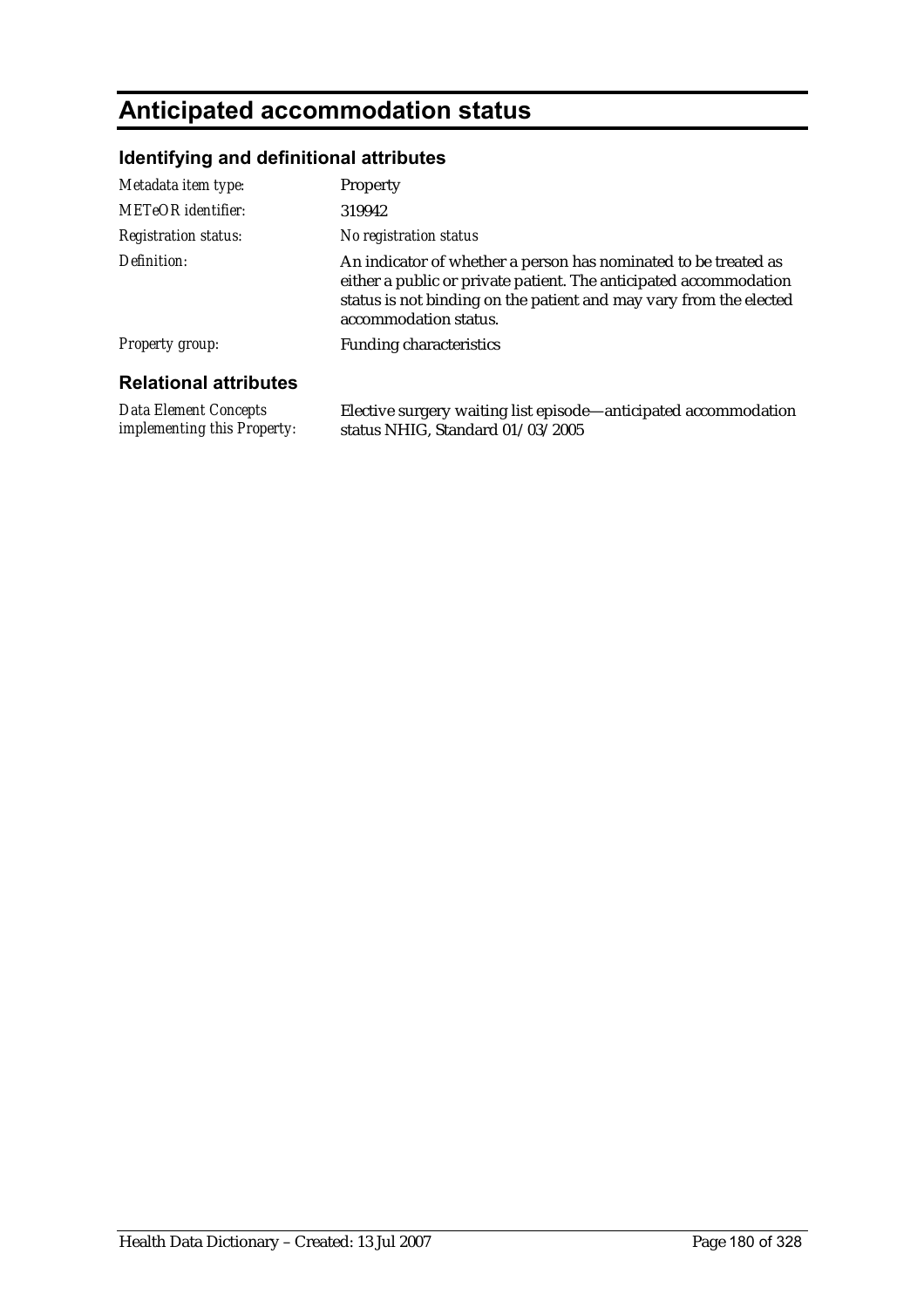## **Apgar score**

## **Identifying and definitional attributes**

| Metadata item type:         | Property                                                                                                                                |
|-----------------------------|-----------------------------------------------------------------------------------------------------------------------------------------|
| <b>METeOR</b> identifier:   | 269035                                                                                                                                  |
| <b>Registration status:</b> | NHIG, Standard 01/03/2005                                                                                                               |
| Definition:                 | The score used to evaluate the fitness of a newborn infant, based on<br>heart rate, respiration, muscle tone, cough reflex, and colour. |
| Property group:             | Health and wellbeing                                                                                                                    |

### **Source and reference attributes**

| Submitting organisation: | Australian Institute of Health and Welfare                                                           |
|--------------------------|------------------------------------------------------------------------------------------------------|
| Origin:                  | Macquarie University 2003. The Macquarie Dictionary 3rd ed.<br>Sydney: The Macquarie Library Pty Ltd |

| Data Element Concepts              | Birth-Apgar score NHIG, Superseded 07/12/2005 |
|------------------------------------|-----------------------------------------------|
| <i>implementing this Property:</i> | Birth—Apgar score NHIG, Standard 07/12/2005   |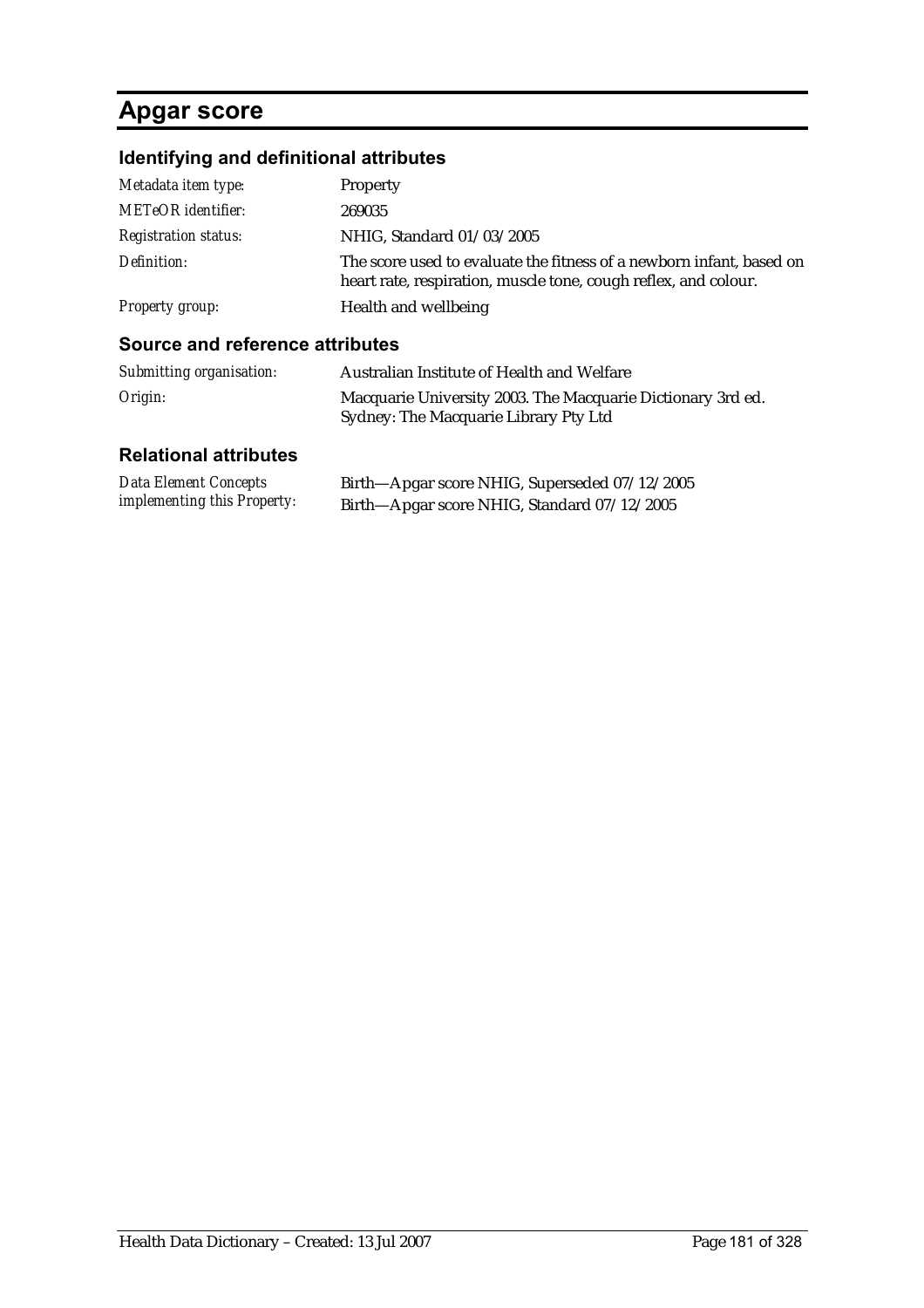## **Area of clinical practice**

### **Identifying and definitional attributes**

| Metadata item type:         | Property                                                |
|-----------------------------|---------------------------------------------------------|
| <b>METeOR</b> identifier:   | 269350                                                  |
| <b>Registration status:</b> | NHIG, Standard 01/03/2005                               |
| Definition:                 | A field of clinical activity or area of responsibility. |
| Property group:             | Labour characteristics                                  |

### **Source and reference attributes**

*Submitting organisation:* Australian Institute of Health and Welfare

### **Relational attributes**

*Data Element Concepts implementing this Property:*

Health professional—area of clinical practice (principal) NHIG, Standard 01/03/2005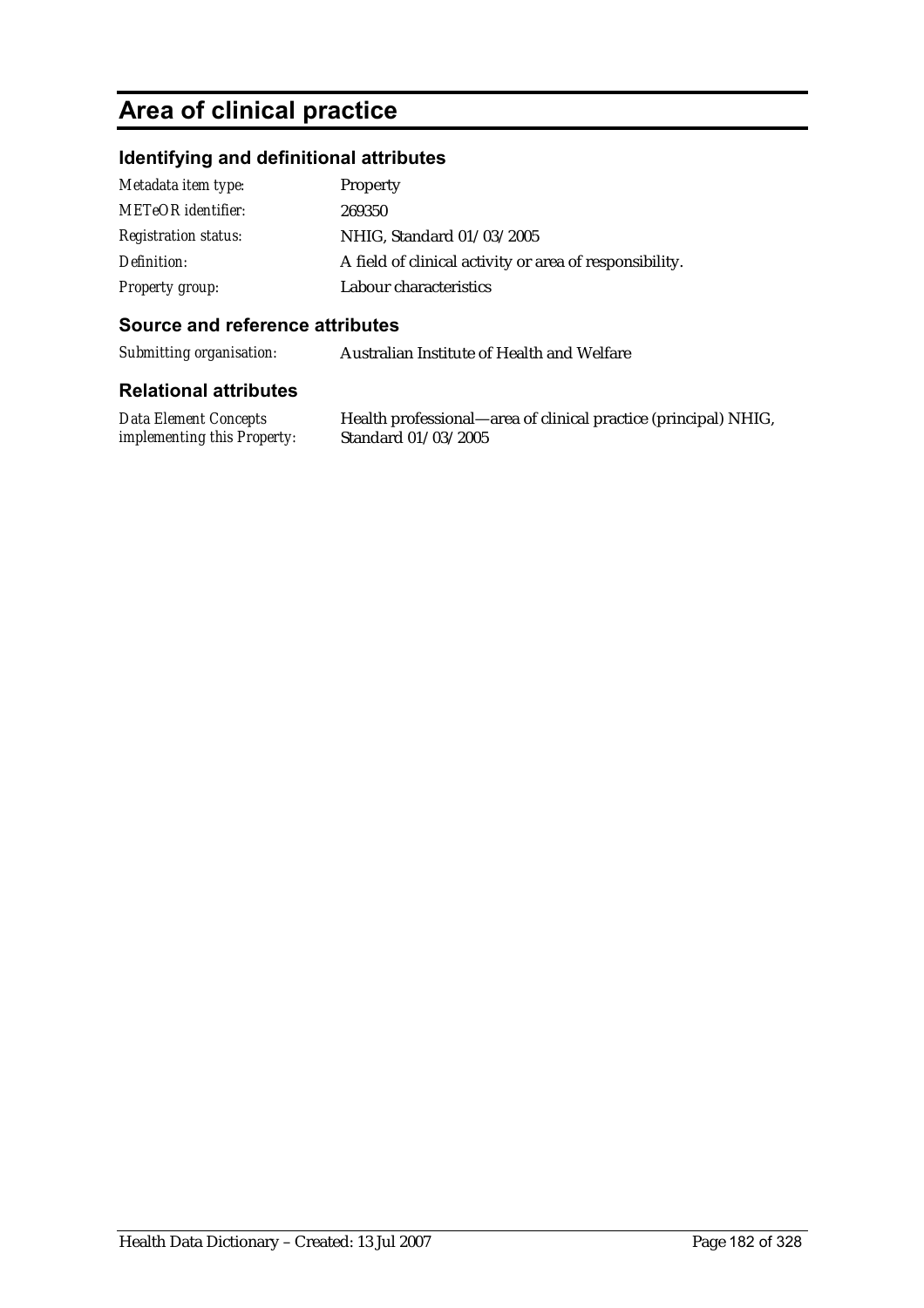# **Area of usual residence**

*implementing this Property:*

## **Identifying and definitional attributes**

| Metadata item type:          | <b>Property</b>                                                                 |
|------------------------------|---------------------------------------------------------------------------------|
| METeOR identifier:           | 269104                                                                          |
| <b>Registration status:</b>  | NHIG, Standard 01/03/2005                                                       |
| Definition:                  | The geographical region in which a person or group of people<br>usually reside. |
| <b>Property group:</b>       | <b>Location characteristics</b>                                                 |
| <b>Relational attributes</b> |                                                                                 |
| Data Element Concepts        | Person—area of usual residence NHIG, Standard 01/03/2005                        |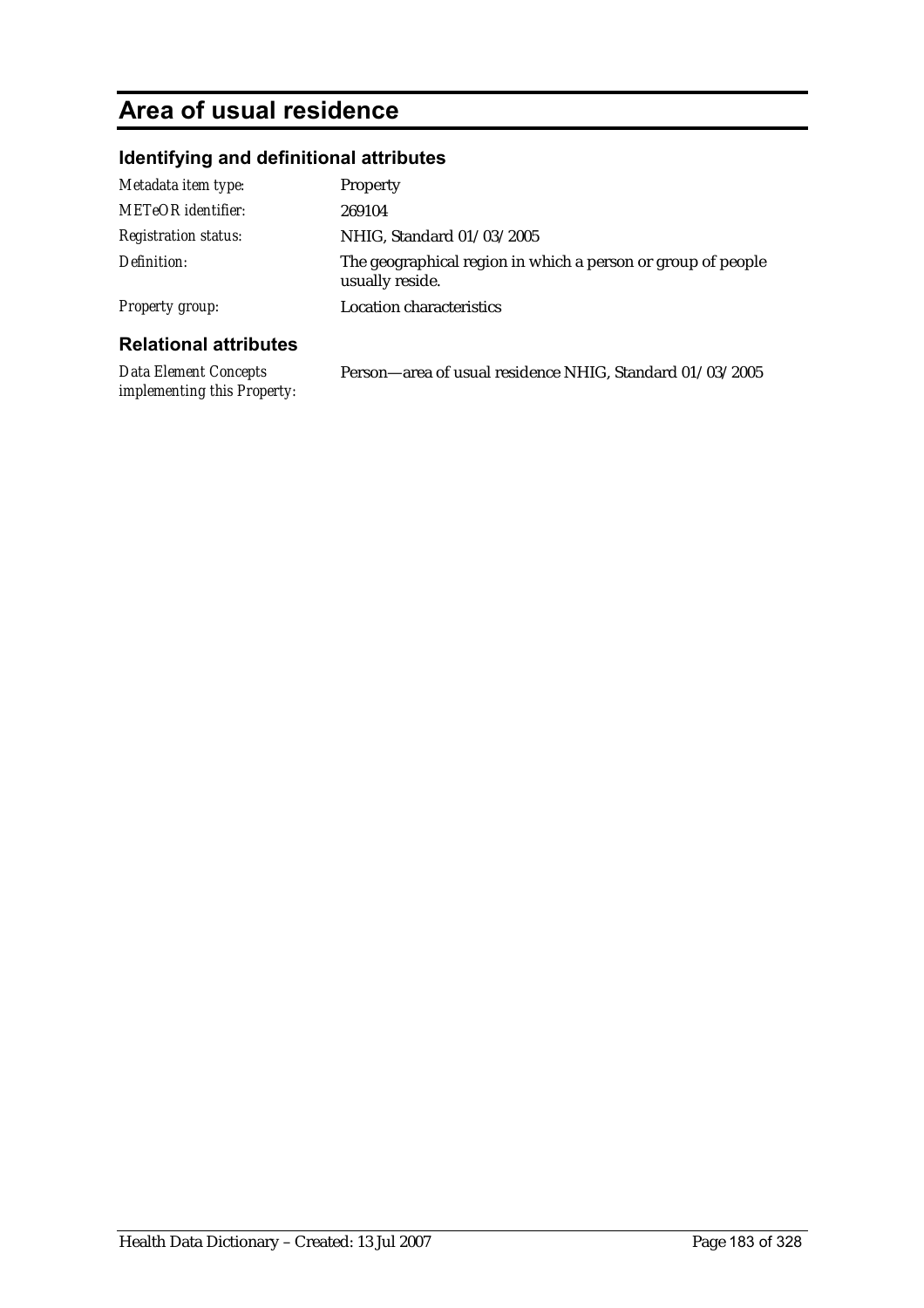# **Aspirin therapy status**

## **Identifying and definitional attributes**

| Metadata item type:         | Property                                    |
|-----------------------------|---------------------------------------------|
| <b>METeOR</b> identifier:   | 284754                                      |
| <b>Registration status:</b> | NHIG. Standard 04/06/2004                   |
| Definition:                 | An indicator of the use of aspirin therapy. |
| <b>Property group:</b>      | Health and wellbeing                        |

### **Source and reference attributes**

*Submitting organisation:* Australian Institute of Health and Welfare

| Data Element Concepts       | Person-aspirin therapy status NHIG, Standard 04/06/2004 |
|-----------------------------|---------------------------------------------------------|
| implementing this Property: |                                                         |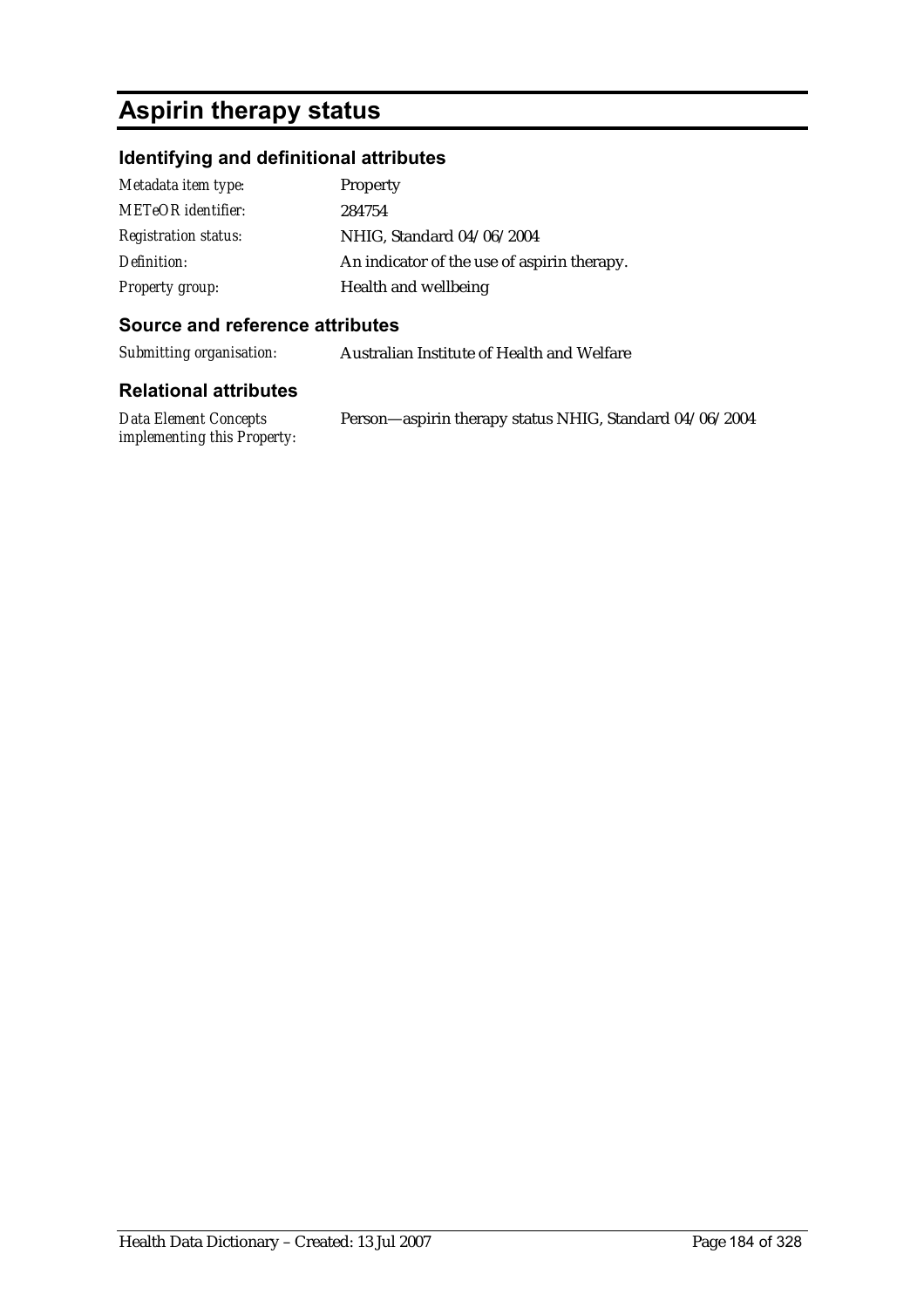# **Australian postcode**

## **Identifying and definitional attributes**

| Metadata item type:         | <b>Property</b>                                                                                                                                                                                     |
|-----------------------------|-----------------------------------------------------------------------------------------------------------------------------------------------------------------------------------------------------|
| <b>METeOR</b> identifier:   | 269316                                                                                                                                                                                              |
| <b>Registration status:</b> | NHIG, Standard 01/03/2005<br>NCSIMG, Standard 01/03/2005<br>NHDAMG, Standard 22/10/2005                                                                                                             |
| Definition:                 | The numeric descriptor for a postal delivery area, aligned with<br>locality, suburb or place.                                                                                                       |
| Context:                    | Postcode is an important part of a postal address and facilitates<br>written communication. It is one of a number of geographic<br>identifiers that can be used to determine a geographic location. |
| <b>Property group:</b>      | Location characteristics                                                                                                                                                                            |

### **Source and reference attributes**

| Submitting organisation: | <b>Standards Australia</b>                 |
|--------------------------|--------------------------------------------|
|                          | Australian Institute of Health and Welfare |

| Data Element Concepts              | Person (address)—Australian postcode NHIG, Standard                                                                     |
|------------------------------------|-------------------------------------------------------------------------------------------------------------------------|
| <i>implementing this Property:</i> | 01/03/2005                                                                                                              |
|                                    | NCSIMG. Standard $01/03/2005$                                                                                           |
|                                    | NHDAMG, Standard 10/02/2006                                                                                             |
|                                    | Service provider organisation (address)—Australian postcode<br>NHIG, Standard 04/05/2005<br>NCSIMG, Standard 31/08/2005 |
|                                    |                                                                                                                         |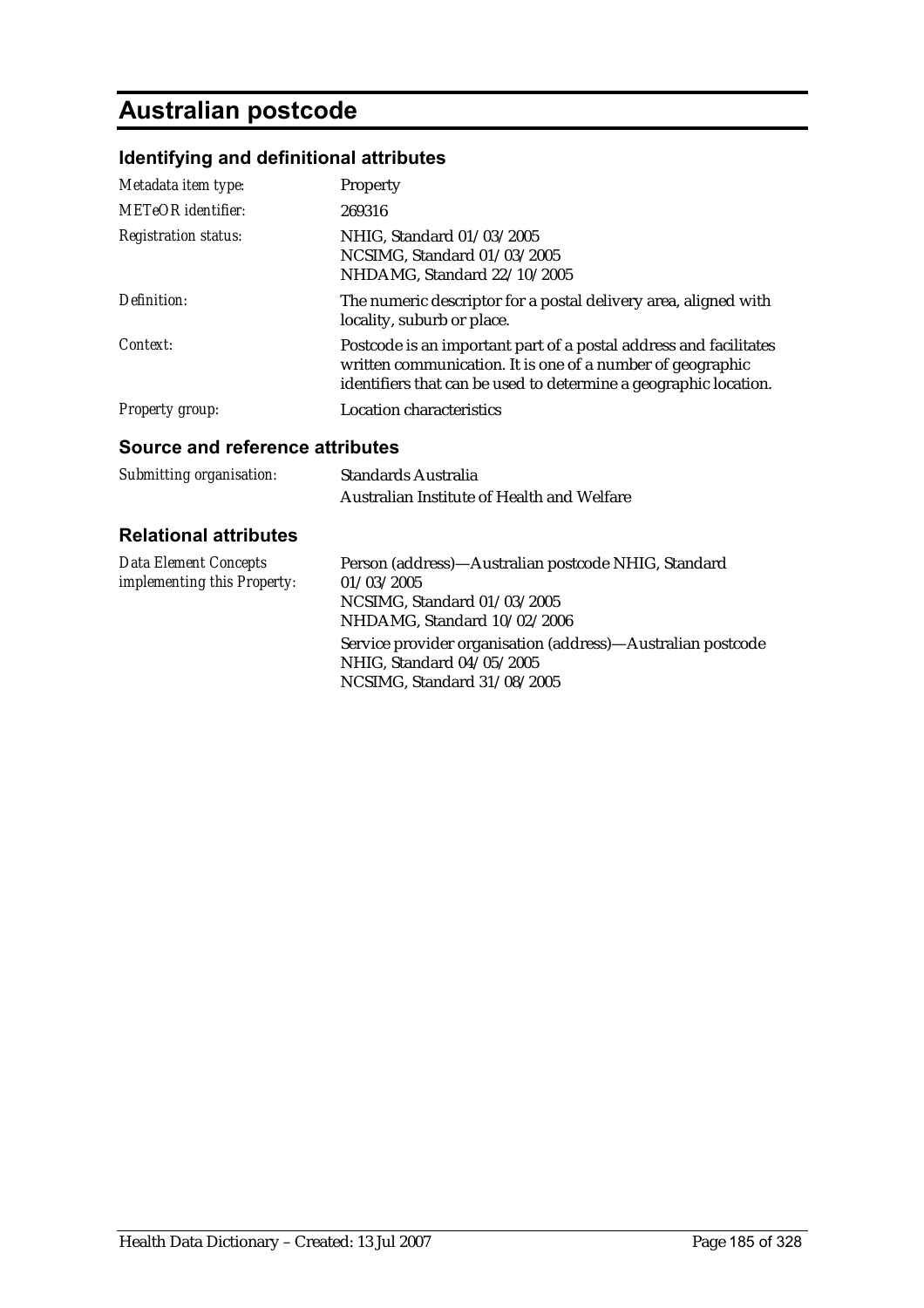# **Australian state/territory identifier**

## **Identifying and definitional attributes**

| Metadata item type:                                         | Property                                                                                                                                                                                                                                                                   |
|-------------------------------------------------------------|----------------------------------------------------------------------------------------------------------------------------------------------------------------------------------------------------------------------------------------------------------------------------|
| <b>METeOR</b> identifier:                                   | 269056                                                                                                                                                                                                                                                                     |
| <b>Registration status:</b>                                 | NHIG, Standard 01/03/2005<br>NCSIMG, Standard 01/03/2005<br>NHDAMG, Standard 22/10/2005                                                                                                                                                                                    |
| Definition:                                                 | An identifier of the Australian state or territory.                                                                                                                                                                                                                        |
| Context:                                                    | This is a <b>geographic indicator</b> which is used for analysis of the<br>distribution of clients or patients, agencies or establishments and<br>services.                                                                                                                |
| <b>Property group:</b>                                      | Location characteristics                                                                                                                                                                                                                                                   |
| <b>Relational attributes</b>                                |                                                                                                                                                                                                                                                                            |
| <b>Data Element Concepts</b><br>implementing this Property: | Establishment—Australian state/territory identifier NHIG,<br>Standard 01/03/2005<br>NCSIMG, Standard 01/03/2005                                                                                                                                                            |
|                                                             | Person-Australian state/territory identifier NHIG, Standard<br>01/03/2005<br>NCSIMG, Standard 01/03/2005<br>NHDAMG, Standard 10/02/2006<br>Service provider organisation-Australian state/territory identifier<br>NHIG, Standard 04/05/2005<br>NCSIMG, Standard 07/12/2005 |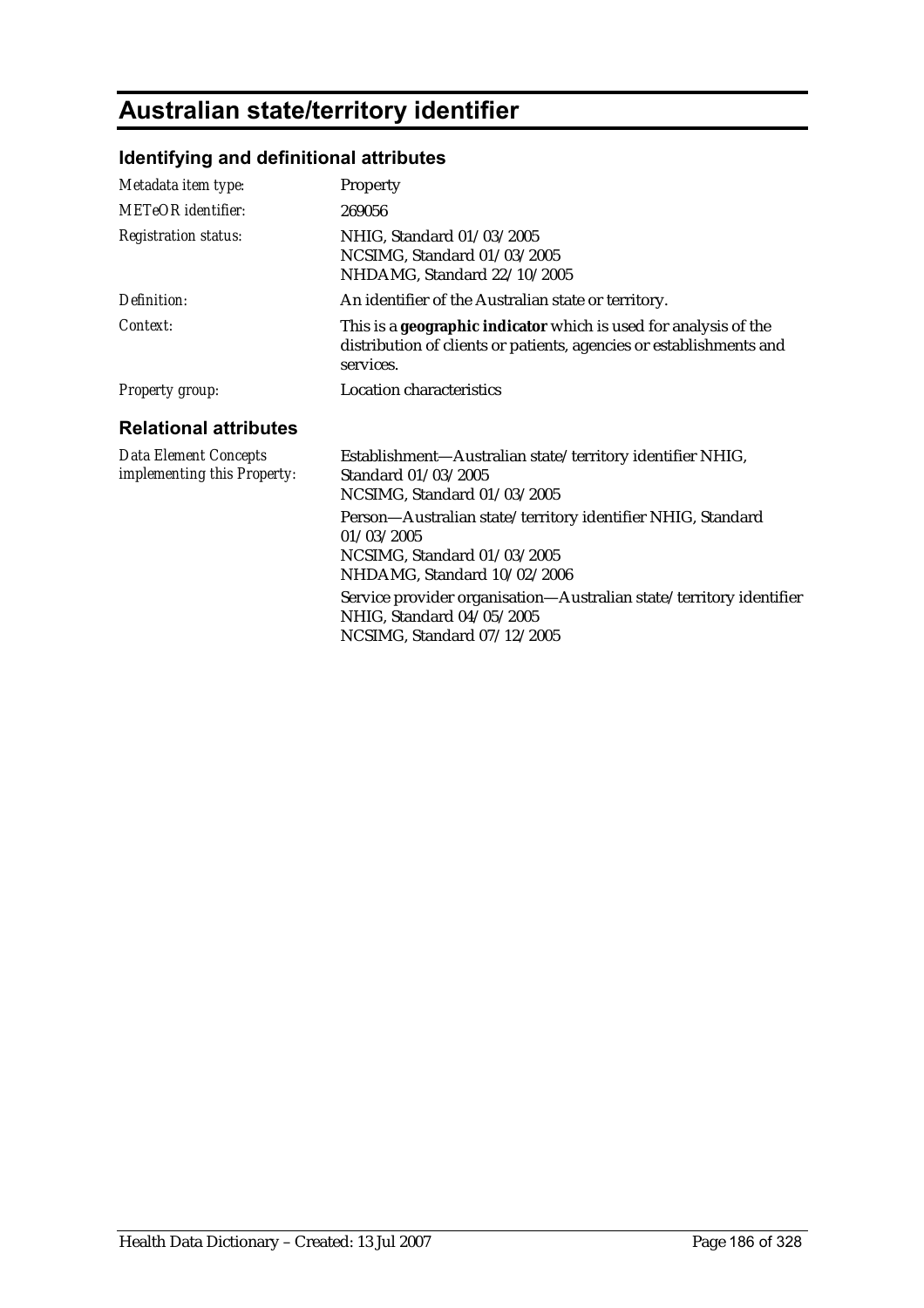# **Baby resuscitation method**

## **Identifying and definitional attributes**

| Metadata item type:         | Property                                                                         |
|-----------------------------|----------------------------------------------------------------------------------|
| <b>METeOR</b> identifier:   | 269026                                                                           |
| <b>Registration status:</b> | NHIG, Standard 01/03/2005                                                        |
| Definition:                 | The action taken for a baby to revive from apparent death or<br>unconsciousness. |
| <b>Property group:</b>      | Birth event                                                                      |

### **Source and reference attributes**

| Submitting organisation: | Australian Institute of Health and Welfare                                                           |
|--------------------------|------------------------------------------------------------------------------------------------------|
| Origin:                  | Macquarie University 2003. The Macquarie Dictionary 3rd ed.<br>Sydney: The Macquarie Library Pty Ltd |

| <b>Data Element Concepts</b>       | Birth event-baby resuscitation method NHIG, Standard |
|------------------------------------|------------------------------------------------------|
| <i>implementing this Property:</i> | 01/03/2005                                           |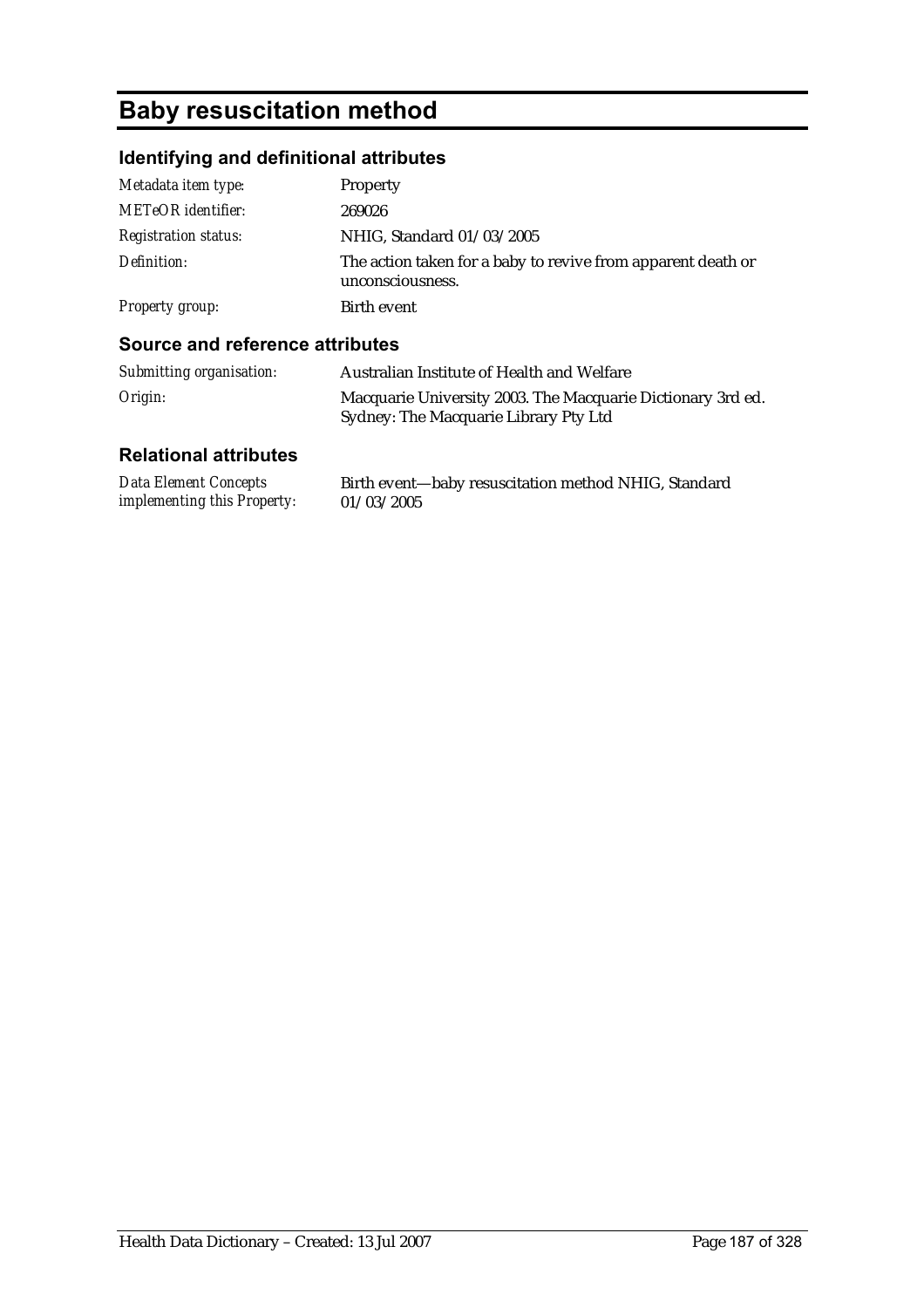## **Behaviour-related risk factor intervention**

### **Identifying and definitional attributes**

| Metadata item type:         | Property                                                     |
|-----------------------------|--------------------------------------------------------------|
| <b>METeOR</b> identifier:   | 269285                                                       |
| <i>Registration status:</i> | NHIG, Standard 01/03/2005                                    |
| Definition:                 | The action taken to address a behaviour-related risk factor. |
| <b>Property group:</b>      | Service provision event                                      |

### **Source and reference attributes**

*Submitting organisation:* Australian Institute of Health and Welfare

### **Relational attributes**

*Data Element Concepts implementing this Property:*

Episode of care—behaviour-related risk factor intervention NHIG, Standard 01/03/2005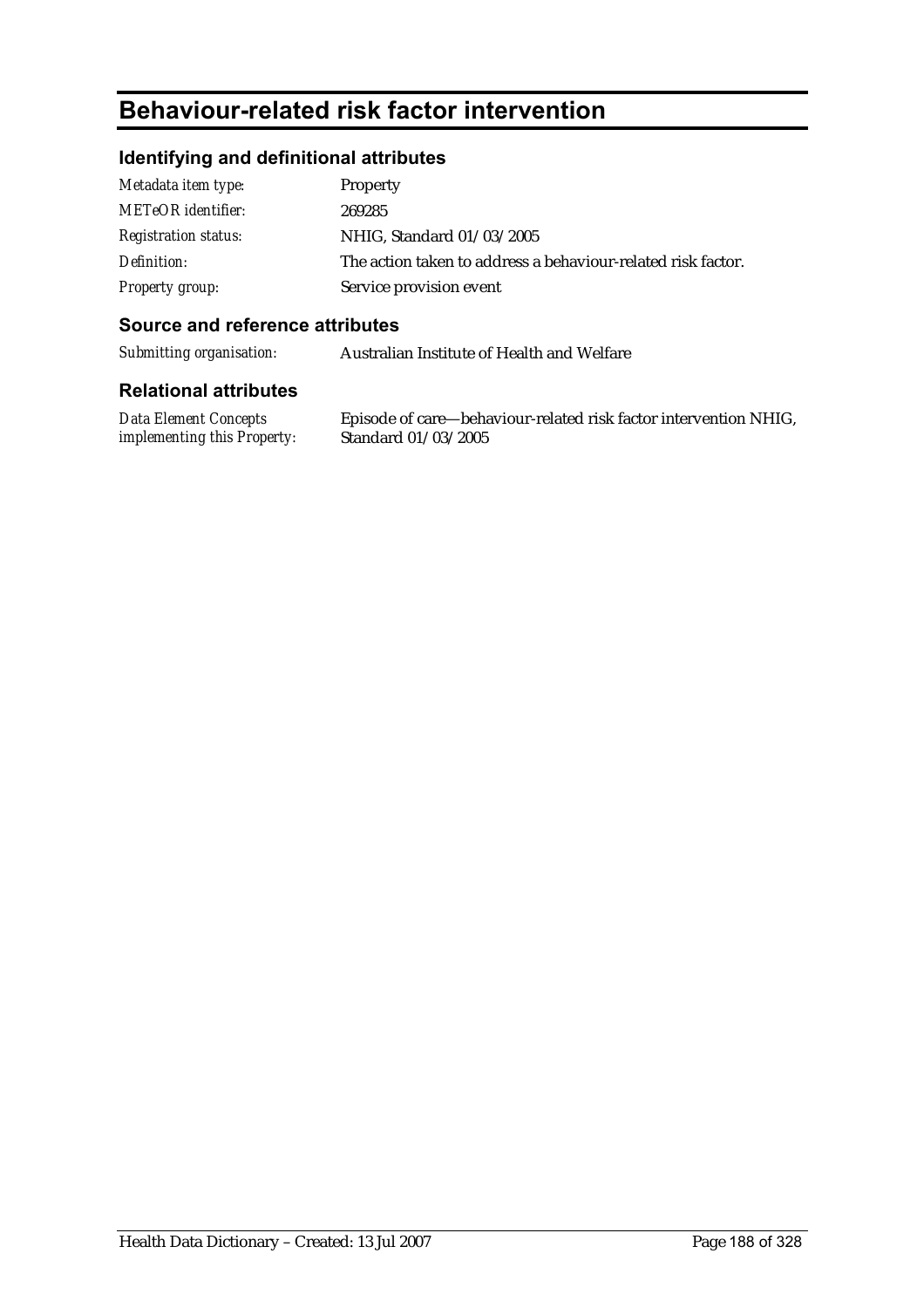# **Behaviour-related risk factor intervention purpose**

## **Identifying and definitional attributes**

| Metadata item type:         | <b>Property</b>                                                         |
|-----------------------------|-------------------------------------------------------------------------|
| <b>METeOR</b> identifier:   | 269286                                                                  |
| <i>Registration status:</i> | NHIG, Standard 01/03/2005                                               |
| Definition:                 | A lifestyle choice related risk factor associated with an intervention. |
| Property group:             | Service provision event                                                 |

### **Source and reference attributes**

*Submitting organisation:* Australian Institute of Health and Welfare

| <b>Data Element Concepts</b>       | Episode of care—behaviour-related risk factor intervention |
|------------------------------------|------------------------------------------------------------|
| <i>implementing this Property:</i> | purpose NHIG, Standard 01/03/2005                          |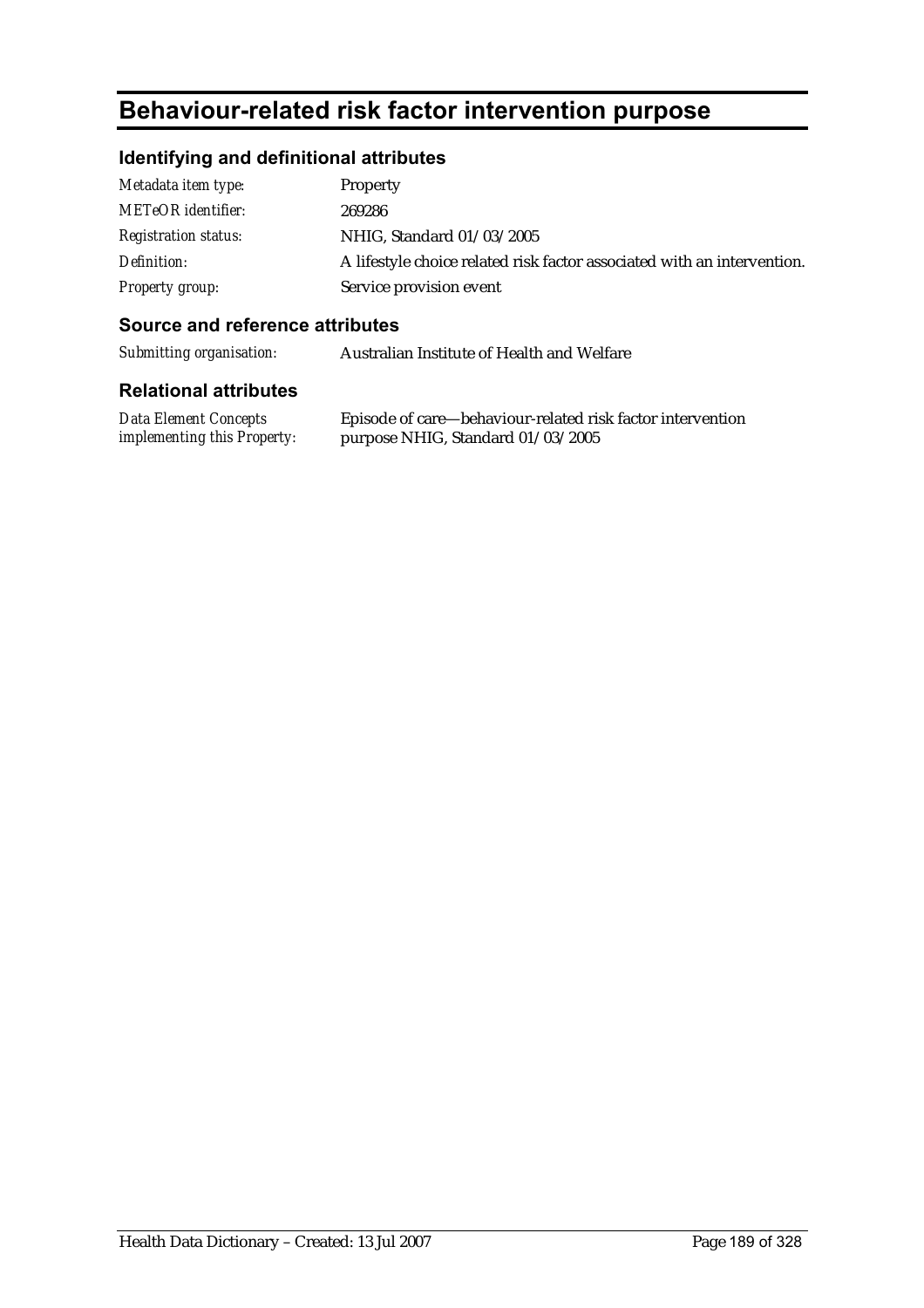# **Beta-blocker therapy status**

## **Identifying and definitional attributes**

| Metadata item type:         | <b>Property</b>                                  |
|-----------------------------|--------------------------------------------------|
| <b>METeOR</b> identifier:   | 284791                                           |
| <b>Registration status:</b> | NHIG, Standard 04/06/2004                        |
| Definition:                 | An indicator of the use of beta-blocker therapy. |
| <b>Property group:</b>      | Health and wellbeing                             |

### **Source and reference attributes**

*Submitting organisation:* Australian Institute of Health and Welfare

| Data Element Concepts              | Person—beta-blocker therapy status NHIG, Standard 04/06/2004 |
|------------------------------------|--------------------------------------------------------------|
| <i>implementing this Property:</i> |                                                              |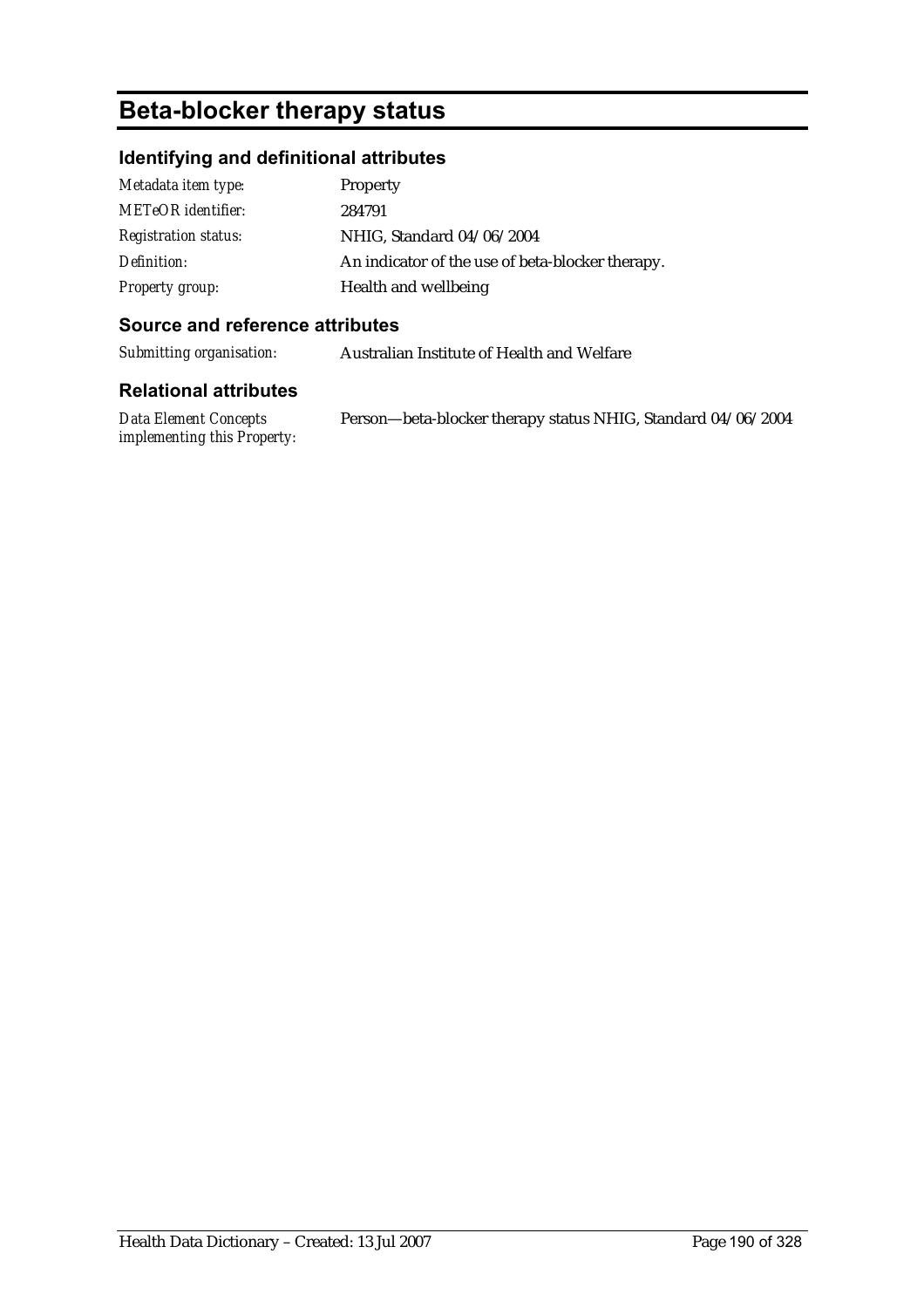# **Birth method**

## **Identifying and definitional attributes**

| Metadata item type:         | Property                                                                                      |
|-----------------------------|-----------------------------------------------------------------------------------------------|
| <b>METeOR</b> identifier:   | 337674                                                                                        |
| <b>Registration status:</b> | NHIG, Standard 06/09/2006                                                                     |
| Definition:                 | The method of complete expulsion or extraction from its mother<br>of a product of conception. |
| <b>Property group:</b>      | Birth event                                                                                   |
|                             |                                                                                               |

### **Source and reference attributes**

| Submitting organisation:                                    | Australian Institute of Health and Welfare             |  |
|-------------------------------------------------------------|--------------------------------------------------------|--|
| <b>Relational attributes</b>                                |                                                        |  |
| Related metadata references:                                | Supersedes Delivery method NHIG, Superseded 06/09/2006 |  |
| <b>Data Element Concepts</b><br>implementing this Property: | Birth event-birth method NHIG, Standard 06/09/2006     |  |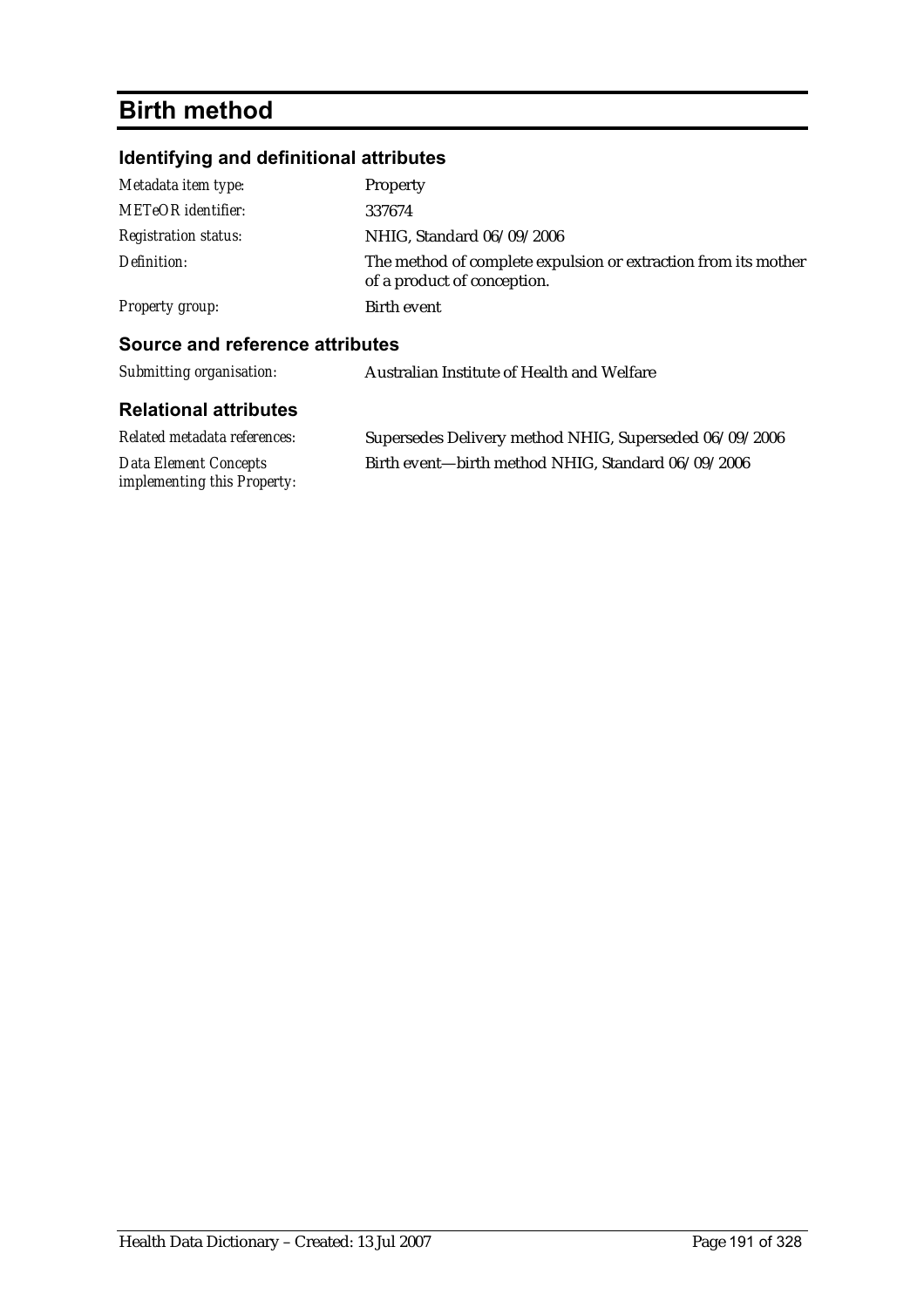# **Birth order**

| Identifying and definitional attributes |  |  |
|-----------------------------------------|--|--|
|-----------------------------------------|--|--|

| Metadata item type:                    | Property                                                                                                                                                                                                                                                                                                                                                                                                                                      |
|----------------------------------------|-----------------------------------------------------------------------------------------------------------------------------------------------------------------------------------------------------------------------------------------------------------------------------------------------------------------------------------------------------------------------------------------------------------------------------------------------|
| <b>METeOR</b> identifier:              | 269038                                                                                                                                                                                                                                                                                                                                                                                                                                        |
| <b>Registration status:</b>            | NHIG, Standard 01/03/2005                                                                                                                                                                                                                                                                                                                                                                                                                     |
| Definition:                            | The sequence number in the multiple birth.                                                                                                                                                                                                                                                                                                                                                                                                    |
| Context:                               | National Minimum Data Set (NMDS) Perinatal:                                                                                                                                                                                                                                                                                                                                                                                                   |
|                                        | Required to analyse pregnancy outcome according to birth order<br>and identify the individual baby resulting from a multiple birth<br>pregnancy. Multiple births have higher risks of perinatal mortality<br>and morbidity. Multiple birth pregnancies are often associated with<br>obstetric complications, labour and delivery complications, higher<br>rates of neonatal morbidity, low birthweight, and a higher<br>perinatal death rate. |
|                                        | Data Set Specification (DSS) - Health care client identification:                                                                                                                                                                                                                                                                                                                                                                             |
|                                        | While this piece of information is normally recorded for multiple<br>births against the mother's record, if the health care client<br>volunteers the information, it should be recorded.                                                                                                                                                                                                                                                      |
| <b>Property group:</b>                 | Birth event                                                                                                                                                                                                                                                                                                                                                                                                                                   |
| <b>Source and reference attributes</b> |                                                                                                                                                                                                                                                                                                                                                                                                                                               |

| Submitting organisation: | Australian Institute of Health and Welfare      |
|--------------------------|-------------------------------------------------|
| Origin:                  | <b>AS5017 Health Care Client Identification</b> |

| Data Element Concepts              | Birth—birth order NHIG, Standard 01/03/2005 |
|------------------------------------|---------------------------------------------|
| <i>implementing this Property:</i> |                                             |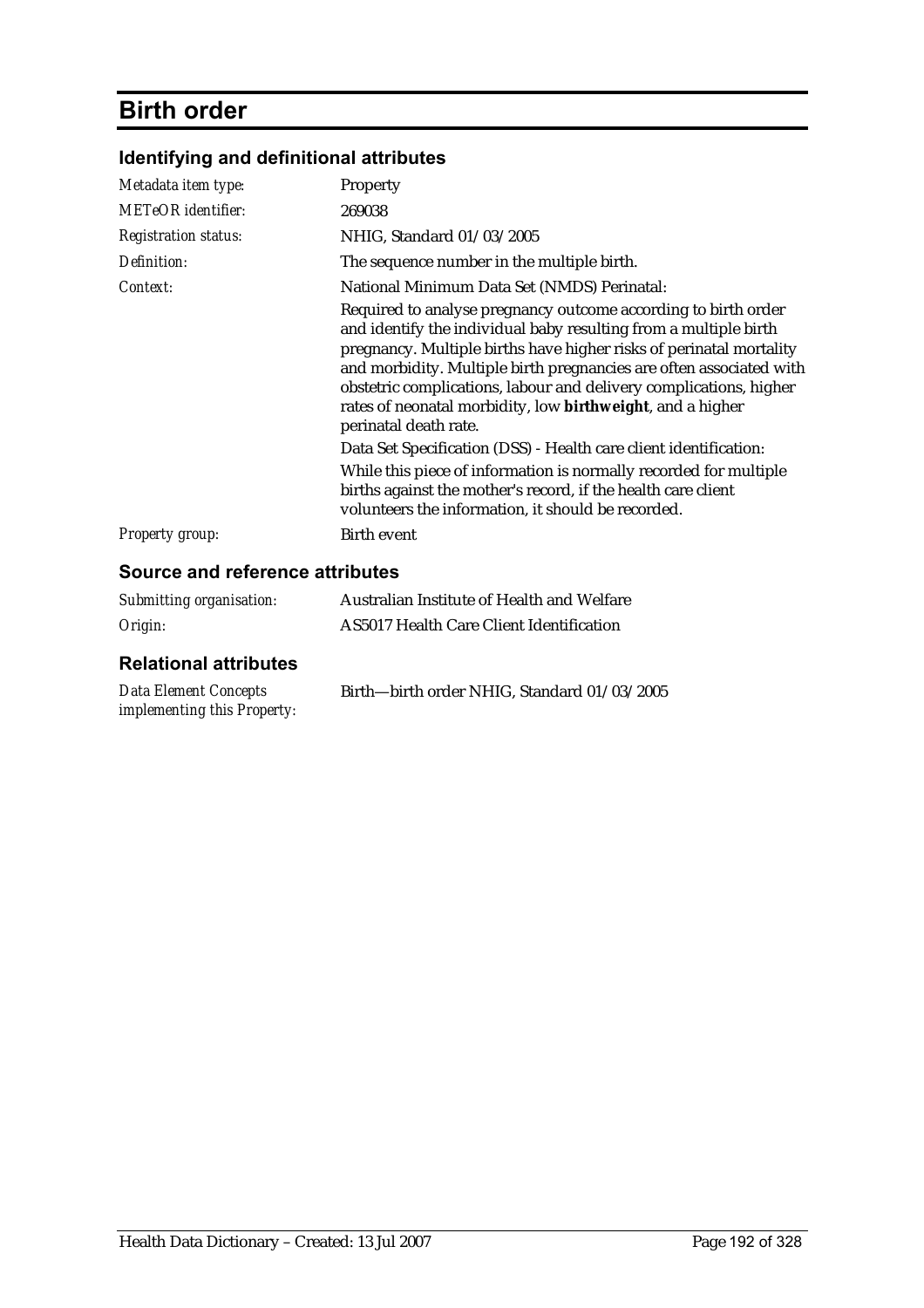# **Birth plurality**

## **Identifying and definitional attributes**

| Metadata item type:         | <b>Property</b>                                                                                                                                                                          |
|-----------------------------|------------------------------------------------------------------------------------------------------------------------------------------------------------------------------------------|
| <b>METeOR</b> identifier:   | 269039                                                                                                                                                                                   |
| <b>Registration status:</b> | NHIG, Standard 01/03/2005                                                                                                                                                                |
| Definition:                 | An indicator of multiple birth, showing the total number of births<br>resulting from a single pregnancy.                                                                                 |
| Context:                    | National Minimum Data Set (NMDS) Perinatal:                                                                                                                                              |
|                             | Multiple pregnancy increases the risk of complications during<br>pregnancy, labour and delivery and is associated with higher risk<br>of perinatal morbidity and mortality.              |
|                             | Data Set Specification (DSS) Health Care Client Identification:                                                                                                                          |
|                             | While this piece of information is normally recorded for multiple<br>births against the mother's record, if the health care client<br>volunteers the information, it should be recorded. |
| <i>Property group:</i>      | Birth event                                                                                                                                                                              |

### **Source and reference attributes**

| Submitting organisation:                                           | Australian Institute of Health and Welfare            |
|--------------------------------------------------------------------|-------------------------------------------------------|
| <b>Relational attributes</b>                                       |                                                       |
| <b>Data Element Concepts</b><br><i>implementing this Property:</i> | Birth event—birth plurality NHIG, Standard 01/03/2005 |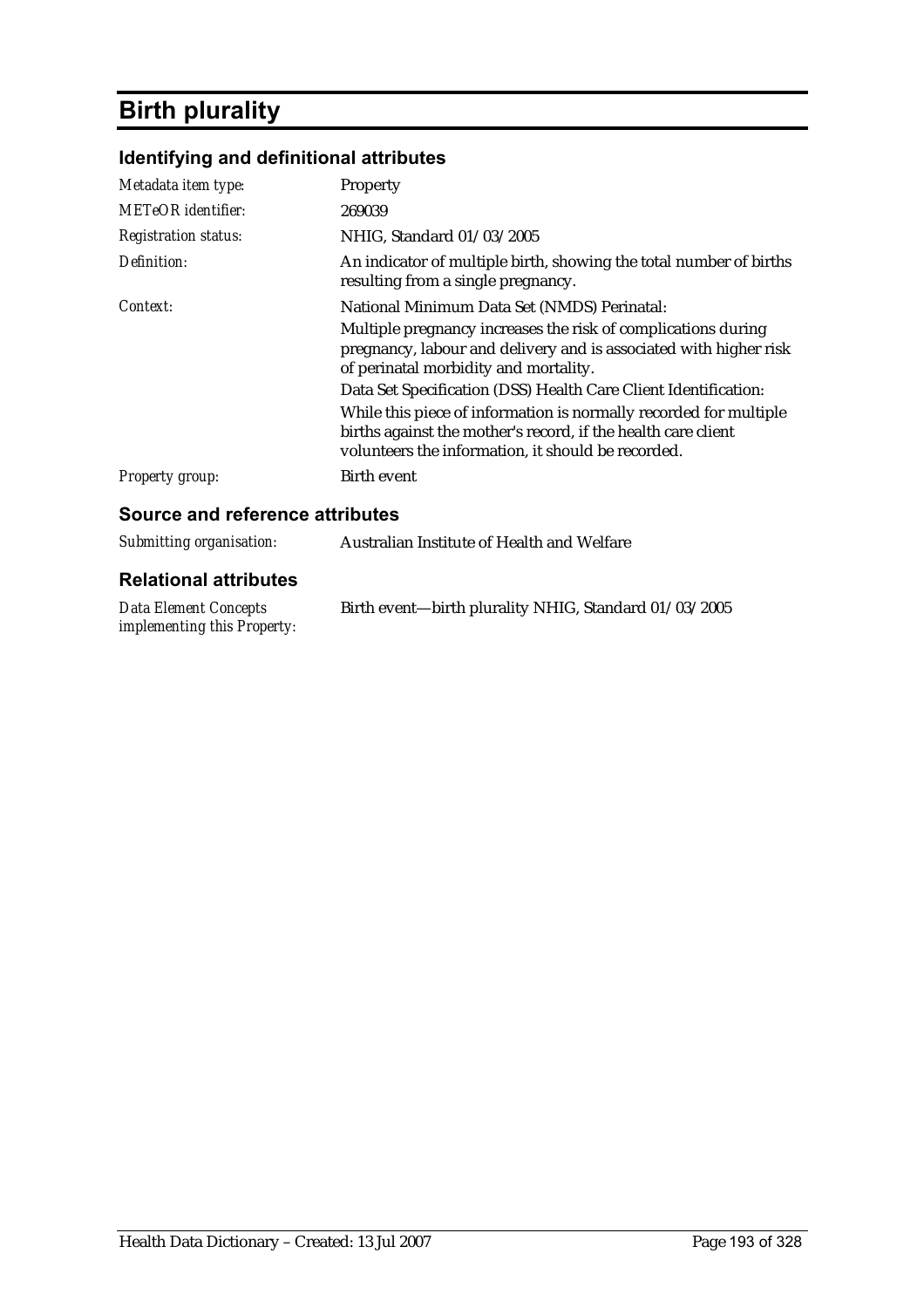# **Birth presentation**

## **Identifying and definitional attributes**

| Metadata item type:         | <b>Property</b>                                            |
|-----------------------------|------------------------------------------------------------|
| <b>METeOR</b> identifier:   | 269062                                                     |
| <b>Registration status:</b> | NHIG, Standard 01/03/2005                                  |
| Definition:                 | Presenting part of the fetus (at lower segment of uterus). |
| Property group:             | Birth event                                                |

### **Source and reference attributes**

*Submitting organisation:* Australian Institute of Health and Welfare

| <b>Data Element Concepts</b>       | Birth event—birth presentation NHIG, Standard 06/09/2006   |
|------------------------------------|------------------------------------------------------------|
| <i>implementing this Property:</i> | Birth event-birth presentation NHIG, Superseded 06/09/2006 |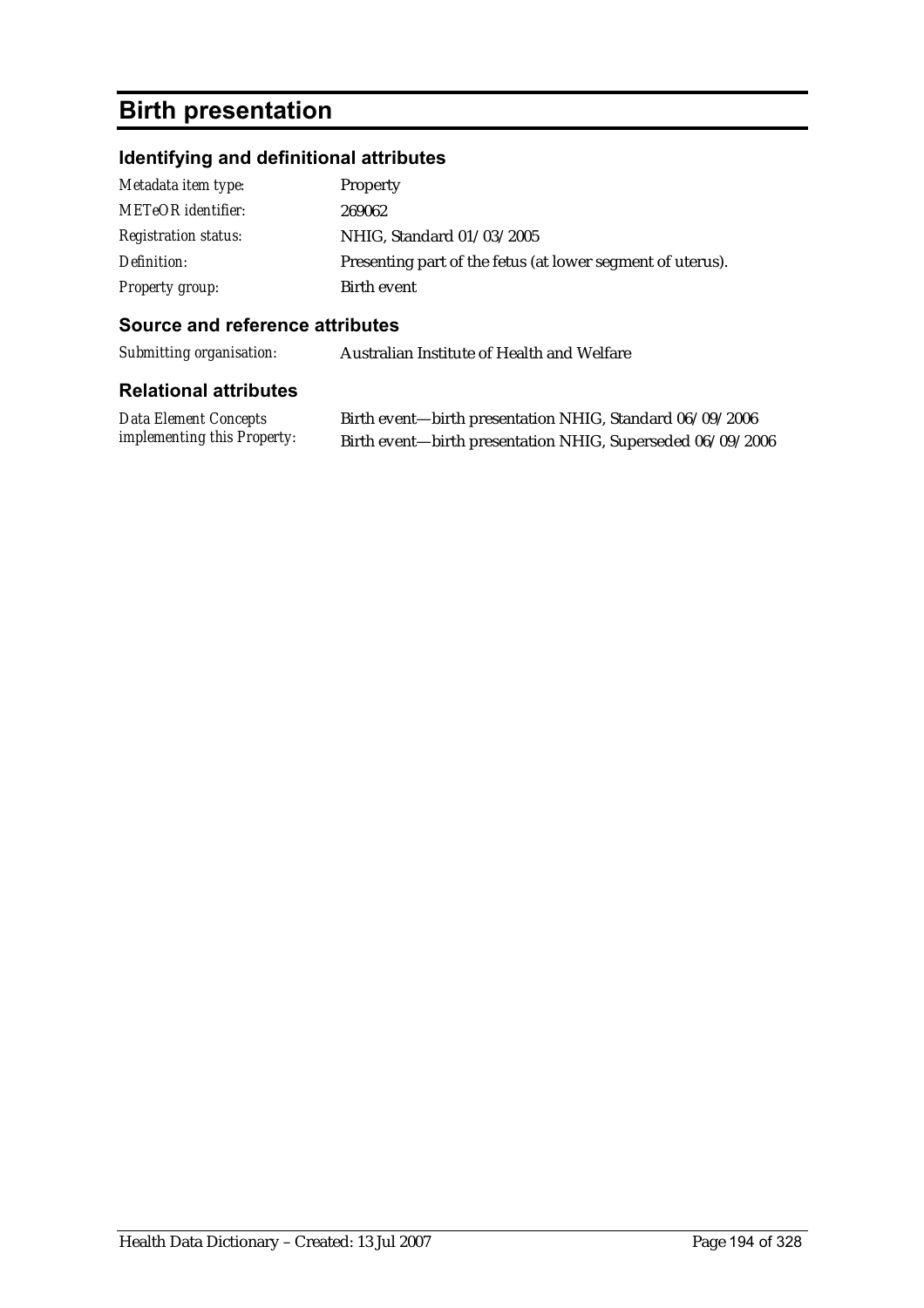## **Birth status**

## **Identifying and definitional attributes**

| Metadata item type:         | Property                                                |
|-----------------------------|---------------------------------------------------------|
| METeOR identifier:          | 269064                                                  |
| <b>Registration status:</b> | NHIG, Standard 01/03/2005                               |
| Definition:                 | Status of the baby at birth as an outcome of pregnancy. |
| <b>Property group:</b>      | Birth event                                             |

### **Source and reference attributes**

*Submitting organisation:* Australian Institute of Health and Welfare

| Data Element Concepts              | Birth-birth status NHIG, Standard 01/03/2005 |
|------------------------------------|----------------------------------------------|
| <i>implementing this Property:</i> |                                              |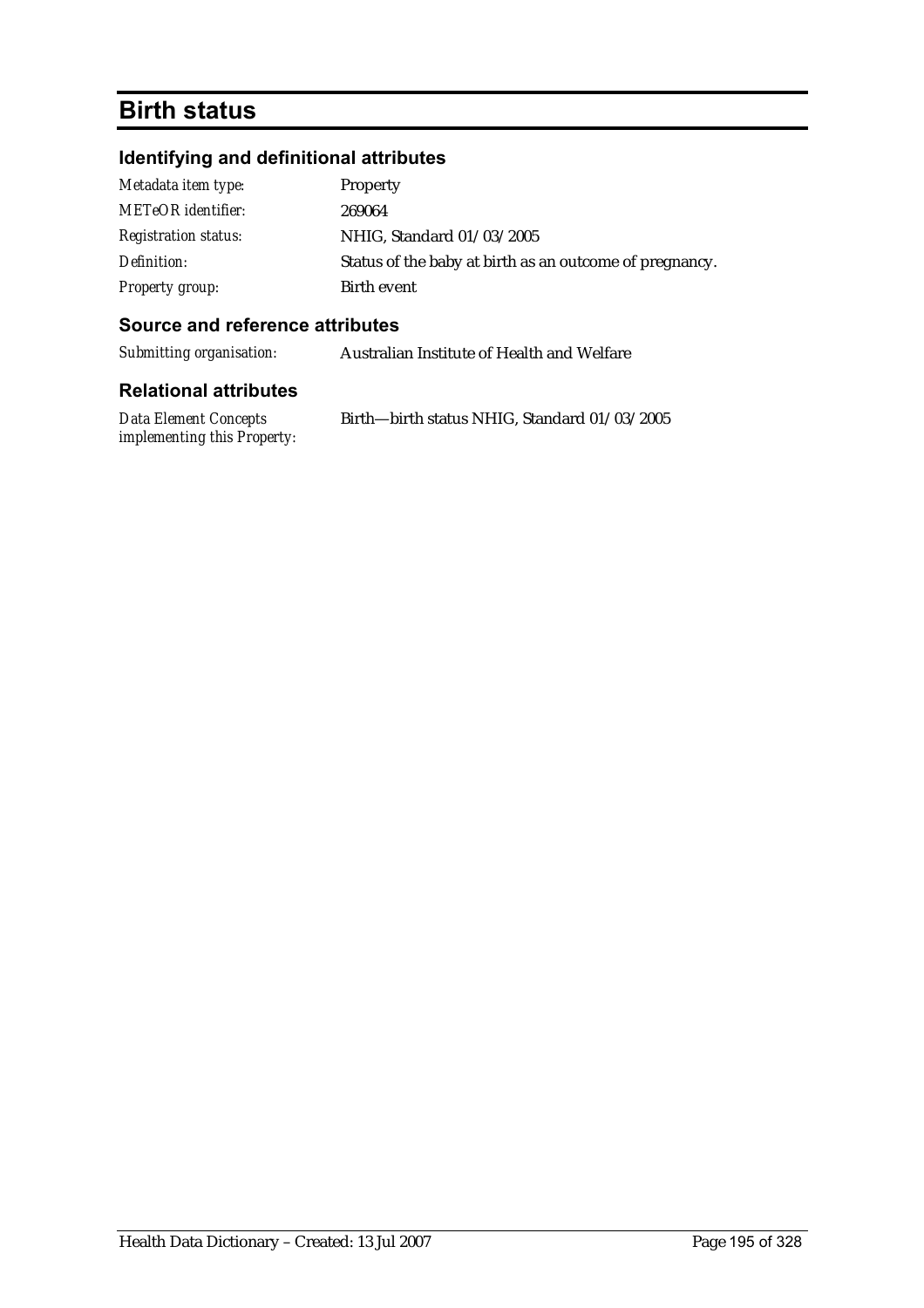# **Birth weight**

## **Identifying and definitional attributes**

| Metadata item type:         | Property                                      |
|-----------------------------|-----------------------------------------------|
| <b>METeOR</b> identifier:   | 269347                                        |
| <b>Registration status:</b> | NHIG, Standard 01/03/2005                     |
| Definition:                 | The weight of a newborn as recorded at birth. |
| <b>Property group:</b>      | Physical characteristics                      |

### **Source and reference attributes**

| Submitting organisation: | Australian Institute of Health and Welfare |
|--------------------------|--------------------------------------------|
|--------------------------|--------------------------------------------|

| Data Element Concepts              | Birth-birth weight NHIG, Standard 01/03/2005 |
|------------------------------------|----------------------------------------------|
| <i>implementing this Property:</i> |                                              |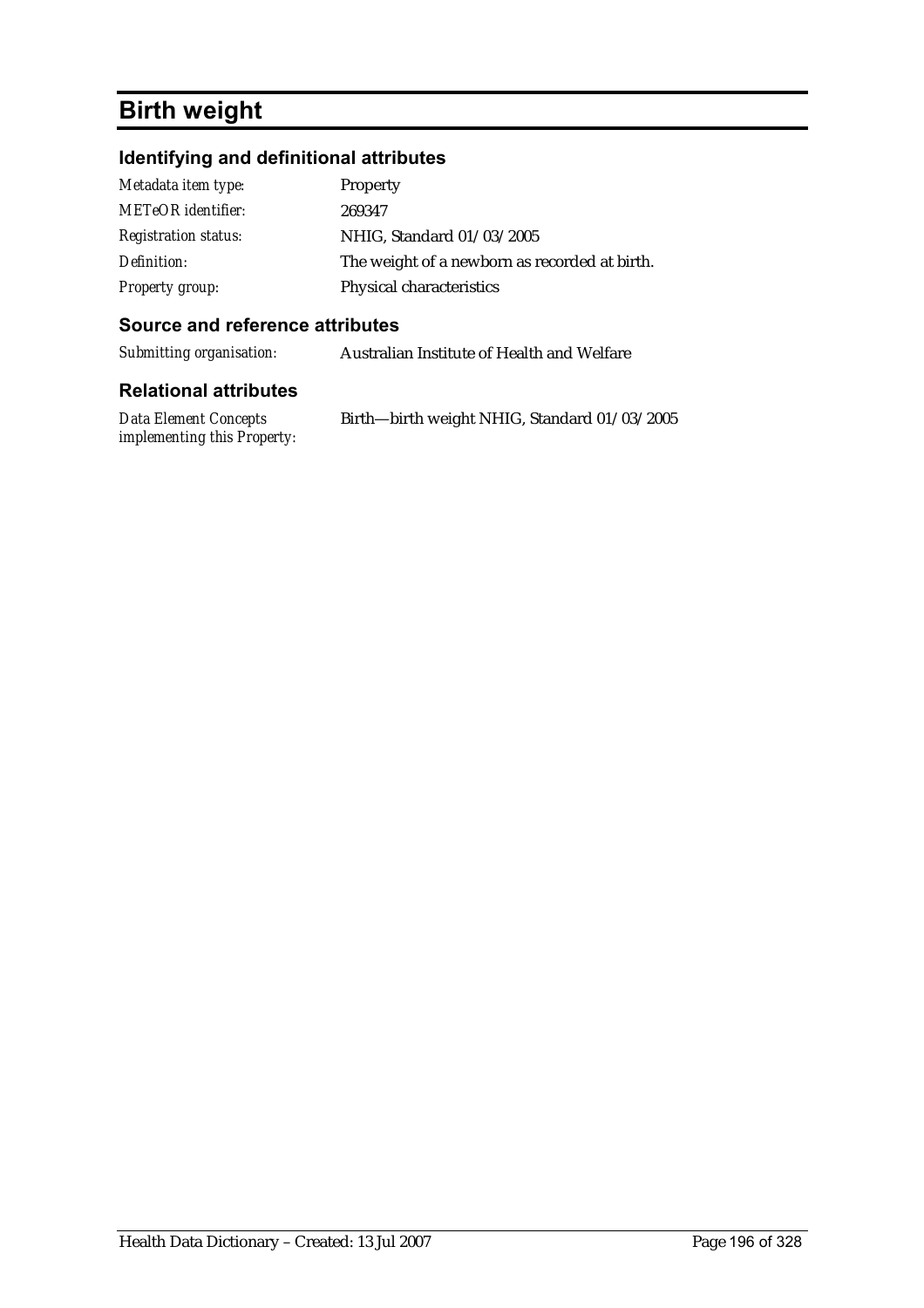# **Bleeding episode status**

## **Identifying and definitional attributes**

| Metadata item type:         | Property                                                                                             |
|-----------------------------|------------------------------------------------------------------------------------------------------|
| METeOR identifier:          | 284804                                                                                               |
| <i>Registration status:</i> | NHIG, Standard 04/06/2004                                                                            |
| Definition:                 | An episode of bleeding as described by the Thrombolysis In<br>Myocardial Infarction (TIMI) criteria. |
| <b>Property group:</b>      | Health and wellbeing                                                                                 |

### **Source and reference attributes**

| Submitting organisation:     | Australian Institute of Health and Welfare |
|------------------------------|--------------------------------------------|
| <b>Relational attributes</b> |                                            |

| Data Element Concepts       | Person—bleeding episode status NHIG, Standard 04/06/2004 |
|-----------------------------|----------------------------------------------------------|
| implementing this Property: |                                                          |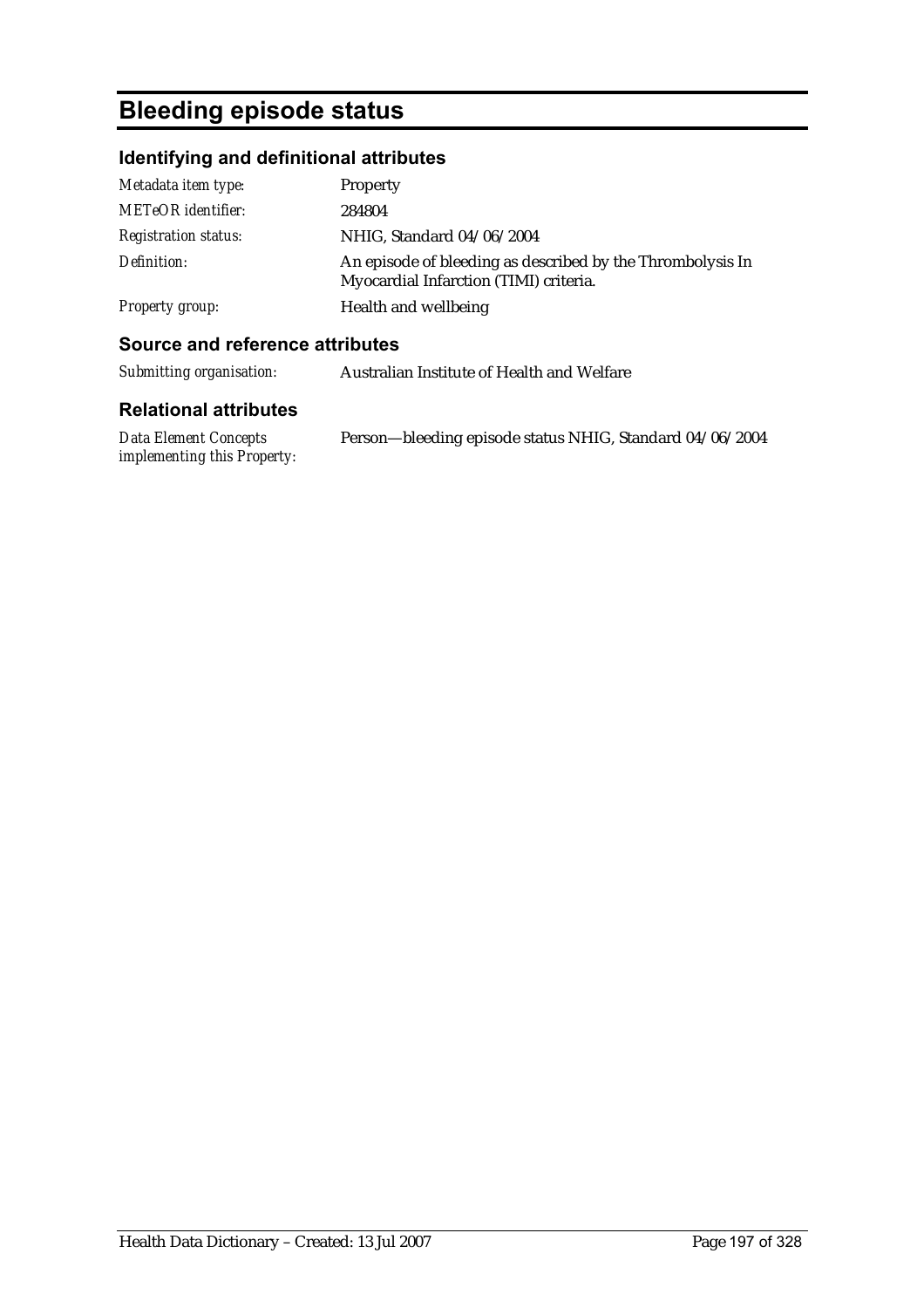# **Blindness**

## **Identifying and definitional attributes**

| Metadata item type:                    | Property                                                                                                                                                                                                                                                           |  |
|----------------------------------------|--------------------------------------------------------------------------------------------------------------------------------------------------------------------------------------------------------------------------------------------------------------------|--|
| <b>METeOR</b> identifier:              | 269103                                                                                                                                                                                                                                                             |  |
| <b>Registration status:</b>            | NHIG, Standard 01/03/2005                                                                                                                                                                                                                                          |  |
| Definition:                            | Blindness is less than $6/60$ vision in the better eye with glasses.<br>Vision 6/60 is the ability to see only at 6 metres what the normal<br>eye can see at 60 metres. An indicator of the presence or<br>development of a visual impairment or inability to see. |  |
| Property group:                        | Health and wellbeing                                                                                                                                                                                                                                               |  |
| <b>Source and reference attributes</b> |                                                                                                                                                                                                                                                                    |  |
| Submitting organisation:               | Australian Institute of Health and Welfare                                                                                                                                                                                                                         |  |

| <b>Data Element Concepts</b>       | Person-blindness NHIG, Standard 01/03/2005 |
|------------------------------------|--------------------------------------------|
| <i>implementing this Property:</i> |                                            |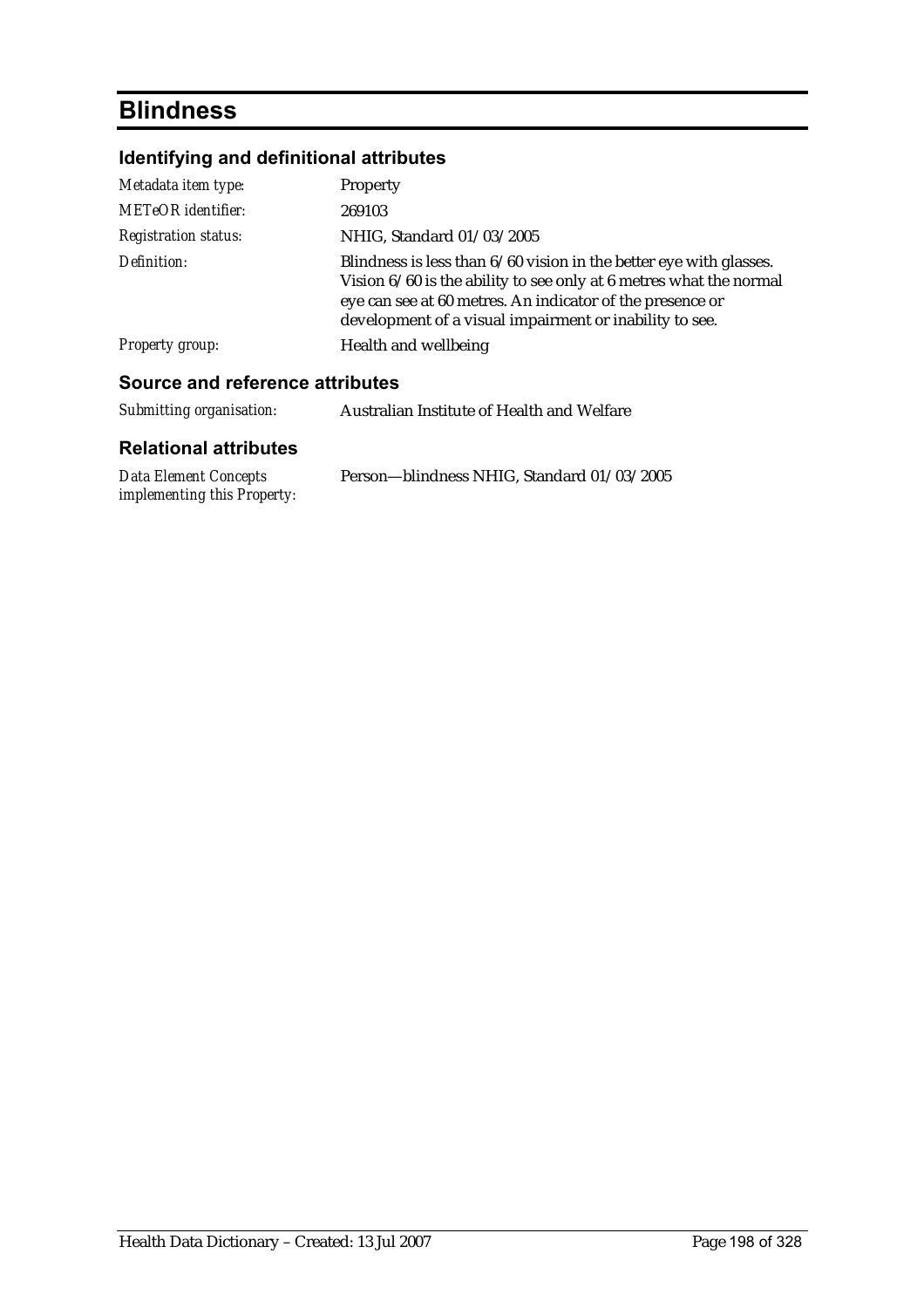## **Blood pressure**

## **Identifying and definitional attributes**

| Metadata item type:         | <b>Property</b>                                                               |
|-----------------------------|-------------------------------------------------------------------------------|
| <b>METeOR</b> identifier:   | 269105                                                                        |
| <b>Registration status:</b> | NHIG, Standard 01/03/2005                                                     |
| Definition:                 | The pressure exerted by blood against the inner walls of the blood<br>vessels |
| Property group:             | Health and wellbeing                                                          |

#### **Source and reference attributes**

| Submitting organisation:     | Australian Institute of Health and Welfare                                                           |
|------------------------------|------------------------------------------------------------------------------------------------------|
| Origin:                      | Macquarie University 2003. The Macquarie Dictionary 3rd ed.<br>Sydney: The Macquarie Library Pty Ltd |
| <b>Relational attributes</b> |                                                                                                      |

| Data Element Concepts              | Person-blood pressure (diastolic) NHIG, Standard 01/03/2005 |
|------------------------------------|-------------------------------------------------------------|
| <i>implementing this Property:</i> | Person-blood pressure (systolic) NHIG, Standard 01/03/2005  |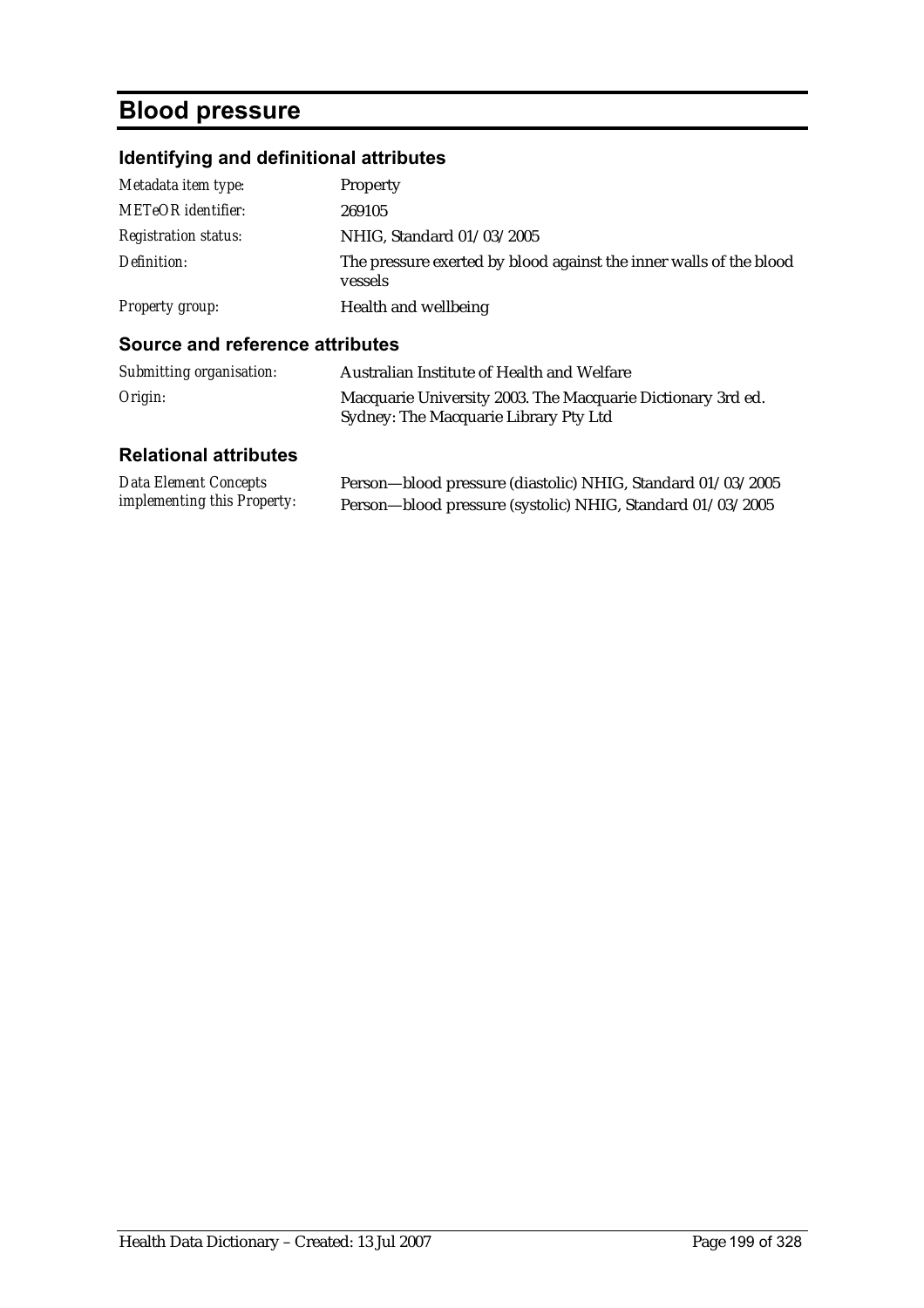# **Bodily location of main injury**

## **Identifying and definitional attributes**

| Metadata item type:         | Property                                                   |
|-----------------------------|------------------------------------------------------------|
| Synonymous names:           | <b>Site</b>                                                |
| METeOR identifier:          | 269098                                                     |
| <b>Registration status:</b> | NHIG, Standard 01/03/2005                                  |
| Definition:                 | The position on the body of the primary injury of concern. |
| <b>Property group:</b>      | Crisis event                                               |

### **Source and reference attributes**

*Submitting organisation:* Australian Institute of Health and Welfare

| Data Element Concepts              | Person-bodily location of main injury NHIG, Standard |
|------------------------------------|------------------------------------------------------|
| <i>implementing this Property:</i> | 01/03/2005                                           |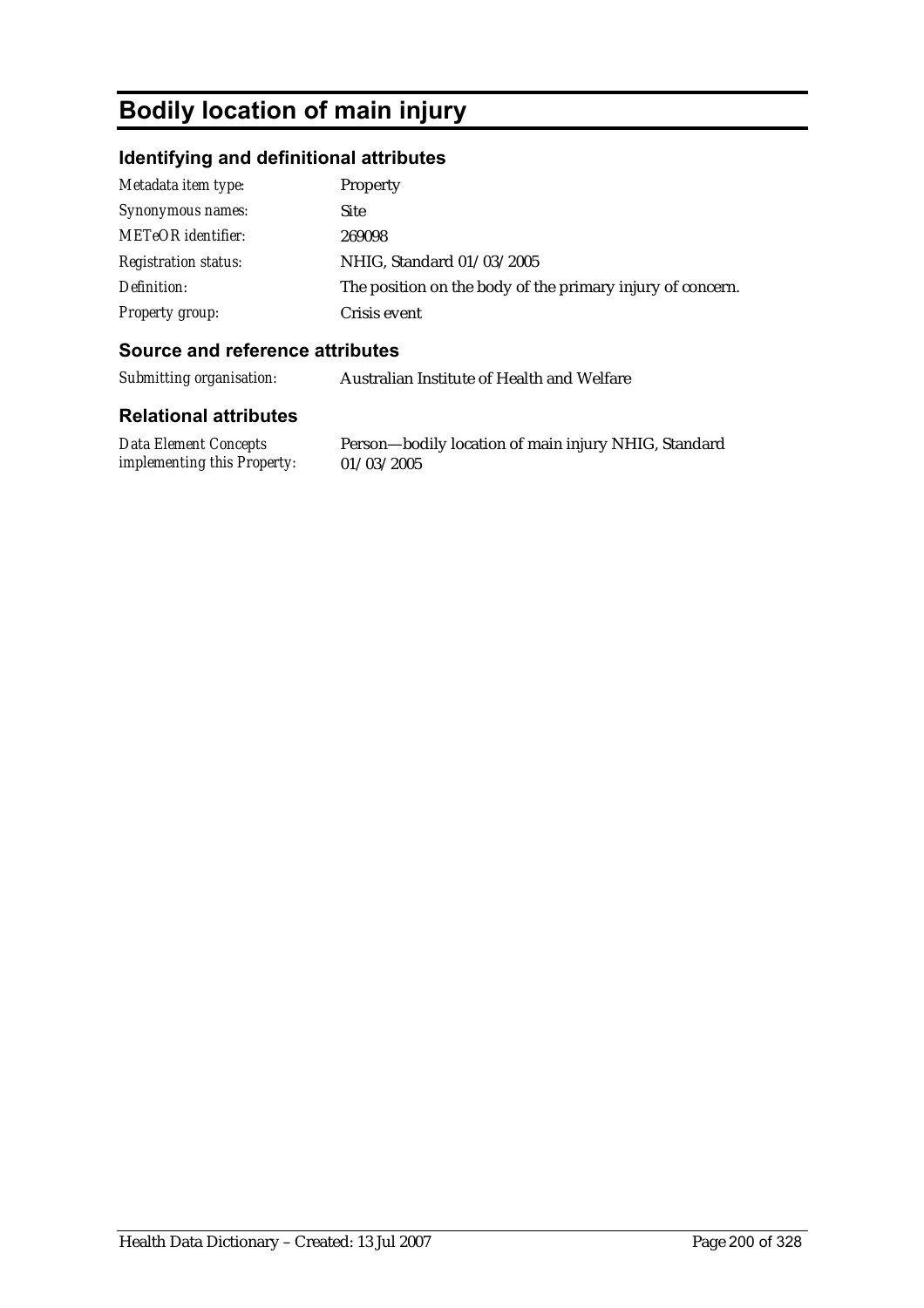# **Body function**

## **Identifying and definitional attributes**

| Metadata item type:          | Property                                                    |
|------------------------------|-------------------------------------------------------------|
| METeOR identifier:           | 320237                                                      |
| <b>Registration status:</b>  | NHIG, Standard 29/11/2006<br>NCSIMG, Standard 16/10/2006    |
| Definition:                  | The physiological or psychological function of body system. |
| Property group:              | Physical characteristics                                    |
| <b>Relational attributes</b> |                                                             |

| <b>Data Element Concepts</b>       | Person—body function NHIG, Standard 29/11/2006 |
|------------------------------------|------------------------------------------------|
| <i>implementing this Property:</i> | NCSIMG, Standard $16/10/2006$                  |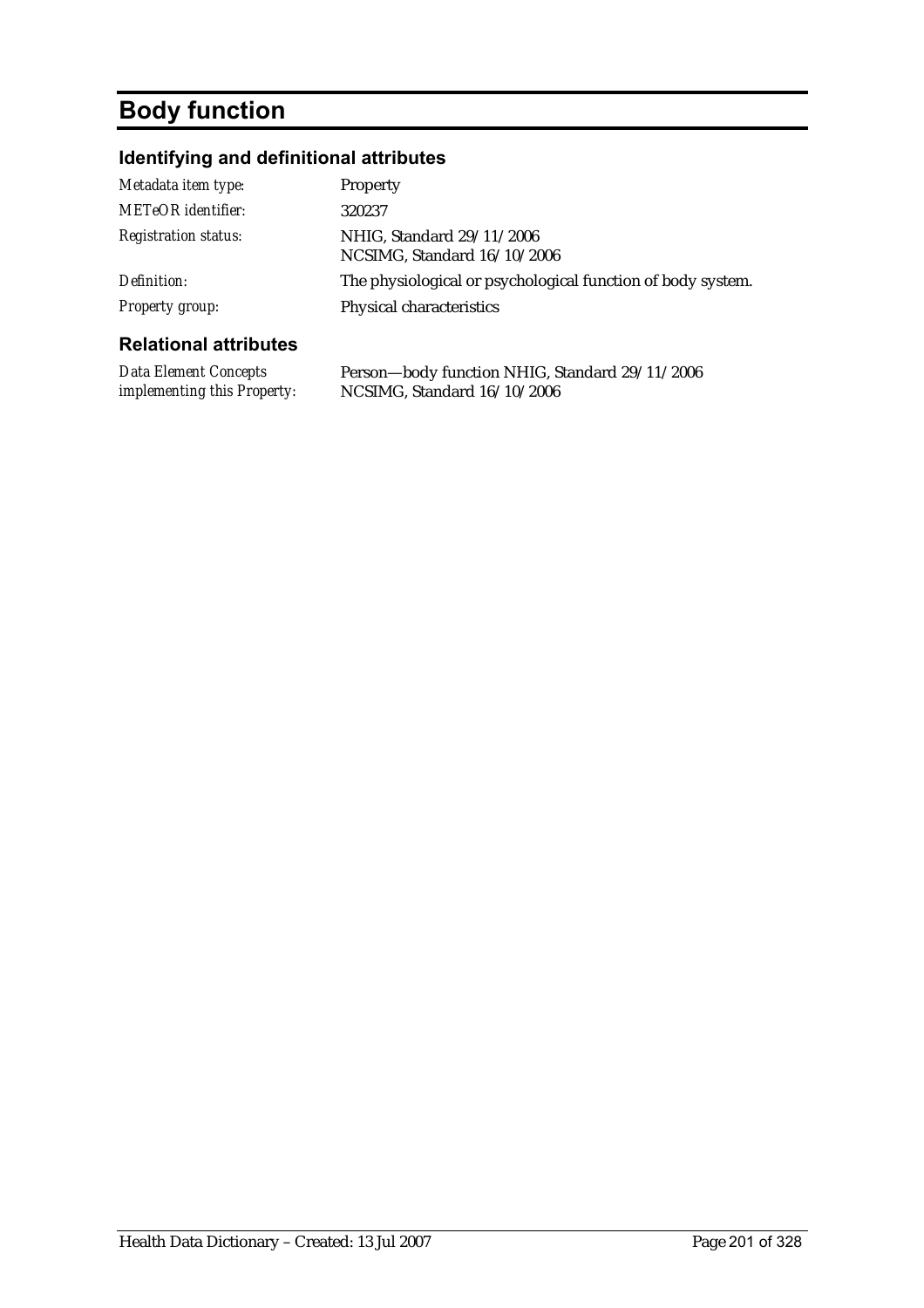# **Body mass index**

## **Identifying and definitional attributes**

| Metadata item type:                    | <b>Property</b>                                                                                                                                                       |
|----------------------------------------|-----------------------------------------------------------------------------------------------------------------------------------------------------------------------|
| METeOR identifier:                     | 269114                                                                                                                                                                |
| <b>Registration status:</b>            | NHIG, Standard 01/03/2005                                                                                                                                             |
| Definition:                            | A measure of body fat that gives an indication of nutritional status.<br>Body mass index is the weight in kilograms divided by the square<br>of the height in meters. |
| Property group:                        | Health and wellbeing                                                                                                                                                  |
| <b>Source and reference attributes</b> |                                                                                                                                                                       |
| Origin:                                | Dorland's Illustrated Medical Dictionary 30th ed. Philadelphia:<br><b>Saunders</b>                                                                                    |

| Data Element Concepts              | Adult-body mass index NHIG, Standard 01/03/2005        |
|------------------------------------|--------------------------------------------------------|
| <i>implementing this Property:</i> | Child-body mass index NHIG, Standard 01/03/2005        |
|                                    | Person-body mass index (classification) NHIG, Standard |
|                                    | 01/03/2005                                             |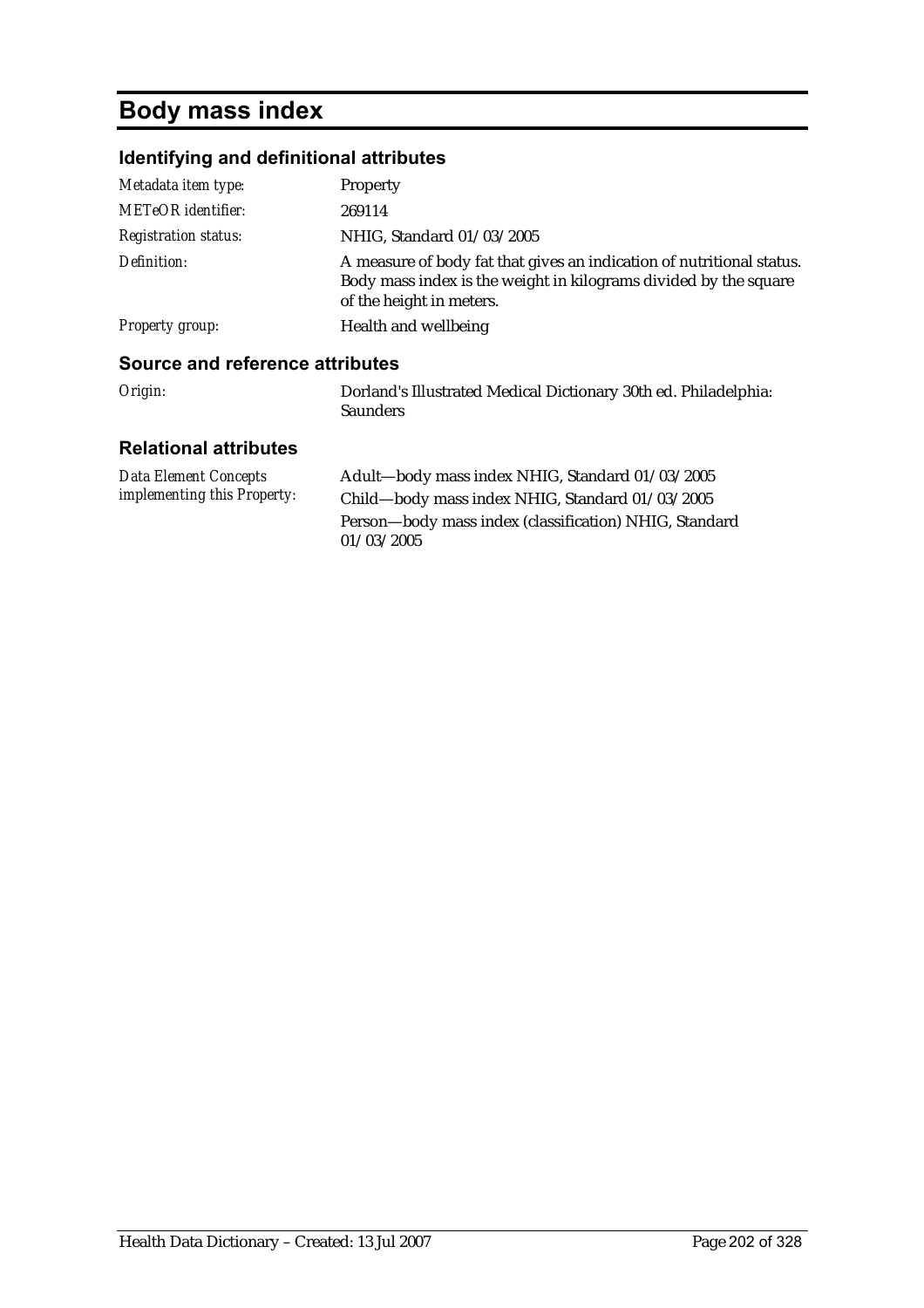## **Body structure**

## **Identifying and definitional attributes**

| Metadata item type:                                  | Property                                                                       |
|------------------------------------------------------|--------------------------------------------------------------------------------|
| <b>METeOR</b> identifier:                            | 320249                                                                         |
| <b>Registration status:</b>                          | NHIG, Standard 29/11/2006<br>NCSIMG, Standard 16/10/2006                       |
| Definition:                                          | An anatomical part of the body such as organs, limbs or their<br>components.   |
| <b>Property group:</b>                               | Physical characteristics                                                       |
| <b>Relational attributes</b>                         |                                                                                |
| Data Element Concepts<br>implementing this Property: | Person-body structure NHIG, Standard 29/11/2006<br>NCSIMG, Standard 16/10/2006 |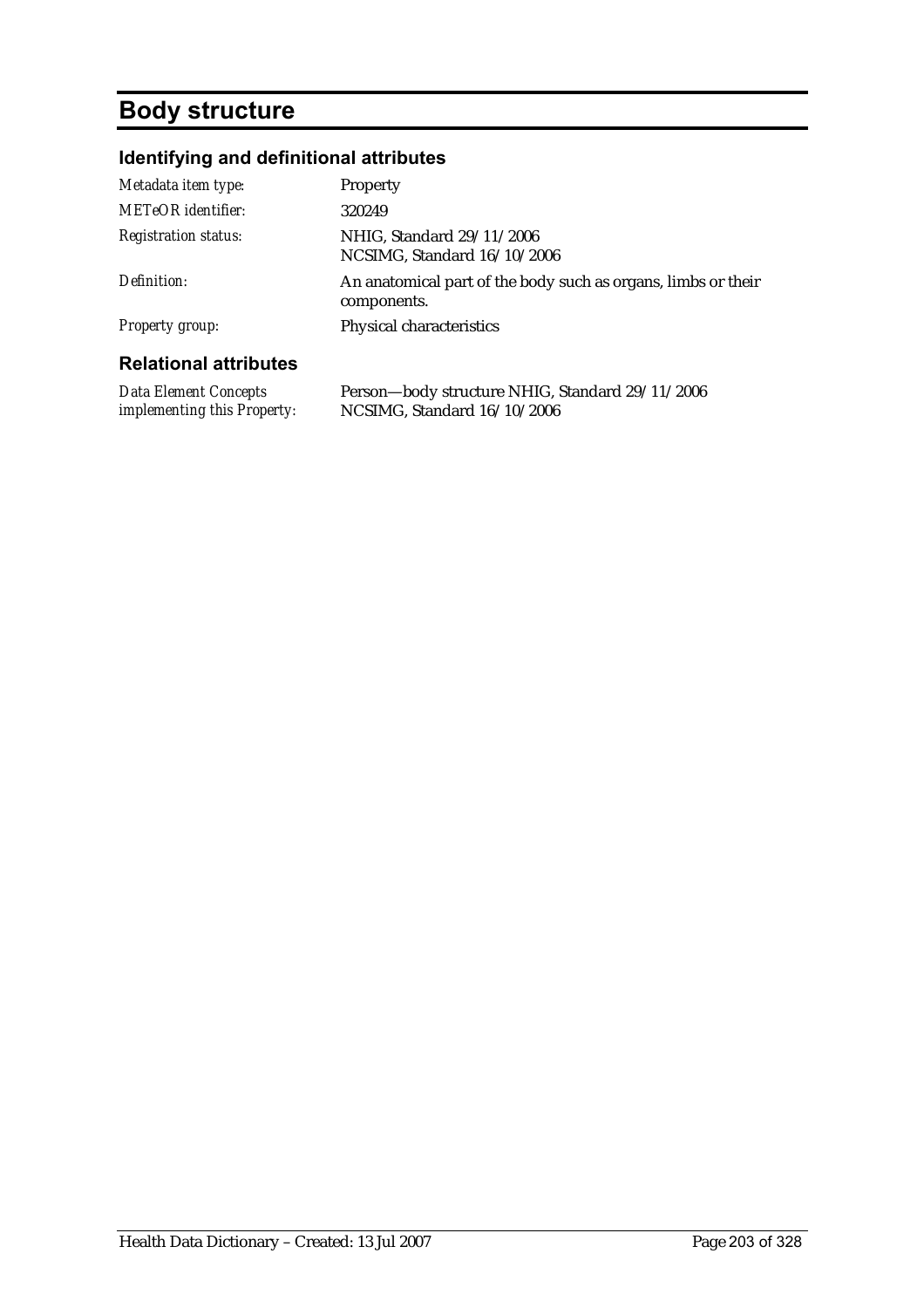# **Building/complex sub-unit identifier**

## **Identifying and definitional attributes**

| Metadata item type:<br><b>METeOR</b> identifier: | Property<br>269388                                                                                                              |
|--------------------------------------------------|---------------------------------------------------------------------------------------------------------------------------------|
| <b>Registration status:</b>                      | NHIG, Standard 01/03/2005                                                                                                       |
| Definition:                                      | The specification of the number or identifier of a<br>building/complex, marina, etc. to clearly distinguish it from<br>another. |
| Context:                                         | Australian addresses.                                                                                                           |
| Property group:                                  | <b>Location characteristics</b>                                                                                                 |

### **Source and reference attributes**

*Submitting organisation:* Health Data Standards Committee

| Data Element Concepts              | Person (address)—building/complex sub-unit identifier NHIG,                                                |
|------------------------------------|------------------------------------------------------------------------------------------------------------|
| <i>implementing this Property:</i> | Standard 01/03/2005                                                                                        |
|                                    | Service provider organisation (address)—building/complex sub-<br>unit identifier NHIG, Standard 04/05/2005 |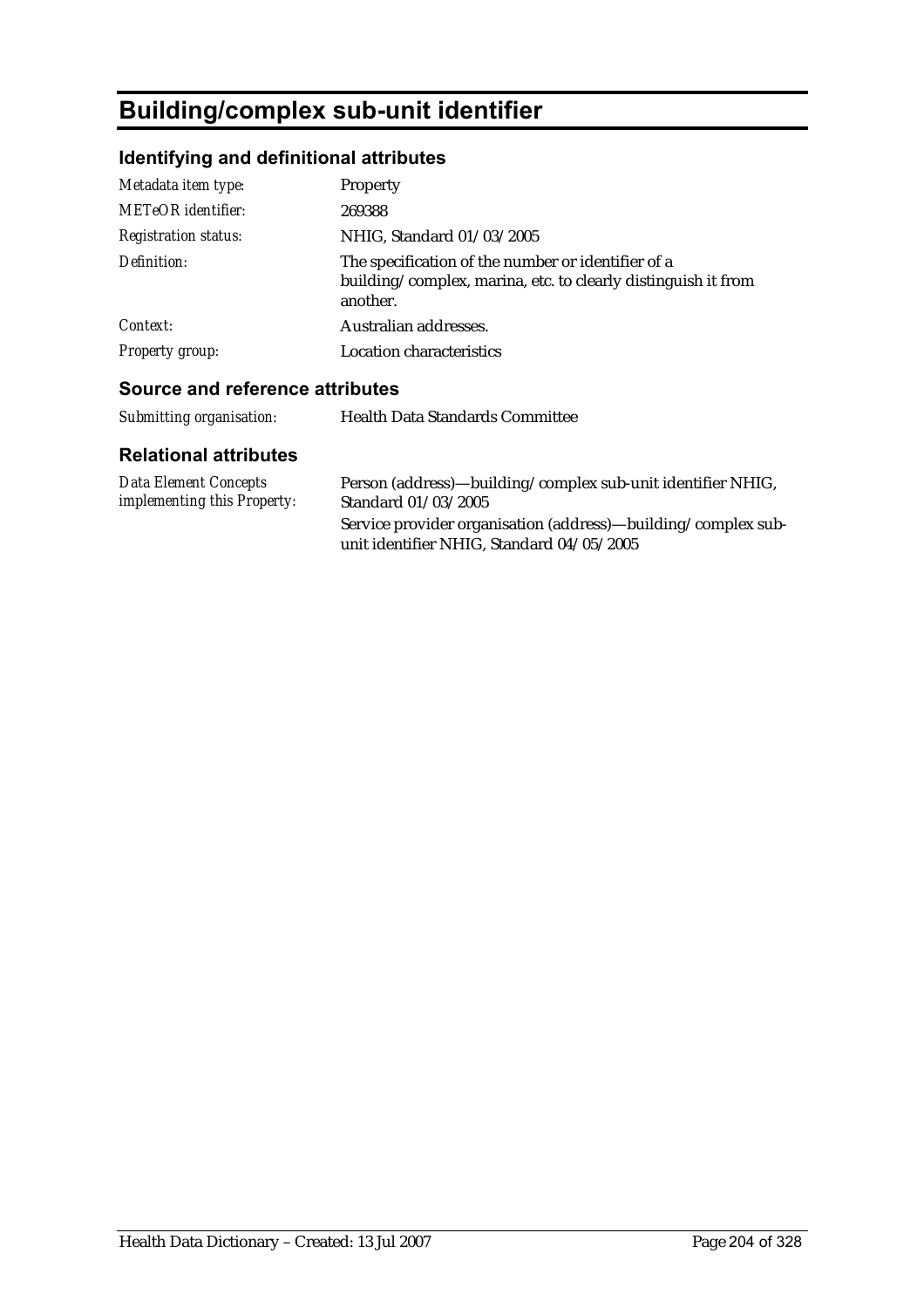# **Building/complex sub-unit type**

## **Identifying and definitional attributes**

| Metadata item type:         | Property                                                                                                                                                 |
|-----------------------------|----------------------------------------------------------------------------------------------------------------------------------------------------------|
| <b>METeOR</b> identifier:   | 269380                                                                                                                                                   |
| <b>Registration status:</b> | NHIG, Standard 01/03/2005                                                                                                                                |
| Definition:                 | The specification of the type of a separately identifiable portion<br>within a building/complex, marina, etc. to clearly distinguish it<br>from another. |
| Context:                    | Australian addresses.                                                                                                                                    |
| Property group:             | <b>Location characteristics</b>                                                                                                                          |

### **Source and reference attributes**

| Submitting organisation: | <b>Health Data Standards Committee</b>        |
|--------------------------|-----------------------------------------------|
| Origin:                  | Australia Post Address Presentation Standard. |

| Data Element Concepts              | Person (address)—building/complex sub-unit type NHIG,                                                |
|------------------------------------|------------------------------------------------------------------------------------------------------|
| <i>implementing this Property:</i> | Standard 01/03/2005                                                                                  |
|                                    | Service provider organisation (address)—building/complex sub-<br>unit type NHIG, Standard 04/05/2005 |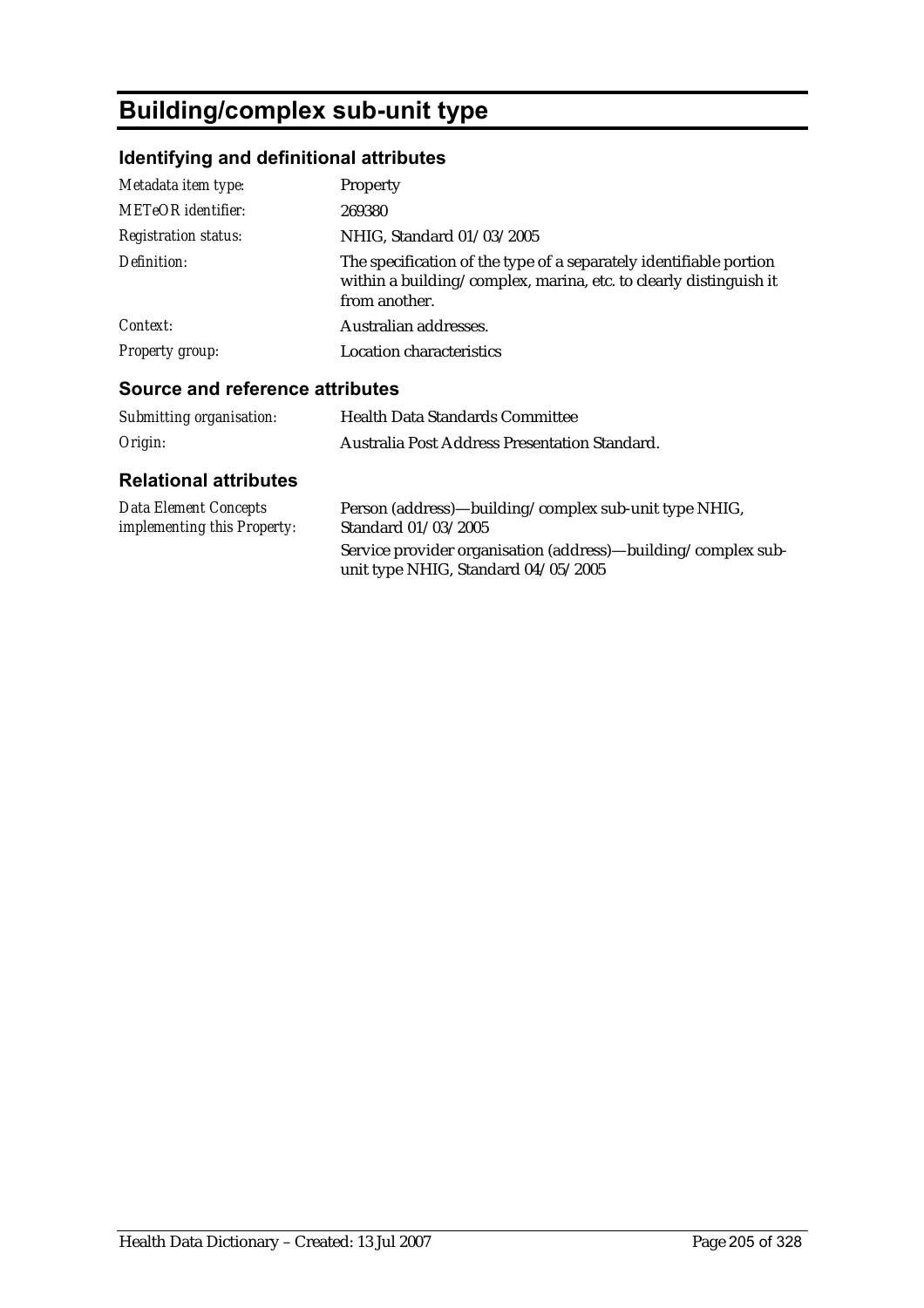# **Building/property name**

## **Identifying and definitional attributes**

| Metadata item type:         | Property                                                                                     |
|-----------------------------|----------------------------------------------------------------------------------------------|
| <b>METeOR</b> identifier:   | 269387                                                                                       |
| <b>Registration status:</b> | NHIG, Standard 01/03/2005                                                                    |
| Definition:                 | The full name used to identify the physical building or property as<br>part of its location. |
| Context:                    | Australian addresses.                                                                        |
| <b>Property group:</b>      | Location characteristics                                                                     |

### **Source and reference attributes**

| Submitting organisation:                                    | <b>Health Data Standards Committee</b>                                                      |
|-------------------------------------------------------------|---------------------------------------------------------------------------------------------|
| <b>Relational attributes</b>                                |                                                                                             |
| Data Element Concepts<br><i>implementing this Property:</i> | Person (address)—building/property name NHIG, Standard<br>01/03/2005                        |
|                                                             | Service provider organisation (address)—building/property name<br>NHIG, Standard 04/05/2005 |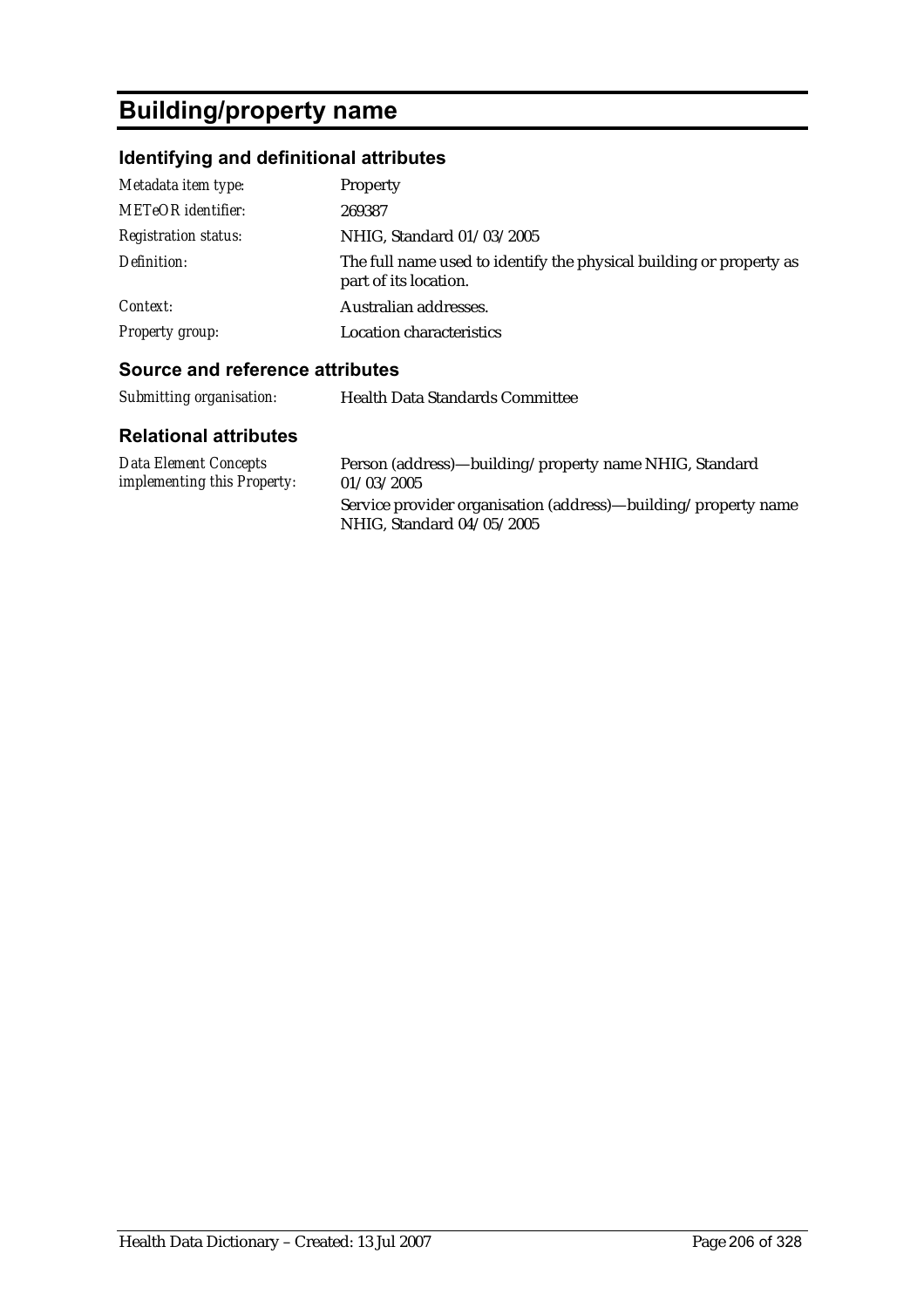# **Caesarean section indicator**

## **Identifying and definitional attributes**

| Metadata item type:         | Property                                              |
|-----------------------------|-------------------------------------------------------|
| <b>METeOR</b> identifier:   | 302129                                                |
| <b>Registration status:</b> | NHIG, Standard 29/11/2006                             |
| Definition:                 | Pregnancy resulting in a live birth or a still birth. |
| Property group:             | Health and wellbeing                                  |

### **Source and reference attributes**

*Submitting organisation:* National Perinatal Data Development Committee

| Data Element Concepts       | Female—caesarean section indicator NHIG, Standard 29/11/2006 |
|-----------------------------|--------------------------------------------------------------|
| implementing this Property: |                                                              |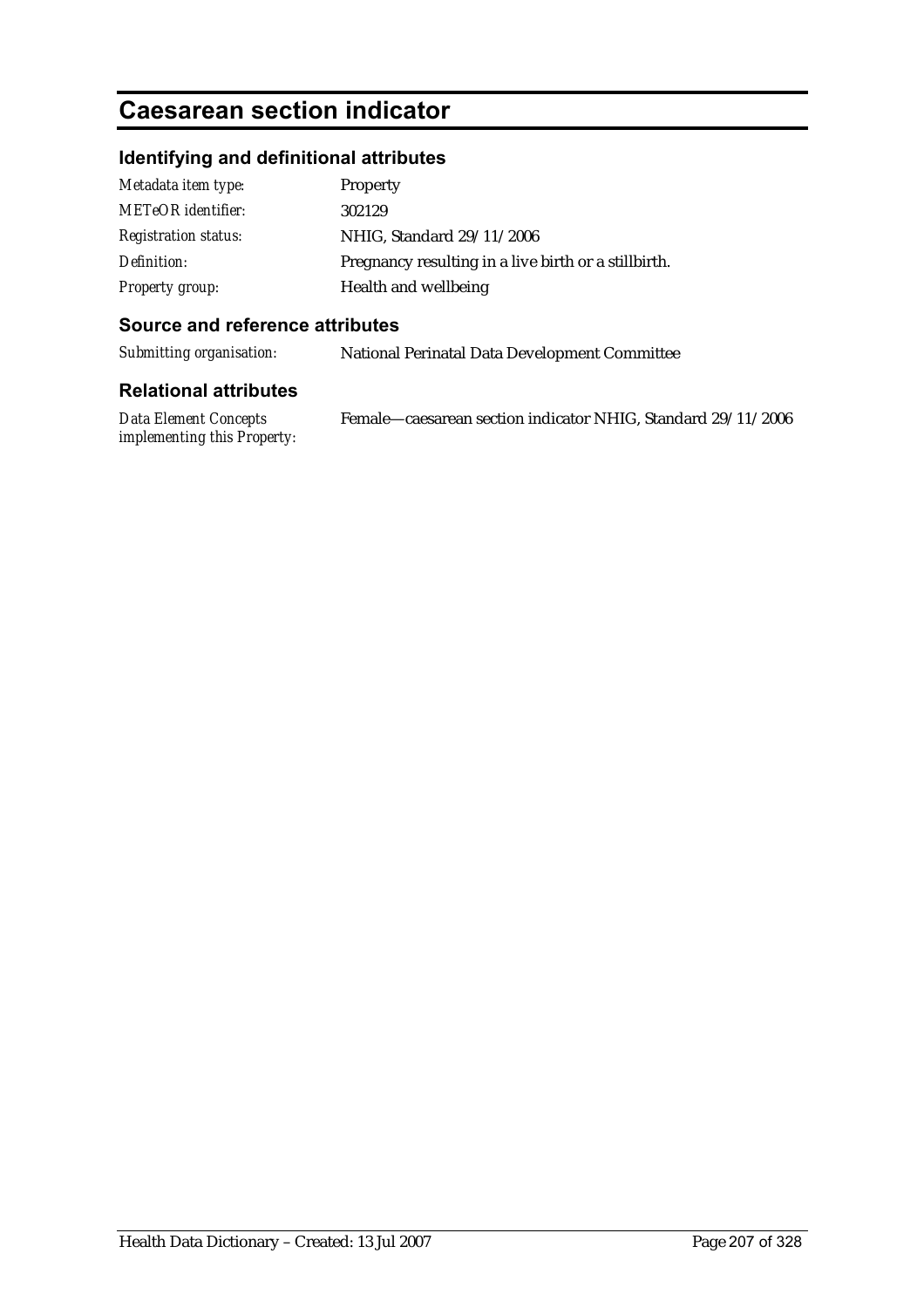# **Cancer staging scheme source**

## **Identifying and definitional attributes**

| Metadata item type:                    | Property                                                                                                                                                         |
|----------------------------------------|------------------------------------------------------------------------------------------------------------------------------------------------------------------|
| <b>METeOR</b> identifier:              | 296984                                                                                                                                                           |
| <b>Registration status:</b>            | NHIG, Standard 04/06/2004                                                                                                                                        |
| Definition:                            | The reference which describes in detail the methods of staging and<br>the definitions for the classification system used in determining the<br>extent of cancer. |
| <b>Property group:</b>                 | Health and wellbeing                                                                                                                                             |
| <b>Source and reference attributes</b> |                                                                                                                                                                  |
| Submitting organisation:               | Australian Institute of Health and Welfare                                                                                                                       |

#### *Submitting organisation:* Australian Institute of Health and Welfare *Reference documents:* UICC TNM Classification of Malignant Tumours (5th Edition) (1997)

| <b>Data Element Concepts</b>       | Cancer staging—cancer staging scheme source NHIG, Standard |
|------------------------------------|------------------------------------------------------------|
| <i>implementing this Property:</i> | 04/06/2004                                                 |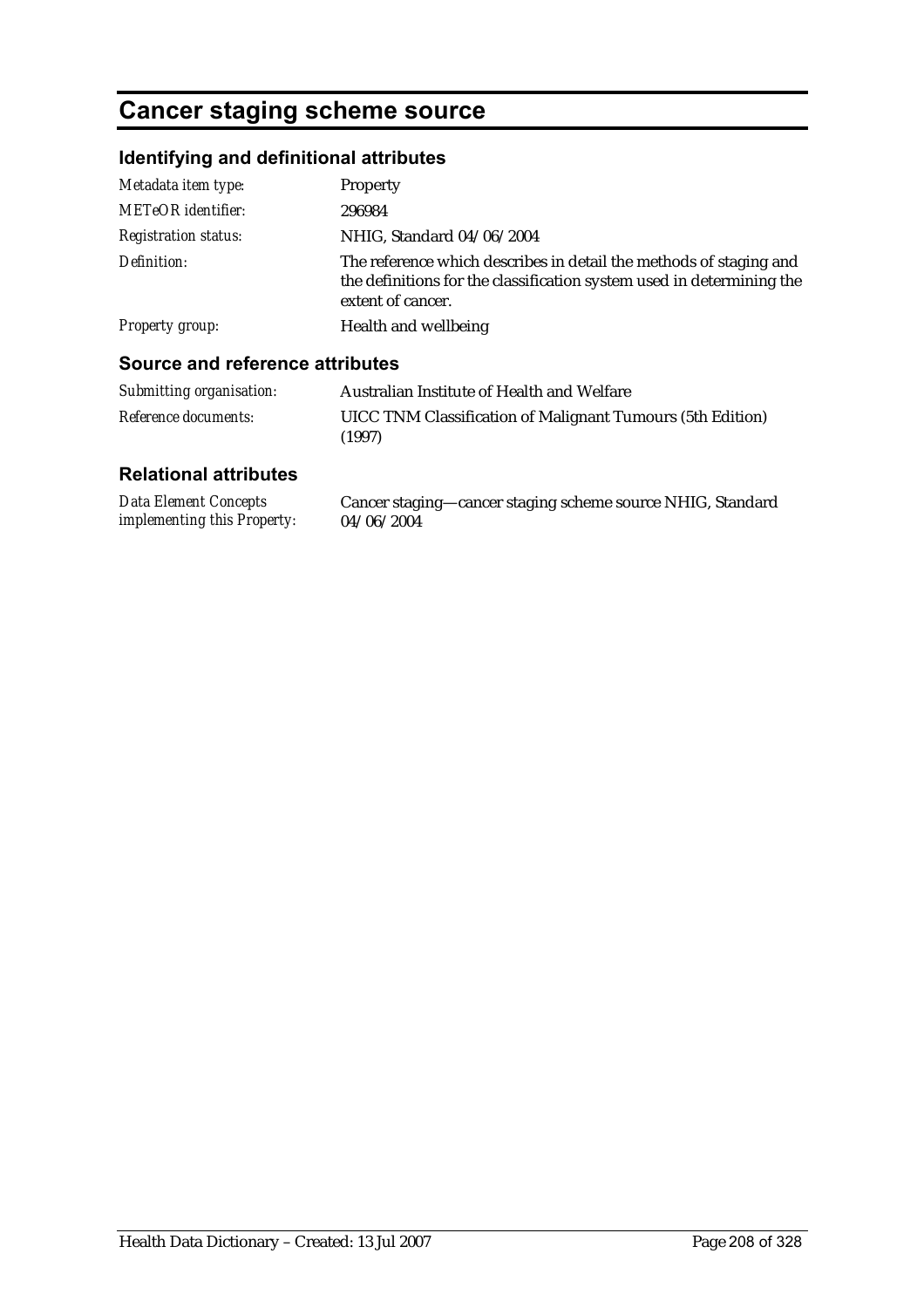## **Cancer staging scheme source edition number**

## **Identifying and definitional attributes**

| Metadata item type:          | Property                                                                          |
|------------------------------|-----------------------------------------------------------------------------------|
| <b>METeOR</b> identifier:    | 297000                                                                            |
| <b>Registration status:</b>  | NHIG, Standard 04/06/2004                                                         |
| Definition:                  | The edition number of the reference used for the purposes of<br>staging a cancer. |
| <b>Property group:</b>       | Health and wellbeing                                                              |
| <b>Polational attributos</b> |                                                                                   |

### **Relational attributes**

*Data Element Concepts implementing this Property:* Cancer staging—cancer staging scheme source edition number NHIG, Standard 04/06/2004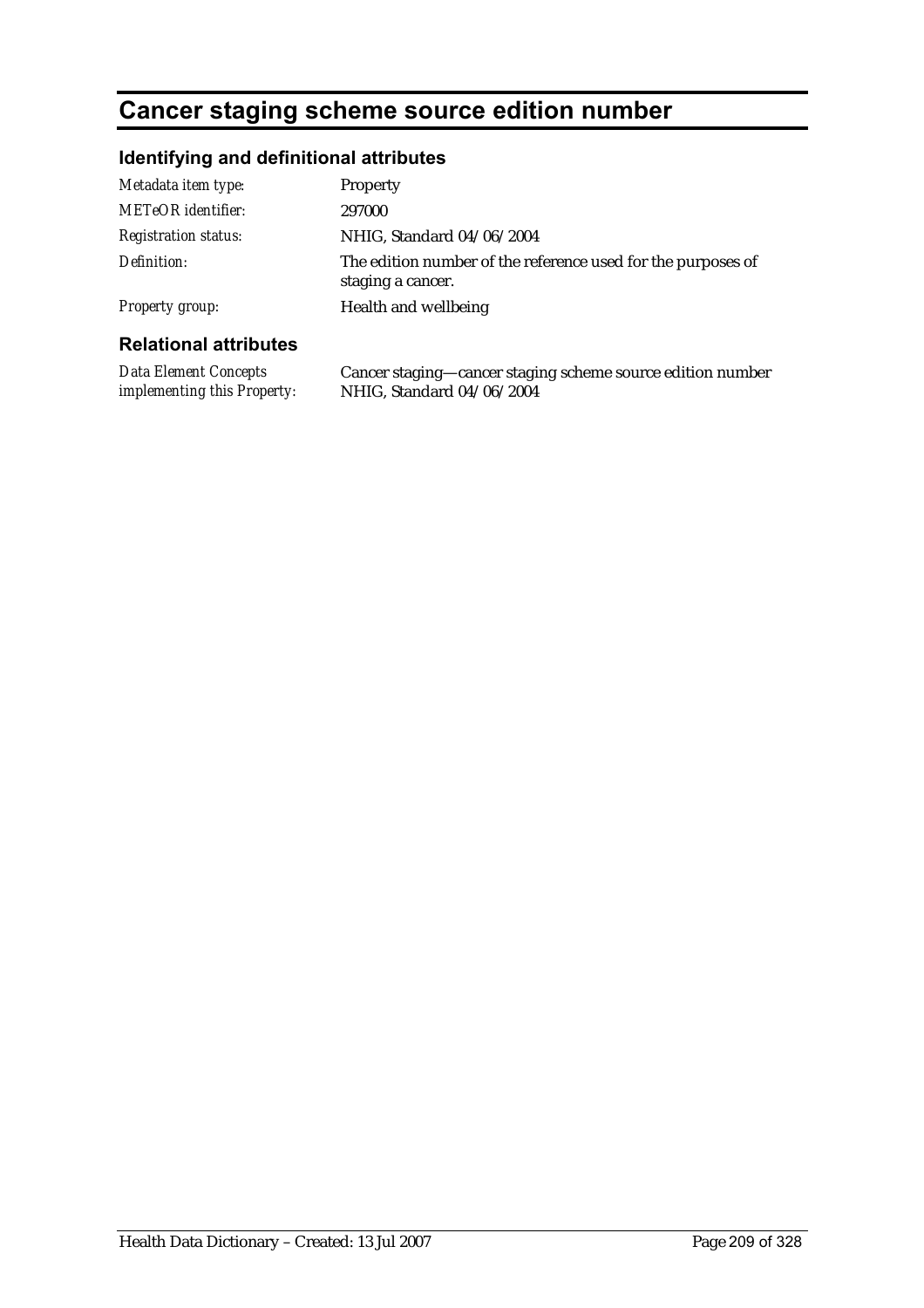## **Cancer treatment type**

### **Identifying and definitional attributes**

| Metadata item type:         | Property                               |
|-----------------------------|----------------------------------------|
| <b>METeOR</b> identifier:   | 288143                                 |
| <b>Registration status:</b> | NHIG, Standard 04/06/2004              |
| Definition:                 | The type of cancer treatment provided. |
| <b>Property group:</b>      | Service provision event                |

### **Source and reference attributes**

*Submitting organisation:* Australian Institute of Health and Welfare

#### **Relational attributes**

*Data Element Concepts implementing this Property:*

Cancer treatment—cancer treatment type NHIG, Standard 04/06/2004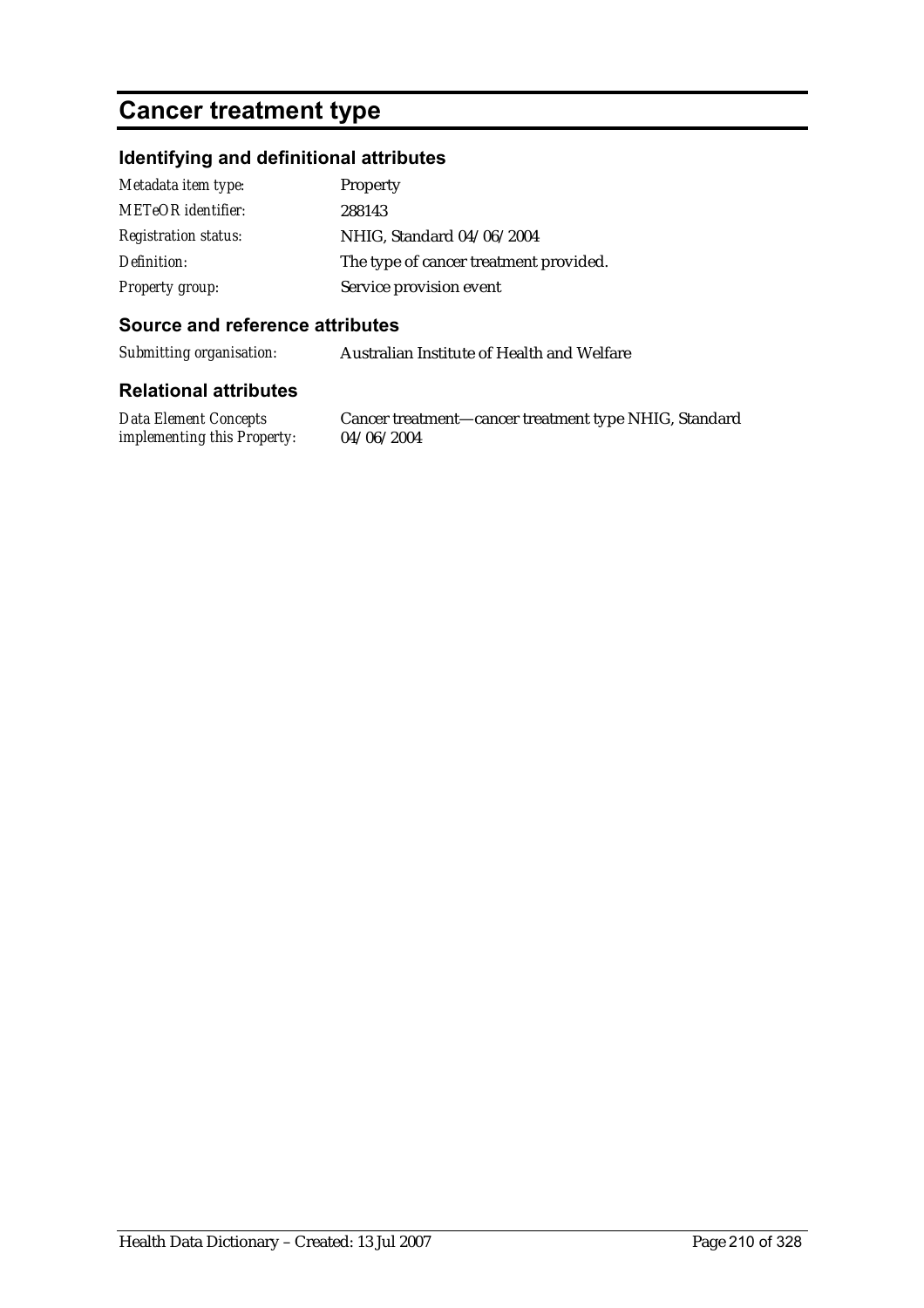# **Cardiovascular disease condition targeted by drug therapy**

## **Identifying and definitional attributes**

| Metadata item type:         | <b>Property</b>                                                                                 |
|-----------------------------|-------------------------------------------------------------------------------------------------|
| <b>METeOR</b> identifier:   | 269329                                                                                          |
| <b>Registration status:</b> | NHIG, Standard 01/03/2005                                                                       |
| Definition:                 | A descriptor of the cardiovascular disease condition for which a<br>drug therapy is being used. |
| Property group:             | Health and wellbeing                                                                            |
|                             |                                                                                                 |

### **Source and reference attributes**

| Submitting organisation: | Australian Institute of Health and Welfare |
|--------------------------|--------------------------------------------|
|                          |                                            |

| <b>Data Element Concepts</b>       | Person—cardiovascular disease condition targeted by drug therapy |
|------------------------------------|------------------------------------------------------------------|
| <i>implementing this Property:</i> | NHIG, Standard 01/03/2005                                        |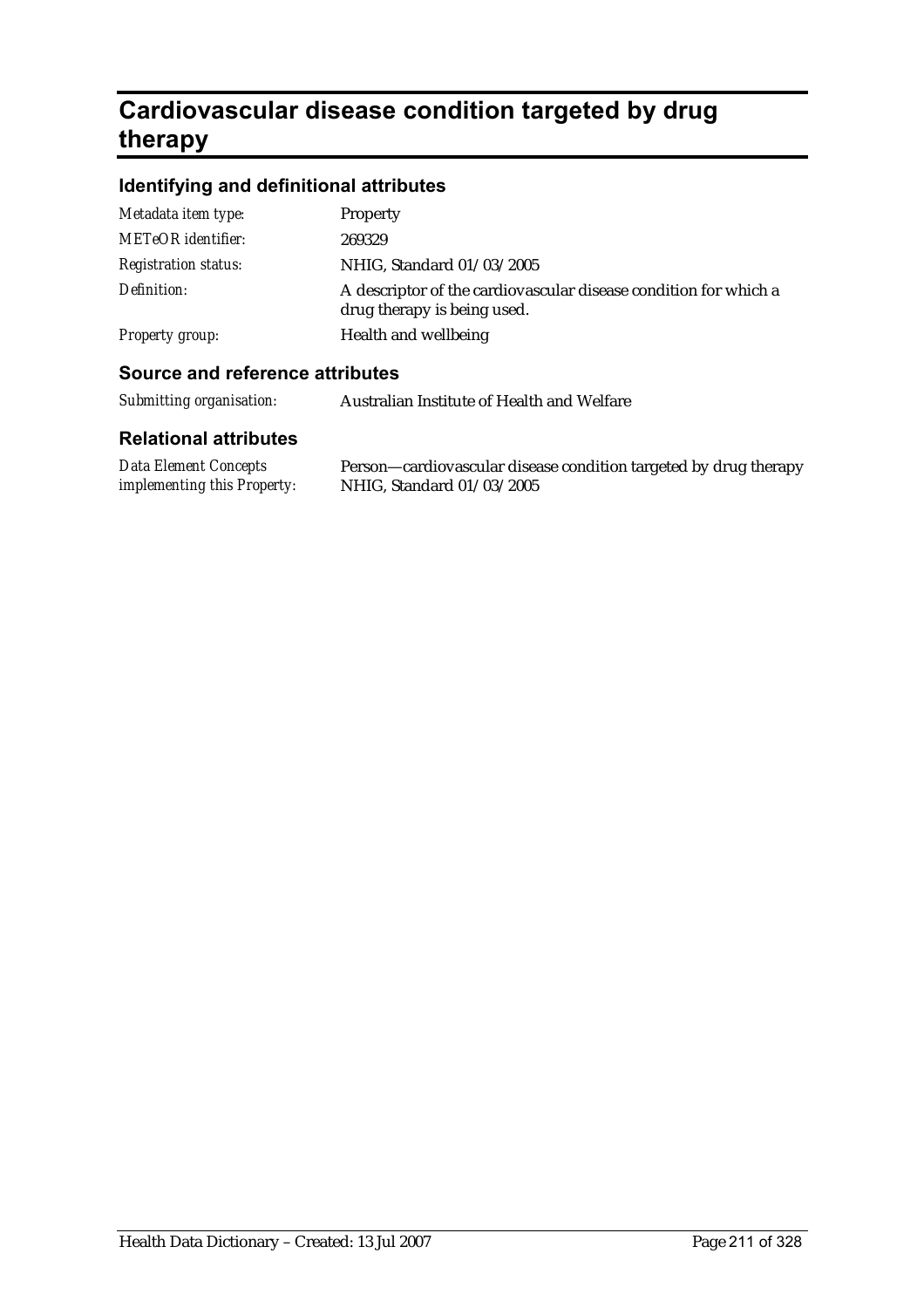## **Cardiovascular medication taken**

### **Identifying and definitional attributes**

| Metadata item type:         | Property                                         |
|-----------------------------|--------------------------------------------------|
| <b>METeOR</b> identifier:   | 269391                                           |
| <b>Registration status:</b> | NHIG, Standard 01/03/2005                        |
| Definition:                 | Medication taken for a cardiovascular condition. |
| <b>Property group:</b>      | Health and wellbeing                             |

### **Source and reference attributes**

*Submitting organisation:* Australian Institute of Health and Welfare

#### **Relational attributes**

*Data Element Concepts implementing this Property:* Person—cardiovascular medication taken NHIG, Standard 01/03/2005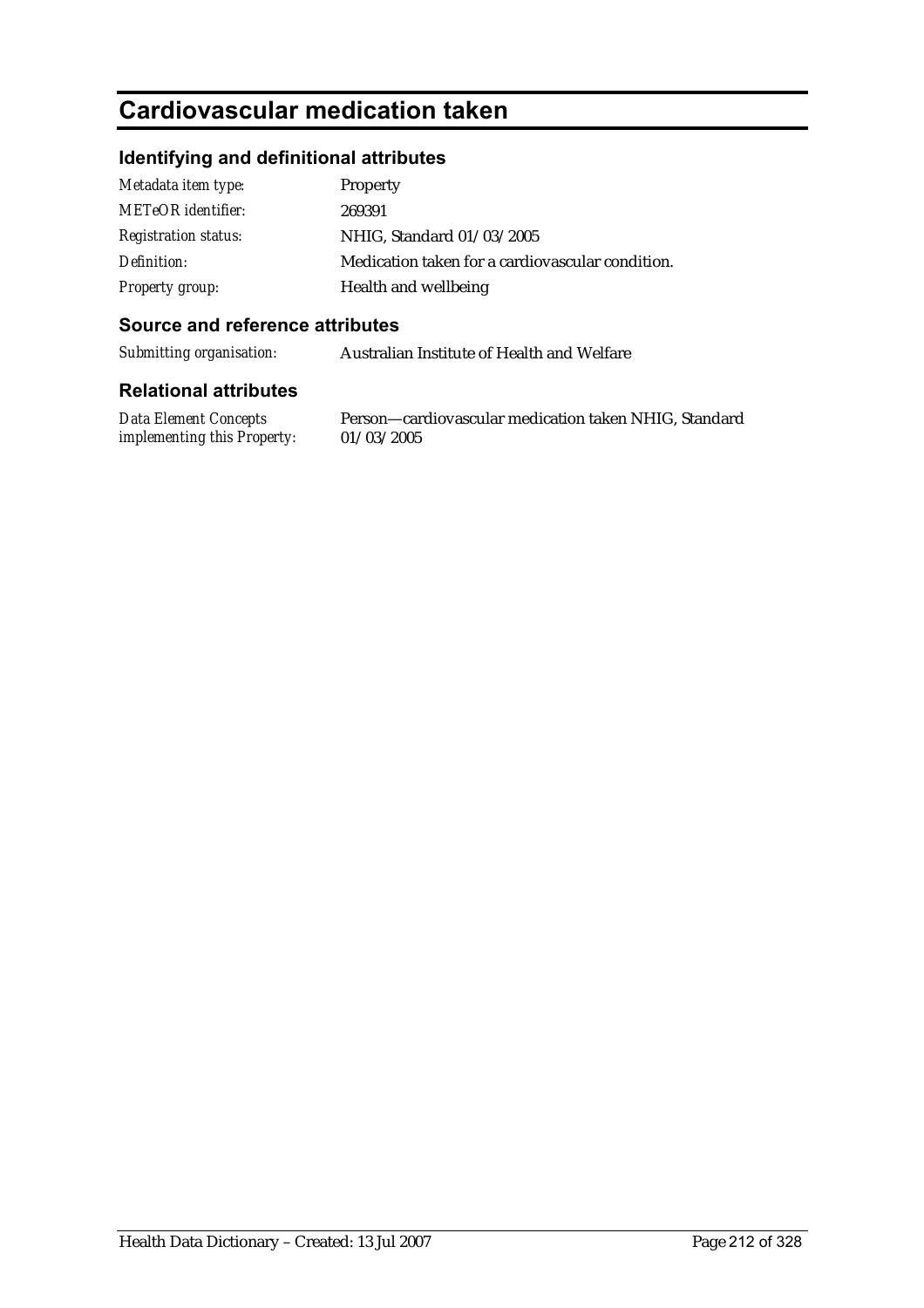## **Care type**

## **Identifying and definitional attributes**

| Metadata item type:         | Property                                                  |
|-----------------------------|-----------------------------------------------------------|
| <b>METeOR</b> identifier:   | 269177                                                    |
| <b>Registration status:</b> | NHIG, Standard 01/03/2005                                 |
| Definition:                 | A descriptor of the overall nature of a service provided. |
| Property group:             | Service provision event                                   |

### **Source and reference attributes**

*Submitting organisation:* Australian Institute of Health and Welfare

| Data Element Concepts              | Hospital service—care type NHIG, Standard 01/03/2005 |
|------------------------------------|------------------------------------------------------|
| <i>implementing this Property:</i> |                                                      |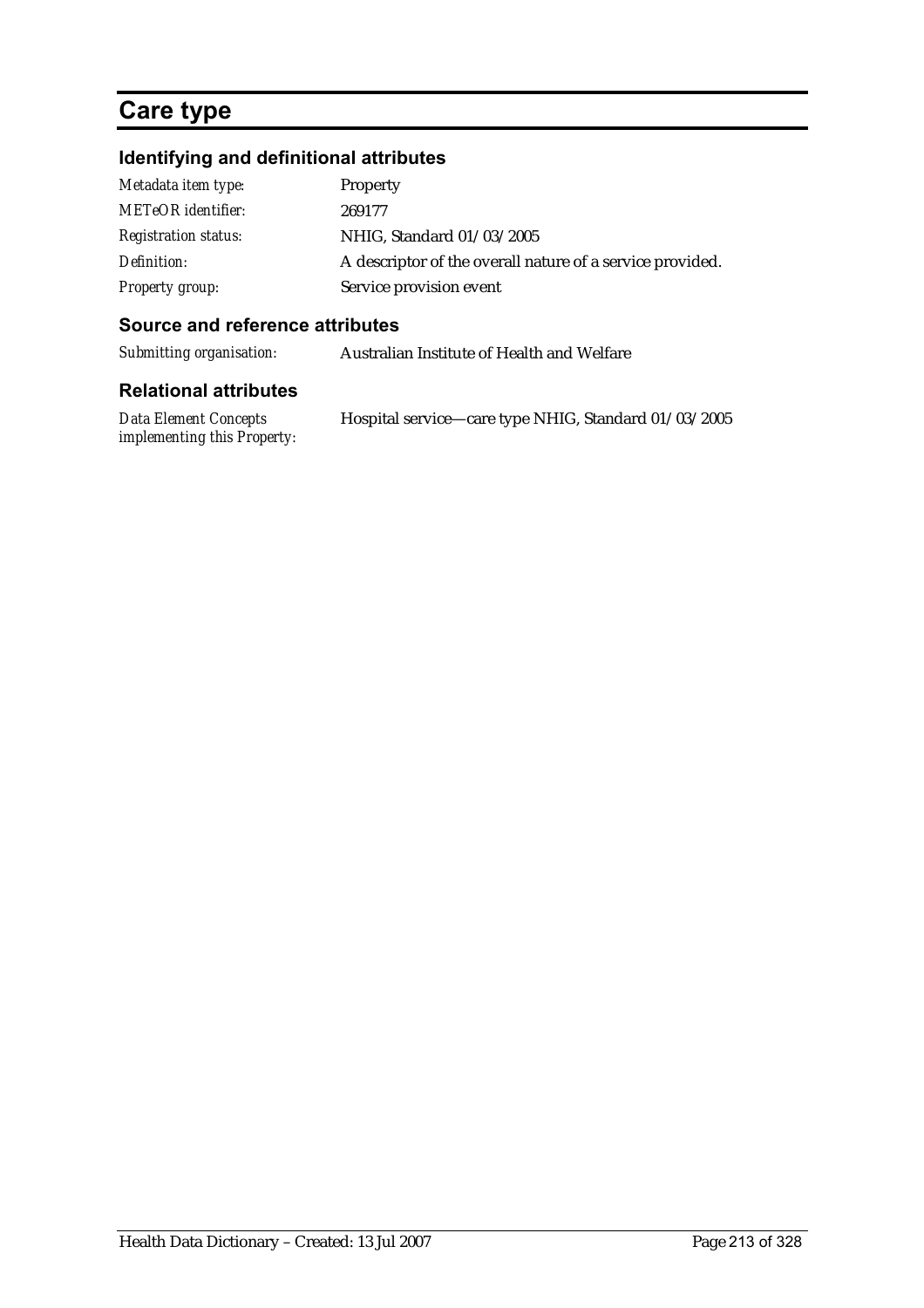## **Carer participation arrangements**

### **Identifying and definitional attributes**

| Metadata item type:         | Property                                                                                                                           |
|-----------------------------|------------------------------------------------------------------------------------------------------------------------------------|
| <b>METeOR</b> identifier:   | 288821                                                                                                                             |
| <i>Registration status:</i> | NHIG, Standard 08/12/2004                                                                                                          |
| Definition:                 | Mechanisms in place to promote the participation of mental health<br>carers in the planning, delivery and evaluation of a service. |
| <b>Property group:</b>      | Service provision event                                                                                                            |

### **Source and reference attributes**

| Submitting organisation: | Australian Institute of Health and Welfare |
|--------------------------|--------------------------------------------|
|                          |                                            |

### **Relational attributes**

*Data Element Concepts implementing this Property:*

Specialised mental health service organisation—carer participation arrangements status (carer consultants employed) NHIG, Standard 08/12/2004

Specialised mental health service organisation—carer participation arrangements status (carer satisfaction surveys) NHIG, Standard 08/12/2004

Specialised mental health service organisation—carer participation arrangements status (formal complaints mechanism) NHIG, Standard 08/12/2004

Specialised mental health service organisation—carer participation arrangements status (formal participation policy) NHIG, Standard 08/12/2004

Specialised mental health service organisation—carer participation arrangements status (regular discussion groups) NHIG, Standard 08/12/2004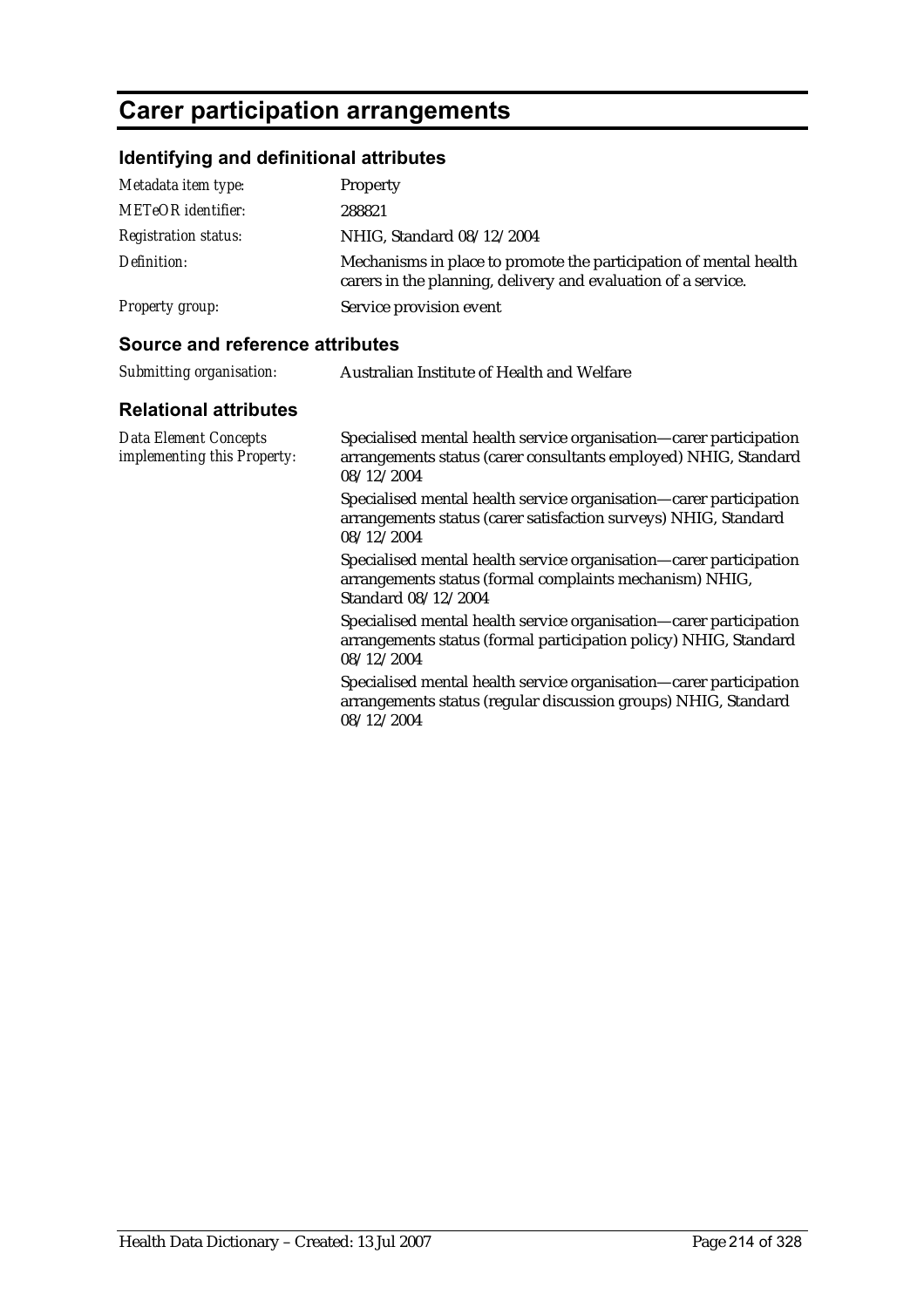## **Cataract status**

## **Identifying and definitional attributes**

| Metadata item type:         | Property                                            |
|-----------------------------|-----------------------------------------------------|
| <b>METeOR</b> identifier:   | 269230                                              |
| <b>Registration status:</b> | NHIG, Standard 01/03/2005                           |
| Definition:                 | An indicator of previous experience with cataracts. |
| Property group:             | Health and wellbeing                                |

### **Source and reference attributes**

*Submitting organisation:* Australian Institute of Health and Welfare

| Data Element Concepts              | Person-cataract status NHIG, Standard 01/03/2005 |
|------------------------------------|--------------------------------------------------|
| <i>implementing this Property:</i> |                                                  |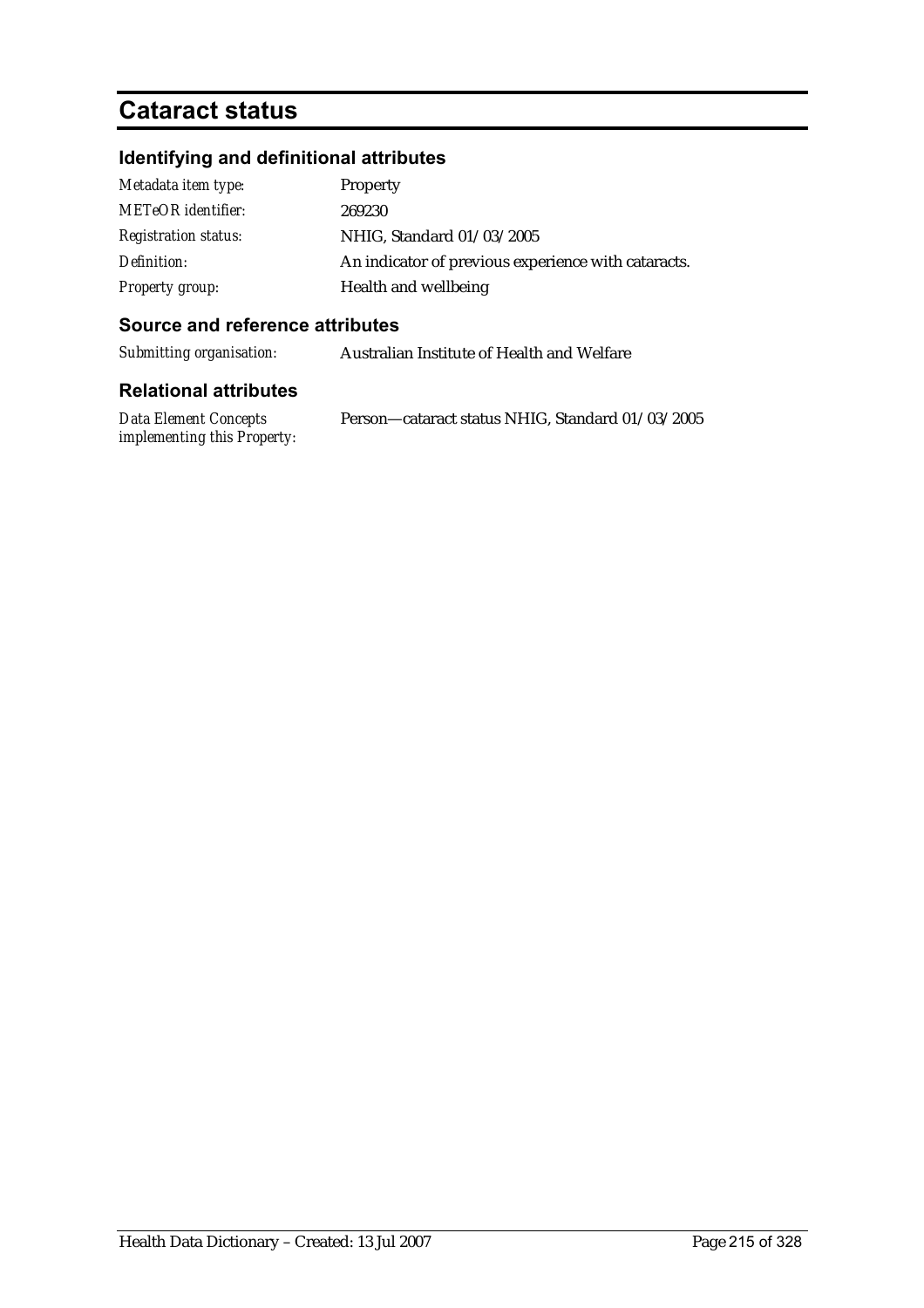# **Category reassignment date**

## **Identifying and definitional attributes**

| Metadata item type:         | Property                                                                                           |
|-----------------------------|----------------------------------------------------------------------------------------------------|
| <b>METeOR</b> identifier:   | 269115                                                                                             |
| <b>Registration status:</b> | NHIG, Standard 01/03/2005                                                                          |
| Definition:                 | The date on which a clinical urgency category or patient listing<br>status category is reassigned. |
| Property group:             | Service/care urgency                                                                               |

### **Source and reference attributes**

| Submitting organisation: | Australian Institute of Health and Welfare |
|--------------------------|--------------------------------------------|
|--------------------------|--------------------------------------------|

| Data Element Concepts              | Elective care waiting list episode—category reassignment date |
|------------------------------------|---------------------------------------------------------------|
| <i>implementing this Property:</i> | NHIG, Standard 01/03/2005                                     |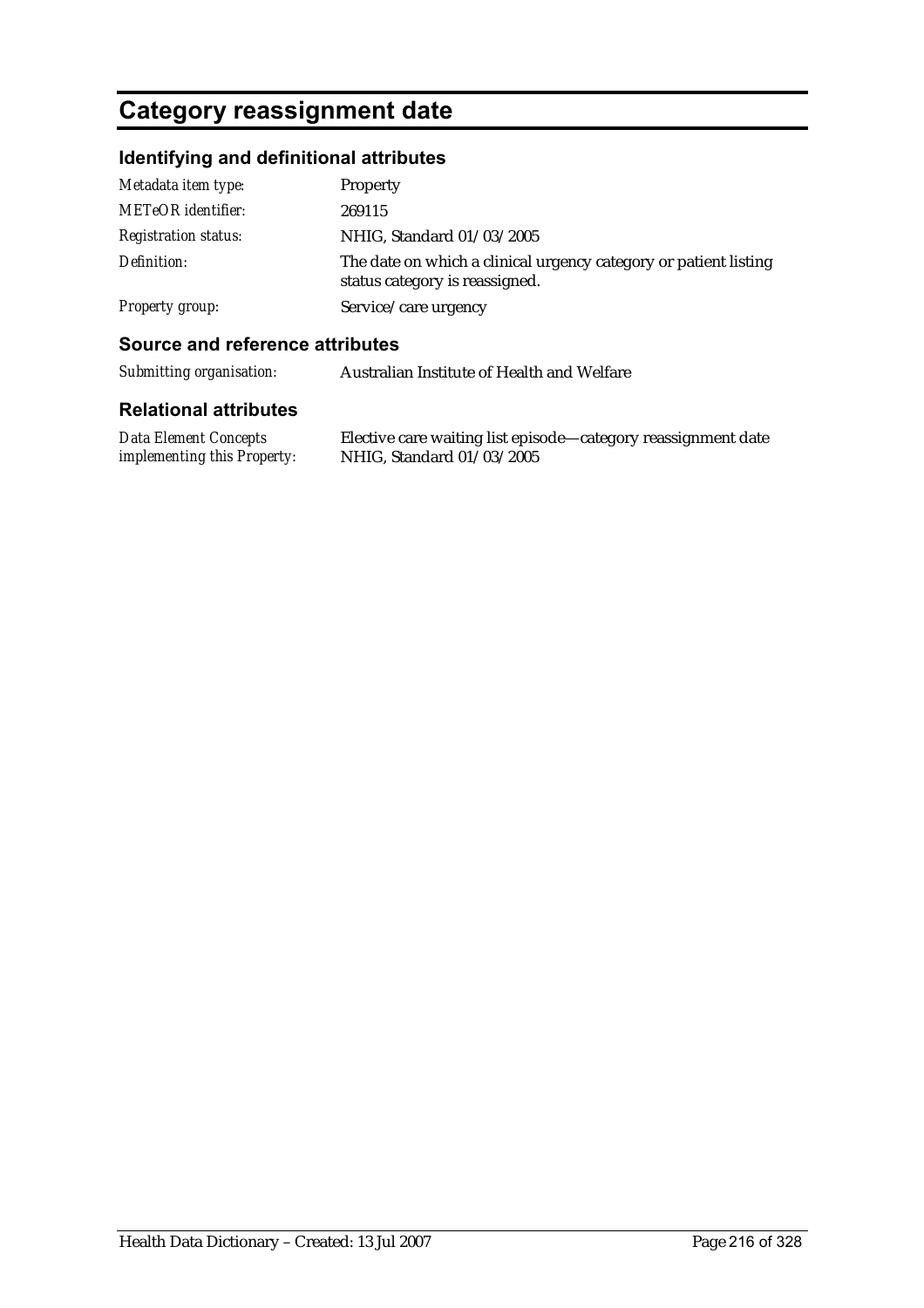# **Census date**

# **Identifying and definitional attributes**

| Metadata item type:         | Property                                                                      |
|-----------------------------|-------------------------------------------------------------------------------|
| <b>METeOR</b> identifier:   | 269364                                                                        |
| <b>Registration status:</b> | NHIG, Standard 01/03/2005                                                     |
| Definition:                 | The date on which a population is officially enumerated and<br>characterised. |
| <b>Property group:</b>      | Performance indicators                                                        |

### **Source and reference attributes**

| Submitting organisation: | Australian Institute of Health and Welfare |
|--------------------------|--------------------------------------------|
|--------------------------|--------------------------------------------|

| Data Element Concepts              | Hospital census (of elective surgery waitlist patients)—census date |
|------------------------------------|---------------------------------------------------------------------|
| <i>implementing this Property:</i> | NHIG, Standard 01/03/2005                                           |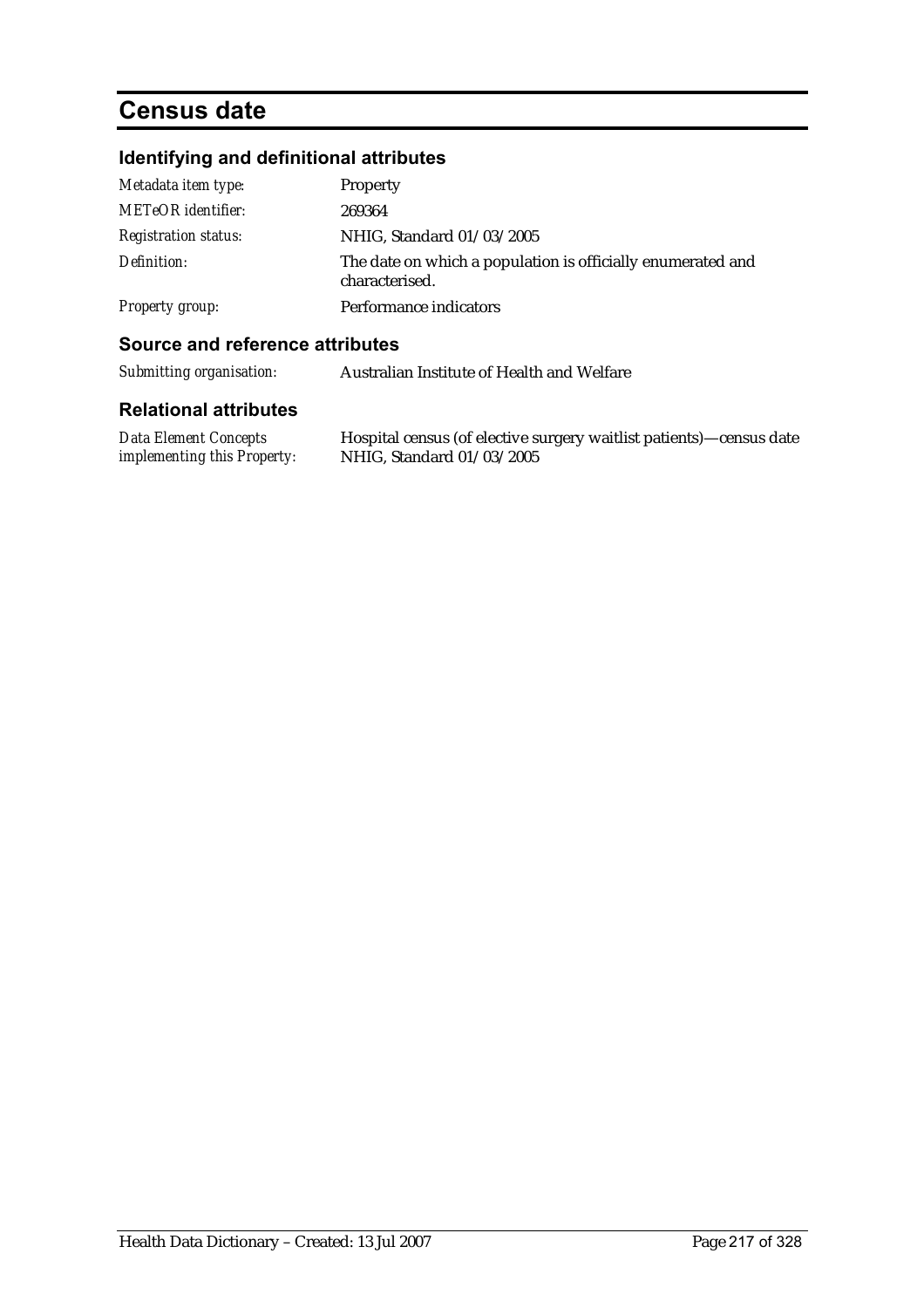# **Cerebral stroke due to vascular disease**

## **Identifying and definitional attributes**

| Metadata item type:         | Property                                                                                                           |
|-----------------------------|--------------------------------------------------------------------------------------------------------------------|
| <b>METeOR</b> identifier:   | 269298                                                                                                             |
| <b>Registration status:</b> | NHIG, Standard 01/03/2005                                                                                          |
| Definition:                 | An indicator of previous experience of a cerebral stroke due to<br>vascular disease and the recency of the stroke. |
| <b>Property group:</b>      | Health and wellbeing                                                                                               |

### **Source and reference attributes**

*Submitting organisation:* Australian Institute of Health and Welfare

#### **Relational attributes**

*Data Element Concepts implementing this Property:* Person—cerebral stroke due to vascular disease NHIG, Standard 01/03/2005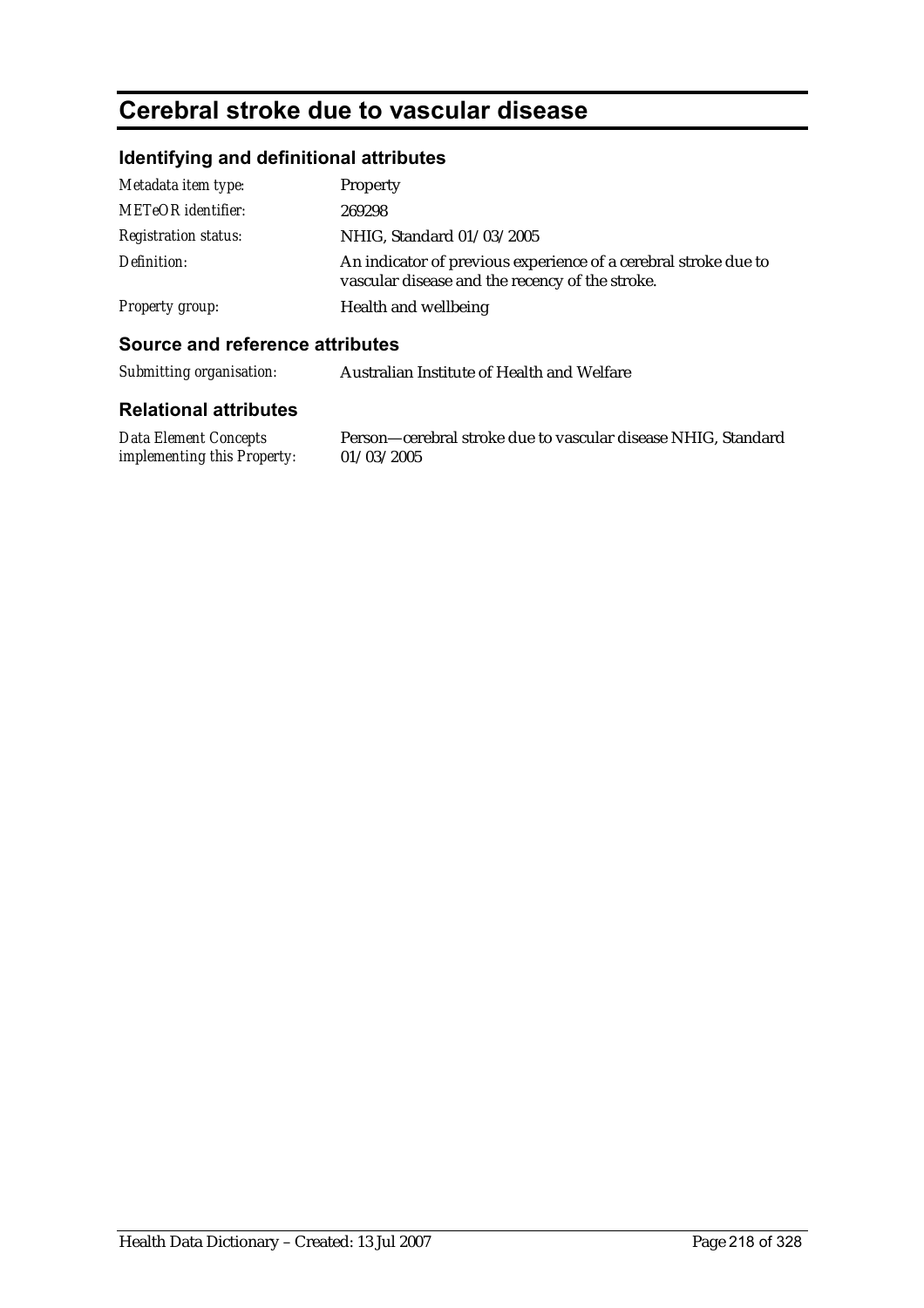# **Cessation reason**

# **Identifying and definitional attributes**

| Metadata item type:         | Property                                   |
|-----------------------------|--------------------------------------------|
| <b>METeOR</b> identifier:   | 269077                                     |
| <b>Registration status:</b> | NHIG, Standard 01/03/2005                  |
| Definition:                 | The reason for ending an event or process. |
| <b>Property group:</b>      | Exit/leave from service event              |

#### **Source and reference attributes**

*Submitting organisation:* Australian Institute of Health and Welfare

#### **Relational attributes**

*Data Element Concepts implementing this Property:*

Episode of treatment for alcohol and other drugs—cessation reason NHIG, Standard 01/03/2005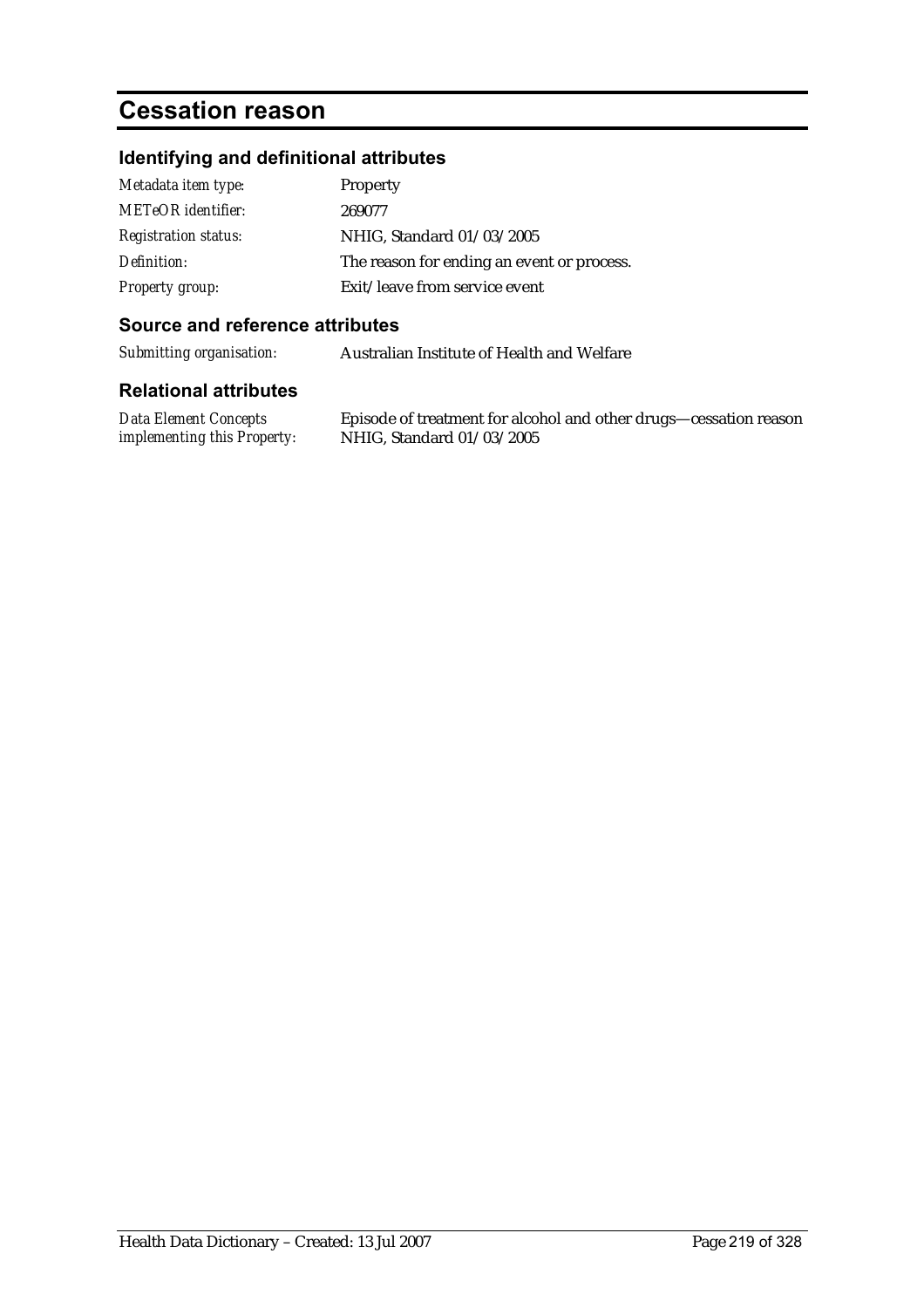# **Chest pain pattern**

# **Identifying and definitional attributes**

| Metadata item type:         | Property                                                                                      |
|-----------------------------|-----------------------------------------------------------------------------------------------|
| <b>METeOR</b> identifier:   | 284815                                                                                        |
| <b>Registration status:</b> | NHIG, Standard 04/06/2004                                                                     |
| Definition:                 | Identification of the frequency and severity of chest pain of<br>myocardial ischaemic origin. |
| <b>Property group:</b>      | Health and wellbeing                                                                          |

### **Source and reference attributes**

| Submitting organisation:     | Australian Institute of Health and Welfare |
|------------------------------|--------------------------------------------|
| <b>Relational attributes</b> |                                            |

| Data Element Concepts              | Person-chest pain pattern NHIG, Standard 04/06/2004 |
|------------------------------------|-----------------------------------------------------|
| <i>implementing this Property:</i> |                                                     |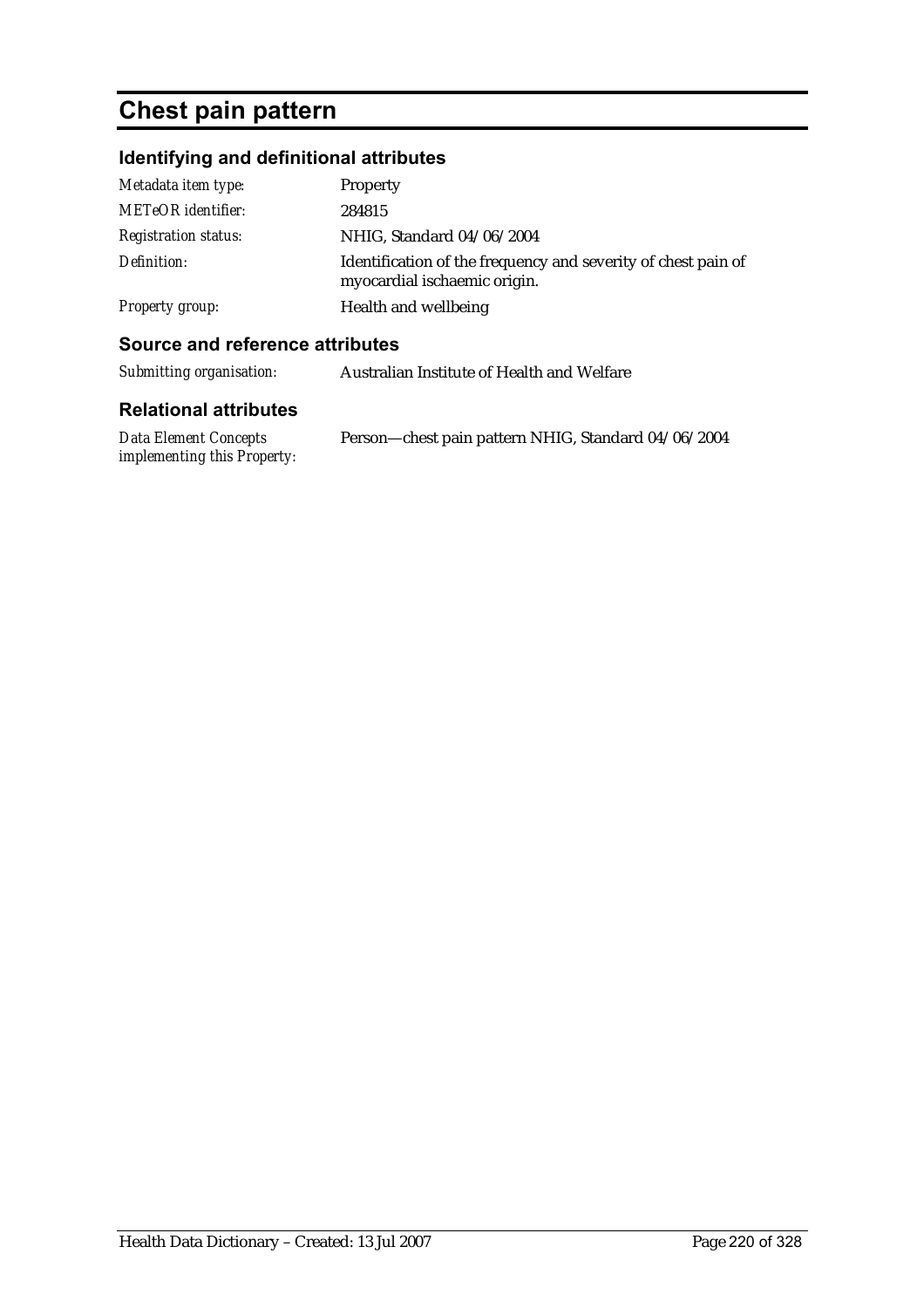# **Cholesterol level**

# **Identifying and definitional attributes**

| Metadata item type:                    | <b>Property</b>                                                                                                                                                                            |
|----------------------------------------|--------------------------------------------------------------------------------------------------------------------------------------------------------------------------------------------|
| <b>METeOR</b> identifier:              | 269323                                                                                                                                                                                     |
| <b>Registration status:</b>            | NHIG. Standard 01/03/2005                                                                                                                                                                  |
| Definition:                            | The amount of cholesterol in the blood, usually indicated by a<br>number within a range going from low to high, these numbers<br>being correlated with the risk of coronary heart disease. |
| <b>Property group:</b>                 | Health and wellbeing                                                                                                                                                                       |
| <b>Source and reference attributes</b> |                                                                                                                                                                                            |
| Submitting organisation:               | Australian Institute of Health and Welfare                                                                                                                                                 |
| Origin:                                | Macquarie University 2003. The Macquarie Dictionary 3rd ed.<br>Sydney: The Macquarie Library Pty Ltd.                                                                                      |

| Data Element Concepts              | Person-cholesterol level NHIG, Standard 01/03/2005 |
|------------------------------------|----------------------------------------------------|
| <i>implementing this Property:</i> |                                                    |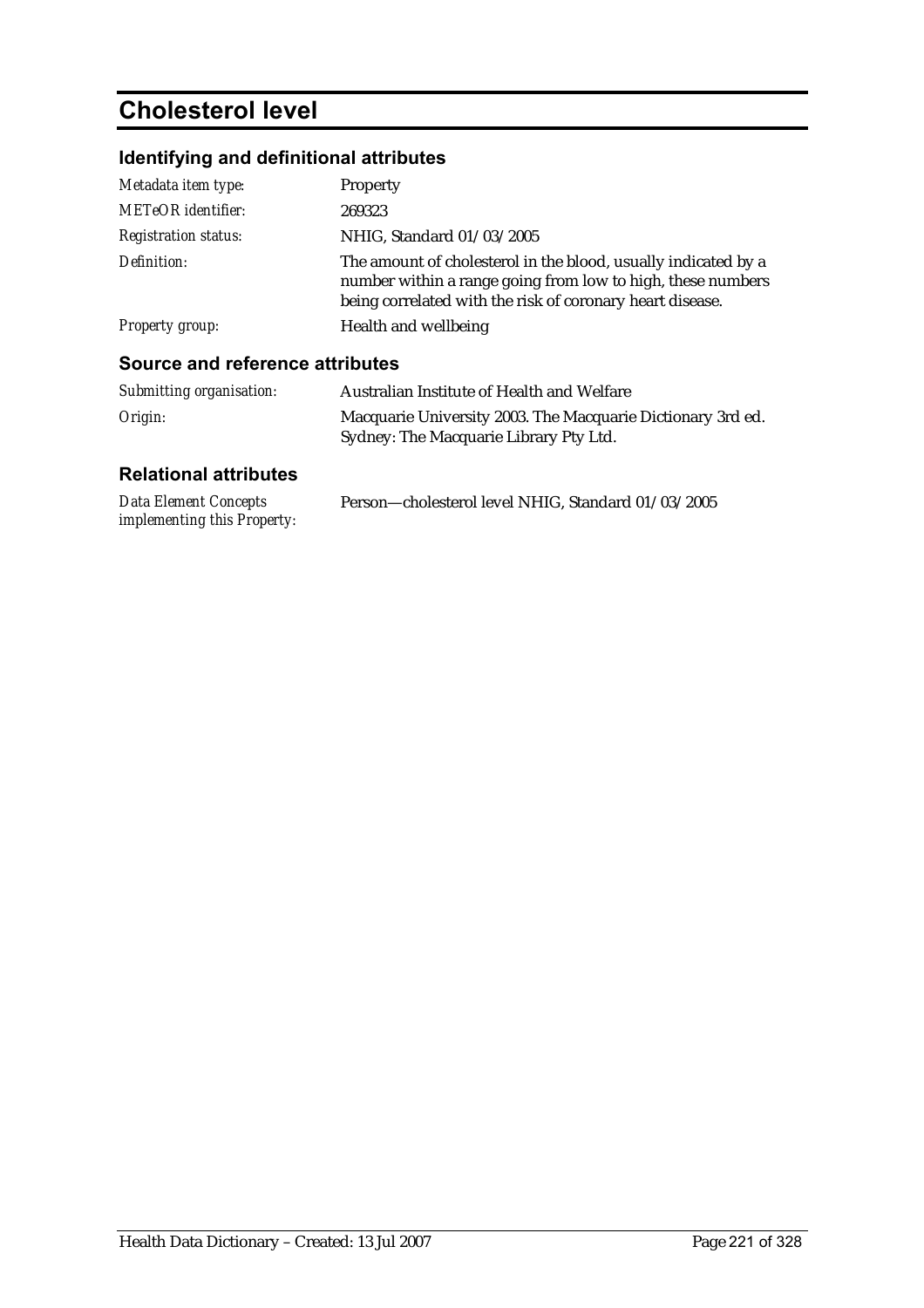# **Client type**

# **Identifying and definitional attributes**

| Metadata item type:         | Property                                                                                               |
|-----------------------------|--------------------------------------------------------------------------------------------------------|
| <b>METeOR</b> identifier:   | 269128                                                                                                 |
| <b>Registration status:</b> | NHIG, Standard 01/03/2005                                                                              |
| Definition:                 | Whether treatment is focused on the client's conditions and<br>problems or on those of another person. |
| <b>Property group:</b>      | Service provision event                                                                                |

### **Source and reference attributes**

| Submitting organisation: | Australian Institute of Health and Welfare |
|--------------------------|--------------------------------------------|
|                          |                                            |

| Data Element Concepts              | Episode of treatment for alcohol and other drugs—client type |
|------------------------------------|--------------------------------------------------------------|
| <i>implementing this Property:</i> | NHIG, Standard 01/03/2005                                    |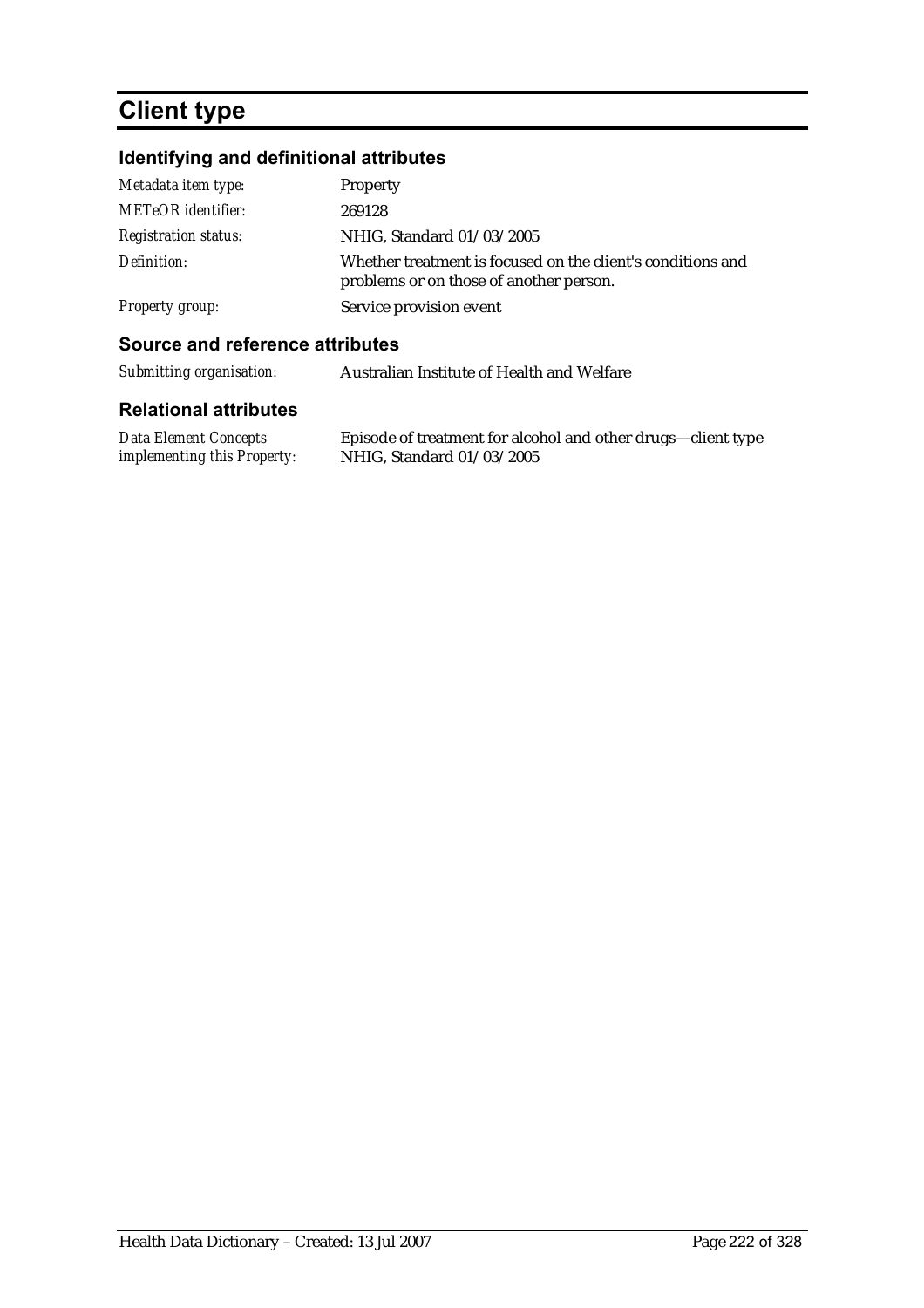# **Clinical evidence status**

# **Identifying and definitional attributes**

| Metadata item type:         | Property                                                                     |
|-----------------------------|------------------------------------------------------------------------------|
| <b>METeOR</b> identifier:   | 285279                                                                       |
| <i>Registration status:</i> | NHIG, Standard 04/06/2004                                                    |
| Definition:                 | Indicator of the status of evidence of a pre-existing clinical<br>condition. |
| Property group:             | Health and wellbeing                                                         |

### **Source and reference attributes**

| Submitting organisation:                             | Acute Coronary Syndrome Data Working Group                                                 |
|------------------------------------------------------|--------------------------------------------------------------------------------------------|
| <b>Relational attributes</b>                         |                                                                                            |
| Data Element Concepts<br>implementing this Property: | Person—clinical evidence status (chronic lung disease) NHIG,<br>Standard 04/06/2004        |
|                                                      | Person—clinical evidence status (heart failure) NHIG, Standard<br>13/06/2004               |
|                                                      | Person—clinical evidence status (peripheral arterial disease) NHIG,<br>Standard 13/06/2004 |
|                                                      | Person—clinical evidence status (sleep apnoea syndrome) NHIG,<br>Standard 13/06/2004       |
|                                                      | Person—clinical evidence status (stroke) NHIG, Standard<br>13/06/2004                      |
|                                                      |                                                                                            |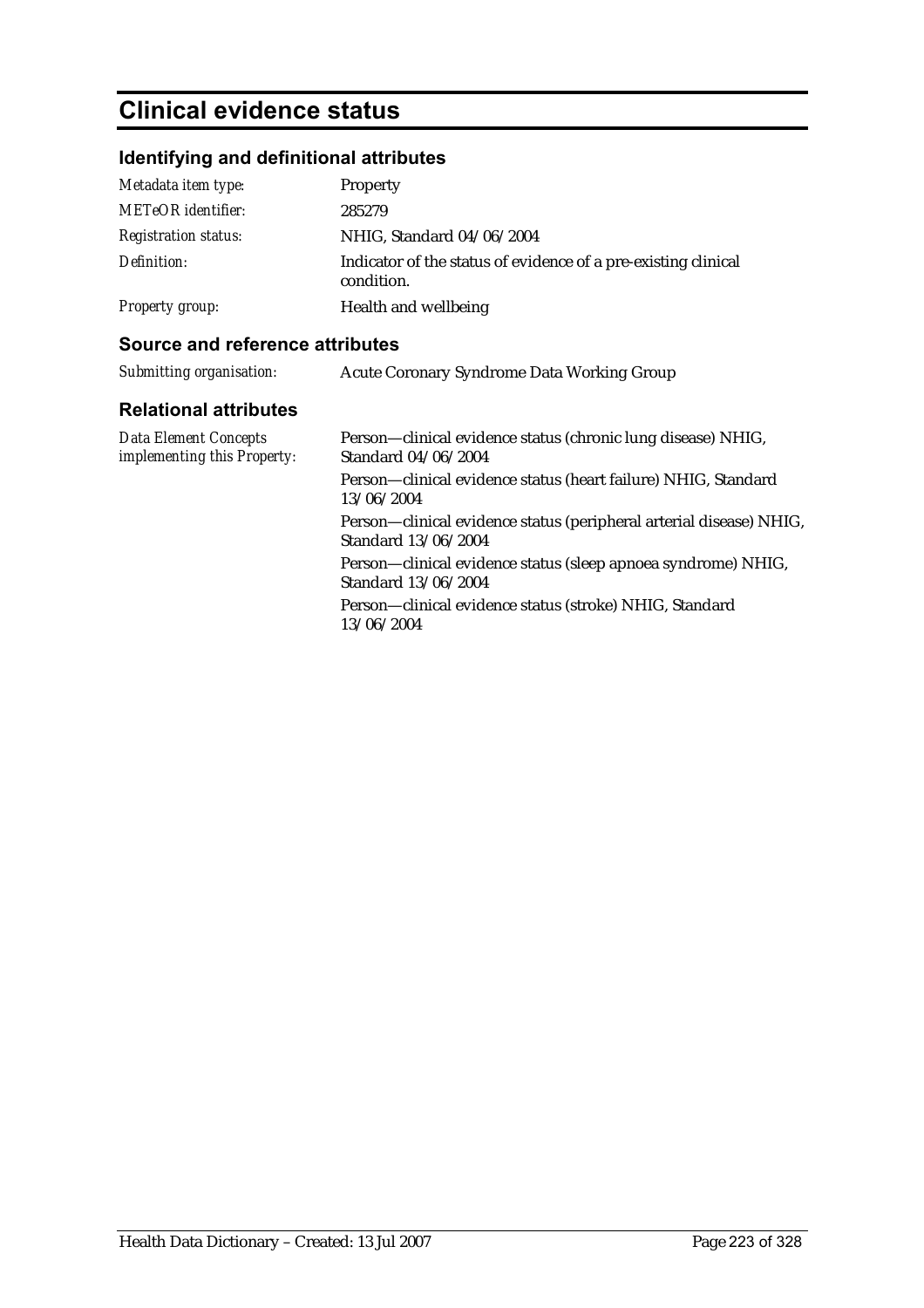# **Clinical procedure timing**

# **Identifying and definitional attributes**

| Metadata item type:         | Property                                            |
|-----------------------------|-----------------------------------------------------|
| <b>METeOR</b> identifier:   | 284841                                              |
| <b>Registration status:</b> | NHIG, Standard 04/06/2004                           |
| Definition:                 | Identifies when a clinical procedure was performed. |
| Property group:             | Service provision event                             |

## **Source and reference attributes**

*Submitting organisation:* Australian Institute of Health and Welfare

| Data Element Concepts              | Person-clinical procedure timing NHIG, Standard 04/06/2004 |
|------------------------------------|------------------------------------------------------------|
| <i>implementing this Property:</i> |                                                            |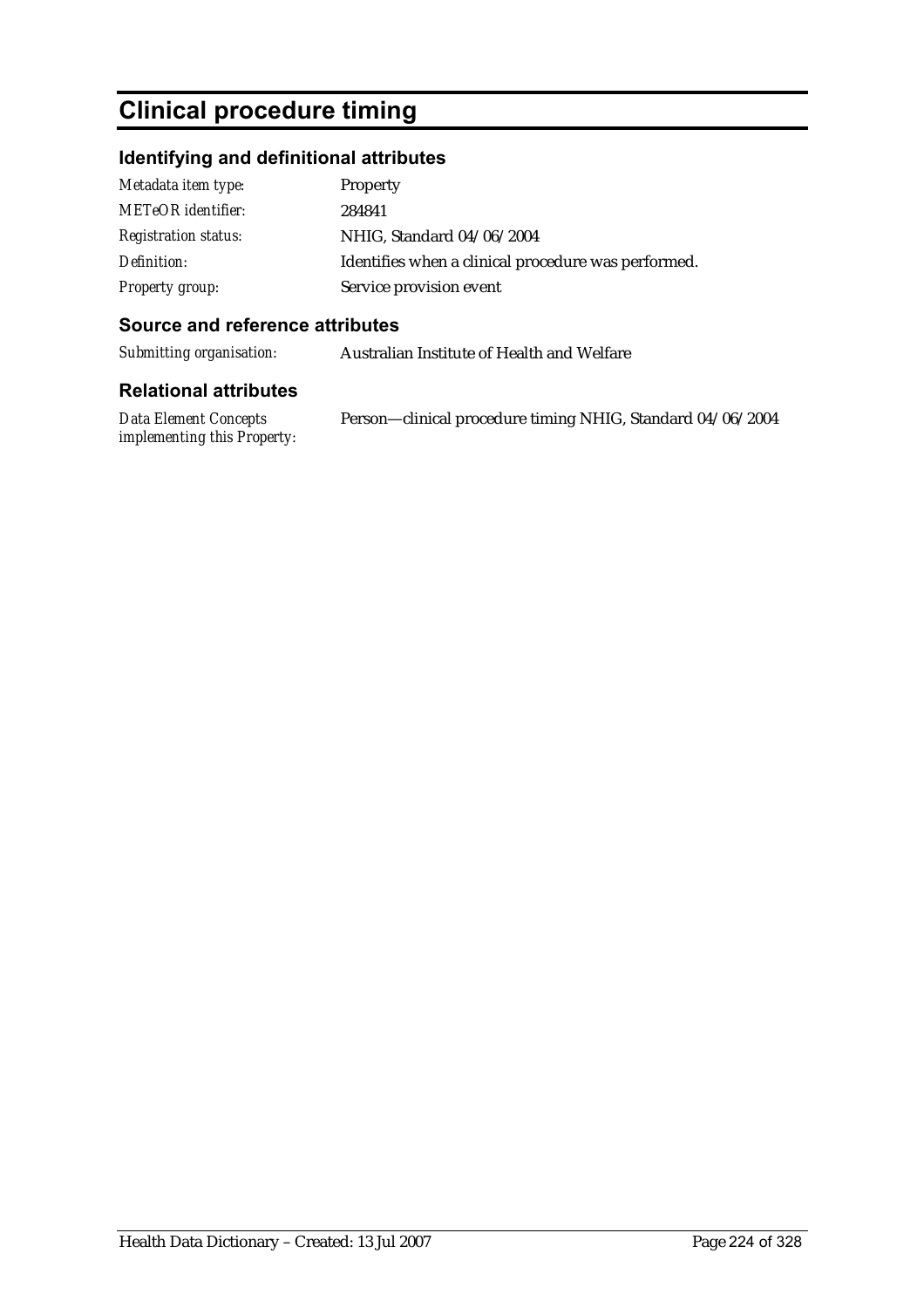# **Clinical urgency**

# **Identifying and definitional attributes**

| Metadata item type:         | Property                                                                                      |
|-----------------------------|-----------------------------------------------------------------------------------------------|
| <b>METeOR</b> identifier:   | 269075                                                                                        |
| <b>Registration status:</b> | NHIG, Standard 01/03/2005                                                                     |
| Definition:                 | A clinical assessment of the urgency with which care, treatment or<br>assistance is required. |
| Property group:             | Service/care urgency                                                                          |

### **Source and reference attributes**

*Submitting organisation:* Australian Institute of Health and Welfare

| Data Element Concepts              | Elective surgery waiting list episode—clinical urgency NHIG, |
|------------------------------------|--------------------------------------------------------------|
| <i>implementing this Property:</i> | Standard 01/03/2005                                          |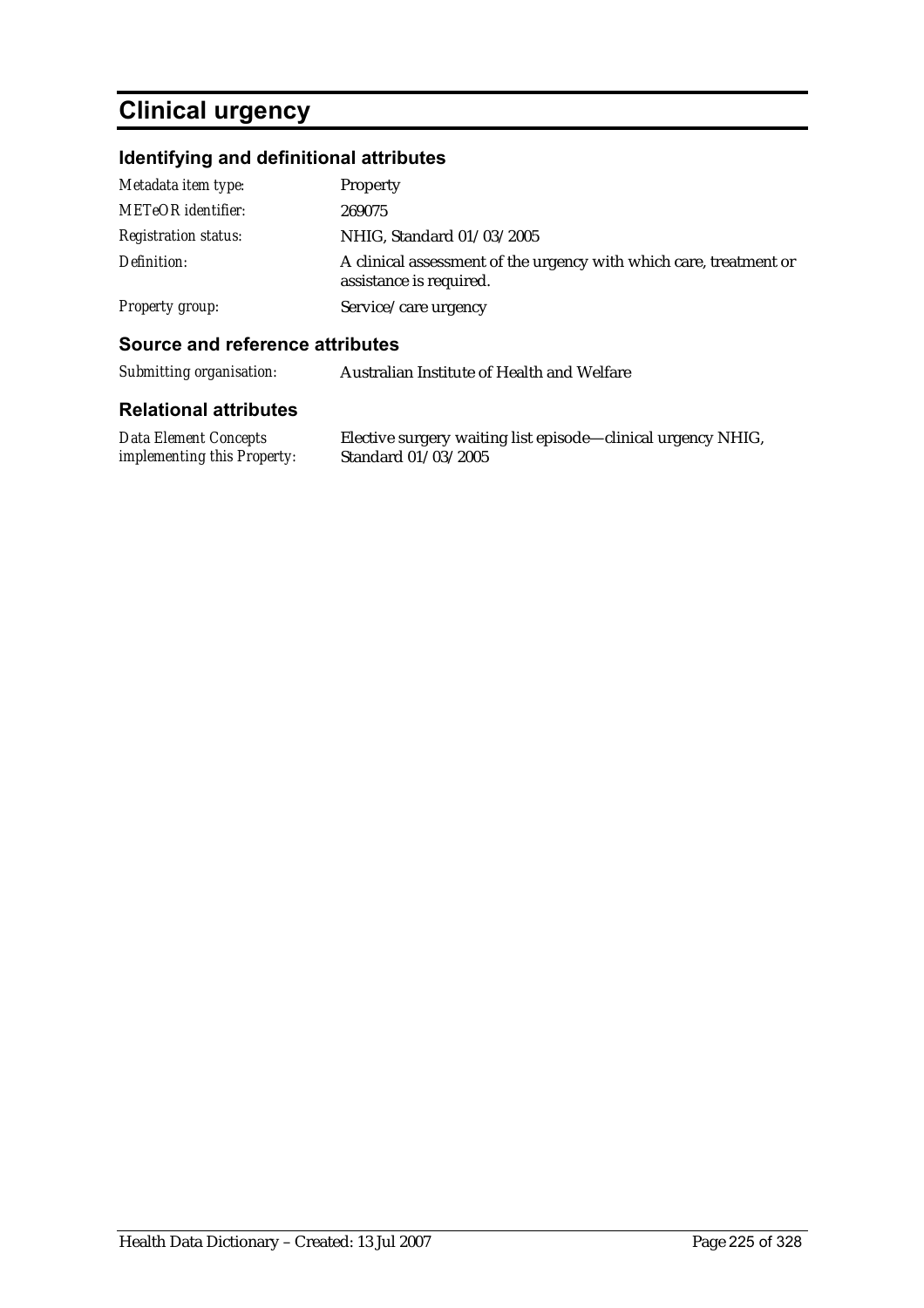# **Clopidogrel therapy status**

## **Identifying and definitional attributes**

| Metadata item type:         | <b>Property</b>                                 |
|-----------------------------|-------------------------------------------------|
| <b>METeOR</b> identifier:   | 284865                                          |
| <b>Registration status:</b> | NHIG, Standard 04/06/2004                       |
| Definition:                 | An indicator of the use of clopidogrel therapy. |
| <b>Property group:</b>      | Health and wellbeing                            |

#### **Source and reference attributes**

*Submitting organisation:* Australian Institute of Health and Welfare

#### **Relational attributes**

*Data Element Concepts implementing this Property:* Person—clopidogrel therapy status NHIG, Standard 04/06/2004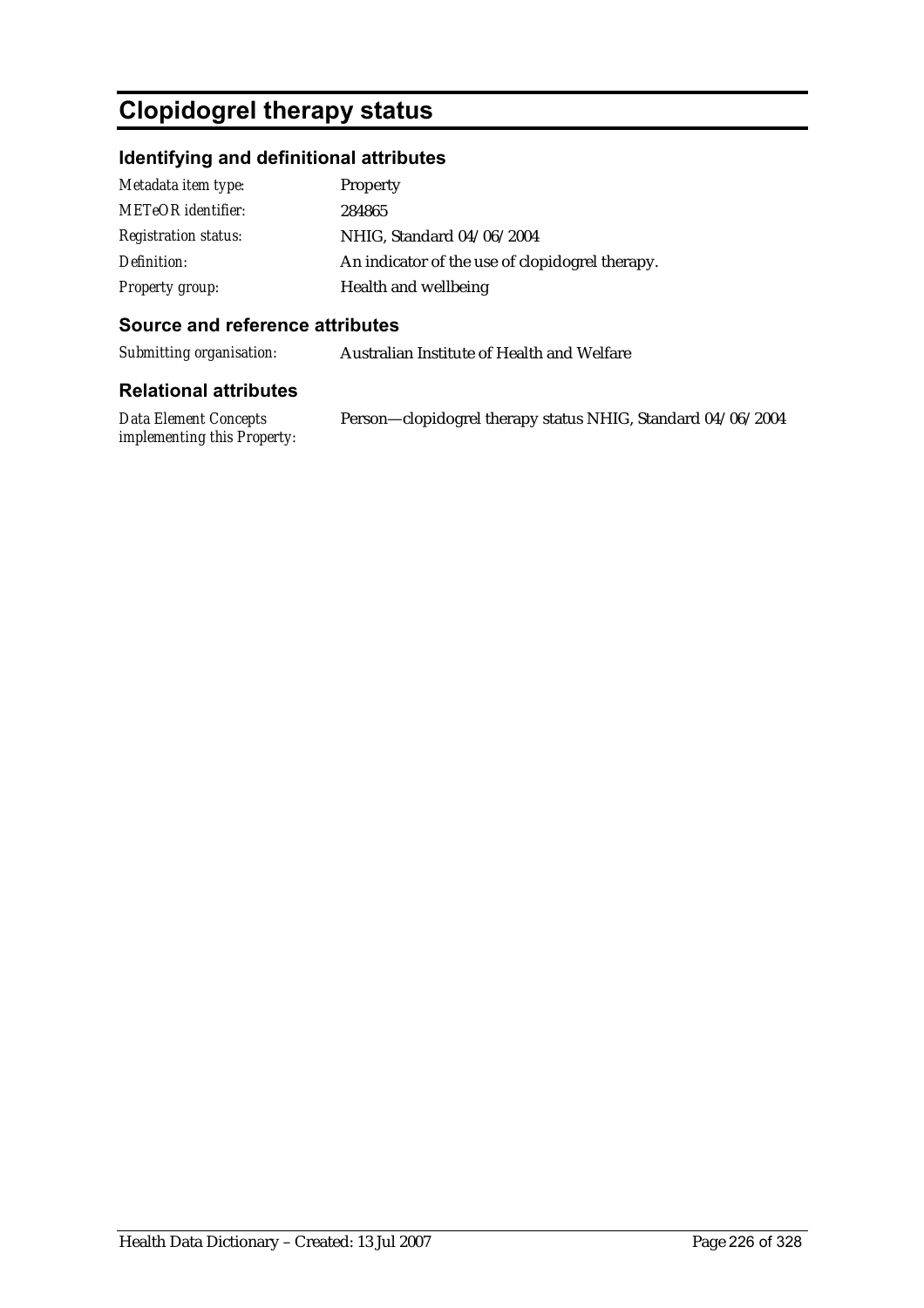# **Co-location with acute care hospital**

# **Identifying and definitional attributes**

| Metadata item type:         | Property                                                  |
|-----------------------------|-----------------------------------------------------------|
| <b>METeOR</b> identifier:   | 286929                                                    |
| <b>Registration status:</b> | NHIG, Standard 08/12/2004                                 |
| Definition:                 | The co-location of a service with an acute care hospital. |
| Property group:             | Service provision event                                   |

#### **Source and reference attributes**

*Submitting organisation:* Australian Institute of Health and Welfare

| Data Element Concepts              | Specialised mental health service—co-location with acute care |
|------------------------------------|---------------------------------------------------------------|
| <i>implementing this Property:</i> | hospital NHIG, Standard 08/12/2004                            |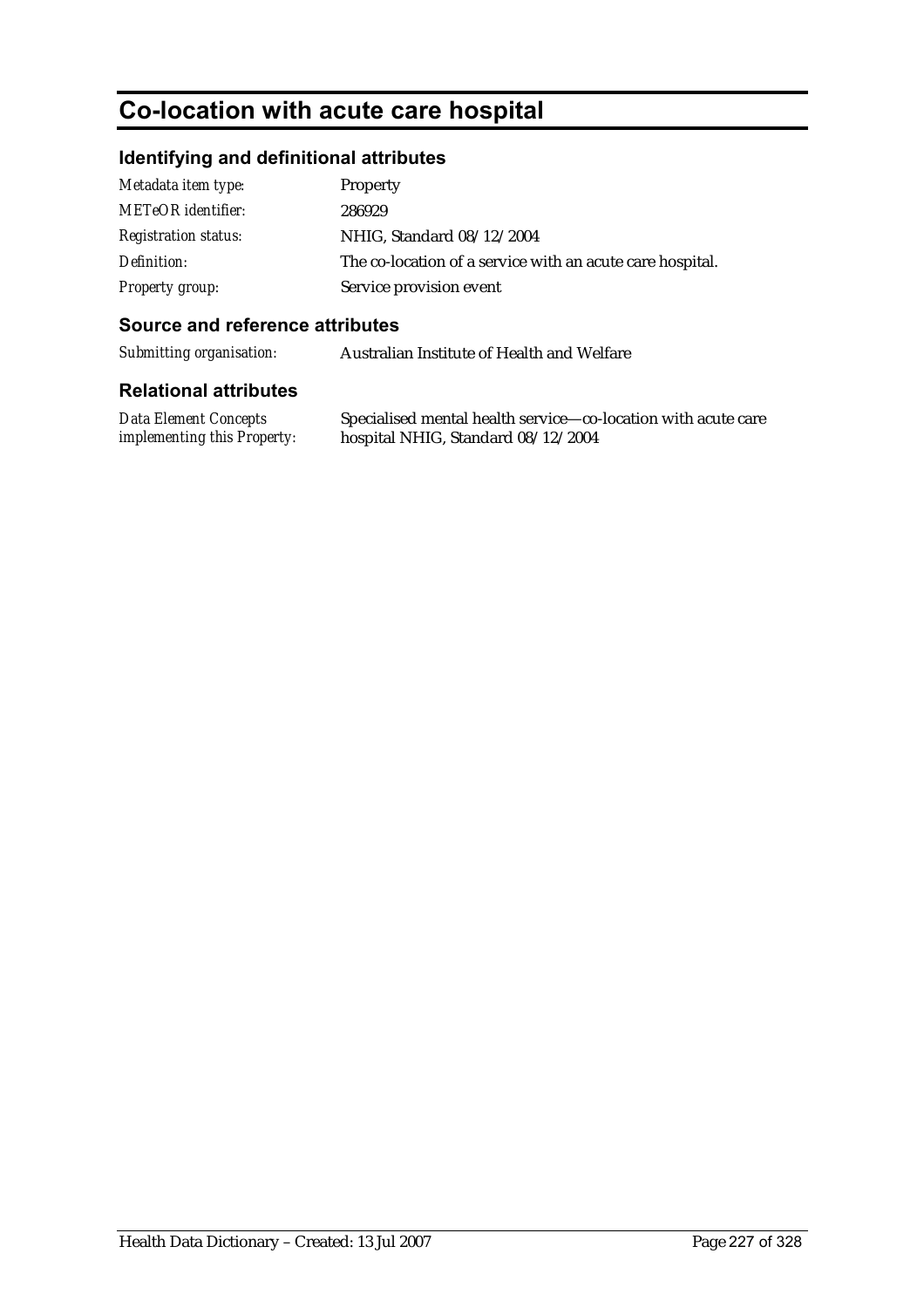# **Community awareness/health promotion services grants to non-government organisations**

# **Identifying and definitional attributes**

| Causes and reference officiality |                                                                                                                    |
|----------------------------------|--------------------------------------------------------------------------------------------------------------------|
| Property group:                  | <b>Funding characteristics</b>                                                                                     |
| Definition:                      | Grants made to non-government organisations for the provision of<br>community awareness/health promotion services. |
| <b>Registration status:</b>      | NHIG, Standard 08/12/2004                                                                                          |
| <b>METeOR</b> identifier:        | 287005                                                                                                             |
| Metadata item type:              | Property                                                                                                           |

#### **Source and reference attributes**

| Submitting organisation: | Australian Institute of Health and Welfare |
|--------------------------|--------------------------------------------|
|--------------------------|--------------------------------------------|

| Data Element Concepts              | Specialised mental health service organisation-community     |
|------------------------------------|--------------------------------------------------------------|
| <i>implementing this Property:</i> | awareness/health promotion services grants to non-government |
|                                    | organisations NHIG, Standard 08/12/2004                      |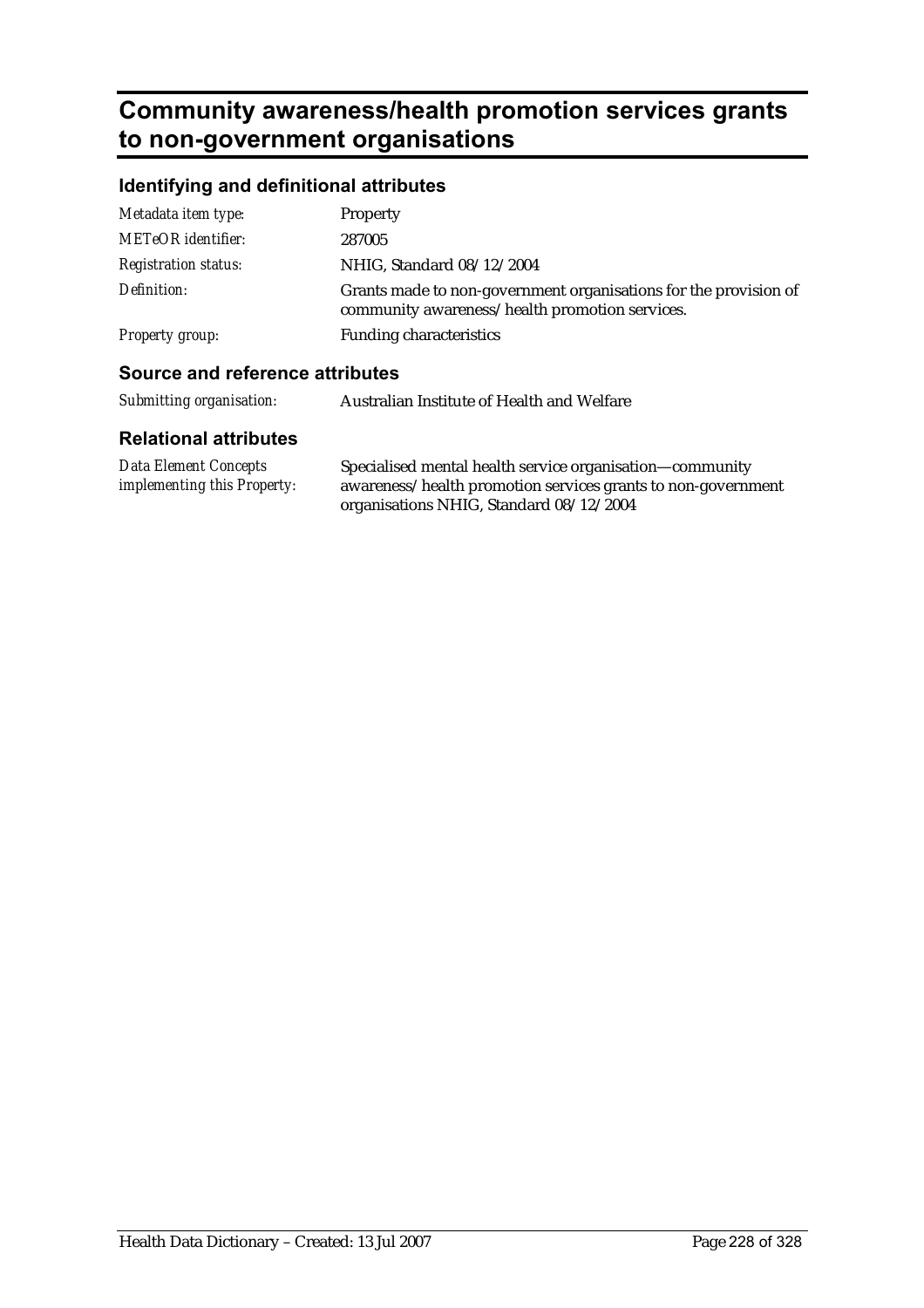# **Compensable status**

# **Identifying and definitional attributes**

| Metadata item type:         | Property                                         |
|-----------------------------|--------------------------------------------------|
| <b>METeOR</b> identifier:   | 269123                                           |
| <b>Registration status:</b> | NHIG, Standard 01/03/2005                        |
| Definition:                 | An indicator of an entitlement for compensation. |
| <b>Property group:</b>      | <b>Funding characteristics</b>                   |

#### **Source and reference attributes**

*Submitting organisation:* Australian Institute of Health and Welfare

| <b>Data Element Concepts</b>       | Patient-compensable status NHIG, Standard 01/03/2005 |
|------------------------------------|------------------------------------------------------|
| <i>implementing this Property:</i> |                                                      |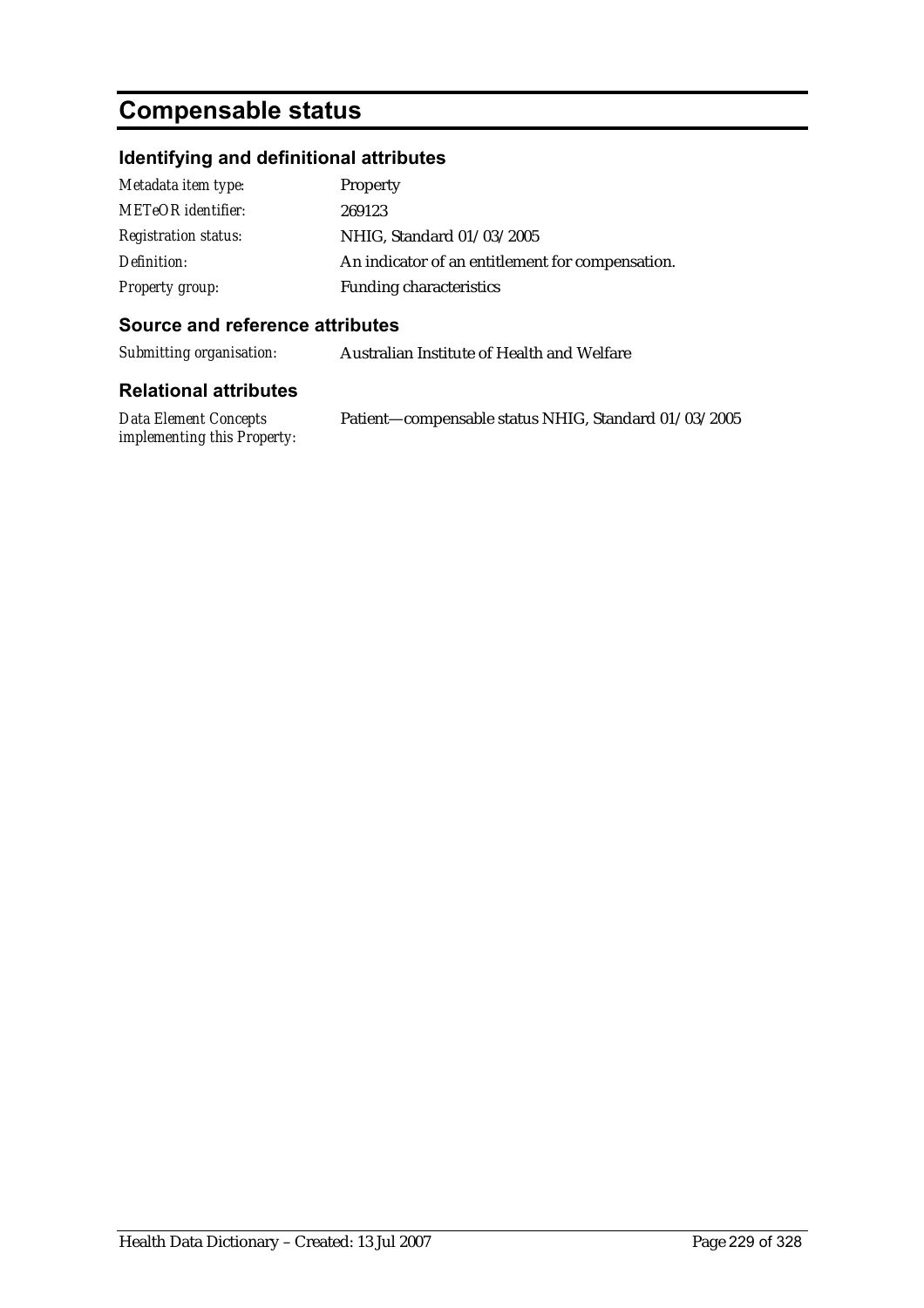# **Complication**

# **Identifying and definitional attributes**

| Metadata item type:         | Property                                                                         |
|-----------------------------|----------------------------------------------------------------------------------|
| <b>METeOR</b> identifier:   | 269096                                                                           |
| <b>Registration status:</b> | NHIG, Standard 01/03/2005                                                        |
| Definition:                 | A disease or disorder concurrent with another disease, disorder or<br>condition. |
| Property group:             | Health and wellbeing                                                             |

#### **Source and reference attributes**

| Submitting organisation: | Australian Institute of Health and Welfare                                         |
|--------------------------|------------------------------------------------------------------------------------|
| Origin:                  | Dorland's Illustrated Medical Dictionary 30th ed. Philadelphia:<br><b>Saunders</b> |

| Data Element Concepts              | Birth event—complication NHIG, Standard 01/03/2005         |
|------------------------------------|------------------------------------------------------------|
| <i>implementing this Property:</i> | Birth event—complication (postpartum) NHIG, Standard       |
|                                    | 01/03/2005                                                 |
|                                    | Pregnancy (current)—complication NHIG, Standard 01/03/2005 |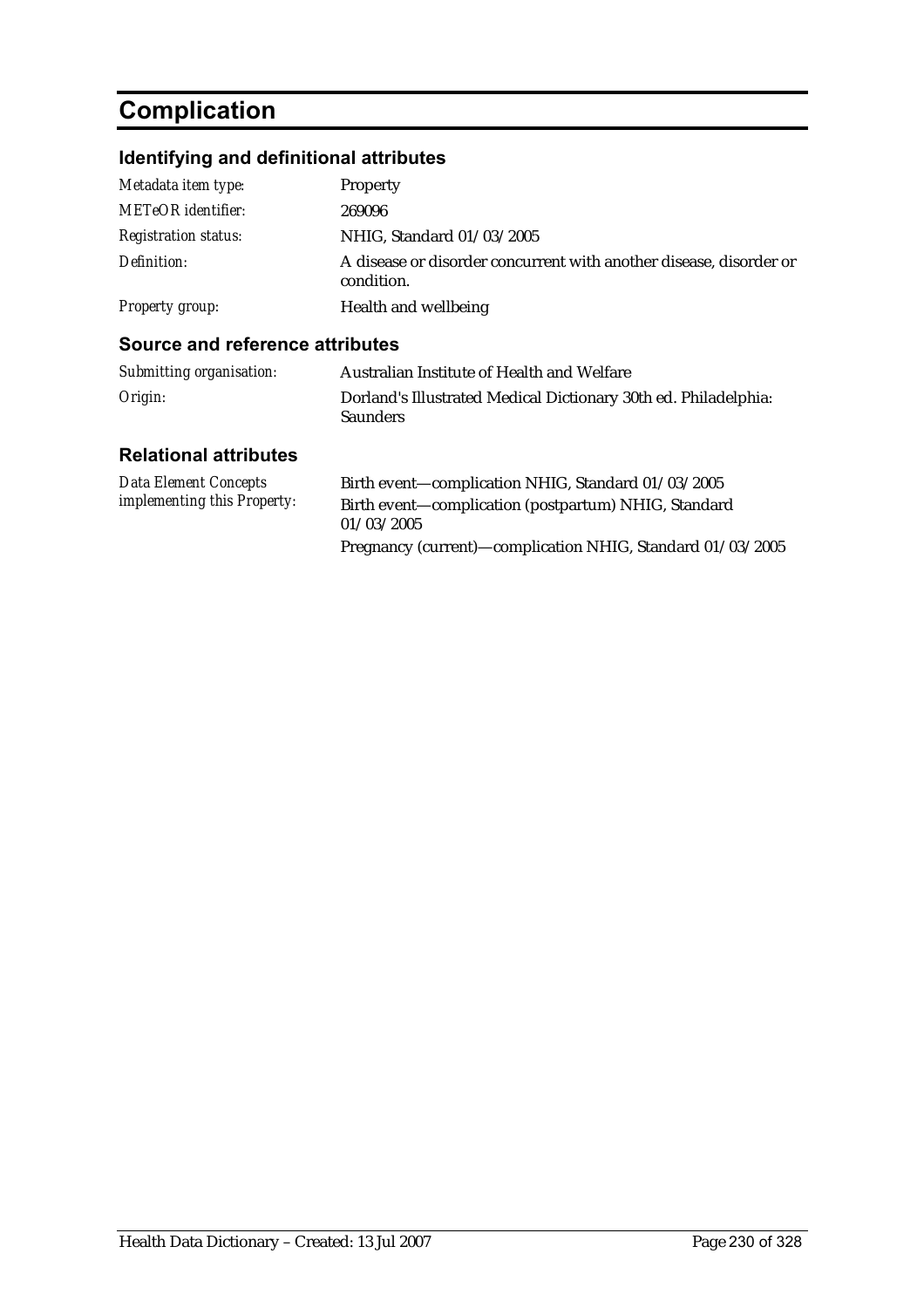# **Congenital malformation**

# **Identifying and definitional attributes**

| Metadata item type:         | <b>Property</b>                      |
|-----------------------------|--------------------------------------|
| METeOR identifier:          | 269324                               |
| <b>Registration status:</b> | NHIG, Standard 01/03/2005            |
| Definition:                 | An anomaly that is present at birth. |
| <b>Property group:</b>      | Health and wellbeing                 |

### **Source and reference attributes**

*Submitting organisation:* Australian Institute of Health and Welfare

| Data Element Concepts       | Person—congenital malformation NHIG, Standard 01/03/2005 |
|-----------------------------|----------------------------------------------------------|
| implementing this Property: |                                                          |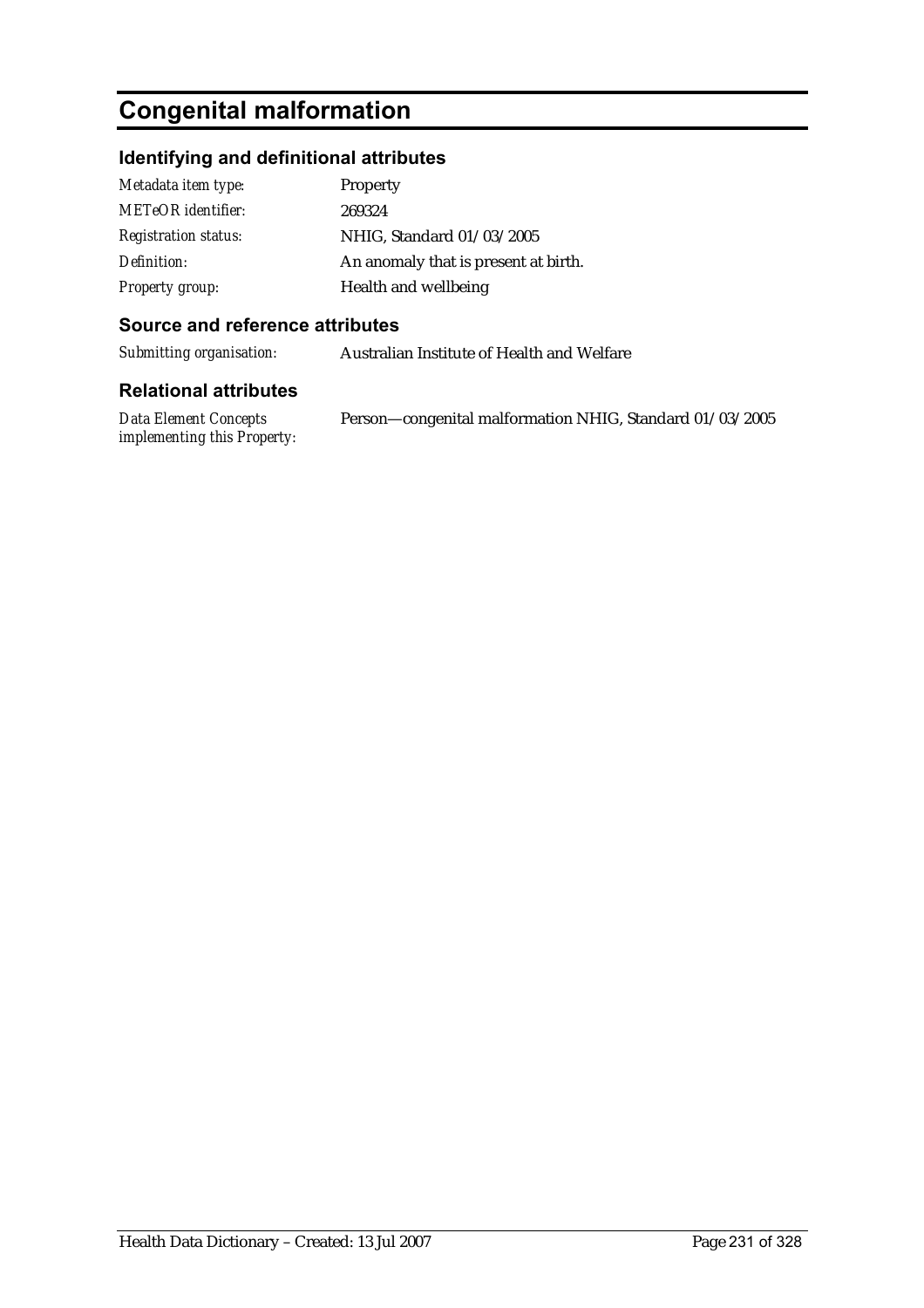# **Consumer committee representation arrangements**

### **Identifying and definitional attributes**

| Metadata item type:         | Property                                                                                                                       |
|-----------------------------|--------------------------------------------------------------------------------------------------------------------------------|
| <b>METeOR</b> identifier:   | 288847                                                                                                                         |
| <b>Registration status:</b> | NHIG, Standard 08/12/2004                                                                                                      |
| Definition:                 | An indicator of the extent of formal committee mechanisms in<br>place to promote the participation of mental health consumers. |
| Property group:             | Organisational characteristics                                                                                                 |

### **Source and reference attributes**

*Submitting organisation:* Australian Institute of Health and Welfare.

#### **Relational attributes**

*Data Element Concepts implementing this Property:* Specialised mental health service organisation—consumer committee representation arrangements NHIG, Standard 08/12/2004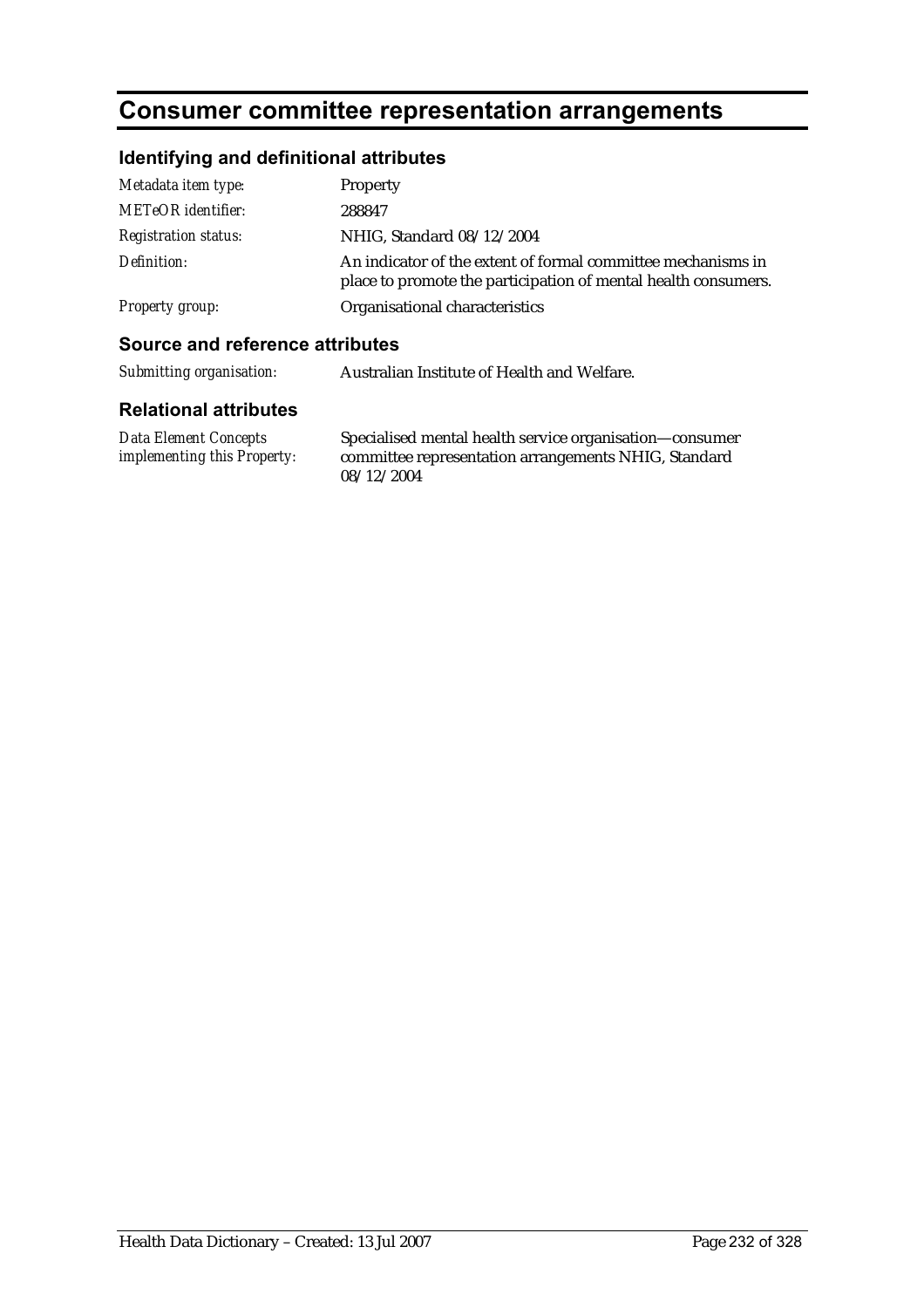# **Consumer participation arrangements**

# **Identifying and definitional attributes**

| Metadata item type:         | Property                                                                                                    |
|-----------------------------|-------------------------------------------------------------------------------------------------------------|
| <b>METeOR</b> identifier:   | 288859                                                                                                      |
| <b>Registration status:</b> | NHIG, Standard 08/12/2004                                                                                   |
| Definition:                 | An indicator of whether mechanisms are in place to promote the<br>participation of mental health consumers. |
| <b>Property group:</b>      | Organisational characteristics                                                                              |

#### **Source and reference attributes**

| Submitting organisation:                                    | Australian Institute of Health and Welfare                                                                                                                |
|-------------------------------------------------------------|-----------------------------------------------------------------------------------------------------------------------------------------------------------|
| <b>Relational attributes</b>                                |                                                                                                                                                           |
| <b>Data Element Concepts</b><br>implementing this Property: | Specialised mental health service organisation-consumer<br>participation arrangements (consumer consultants employed)<br>NHIG, Standard 08/12/2004        |
|                                                             | Specialised mental health service organisation-consumer<br>participation arrangements (consumer satisfaction surveys) NHIG,<br>Standard 08/12/2004        |
|                                                             | Specialised mental health service organisation-consumer<br>participation arrangements (formal internal complaints<br>mechanism) NHIG, Standard 08/12/2004 |
|                                                             | Specialised mental health service organisation-consumer<br>participation arrangements (formal participation policy) NHIG,<br>Standard 08/12/2004          |
|                                                             | Specialised mental health service organisation-consumer<br>participation arrangements (regular discussion groups) NHIG,<br>Standard 08/12/2004            |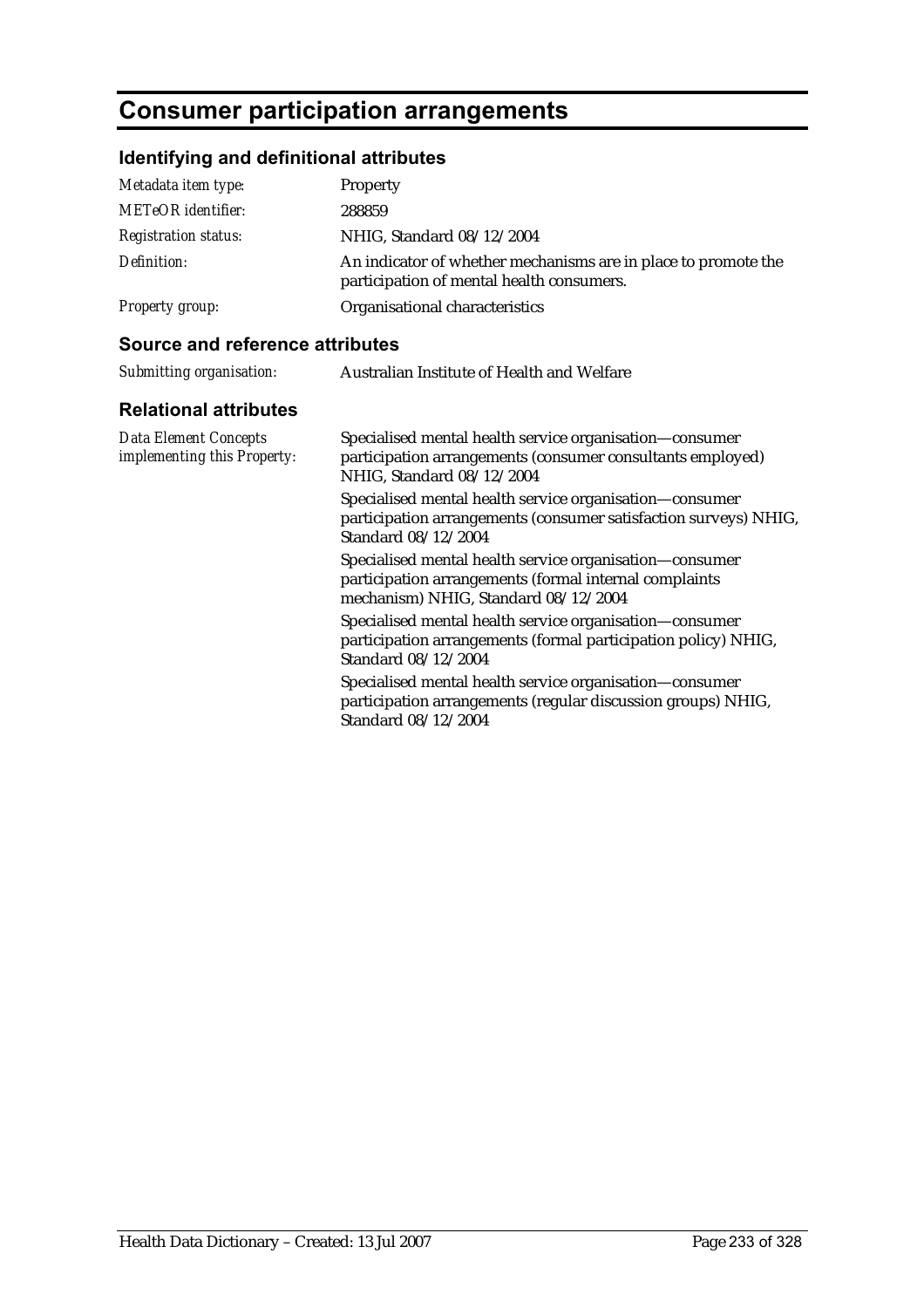# **Contract role**

# **Identifying and definitional attributes**

| Metadata item type:         | Property                                                     |
|-----------------------------|--------------------------------------------------------------|
| <b>METeOR</b> identifier:   | 269131                                                       |
| <b>Registration status:</b> | NHIG, Standard 01/03/2005                                    |
| Definition:                 | The assigned responsibility under a contractual arrangement. |
| <b>Property group:</b>      | Service provision event                                      |

## **Source and reference attributes**

| Submitting organisation: | Australian Institute of Health and Welfare |
|--------------------------|--------------------------------------------|
|--------------------------|--------------------------------------------|

| <b>Data Element Concepts</b> | Hospital—contract role NHIG, Standard 01/03/2005 |
|------------------------------|--------------------------------------------------|
| implementing this Property:  |                                                  |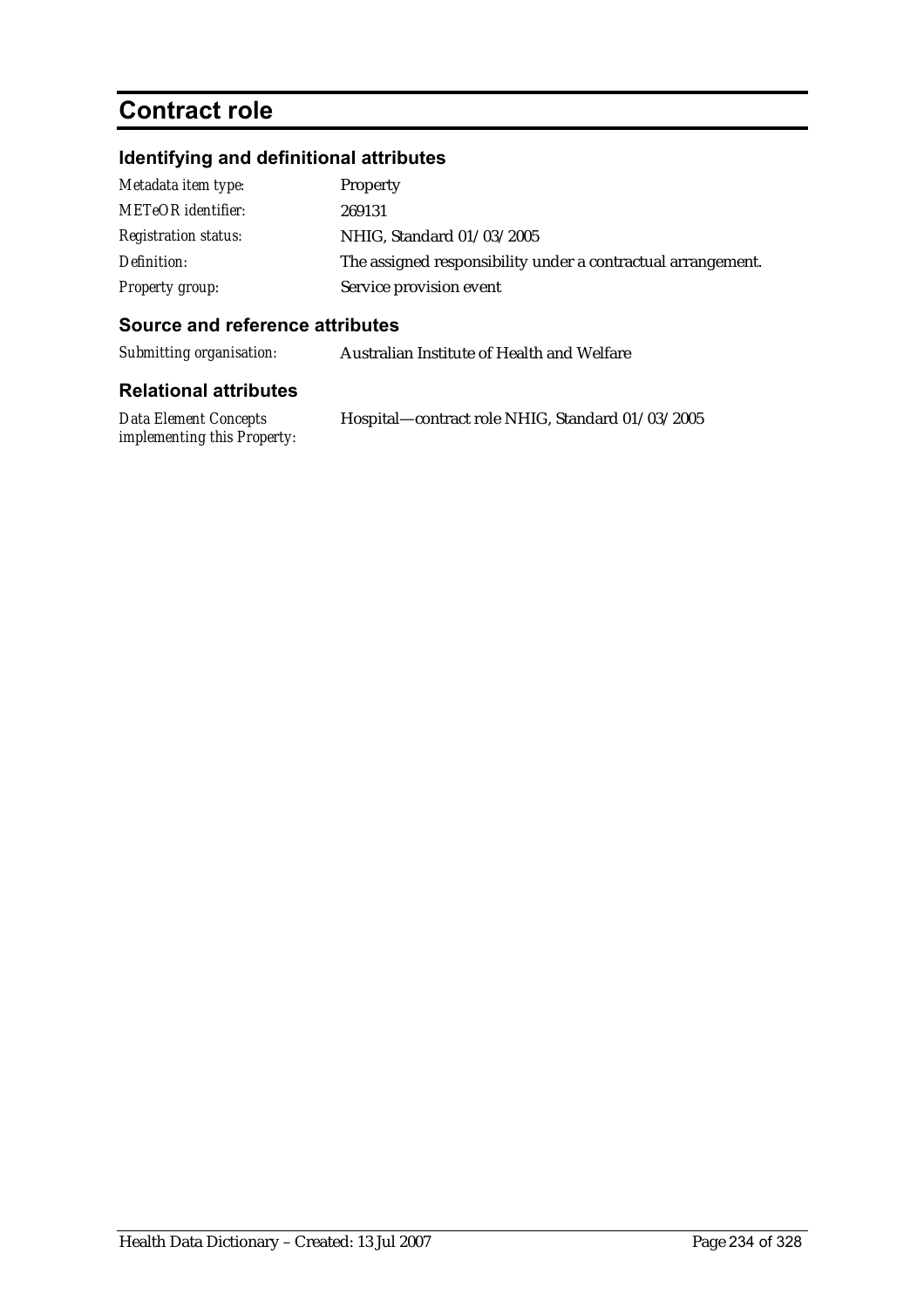# **Contract type**

# **Identifying and definitional attributes**

| Metadata item type:         | Property                                              |
|-----------------------------|-------------------------------------------------------|
| <b>METeOR</b> identifier:   | 269174                                                |
| <b>Registration status:</b> | NHIG, Standard 01/03/2005                             |
| Definition:                 | A descriptor of the class of a contractual agreement. |
| <b>Property group:</b>      | Service provision event                               |

## **Source and reference attributes**

*Submitting organisation:* Australian Institute of Health and Welfare

| Data Element Concepts       | Hospital—contract type NHIG, Standard 01/03/2005 |
|-----------------------------|--------------------------------------------------|
| implementing this Property: |                                                  |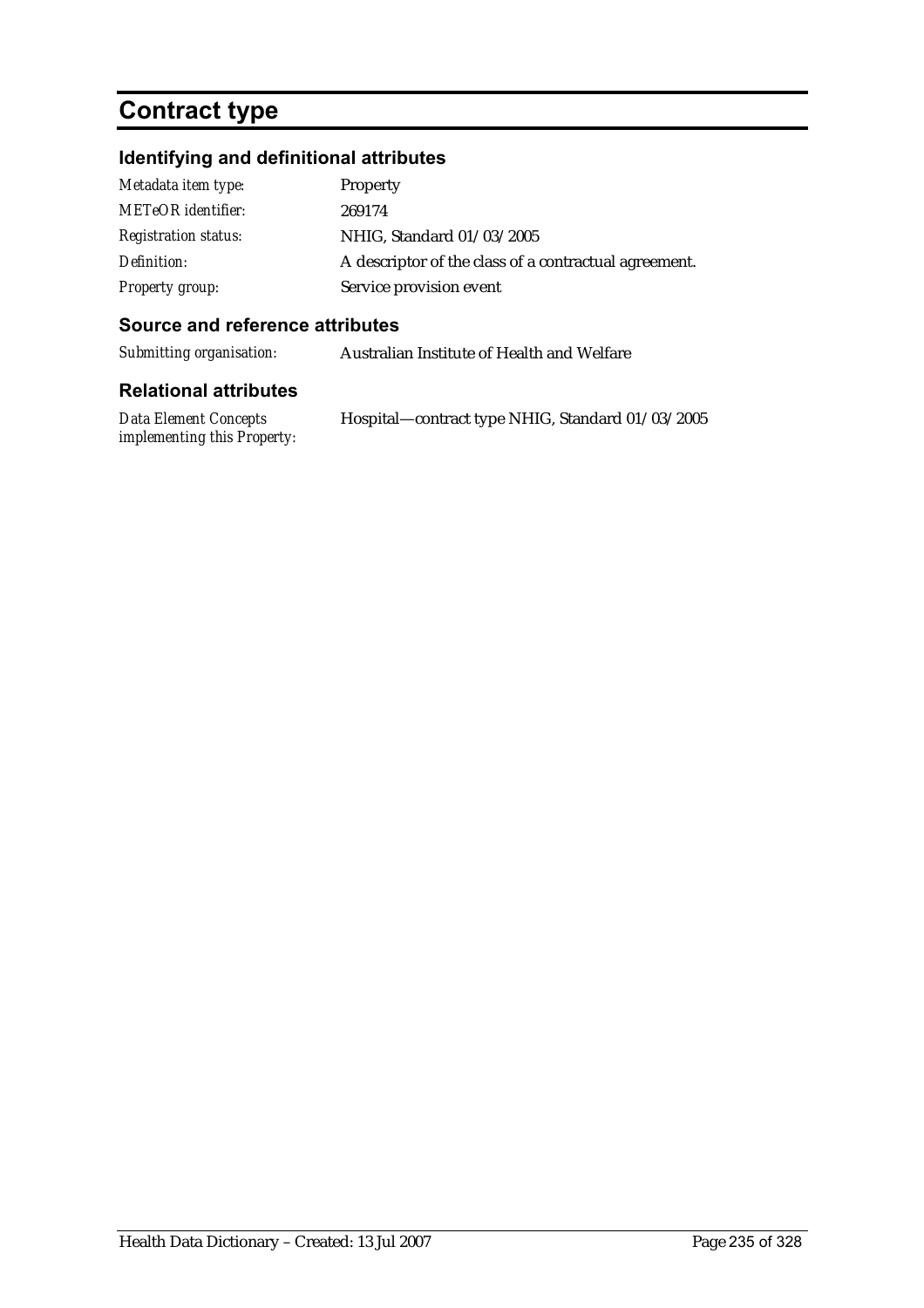# **Contracted care commencement date**

## **Identifying and definitional attributes**

| Metadata item type:         | Property                                          |
|-----------------------------|---------------------------------------------------|
| <b>METeOR</b> identifier:   | 269263                                            |
| <b>Registration status:</b> | NHIG, Standard 01/03/2005                         |
| Definition:                 | The date the period of contracted care commenced. |
| <b>Property group:</b>      | Service provision event                           |

#### **Source and reference attributes**

*Submitting organisation:* Australian Institute of Health and Welfare

#### **Relational attributes**

*Data Element Concepts implementing this Property:*

Contracted hospital care—contracted care commencement date NHIG, Standard 01/03/2005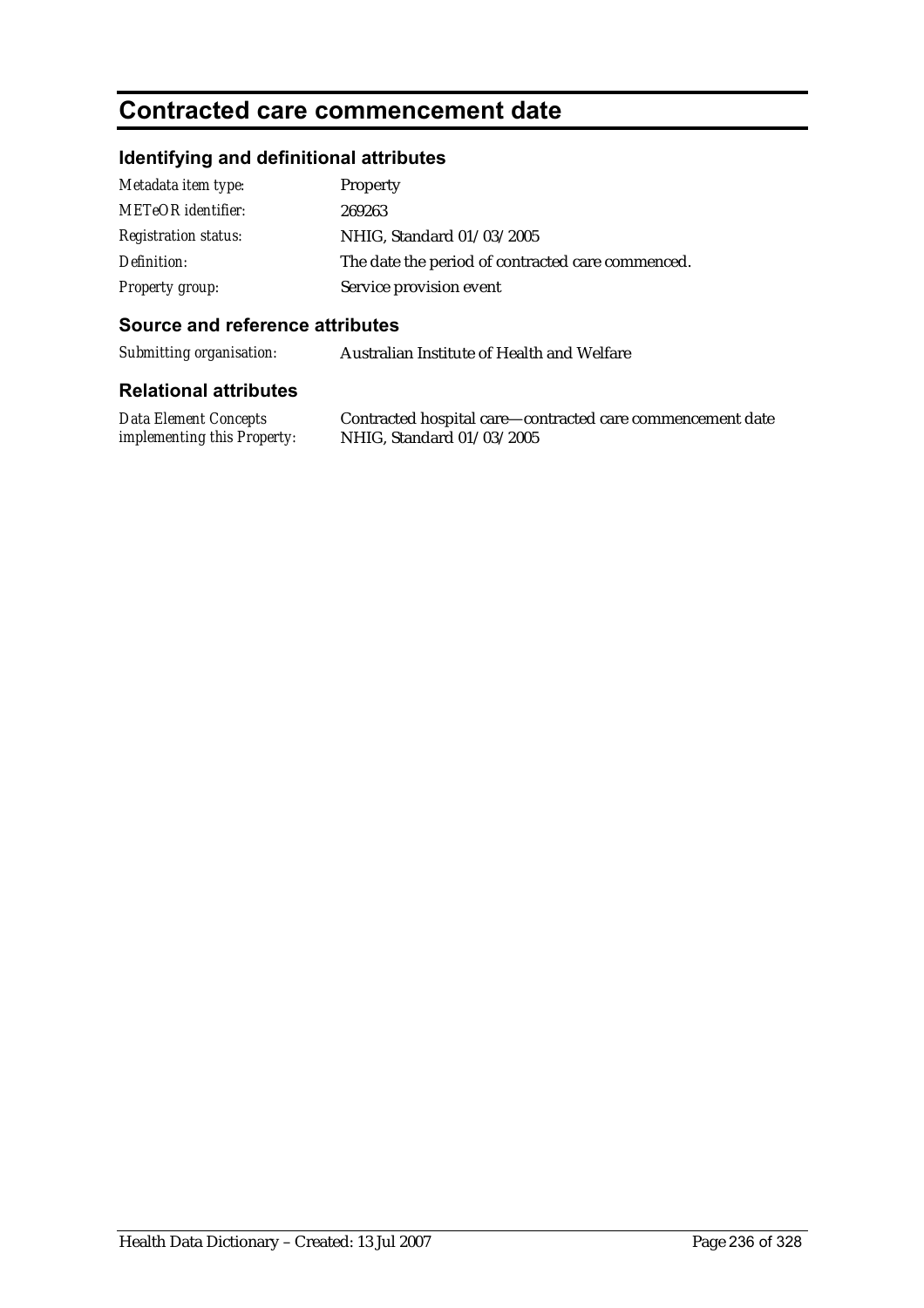# **Contracted care completed date**

## **Identifying and definitional attributes**

| Metadata item type:         | Property                                             |
|-----------------------------|------------------------------------------------------|
| <b>METeOR</b> identifier:   | 269102                                               |
| <b>Registration status:</b> | NHIG, Standard 01/03/2005                            |
| Definition:                 | The date the period of contracted care is completed. |
| <b>Property group:</b>      | Service provision event                              |

#### **Source and reference attributes**

*Submitting organisation:* Australian Institute of Health and Welfare

#### **Relational attributes**

*Data Element Concepts implementing this Property:*

Contracted hospital care—contracted care completed date NHIG, Standard 01/03/2005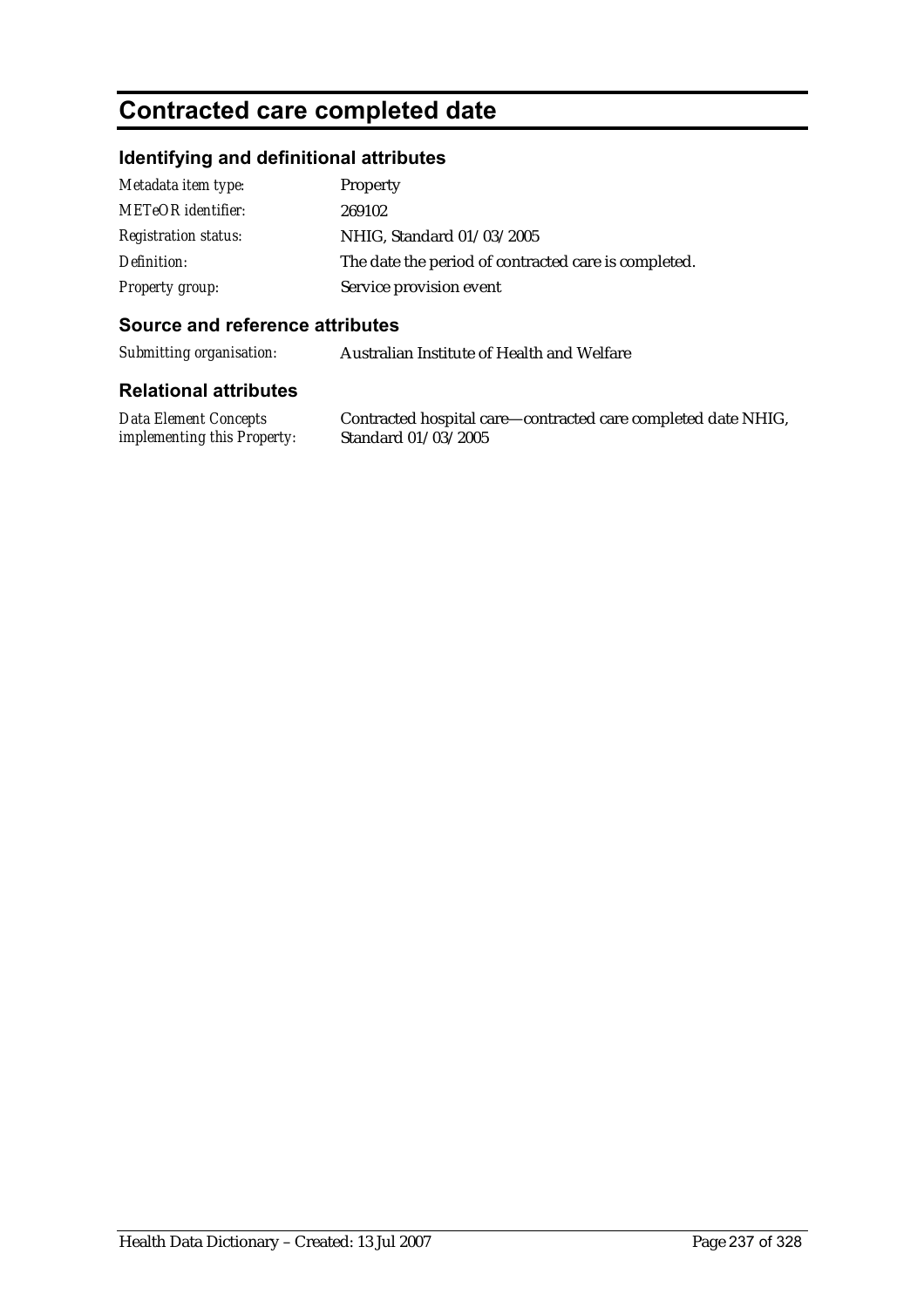# **Contracted procedure flag**

## **Identifying and definitional attributes**

| Metadata item type:         | <b>Property</b>                                                   |
|-----------------------------|-------------------------------------------------------------------|
| <b>METeOR</b> identifier:   | 269345                                                            |
| <b>Registration status:</b> | NHIG, Standard 01/03/2005                                         |
| Definition:                 | Indicator that a procedure was performed as a contracted service. |
| Property group:             | Service provision event                                           |

### **Source and reference attributes**

*Submitting organisation:* Australian Institute of Health and Welfare

### **Relational attributes**

*Data Element Concepts implementing this Property:*

Episode of care (procedure)—contracted procedure flag NHIG, Standard 01/03/2005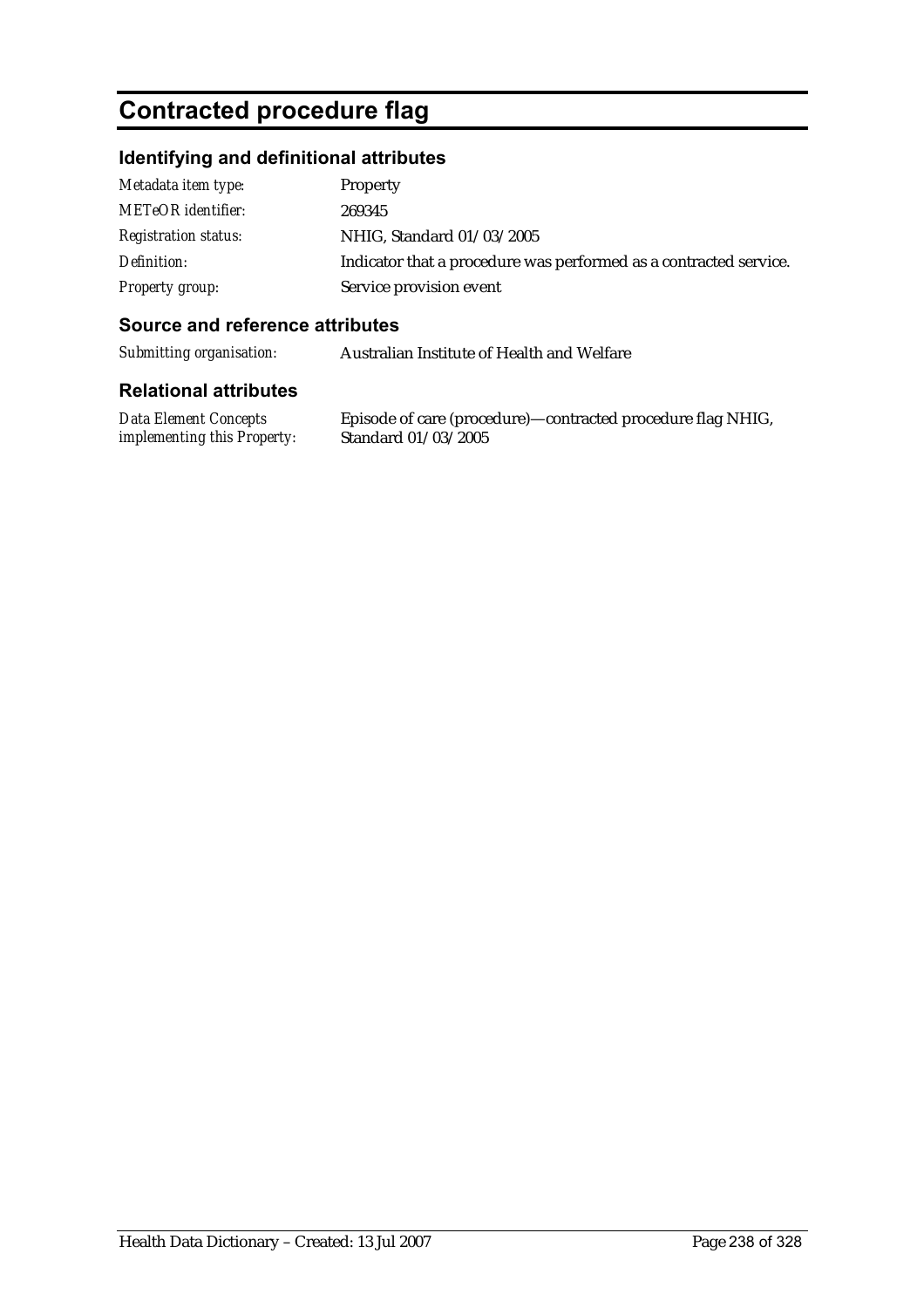# **Coronary artery disease intervention**

## **Identifying and definitional attributes**

| Metadata item type:         | Property                                                                                |
|-----------------------------|-----------------------------------------------------------------------------------------|
| <b>METeOR</b> identifier:   | 269207                                                                                  |
| <b>Registration status:</b> | NHIG, Standard 01/03/2005                                                               |
| Definition:                 | An indicator of whether treatment has been received for a coronary<br>artery condition. |
| Property group:             | Health and wellbeing                                                                    |

### **Source and reference attributes**

*Submitting organisation:* Australian Institute of Health and Welfare

#### **Relational attributes**

*Data Element Concepts implementing this Property:* Person—coronary artery disease intervention NHIG, Standard 01/03/2005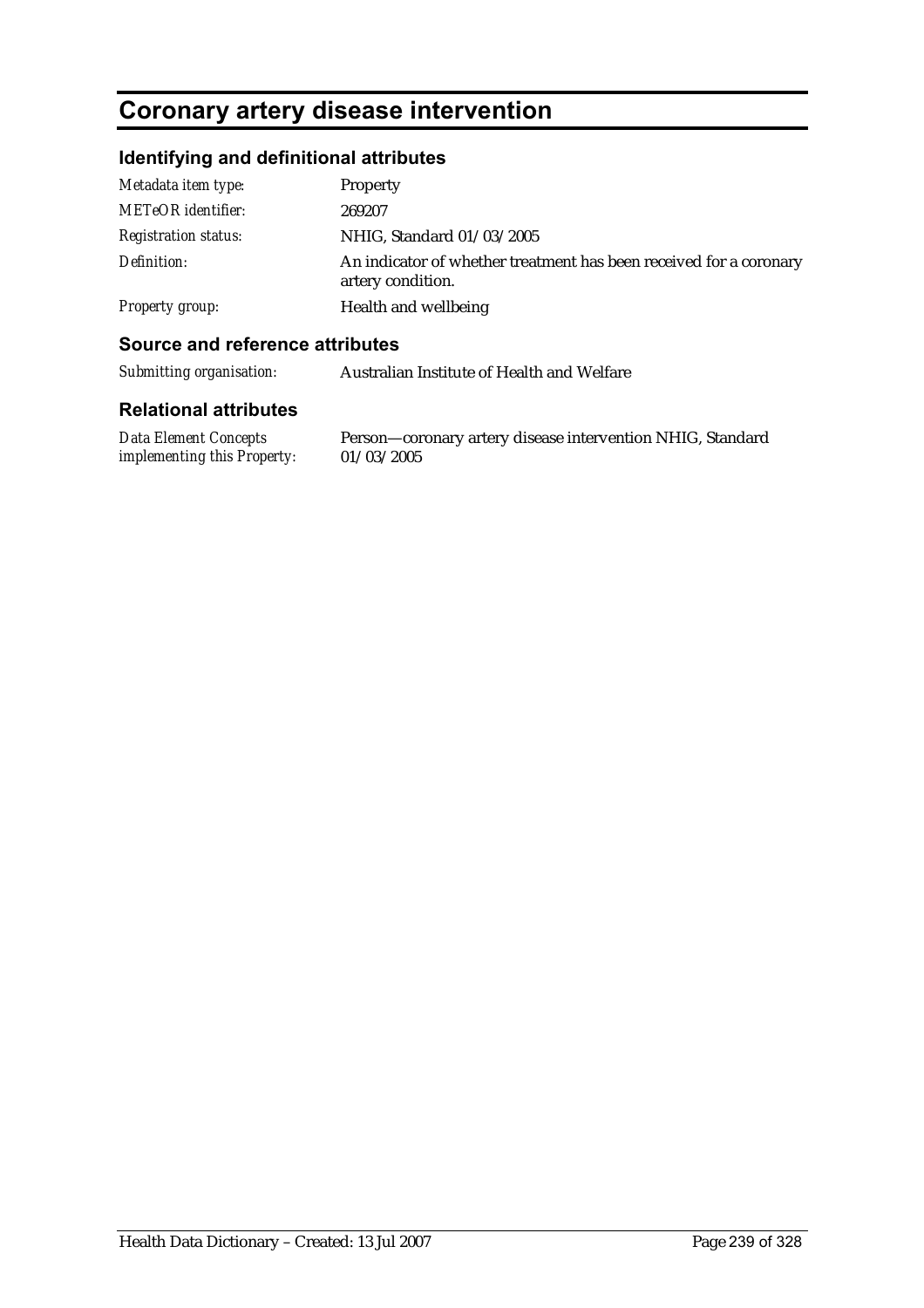# **Counselling services grants to non-government organisations**

# **Identifying and definitional attributes**

| Metadata item type:         | Property                                                                                  |
|-----------------------------|-------------------------------------------------------------------------------------------|
| <b>METeOR</b> identifier:   | 287013                                                                                    |
| <b>Registration status:</b> | NHIG, Standard 08/12/2004                                                                 |
| Definition:                 | Grants made to non-government organisations for the provision of<br>counselling services. |
| Property group:             | <b>Funding characteristics</b>                                                            |
|                             |                                                                                           |

## **Source and reference attributes**

| Submitting organisation: | Australian Institute of Health and Welfare |
|--------------------------|--------------------------------------------|
|                          |                                            |

| Data Element Concepts              | Specialised mental health service organisation—counselling     |
|------------------------------------|----------------------------------------------------------------|
| <i>implementing this Property:</i> | services grants to non-government organisations NHIG, Standard |
|                                    | 08/12/2004                                                     |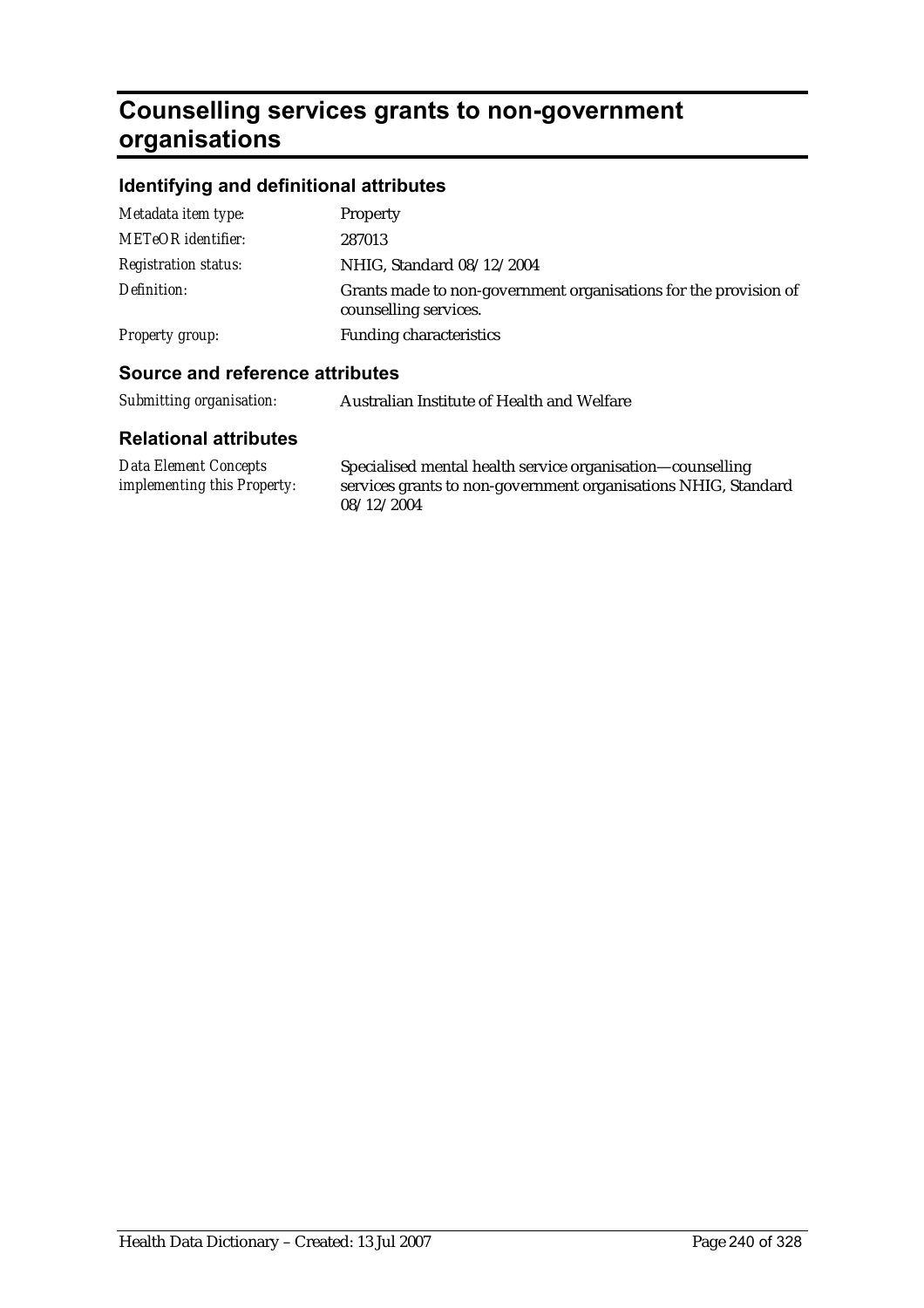# **Country identifier**

# **Identifying and definitional attributes**

| Metadata item type:         | Property                                                 |
|-----------------------------|----------------------------------------------------------|
| <b>METeOR</b> identifier:   | 288063                                                   |
| <b>Registration status:</b> | NHIG, Standard 04/05/2005<br>NCSIMG, Standard 30/09/2005 |
| Definition:                 | The country component of an address.                     |
| <b>Property group:</b>      | Identifier characteristics                               |

#### **Source and reference attributes**

*Submitting organisation:* Australian Institute of Health and Welfare

| Data Element Concepts              | Person (address)—country identifier NHIG, Standard 04/05/2005 |
|------------------------------------|---------------------------------------------------------------|
| <i>implementing this Property:</i> | NCSIMG, Standard 30/09/2005                                   |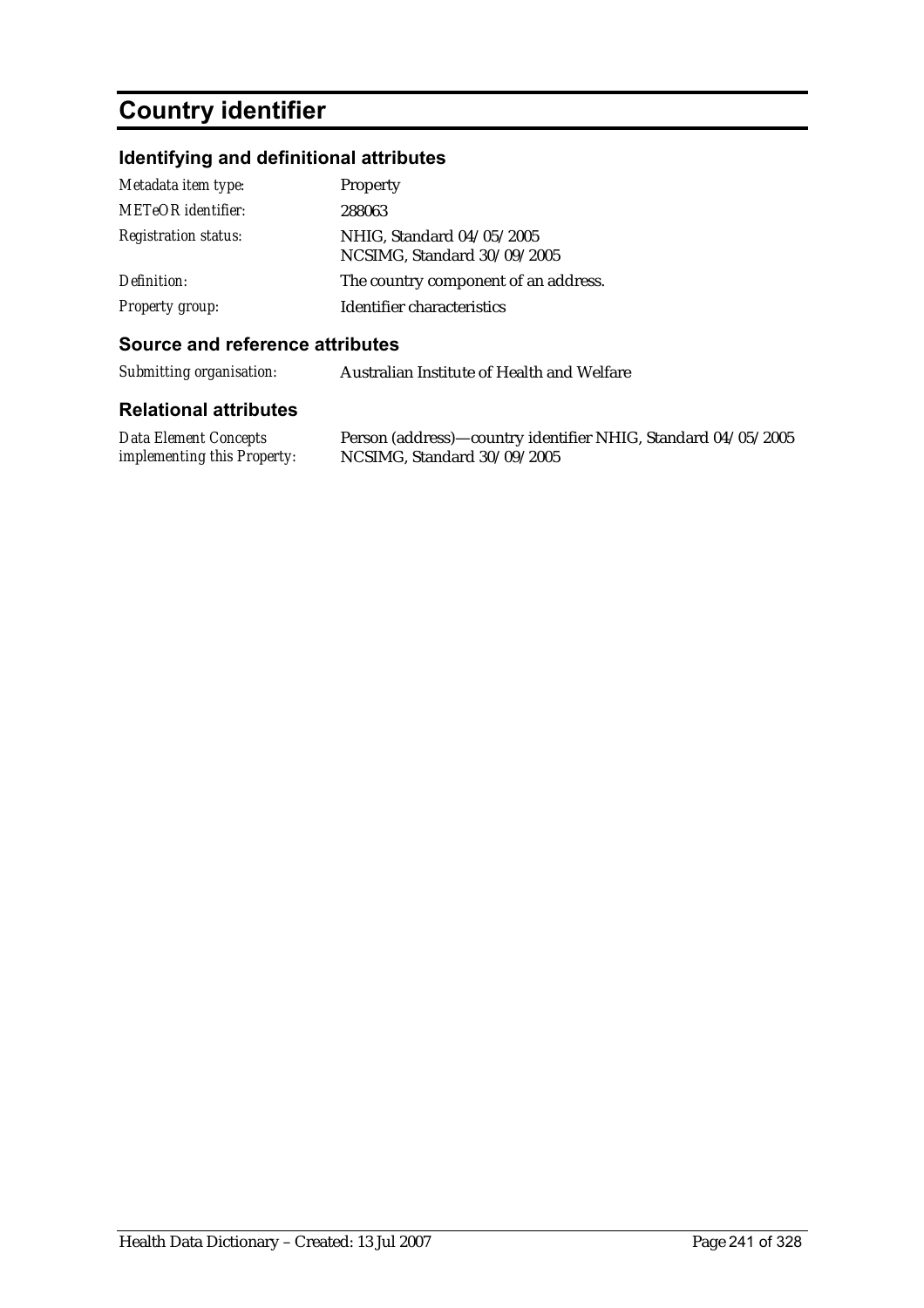# **Country of birth**

# **Identifying and definitional attributes**

| Metadata item type:         | Property                                                                                |
|-----------------------------|-----------------------------------------------------------------------------------------|
| <b>METeOR</b> identifier:   | 269206                                                                                  |
| <b>Registration status:</b> | NHIG, Standard 01/03/2005<br>NCSIMG, Standard 01/03/2005<br>NHDAMG, Standard 22/10/2005 |
| Definition:                 | The country in which an individual was born.                                            |
| <b>Property group:</b>      | Demographic/social/cultural characteristics                                             |

### **Source and reference attributes**

| Submitting organisation: | Australian Institute of Health and Welfare |
|--------------------------|--------------------------------------------|
|                          |                                            |

| <b>Data Element Concepts</b>       | Person-country of birth NHIG, Standard 01/03/2005 |
|------------------------------------|---------------------------------------------------|
| <i>implementing this Property:</i> | NCSIMG. Standard $01/03/2005$                     |
|                                    | NHDAMG, Standard 27/07/2005                       |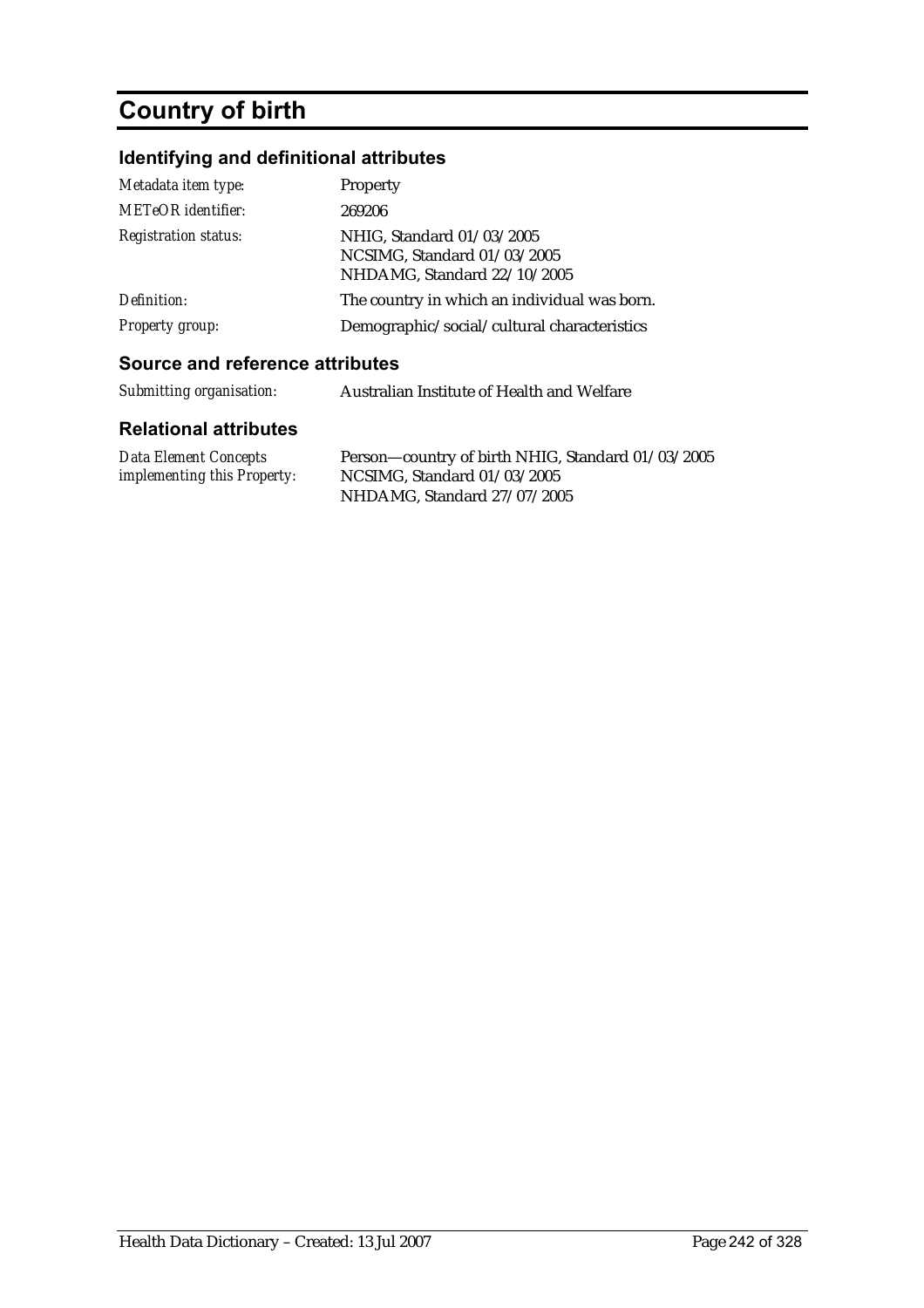# **Creatine kinase myocardial band isoenzyme measured date**

# **Identifying and definitional attributes**

| Metadata item type:         | Property                                                                    |
|-----------------------------|-----------------------------------------------------------------------------|
| <b>METeOR</b> identifier:   | 284969                                                                      |
| <b>Registration status:</b> | NHIG, Standard 04/06/2004                                                   |
| Definition:                 | The date creatine kinase myocardial band (CK-MB) isoenzyme was<br>measured. |
| Property group:             | Service provision event                                                     |
|                             |                                                                             |

## **Source and reference attributes**

| Submitting organisation: | Australian Institute of Health and Welfare |
|--------------------------|--------------------------------------------|
|--------------------------|--------------------------------------------|

| <b>Data Element Concepts</b>       | Person—creatine kinase myocardial band isoenzyme measured |
|------------------------------------|-----------------------------------------------------------|
| <i>implementing this Property:</i> | date NHIG, Standard 04/06/2004                            |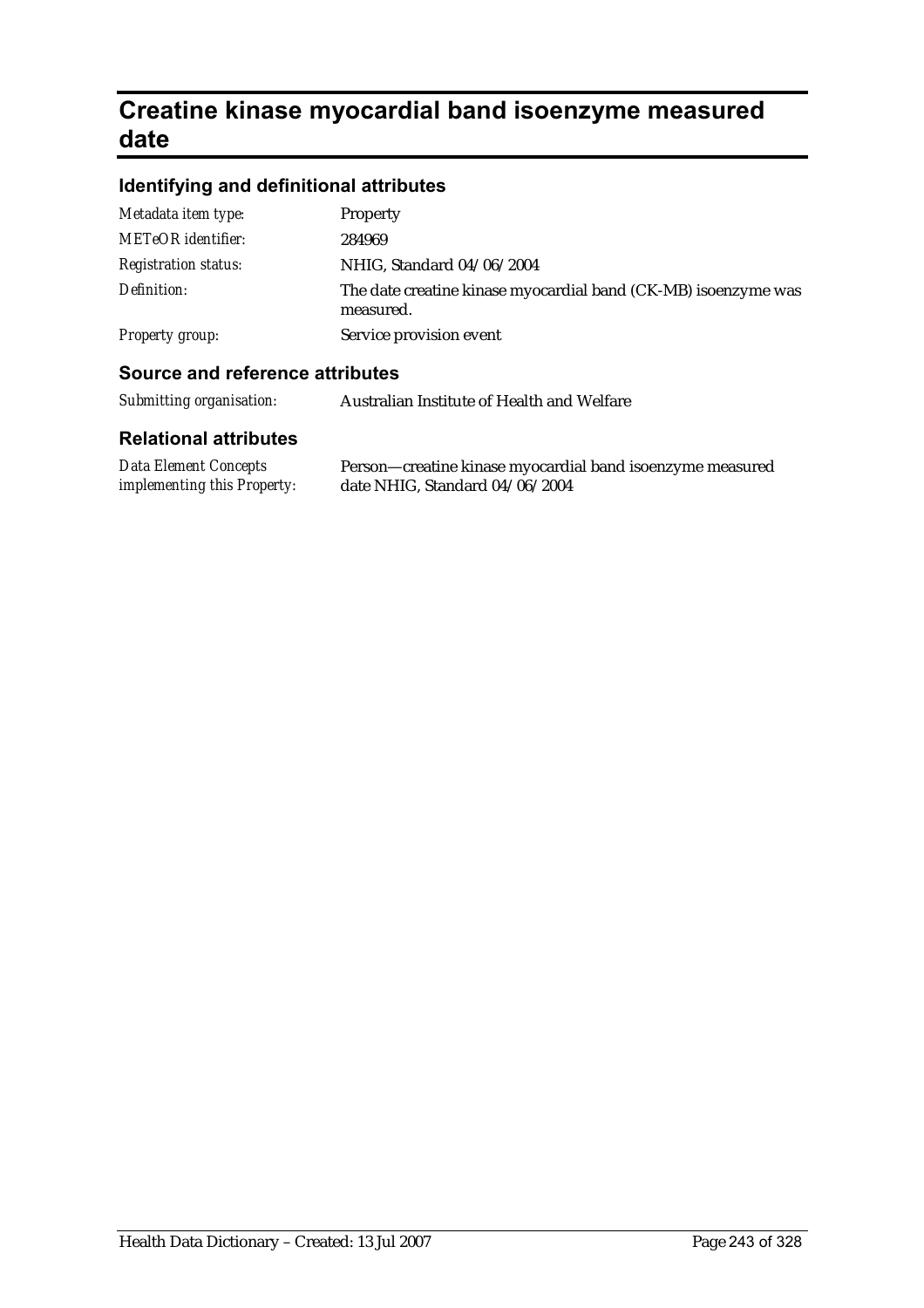# **Creatine kinase myocardial band isoenzyme measured time**

## **Identifying and definitional attributes**

| <b>Cource and reference attributes</b> |                                                                                          |
|----------------------------------------|------------------------------------------------------------------------------------------|
| Property group:                        | Service provision event                                                                  |
| Definition:                            | The time at which the creatine kinase myocardial band (CK-MB)<br>isoenzyme was measured. |
| <b>Registration status:</b>            | NHIG, Standard 04/06/2004                                                                |
| <b>METeOR</b> identifier:              | 285175                                                                                   |
| Metadata item type:                    | <b>Property</b>                                                                          |

#### **Source and reference attributes**

| Submitting organisation: |  | Acute coronary syndrome data working group |  |
|--------------------------|--|--------------------------------------------|--|
|                          |  |                                            |  |

| <b>Data Element Concepts</b>       | Person—creatine kinase myocardial band isoenzyme measured |
|------------------------------------|-----------------------------------------------------------|
| <i>implementing this Property:</i> | time NHIG, Standard 04/06/2004                            |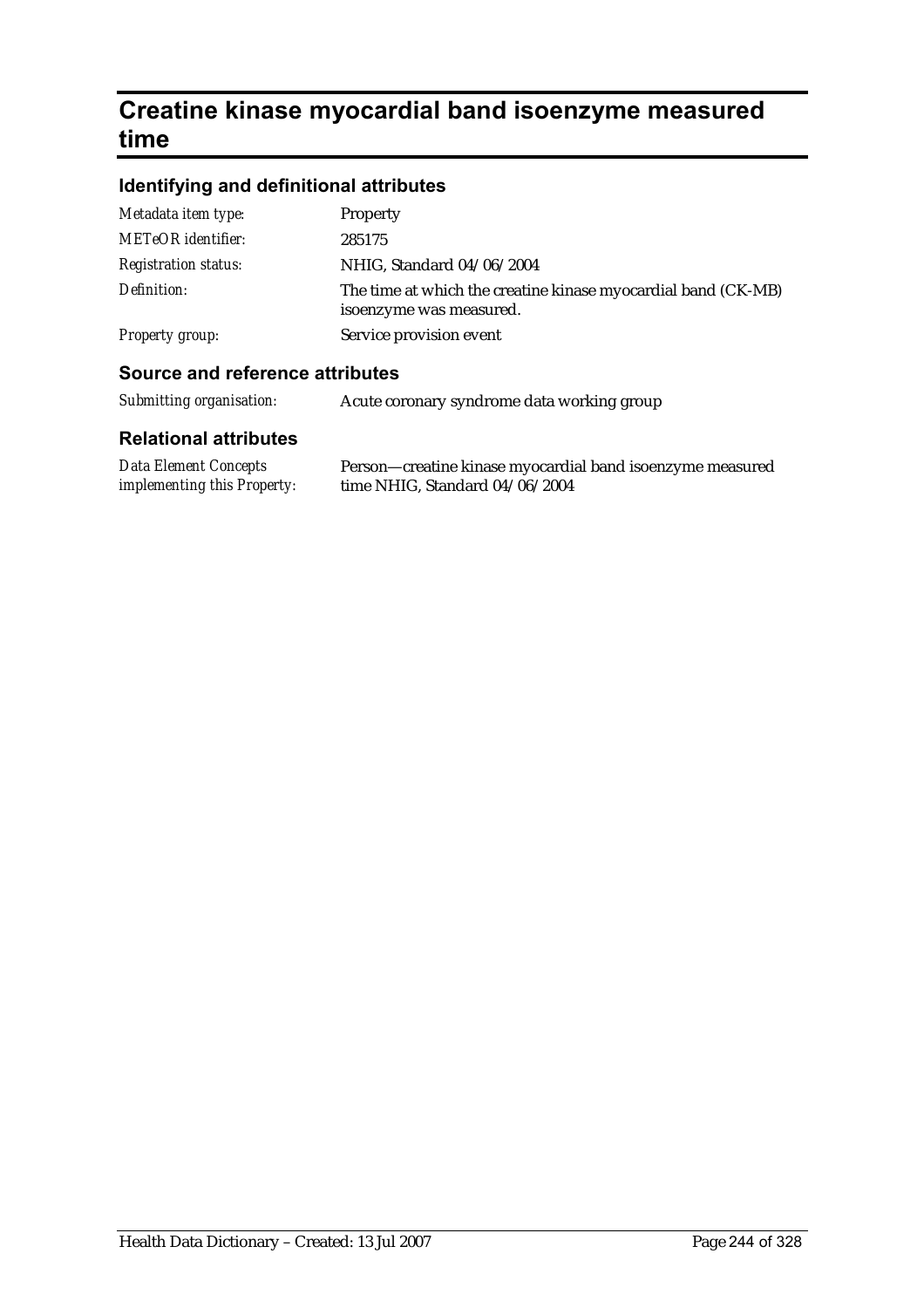# **Creatine kinase-myocardial band isoenzyme level**

## **Identifying and definitional attributes**

| Metadata item type:         | <b>Property</b>                                                 |
|-----------------------------|-----------------------------------------------------------------|
| <b>METeOR</b> identifier:   | 284893                                                          |
| <b>Registration status:</b> | NHIG, Standard 04/06/2004                                       |
| Definition:                 | The level of creatine kinase-myocardial band (CK-MB) isoenzyme. |
| Property group:             | Health and wellbeing                                            |

#### **Source and reference attributes**

*Submitting organisation:* Australian Institute of Health and Welfare

#### **Relational attributes**

*Data Element Concepts implementing this Property:*

Person—creatine kinase-myocardial band isoenzyme level NHIG, Standard 04/06/2004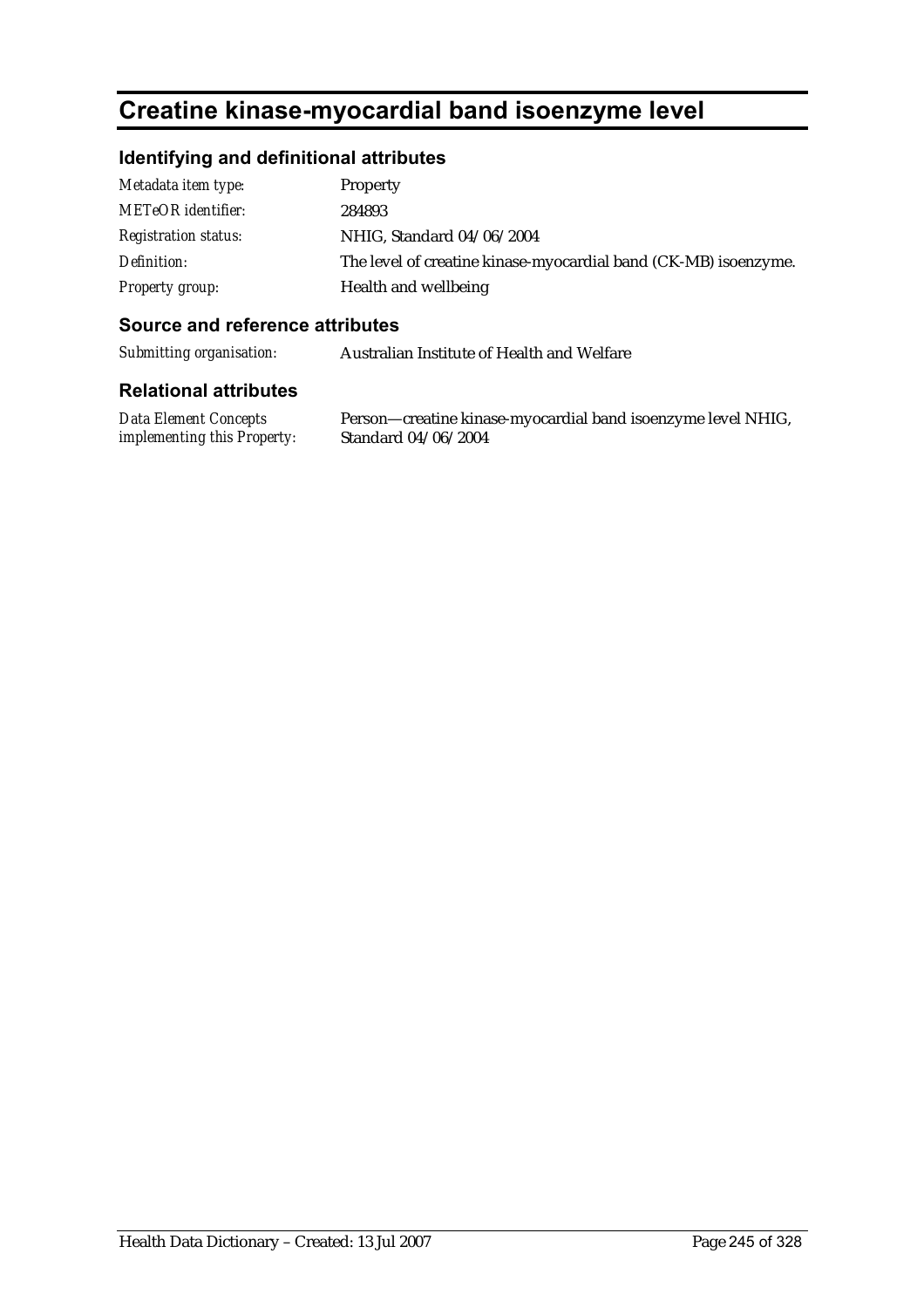# **Creatinine serum level**

# **Identifying and definitional attributes**

| Metadata item type:         | Property                               |
|-----------------------------|----------------------------------------|
| METeOR identifier:          | 269319                                 |
| <b>Registration status:</b> | NHIG, Standard 01/03/2005              |
| Definition:                 | The amount of creatinine in the blood. |
| <b>Property group:</b>      | Health and wellbeing                   |

### **Source and reference attributes**

*Submitting organisation:* Australian Institute of Health and Welfare

| Data Element Concepts              | Person-creatinine serum level NHIG, Standard 01/03/2005 |
|------------------------------------|---------------------------------------------------------|
| <i>implementing this Property:</i> |                                                         |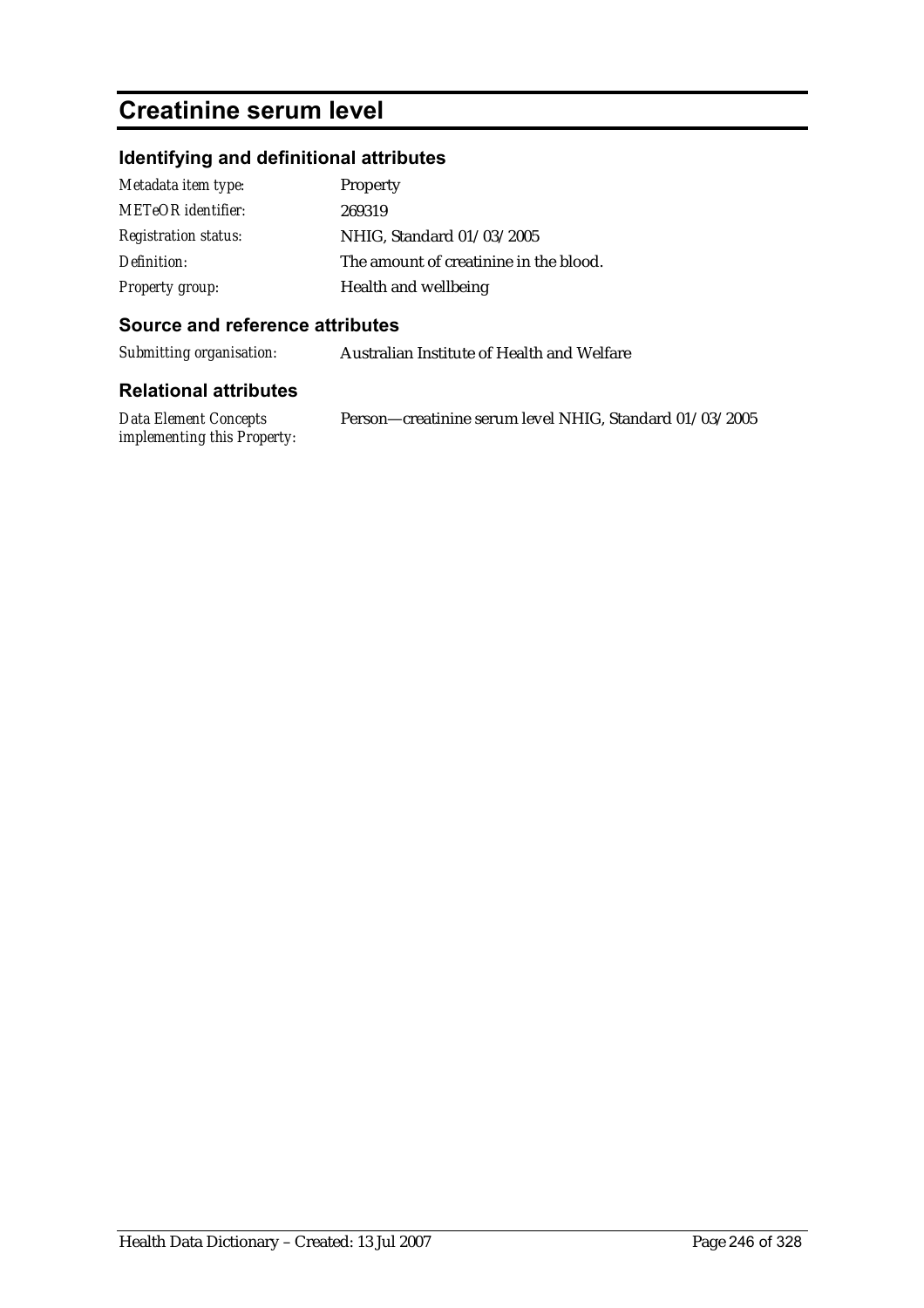# **Date of birth**

# **Identifying and definitional attributes**

| Metadata item type:         | Property                                                                                |
|-----------------------------|-----------------------------------------------------------------------------------------|
| <b>METeOR</b> identifier:   | 269318                                                                                  |
| <b>Registration status:</b> | NHIG, Standard 01/03/2005<br>NCSIMG, Standard 01/03/2005<br>NHDAMG, Standard 22/10/2005 |
| Definition:                 | The date on which an individual was born.                                               |
| <b>Property group:</b>      | Demographic/social/cultural characteristics                                             |

## **Source and reference attributes**

| Submitting organisation: | Australian Institute of Health and Welfare |
|--------------------------|--------------------------------------------|
|                          |                                            |

| Data Element Concepts              | Person—date of birth NHIG, Standard 01/03/2005 |
|------------------------------------|------------------------------------------------|
| <i>implementing this Property:</i> | NCSIMG, Standard 01/03/2005                    |
|                                    | NHDAMG, Standard 27/07/2005                    |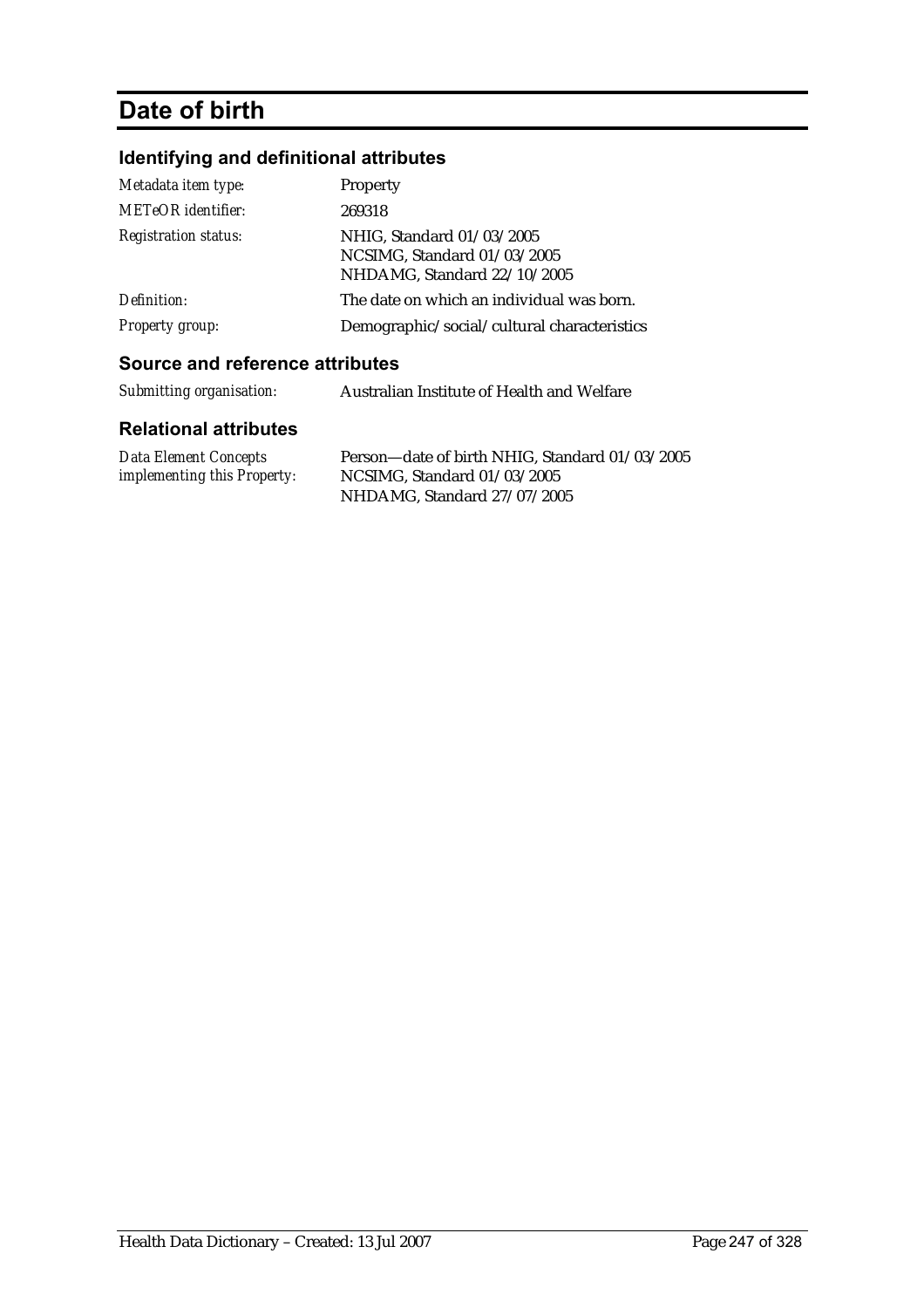# **Date of change to qualification status**

## **Identifying and definitional attributes**

| Metadata item type:         | Property                                                  |
|-----------------------------|-----------------------------------------------------------|
| <b>METeOR</b> identifier:   | 269082                                                    |
| <i>Registration status:</i> | NHIG, Standard 01/03/2005                                 |
| Definition:                 | The date on which a newborn qualification status changes. |
| <b>Property group:</b>      | Service provision event                                   |

#### **Source and reference attributes**

*Submitting organisation:* Australian Institute of Health and Welfare

#### **Relational attributes**

*Data Element Concepts implementing this Property:* Episode of admitted patient care (newborn)—date of change to qualification status NHIG, Standard 01/03/2005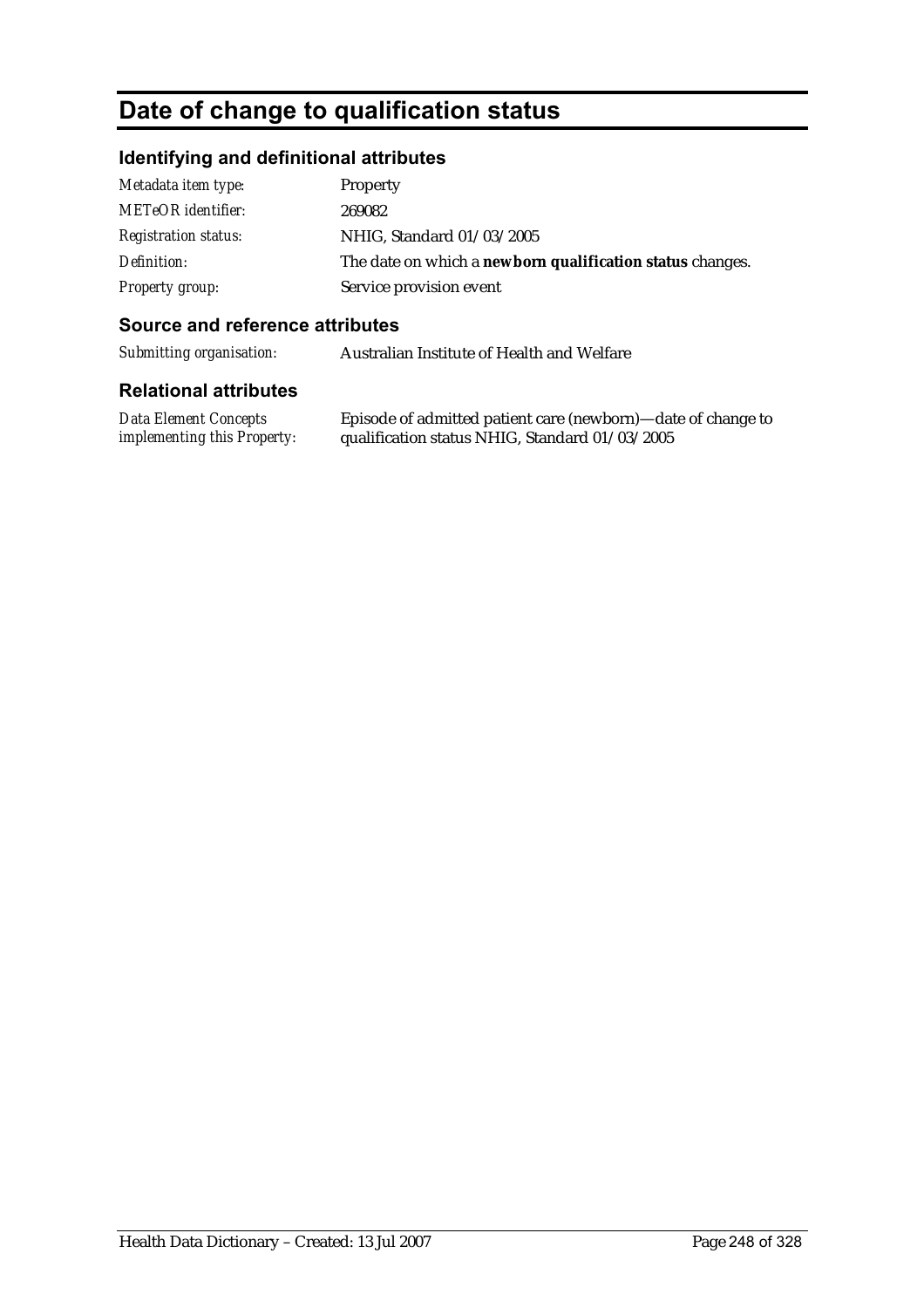# **Date of death**

# **Identifying and definitional attributes**

| Metadata item type:         | Property                                                 |
|-----------------------------|----------------------------------------------------------|
| METeOR identifier:          | 287292                                                   |
| <b>Registration status:</b> | NHIG, Standard 04/05/2005<br>NCSIMG, Standard 30/09/2005 |
| Definition:<br>Context:     | Date on which an individual died.                        |
| <b>Property group:</b>      | Demographic/social/cultural characteristics              |
|                             |                                                          |

#### **Source and reference attributes**

| Submitting organisation:     | Australian Institute of Health and Welfare     |
|------------------------------|------------------------------------------------|
| <b>Relational attributes</b> |                                                |
| <b>Data Element Concepts</b> | Person-date of death NHIG, Standard 04/05/2005 |

*implementing this Property:* NCSIMG, Standard 30/09/2005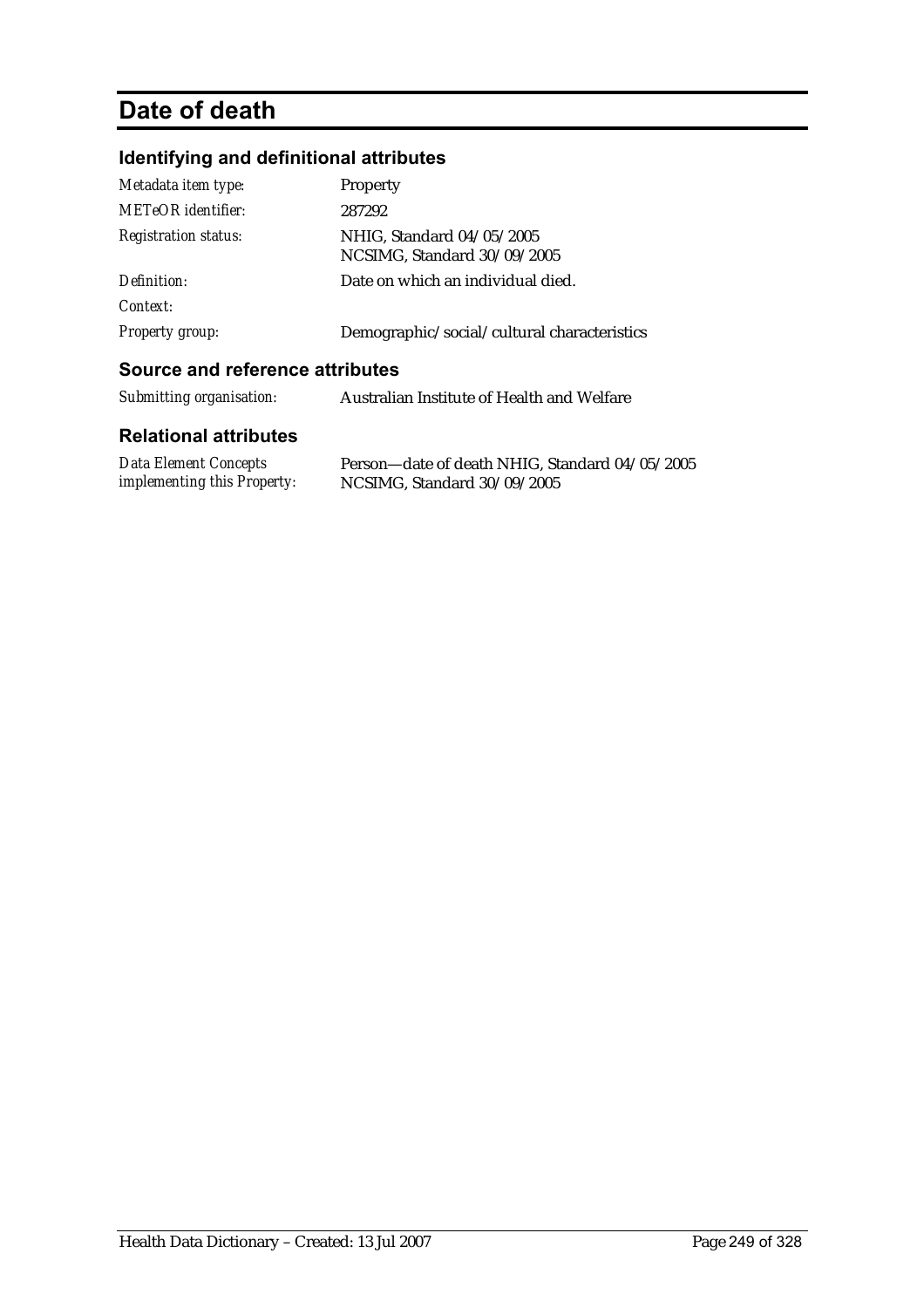# **Degree of spread of a cancer**

## **Identifying and definitional attributes**

| Metadata item type:         | Property                                                                      |
|-----------------------------|-------------------------------------------------------------------------------|
| <b>METeOR</b> identifier:   | 269182                                                                        |
| <b>Registration status:</b> | NHIG, Standard 01/03/2005                                                     |
| Definition:                 | The progression/extent of a cancer measured at a particular point<br>in time. |
| Property group:             | Health and wellbeing                                                          |

### **Source and reference attributes**

*Submitting organisation:* Australian Institute of Health and Welfare

#### **Relational attributes**

*Data Element Concepts implementing this Property:* 01/03/2005

Person with cancer—degree of spread of a cancer NHIG, Standard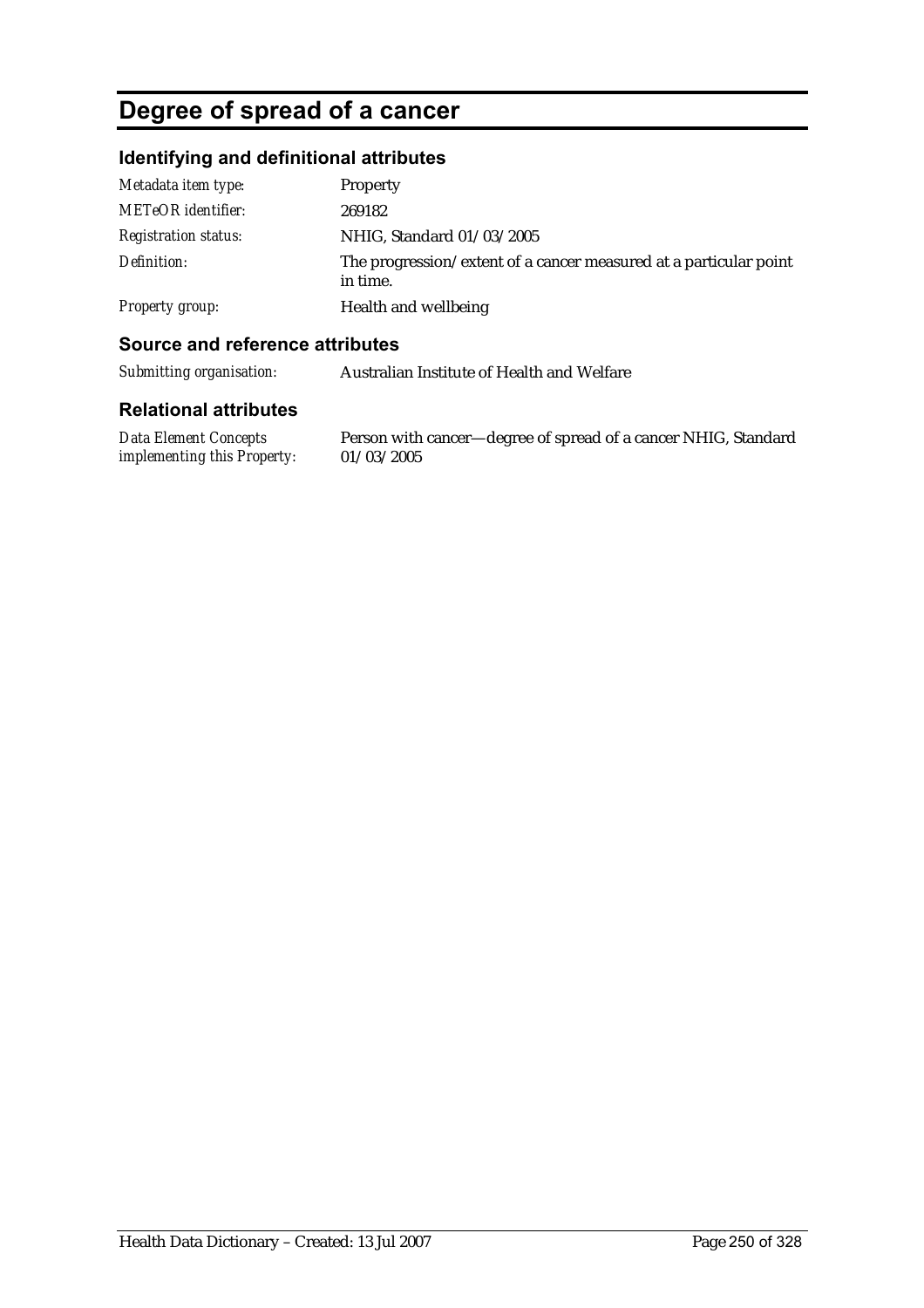# **Dependency in activities of daily living**

## **Identifying and definitional attributes**

| Metadata item type:         | <b>Property</b>                                                                     |
|-----------------------------|-------------------------------------------------------------------------------------|
| <b>METeOR</b> identifier:   | 269342                                                                              |
| <b>Registration status:</b> | NHIG, Standard 01/03/2005                                                           |
| Definition:                 | An indicator of the extent to which help is required for tasks of<br>everyday life. |
| <b>Property group:</b>      | Health and wellbeing                                                                |

### **Source and reference attributes**

| Submitting organisation: | Australian Institute of Health and Welfare |
|--------------------------|--------------------------------------------|
|                          |                                            |

#### **Relational attributes**

*Data Element Concepts implementing this Property:*

Person—dependency in activities of daily living NHIG, Standard 01/03/2005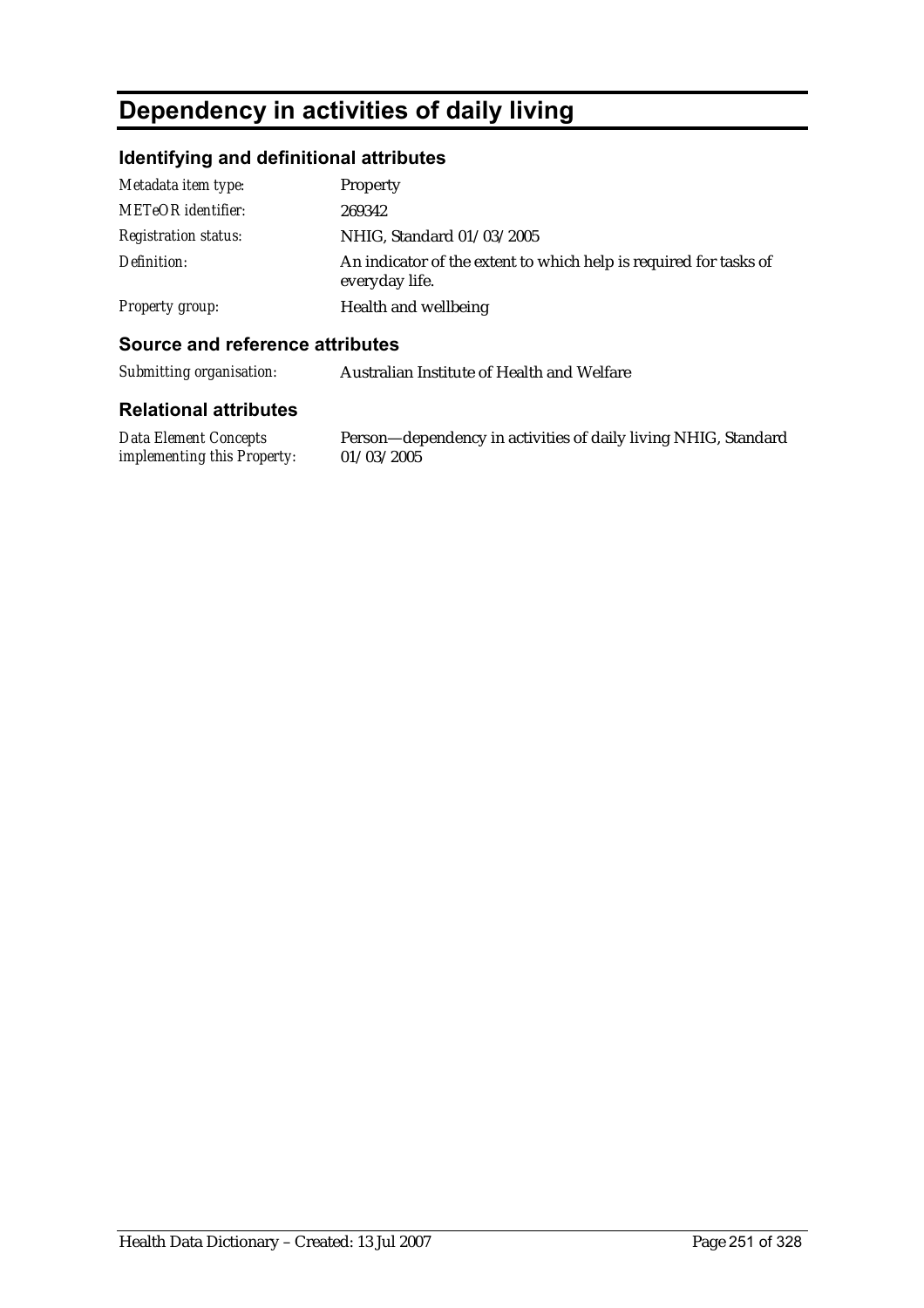# **Diabetes mellitus status**

# **Identifying and definitional attributes**

| Metadata item type:         | Property                                                                                       |
|-----------------------------|------------------------------------------------------------------------------------------------|
| <b>METeOR</b> identifier:   | 269209                                                                                         |
| <b>Registration status:</b> | NHIG, Standard 01/03/2005                                                                      |
| Definition:                 | An indicator of a risk of developing diabetes mellitus or a diagnosis<br>of diabetes mellitus. |
| Property group:             | Health and wellbeing                                                                           |

### **Source and reference attributes**

| Submitting organisation: | Australian Institute of Health and Welfare |
|--------------------------|--------------------------------------------|
|--------------------------|--------------------------------------------|

| Data Element Concepts       | Person-diabetes mellitus status NHIG, Standard 01/03/2005 |
|-----------------------------|-----------------------------------------------------------|
| implementing this Property: |                                                           |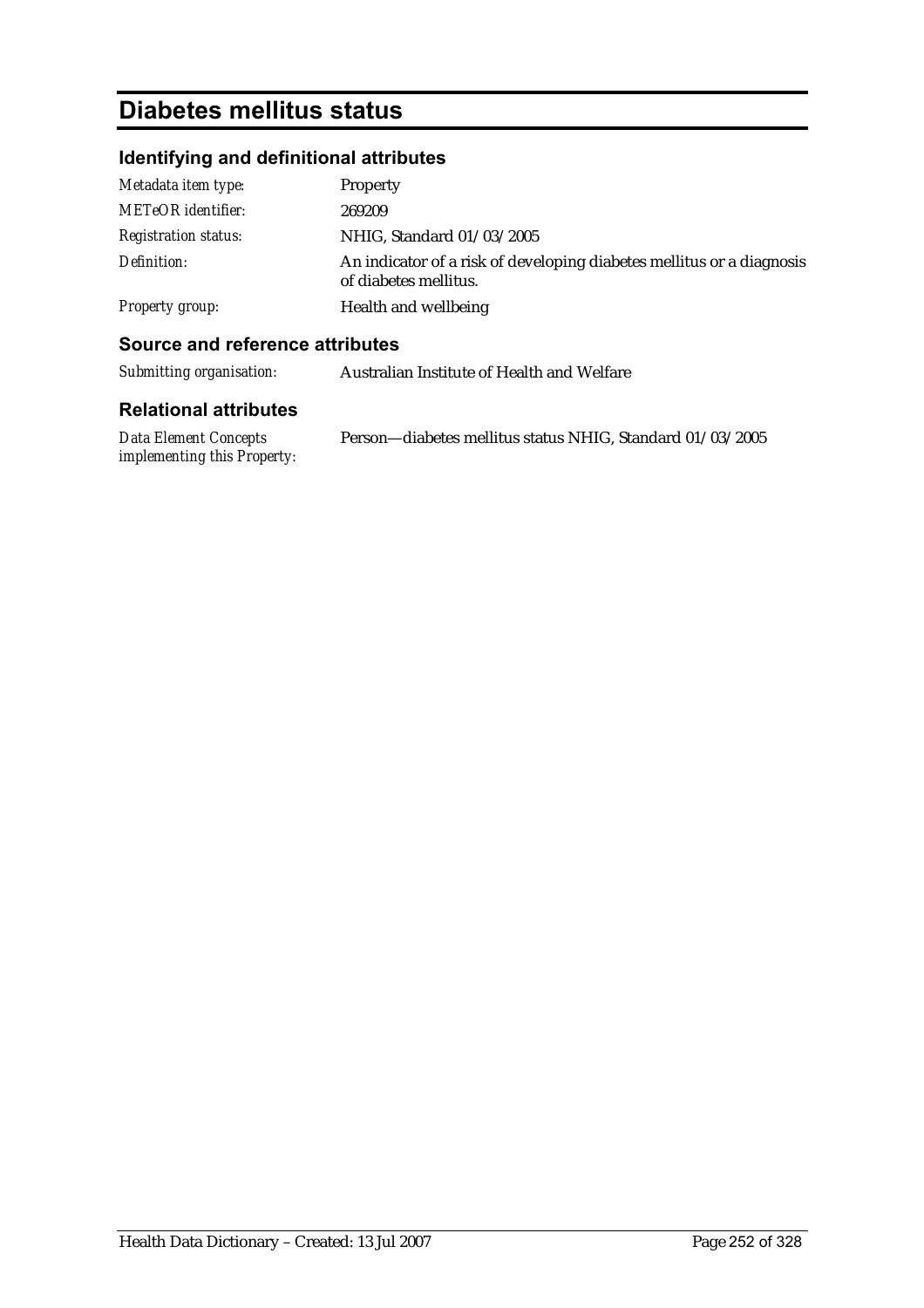# **Diabetes therapy type**

### **Identifying and definitional attributes**

| Metadata item type:         | Property                                      |
|-----------------------------|-----------------------------------------------|
| METeOR identifier:          | 269378                                        |
| <b>Registration status:</b> | NHIG, Standard 01/03/2005                     |
| Definition:                 | The class of treatment received for diabetes. |
| Property group:             | Health and wellbeing                          |

#### **Source and reference attributes**

*Submitting organisation:* National diabetes data working group

| Data Element Concepts       | Person-diabetes therapy type NHIG, Standard 01/03/2005 |
|-----------------------------|--------------------------------------------------------|
| implementing this Property: |                                                        |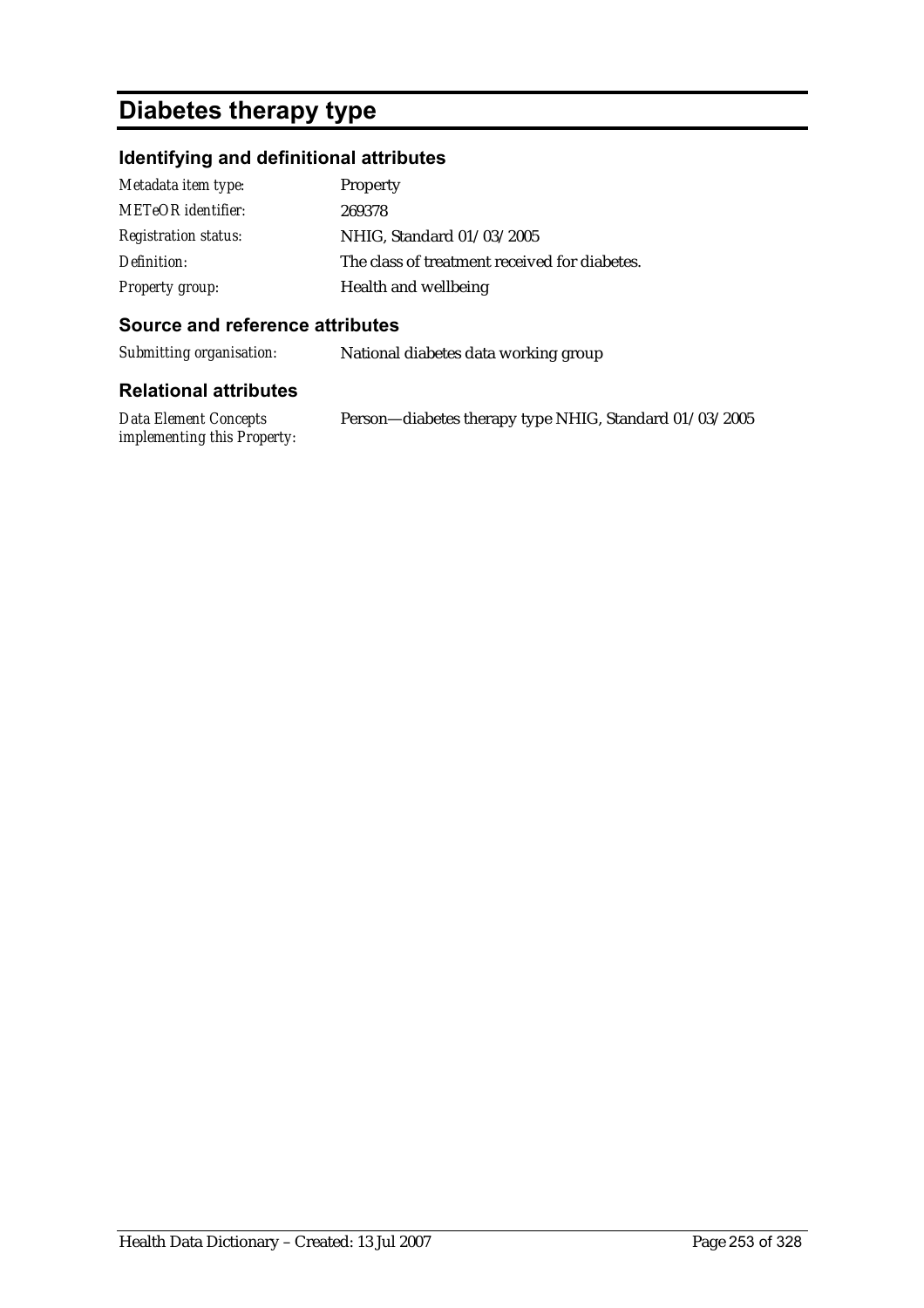# **Diagnosis date**

## **Identifying and definitional attributes**

| Source and reference attributes |                                                                                                                                                                           |
|---------------------------------|---------------------------------------------------------------------------------------------------------------------------------------------------------------------------|
| <b>Property group:</b>          | Service provision event                                                                                                                                                   |
|                                 | Diagnostic information provides the basis for analysis of health<br>service usage, epidemiological studies and monitoring of specific<br>disease entities and conditions. |
| Context:                        | Health services and clinical setting:                                                                                                                                     |
| Definition:                     | The date a disease or condition is diagnosed.                                                                                                                             |
| <b>Registration status:</b>     | NHIG, Standard 01/03/2005                                                                                                                                                 |
| <b>METeOR</b> identifier:       | 269392                                                                                                                                                                    |
| Metadata item type:             | Property                                                                                                                                                                  |
|                                 |                                                                                                                                                                           |

| Submitting organisation: | Australian Institute of Health and Welfare |
|--------------------------|--------------------------------------------|
|                          |                                            |

| Data Element Concepts              | Patient—diagnosis date NHIG, Standard 01/03/2005 |
|------------------------------------|--------------------------------------------------|
| <i>implementing this Property:</i> |                                                  |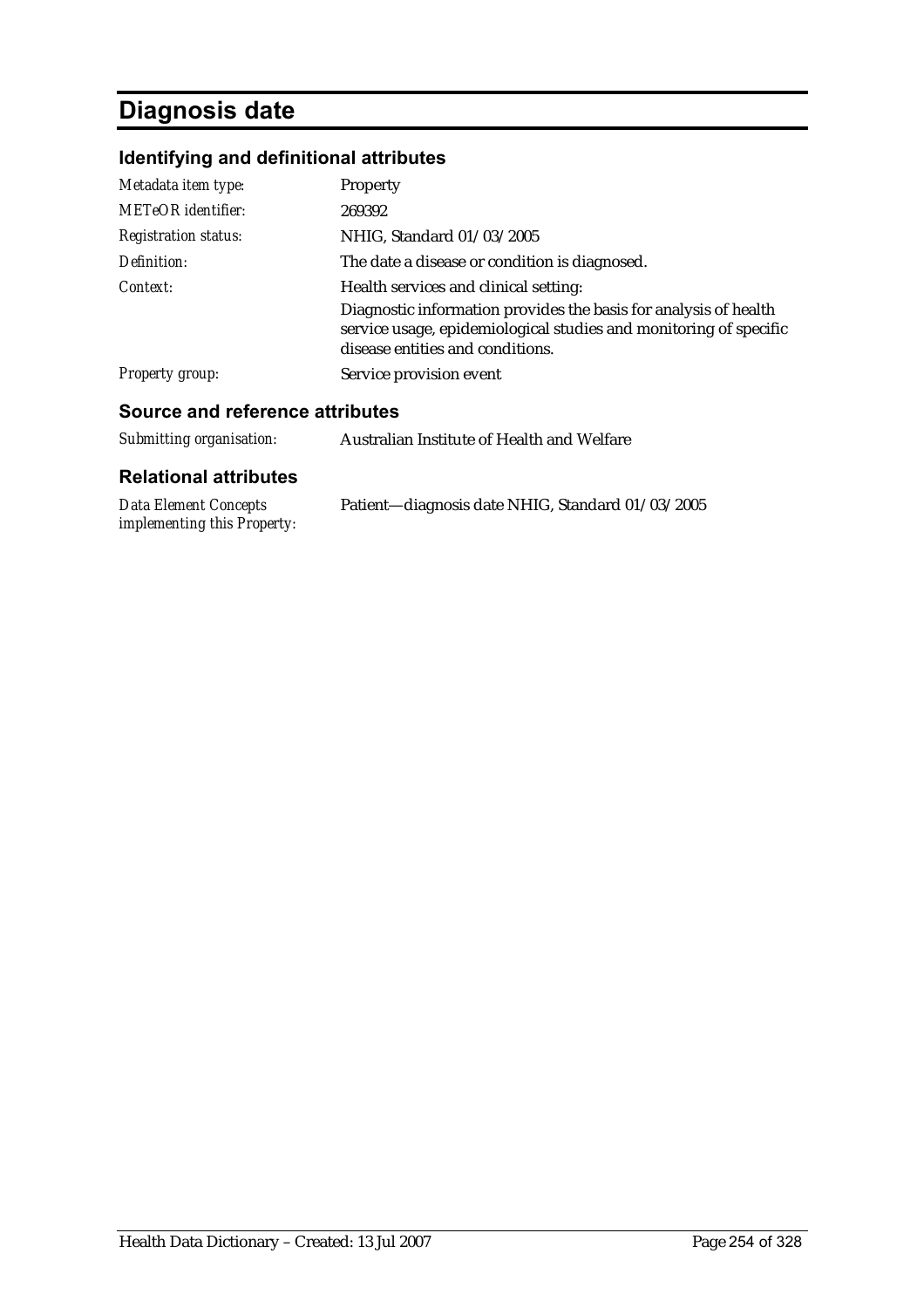# **Diagnosis onset type**

## **Identifying and definitional attributes**

| Metadata item type:         | Property                                                                                 |
|-----------------------------|------------------------------------------------------------------------------------------|
| <b>METeOR</b> identifier:   | 269187                                                                                   |
| <b>Registration status:</b> | NHIG, Standard 01/03/2005                                                                |
| Definition:                 | An indicator of whether a diagnosed condition was present prior to<br>the start of care. |
| Property group:             | Service provision event                                                                  |

#### **Source and reference attributes**

| Submitting organisation: | Australian Institute of Health and Welfare |
|--------------------------|--------------------------------------------|
|--------------------------|--------------------------------------------|

| Data Element Concepts       | Episode of admitted patient care—diagnosis onset type NHIG, |
|-----------------------------|-------------------------------------------------------------|
| implementing this Property: | Standard $01/03/2005$                                       |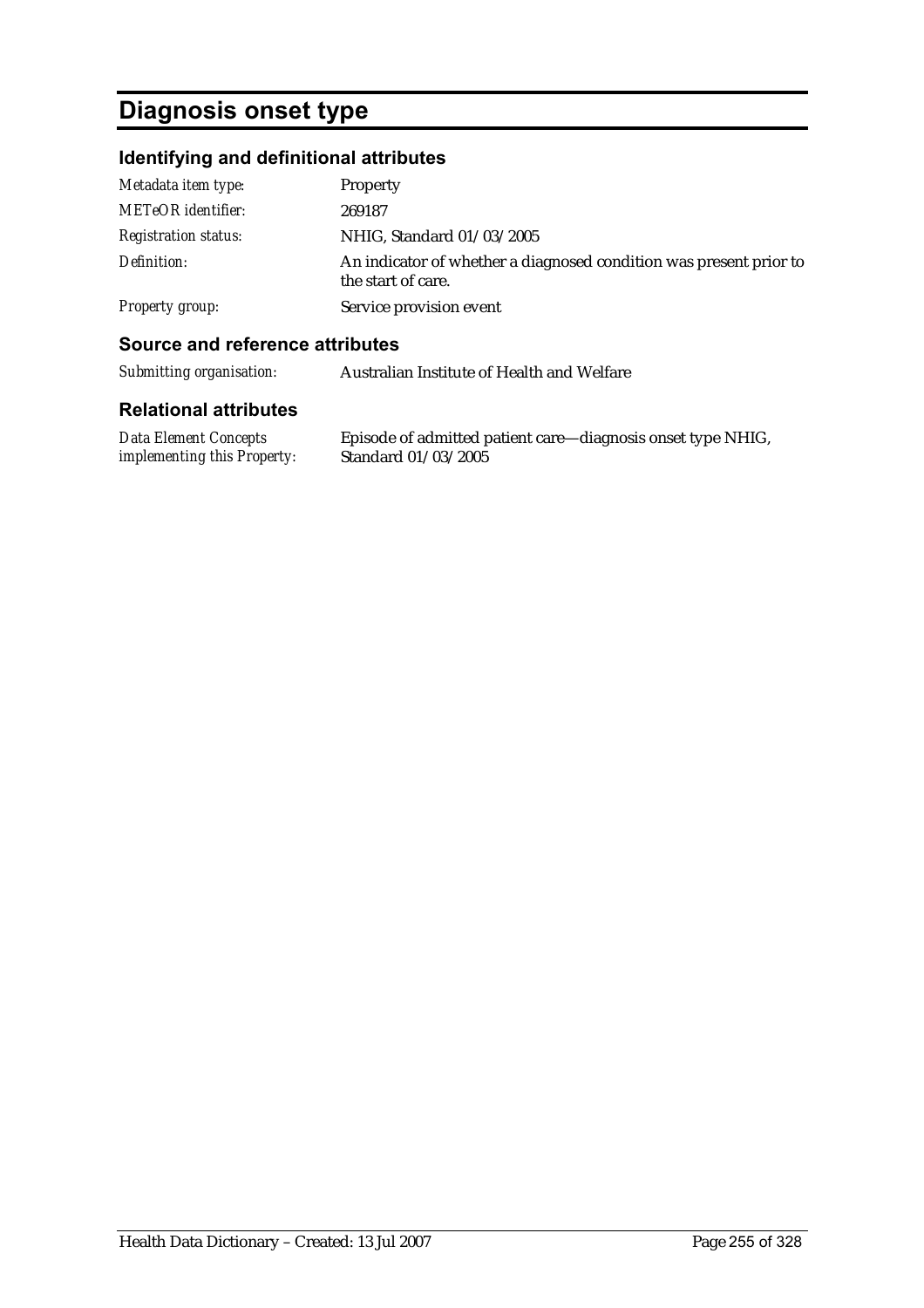# **Diagnosis related group**

*implementing this Property:*

## **Identifying and definitional attributes**

| Metadata item type:          | Property                                                                                                                                                                                                                                                                                                                                                                                                                                                                                                                              |
|------------------------------|---------------------------------------------------------------------------------------------------------------------------------------------------------------------------------------------------------------------------------------------------------------------------------------------------------------------------------------------------------------------------------------------------------------------------------------------------------------------------------------------------------------------------------------|
| <b>METeOR</b> identifier:    | 269188                                                                                                                                                                                                                                                                                                                                                                                                                                                                                                                                |
| <b>Registration status:</b>  | NHIG, Standard 01/03/2005                                                                                                                                                                                                                                                                                                                                                                                                                                                                                                             |
| Definition:                  | A resource utilisation classification based on diagnosed conditions,<br>usage of hospital resources, and demographic characteristics of the<br>patient.                                                                                                                                                                                                                                                                                                                                                                               |
| Context:                     | The development of Australian refined diagnosis related groups<br>has created a descriptive framework for studying hospitalisation.<br>Diagnosis related groups provide a summary of the varied reasons<br>for hospitalisation and the complexity of cases a hospital treats.<br>Moreover, as a framework for describing the products of a hospital<br>(that is, patients receiving services), they allow meaningful<br>comparisons of hospitals' efficiency and effectiveness under<br>alternative systems of health care provision. |
| <b>Property group:</b>       | Service provision event                                                                                                                                                                                                                                                                                                                                                                                                                                                                                                               |
| <b>Relational attributes</b> |                                                                                                                                                                                                                                                                                                                                                                                                                                                                                                                                       |
| <b>Data Element Concepts</b> | Episode of admitted patient care—diagnosis related group NHIG,                                                                                                                                                                                                                                                                                                                                                                                                                                                                        |

Standard 01/03/2005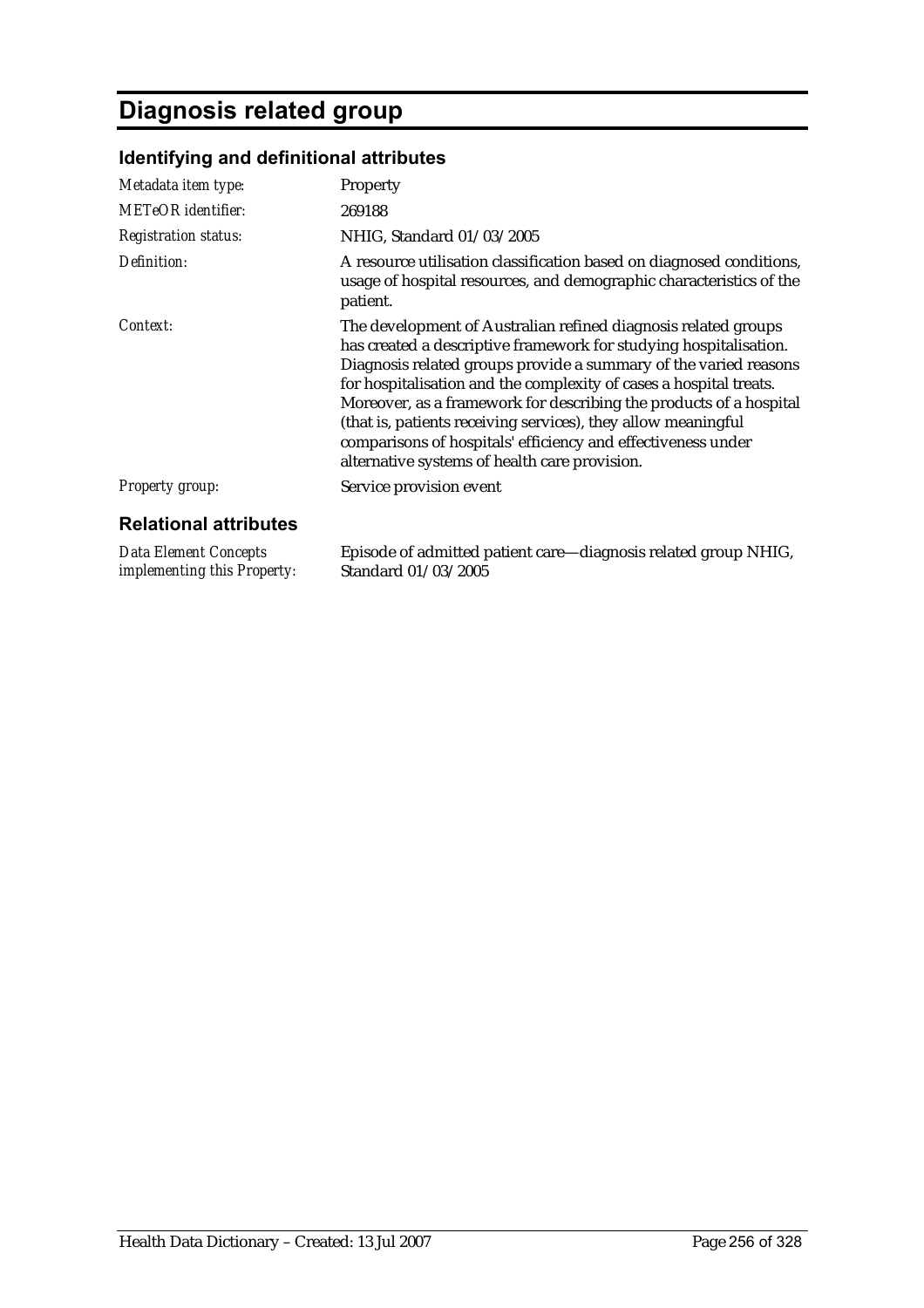## **Distant metastasis status**

### **Identifying and definitional attributes**

| Metadata item type:         | Property                                       |
|-----------------------------|------------------------------------------------|
| <b>METeOR</b> identifier:   | 293228                                         |
| <b>Registration status:</b> | NHIG, Standard 13/06/2004                      |
| Definition:                 | The absence or presence of distant metastasis. |
| <b>Property group:</b>      | Health and wellbeing                           |

#### **Source and reference attributes**

| Submitting organisation: | Australian Institute of Health and Welfare                                                                                                           |
|--------------------------|------------------------------------------------------------------------------------------------------------------------------------------------------|
| Origin:                  | Sobin LH (Editors) (1997) International Union Against Cancer<br>(UICC) TNM classification of malignant tumours, 5th edition.<br>Wiley-Liss, New York |

| <b>Data Element Concepts</b>       | Person with cancer—distant metastasis status NHIG, Standard |
|------------------------------------|-------------------------------------------------------------|
| <i>implementing this Property:</i> | 13/06/2004                                                  |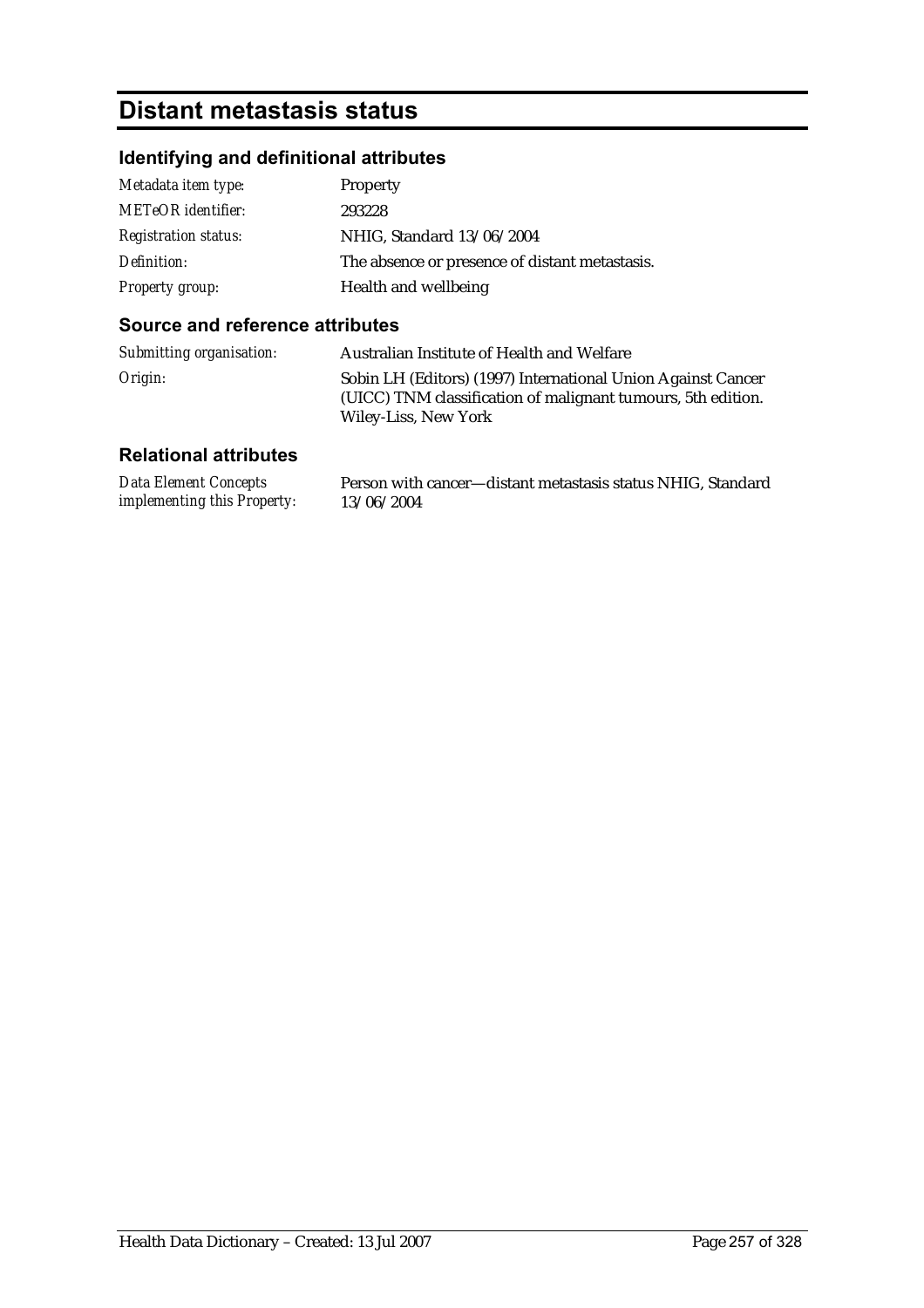# **Drug of concern**

## **Identifying and definitional attributes**

| Metadata item type:         | Property                                                       |
|-----------------------------|----------------------------------------------------------------|
| <b>METeOR</b> identifier:   | 269127                                                         |
| <b>Registration status:</b> | NHIG, Standard 01/03/2005                                      |
| Definition:                 | A descriptor of the psychoactive substance that is of concern. |
| Property group:             | Service provision event                                        |

#### **Source and reference attributes**

| Submitting organisation: | Australian Institute of Health and Welfare |
|--------------------------|--------------------------------------------|
|--------------------------|--------------------------------------------|

| Data Element Concepts              | Episode of treatment for alcohol and other drugs—drug of concern                                              |
|------------------------------------|---------------------------------------------------------------------------------------------------------------|
| <i>implementing this Property:</i> | NHIG, Standard 01/03/2005                                                                                     |
|                                    | Episode of treatment for alcohol and other drugs—drug of concern<br>(principal) NHIG, Superseded $13/10/2005$ |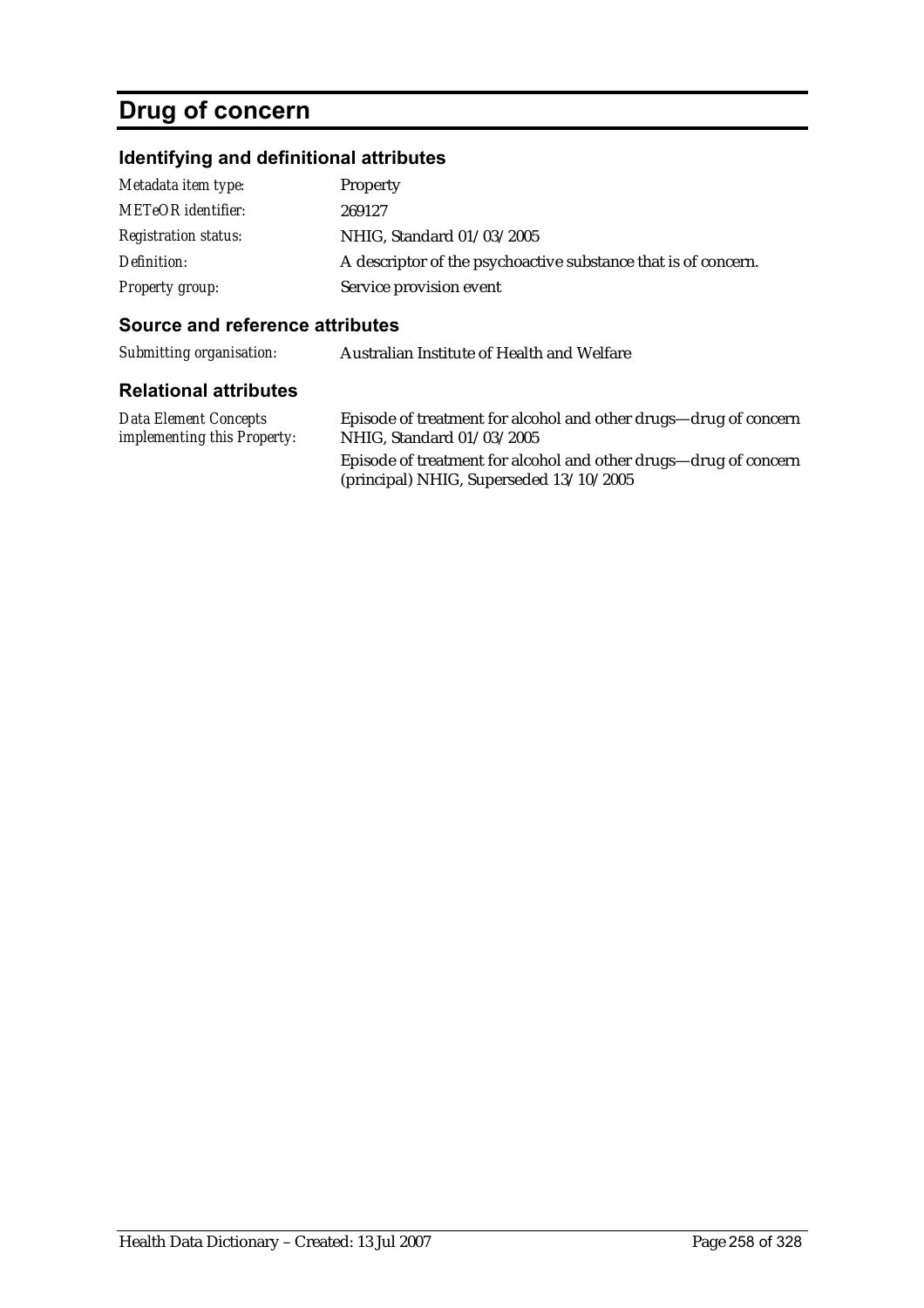## **Dyslipidaemia treatment with anti-lipid medication indicator**

### **Identifying and definitional attributes**

| Metadata item type:                                  | <b>Property</b>                                                                                    |
|------------------------------------------------------|----------------------------------------------------------------------------------------------------|
| METeOR identifier:                                   | 304483                                                                                             |
| <b>Registration status:</b>                          | NHIG, Standard 22/09/2005                                                                          |
| Definition:                                          | An indicator of the receipt of treatment for abnormal lipid<br>levels using anti-lipid medication. |
| <b>Property group:</b>                               | Health and wellbeing                                                                               |
| Source and reference attributes                      |                                                                                                    |
| Submitting organisation:                             | Australian Institute of Health and Welfare                                                         |
| <b>Relational attributes</b>                         |                                                                                                    |
| Related metadata references:                         | Supersedes Dyslipidaemia treatment status NHIG, Superseded<br>22/09/2005                           |
| Data Element Concepts<br>implementing this Property: | Person—dyslipidaemia treatment with anti-lipid medication<br>indicator NHIG, Standard 21/09/2005   |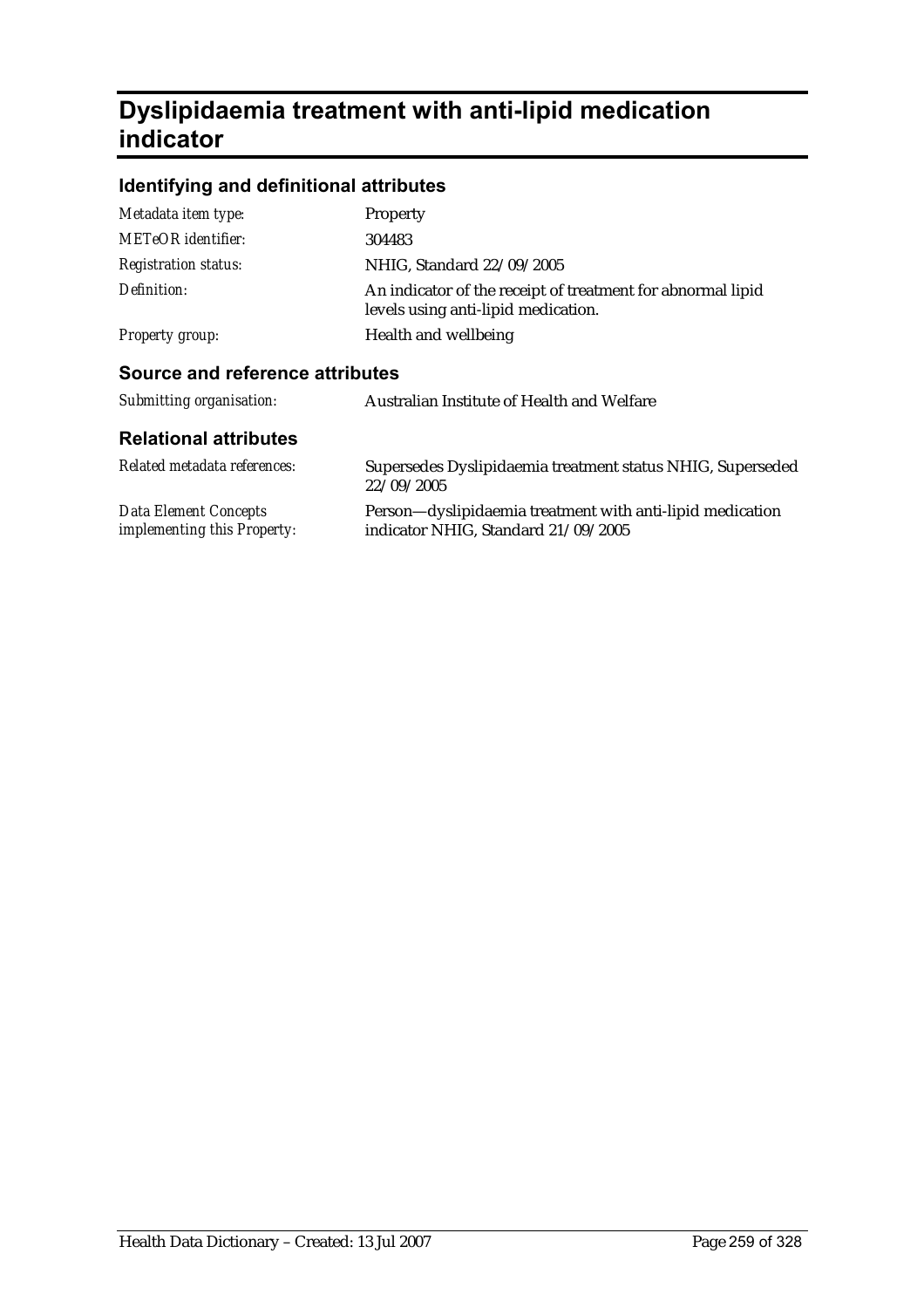## **Elective care type**

#### **Identifying and definitional attributes**

| Metadata item type:         | <b>Property</b>                                      |
|-----------------------------|------------------------------------------------------|
| Synonymous names:           | <b>Waiting list category</b>                         |
| <b>METeOR</b> identifier:   | 269040                                               |
| <b>Registration status:</b> | NHIG, Standard 01/03/2005                            |
| Definition:                 | A descriptor of the class of elective hospital care. |
| <b>Property group:</b>      | Service provision event                              |

#### **Relational attributes**

*Data Element Concepts implementing this Property:* Elective care waiting list episode—elective care type NHIG, Standard 01/03/2005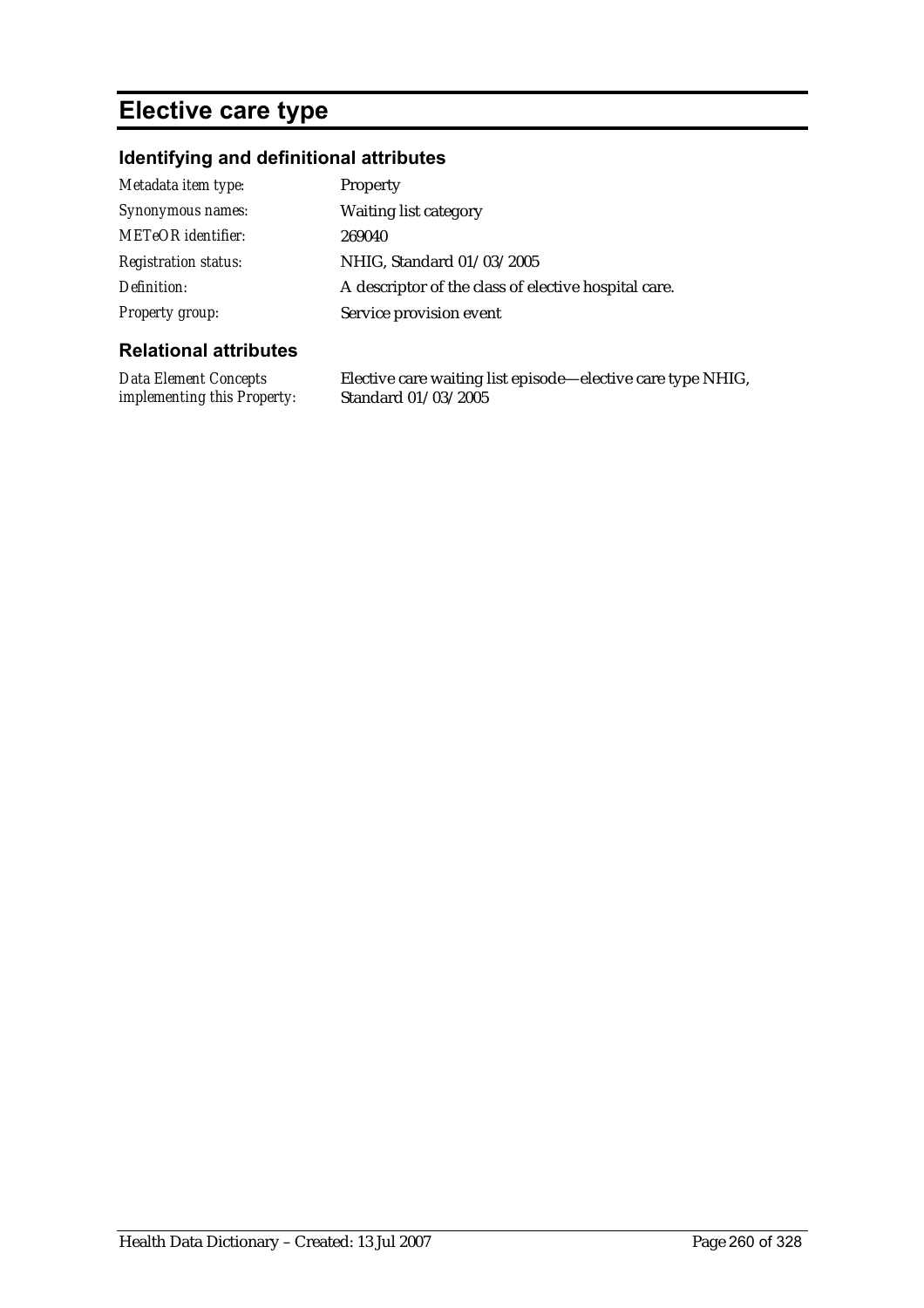# **Electrocardiogram change location**

### **Identifying and definitional attributes**

| Metadata item type:         | <b>Property</b>                                                                  |
|-----------------------------|----------------------------------------------------------------------------------|
| Synonymous names:           | <b>ECG</b> change location                                                       |
| <b>METeOR</b> identifier:   | 285065                                                                           |
| <b>Registration status:</b> | NHIG, Standard 04/06/2004                                                        |
| Definition:                 | The area in which the change is located on a 12-lead<br>electrocardiogram (ECG). |
| <b>Property group:</b>      | Service provision event                                                          |

#### **Source and reference attributes**

| Submitting organisation:                                    | Australian Institute of Health and Welfare                            |
|-------------------------------------------------------------|-----------------------------------------------------------------------|
| <b>Relational attributes</b>                                |                                                                       |
| <b>Data Element Concepts</b><br>implementing this Property: | Person—electrocardiogram change location NHIG, Standard<br>04/06/2004 |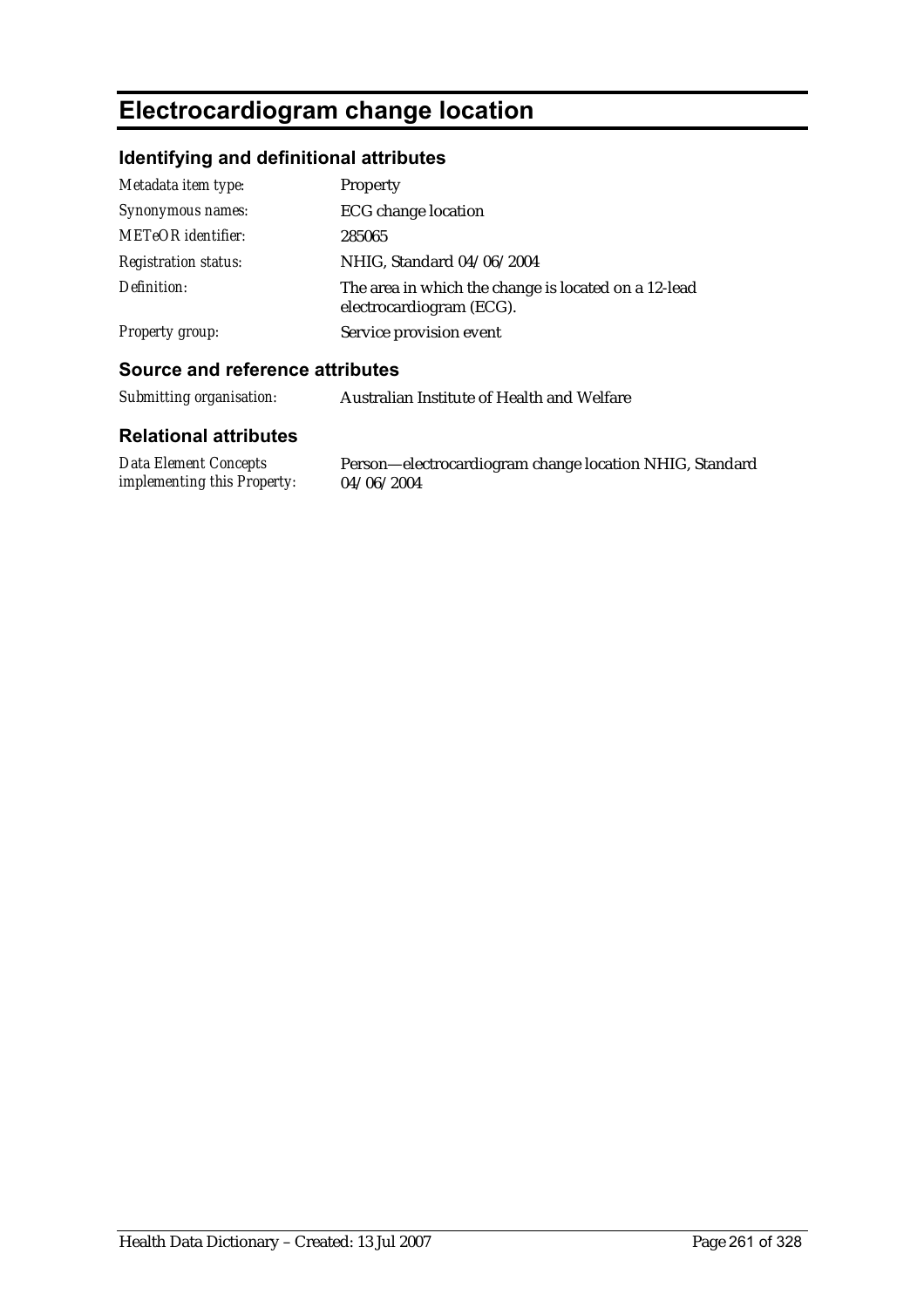# **Electrocardiogram change type**

### **Identifying and definitional attributes**

| Metadata item type:         | Property                                                                         |
|-----------------------------|----------------------------------------------------------------------------------|
| METeOR identifier:          | 285301                                                                           |
| <b>Registration status:</b> | NHIG, Standard 04/06/2004                                                        |
| Definition:                 | The type of change to the heart rhythm as seen on an<br>electrocardiogram (ECG). |
| <b>Property group:</b>      | Service provision event                                                          |

#### **Source and reference attributes**

### **Relational attributes**

| <b>Data Element Concepts</b>       | Person-electrocal |
|------------------------------------|-------------------|
| <i>implementing this Property:</i> | 04/06/2004        |

rdiogram change type NHIG, Standard 04/06/2004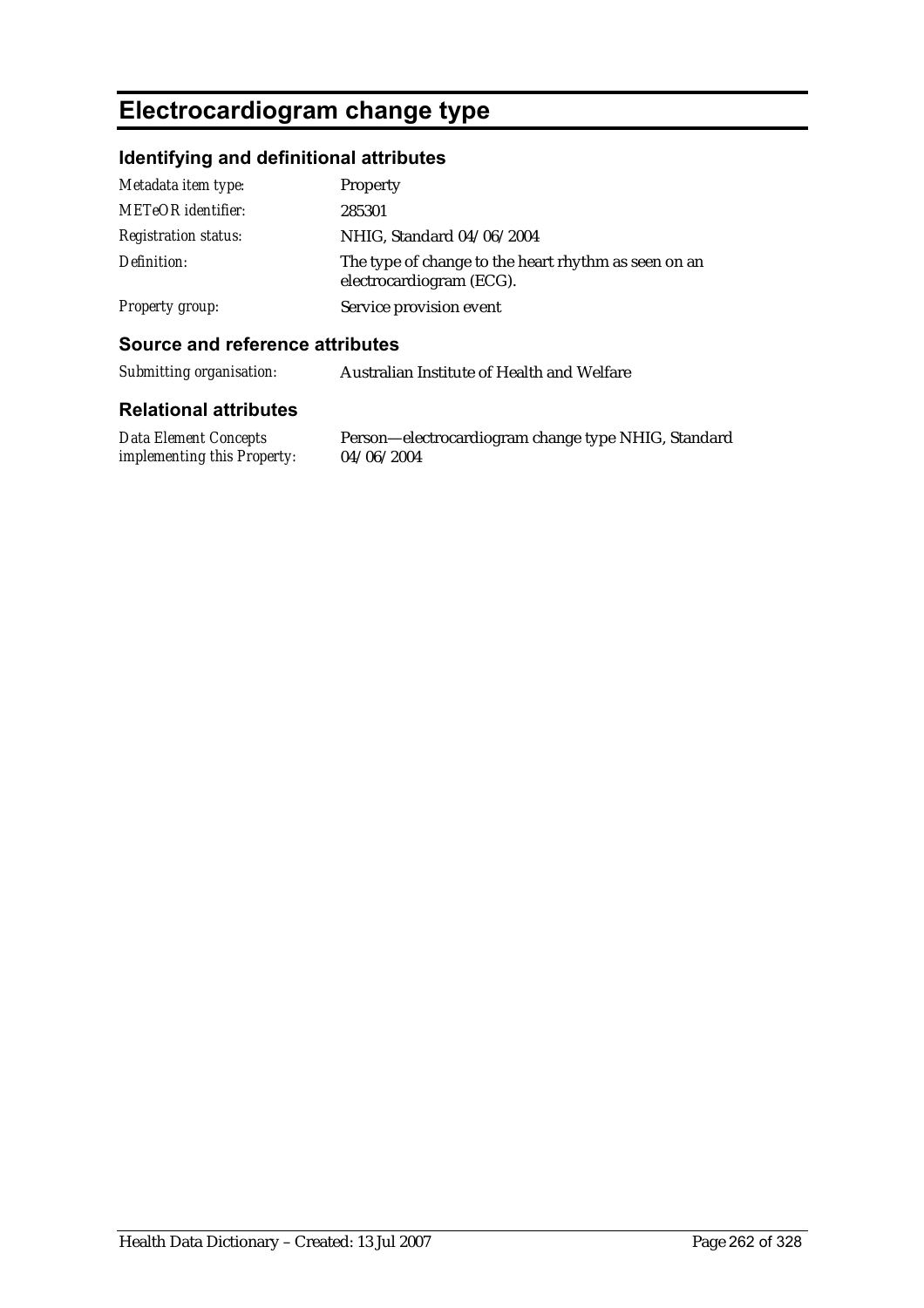# **Electronic communication address**

## **Identifying and definitional attributes**

| Metadata item type:         | Property                                                                     |
|-----------------------------|------------------------------------------------------------------------------|
| <b>METeOR</b> identifier:   | 287451                                                                       |
| <b>Registration status:</b> | NHIG, Standard 04/05/2005<br>NCSIMG, Standard 30/09/2005                     |
| Definition:                 | The characters used for the purpose of communication by<br>electronic means. |
| <b>Property group:</b>      | <b>Location characteristics</b>                                              |

#### **Source and reference attributes**

| Submitting organisation: | Australian Institute of Health and Welfare |
|--------------------------|--------------------------------------------|
|                          |                                            |

| Data Element Concepts              | Person (address)—electronic communication address NHIG,          |
|------------------------------------|------------------------------------------------------------------|
| <i>implementing this Property:</i> | Standard 04/05/2005                                              |
|                                    | NCSIMG, Standard 30/09/2005                                      |
|                                    | Service provider organisation (address)—electronic communication |
|                                    | address NHIG, Standard 04/05/2005                                |
|                                    | NCSIMG, Standard 30/09/2005                                      |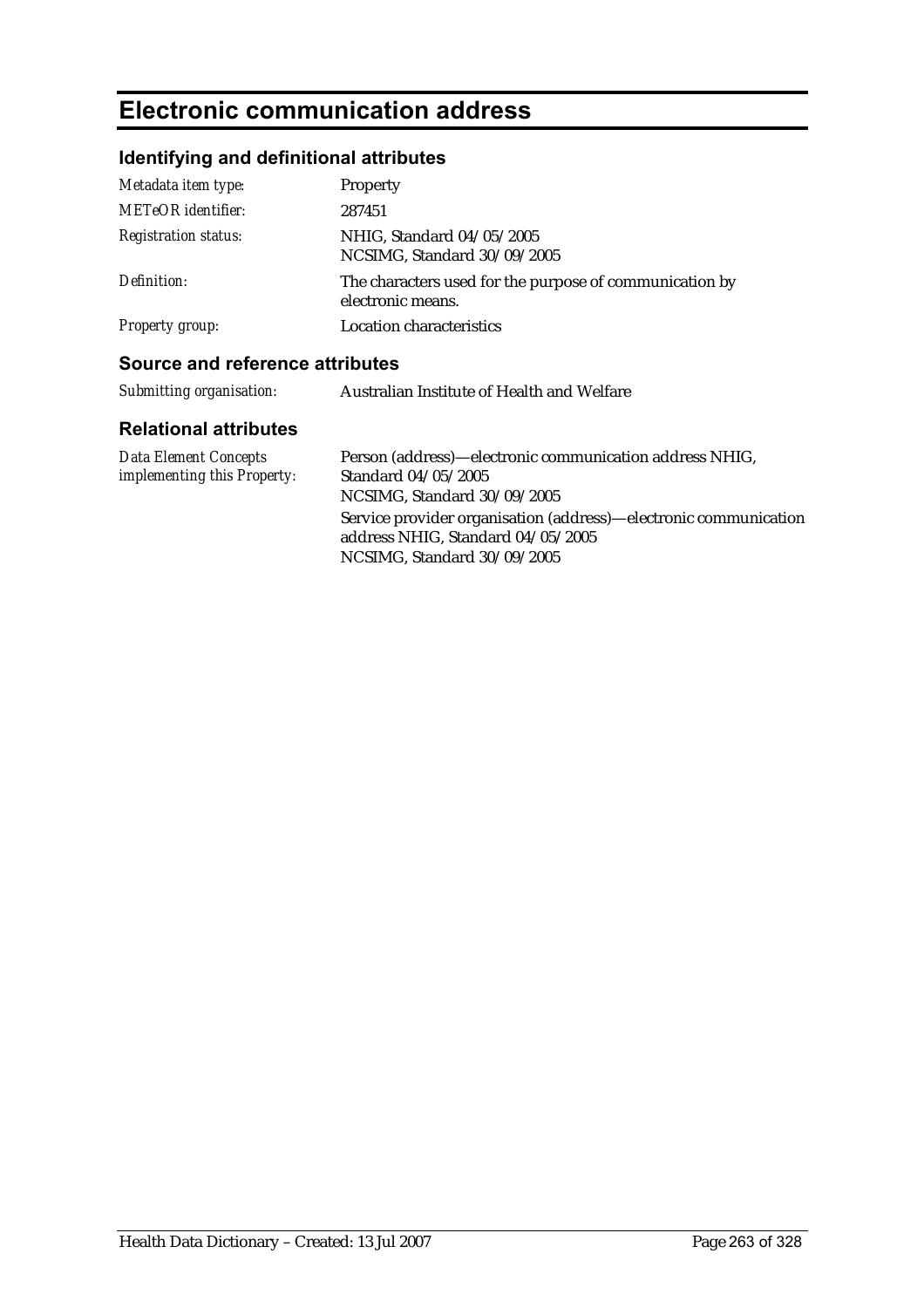# **Electronic communication medium**

## **Identifying and definitional attributes**

| Metadata item type:         | Property                                                 |
|-----------------------------|----------------------------------------------------------|
| <b>METeOR</b> identifier:   | 287501                                                   |
| <b>Registration status:</b> | NHIG, Standard 04/05/2005<br>NCSIMG, Standard 30/09/2005 |
| Definition:                 | The type of mechanism used for electronic communication. |
| <b>Property group:</b>      | <b>Location characteristics</b>                          |

#### **Source and reference attributes**

| Submitting organisation: | Australian Institute of Health and Welfare |
|--------------------------|--------------------------------------------|
|                          |                                            |

| <b>Data Element Concepts</b>       | Person (address)—electronic communication medium NHIG,                                                                              |
|------------------------------------|-------------------------------------------------------------------------------------------------------------------------------------|
| <i>implementing this Property:</i> | Standard 04/05/2005                                                                                                                 |
|                                    | NCSIMG, Standard 30/09/2005                                                                                                         |
|                                    | Service provider organisation (address)—electronic communication<br>medium NHIG, Standard 04/05/2005<br>NCSIMG, Standard 30/09/2005 |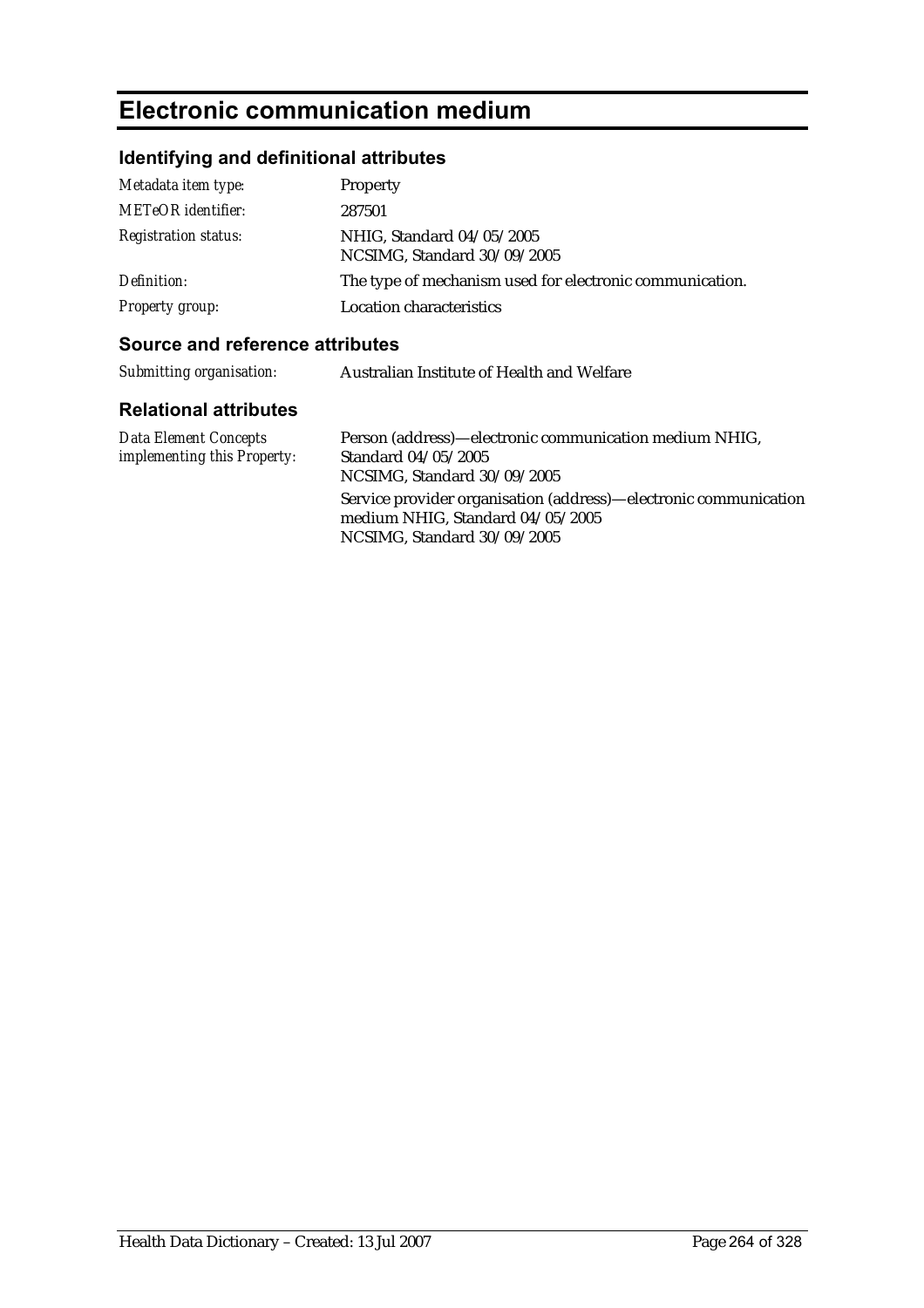# **Electronic communication usage code**

## **Identifying and definitional attributes**

| Metadata item type:         | Property                                                  |
|-----------------------------|-----------------------------------------------------------|
| <b>METeOR</b> identifier:   | 287523                                                    |
| <b>Registration status:</b> | NHIG, Standard 04/05/2005<br>NCSIMG, Standard 30/09/2005  |
| Definition:                 | The manner of use of an electronic communication address. |
| <b>Property group:</b>      | Location characteristics                                  |

#### **Source and reference attributes**

| Submitting organisation: | Australian Institute of Health and Welfare |
|--------------------------|--------------------------------------------|
|                          |                                            |

| Data Element Concepts              | Person (address)—electronic communication usage code NHIG, |
|------------------------------------|------------------------------------------------------------|
| <i>implementing this Property:</i> | Standard 04/05/2005                                        |
|                                    | NCSIMG, Standard 30/09/2005                                |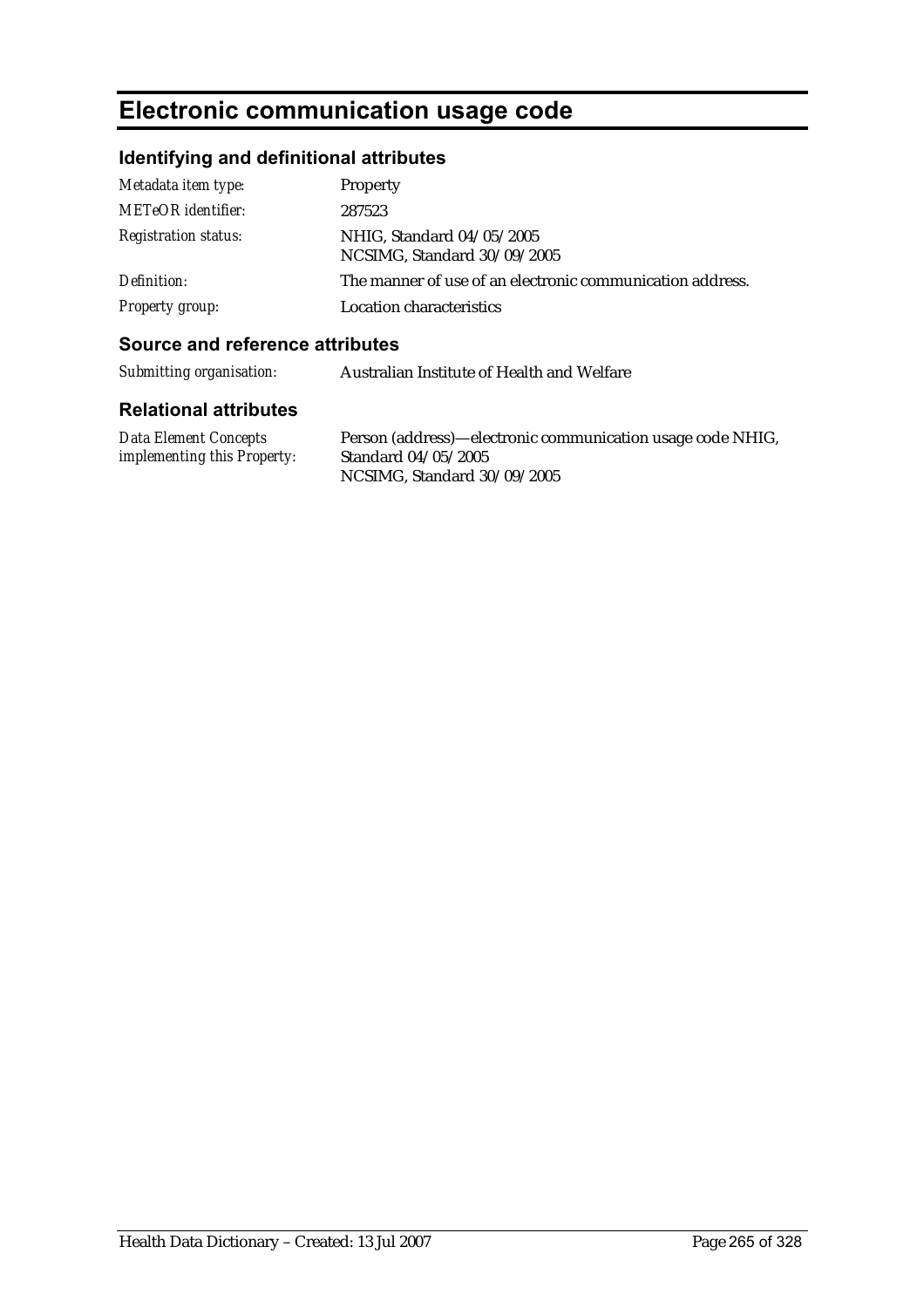## **Eligibility status**

### **Identifying and definitional attributes**

| Metadata item type:         | Property                                  |
|-----------------------------|-------------------------------------------|
| <b>METeOR</b> identifier:   | 304551                                    |
| <b>Registration status:</b> | NHIG, Standard 05/01/2006                 |
| Definition:                 | An indicator of eligibility for services. |
| Property group:             | Service provision event                   |

#### **Source and reference attributes**

*Submitting organisation:* Australian Institute of Health and Welfare

| <b>Data Element Concepts</b>       | Person—eligibility status NHIG, Standard 04/01/2006 |
|------------------------------------|-----------------------------------------------------|
| <i>implementing this Property:</i> | NCSIMG, Standard $04/01/2006$                       |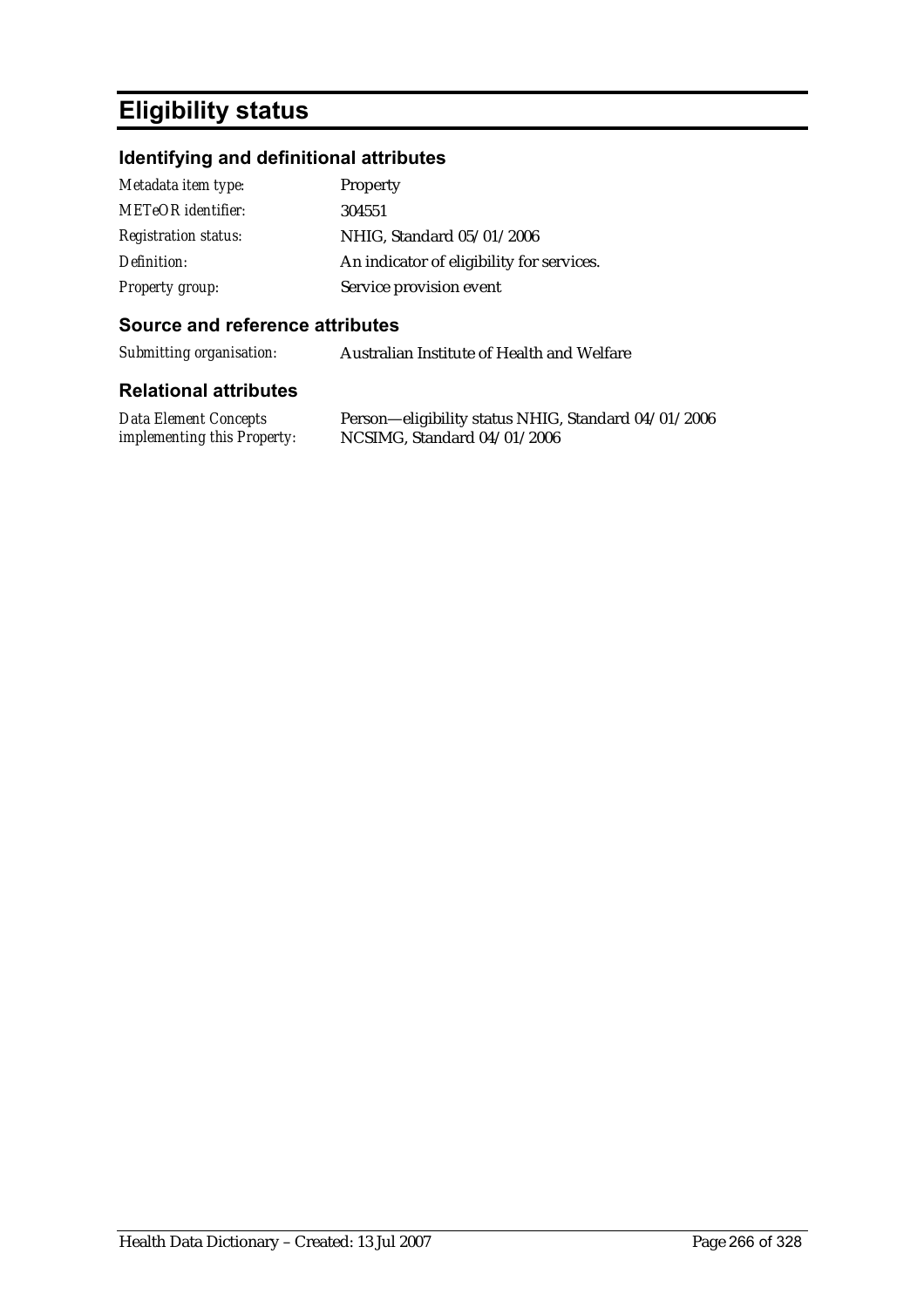## **End-stage renal disease status**

#### **Identifying and definitional attributes**

| Metadata item type:         | <b>Property</b>                                             |
|-----------------------------|-------------------------------------------------------------|
| <b>METeOR</b> identifier:   | 269307                                                      |
| <b>Registration status:</b> | NHIG, Standard 01/03/2005                                   |
| Definition:                 | An indicator of the development of end-stage renal disease. |
| <b>Property group:</b>      | Health and wellbeing                                        |

#### **Source and reference attributes**

*Submitting organisation:* Australian Institute of Health and Welfare

#### **Relational attributes**

*Data Element Concepts implementing this Property:*

Person—end-stage renal disease status NHIG, Standard 01/03/2005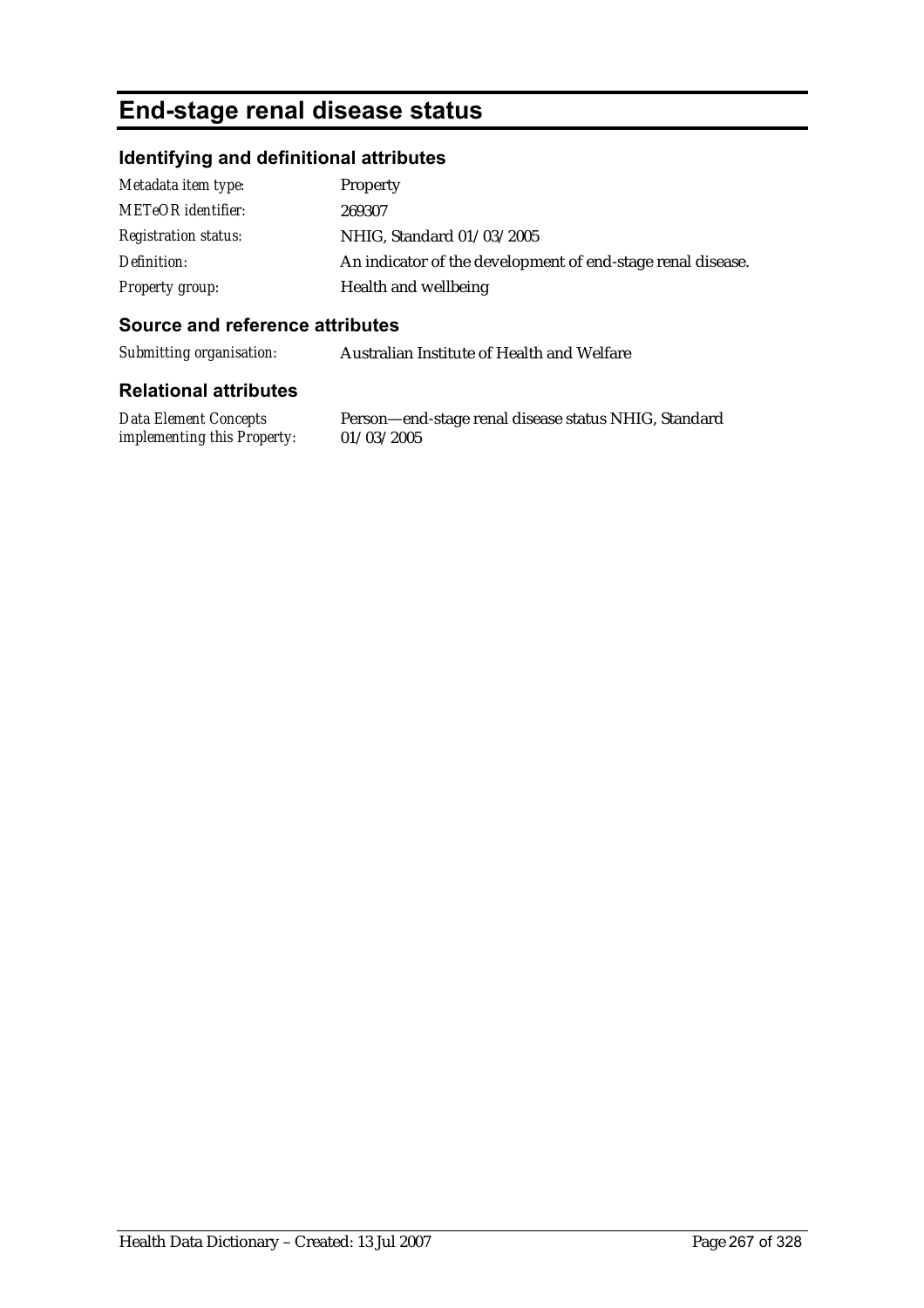# **Environmental factor**

## **Identifying and definitional attributes**

| Metadata item type:         | Property                                                                                                                             |
|-----------------------------|--------------------------------------------------------------------------------------------------------------------------------------|
| <b>METeOR</b> identifier:   | 320223                                                                                                                               |
| <b>Registration status:</b> | NHIG, Standard 29/11/2006<br>NCSIMG, Standard 16/10/2006                                                                             |
| Definition:                 | Environmental factors make up the physical, social and attitudinal<br>environment in which individuals live and conduct their lives. |
|                             |                                                                                                                                      |

| <b>Data Element Concepts</b>       | Person-environmental factor NHIG, Standard 29/11/2006 |
|------------------------------------|-------------------------------------------------------|
| <i>implementing this Property:</i> | NCSIMG, Standard 16/10/2006                           |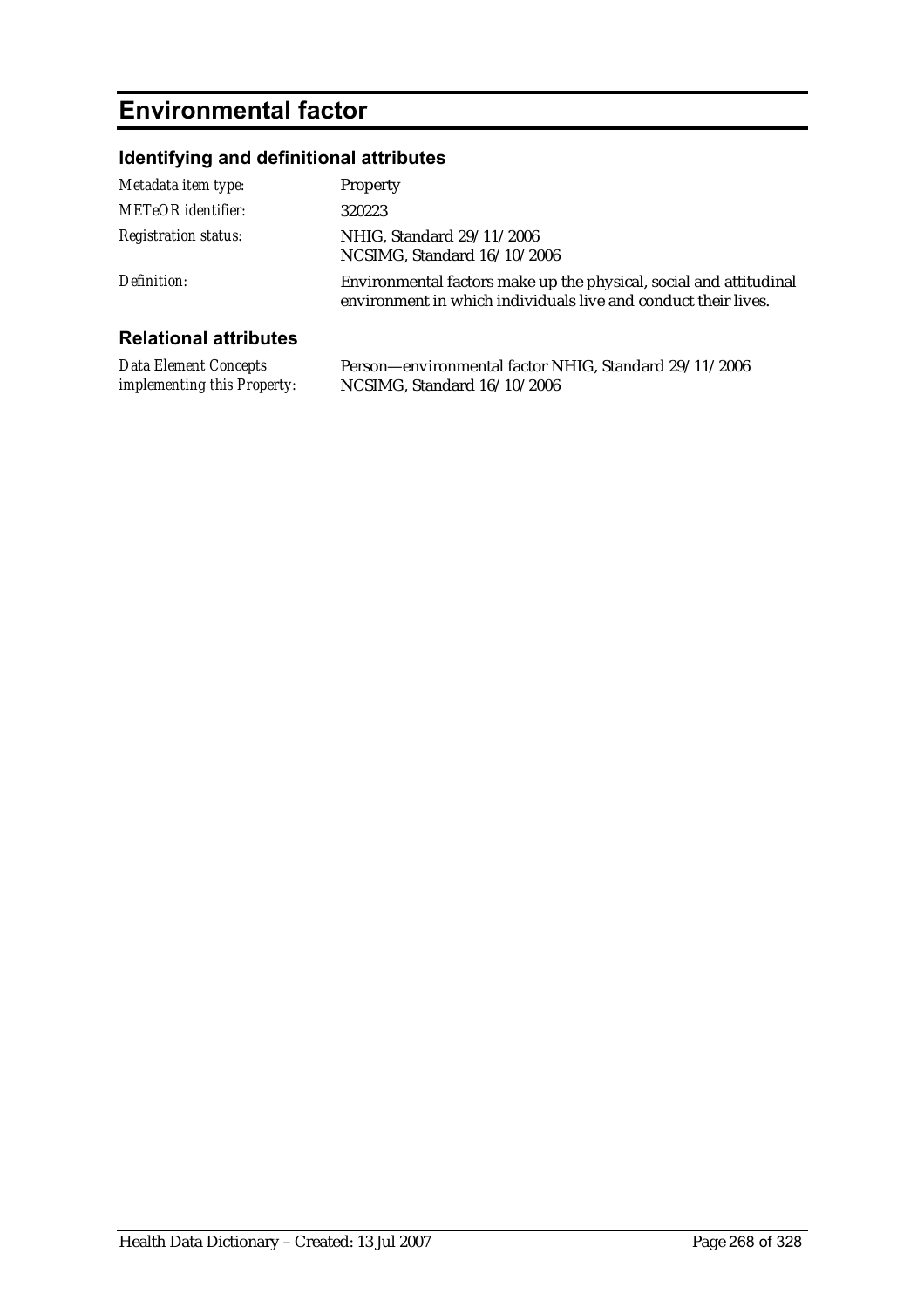# **Episode end date**

## **Identifying and definitional attributes**

| Metadata item type:         | Property                                                 |
|-----------------------------|----------------------------------------------------------|
| <b>METeOR</b> identifier:   | 269252                                                   |
| <b>Registration status:</b> | NHIG, Standard 01/03/2005<br>NCSIMG, Standard 16/05/2006 |
| Definition:                 | The date on which an episode is completed.               |
| <b>Property group:</b>      | Exit/leave from service event                            |

#### **Source and reference attributes**

| Submitting organisation: | Australian Institute of Health and Welfare |
|--------------------------|--------------------------------------------|
|--------------------------|--------------------------------------------|

| Data Element Concepts              | Episode of residential care—episode end date NHIG, Standard                                              |
|------------------------------------|----------------------------------------------------------------------------------------------------------|
| <i>implementing this Property:</i> | 01/03/2005                                                                                               |
|                                    | Non-admitted patient emergency department service episode-<br>episode end date NHIG, Standard 24/03/2006 |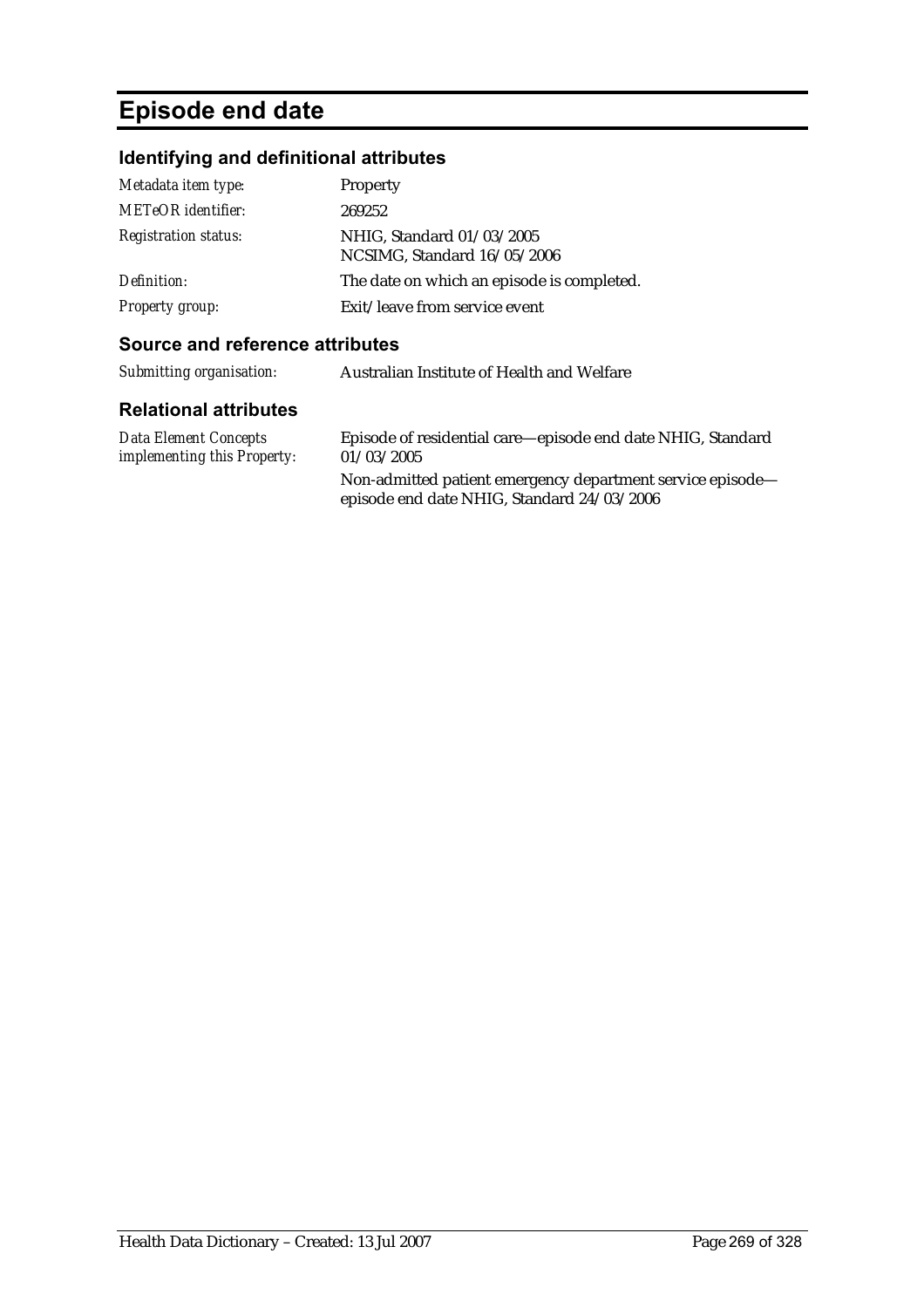# **Episode end mode**

#### **Identifying and definitional attributes**

| Metadata item type:         | Property                             |
|-----------------------------|--------------------------------------|
| METeOR identifier:          | 269144                               |
| <i>Registration status:</i> | NHIG, Standard 01/03/2005            |
| Definition:                 | The method by which an episode ends. |
| <b>Property group:</b>      | Exit/leave from service event        |

#### **Source and reference attributes**

*Submitting organisation:* Australian Institute of Health and Welfare

#### **Relational attributes**

*Data Element Concepts implementing this Property:*

Episode of residential care—episode end mode NHIG, Standard 01/03/2005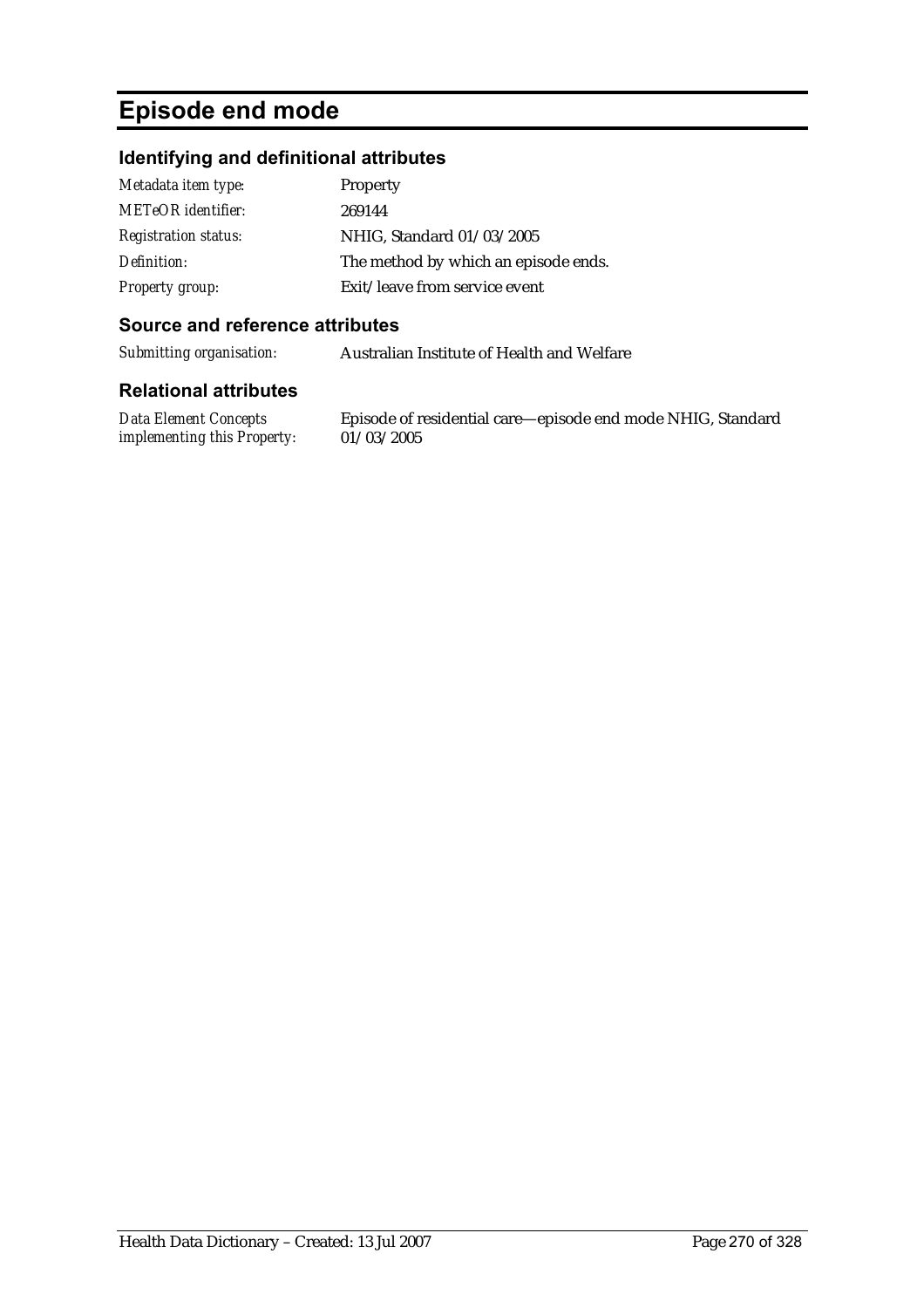# **Episode end status**

*implementing this Property:*

#### **Identifying and definitional attributes**

| Metadata item type:             | Property                                                                           |
|---------------------------------|------------------------------------------------------------------------------------|
| METeOR identifier:              | 322637                                                                             |
| <b>Registration status:</b>     | NHIG, Standard 24/03/2006                                                          |
| Definition:                     | The status of the patient at the end of the episode of care or<br>service episode. |
| <b>Property group:</b>          | Exit/leave from service event                                                      |
| Source and reference attributes |                                                                                    |
| Submitting organisation:        | Australian Government Department of Health and Ageing                              |
| <b>Relational attributes</b>    |                                                                                    |
| Related metadata references:    | Supersedes Patient departure status NHIG, Superseded<br>24/03/2006                 |
| <b>Data Element Concepts</b>    | Non-admitted patient emergency department service episode—                         |

episode end status NHIG, Standard 24/03/2006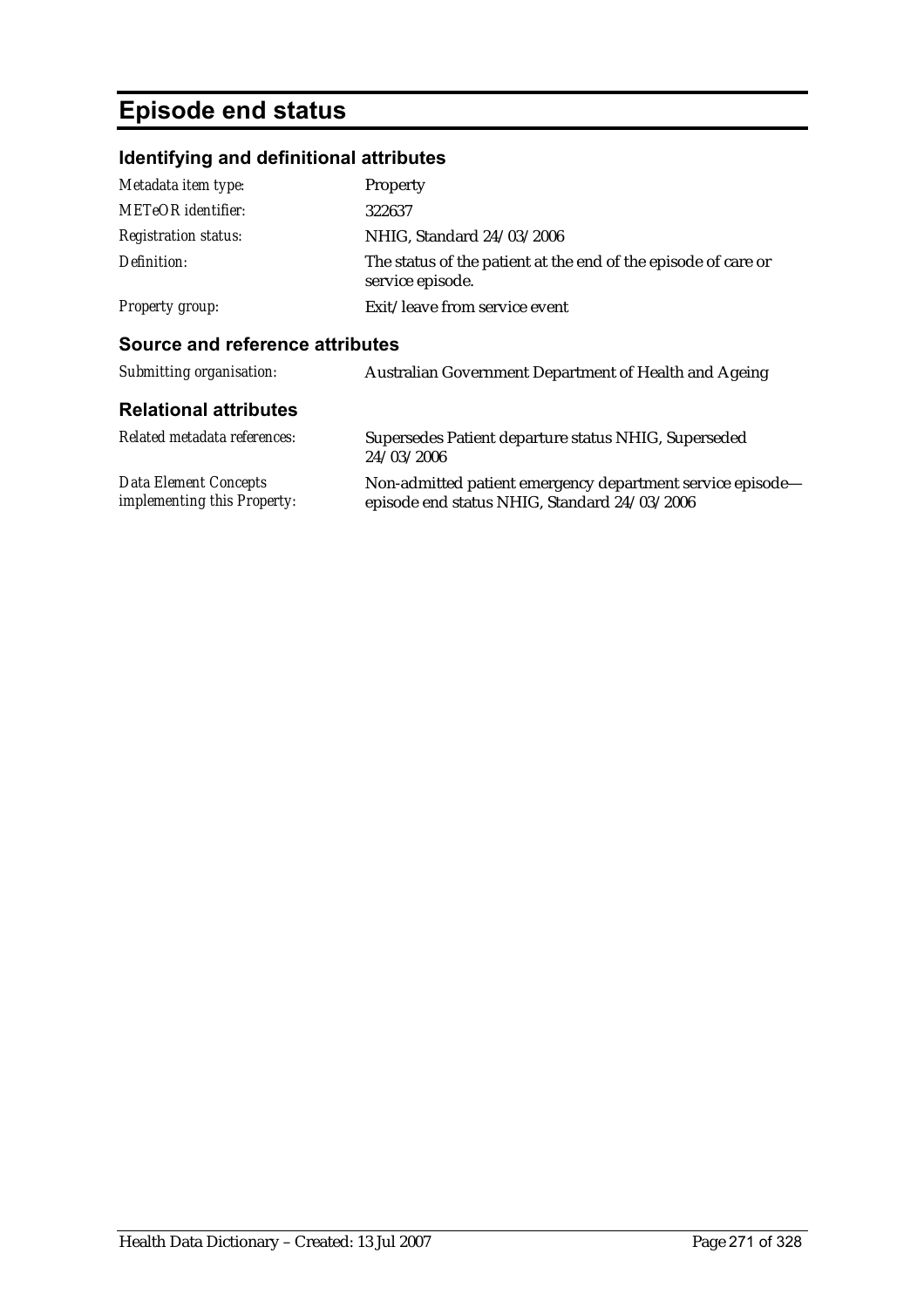# **Episode end time**

### **Identifying and definitional attributes**

| Metadata item type:         | Property                                   |
|-----------------------------|--------------------------------------------|
| <b>METeOR</b> identifier:   | 322612                                     |
| <i>Registration status:</i> | NHIG, Standard 24/03/2006                  |
| Definition:                 | The time at which an episode is completed. |
| <b>Property group:</b>      | Exit/leave from service event              |

#### **Source and reference attributes**

*Submitting organisation:* Australian Government Department of Health and Ageing.

| Data Element Concepts              | Non-admitted patient emergency department service episode- |
|------------------------------------|------------------------------------------------------------|
| <i>implementing this Property:</i> | episode end time NHIG, Standard 24/03/2006                 |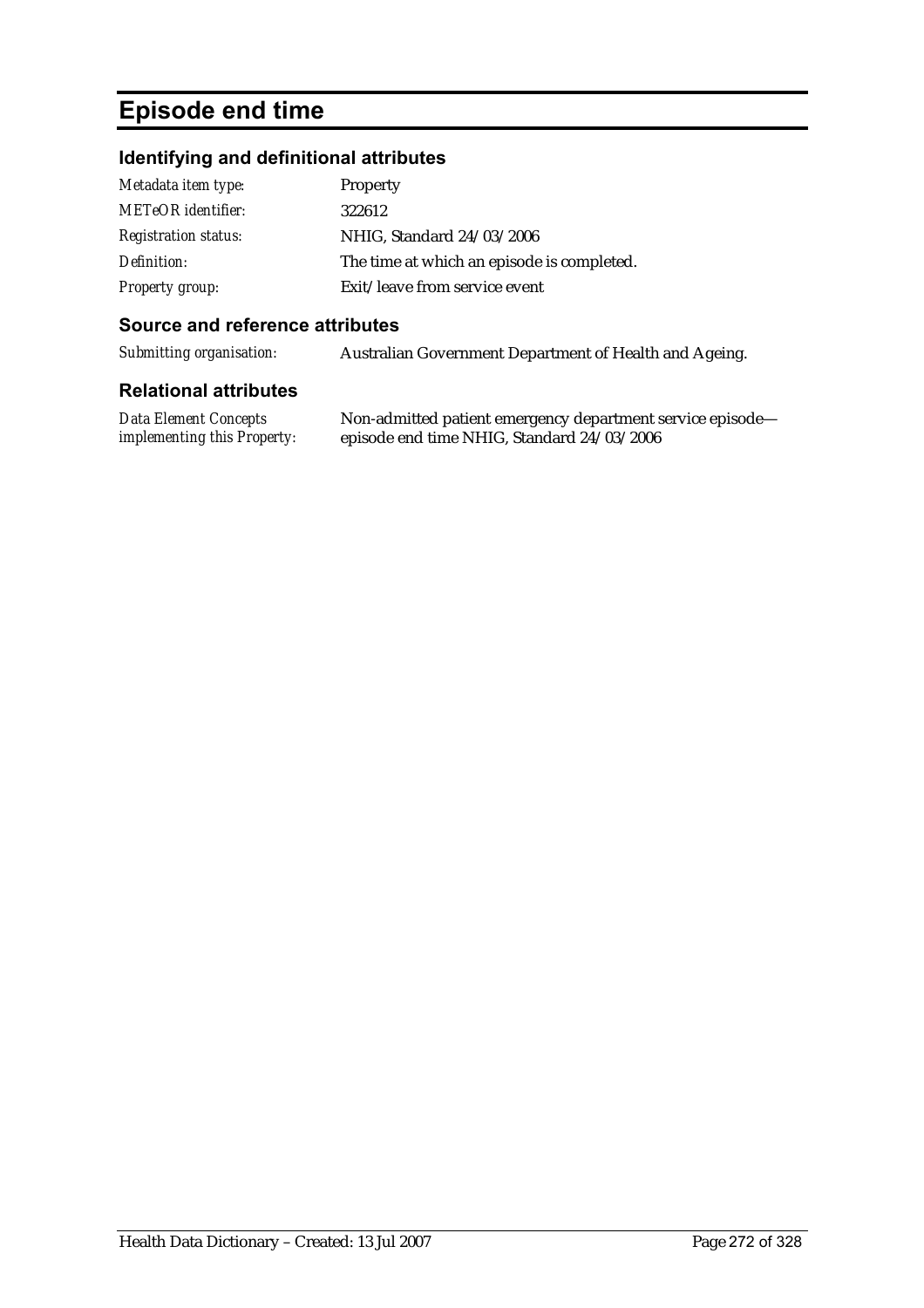# **Episode start date**

## **Identifying and definitional attributes**

| Metadata item type:         | Property                                                 |
|-----------------------------|----------------------------------------------------------|
| <b>METeOR</b> identifier:   | 269253                                                   |
| <b>Registration status:</b> | NHIG, Standard 01/03/2005<br>NCSIMG, Standard 16/05/2006 |
| Definition:                 | The date on which an episode commenced.                  |
| <b>Property group:</b>      | Request for/entry into service event                     |

#### **Source and reference attributes**

| Submitting organisation: | Australian Institute of Health and Welfare |
|--------------------------|--------------------------------------------|
| Dalational attributog    |                                            |

| Data Element Concepts              | Episode of residential care—episode start date NHIG, Standard |
|------------------------------------|---------------------------------------------------------------|
| <i>implementing this Property:</i> | 01/03/2005                                                    |
|                                    | Residential stay—episode start date NHIG, Standard 01/03/2005 |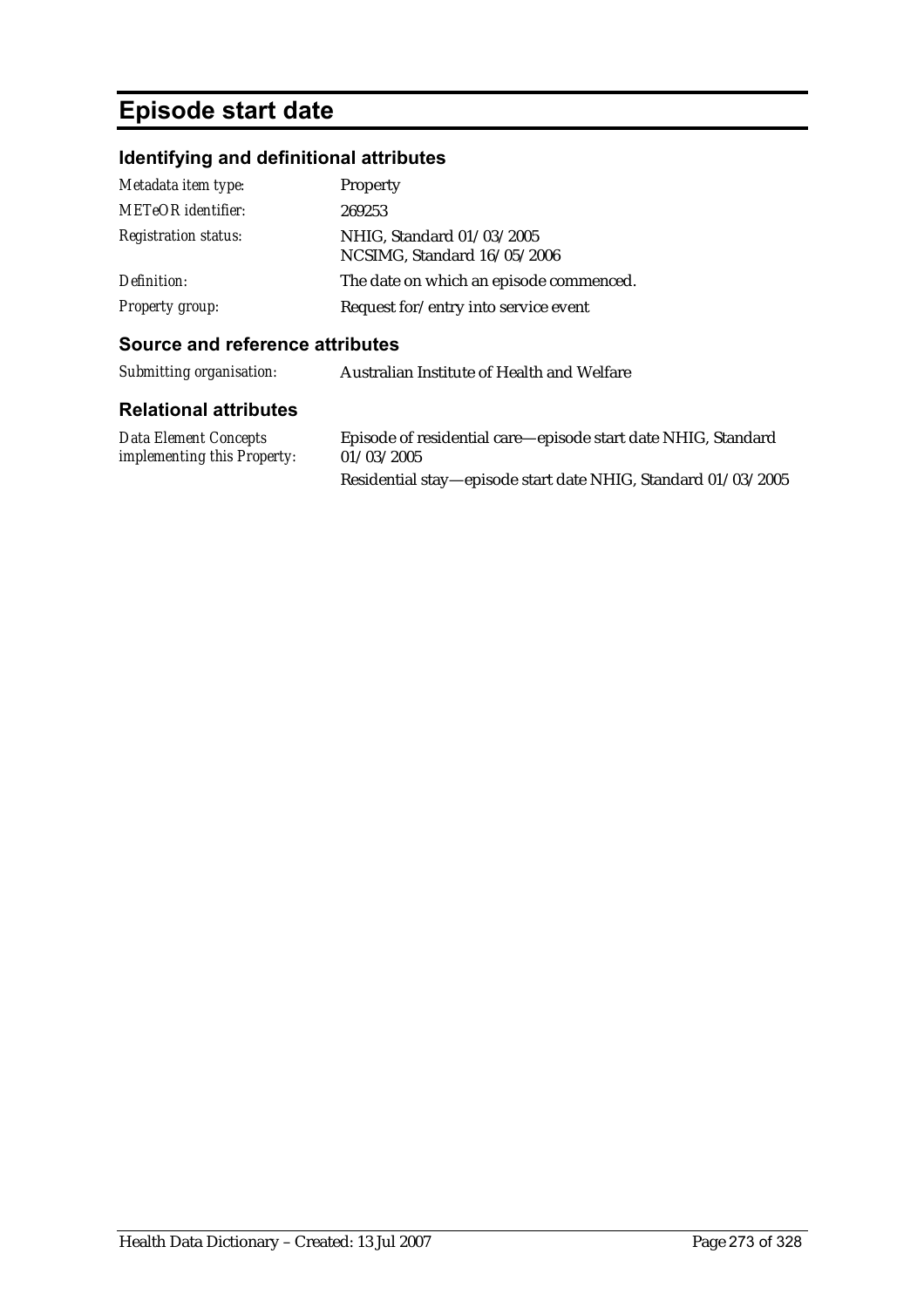## **Episode start mode**

#### **Identifying and definitional attributes**

| Metadata item type:         | Property                               |
|-----------------------------|----------------------------------------|
| <b>METeOR</b> identifier:   | 269106                                 |
| <b>Registration status:</b> | NHIG, Standard 01/03/2005              |
| Definition:                 | The method by which an episode begins. |
| <b>Property group:</b>      | Request for/entry into service event   |

#### **Source and reference attributes**

*Submitting organisation:* Australian Institute of Health and Welfare

#### **Relational attributes**

*Data Element Concepts implementing this Property:*

Episode of residential care—episode start mode NHIG, Standard 01/03/2005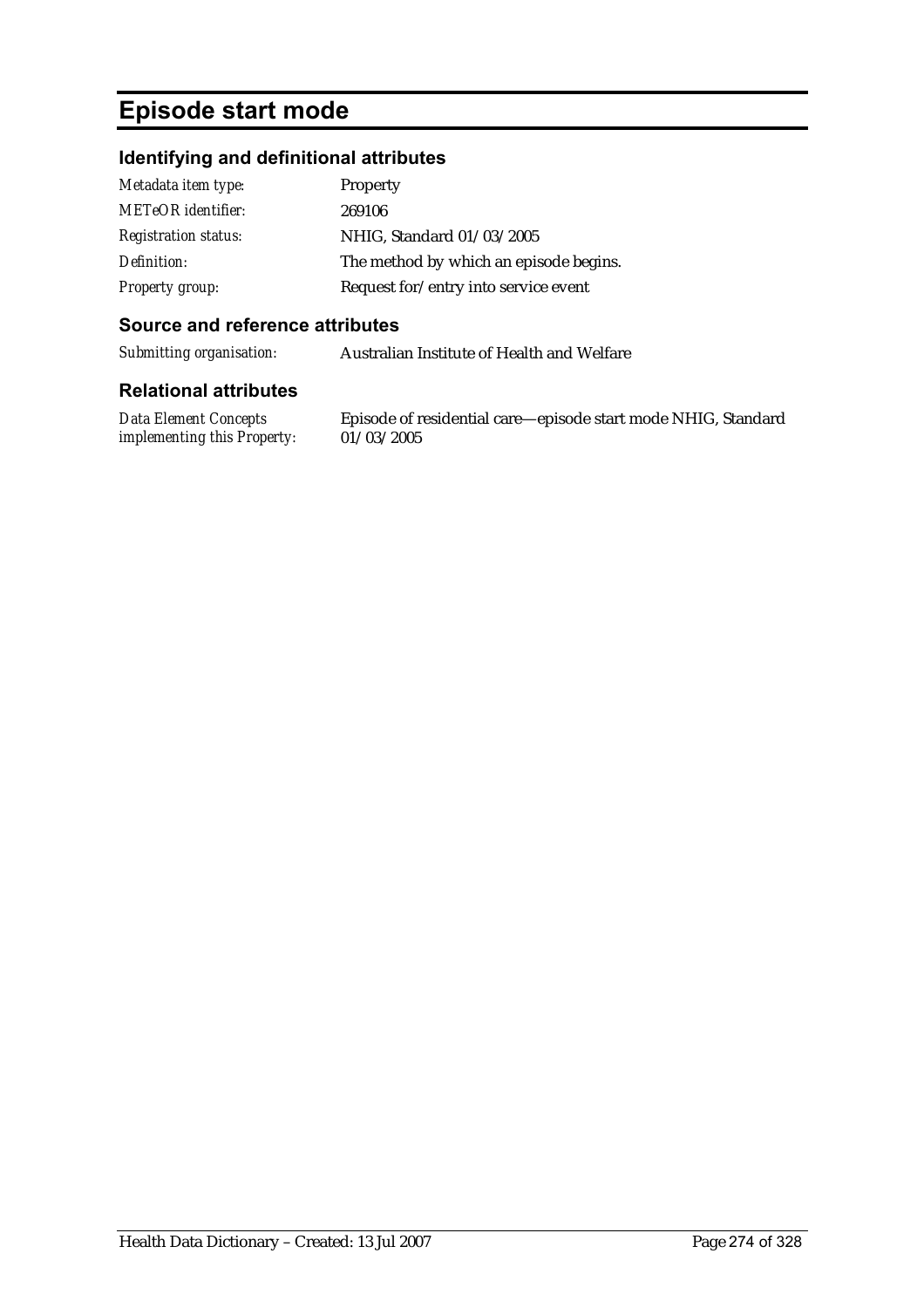# **Erectile dysfunction**

## **Identifying and definitional attributes**

| Metadata item type:         | Property                                                                                                               |
|-----------------------------|------------------------------------------------------------------------------------------------------------------------|
| Synonymous names:           | Impotence                                                                                                              |
| <b>METeOR</b> identifier:   | 269149                                                                                                                 |
| <b>Registration status:</b> | NHIG, Standard 01/03/2005                                                                                              |
| Definition:                 | The inability to achieve or maintain an erection of sufficient rigidity<br>to perform sexual intercourse successfully. |
| <b>Property group:</b>      | Health and wellbeing                                                                                                   |
|                             |                                                                                                                        |

#### **Source and reference attributes**

| Submitting organisation:                             | Australian Institute of Health and Welfare                   |
|------------------------------------------------------|--------------------------------------------------------------|
| <b>Relational attributes</b>                         |                                                              |
| Data Element Concepts<br>implementing this Property: | Person (male)—erectile dysfunction NHIG, Standard 01/03/2005 |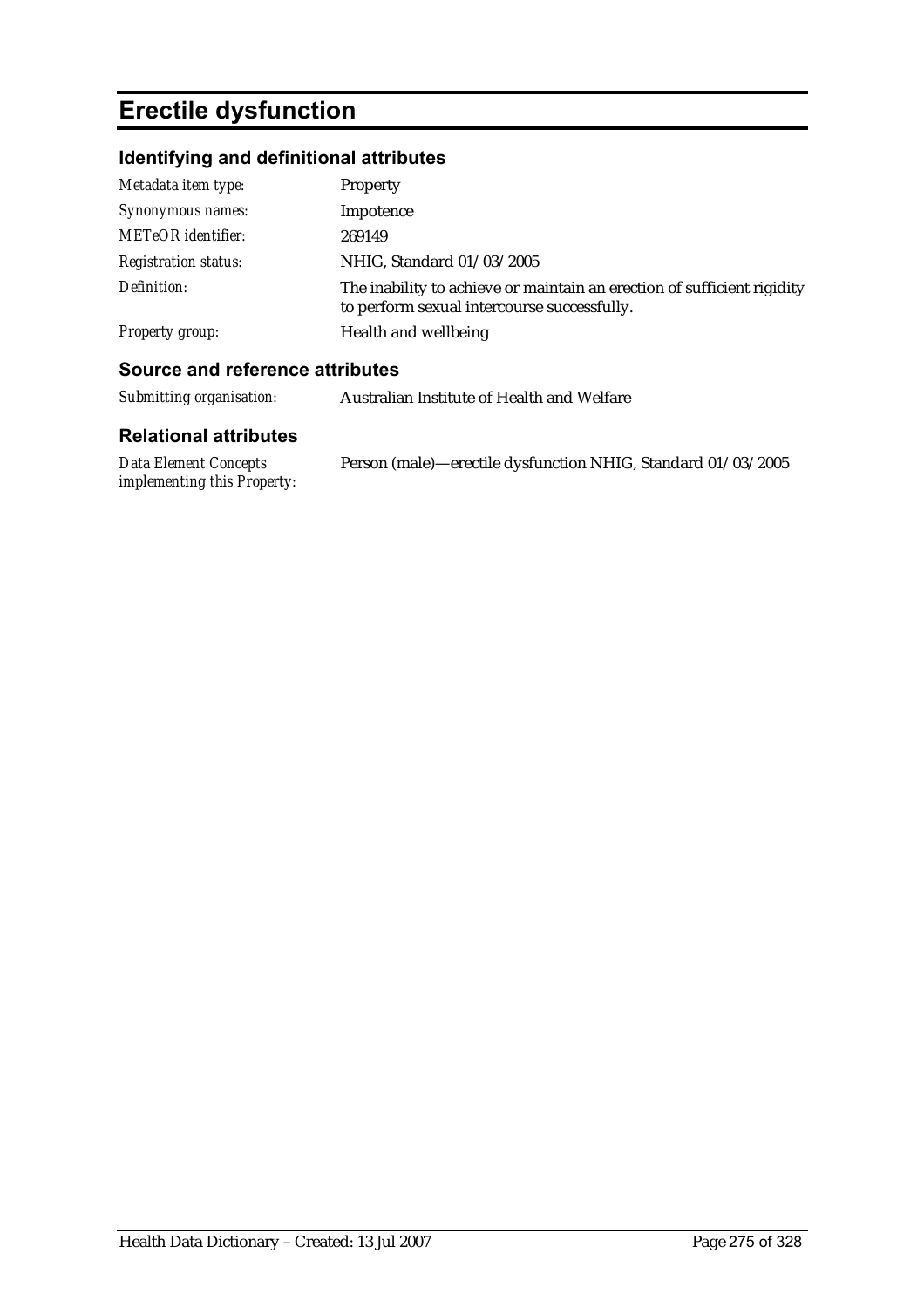## **Establishment type**

#### **Identifying and definitional attributes**

| Metadata item type:         | Property                                    |
|-----------------------------|---------------------------------------------|
| <b>METeOR</b> identifier:   | 269027                                      |
| <b>Registration status:</b> | NHIG, Standard 01/03/2005                   |
| Definition:                 | A descriptor of the class of establishment. |
| <b>Property group:</b>      | Organisational characteristics              |

#### **Source and reference attributes**

*Submitting organisation:* Australian Institute of Health and Welfare

#### **Relational attributes**

*Data Element Concepts implementing this Property:*

Establishment—establishment type NHIG, Standard 01/03/2005 Health professional—establishment type (employment) NHIG, Standard 01/03/2005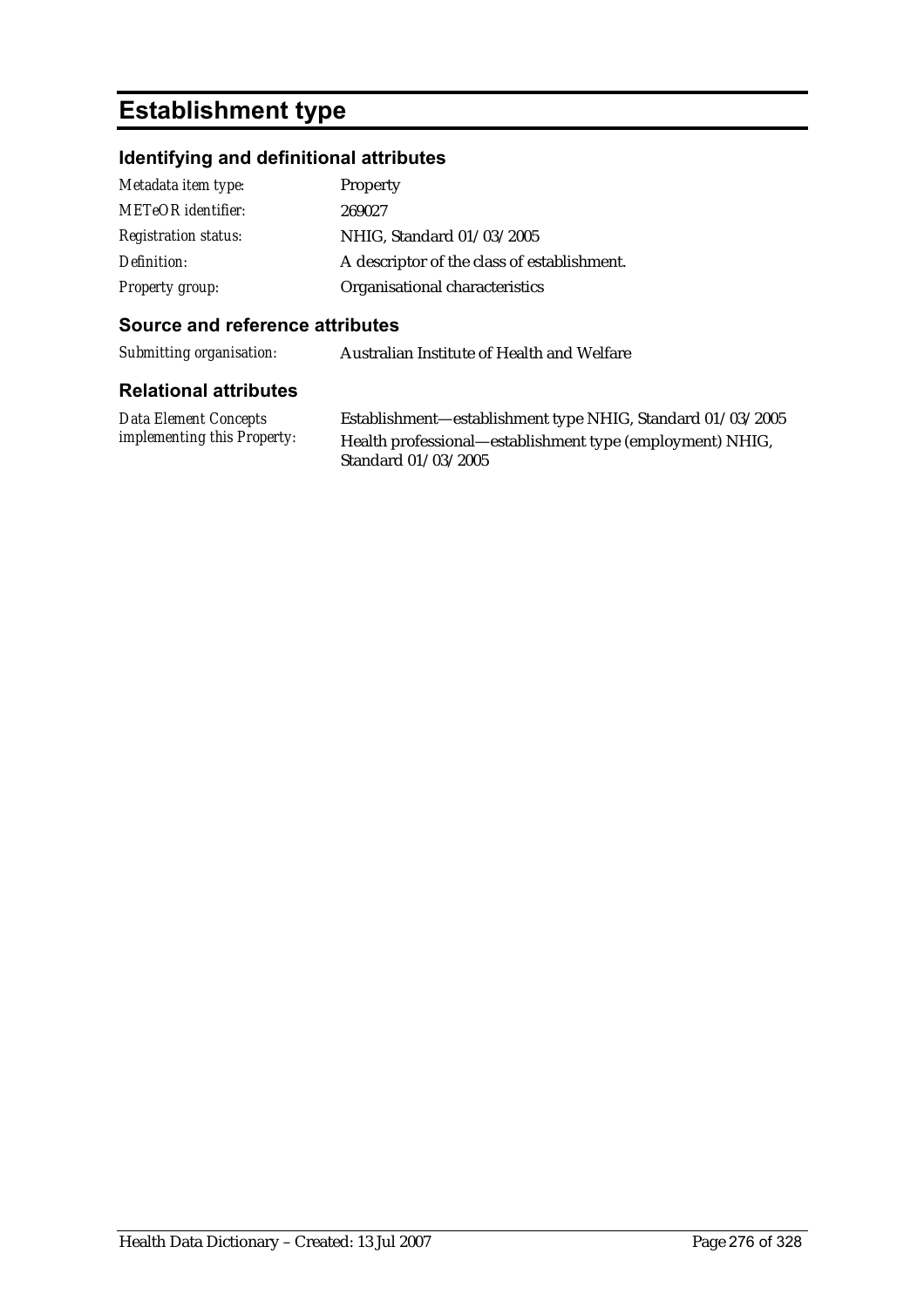## **Estimated gestational age**

### **Identifying and definitional attributes**

| Metadata item type:         | Property                                                                              |
|-----------------------------|---------------------------------------------------------------------------------------|
| <b>METeOR</b> identifier:   | 269025                                                                                |
| <i>Registration status:</i> | NHIG, Standard 01/03/2005                                                             |
| Definition:                 | The period of development of the fetus from the time of<br>fertilisation until birth. |
| <b>Property group:</b>      | Health and wellbeing                                                                  |

#### **Source and reference attributes**

*Submitting organisation:* National perinatal data development committee

#### **Relational attributes**

*Data Element Concepts implementing this Property:* Female (pregnant)—estimated gestational age NHIG, Standard  $01/03/2005$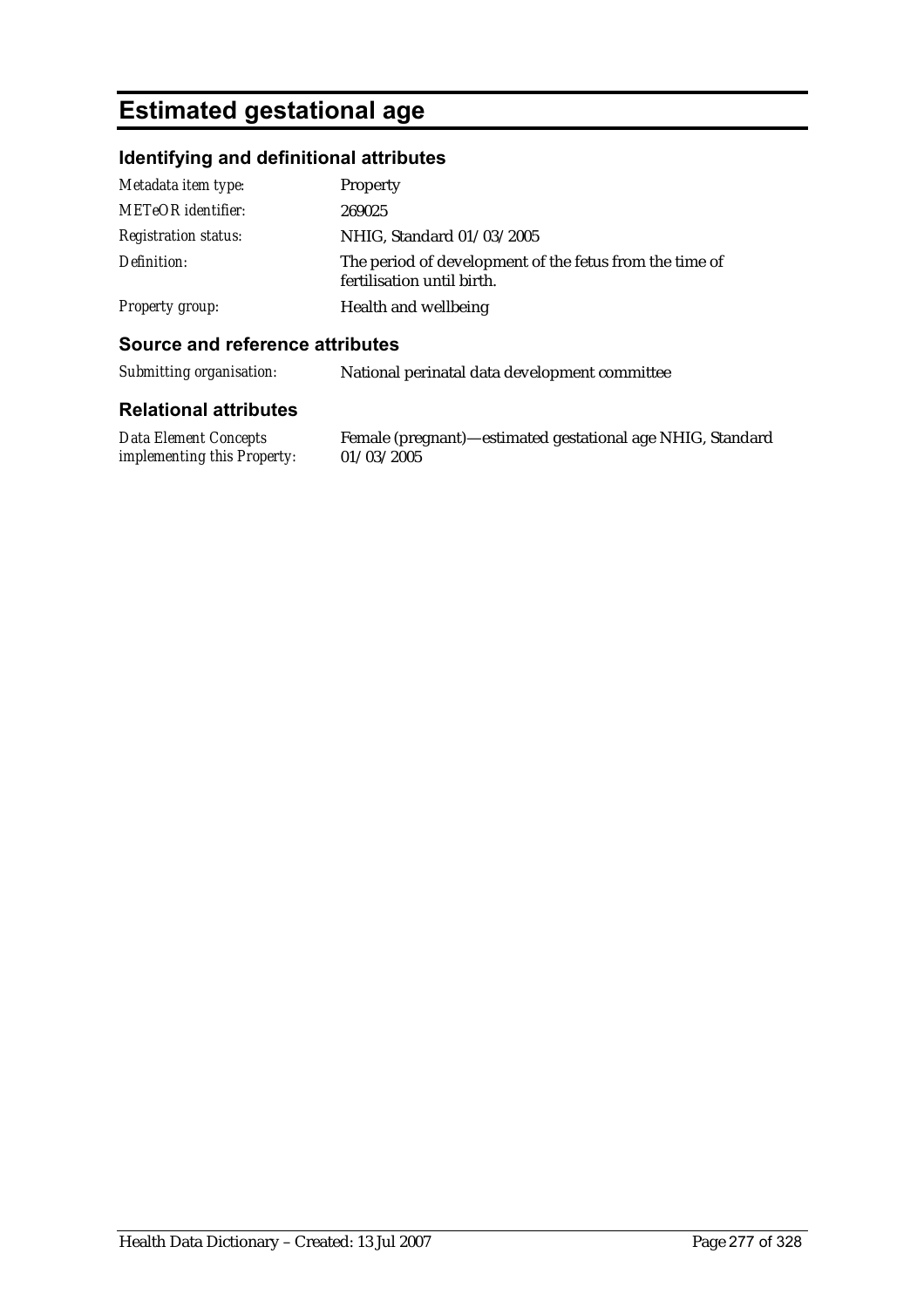# **Extended wait patient indicator**

## **Identifying and definitional attributes**

| Metadata item type:         | Property                                                                    |
|-----------------------------|-----------------------------------------------------------------------------|
| <b>METeOR</b> identifier:   | 269074                                                                      |
| <i>Registration status:</i> | NHIG, Standard 01/03/2005                                                   |
| Definition:                 | An indicator of a patient who has experienced a prolonged wait for<br>care. |
| Property group:             | Performance indicators                                                      |

#### **Source and reference attributes**

| Submitting organisation: | Australian Institute of Health and Welfare |
|--------------------------|--------------------------------------------|
|--------------------------|--------------------------------------------|

| Data Element Concepts              | Elective surgery waiting list episode—extended wait patient |
|------------------------------------|-------------------------------------------------------------|
| <i>implementing this Property:</i> | indicator NHIG, Standard 01/03/2005                         |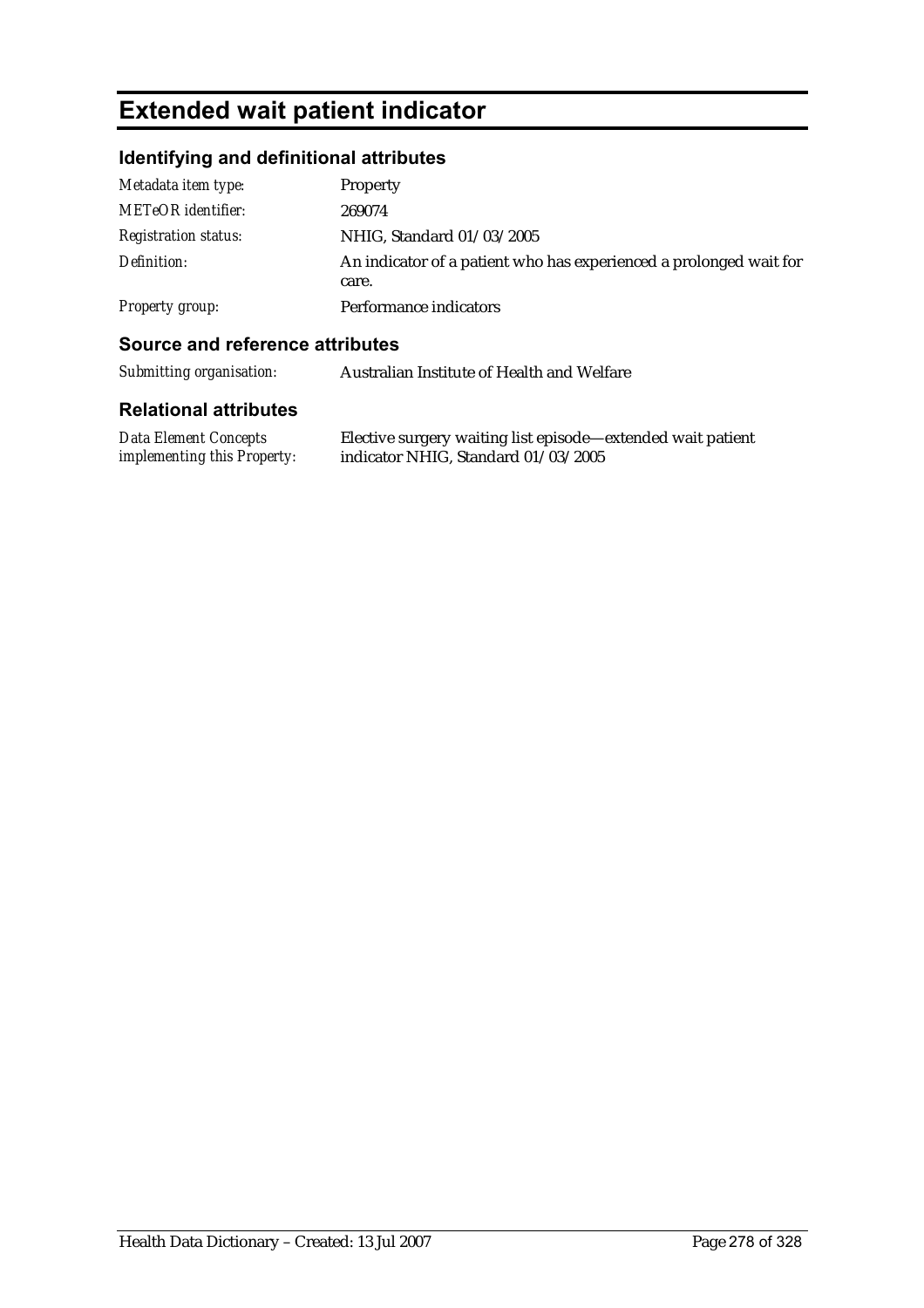## **Extent of environmental factor influence**

### **Identifying and definitional attributes**

| Metadata item type:          | Property                                                                                     |
|------------------------------|----------------------------------------------------------------------------------------------|
| <b>METeOR</b> identifier:    | 320232                                                                                       |
| <b>Registration status:</b>  | NHIG, Standard 29/11/2006<br>NCSIMG, Standard 16/10/2006                                     |
| Definition:                  | The degree to which specified environmental factors influence<br>functioning and disability. |
| <b>Relational attributes</b> |                                                                                              |

#### **Relational attributes**

*Data Element Concepts implementing this Property:* Person—extent of environmental factor influence NHIG, Standard 29/11/2006 NCSIMG, Standard 16/10/2006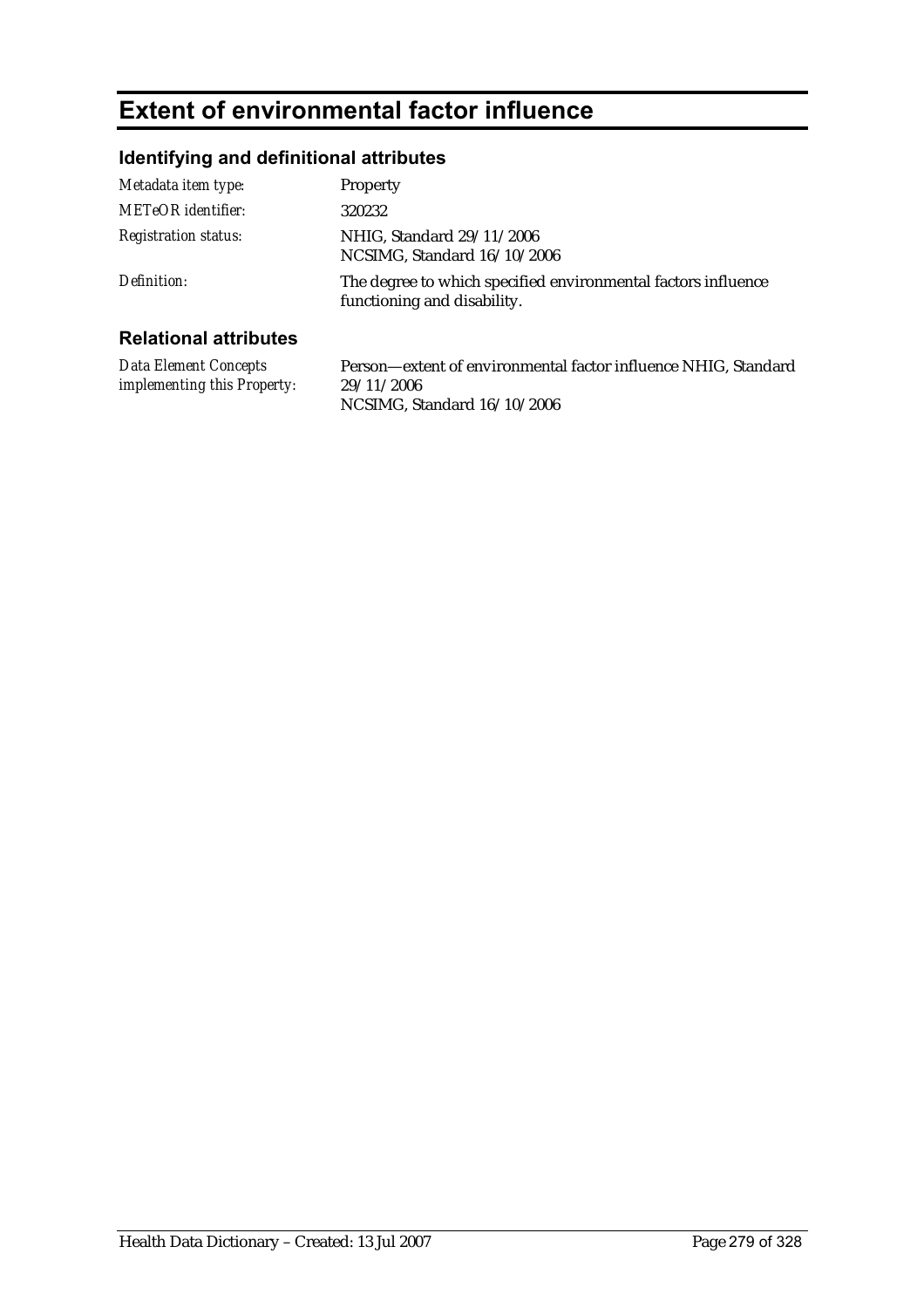## **Extent of impairment of body function**

### **Identifying and definitional attributes**

| <b>Registration status:</b>                     | NHIG, Standard 29/11/2006<br>NCSIMG, Standard 16/10/2006 |
|-------------------------------------------------|----------------------------------------------------------|
| Definition:                                     | The degree of impairment in a specified body function.   |
| Property group:<br><b>Relational attributes</b> | Physical characteristics                                 |

*Data Element Concepts implementing this Property:* Person—extent of impairment of body function NHIG, Standard 29/11/2006 NCSIMG, Standard 16/10/2006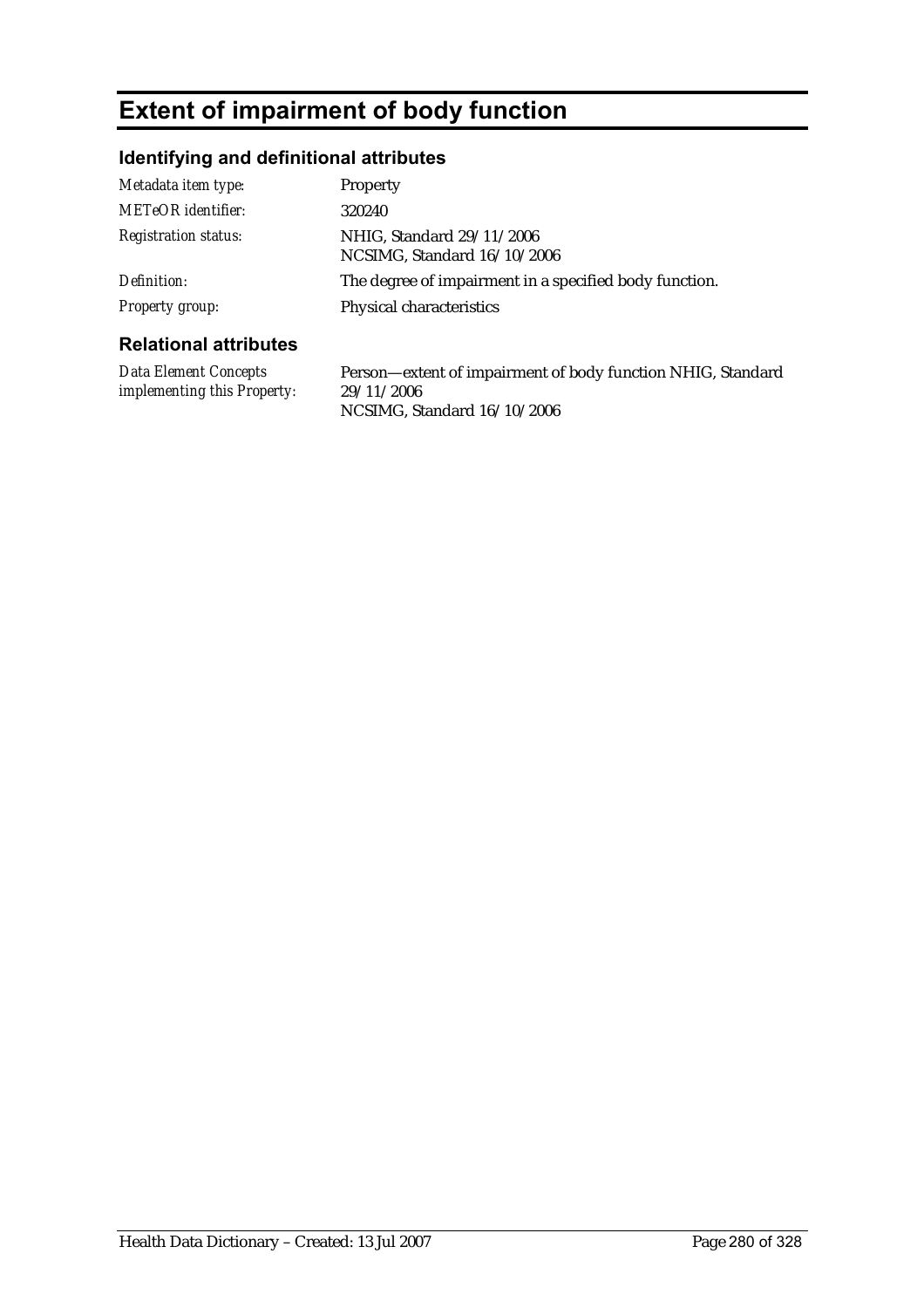## **Extent of impairment of body structure**

### **Identifying and definitional attributes**

| Metadata item type:          | <b>Property</b>                                          |
|------------------------------|----------------------------------------------------------|
| <b>METeOR</b> identifier:    | 320252                                                   |
| <b>Registration status:</b>  | NHIG, Standard 29/11/2006<br>NCSIMG, Standard 16/10/2006 |
| Definition:                  | The degree of impairment in a specified body structure.  |
| Property group:              | Physical characteristics                                 |
| <b>Relational attributes</b> |                                                          |

### *Data Element Concepts implementing this Property:*

Person—extent of impairment of body structure NHIG, Standard 29/11/2006 NCSIMG, Standard 16/10/2006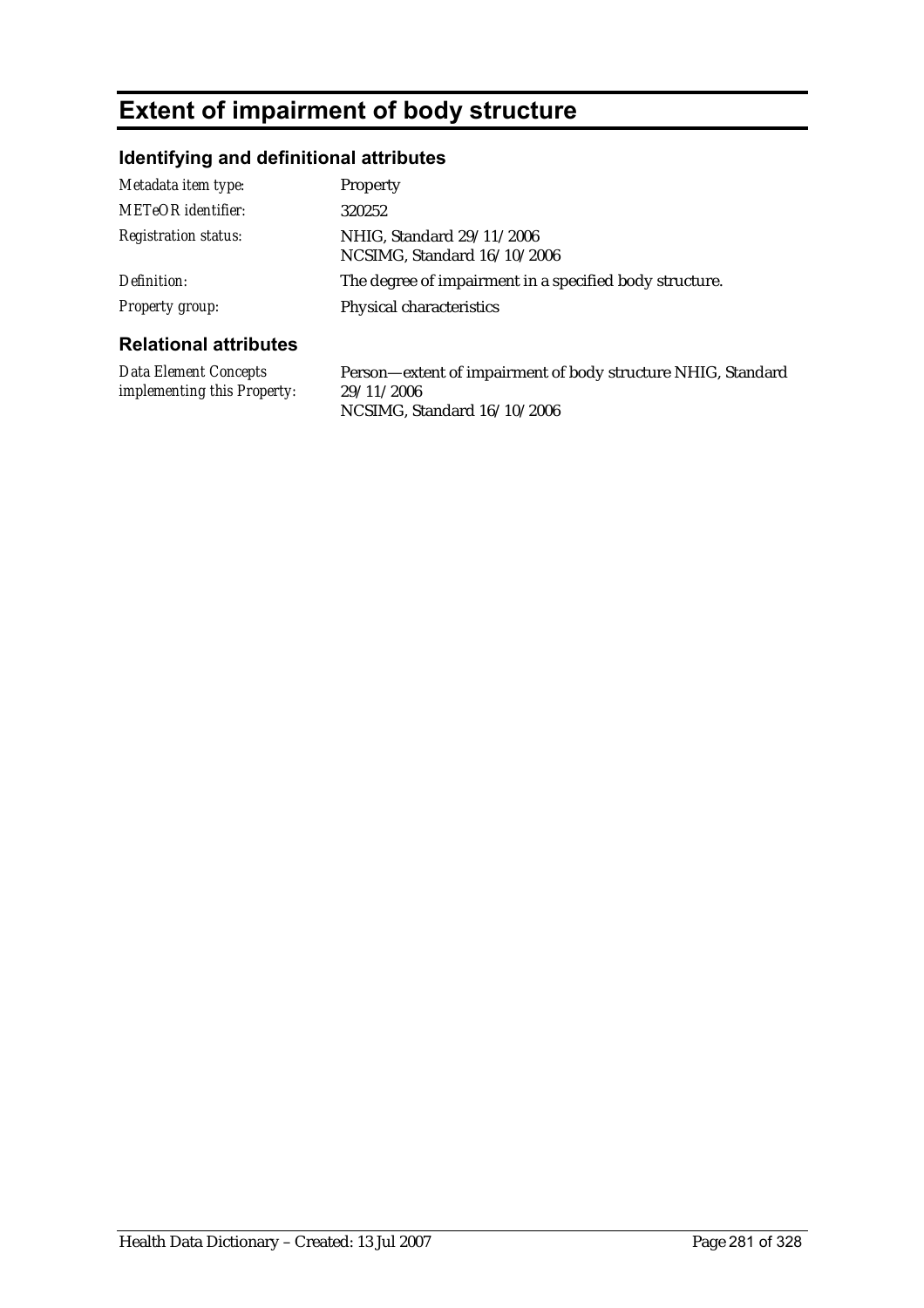## **Extent of participation in a life area**

### **Identifying and definitional attributes**

| Metadata item type:          | <b>Property</b>                                          |
|------------------------------|----------------------------------------------------------|
| METeOR identifier:           | 324449                                                   |
| <b>Registration status:</b>  | NHIG, Standard 29/11/2006<br>NCSIMG, Standard 16/10/2006 |
| Definition:                  | The degree of participation in a life area.              |
| Property group:              | Lifestyle characteristics                                |
| <b>Relational attributes</b> |                                                          |

### **Relational attributes**

*Data Element Concepts implementing this Property:* Person—extent of participation in a life area NHIG, Standard 29/11/2006 NCSIMG, Standard 16/10/2006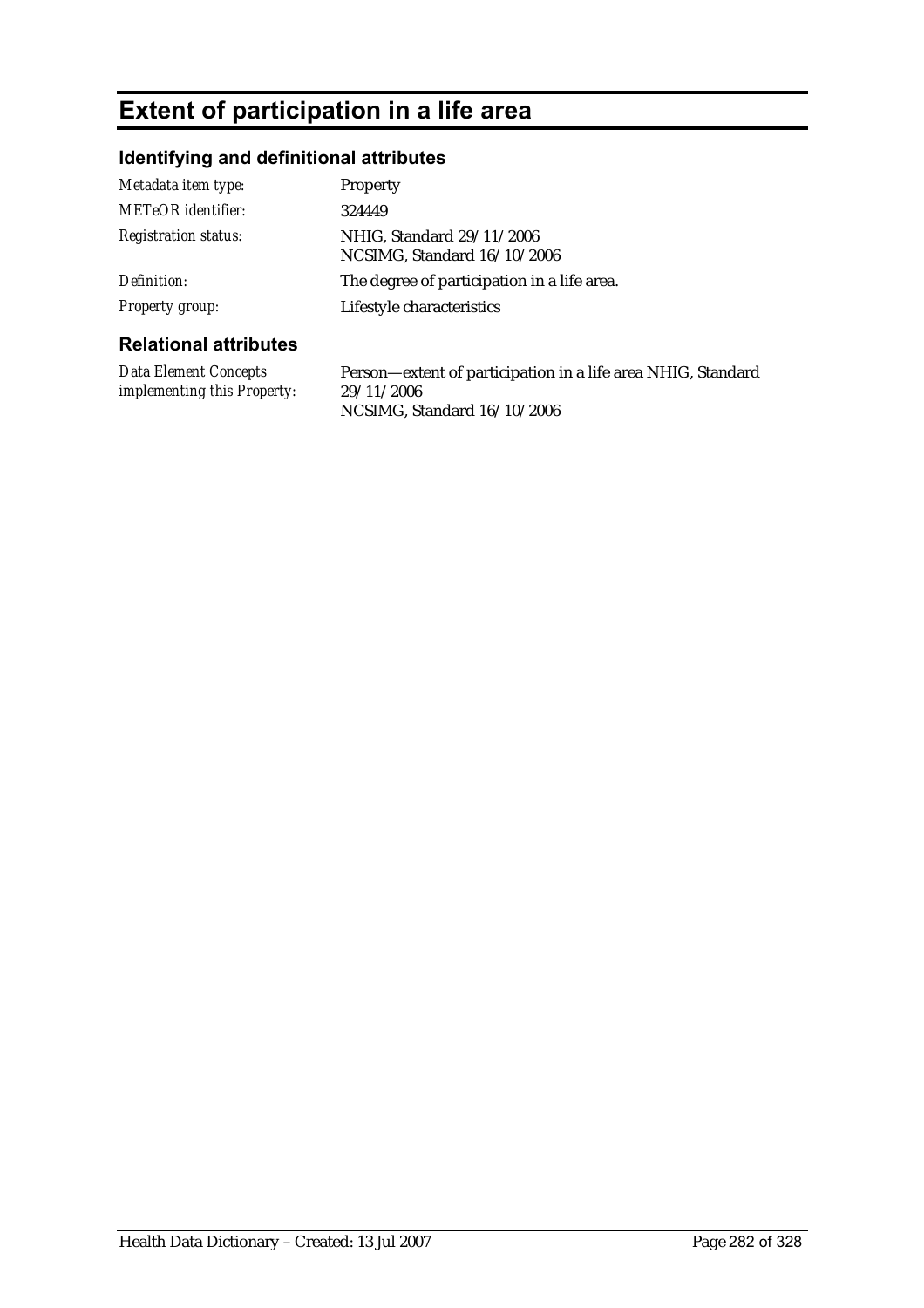## **Extent of primary cancer**

### **Identifying and definitional attributes**

| Metadata item type:         | <b>Property</b>                         |
|-----------------------------|-----------------------------------------|
| <b>METeOR</b> identifier:   | 296911                                  |
| <b>Registration status:</b> | NHIG, Standard 04/06/2004               |
| Definition:                 | Degree of spread of the primary cancer. |
| Property group:             | Health and wellbeing                    |

#### **Relational attributes**

*Data Element Concepts implementing this Property:* 04/06/2004

Person with cancer—extent of primary cancer NHIG, Standard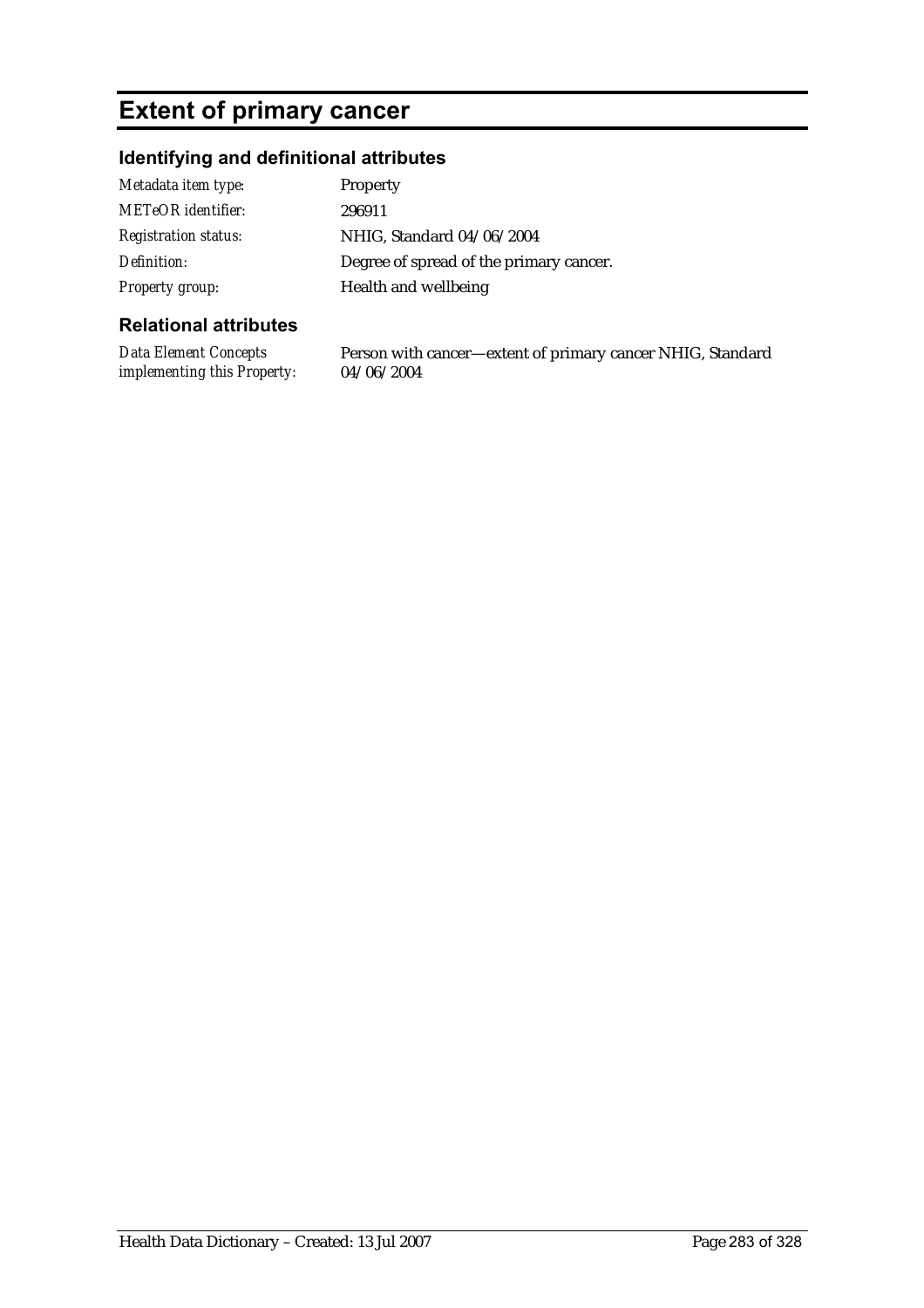## **External cause**

## **Identifying and definitional attributes**

| Metadata item type:         | Property                                                                                 |
|-----------------------------|------------------------------------------------------------------------------------------|
| <b>METeOR</b> identifier:   | 269034                                                                                   |
| <b>Registration status:</b> | NHIG, Standard 01/03/2005                                                                |
| Definition:                 | The circumstances in which an injury, poisoning or other adverse<br>effect has occurred. |
| Property group:             | Crisis event                                                                             |

#### **Source and reference attributes**

| Submitting organisation:    | Australian Institute of Health and Welfare                                                                                                                        |
|-----------------------------|-------------------------------------------------------------------------------------------------------------------------------------------------------------------|
| <i>Reference documents:</i> | International Classification of Diseases - Tenth Revision -<br>Australian Modification (3rd Edition 2002) National Centre for<br>Classification in Health, Sydney |

| <b>Data Element Concepts</b> | Injury event—external cause NHIG, Standard 01/03/2005 |
|------------------------------|-------------------------------------------------------|
| implementing this Property:  |                                                       |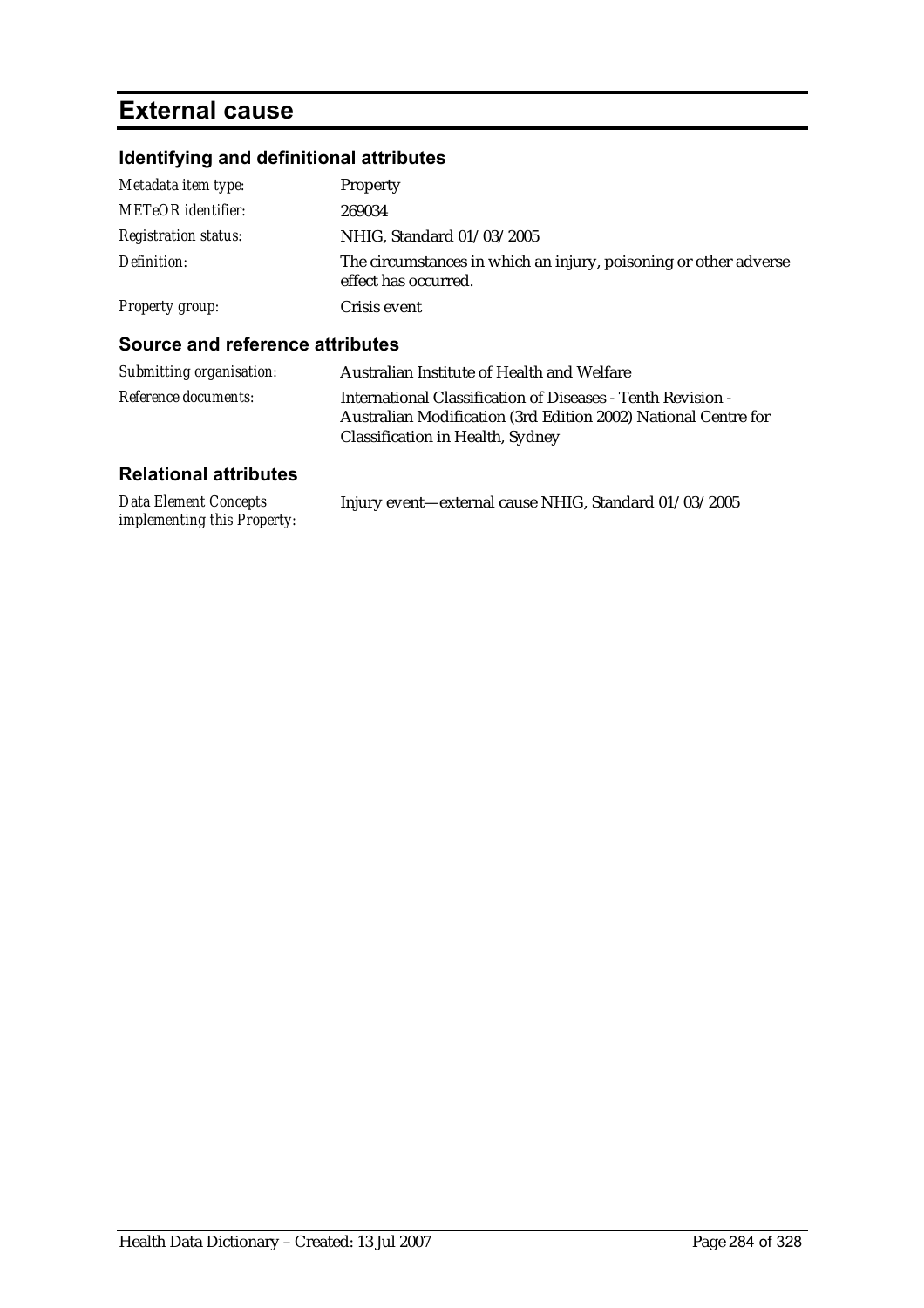## **Family name**

### **Identifying and definitional attributes**

| Metadata item type:         | Property                                                                                |
|-----------------------------|-----------------------------------------------------------------------------------------|
| <b>METeOR</b> identifier:   | 269355                                                                                  |
| <b>Registration status:</b> | NHIG, Standard 01/03/2005<br>NCSIMG, Standard 01/03/2005<br>NHDAMG, Standard 22/10/2005 |
| Definition:                 | A designation for a family.                                                             |
| Property group:             | Name characteristics                                                                    |

#### **Source and reference attributes**

*Submitting organisation:* Australian Institute of Health and Welfare

| Data Element Concepts              | Person (name)-family name NHIG, Standard 01/03/2005 |
|------------------------------------|-----------------------------------------------------|
| <i>implementing this Property:</i> | NCSIMG. Standard $01/03/2005$                       |
|                                    | NHDAMG, Standard 28/07/2005                         |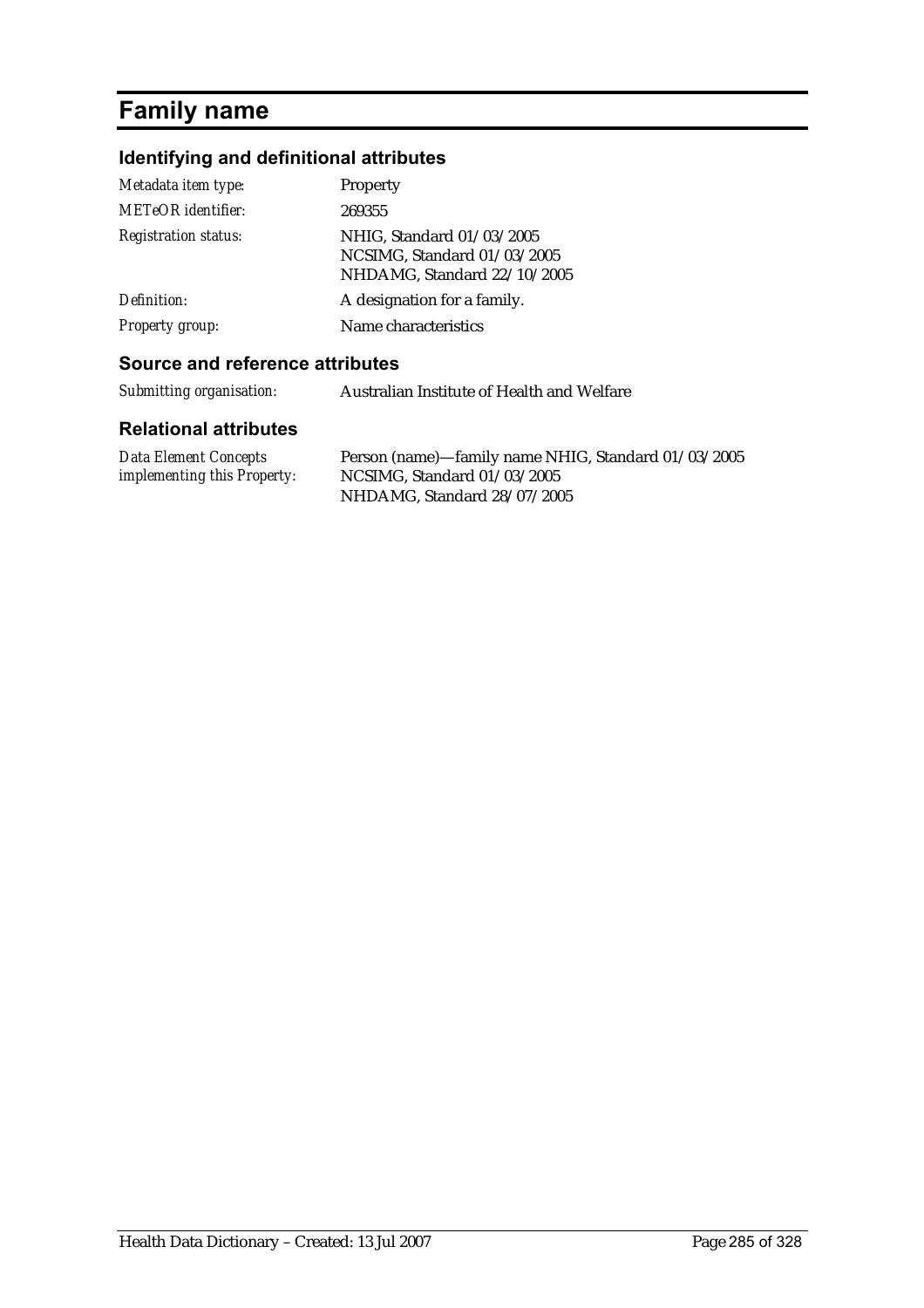# **Fasting indicator**

### **Identifying and definitional attributes**

| Metadata item type:         | Property                                                         |
|-----------------------------|------------------------------------------------------------------|
| <b>METeOR</b> identifier:   | 269148                                                           |
| <b>Registration status:</b> | NHIG, Standard 01/03/2005                                        |
| Definition:                 | An indicator of abstinence from all food and drink except water. |
| Property group:             | Service provision event                                          |

### **Source and reference attributes**

| Submitting organisation:    | Australian Institute of Health and Welfare                                                                 |
|-----------------------------|------------------------------------------------------------------------------------------------------------|
| <i>Reference documents:</i> | Dorland I & Newman W.A 2003. Dorland's illustrated medical<br>dictionary, 30th ed. Philadelphia: Saunders. |

| Data Element Concepts              | Health service event-fasting indicator NHIG, Standard |
|------------------------------------|-------------------------------------------------------|
| <i>implementing this Property:</i> | 01/03/2005                                            |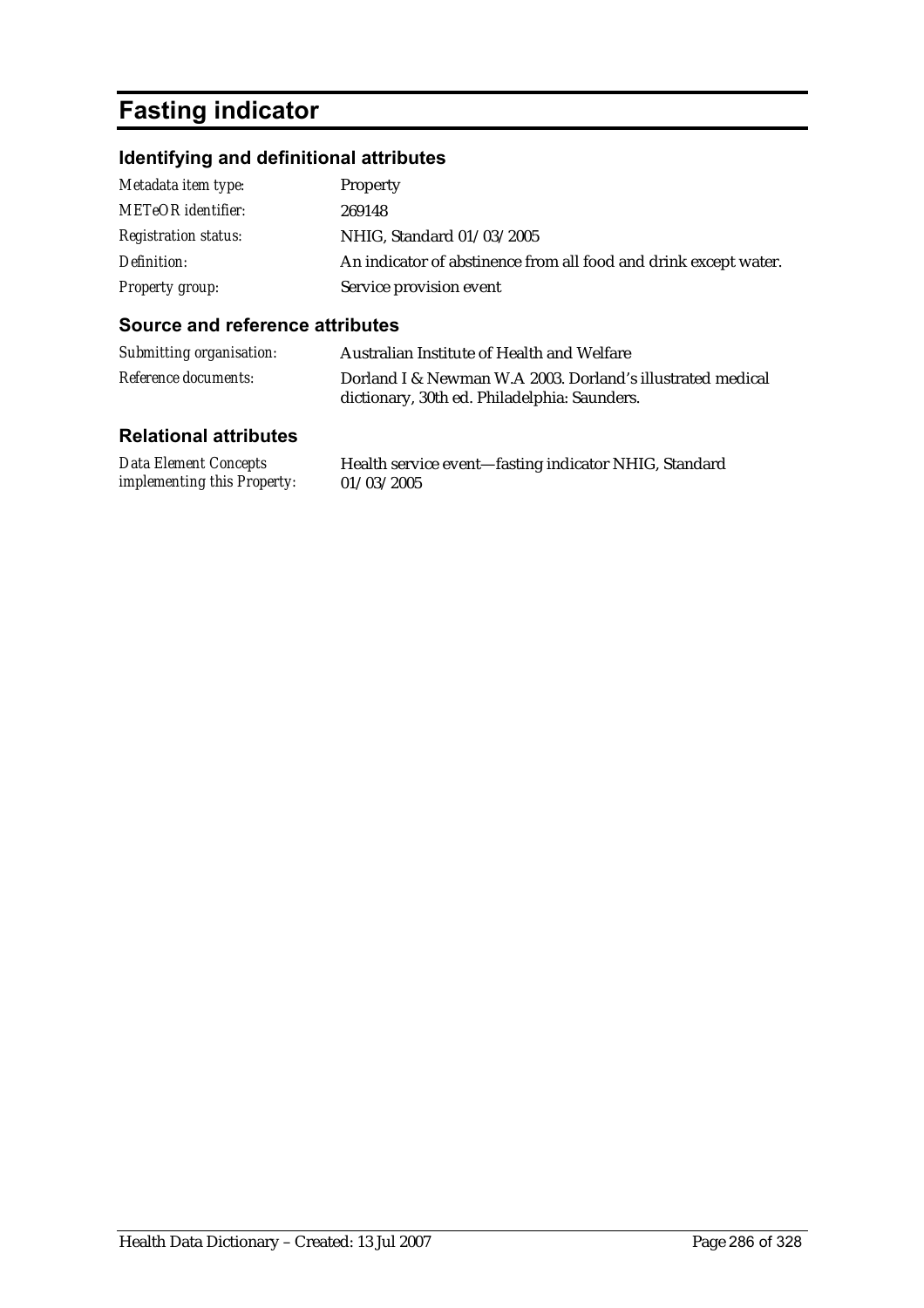# **Fibrinolytic drug administered**

#### **Identifying and definitional attributes**

| Metadata item type:         | <b>Property</b>                             |
|-----------------------------|---------------------------------------------|
| <b>METeOR</b> identifier:   | 285073                                      |
| <b>Registration status:</b> | NHIG, Standard 04/06/2004                   |
| Definition:                 | The type of fibrinolytic drug therapy used. |
| <b>Property group:</b>      | Service provision event                     |

#### **Source and reference attributes**

*Submitting organisation:* Australian Institute of Health and Welfare

#### **Relational attributes**

*Data Element Concepts implementing this Property:*

Person—fibrinolytic drug administered NHIG, Standard 04/06/2004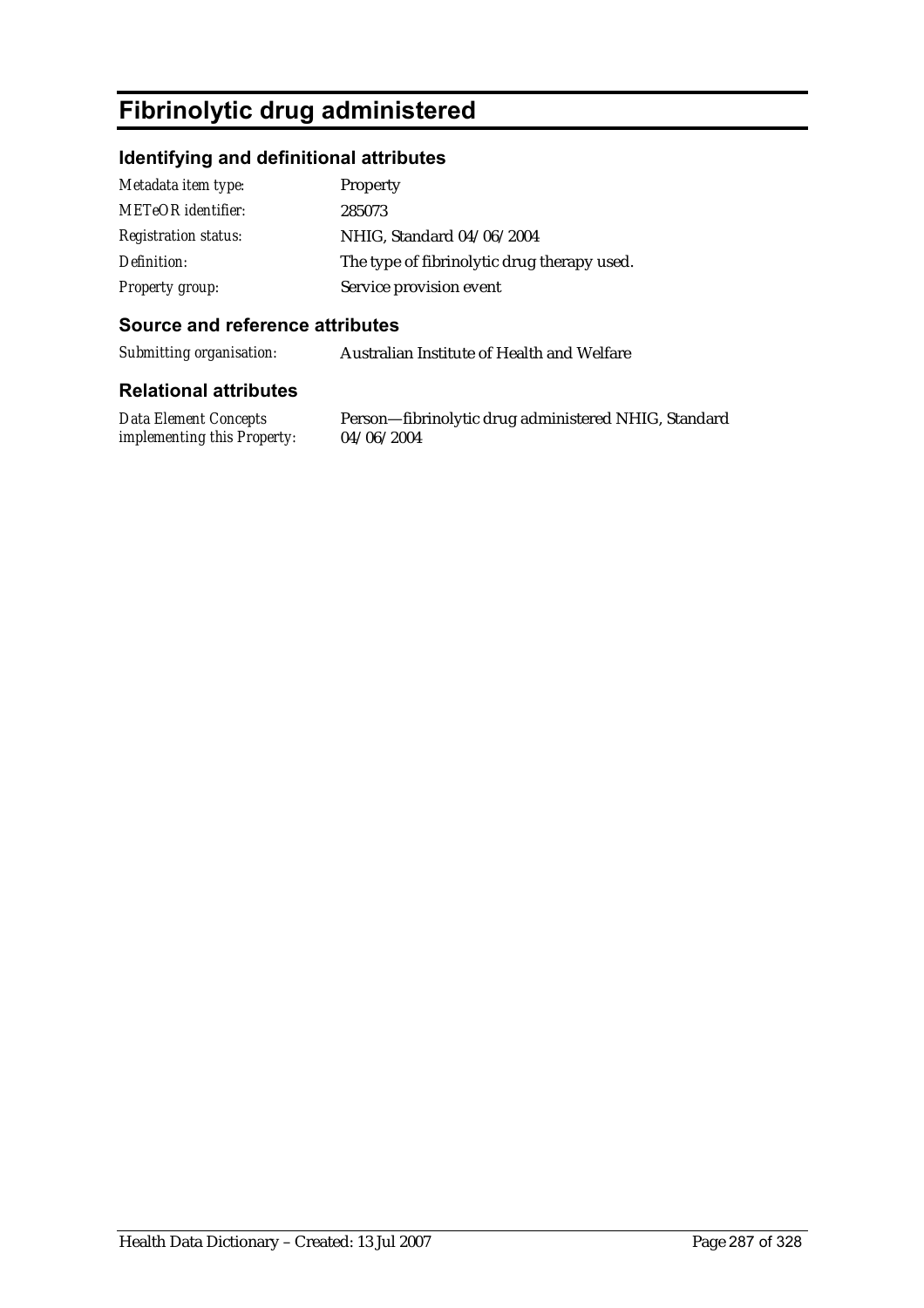# **Fibrinolytic therapy status**

### **Identifying and definitional attributes**

| Metadata item type:         | Property                                         |
|-----------------------------|--------------------------------------------------|
| <b>METeOR</b> identifier:   | 285081                                           |
| <b>Registration status:</b> | NHIG, Standard 04/06/2004                        |
| Definition:                 | An indicator of the use of fibrinolytic therapy. |
| <b>Property group:</b>      | Health and wellbeing                             |

#### **Source and reference attributes**

*Submitting organisation:* Australian Institute of Health and Welfare

#### **Relational attributes**

*Data Element Concepts implementing this Property:* Person—fibrinolytic therapy status NHIG, Standard 04/06/2004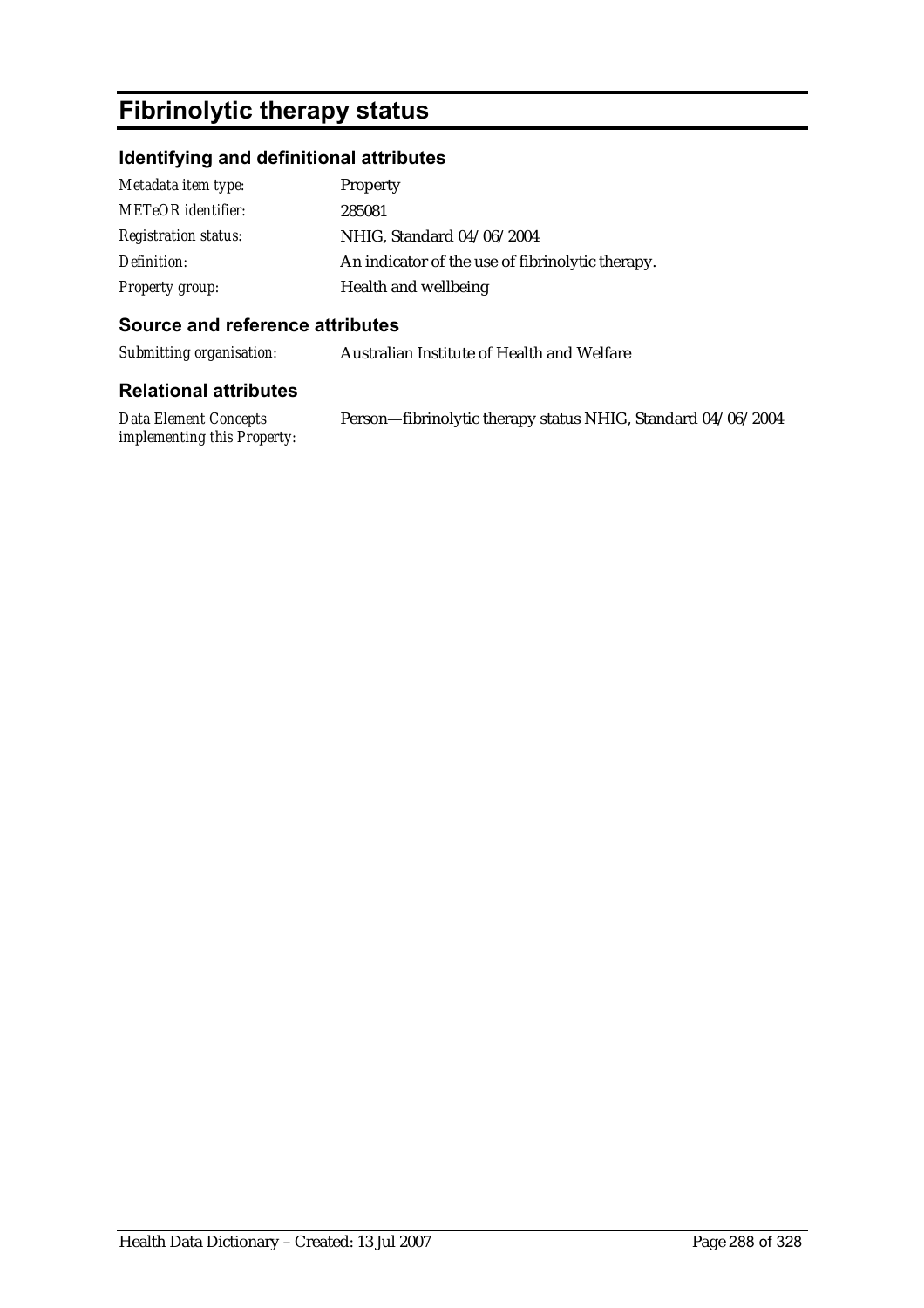# **First angioplasty balloon inflation or stenting date**

# **Identifying and definitional attributes**

| Metadata item type:         | Property                                                                   |
|-----------------------------|----------------------------------------------------------------------------|
| <b>METeOR</b> identifier:   | 284975                                                                     |
| <i>Registration status:</i> | NHIG, Standard 04/06/2004                                                  |
| Definition:                 | The date of the first angioplasty balloon inflation or stent<br>placement. |
| Property group:             | Service provision event                                                    |

### **Source and reference attributes**

| Submitting organisation: | Australian Institute of Health and Welfare |
|--------------------------|--------------------------------------------|
|                          |                                            |

#### **Relational attributes**

*Data Element Concepts implementing this Property:* Person—first angioplasty balloon inflation or stenting date NHIG, Standard 04/06/2004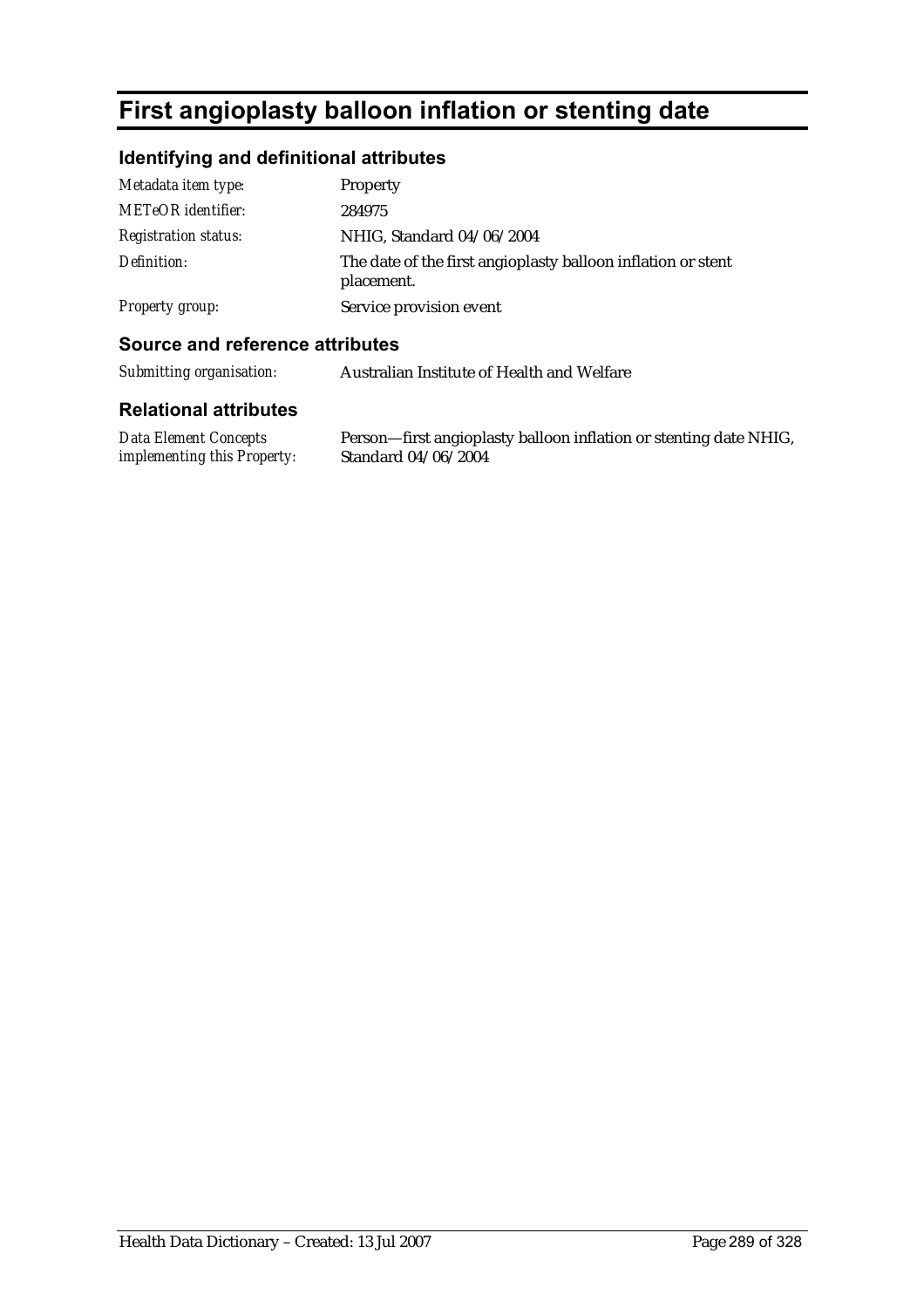# **First angioplasty balloon inflation or stenting time**

### **Identifying and definitional attributes**

| Metadata item type:         | Property                                                                   |
|-----------------------------|----------------------------------------------------------------------------|
| METeOR identifier:          | 285181                                                                     |
| <b>Registration status:</b> | NHIG, Standard 04/06/2004                                                  |
| Definition:                 | The time of the first angioplasty balloon inflation or stent<br>placement. |
| Property group:             | Service provision event                                                    |

### **Source and reference attributes**

*Submitting organisation:* Acute coronary syndrome data working group

#### **Relational attributes**

*Data Element Concepts implementing this Property:* Person—first angioplasty balloon inflation or stenting time NHIG, Standard 04/06/2004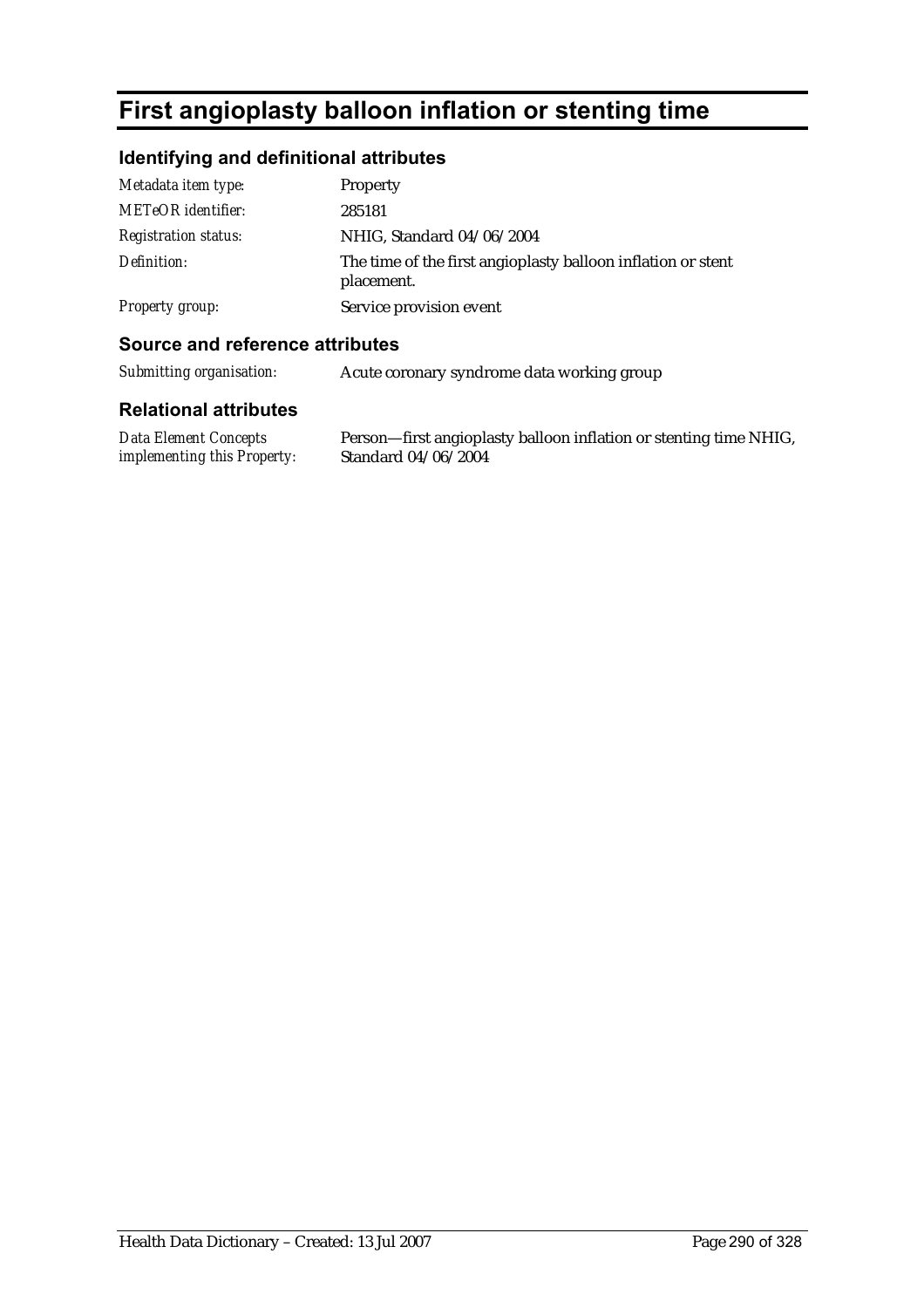# **First contact date**

# **Identifying and definitional attributes**

| Metadata item type:         | Property                                                                                     |
|-----------------------------|----------------------------------------------------------------------------------------------|
| <b>METeOR</b> identifier:   | 269337                                                                                       |
| <b>Registration status:</b> | NHIG, Standard 01/03/2005                                                                    |
| Definition:                 | The date on which first contact between a service provider and a<br>patient/client occurred. |
| Property group:             | Request for/entry into service event                                                         |

### **Source and reference attributes**

| <b>Data Element Concepts</b>       | Community nursing service episode—first contact date NHIG, |
|------------------------------------|------------------------------------------------------------|
| <i>implementing this Property:</i> | Standard 01/03/2005                                        |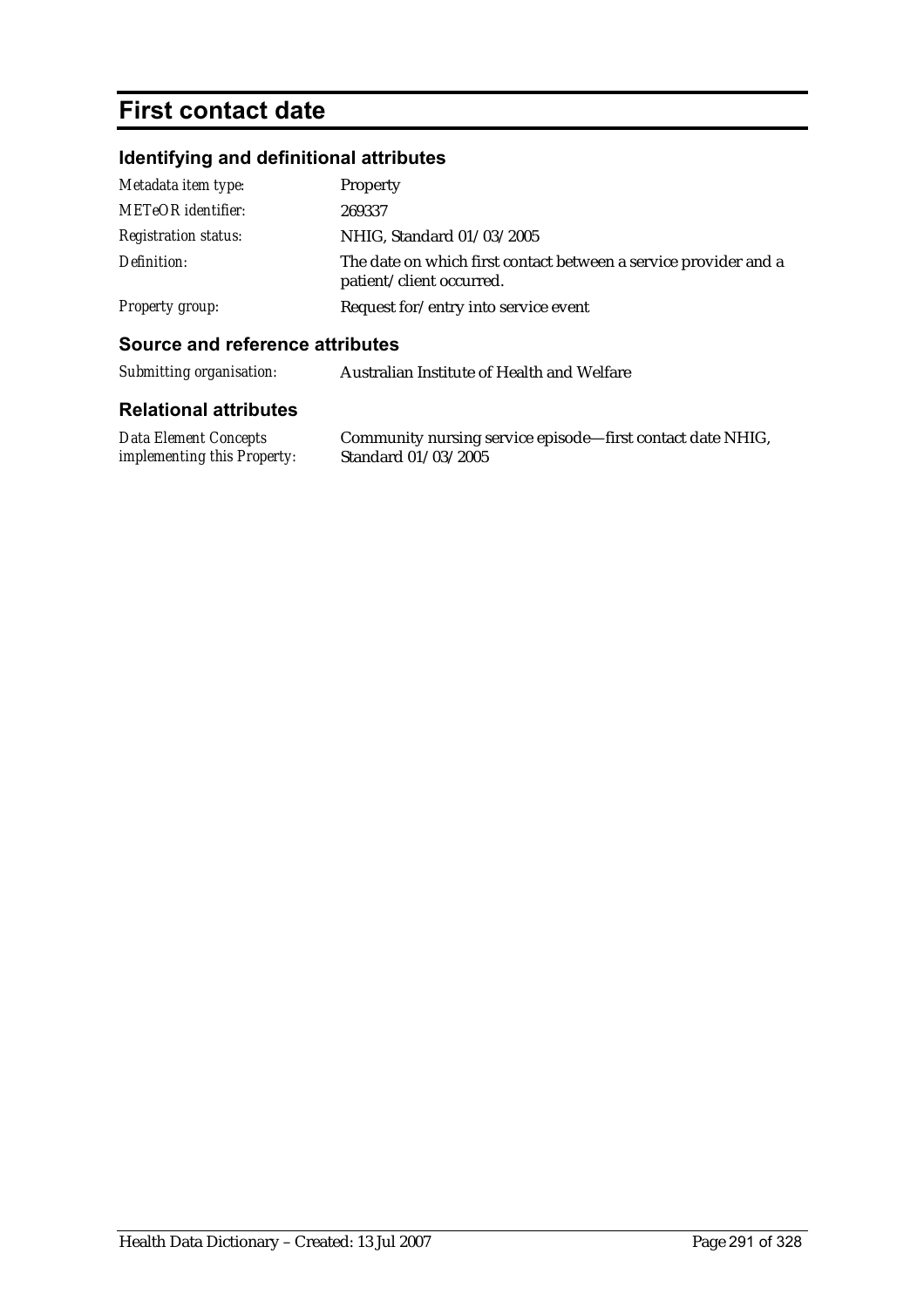# **First day of the last menstrual period**

### **Identifying and definitional attributes**

| Metadata item type:         | Property                                                  |
|-----------------------------|-----------------------------------------------------------|
| <b>METeOR</b> identifier:   | 269086                                                    |
| <b>Registration status:</b> | NHIG, Standard 01/03/2005                                 |
| Definition:                 | Date of the first day of the last menstrual period (LMP). |
| Property group:             | Health and wellbeing                                      |

#### **Source and reference attributes**

*Submitting organisation:* Australian Institute of Health and Welfare

#### **Relational attributes**

*Data Element Concepts implementing this Property:*

Pregnancy—first day of the last menstrual period NHIG, Standard 01/03/2005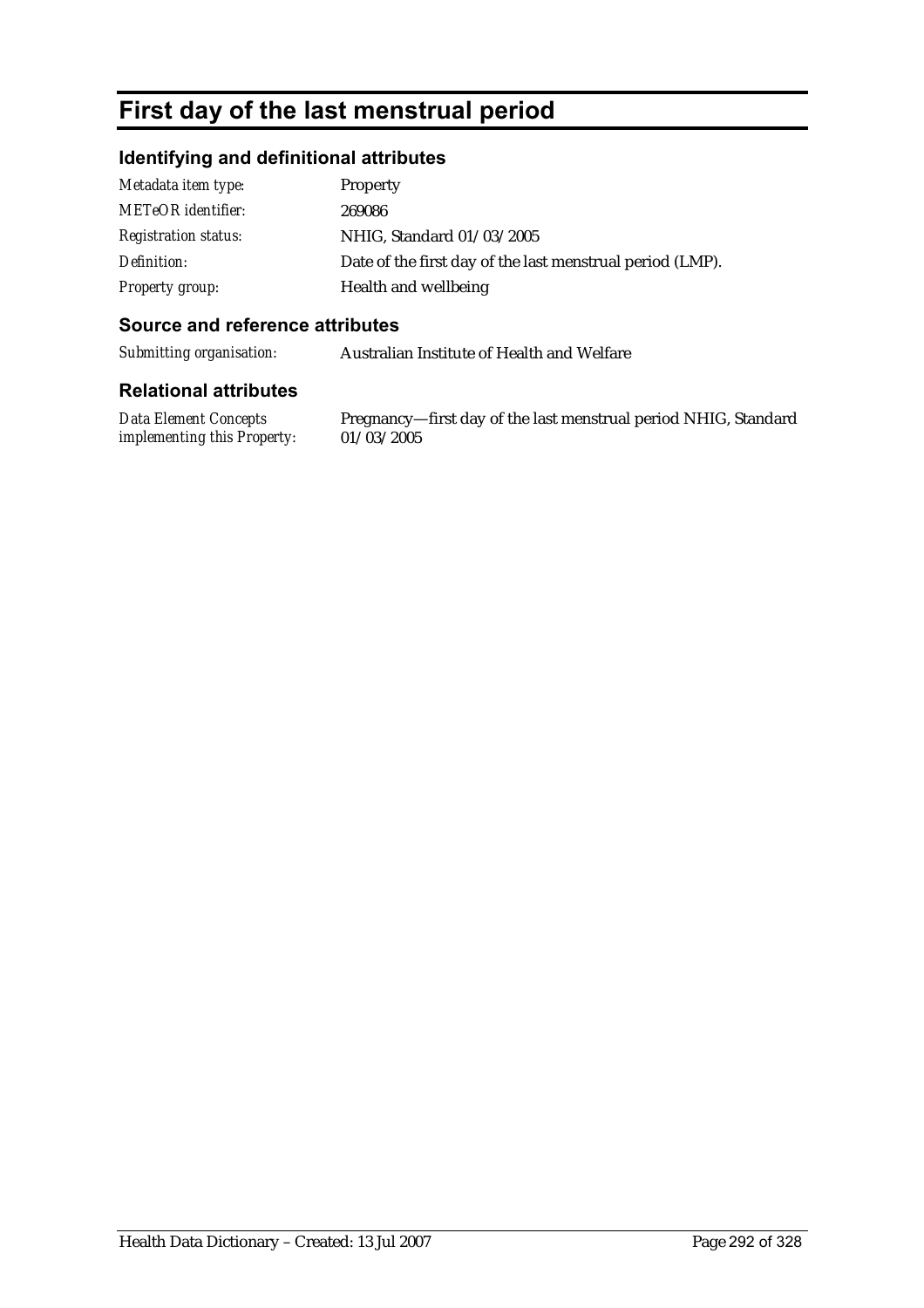# **First service delivery date**

## **Identifying and definitional attributes**

| Metadata item type:         | Property                                               |
|-----------------------------|--------------------------------------------------------|
| <b>METeOR</b> identifier:   | 269359                                                 |
| <b>Registration status:</b> | NHIG, Standard 01/03/2005                              |
| Definition:                 | Date on which service is delivered for the first time. |
| Property group:             | Service provision event                                |

#### **Source and reference attributes**

*Submitting organisation:* Australian Institute of Health and Welfare

#### **Relational attributes**

*Data Element Concepts implementing this Property:*

Episode of care—first service delivery date (community setting) NHIG, Standard 01/03/2005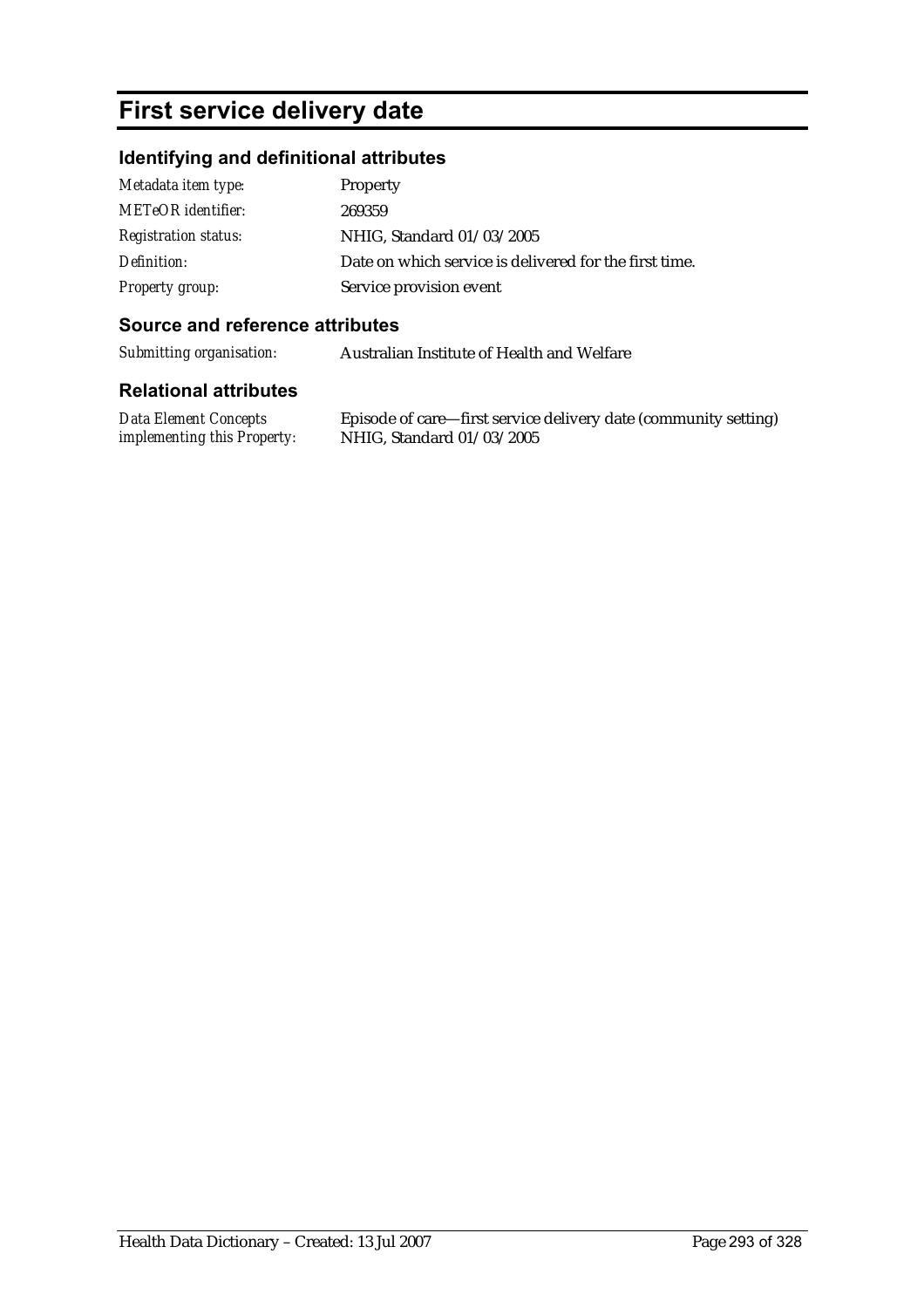# **Floor/level identifier**

# **Identifying and definitional attributes**

| Metadata item type:         | <b>Property</b>                                                                       |
|-----------------------------|---------------------------------------------------------------------------------------|
| <b>METeOR</b> identifier:   | 269053                                                                                |
| <b>Registration status:</b> | NHIG, Standard 01/03/2005                                                             |
| Definition:                 | Descriptor used to identify the floor or level of a multi-storey<br>building/complex. |
| Context:                    | Australian addresses                                                                  |
| <b>Property group:</b>      | Location characteristics                                                              |

## **Source and reference attributes**

| Submitting organisation:                                    | Australian Institute of Health and Welfare                                                  |
|-------------------------------------------------------------|---------------------------------------------------------------------------------------------|
| <b>Relational attributes</b>                                |                                                                                             |
| <b>Data Element Concepts</b><br>implementing this Property: | Person (address)—floor/level identifier NHIG, Standard<br>01/03/2005                        |
|                                                             | Service provider organisation (address)—floor/level identifier<br>NHIG, Standard 04/05/2005 |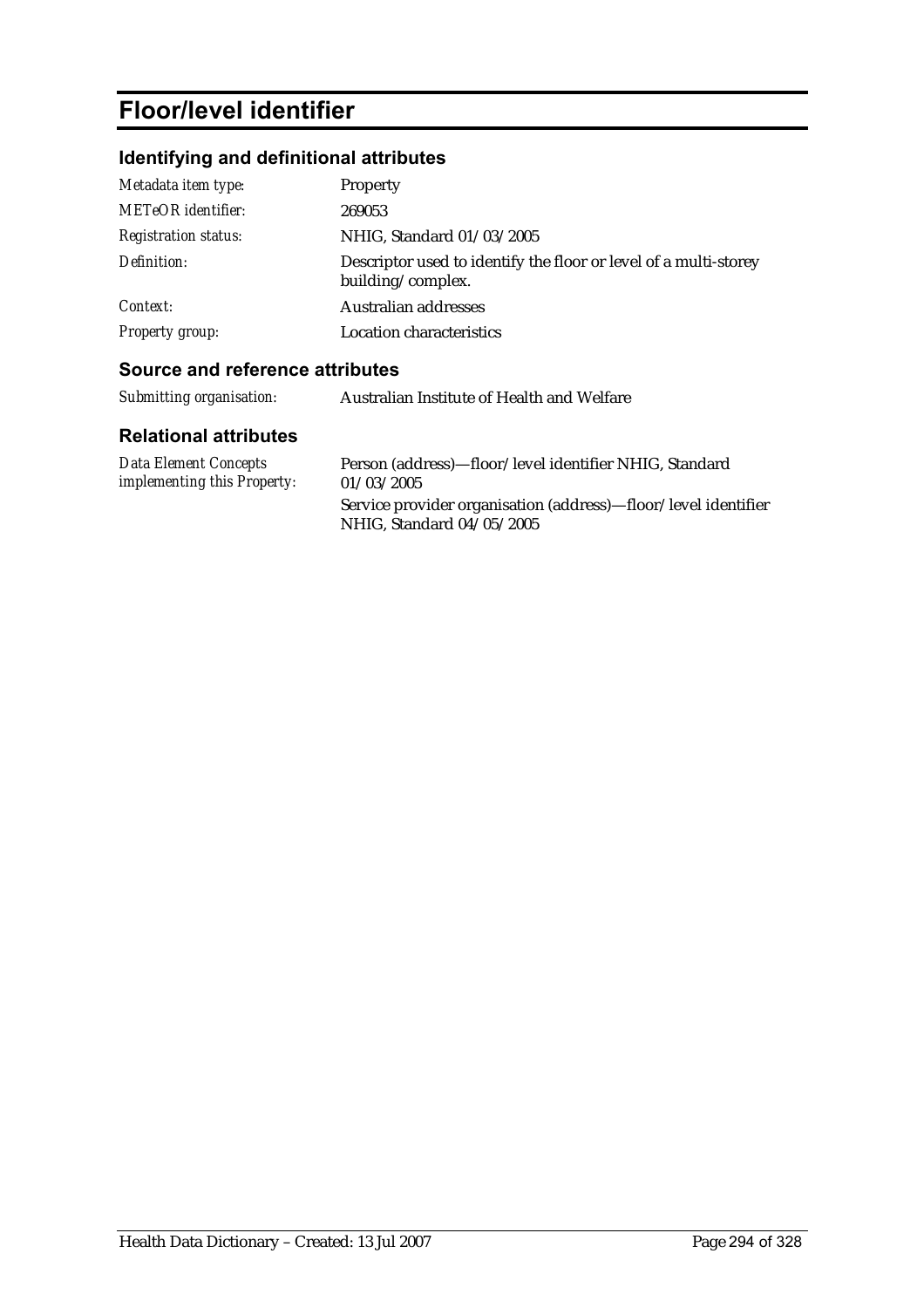# **Floor/level type**

# **Identifying and definitional attributes**

| Metadata item type:         | Property                                                                                       |
|-----------------------------|------------------------------------------------------------------------------------------------|
| <b>METeOR</b> identifier:   | 269379                                                                                         |
| <b>Registration status:</b> | NHIG, Standard 01/03/2005                                                                      |
| Definition:                 | Descriptor used to classify the type of floor or level of a multi-<br>storey building/complex. |
| Context:                    | Australian addresses.                                                                          |
| <b>Property group:</b>      | Location characteristics                                                                       |

## **Source and reference attributes**

| Submitting organisation:                                    | <b>Health Data Standards Committee</b>                                                                                                               |
|-------------------------------------------------------------|------------------------------------------------------------------------------------------------------------------------------------------------------|
| <b>Relational attributes</b>                                |                                                                                                                                                      |
| Data Element Concepts<br><i>implementing this Property:</i> | Person (address)—floor/level type NHIG, Standard 01/03/2005<br>Service provider organisation (address)—floor/level type NHIG,<br>Standard 04/05/2005 |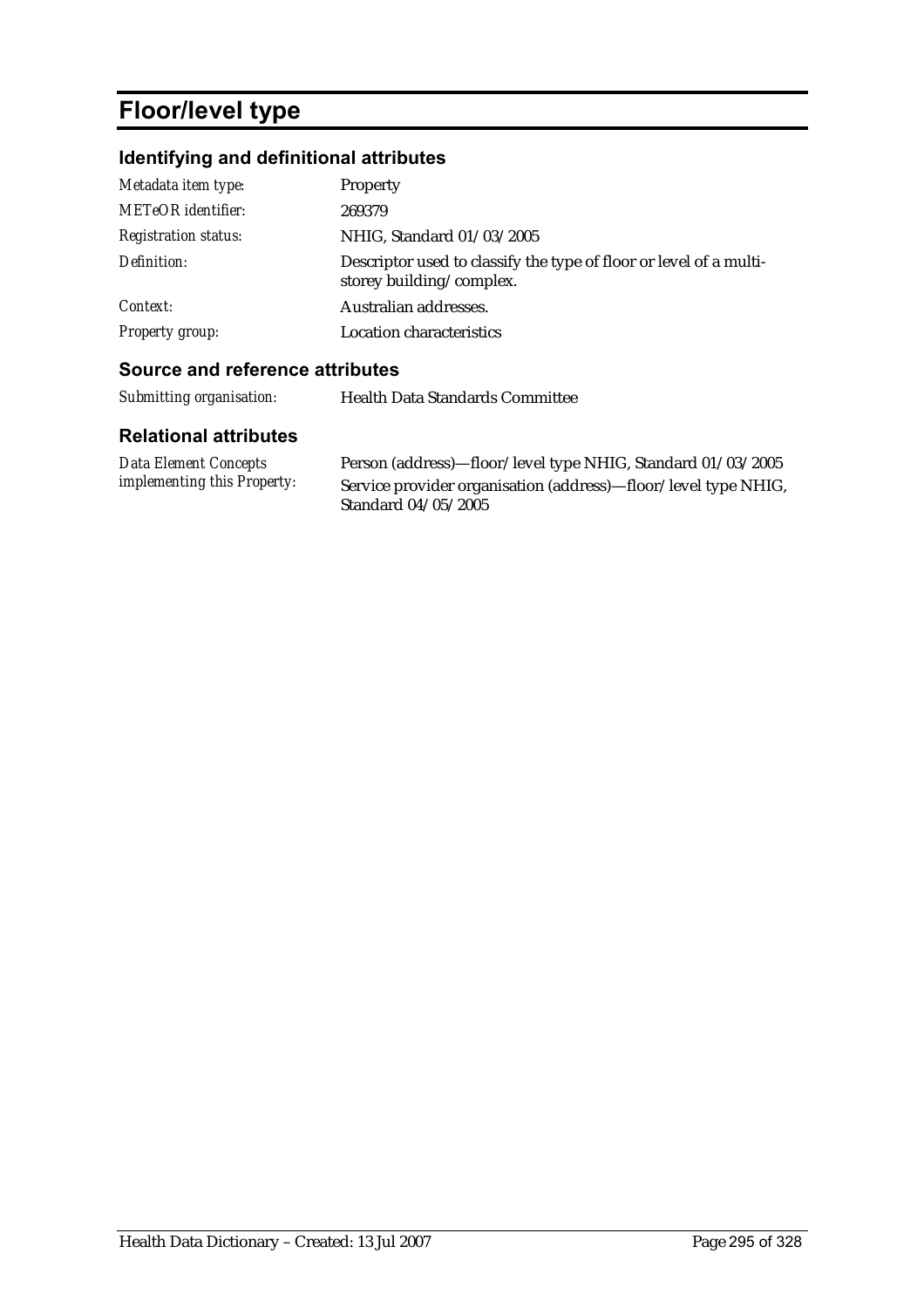# **Foot deformity indicator**

# **Identifying and definitional attributes**

| Metadata item type:         | Property                                                                                    |
|-----------------------------|---------------------------------------------------------------------------------------------|
| Synonymous names:           | Foot malformation                                                                           |
| <b>METeOR</b> identifier:   | 269160                                                                                      |
| <b>Registration status:</b> | NHIG, Standard 01/03/2005                                                                   |
| Definition:                 | An indicator of the presence of a distortion of the normal shape or<br>size of either foot. |
| Property group:             | Health and wellbeing                                                                        |

### **Source and reference attributes**

| Submitting organisation:    | Australian Institute of Health and Welfare                                                                                                                   |
|-----------------------------|--------------------------------------------------------------------------------------------------------------------------------------------------------------|
| <i>Reference documents:</i> | United States National Library of Medicine 2004. Medical Subject<br>Headings (MESH) Browser. National Library of Medicine,<br>Maryland. Viewed 21 June 2004, |

| Data Element Concepts              | Person-foot deformity indicator NHIG, Standard 01/03/2005 |
|------------------------------------|-----------------------------------------------------------|
| <i>implementing this Property:</i> |                                                           |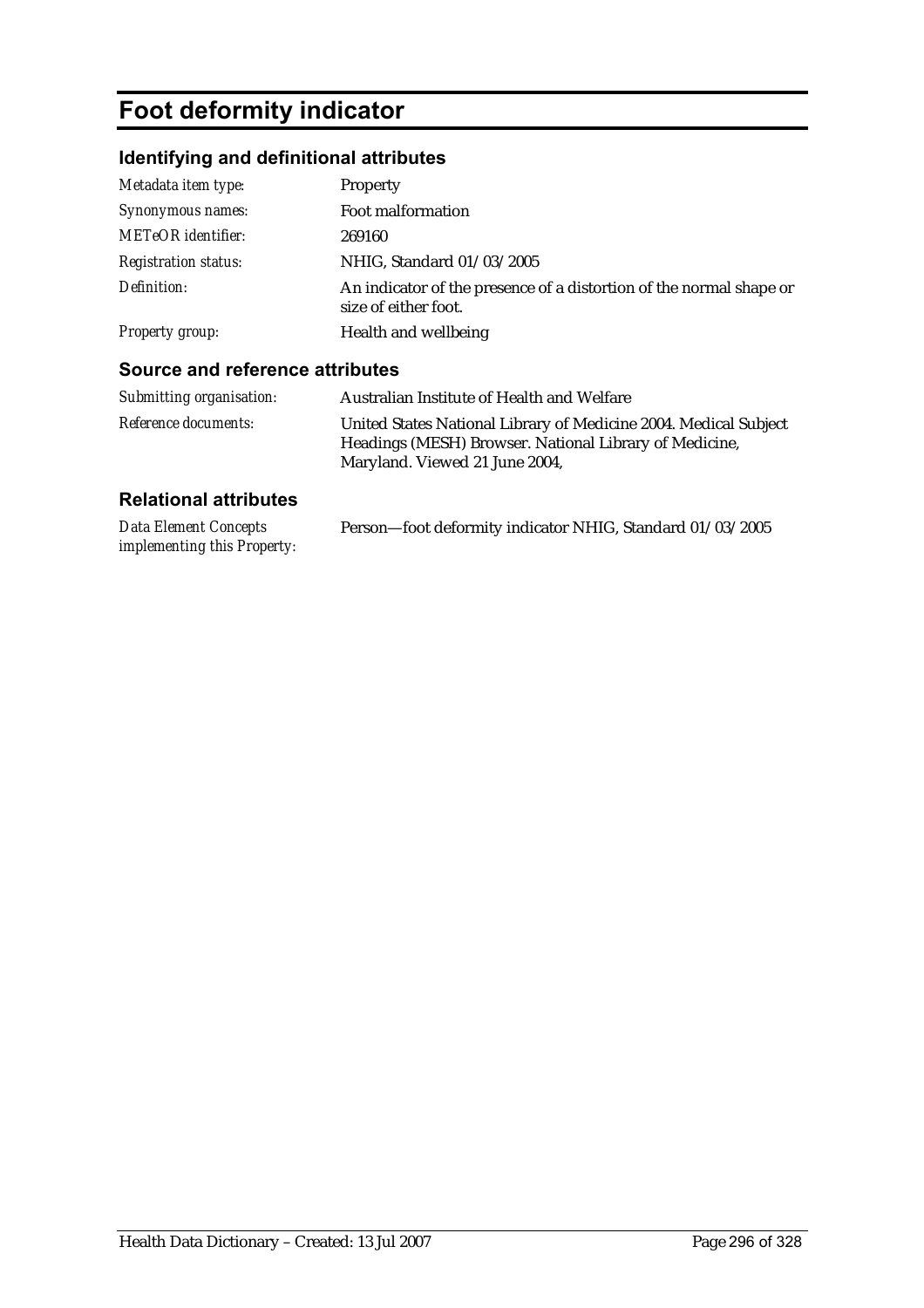# **Foot lesion indicator**

# **Identifying and definitional attributes**

| Metadata item type:         | <b>Property</b>                                                                      |
|-----------------------------|--------------------------------------------------------------------------------------|
| METeOR identifier:          | 269162                                                                               |
| <b>Registration status:</b> | NHIG, Standard 01/03/2005                                                            |
| Definition:                 | An indicator of the presence of a foot lesion other than an ulcer on<br>either foot. |
| Property group:             | Health and wellbeing                                                                 |

### **Source and reference attributes**

| Submitting organisation:     | Australian Institute of Health and Welfare |
|------------------------------|--------------------------------------------|
| <b>Relational attributes</b> |                                            |

| <b>Data Element Concepts</b>       | Person-foot lesion indicator NHIG, Standard 01/03/2005 |
|------------------------------------|--------------------------------------------------------|
| <i>implementing this Property:</i> |                                                        |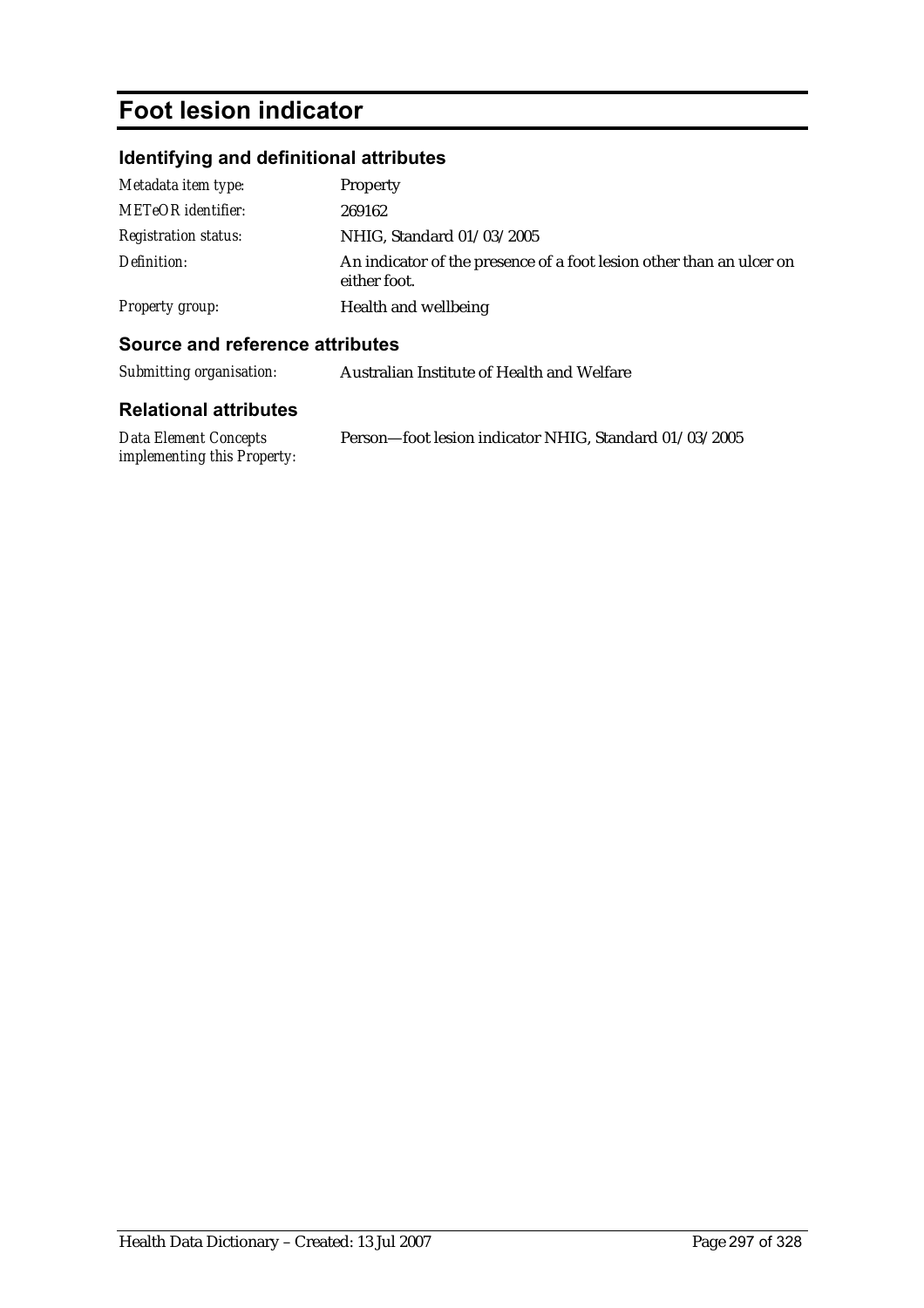# **Foot ulcer indicator**

# **Identifying and definitional attributes**

| Source and reference attributes                |                                                                                                                                                      |
|------------------------------------------------|------------------------------------------------------------------------------------------------------------------------------------------------------|
| Health and wellbeing<br><b>Property group:</b> |                                                                                                                                                      |
| Definition:                                    | An indicator of the presence of a lesion on the surface of the skin of<br>either foot, produced by the sloughing of inflammatory necrotic<br>tissue. |
| <b>Registration status:</b>                    | NHIG, Standard 01/03/2005                                                                                                                            |
| <b>METeOR</b> identifier:                      | 269163                                                                                                                                               |
| Metadata item type:                            | <b>Property</b>                                                                                                                                      |
|                                                |                                                                                                                                                      |

| <i>Reference documents:</i><br>Dorland I & Newman W.A 2003. Dorland's illustrated medical<br>dictionary, 30th ed. Philadelphia: Saunders United States National<br>Library of Medicine 2004. Medical Subject Headings (MESH) |  |
|------------------------------------------------------------------------------------------------------------------------------------------------------------------------------------------------------------------------------|--|
| Browser. National Library of Medicine, Maryland. Viewed 21 June<br>2004.                                                                                                                                                     |  |

| Data Element Concepts              | Person-foot ulcer indicator NHIG, Standard 21/09/2005          |
|------------------------------------|----------------------------------------------------------------|
| <i>implementing this Property:</i> | Person-foot ulcer status (current) NHIG, Superseded 21/09/2005 |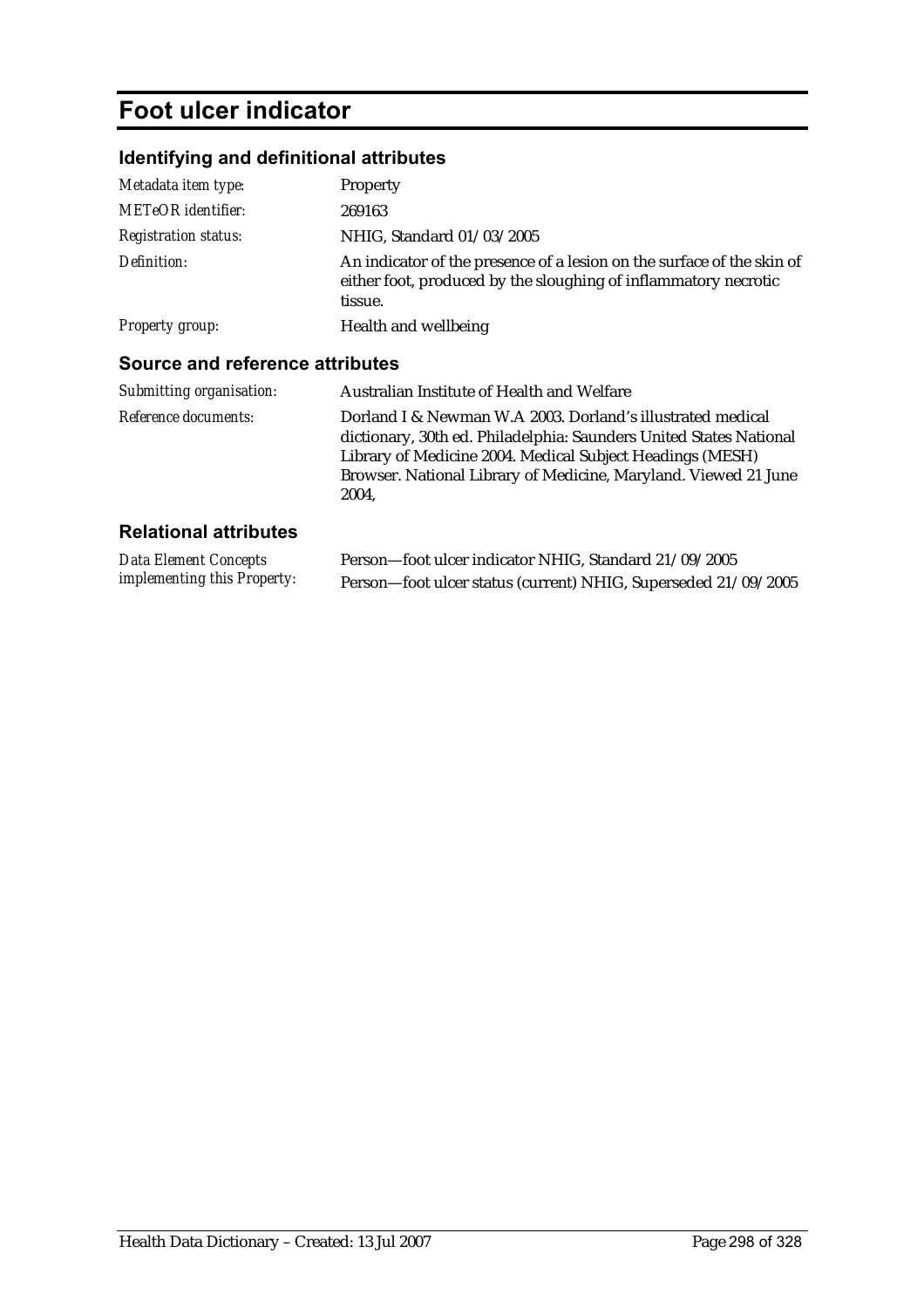# **Formal community support access indicator**

# **Identifying and definitional attributes**

| Source and reference attributes |                                                                                                                                                                             |
|---------------------------------|-----------------------------------------------------------------------------------------------------------------------------------------------------------------------------|
| <b>Property group:</b>          | Service provision event                                                                                                                                                     |
| Definition:                     | An indicator of the receipt of community-based assistance from<br>paid workers or volunteers organised by formal services (including<br>paid staff in funded group houses). |
| <b>Registration status:</b>     | NHIG, Standard 01/03/2005                                                                                                                                                   |
| <b>METeOR</b> identifier:       | 269170                                                                                                                                                                      |
| Metadata item type:             | <b>Property</b>                                                                                                                                                             |
|                                 |                                                                                                                                                                             |

*Submitting organisation:* Australian Institute of Health and Welfare

| Data Element Concepts              | Person-formal community support access indicator NHIG, |
|------------------------------------|--------------------------------------------------------|
| <i>implementing this Property:</i> | Standard 01/03/2005                                    |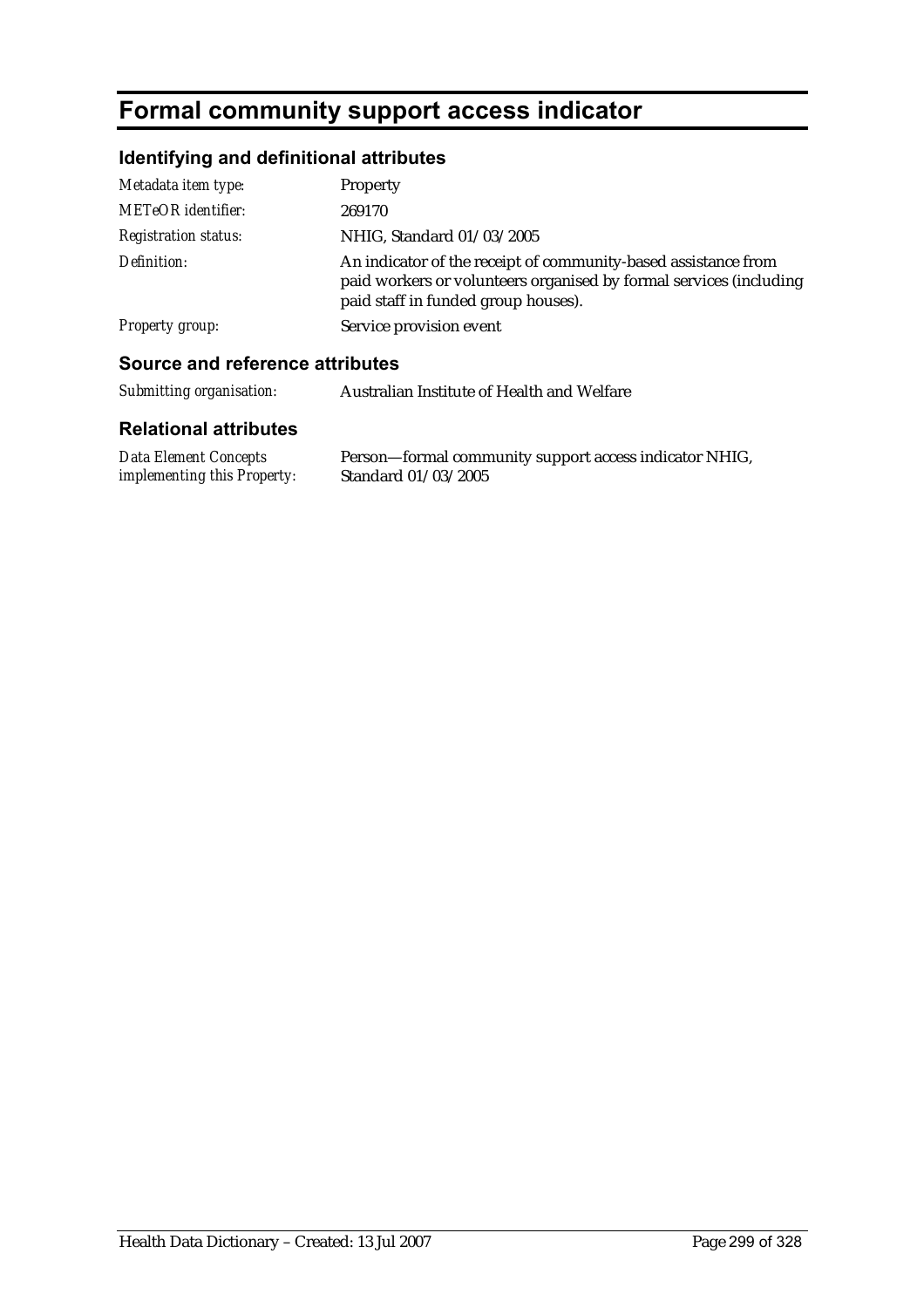# **Full-time equivalent staff**

# **Identifying and definitional attributes**

| Metadata item type:         | Property                                                                                           |
|-----------------------------|----------------------------------------------------------------------------------------------------|
| <b>METeOR</b> identifier:   | 269172                                                                                             |
| <b>Registration status:</b> | NHIG. Standard 13/05/2005<br>NCSIMG, Standard 01/03/2005                                           |
| Definition:                 | Hours actually worked divided by the number of normal hours<br>worked by a full-time staff member. |
| Property group:             | Labour characteristics                                                                             |

### **Source and reference attributes**

| Submitting organisation: | Australian Institute of Health and Welfare |
|--------------------------|--------------------------------------------|
|                          |                                            |

| <b>Data Element Concepts</b><br>implementing this Property: | Establishment-full-time equivalent staff (paid) NHIG, Standard<br>01/03/2005                                              |
|-------------------------------------------------------------|---------------------------------------------------------------------------------------------------------------------------|
|                                                             | Establishment-full-time equivalent staff (paid) (administrative<br>and clerical staff) NHIG, Standard 01/03/2005          |
|                                                             | Establishment-full-time equivalent staff (paid) (carer consultants)<br>NHIG, Standard 08/12/2004                          |
|                                                             | Establishment-full-time equivalent staff (paid) (consultant<br>psychiatrists and psychiatrists) NHIG, Standard 08/12/2004 |
|                                                             | Establishment-full-time equivalent staff (paid) (consumer<br>consultants) NHIG, Standard 08/12/2004                       |
|                                                             | Establishment-full-time equivalent staff (paid) (diagnostic and<br>health professionals) NHIG, Standard 01/03/2005        |
|                                                             | Establishment-full-time equivalent staff (paid) (domestic and<br>other staff) NHIG, Standard 01/03/2005                   |
|                                                             | Establishment—full-time equivalent staff (paid) (enrolled nurses)<br>NHIG, Standard 01/03/2005                            |
|                                                             | Establishment-full-time equivalent staff (paid) (occupational<br>therapists) NHIG, Standard 08/12/2004                    |
|                                                             | Establishment-full-time equivalent staff (paid) (other diagnostic<br>and health professionals) NHIG, Standard 08/12/2004  |
|                                                             | Establishment—full-time equivalent staff (paid) (other medical<br>officers) NHIG, Standard 08/12/2004                     |
|                                                             | Establishment-full-time equivalent staff (paid) (other personal<br>care staff) NHIG, Standard 01/03/2005                  |
|                                                             | Establishment-full-time equivalent staff (paid) (psychiatry<br>registrars and trainees) NHIG, Standard 08/12/2004         |
|                                                             | Establishment-full-time equivalent staff (paid) (psychologists)<br>NHIG, Standard 08/12/2004                              |
|                                                             | Establishment-full-time equivalent staff (paid) (registered nurses)<br>NHIG, Standard 01/03/2005                          |
|                                                             | Establishment-full-time equivalent staff (paid) (salaried medical<br>officers) NHIG, Standard 01/03/2005                  |
|                                                             | Establishment-full-time equivalent staff (paid) (social workers)<br>NHIG, Standard 08/12/2004                             |
|                                                             | Establishment-full-time equivalent staff (paid) (student nurses)<br>NHIG, Standard 01/03/2005                             |
|                                                             | Establishment-full-time equivalent staff (paid) (trainee/pupil                                                            |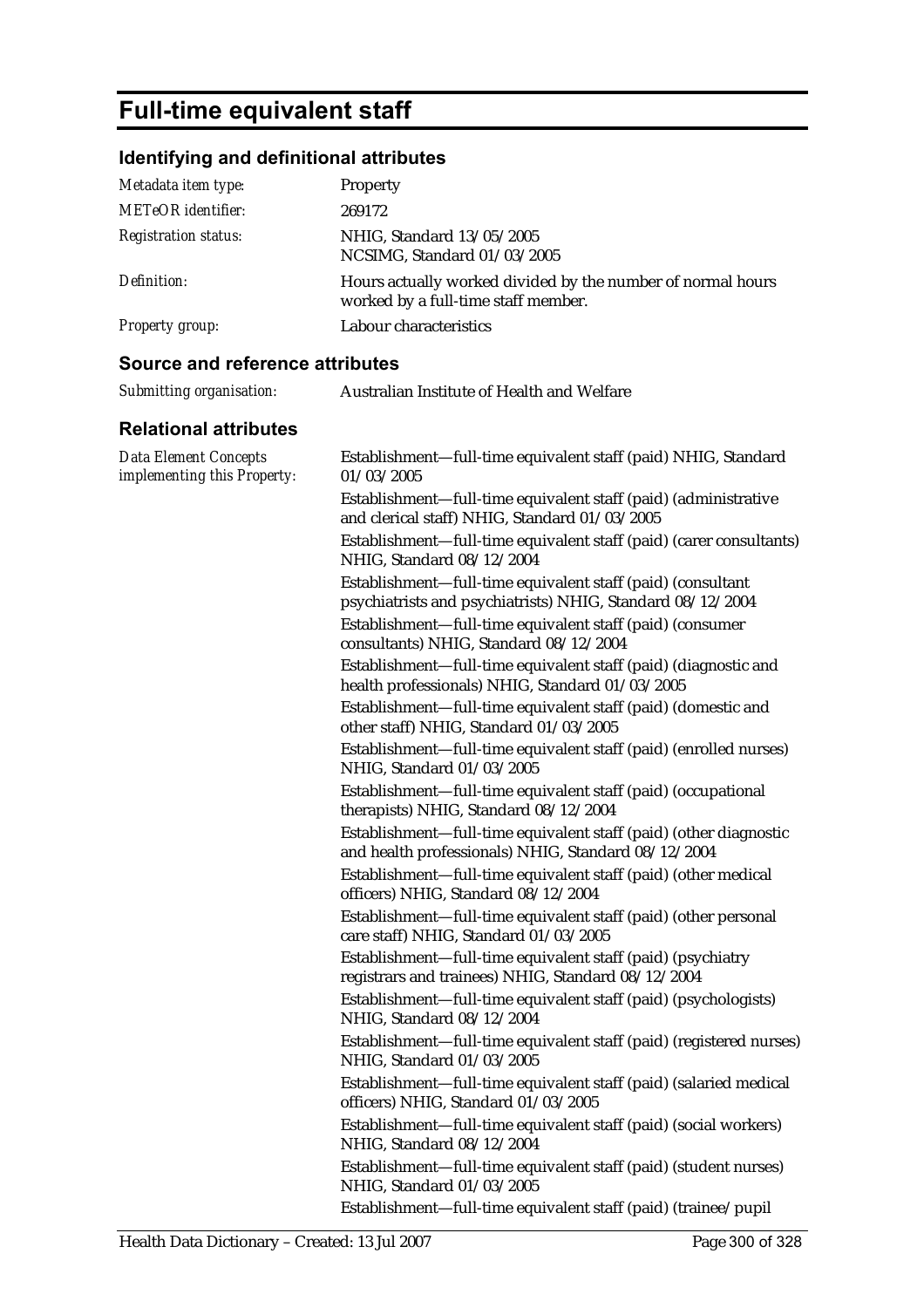nurses) NHIG, Standard 01/03/2005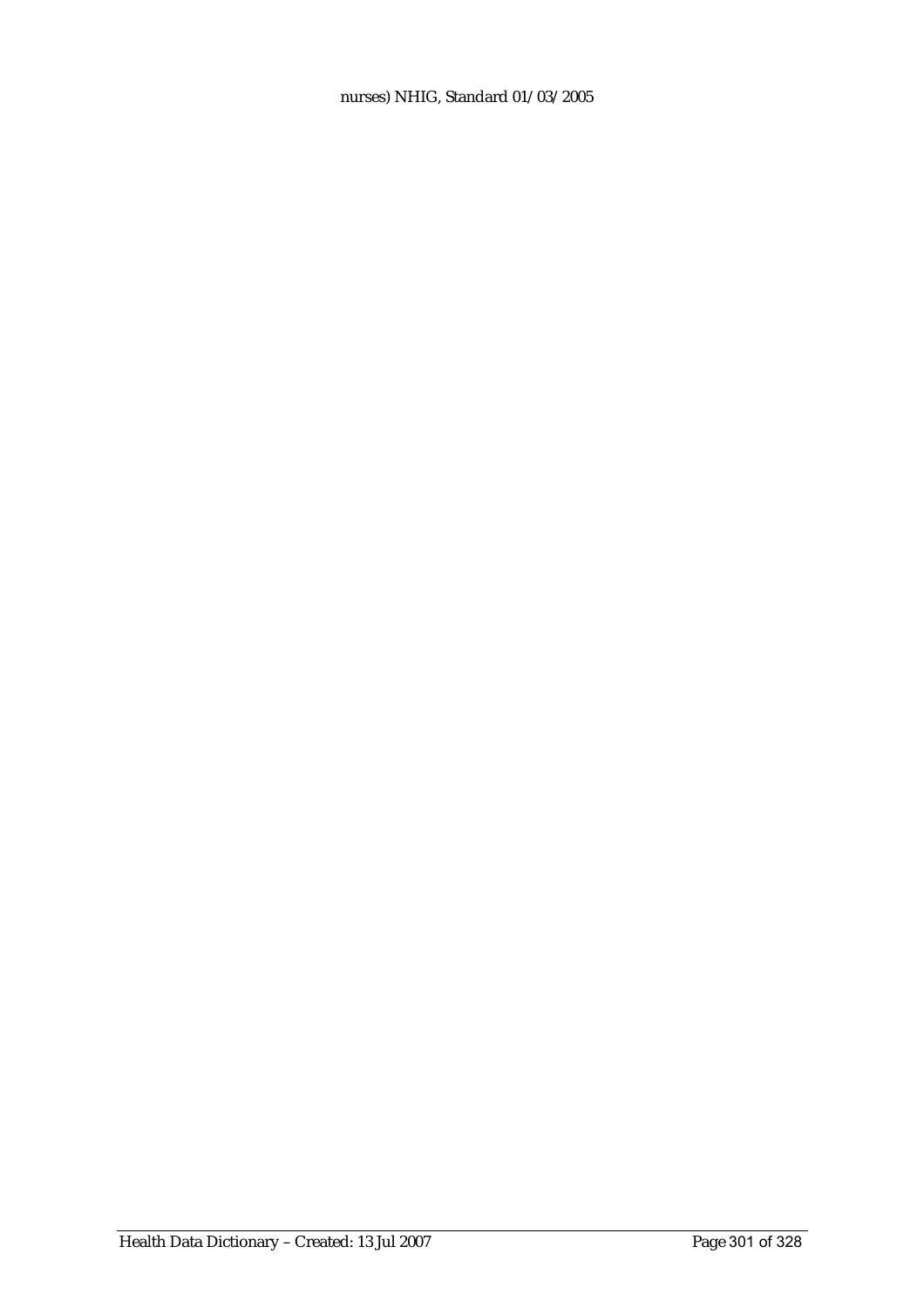# **Functional stress test element**

# **Identifying and definitional attributes**

| Metadata item type:         | Property                                                  |
|-----------------------------|-----------------------------------------------------------|
| METeOR identifier:          | 285091                                                    |
| <b>Registration status:</b> | NHIG, Standard 04/06/2004                                 |
| Definition:                 | The element included in an electrocardiogram stress test. |
| <b>Property group:</b>      | Service provision event                                   |

#### **Source and reference attributes**

*Submitting organisation:* Australian Institute of Health and Welfare

#### **Relational attributes**

*Data Element Concepts implementing this Property:* Person—functional stress test element NHIG, Standard 04/06/2004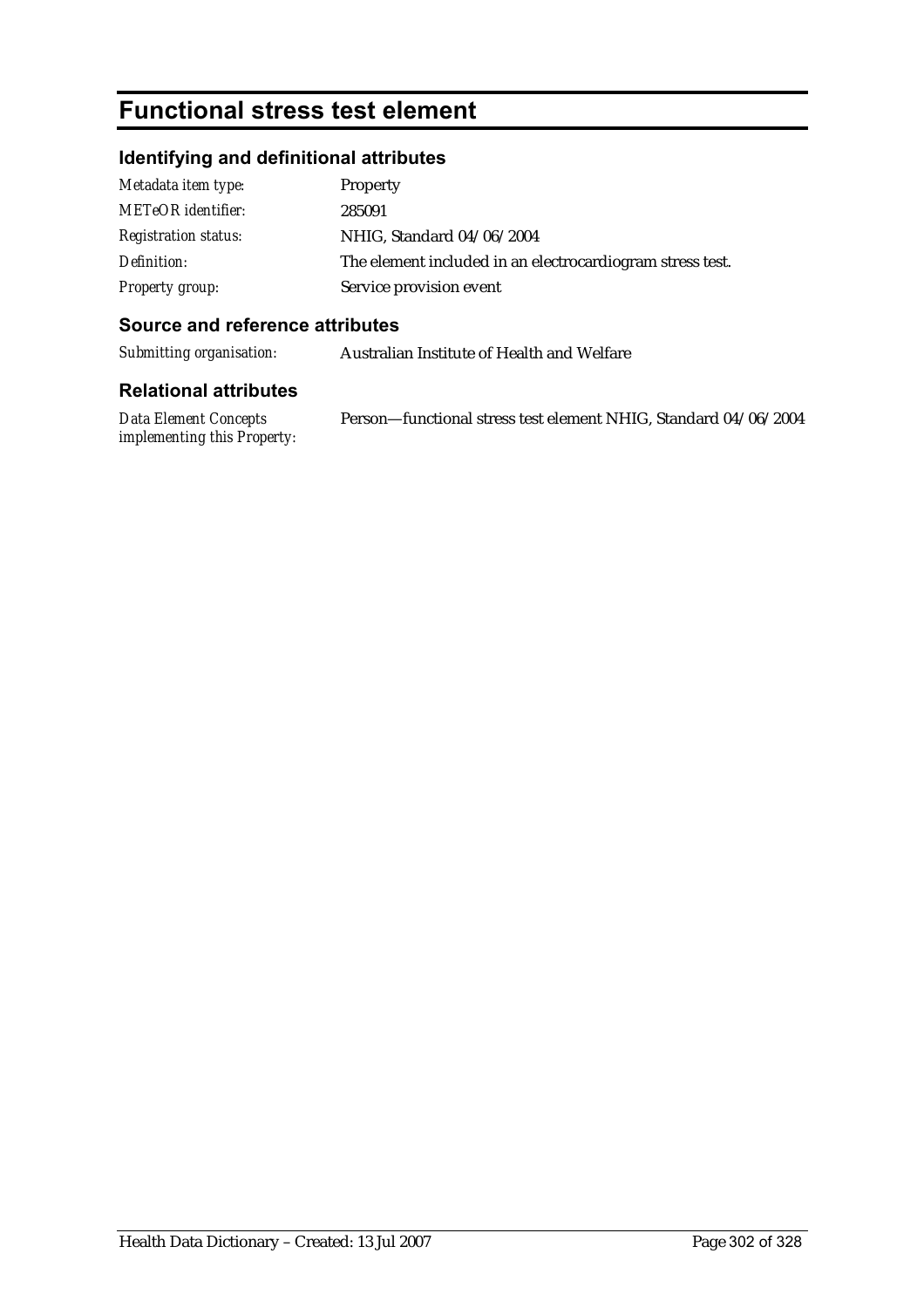# **Functional stress test ischaemic result**

# **Identifying and definitional attributes**

| Metadata item type:         | Property                                                                         |
|-----------------------------|----------------------------------------------------------------------------------|
| <b>METeOR</b> identifier:   | 285099                                                                           |
| <b>Registration status:</b> | NHIG, Standard 04/06/2004                                                        |
| Definition:                 | The result of an electrocardiogram stress test in terms of ischaemic<br>outcome. |
| Property group:             | Health and wellbeing                                                             |

### **Source and reference attributes**

| Submitting organisation: | Australian Institute of Health and Welfare |
|--------------------------|--------------------------------------------|
|--------------------------|--------------------------------------------|

#### **Relational attributes**

*Data Element Concepts implementing this Property:* 04/06/2004

Person—functional stress test ischaemic result NHIG, Standard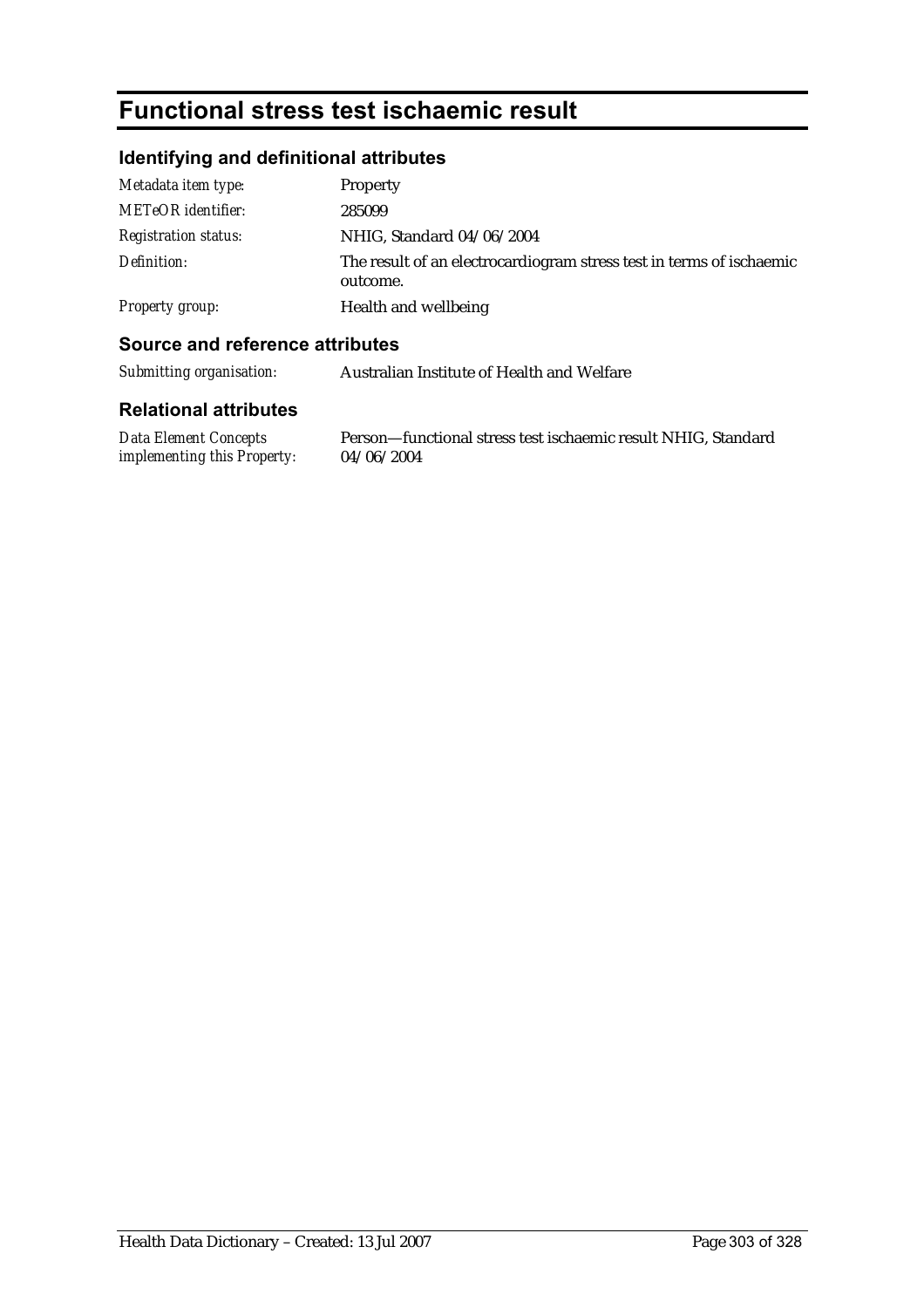# **Funding eligibility indicator**

## **Identifying and definitional attributes**

| Metadata item type:         | <b>Property</b>                                |
|-----------------------------|------------------------------------------------|
| <b>METeOR</b> identifier:   | 269120                                         |
| <b>Registration status:</b> | NHIG, Standard 01/03/2005                      |
| Definition:                 | Whether eligible services are actually funded. |
| <b>Property group:</b>      | <b>Funding characteristics</b>                 |

#### **Source and reference attributes**

*Submitting organisation:* Australian Institute of Health and Welfare

#### **Relational attributes**

*Data Element Concepts implementing this Property:*

Episode of care—funding eligibility indicator NHIG, Standard 01/03/2005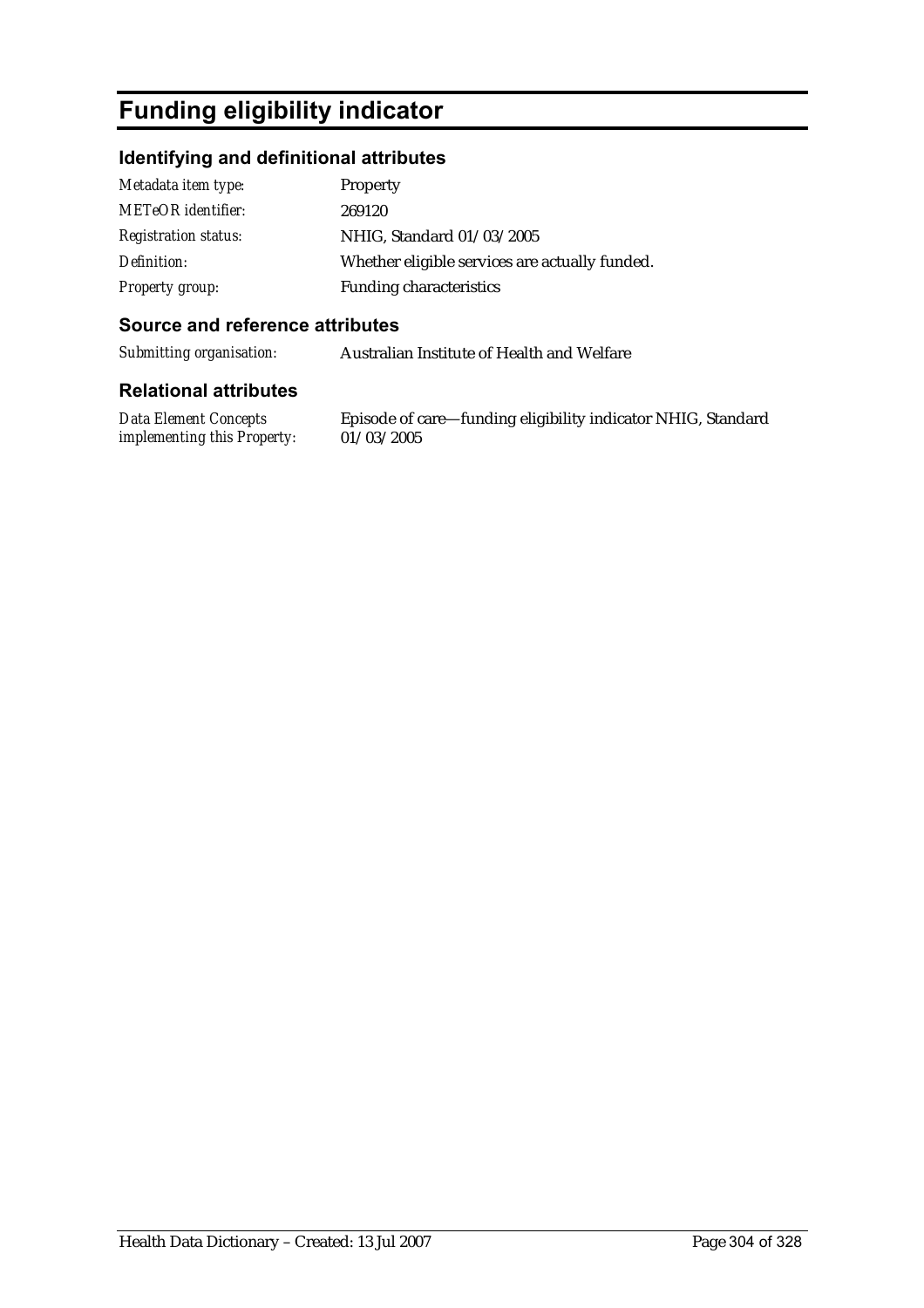# **Geographic location**

# **Identifying and definitional attributes**

| Metadata item type:<br><b>METeOR</b> identifier: | Property<br>269234                                                                     |
|--------------------------------------------------|----------------------------------------------------------------------------------------|
| <b>Registration status:</b>                      | NHIG, Standard 01/03/2005<br>NCSIMG, Standard 01/03/2005<br>NHDAMG, Retired 10/02/2006 |
| Definition:                                      | A description of physical location.                                                    |
| Property group:                                  | <b>Location characteristics</b>                                                        |

### **Source and reference attributes**

| Submitting organisation: | Australian Institute of Health and Welfare |
|--------------------------|--------------------------------------------|
|--------------------------|--------------------------------------------|

| Data Element Concepts              | Establishment-geographic location NHIG, Standard 01/03/2005 |
|------------------------------------|-------------------------------------------------------------|
| <i>implementing this Property:</i> | Service delivery outlet—geographic location NHIG, Standard  |
|                                    | 01/03/2005                                                  |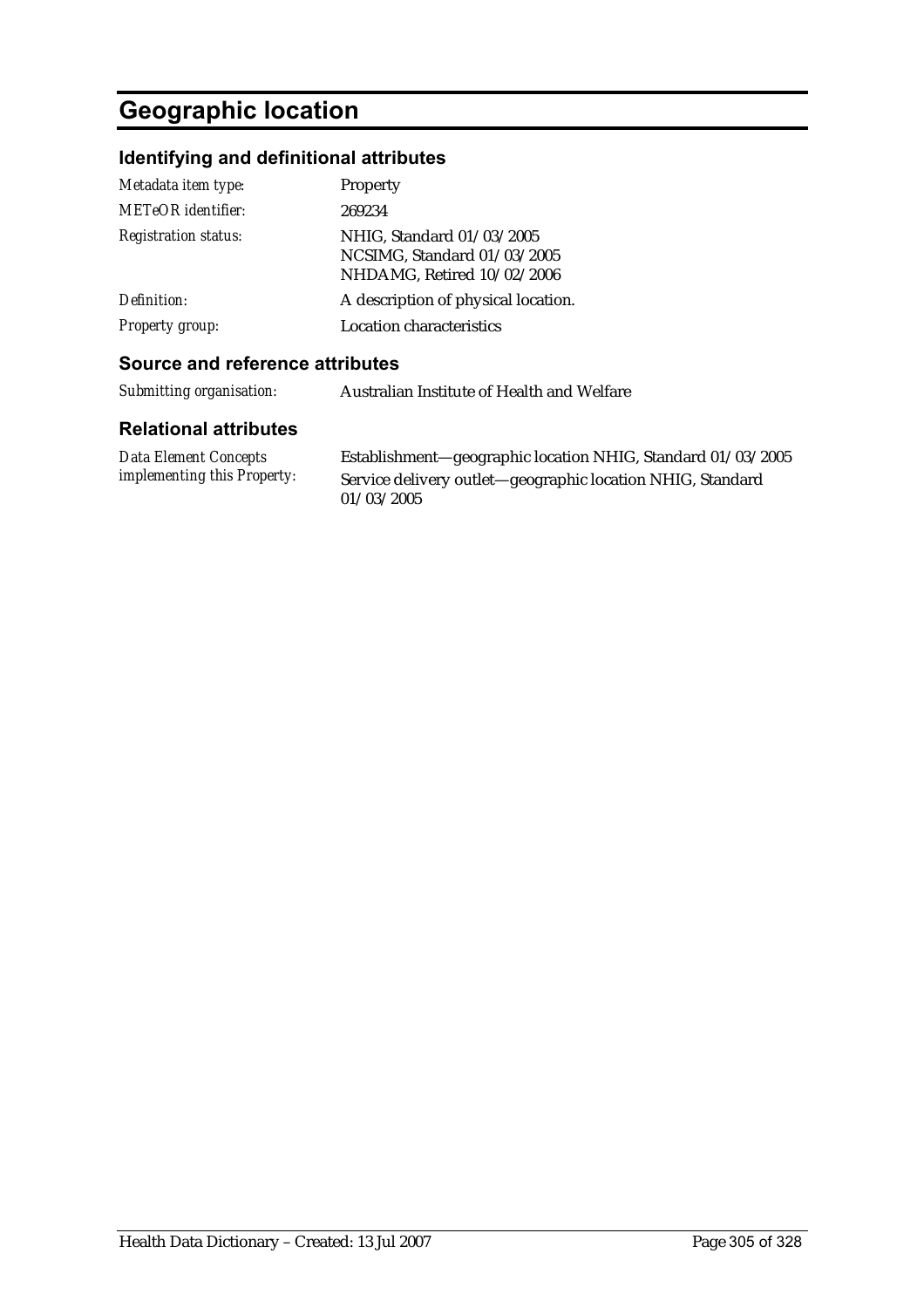# **Given name**

# **Identifying and definitional attributes**

| Metadata item type:             | <b>Property</b>                                                                                               |
|---------------------------------|---------------------------------------------------------------------------------------------------------------|
| METeOR identifier:              | 269222                                                                                                        |
| <b>Registration status:</b>     | NHIG, Standard 01/03/2005<br>NCSIMG, Standard 01/03/2005<br>NHDAMG, Standard 22/10/2005                       |
| Definition:                     | A designation for an individual within the family group or by<br>which the individual is socially identified. |
| Property group:                 | Name characteristics                                                                                          |
| Source and reference attributes |                                                                                                               |
| Submitting organisation:        | Australian Institute of Health and Welfare                                                                    |

| <b>Data Element Concepts</b>       | Person (name)—given name NHIG, Standard 01/03/2005 |
|------------------------------------|----------------------------------------------------|
| <i>implementing this Property:</i> | NCSIMG. Standard $01/03/2005$                      |
|                                    | NHDAMG, Standard 01/08/2005                        |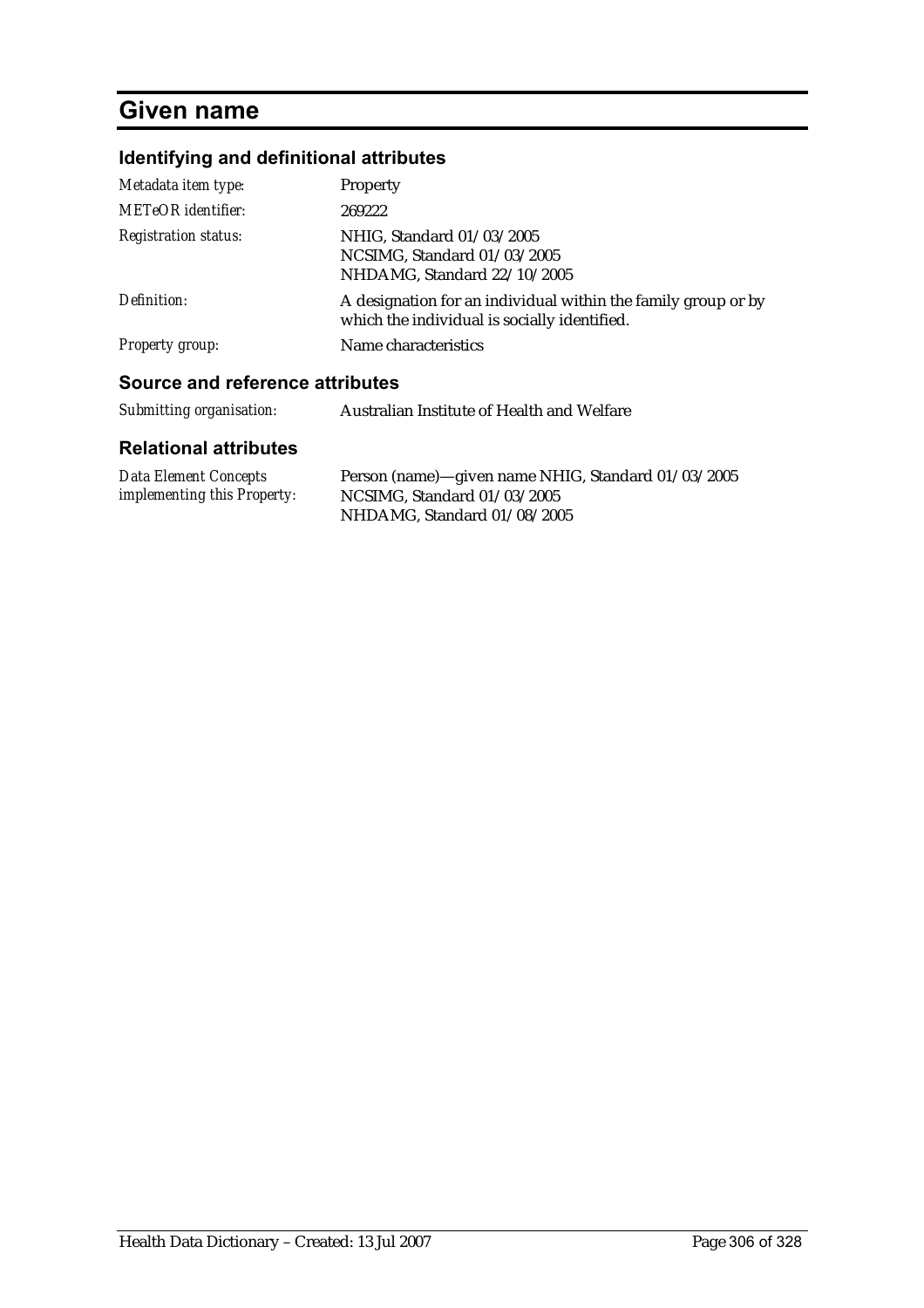# **Given name sequence number**

# **Identifying and definitional attributes**

| Metadata item type:         | Property                                                 |
|-----------------------------|----------------------------------------------------------|
| <b>METeOR</b> identifier:   | 287587                                                   |
| <b>Registration status:</b> | NHIG, Standard 04/05/2005<br>NCSIMG, Standard 30/09/2005 |
| Definition:                 | An order of given name or initials.                      |
| <b>Property group:</b>      | Name characteristics                                     |

#### **Source and reference attributes**

*Submitting organisation:* Australian Institute of Health and Welfare

| Data Element Concepts              | Person (name)—given name sequence number NHIG, Standard |
|------------------------------------|---------------------------------------------------------|
| <i>implementing this Property:</i> | 04/05/2005                                              |
|                                    | NCSIMG, Standard 30/09/2005                             |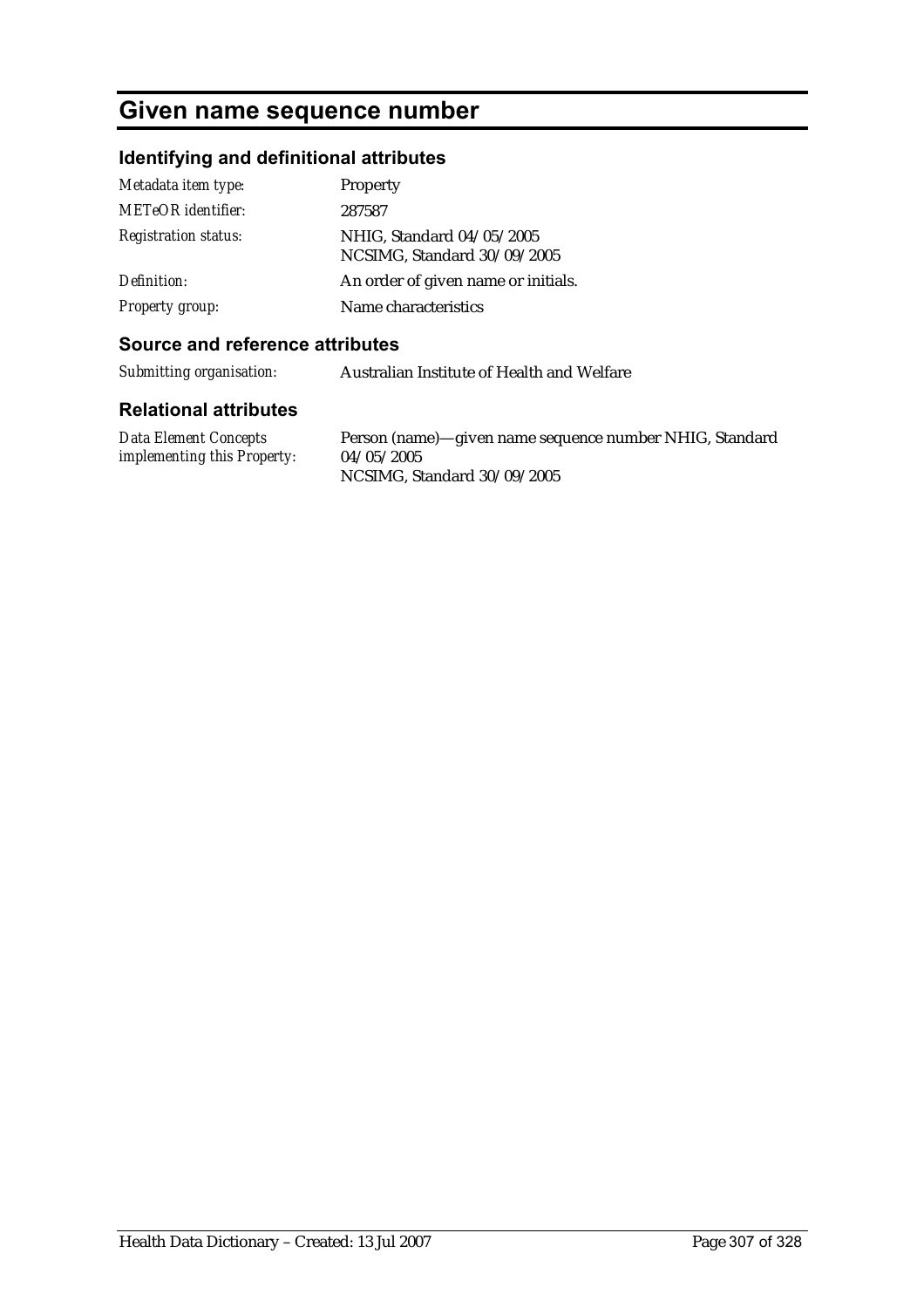# **Glycoprotein IIb/IIIa receptor antagonist therapy status**

# **Identifying and definitional attributes**

| Metadata item type:         | Property                                                                         |
|-----------------------------|----------------------------------------------------------------------------------|
| <b>METeOR</b> identifier:   | 285107                                                                           |
| <i>Registration status:</i> | NHIG, Standard 04/06/2004                                                        |
| Definition:                 | An indicator of the use of glycoprotein IIb/IIIa receptor antagonist<br>therapy. |
| Property group:             | Health and wellbeing                                                             |

### **Source and reference attributes**

*Submitting organisation:* Australian Institute of Health and Welfare

| <b>Data Element Concepts</b>       | Person—glycoprotein IIb/IIIa receptor antagonist status NHIG, |
|------------------------------------|---------------------------------------------------------------|
| <i>implementing this Property:</i> | Standard 04/06/2004                                           |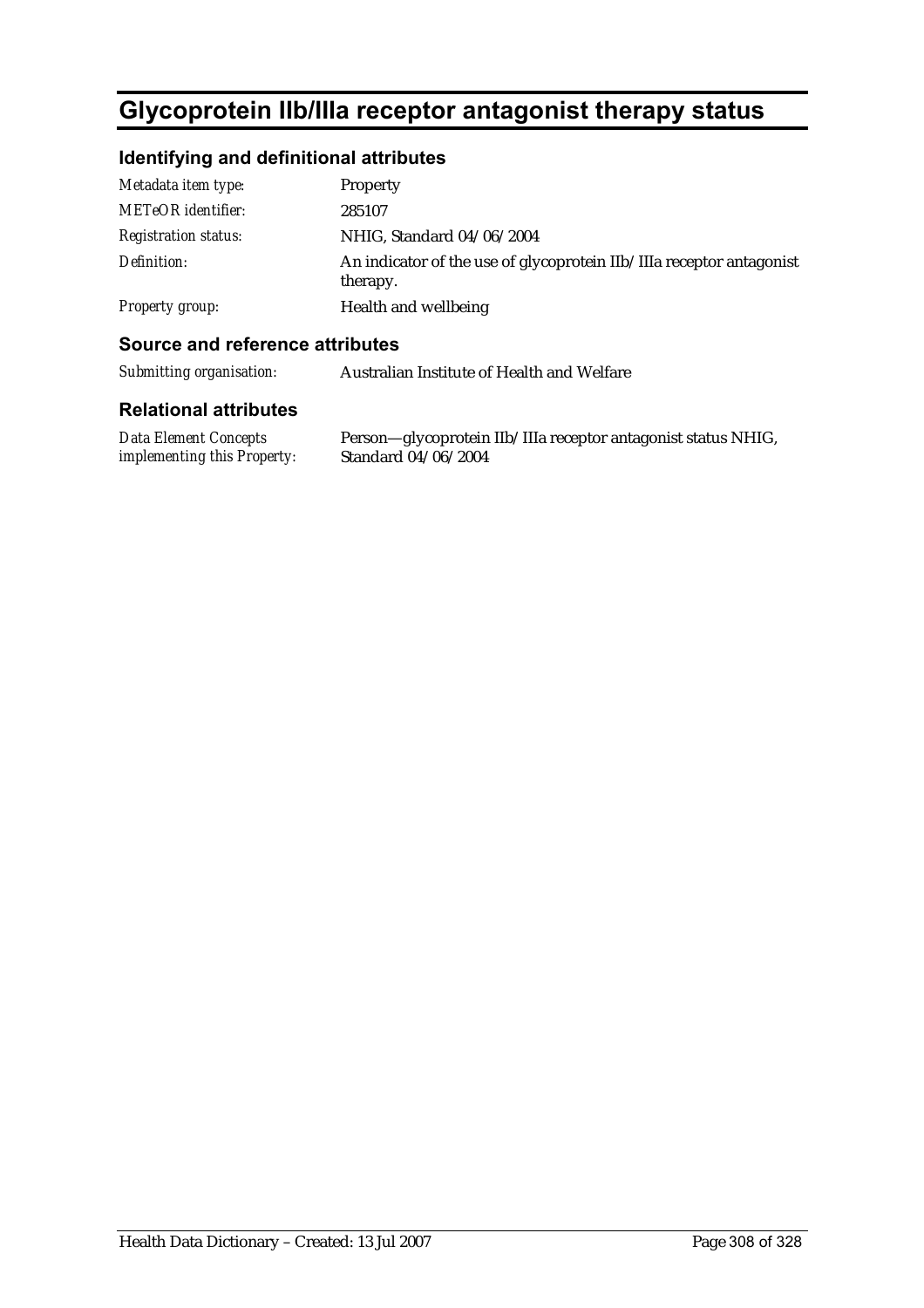# **Glycosylated haemoglobin level**

### **Identifying and definitional attributes**

| Metadata item type:         | Property                                    |
|-----------------------------|---------------------------------------------|
| Synonymous names:           | HbA1c                                       |
| <b>METeOR</b> identifier:   | 269273                                      |
| <b>Registration status:</b> | NHIG, Standard 01/03/2005                   |
| Definition:                 | An indicator of the level of blood glucose. |
| <b>Property group:</b>      | Health and wellbeing                        |

### **Source and reference attributes**

*Submitting organisation:* Australian Institute of Health and Welfare

#### **Relational attributes**

| <b>Data Element Concepts</b> |
|------------------------------|
| implementing this Property:  |

Person—glycosylated haemoglobin level NHIG, Standard 01/03/2005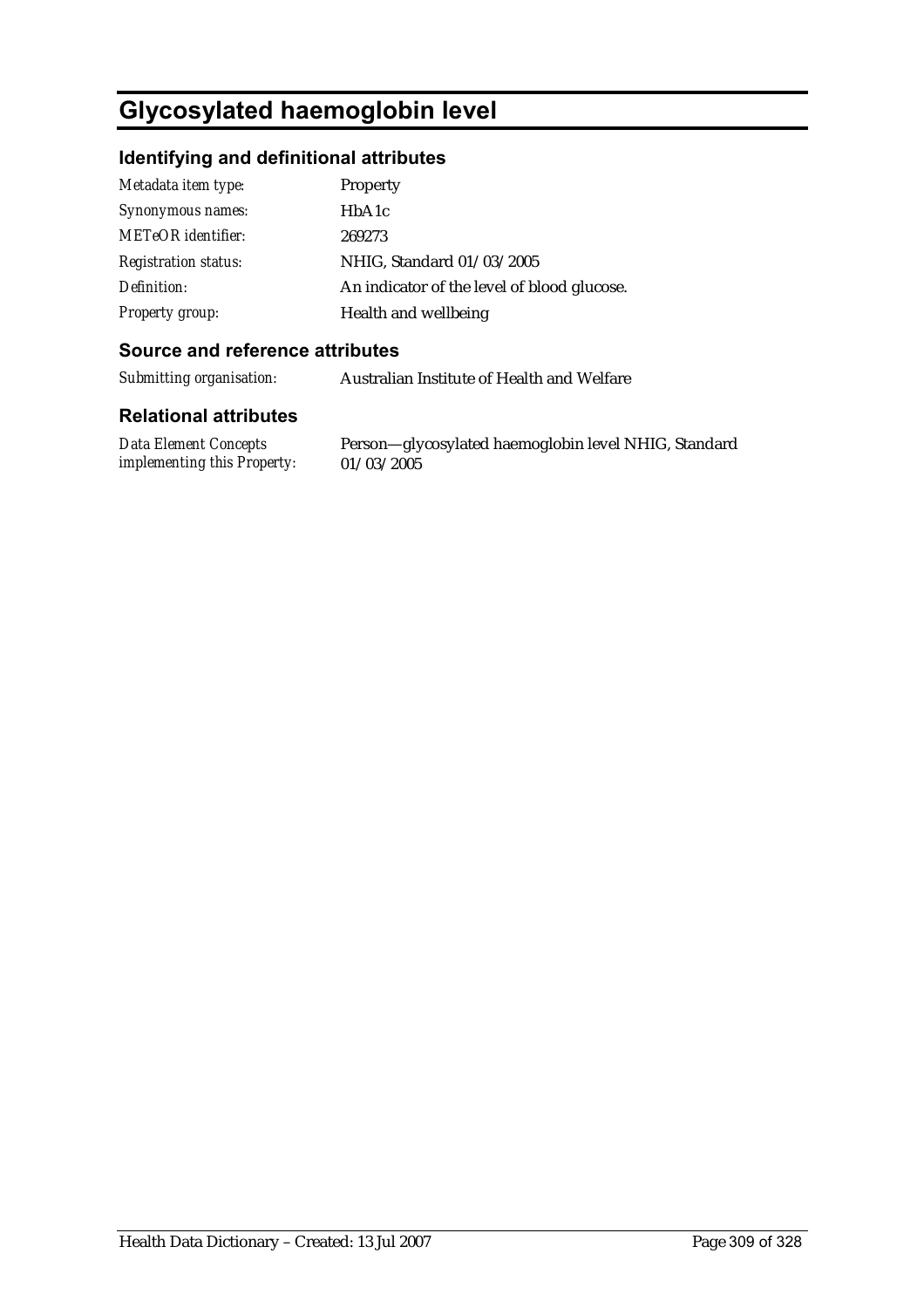# **Goal of care**

### **Identifying and definitional attributes**

| Metadata item type:         | Property                              |
|-----------------------------|---------------------------------------|
| <b>METeOR</b> identifier:   | 269203                                |
| <b>Registration status:</b> | NHIG, Standard 01/03/2005             |
| Definition:                 | The expected outcome of planned care. |
| <b>Property group:</b>      | Service provision event               |

#### **Source and reference attributes**

*Submitting organisation:* Australian Institute of Health and Welfare

#### **Relational attributes**

*Data Element Concepts implementing this Property:*

Community nursing service episode—goal of care NHIG, Standard 01/03/2005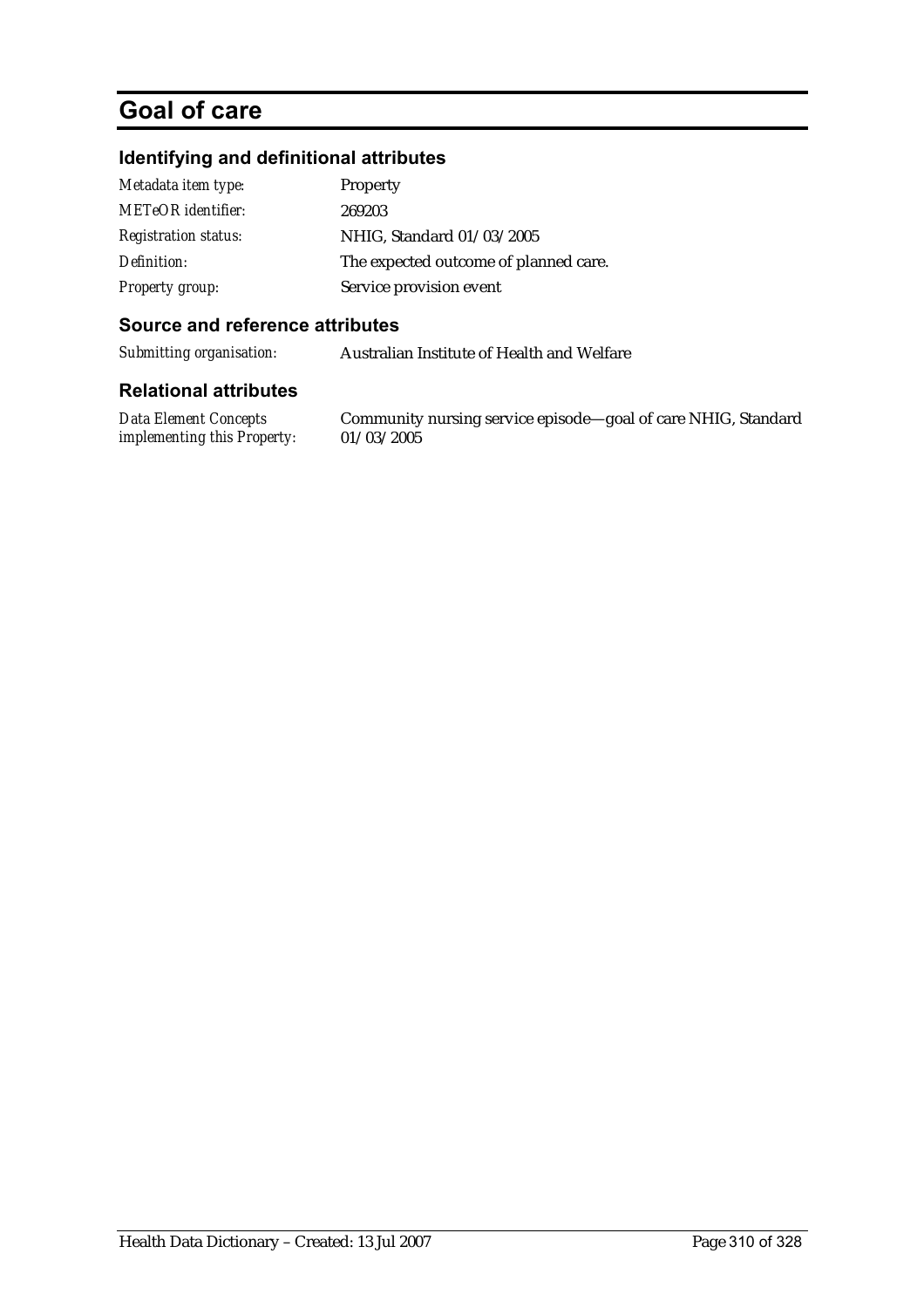# **Government funding identifier**

# **Identifying and definitional attributes**

| Metadata item type:         | Property                                                                                                                   |
|-----------------------------|----------------------------------------------------------------------------------------------------------------------------|
| <b>METeOR</b> identifier:   | 269238                                                                                                                     |
| <b>Registration status:</b> | NHIG, Standard 01/03/2005<br>NCSIMG, Recorded 27/03/2007                                                                   |
| Definition:                 | An identifier allocated by a government department for the<br>purpose of identifying those eligible for specific services. |
| <b>Property group:</b>      | Identifier characteristics                                                                                                 |

### **Source and reference attributes**

| Submitting organisation:<br>Australian Institute of Health and Welfare |  |
|------------------------------------------------------------------------|--|
|------------------------------------------------------------------------|--|

| Data Element Concepts              | Person-government funding identifier NHIG, Standard |
|------------------------------------|-----------------------------------------------------|
| <i>implementing this Property:</i> | 01/03/2005                                          |
|                                    | NCSIMG, Proposed 06/12/2006                         |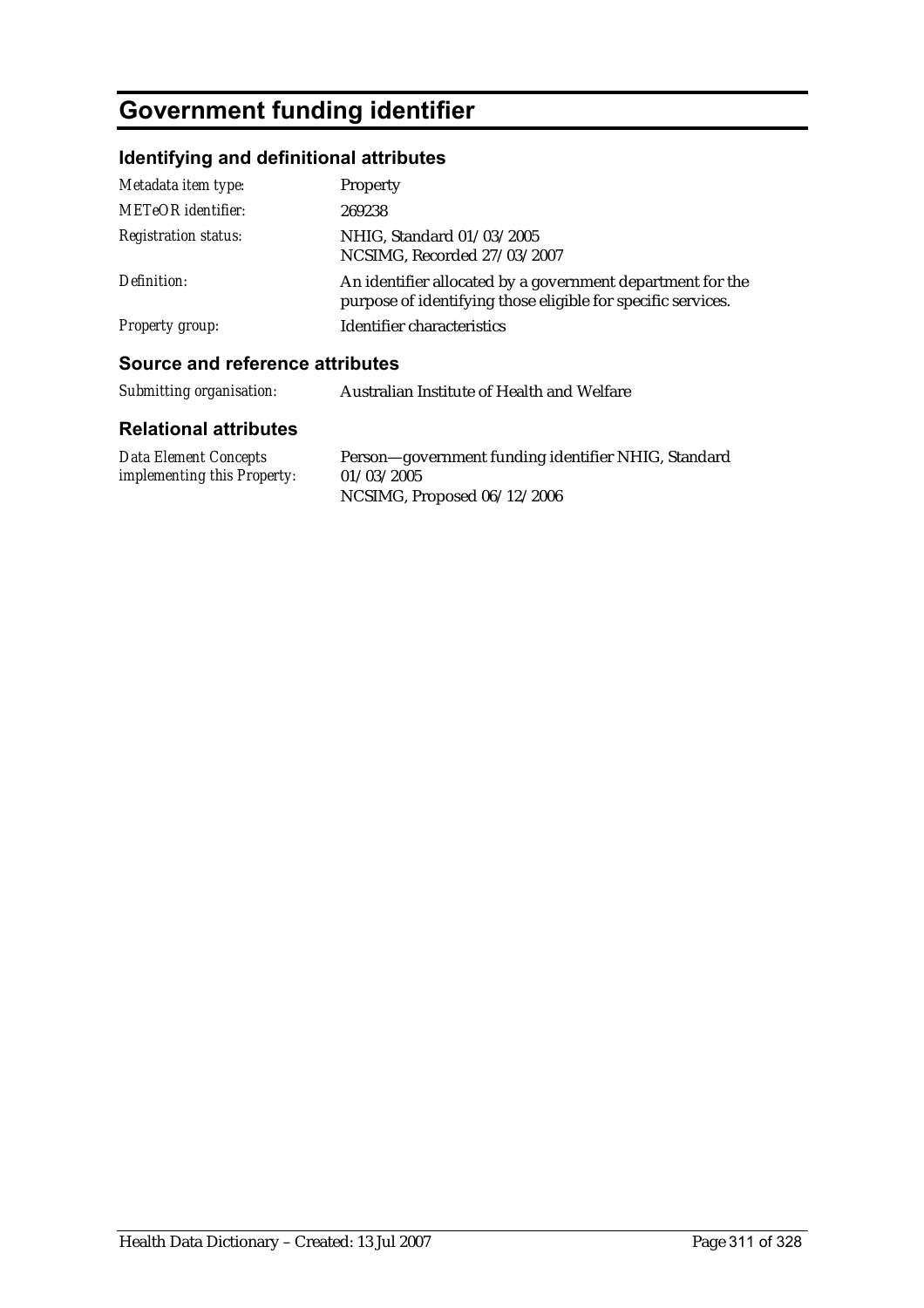# **Gross capital expenditure**

# **Identifying and definitional attributes**

| Metadata item type:         | <b>Property</b>                                                            |
|-----------------------------|----------------------------------------------------------------------------|
| <b>METeOR</b> identifier:   | 269024                                                                     |
| <b>Registration status:</b> | NHIG, Standard 01/03/2005<br>NHDAMG, Standard 10/02/2006                   |
| Definition:                 | Expenditure on the acquisition or enhancement of a non-financial<br>asset. |
| Property group:             | <b>Financial characteristics</b>                                           |

### **Collection and usage attributes**

| <b>Guide for use:</b> | National health data dictionary specific:<br>Gross capital expenditure is capital expenditure as reported by the<br>particular establishment having regard to state health authority<br>and other authoritative guidelines as to the differentiation between<br>capital and recurrent expenditure. (A concise indication of the basis<br>on which capital and recurrent expenditure have been<br>differentiated is to form part of national minimum data sets).<br>National housing assistance data dictionary specific:<br>Expenditure on the acquisition or enhancement of an asset<br>(excluding financial assets). A non-financial asset is an entity<br>functioning as a store of value, over which ownership may be<br>derived over a period of time, and which is not a financial asset.<br>Capital includes: acquisitions (purchase of properties); construction<br>costs; redevelopment and improvement (of properties); land |
|-----------------------|----------------------------------------------------------------------------------------------------------------------------------------------------------------------------------------------------------------------------------------------------------------------------------------------------------------------------------------------------------------------------------------------------------------------------------------------------------------------------------------------------------------------------------------------------------------------------------------------------------------------------------------------------------------------------------------------------------------------------------------------------------------------------------------------------------------------------------------------------------------------------------------------------------------------------------------|
|                       | acquisitions and development; joint ventures.                                                                                                                                                                                                                                                                                                                                                                                                                                                                                                                                                                                                                                                                                                                                                                                                                                                                                          |

# **Source and reference attributes**

| Submitting organisation:                                    | National minimum data set working parties                                                                                   |
|-------------------------------------------------------------|-----------------------------------------------------------------------------------------------------------------------------|
| <b>Relational attributes</b>                                |                                                                                                                             |
| <b>Data Element Concepts</b><br>implementing this Property: | Establishment—gross capital expenditure (accrual accounting)<br>NHIG, Standard 01/03/2005                                   |
|                                                             | Establishment—gross capital expenditure (accrual accounting)<br>(buildings and building services) NHIG, Standard 01/03/2005 |
|                                                             | Establishment-gross capital expenditure (accrual accounting)<br>(constructions) NHIG, Standard 01/03/2005                   |
|                                                             | Establishment—gross capital expenditure (accrual accounting)<br>(equipment) NHIG, Standard 01/03/2005                       |
|                                                             | Establishment—gross capital expenditure (accrual accounting)<br>(information technology) NHIG, Standard 01/03/2005          |
|                                                             | Establishment—gross capital expenditure (accrual accounting)<br>(intangible assets) NHIG, Standard 01/03/2005               |
|                                                             | Establishment—gross capital expenditure (accrual accounting)<br>(land) NHIG, Standard 01/03/2005                            |
|                                                             | Establishment—gross capital expenditure (accrual accounting)<br>(major medical equipment) NHIG, Standard 01/03/2005         |
|                                                             | Establishment—gross capital expenditure (accrual accounting)<br>(other equipment) NHIG, Standard 01/03/2005                 |
|                                                             | Establishment—gross capital expenditure (accrual accounting)<br>(transport) NHIG, Standard 01/03/2005                       |
|                                                             |                                                                                                                             |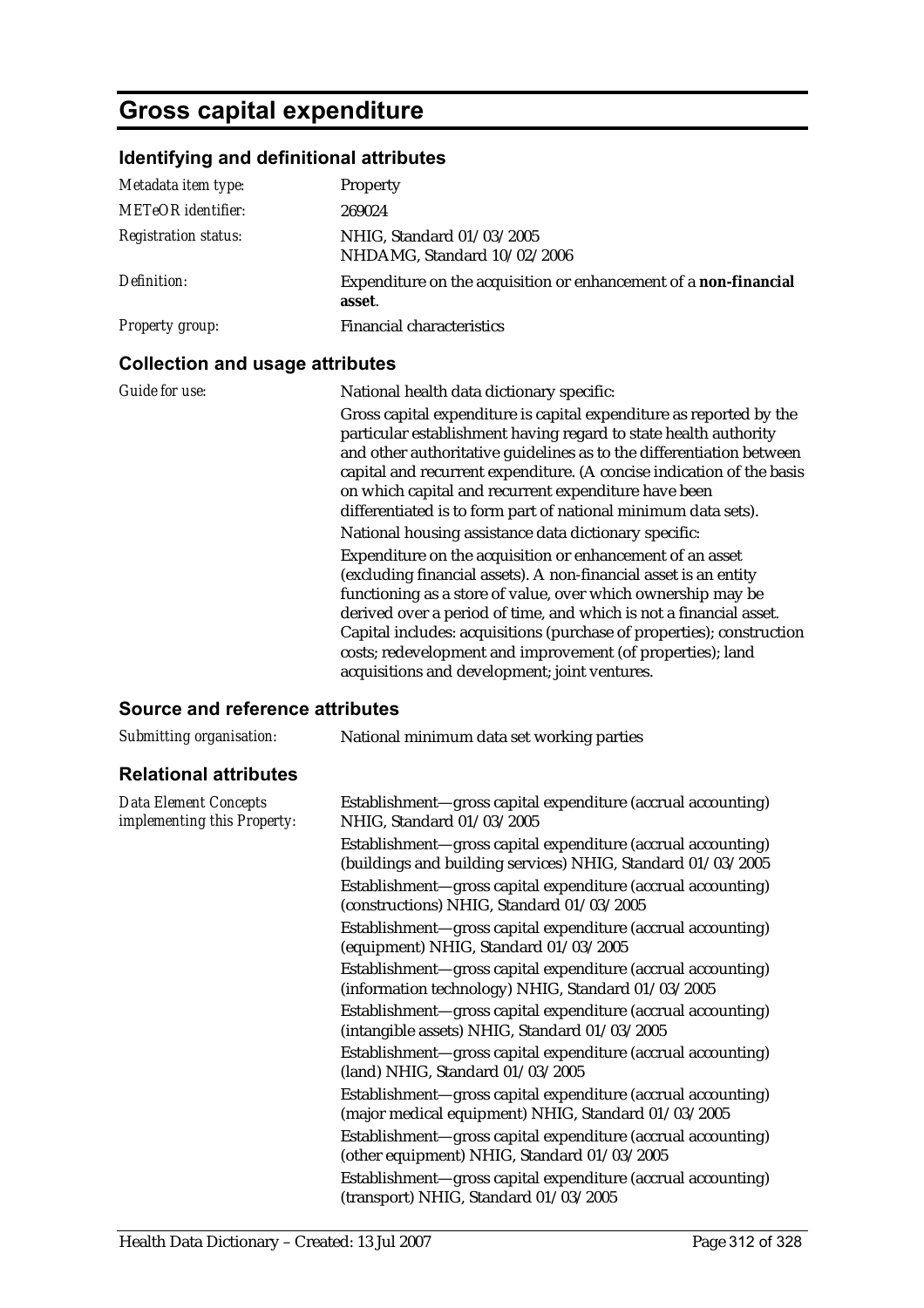Establishment—gross capital expenditure (computer equipment/installations) NHIG, Standard 01/03/2005 Establishment—gross capital expenditure (intangible assets) NHIG, Standard 01/03/2005 Establishment—gross capital expenditure (land and buildings) NHIG, Standard 01/03/2005 Establishment—gross capital expenditure (major medical equipment) NHIG, Standard 01/03/2005 Establishment—gross capital expenditure (other capital expenditure) NHIG, Standard 01/03/2005 Establishment—gross capital expenditure (plant and other equipment) NHIG, Standard 01/03/2005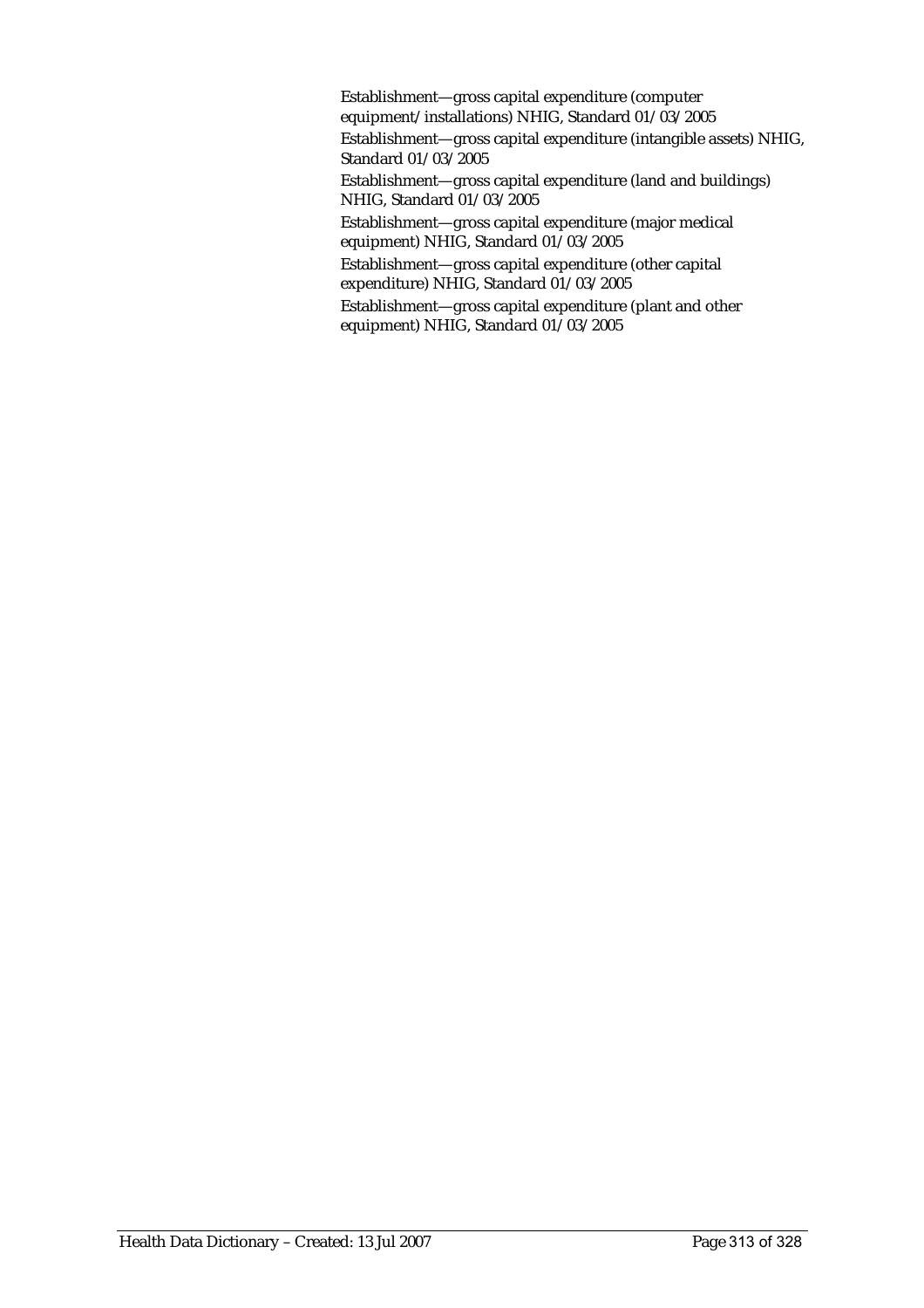# **Gross income**

# **Identifying and definitional attributes**

| Metadata item type:         | Property                                                                  |
|-----------------------------|---------------------------------------------------------------------------|
| <b>METeOR</b> identifier:   | 269270                                                                    |
| <b>Registration status:</b> | NHDAMG, Standard 01/03/2005                                               |
| Definition:                 | The total income before business and tax deductions are accounted<br>for. |
| Property group:             | <b>Financial characteristics</b>                                          |

#### **Source and reference attributes**

| Origin: | Australian taxation office 2004. Definitions. Australian taxation |
|---------|-------------------------------------------------------------------|
|         | office. Canberra. Viewed 22 October 2004                          |

| <b>Data Element Concepts</b>       | Household—gross income NHIG, Standard 15/12/2005 |
|------------------------------------|--------------------------------------------------|
| <i>implementing this Property:</i> | NHDAMG, Retired $10/02/2006$                     |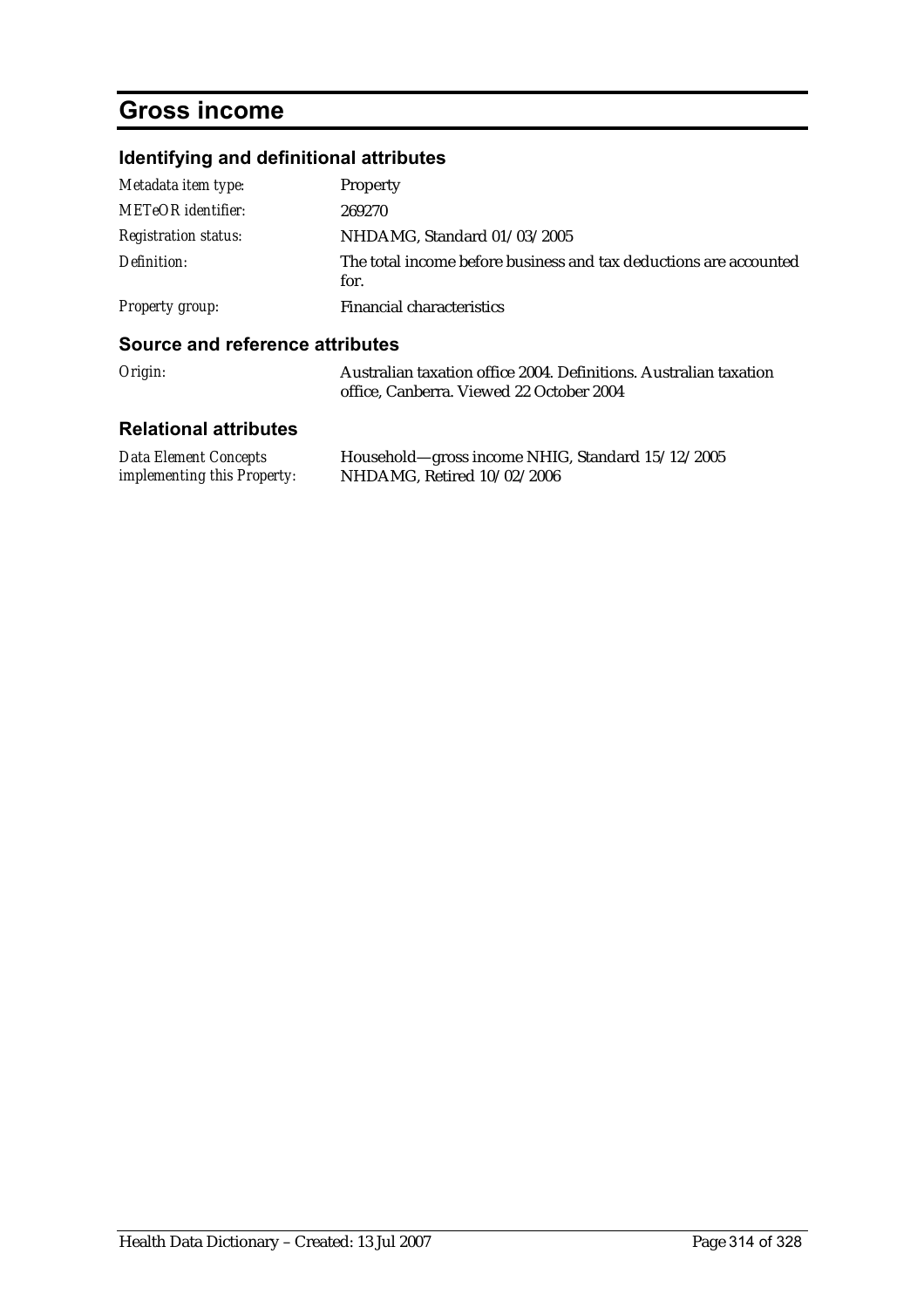# **Group session status**

# **Identifying and definitional attributes**

| Metadata item type:         | Property                                                                                               |
|-----------------------------|--------------------------------------------------------------------------------------------------------|
| <b>METeOR</b> identifier:   | 294406                                                                                                 |
| <b>Registration status:</b> | NHIG, Standard 17/05/2005                                                                              |
| Definition:                 | An indicator of services, care or assistance simultaneously being<br>provided to more than one person. |
| Property group:             | Service provision event                                                                                |

### **Source and reference attributes**

| Submitting organisation: | Australian Institute of Health and Welfare |
|--------------------------|--------------------------------------------|
|--------------------------|--------------------------------------------|

| Data Element Concepts              | Service contact—group session status NHIG, Standard 04/05/2005 |
|------------------------------------|----------------------------------------------------------------|
| <i>implementing this Property:</i> |                                                                |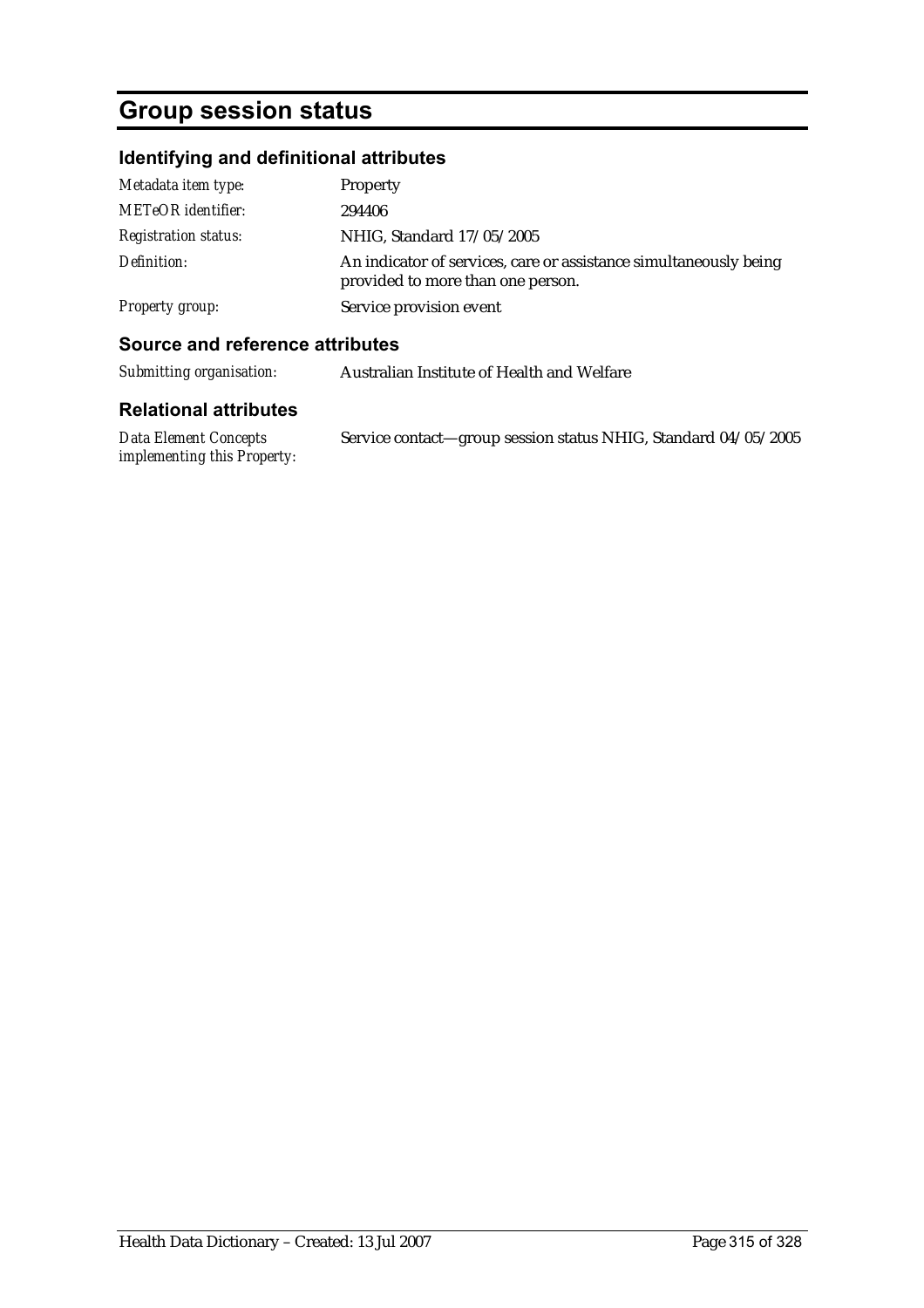# **Health professionals attended for diabetes mellitus**

### **Identifying and definitional attributes**

| Metadata item type:         | Property                                                                                           |
|-----------------------------|----------------------------------------------------------------------------------------------------|
| <b>METeOR</b> identifier:   | 269315                                                                                             |
| <b>Registration status:</b> | NHIG, Standard 01/03/2005                                                                          |
| Definition:                 | A descriptor of the class of health professional that has been<br>consulted for diabetes mellitus. |
| <b>Property group:</b>      | Service provision event                                                                            |

#### **Source and reference attributes**

*Submitting organisation:* Australian Institute of Health and Welfare

#### **Relational attributes**

*Data Element Concepts implementing this Property:* Person—health professionals attended for diabetes mellitus NHIG, Standard 01/03/2005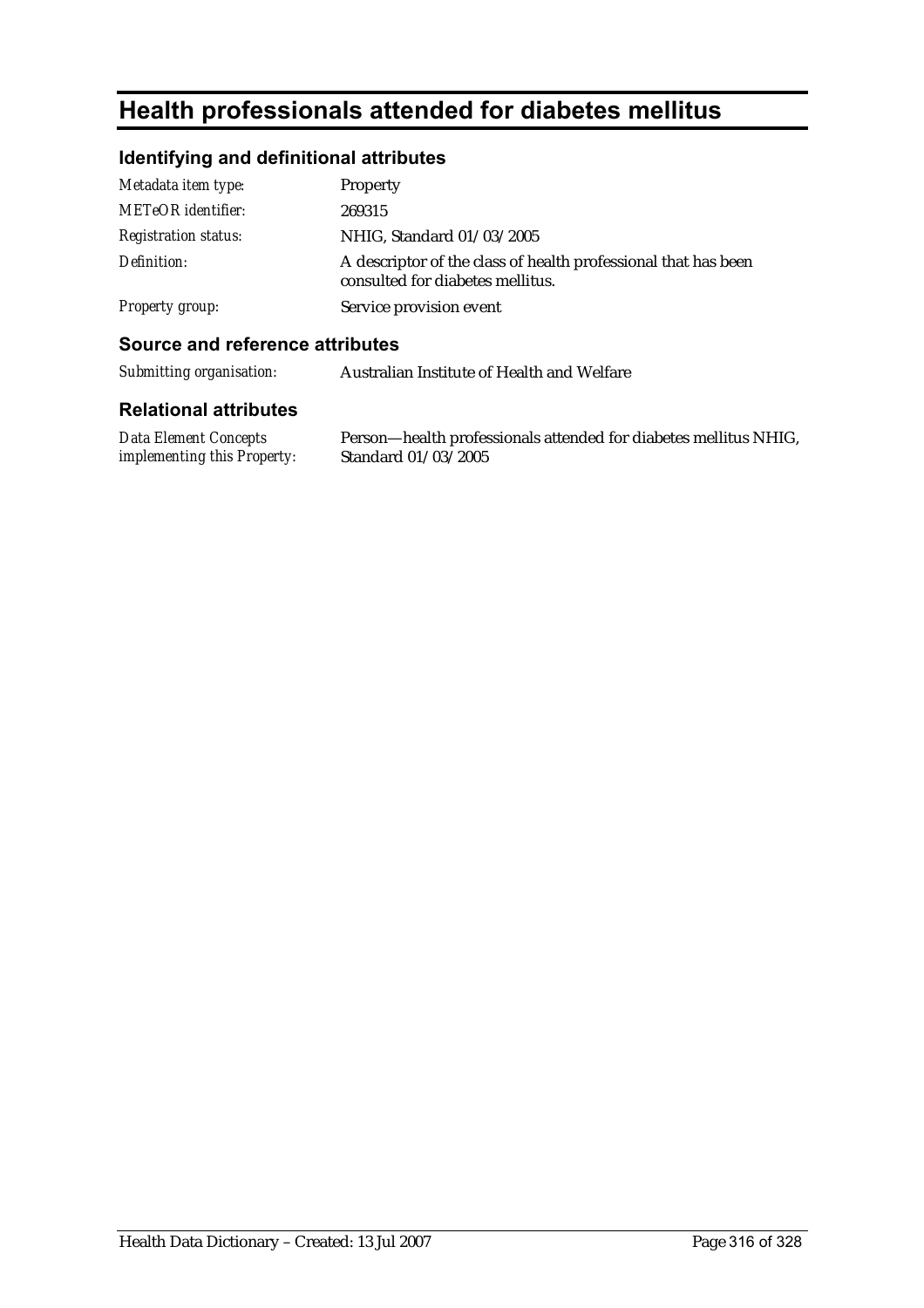# **Heart rate**

# **Identifying and definitional attributes**

| Metadata item type:         | Property                                                                           |
|-----------------------------|------------------------------------------------------------------------------------|
| <b>METeOR</b> identifier:   | 285117                                                                             |
| <b>Registration status:</b> | NHIG, Standard 04/06/2004                                                          |
| Definition:                 | The number of heart beats per unit time, usually expressed as beats<br>per minute. |
| Property group:             | Physical characteristics                                                           |

### **Source and reference attributes**

| Submitting organisation:     | Australian Institute of Health and Welfare |
|------------------------------|--------------------------------------------|
| <b>Relational attributes</b> |                                            |

| Data Element Concepts       | Person-heart rate NHIG, Standard 04/06/2004 |
|-----------------------------|---------------------------------------------|
| implementing this Property: |                                             |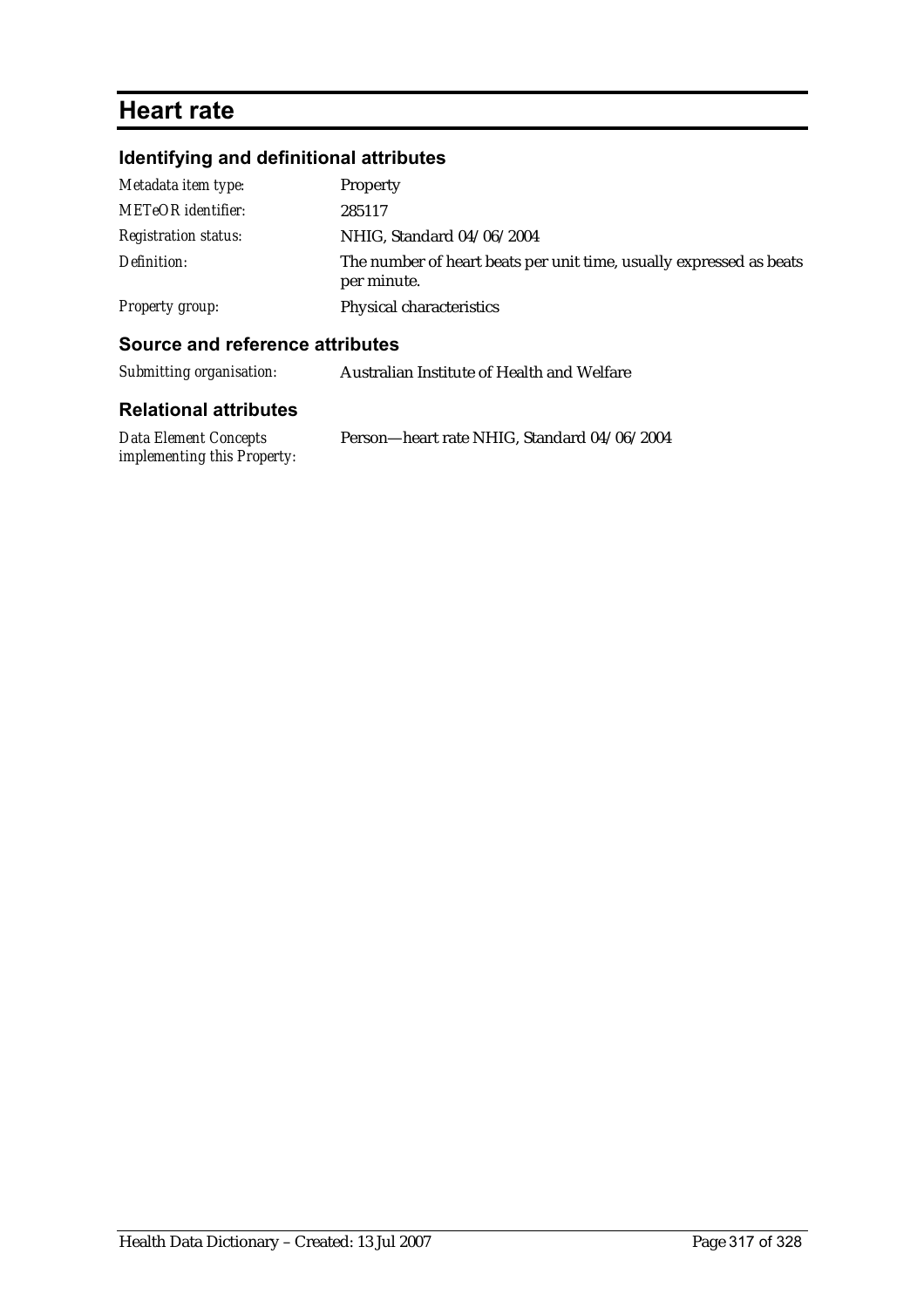# **Heart rhythm type**

# **Identifying and definitional attributes**

| Metadata item type:         | Property                       |
|-----------------------------|--------------------------------|
| <b>METeOR</b> identifier:   | 285127                         |
| <b>Registration status:</b> | NHIG, Standard 04/06/2004      |
| Definition:                 | The rhythm of a beating heart. |
| <b>Property group:</b>      | Physical characteristics       |

### **Source and reference attributes**

*Submitting organisation:* Australian Institute of Health and Welfare

| Data Element Concepts              | Person-heart rhythm type NHIG, Standard 04/06/2004 |
|------------------------------------|----------------------------------------------------|
| <i>implementing this Property:</i> |                                                    |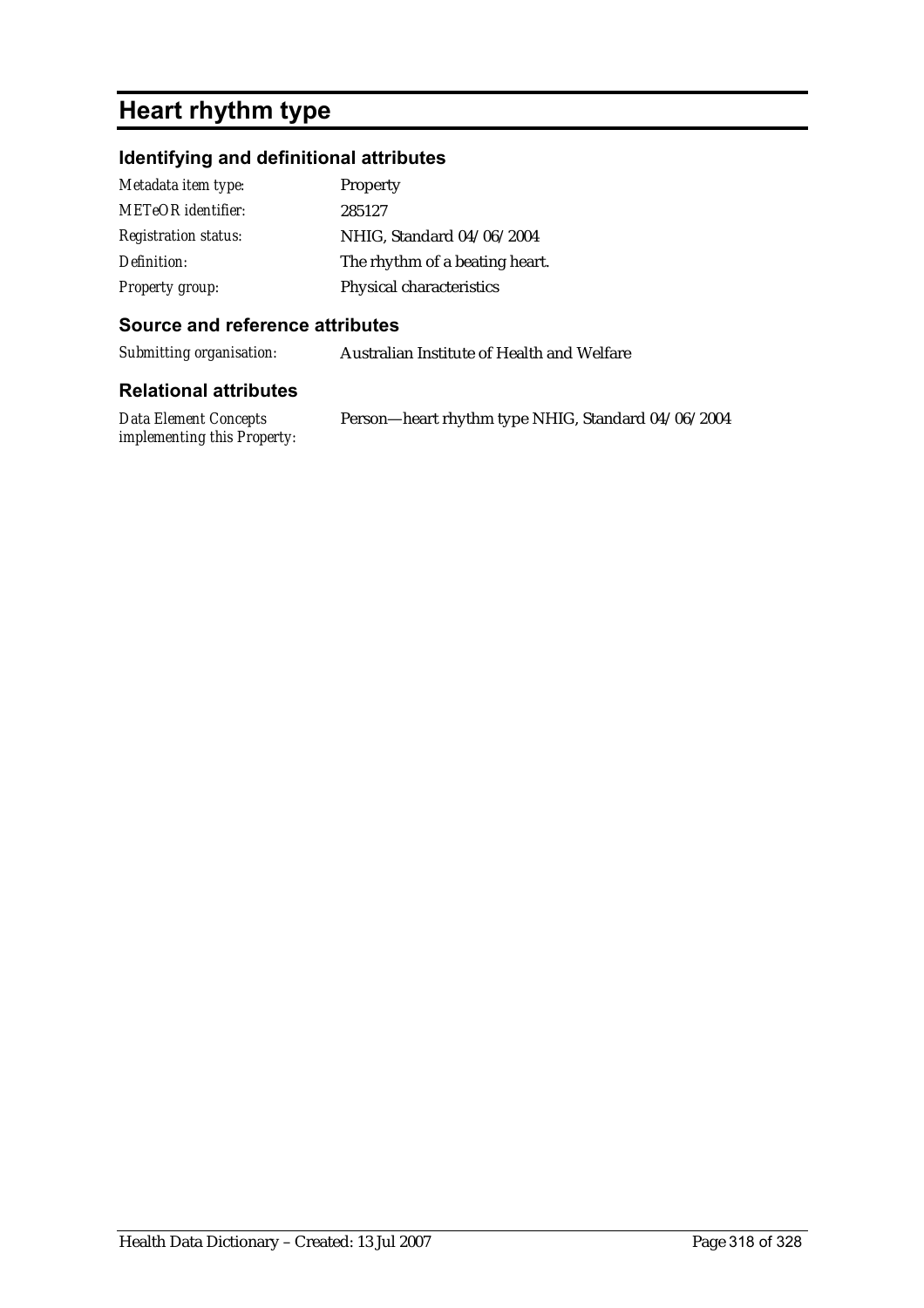# **Height**

# **Identifying and definitional attributes**

| Metadata item type:         | Property                                           |
|-----------------------------|----------------------------------------------------|
| Synonymous names:           | <b>Stature</b>                                     |
| <b>METeOR</b> identifier:   | 269299                                             |
| <b>Registration status:</b> | NHIG, Standard 01/03/2005                          |
| Definition:                 | The standing height or recumbent length of a body. |
| Property group:             | Physical characteristics                           |

### **Source and reference attributes**

*Submitting organisation:* Australian Institute of Health and Welfare

| <b>Data Element Concepts</b> | Person-height NHIG, Standard 01/03/2005 |  |
|------------------------------|-----------------------------------------|--|
| implementing this Property:  |                                         |  |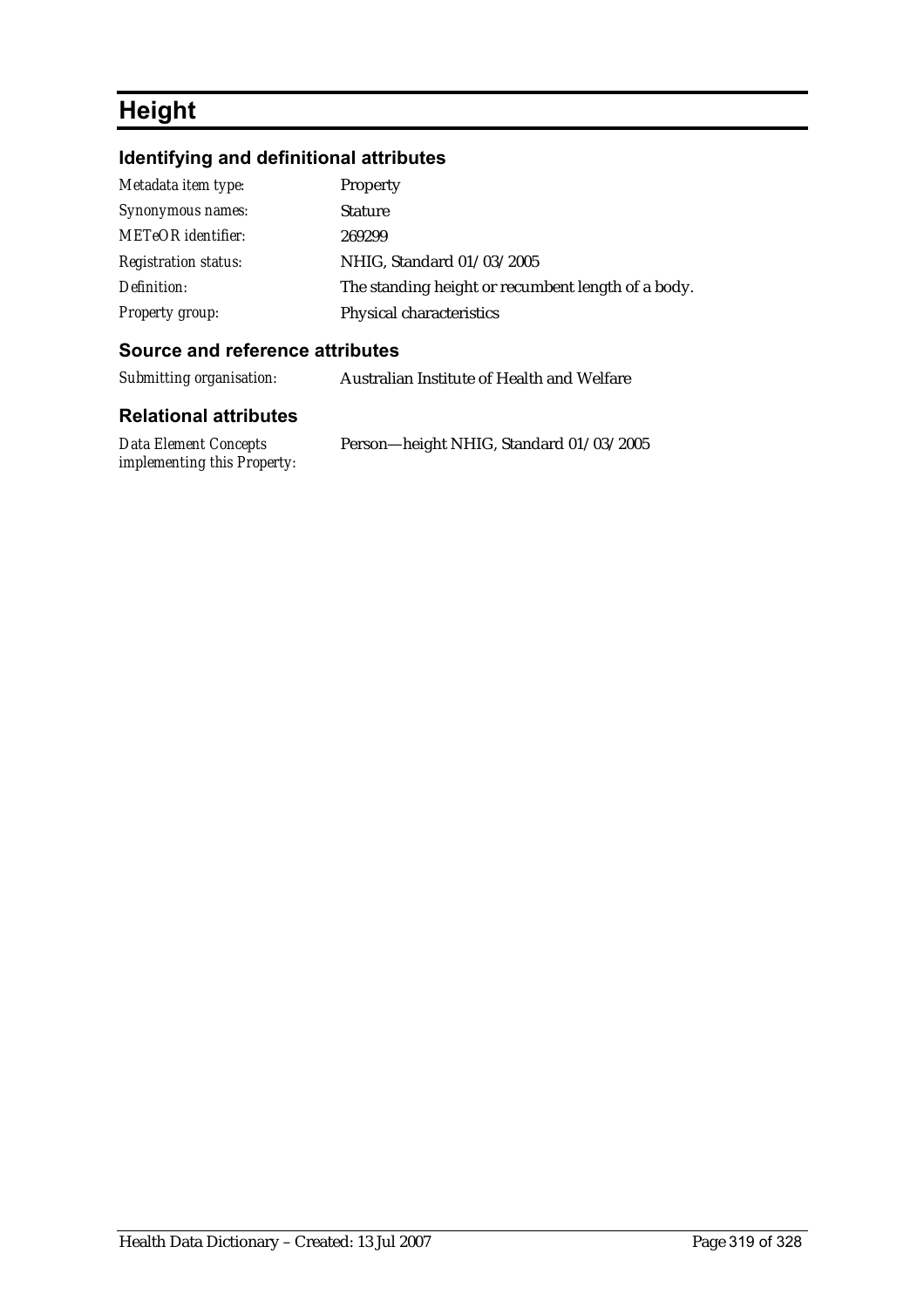# **High-density lipoprotein cholesterol level**

# **Identifying and definitional attributes**

| Metadata item type:         | Property                                                                                                                                       |
|-----------------------------|------------------------------------------------------------------------------------------------------------------------------------------------|
| <b>METeOR</b> identifier:   | 310764                                                                                                                                         |
| <b>Registration status:</b> | NHIG, Standard 27/10/2005                                                                                                                      |
| Definition:                 | The level of the serum cholesterol carried on high-<br>density lipoproteins, approximately 20 to 30 percent of the total<br>serum cholesterol. |

### **Source and reference attributes**

| Submitting organisation: | Australian Institute of Health and Welfare                                         |
|--------------------------|------------------------------------------------------------------------------------|
| Origin:                  | Dorland's Illustrated Medical Dictionary 30th ed. Philadelphia:<br><b>Saunders</b> |

| Data Element Concepts              | Person-high-density lipoprotein cholesterol level NHIG, Standard |
|------------------------------------|------------------------------------------------------------------|
| <i>implementing this Property:</i> | 01/03/2005                                                       |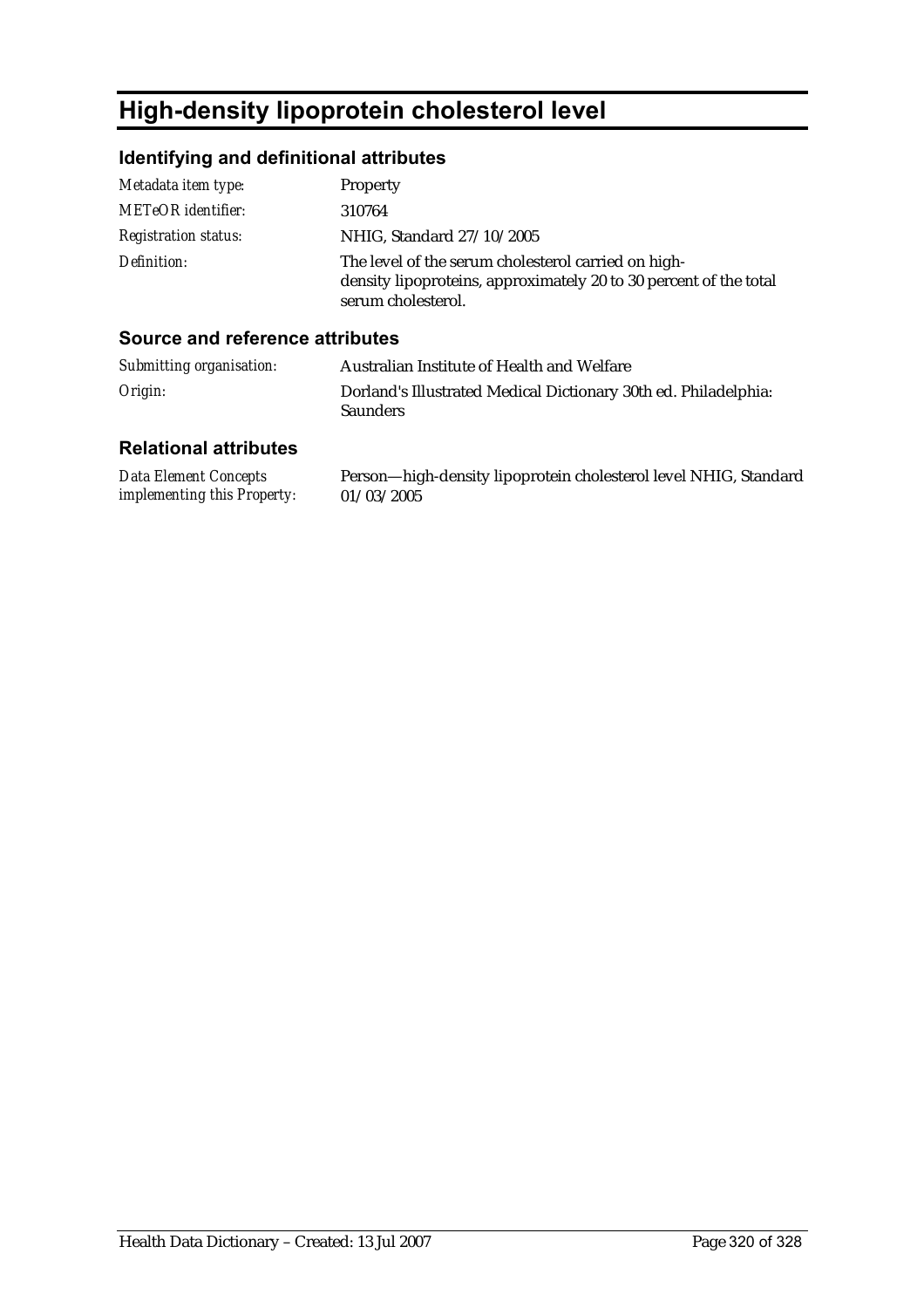# **Hip circumference**

# **Identifying and definitional attributes**

| Metadata item type:         | Property                                                                                           |
|-----------------------------|----------------------------------------------------------------------------------------------------|
| <b>METeOR</b> identifier:   | 269302                                                                                             |
| <b>Registration status:</b> | NHIG, Standard 01/03/2005                                                                          |
| Definition:                 | The distance around the human body at the level of maximum<br>posterior extension of the buttocks. |
| <b>Property group:</b>      | Physical characteristics                                                                           |

#### **Source and reference attributes**

| Submitting organisation:     | Australian Institute of Health and Welfare      |  |
|------------------------------|-------------------------------------------------|--|
| <b>Relational attributes</b> |                                                 |  |
| Data Flement Concents        | Person—hip circumference NHIC Standard 01/03/20 |  |

*Data Element Concepts implementing this Property:*

Person—hip circumference NHIG, Standard 01/03/2005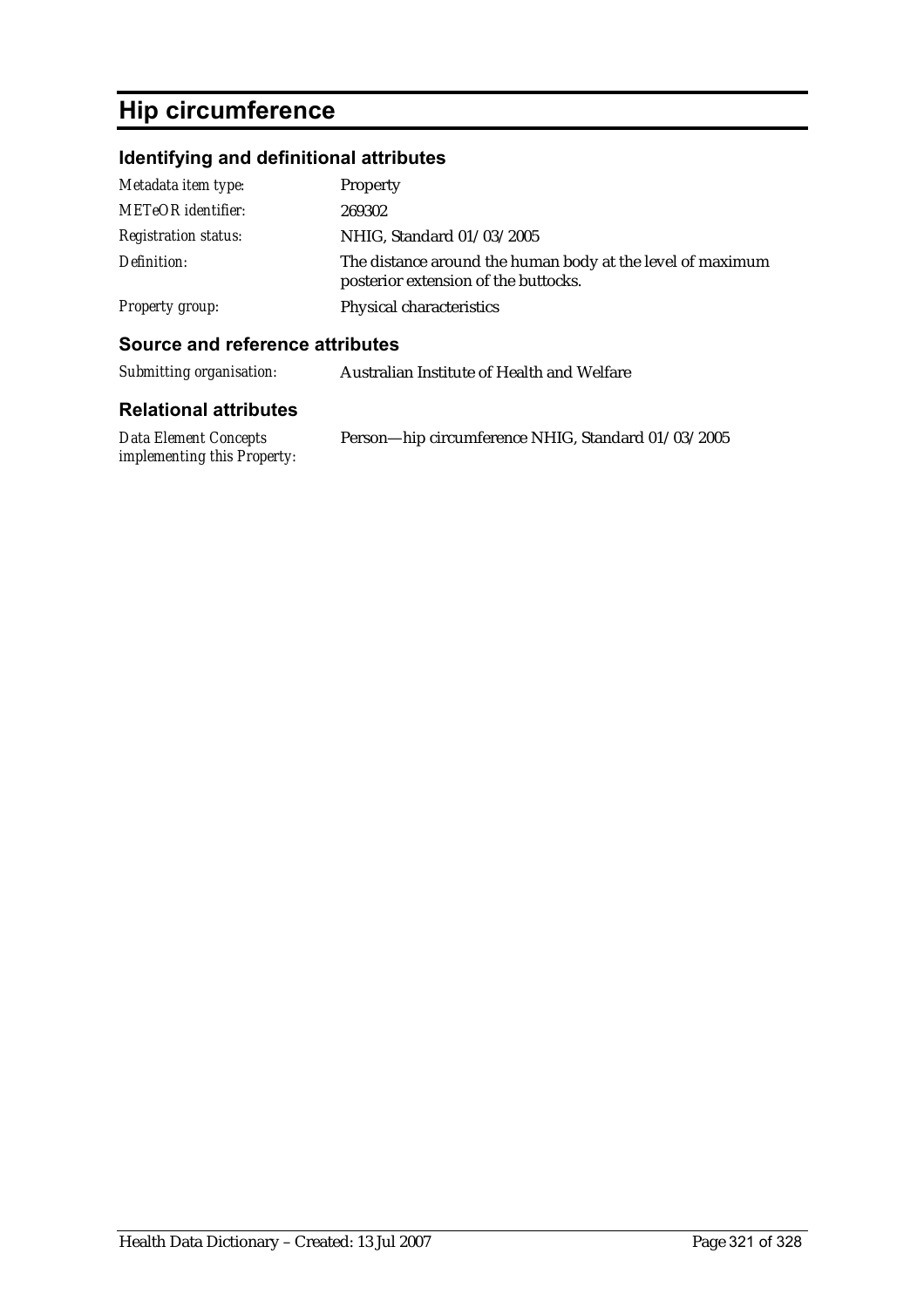# **Histopathological grade**

# **Identifying and definitional attributes**

| Metadata item type:         | Property                                                                         |
|-----------------------------|----------------------------------------------------------------------------------|
| <b>METeOR</b> identifier:   | 288655                                                                           |
| <b>Registration status:</b> | NHIG, Standard 04/06/2004                                                        |
| Definition:                 | An indicator of how a tumour resembles the normal tissue from<br>which it arose. |
| Property group:             | Service provision event                                                          |

### **Source and reference attributes**

| Submitting organisation: | Australian Institute of Health and Welfare |
|--------------------------|--------------------------------------------|
|                          |                                            |

| Data Element Concepts              | Person with cancer—histopathological grade NHIG, Standard |
|------------------------------------|-----------------------------------------------------------|
| <i>implementing this Property:</i> | 04/06/2004                                                |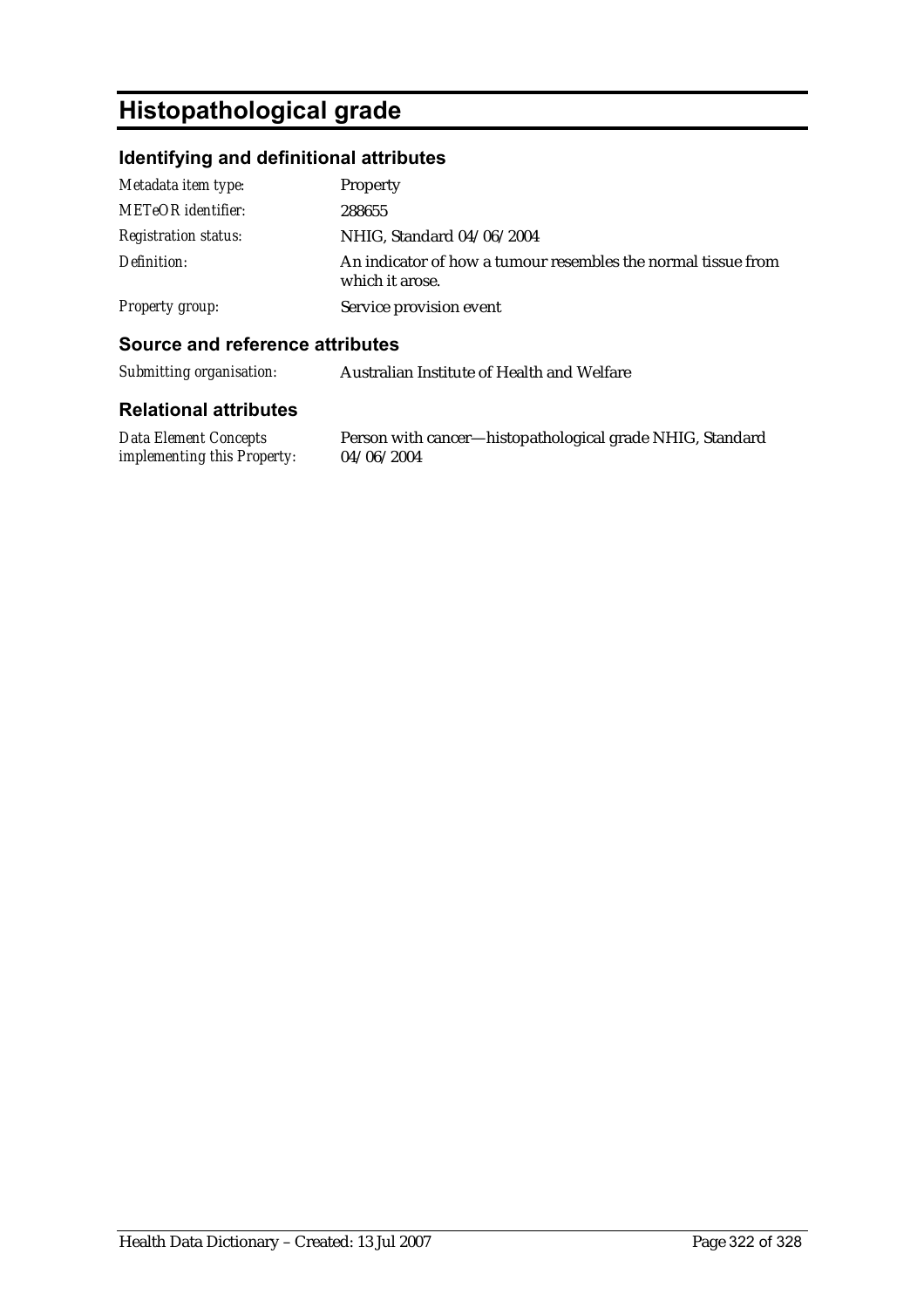# **Hospital insurance status**

# **Identifying and definitional attributes**

| Metadata item type:         | <b>Property</b>                                                |
|-----------------------------|----------------------------------------------------------------|
| <b>METeOR</b> identifier:   | 269219                                                         |
| <b>Registration status:</b> | NHIG, Standard 01/03/2005                                      |
| Definition:                 | An indicator of private insurance cover for hospital expenses. |
| <b>Property group:</b>      | <b>Funding characteristics</b>                                 |

#### **Source and reference attributes**

*Submitting organisation:* Australian Institute of Health and Welfare

| Data Element Concepts              | Patient-hospital insurance status NHIG, Standard 01/03/2005 |  |
|------------------------------------|-------------------------------------------------------------|--|
| <i>implementing this Property:</i> |                                                             |  |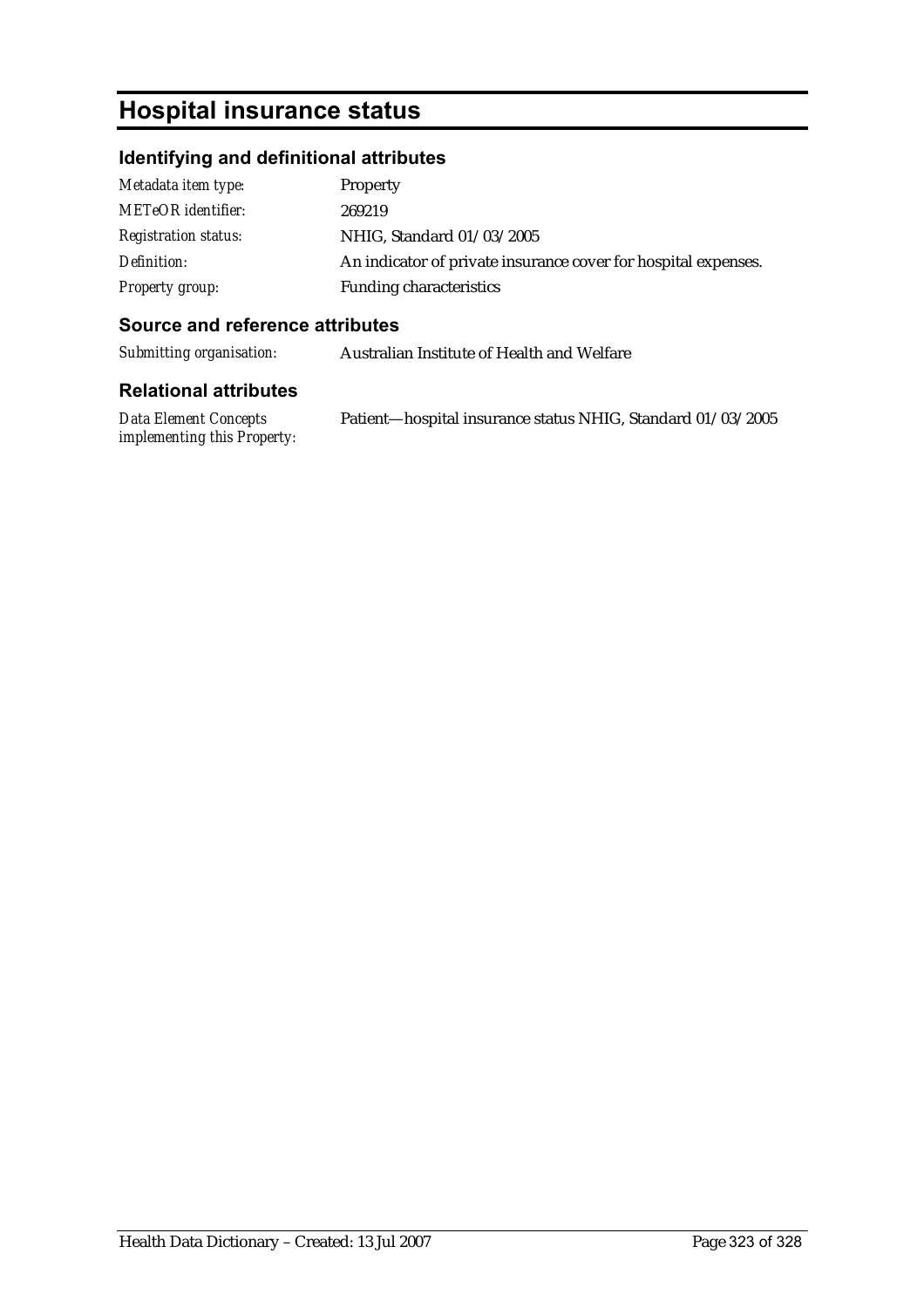# **Hours on-call**

# **Identifying and definitional attributes**

| Metadata item type:         | Property                                                                                                                     |
|-----------------------------|------------------------------------------------------------------------------------------------------------------------------|
| <b>METeOR</b> identifier:   | 269154                                                                                                                       |
| <b>Registration status:</b> | NHIG, Standard 01/03/2005                                                                                                    |
| Definition:                 | The amount of time devoted to being available to provide advice,<br>respond to any emergencies etc. over a specified period. |
| Property group:             | Labour characteristics                                                                                                       |

### **Source and reference attributes**

| Submitting organisation: | Australian Institute of Health and Welfare |
|--------------------------|--------------------------------------------|
|--------------------------|--------------------------------------------|

| Data Element Concepts       | Medical practitioner—hours on-call NHIG, Standard 01/03/2005 |
|-----------------------------|--------------------------------------------------------------|
| implementing this Property: |                                                              |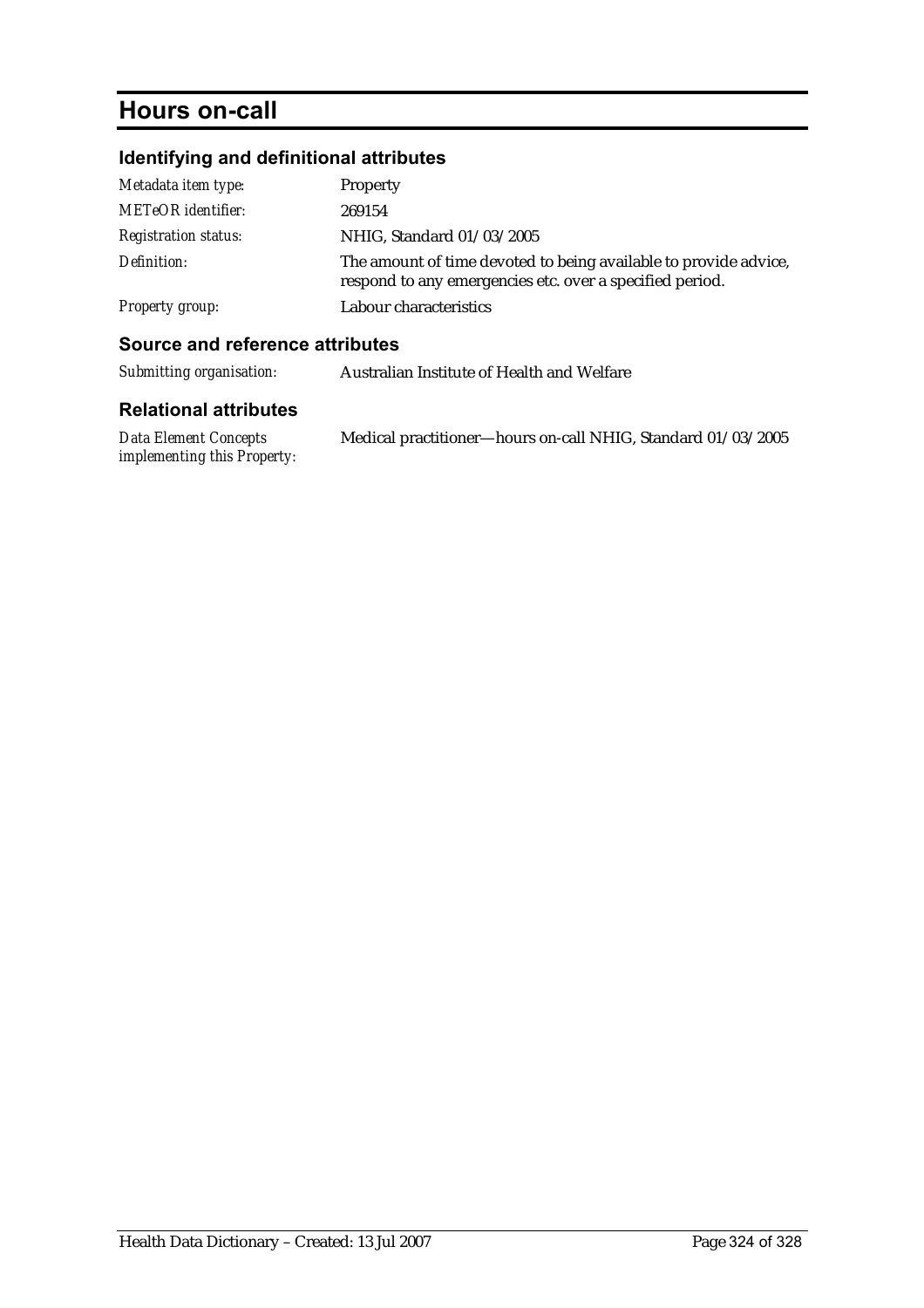## **Hours worked**

### **Identifying and definitional attributes**

| Metadata item type:         | Property                                                                  |
|-----------------------------|---------------------------------------------------------------------------|
| <b>METeOR</b> identifier:   | 269066                                                                    |
| <b>Registration status:</b> | NCSIMG, Standard 01/03/2005                                               |
| Definition:                 | The amount of time devoted to a work activity over a specified<br>period. |
| <b>Property group:</b>      | Labour characteristics                                                    |

#### **Source and reference attributes**

| Submitting organisation: | Australian Institute of Health and Welfare |
|--------------------------|--------------------------------------------|
|--------------------------|--------------------------------------------|

#### **Relational attributes**

| <b>Data Element Concepts</b>       | Health professional—hours worked NHIG, Standard 01/03/2005  |
|------------------------------------|-------------------------------------------------------------|
| <i>implementing this Property:</i> | Medical practitioner-hours worked NHIG, Standard 01/03/2005 |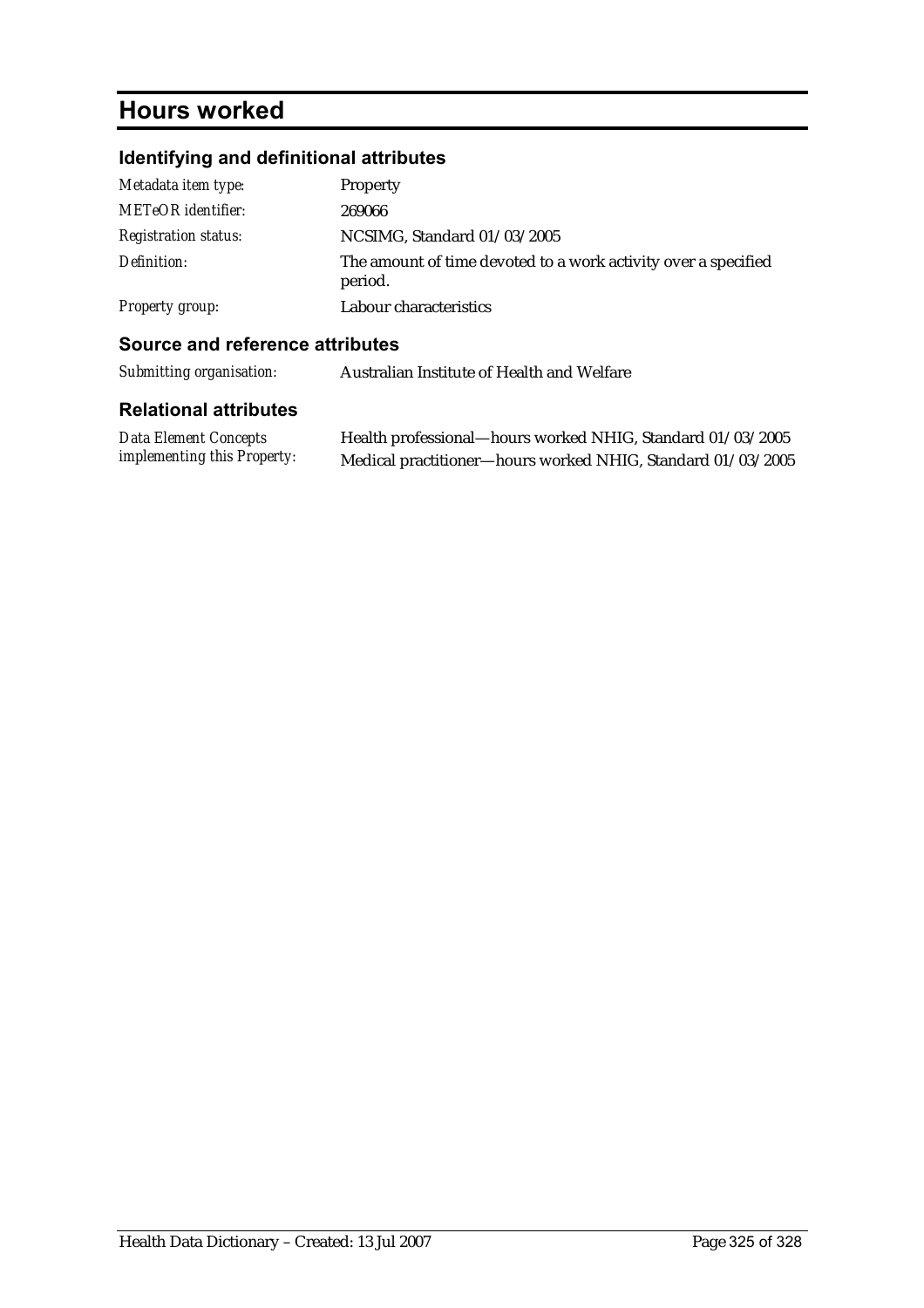# **House/property identifier**

### **Identifying and definitional attributes**

| Metadata item type:         | Property                                                                                                    |
|-----------------------------|-------------------------------------------------------------------------------------------------------------|
| <b>METeOR</b> identifier:   | 269386                                                                                                      |
| <b>Registration status:</b> | NHIG, Standard 01/03/2005                                                                                   |
| Definition:                 | The numeric or alphanumeric reference number of a house or<br>property that is unique within a street name. |
| Context:                    | Australian addresses.                                                                                       |
| <b>Property group:</b>      | Location characteristics                                                                                    |

#### **Source and reference attributes**

| Submitting organisation:                                    | <b>Health Data Standards Committee</b>                                                         |
|-------------------------------------------------------------|------------------------------------------------------------------------------------------------|
| <b>Relational attributes</b>                                |                                                                                                |
| Data Element Concepts<br><i>implementing this Property:</i> | Person (address)-house/property identifier NHIG, Standard<br>01/03/2005                        |
|                                                             | Service provider organisation (address)—house/property identifier<br>NHIG, Standard 04/05/2005 |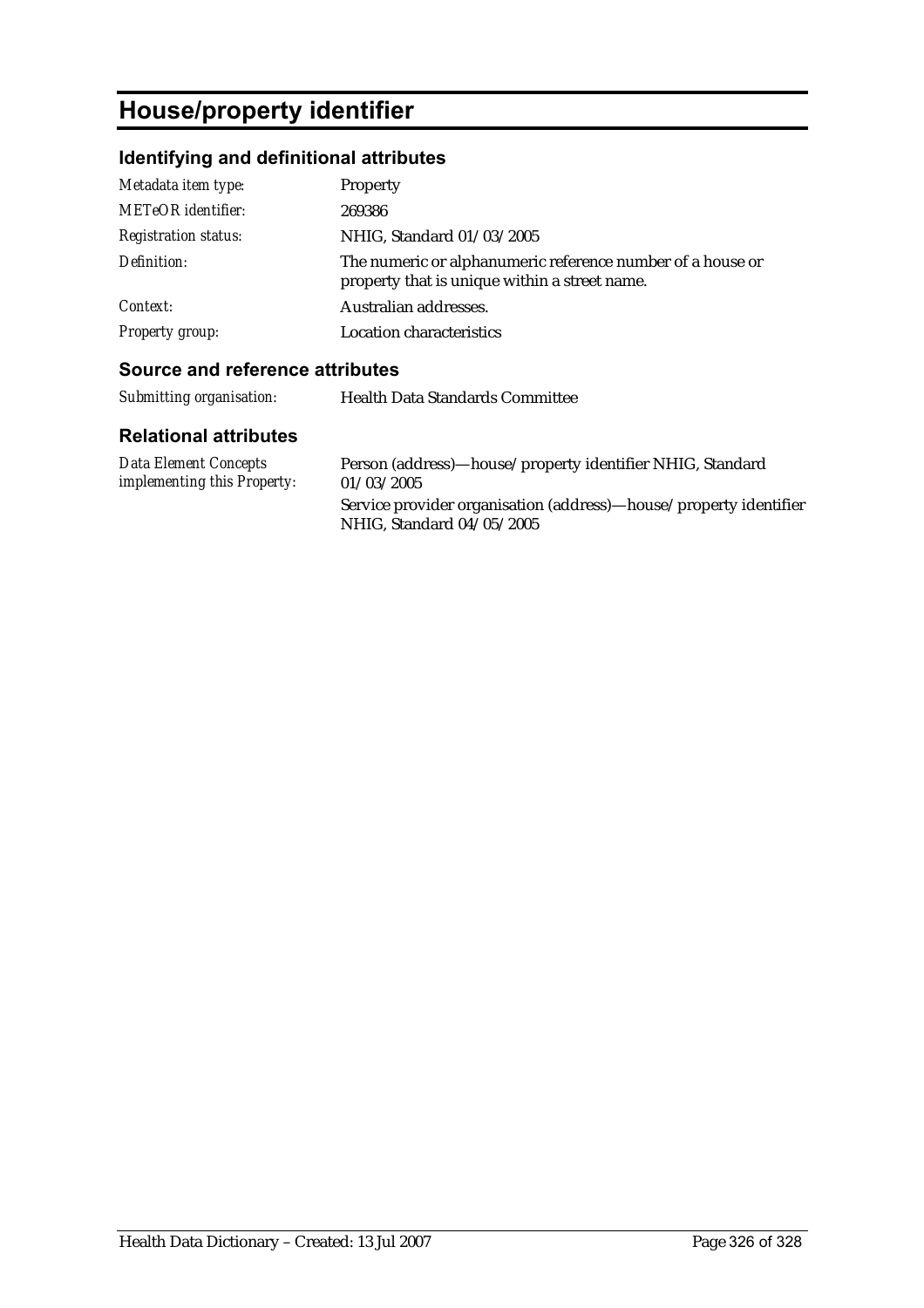# **Human intent of injury**

### **Identifying and definitional attributes**

| Metadata item type:         | <b>Property</b>                |
|-----------------------------|--------------------------------|
| METeOR identifier:          | 313828                         |
| <b>Registration status:</b> | No registration status         |
| Definition:                 | The human intent of an injury. |

#### **Relational attributes**

*Data Element Concepts implementing this Property:* Injury event—human intent of injury NHIG, Standard 24/11/2005